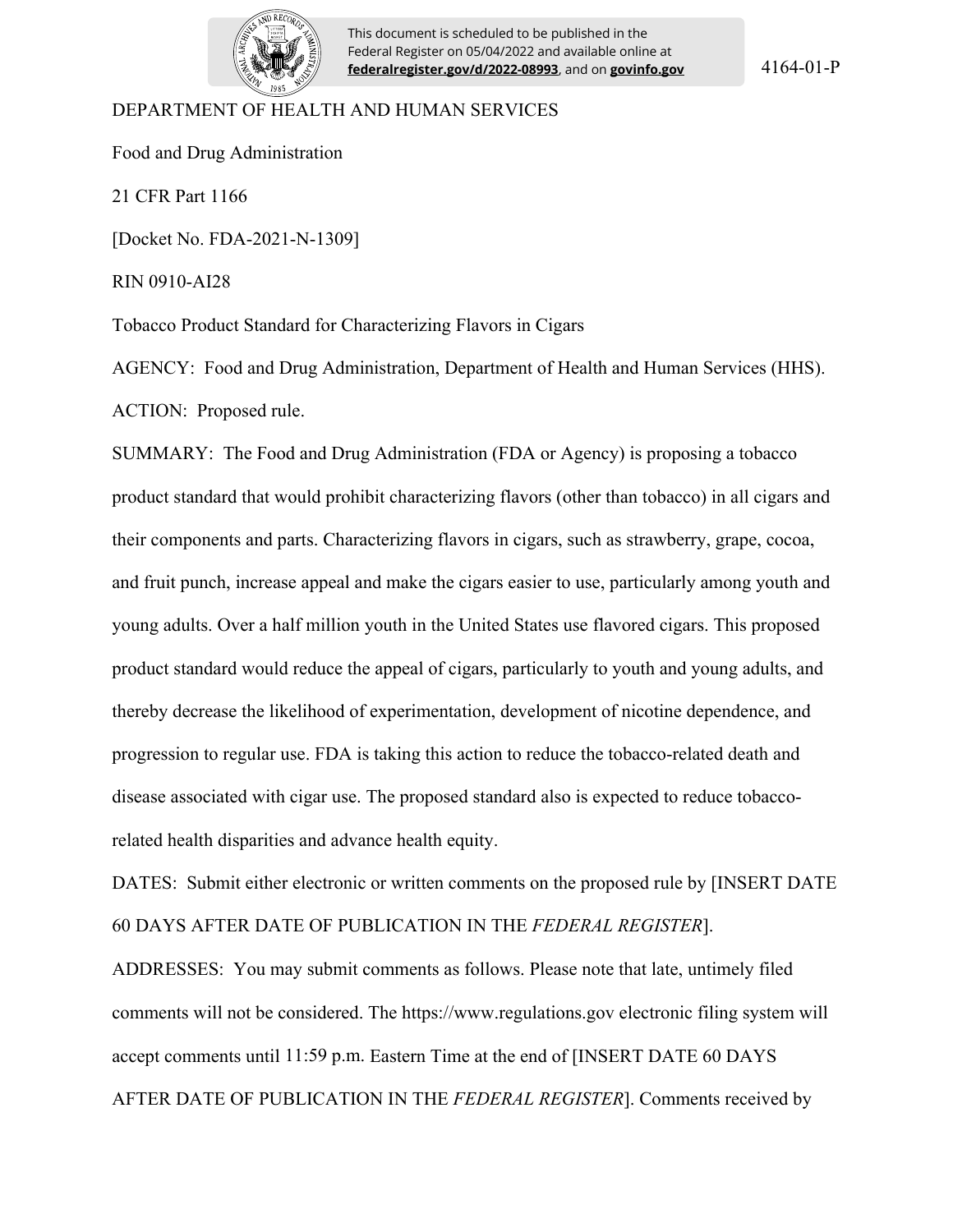mail/hand delivery/courier (for written/paper submissions) will be considered timely if they are postmarked or the delivery service acceptance receipt is on or before that date.

## *Electronic Submissions*

Submit electronic comments in the following way:

- Federal eRulemaking Portal: https://www.regulations.gov. Follow the instructions for submitting comments. Comments submitted electronically, including attachments, to https://www.regulations.gov will be posted to the docket unchanged. Because your comment will be made public, you are solely responsible for ensuring that your comment does not include any confidential information that you or a third party may not wish to be posted, such as medical information, your or anyone else's Social Security number, or confidential business information, such as a manufacturing process. Please note that if you include your name, contact information, or other information that identifies you in the body of your comments, that information will be posted on https://www.regulations.gov.
- If you want to submit a comment with confidential information that you do not wish to be made available to the public, submit the comment as a written/paper submission and in the manner detailed (see "Written/Paper Submissions" and "Instructions").

#### *Written/Paper Submissions*

Submit written/paper submissions as follows:

- Mail/Hand delivery/Courier (for written/paper submissions): Dockets Management Staff (HFA-305), Food and Drug Administration, 5630 Fishers Lane, Rm. 1061, Rockville, MD 20852.
- For written/paper comments submitted to the Dockets Management Staff, FDA will post your comment, as well as any attachments, except for information submitted, marked, and identified, as confidential, if submitted as detailed in "Instructions."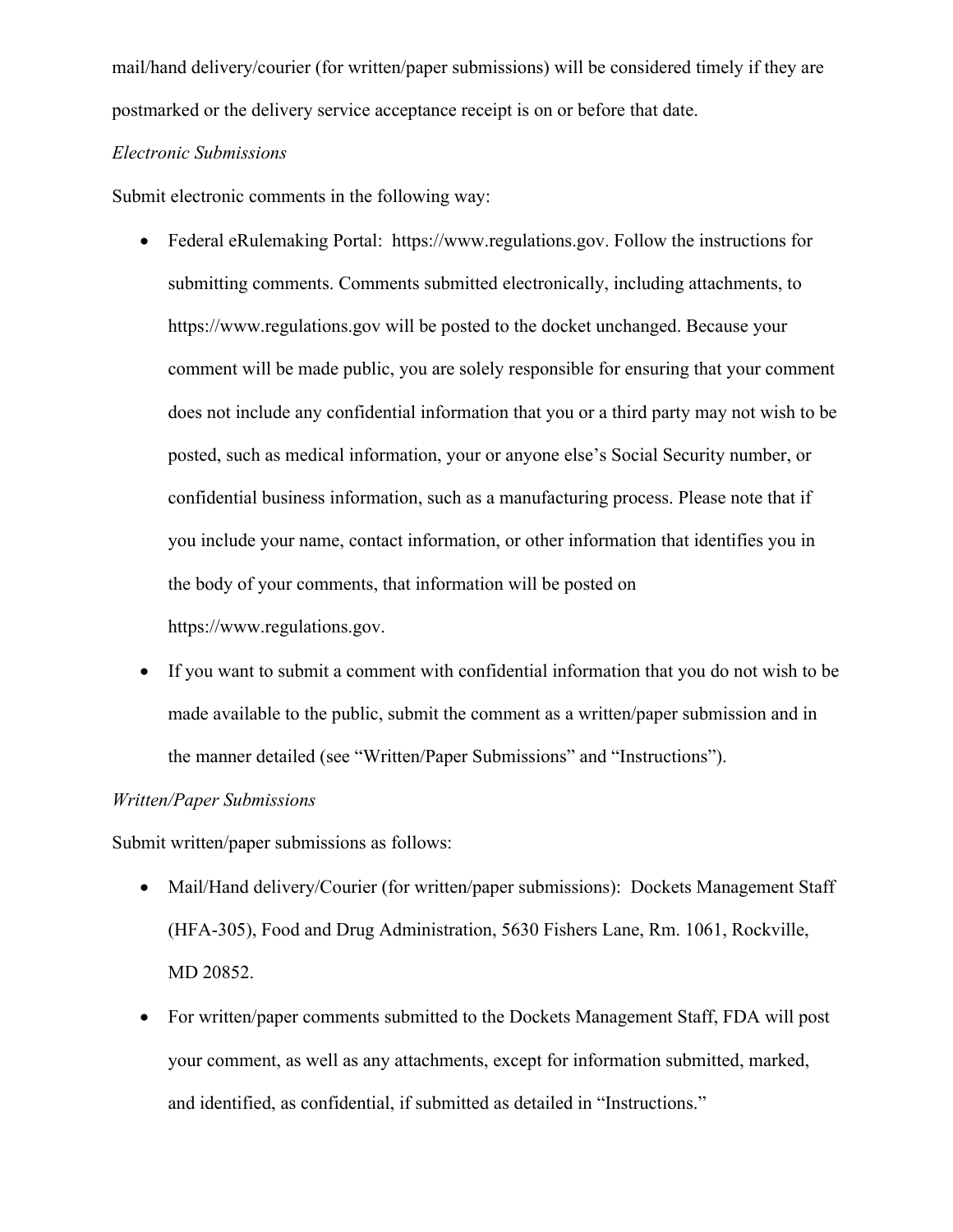*Instructions*: All submissions received must include the Docket No. FDA-2021-N-1309 for "Tobacco Product Standard for Characterizing Flavors in Cigars." Received comments, those filed in a timely manner (see ADDRESSES), will be placed in the docket and, except for those submitted as "Confidential Submissions," publicly viewable at https://www.regulations.gov or at the Dockets Management Staff between 9 a.m. and 4 p.m., Monday through Friday, 240-402- 7500.

 Confidential Submissions--To submit a comment with confidential information that you do not wish to be made publicly available, submit your comments only as a written/paper submission. You should submit two copies total. One copy will include the information you claim to be confidential with a heading or cover note that states "THIS DOCUMENT CONTAINS CONFIDENTIAL INFORMATION." The Agency will review this copy, including the claimed confidential information, in its consideration of comments. The second copy, which will have the claimed confidential information redacted/blacked out, will be available for public viewing and posted on https://www.regulations.gov. Submit both copies to the Dockets Management Staff. If you do not wish your name and contact information to be made publicly available, you can provide this information on the cover sheet and not in the body of your comments and you must identify this information as "confidential." Any information marked as "confidential" will not be disclosed except in accordance with 21 CFR 10.20 and other applicable disclosure law. For more information about FDA's posting of comments to public dockets, see 80 FR 56469, September 18, 2015, or access the information at: https://www.govinfo.gov/content/pkg/FR-2015-09- 18/pdf/2015-23389.pdf.

*Docket*: For access to the docket to read background documents or the electronic and written/paper comments received, go to https://www.regulations.gov and insert the docket number, found in brackets in the heading of this document, into the "Search" box and follow the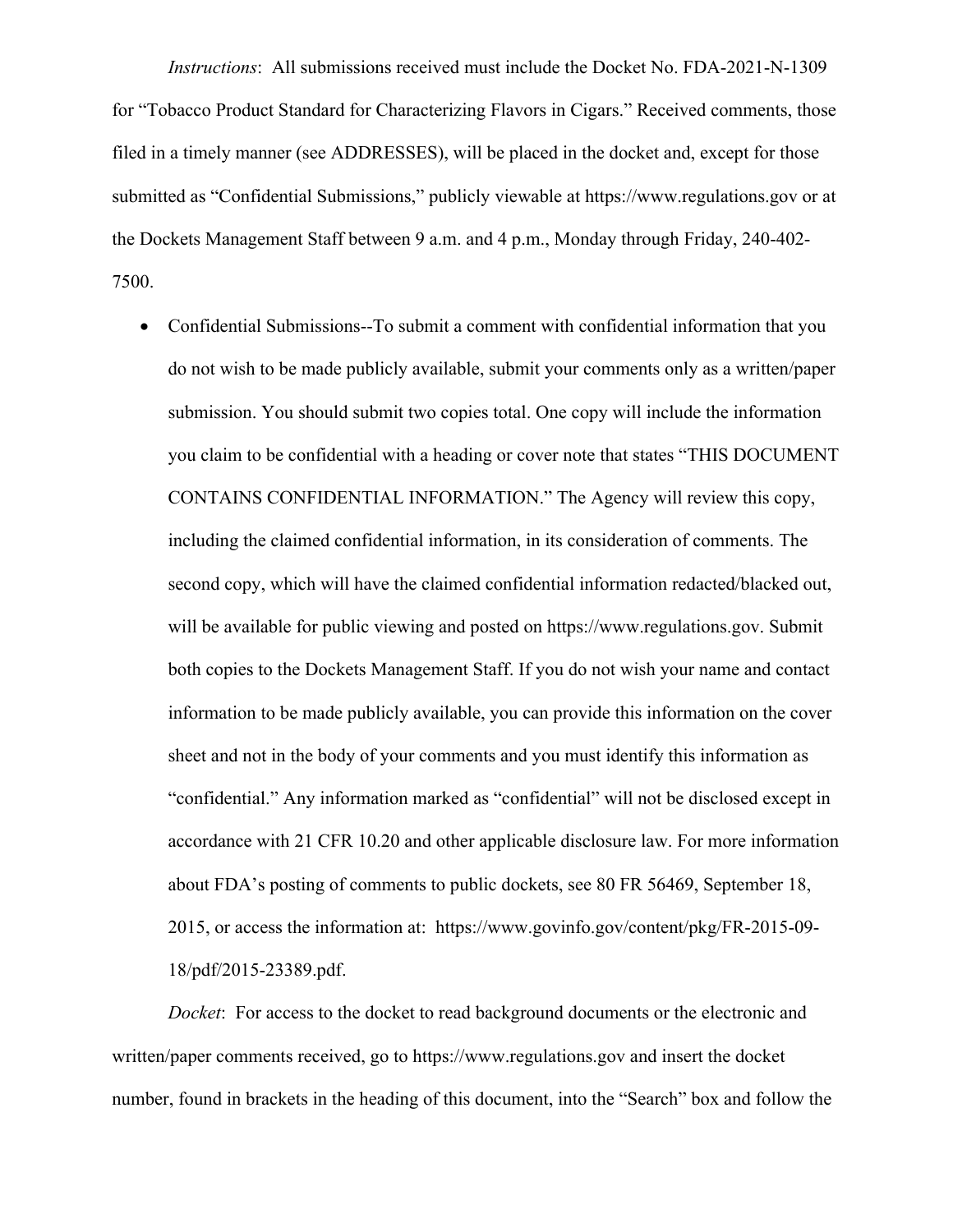prompts and/or go to the Dockets Management Staff, 5630 Fishers Lane, Rm. 1061, Rockville, MD 20852, 240-402-7500.

FOR FURTHER INFORMATION CONTACT: Courtney Smith or Nathan Mease, Center for Tobacco Products, Food and Drug Administration, 10903 New Hampshire Ave., Silver Spring, MD 20993-0002, 877-287-1373, CTPRegulations@fda.hhs.gov.

# SUPPLEMENTARY INFORMATION:

# Table of Contents

- I. Executive Summary
	- A. Purpose of the Proposed Rule
	- B. Summary of the Major Provisions of the Proposed Rule
	- C. Legal Authority
	- D. Costs and Benefits
- II. Table of Abbreviations/Commonly Used Acronyms

## III. Background

- A. Need for the Regulation
- B. Relevant Regulatory History
- C. Legal Authority
- D. FDA's Consideration of Health Equity
- IV. Characterizing Flavors Impact Cigar Use, Particularly Among Youth and Young Adults
	- A. Recent Market Trends of Flavored Cigars in the United States
	- B. Over Half a Million Youth, and Even More Young Adults, in the United States Use Flavored Cigars
	- C. Adult Use of Flavored Cigars in the United States
	- D. Characterizing Flavors Increase Appeal and Make Tobacco Products, Including Cigars, Easier to Use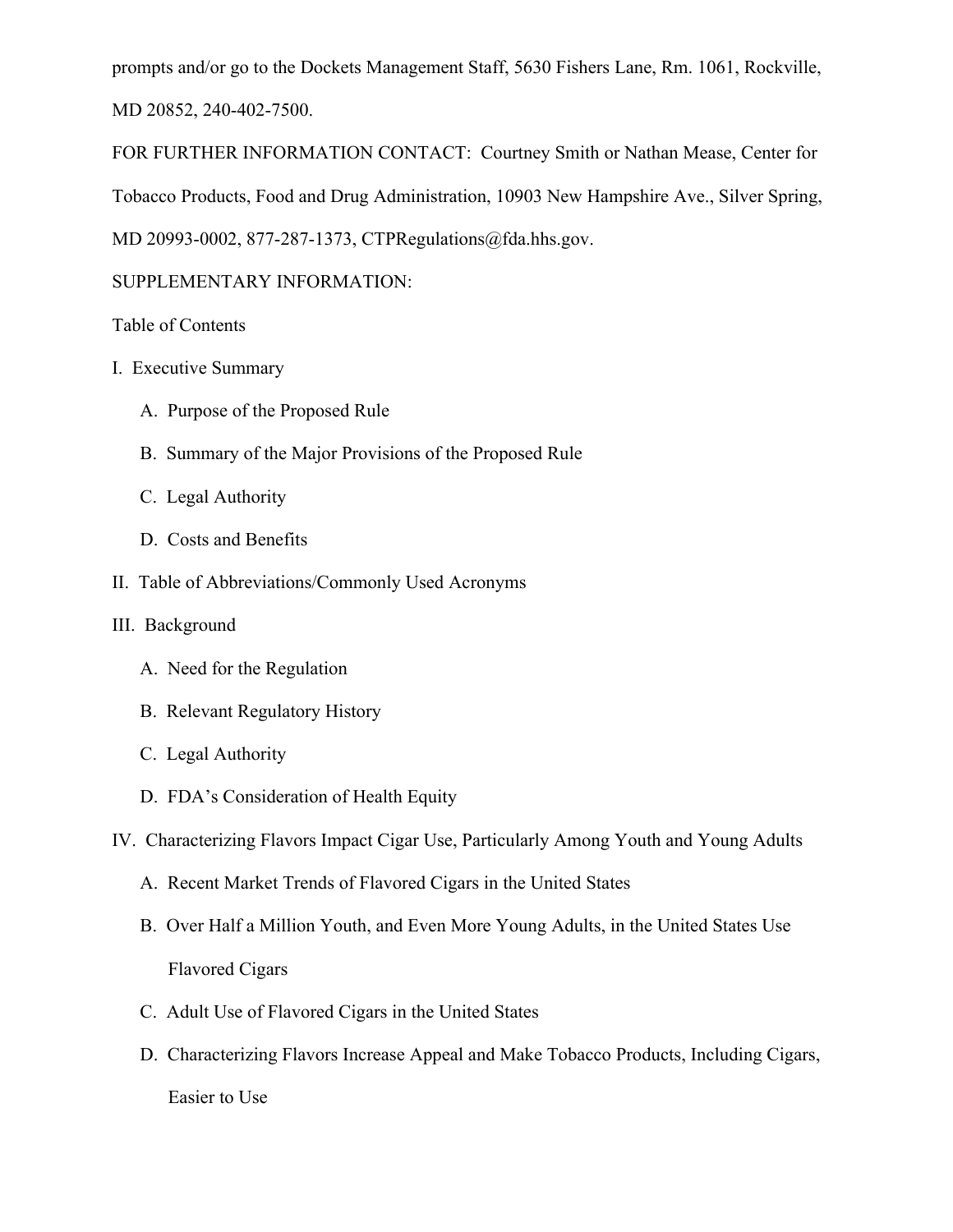- E. Characterizing Flavors Increase Youth and Young Adult Experimentation with Tobacco Products, Including Cigars, and Make Progression to Regular Tobacco Use More Likely
- F. Real-World Experiences Demonstrate that Restricting Characterizing Flavors in Tobacco Products, Including Cigars, Decreases Tobacco Use
- G. Flavored Cigars Are Marketed Disproportionately in Underserved Communities and to Vulnerable Populations
- V. Cigar Use Is Common, Addictive, and Harmful
	- A. Prevalence of Cigar Use Among Youth, Young Adults, and Older Adults in the United **States**
	- B. Flavored Cigar Use Exposes Users to Additional Toxicants
	- C. Cigar Use Is Addictive
	- D. Research Clearly Demonstrates a Causal Relationship Between Cigar Smoking and Death and Disease
	- E. Secondhand Tobacco Smoke, Including Cigar Smoke, Increases the Risks of Lung Cancer, Heart Disease, and Other Adverse Health Effects in Nonsmokers
	- F. Disparities in Tobacco Use, Including Cigar Use, Lead to Disparities in Tobacco-Related Morbidity and Mortality
- VI. Determination That the Standard Is Appropriate for the Protection of the Public Health
	- A. The Likelihood That Nonusers Would Start Using Cigars
	- B. The Likelihood That Existing Users Would Reduce Cigar Consumption or Stop Cigar Smoking
	- C. Benefits and Risks to the Population as a Whole
	- D. Conclusion
- VII. Additional Considerations and Requests for Comments
	- A. Section 907 of the FD&C Act
	- B. Pathways to Market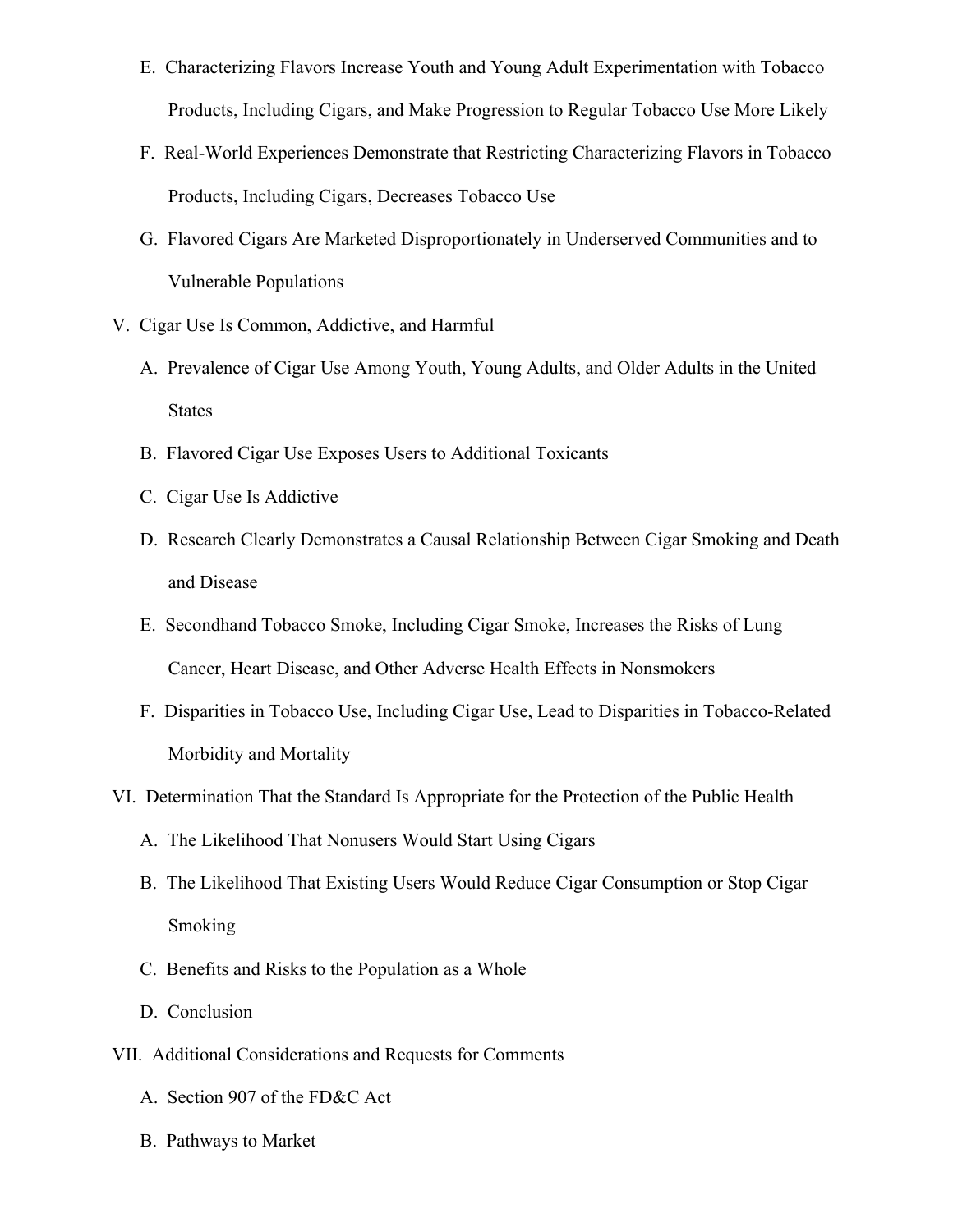- C. Considerations and Request for Comments on Scope of Products
- D. Request for Comments on the Potential Racial and Social Justice Implications of the Proposed Product Standard
- VIII. Description of the Proposed Rule
	- A. Scope (Proposed § 1166.1)
	- B. Definitions (Proposed § 1166.3)
	- C. Prohibition on Use of Characterizing Flavors in Cigars (Proposed § 1166.5)
- IX. Proposed Effective Date
- X. Preliminary Economic Analysis of Impacts
	- A. Introduction
	- B. Summary of Costs and Benefits
- XI. Analysis of Environmental Impact
- XII. Paperwork Reduction Act of 1995
- XIII. Federalism
- XIV. Consultation and Coordination with Indian Tribal Governments
- XV. References

I. Executive Summary

## *A. Purpose of the Proposed Rule*

FDA is proposing a tobacco product standard that would prohibit characterizing flavors (other than tobacco) in cigars manufactured or sold in the United States. In developing this proposed rule, FDA carefully considered the scientific evidence and complex policy issues related to characterizing flavors in cigars.

Each year, an estimated 9,000 premature deaths are attributed to regular cigar smoking, defined as smoking cigars on 15 or more of the past 30 days; approximately 5,200 of these premature deaths occur in regular cigar smokers who did not also smoke cigarettes. In 2019, not excluding use of other tobacco products, more young adults tried a cigar for the first time each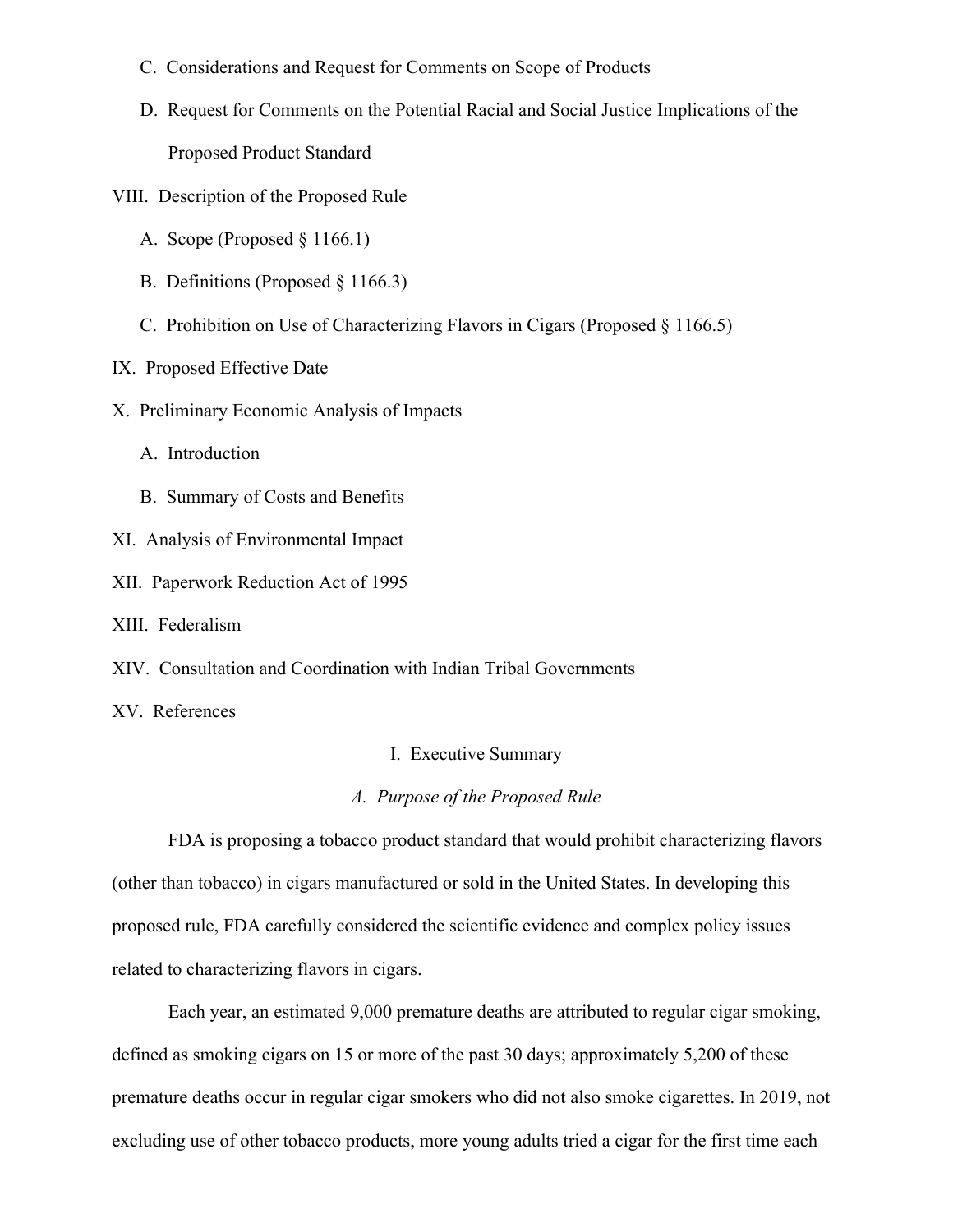day than tried a cigarette for the first time  $(3,163 \text{ cigar vs. } 2,640 \text{ cigar et the initial test per day}).$ According to the 2020 National Youth Tobacco Survey (NYTS), an estimated 3.5 percent (960,000) of middle and high school students, including 5 percent (770,000) of high school students (grades 9-12) and 1.5 percent (180,000) of middle school students (grades 6-8), had smoked a cigar (cigar, cigarillo, or little cigar) in the preceding 30 days. Of particular concern is the number of youth smoking cigars with characterizing flavors. More than half (58.3 percent) of youth cigar smokers, or approximately 550,000 youth, reported using a flavored cigar during the past 30 days.

Researchers have found that characterizing flavors in cigars and other tobacco products play a key role in how users and nonusers, particularly youth, initiate, progress, and continue using tobacco products. Characterizing flavors in tobacco products increase the appeal of those tobacco products to youth and promote youth initiation, resulting in an increased likelihood that youth and young adults experimenting with flavored cigars will progress to regular cigar smoking. This proposed product standard is expected to reduce the appeal of cigars, particularly to youth and young adults, and thereby decrease the likelihood of experimentation, development of nicotine dependence, progression to regular use, and the resulting tobacco-related disease and death. The proposed standard also is anticipated to improve public health by increasing the likelihood of cessation among existing cigar smokers. And it will improve health outcomes within groups that experience disproportionate levels of tobacco use, including certain vulnerable populations, thus advancing health equity. For the reasons discussed in the preamble of this proposed rule, FDA finds that the proposed tobacco product standard would be appropriate for the protection of the public health.

## *B. Summary of the Major Provisions of the Proposed Rule*

The proposed rule would prohibit characterizing flavors (other than tobacco) in cigars and cigar components and parts. Under the proposed rule, no person may manufacture, distribute, sell, or offer for distribution or sale, within the United States a cigar or any of its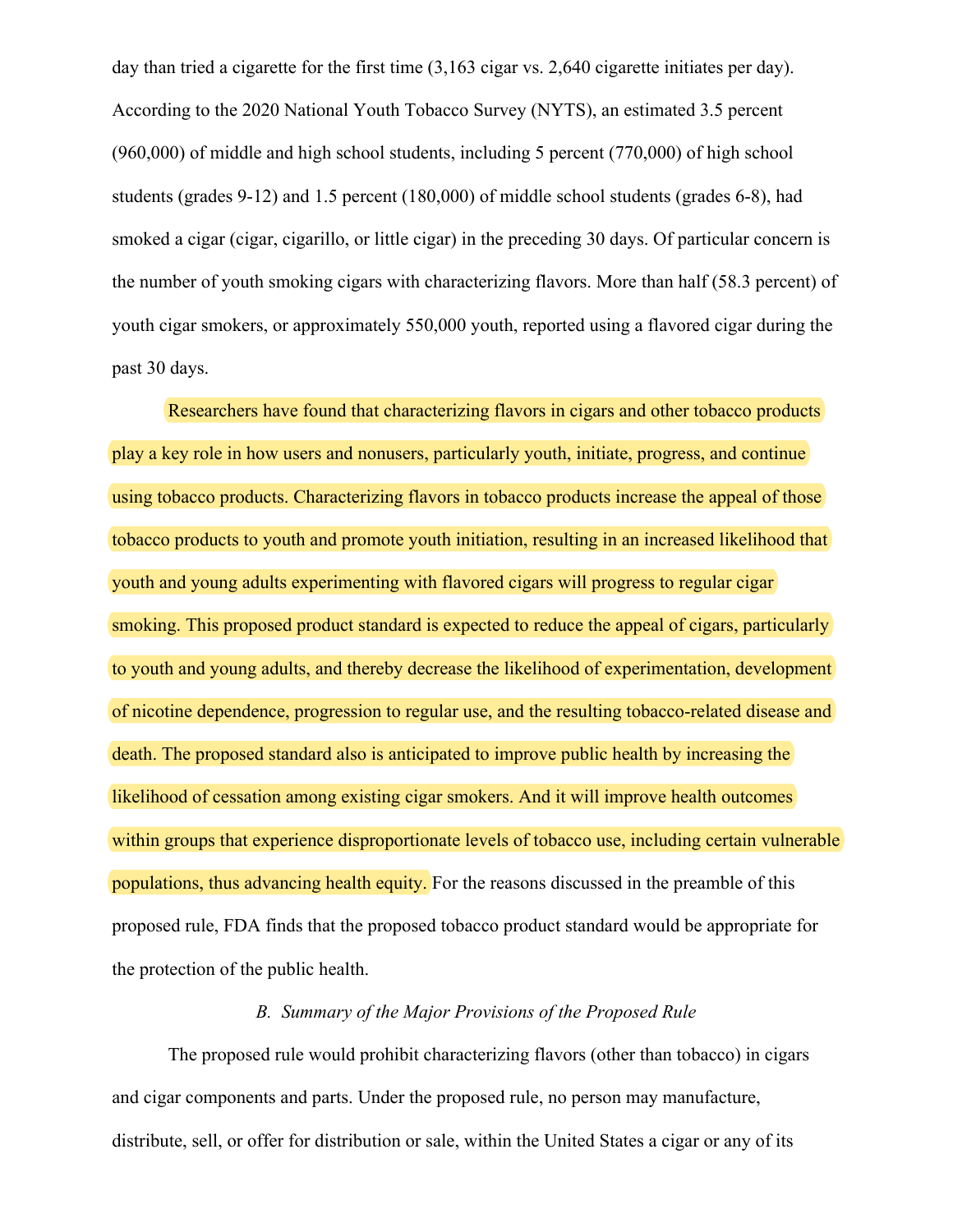components or parts that is not in compliance with the product standard. We also are proposing an effective date of 1 year after the date of publication of the final rule. We seek comment on all parts of this proposed rule.

*Characterizing Flavor Prohibition*--This proposed rule would prohibit the use of characterizing flavors in all cigars. FDA proposes to define "cigar" as a tobacco product that: (1) is not a cigarette and (2) is a roll of tobacco wrapped in leaf tobacco or any substance containing tobacco. This rule would provide that a cigar or any of its components or parts (including the tobacco, filter, or wrapper, as applicable) must not contain, as a constituent (including a smoke constituent) or additive, an artificial or natural flavor (other than tobacco) or an herb or spice, including, but not limited to, strawberry, grape, orange, clove, cinnamon, pineapple, vanilla, coconut, licorice, cocoa, chocolate, cherry, coffee, mint, or menthol, that is a characterizing flavor of the tobacco product or tobacco smoke. Among the factors that FDA believes are relevant in determining whether a cigar has a characterizing flavor are:

- The presence and amount of artificial or natural flavor additives, compounds, constituents, or ingredients, or any other flavoring ingredient in a tobacco product, including its components or parts;
- The multisensory experience (i.e., taste, aroma, and cooling or burning sensations in the mouth and throat) of a flavor during use of a tobacco product, including its components or parts;
- Flavor representations (including descriptors), either explicit or implicit, in or on the labeling (including packaging) or advertising of a tobacco product; and
- Any other means that impart flavor or represent that a tobacco product has a characterizing flavor.

However, cigars with tobacco as their characterizing flavor would not be subject to this proposed product standard's prohibition. For those who experiment with cigars, especially youth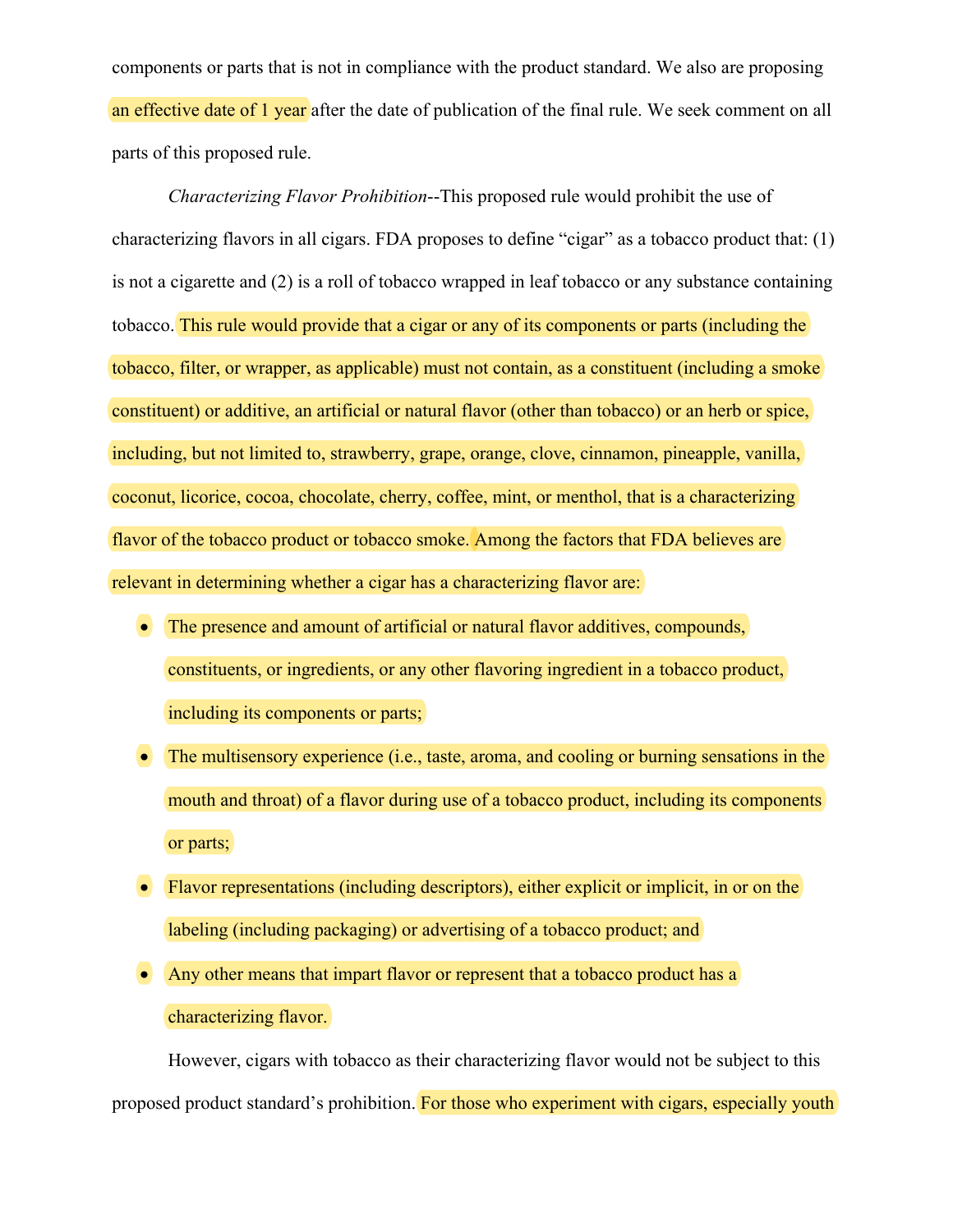and young adults, tobacco-flavored<sup>1</sup> cigars do not currently appear as attractive as cigars with other characterizing flavors. FDA is committed to monitoring the use of cigars with tobacco as their characterizing flavor through surveillance of national representative data sources and other data to determine whether to take additional action in the future consistent with FDA's authority.

*Proposed Effective Date*--FDA is proposing that any final rule that may issue based on this proposed rule become effective 1 year after the date of publication of the final rule. Therefore, after the effective date, no person may manufacture, distribute, sell, or offer for distribution or sale within the United States a cigar or any of its components or parts that is not in compliance with part 1166 (21 CFR part 1166). This regulation does not include a prohibition on individual consumer possession or use, and FDA cannot and will not enforce against individual consumers for possession or use of flavored cigars. FDA's enforcement will only address manufacturers, distributors, wholesalers, importers, and retailers. State and local law enforcement agencies do not independently enforce the Federal Food, Drug, and Cosmetic Act (FD&C Act). These entities do not and cannot take enforcement actions against any violation of chapter IX of the Act or this regulation on FDA's behalf. We recognize concerns about how State and local law enforcement agencies enforce their own laws in a manner that may impact equity and community safety and seek comment on how FDA can best make clear the respective roles of FDA and State and local law enforcement.

#### *C. Legal Authority*

This proposed rule is being issued upon FDA's authority to establish a tobacco product standard under section 907 of the FD&C Act (21 U.S.C. 387g), including its authority thereunder to require the reduction or elimination of a constituent (including a smoke constituent), or harmful component of tobacco products, and respecting the construction, components, ingredients, additives, constituents (including smoke constituents), and properties of the tobacco

<sup>&</sup>lt;sup>1</sup> Throughout this document, FDA uses the terms "tobacco-flavored," "non-flavored," and "unflavored." FDA relies on the specific term used by researchers when citing to individual studies; however, FDA generally considers a cigar that does not have a characterizing flavor other than tobacco to be "tobacco-flavored."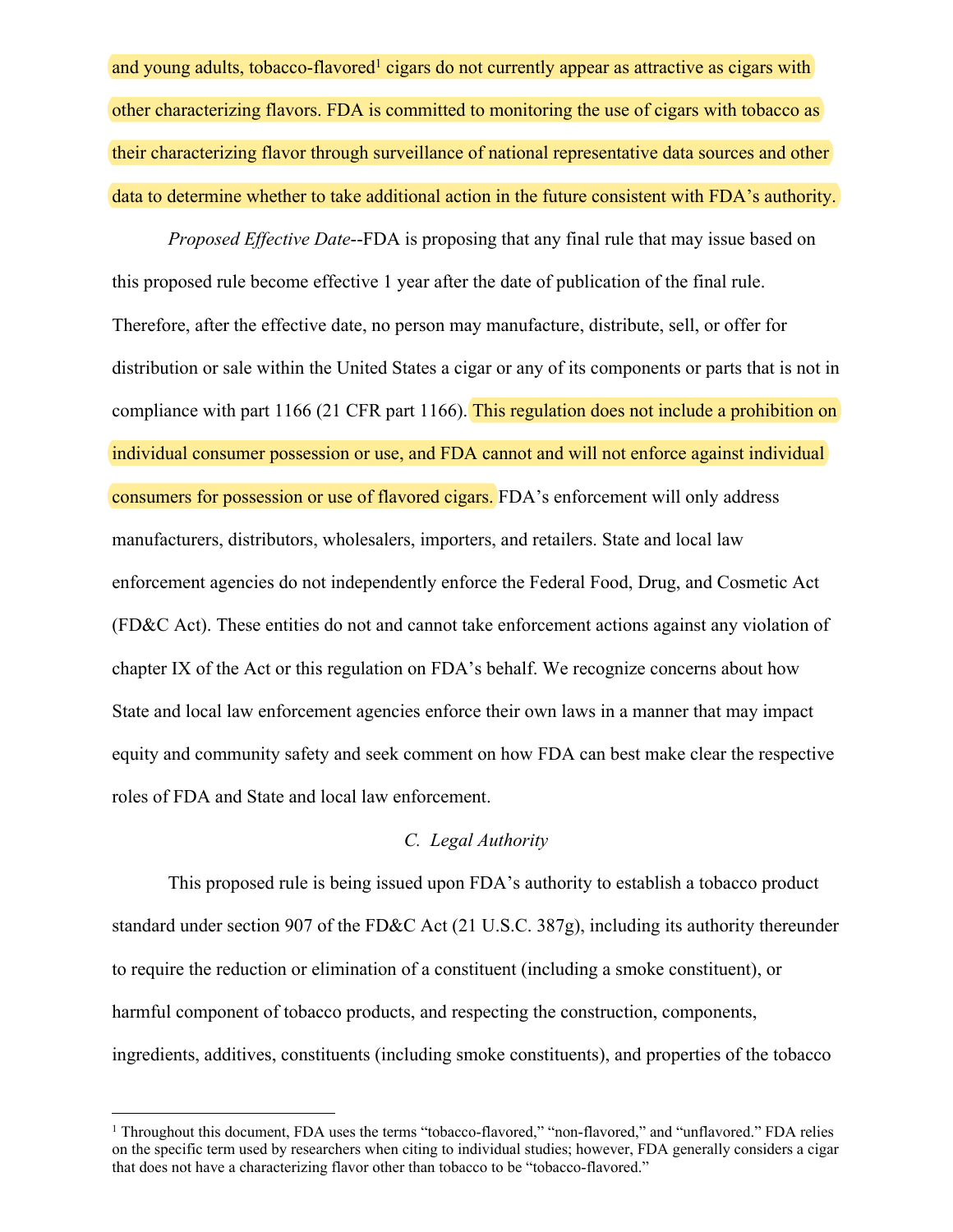product (section 907(a)(3), (a)(4)(A)(ii), and (a)(4)(B)(i) of the FD&C Act); FDA's authorities related to the sale and distribution of tobacco products under sections  $907(a)(4)(B)(v)$  and  $906(d)$ (21 U.S.C. 387f); FDA's authorities related to adulterated and misbranded tobacco products under sections 902 and 903 (21 U.S.C. 387b and 387c); FDA's authorities related to prohibited acts and penalties under sections 301 and 303 (21 U.S.C. 331 and 333); and FDA's rulemaking authority under section 701 of the FD&C Act (21 U.S.C. 371).

## *D. Costs and Benefits*

The quantified benefits of this proposed rule, if finalized, come from reduced smokingattributable mortality that are the result of cigar use among adult cigar smokers and reduced mortality from secondhand smoke among non-users. The costs of this proposed rule are those to firms to comply with the rule, to consumers impacted by the rule, and to the Government to enforce this product standard. In addition to benefits and costs, this rule will cause transfers from State governments, the Federal Government, and firms to consumers in the form of reduced revenue and tax revenue.

We estimate that the annualized benefits over a 40-year time horizon will equal \$7,024 million at a 7 percent discount rate, with a low estimate of \$3,962 million and a high estimate of \$10,140 million, and \$8,575 million at a 3 percent discount rate, with a low estimate of \$4,837 million and a high estimate of \$12,378 million.

Over a 40-year time horizon, we estimate that the annualized costs will equal \$112 million at a 7 percent discount rate, with a low estimate of \$9 million and a high estimate of \$216 million, and \$102 million at a 3 percent discount rate, with a low estimate of \$5 million and a high estimate of \$200 million.

| Abbreviation/Acronym | What It Means                              |
|----------------------|--------------------------------------------|
| AI/ANS               | American Indians or Alaskan Natives        |
| <b>ANPRM</b>         | Advance notice of proposed rulemaking      |
| <b>CDC</b>           | Centers for Disease Control and Prevention |
| <b>CFR</b>           | Code of Federal Regulations                |
| CO                   | Carbon monoxide                            |

II. Table of Abbreviations/Commonly Used Acronyms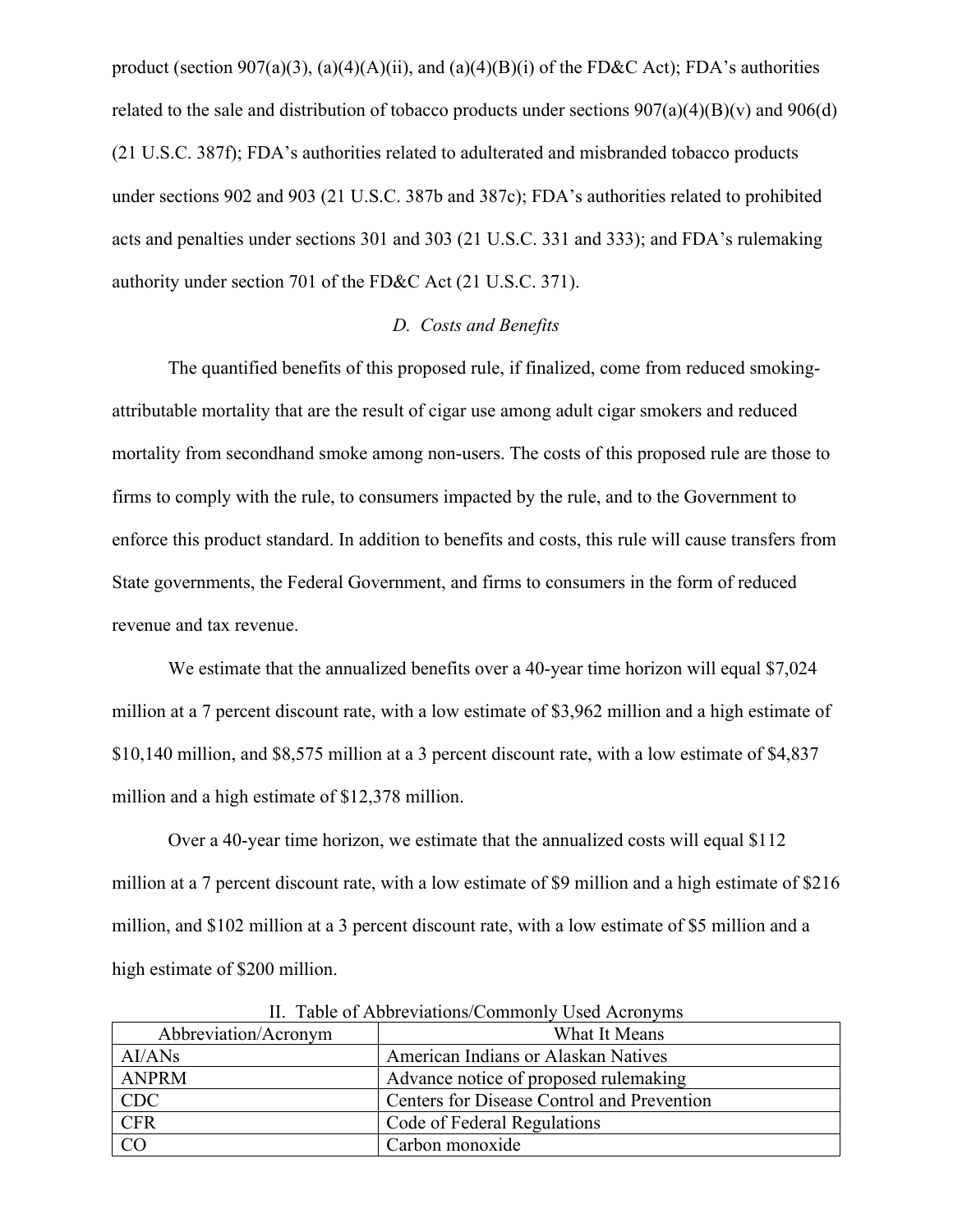| <b>COPD</b>    | Chronic obstructive pulmonary disease                   |
|----------------|---------------------------------------------------------|
| CPS I          | <b>Cancer Prevention Study I</b>                        |
| CPS II         | <b>Cancer Prevention Study II</b>                       |
| <b>ENDS</b>    | <b>Electronic Nicotine Delivery Systems</b>             |
| E.O.           | Executive order                                         |
| FD&C Act       | Federal Food, Drug, and Cosmetic Act                    |
| <b>FDA</b>     | Food and Drug Administration                            |
| <b>FR</b>      | <b>Federal Register</b>                                 |
| <b>HHS</b>     | U.S. Department of Health and Human Services            |
| <b>IARC</b>    | International Agency for Research on Cancer             |
| IOM            | Institute of Medicine                                   |
| <b>LCCs</b>    | Little cigars and cigarillos                            |
| LGBTQ+         | Lesbian, Gay, Bisexual, Transgender, or Queer           |
| MI             | Myocardial Infarction                                   |
| <b>MSS</b>     | Minnesota Student Survey                                |
| <b>MYTS</b>    | Minnesota Youth Tobacco Survey                          |
| <b>NATS</b>    | National Adult Tobacco Survey                           |
| <b>NCI</b>     | National Cancer Institute                               |
| <b>NHANES</b>  | National Health and Nutrition Examination Survey        |
| <b>NHIS</b>    | National Health Interview Survey                        |
| NHIS-LMF       | National Health Interview Survey-Linked Mortality Files |
| <b>NRC</b>     | National Research Council                               |
| <b>NSDUH</b>   | National Survey on Drug Use and Health                  |
| <b>NYC</b>     | New York City                                           |
| <b>NYTS</b>    | National Youth Tobacco Survey                           |
| <b>OMB</b>     | Office of Management and Budget                         |
| PAH            | Polycyclic aromatic hydrocarbon                         |
| <b>PATH</b>    | Population Assessment of Tobacco and Health             |
| <b>RYO</b>     | Roll-your-own                                           |
| <b>SE</b>      | Substantial equivalence                                 |
| <b>TPSAC</b>   | Tobacco Products Scientific Advisory Committee          |
| <b>TUS-CPS</b> | Tobacco Use Supplement to the Current Population Survey |
| <b>WHO</b>     | World Health Organization                               |
| <b>YPLL</b>    | Years of potential life lost                            |
| <b>YRBS</b>    | Youth Risk Behavior Survey                              |

## III. Background

## *A. Need for the Regulation*

FDA is proposing to prohibit characterizing flavors<sup>2</sup> (other than tobacco) in cigars.

Specifically, FDA is proposing a product standard that would prohibit a cigar or any of its

components or parts (including the tobacco, filter, or wrapper, as applicable) from containing, as

<sup>&</sup>lt;sup>2</sup> For the purposes of this proposed rule, we are using the terms "flavoring" in a tobacco product, a tobacco product with "flavors," or a "flavored tobacco product" to refer to a tobacco product with characterizing flavors, which is the subject of this proposed rule.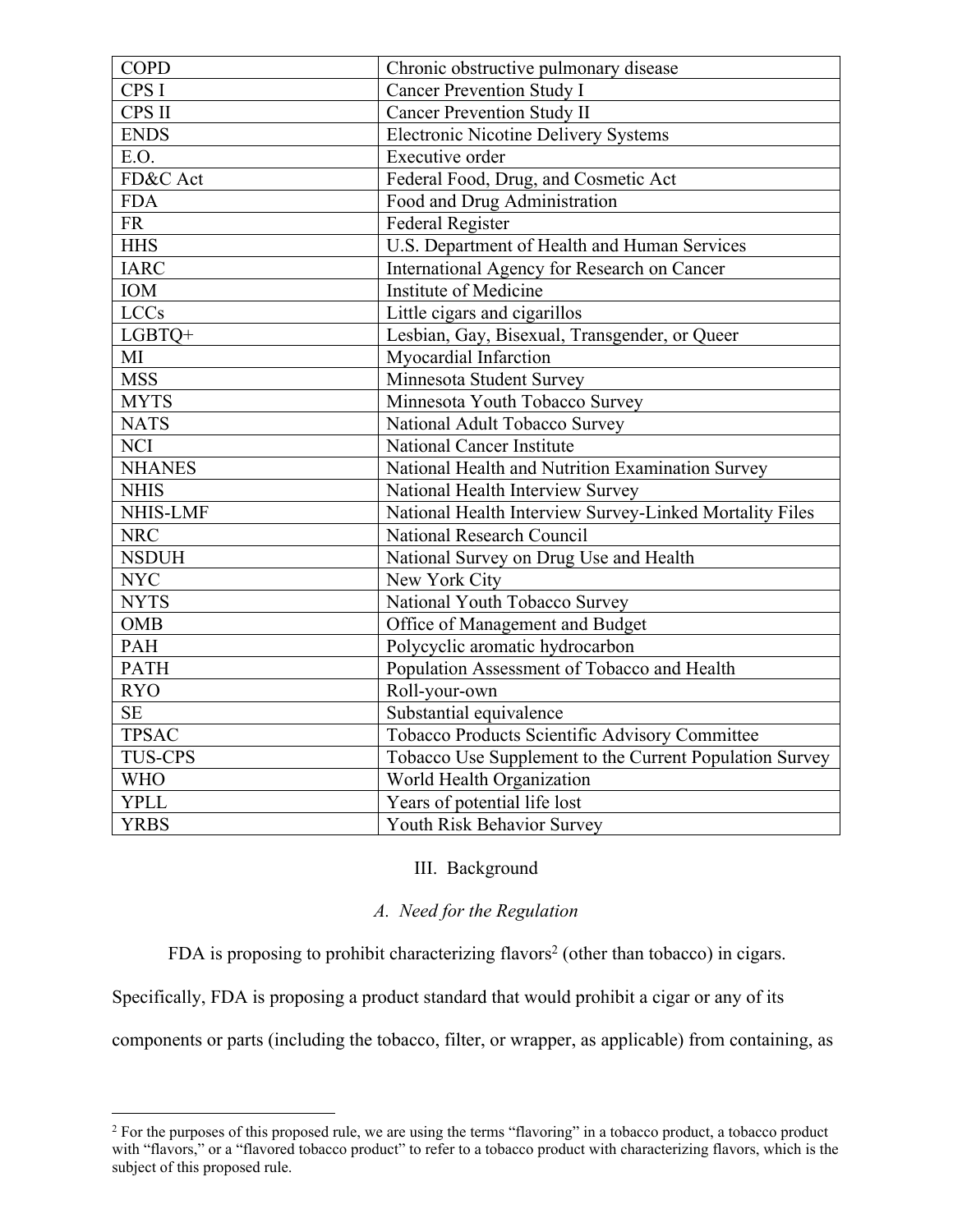a constituent (including a smoke constituent) or additive, an artificial or natural flavor (other than tobacco) or an herb or spice, including, but not limited to, strawberry, grape, orange, clove, cinnamon, pineapple, vanilla, coconut, licorice, cocoa, chocolate, cherry, coffee, mint, or menthol that is a characterizing flavor of the tobacco product or tobacco smoke.

Use of cigars<sup>3</sup> overall has increased in recent years. Since 2000, sales of cigars have doubled from approximately 6.2 billion cigars in 2000 to more than 14 billion cigars in 2019 (Refs. 1 and 2). Each year, an estimated 9,000 premature deaths are attributed to regular cigar smoking (defined in the study as smoking cigars on 15 or more of the past 30 days); approximately 5,200 of these premature deaths occur in regular cigar smokers who do not also smoke cigarettes (Ref. 3). It is estimated that cigar-attributable annual healthcare expenditures amount to \$1.8 billion per year (Ref. 4). Analysis of 2014-2015 data from the Tobacco Use Supplement to the Current Population Survey (TUS-CPS) found that adult flavored-cigar smokers had greater odds of daily cigar smoking and smoking within 30 minutes of waking than non-flavored cigar smokers, after adjusting for age, sex, race/ethnicity, and multiple tobacco product use (Ref. 5).

As discussed in section IV.B of this document, youth consumption of cigars is substantial, and nicotine dependence in cigar smokers could result from even a limited exposure to nicotine during adolescence (Ref. 6). According to the 2020 NYTS, an estimated 960,000 middle and high school students, including 5 percent (an estimated 770,000) of high school students (grades 9-12) and 1.5 percent (an estimated 180,000) of middle school students (grades 6-8), had smoked a cigar (cigar, cigarillo, or little cigar) on at least 1 day during the past 30 days (Ref. 7). Overall, the prevalence of cigar smoking among middle and high school students is comparable to the prevalence of cigarette smoking, with 4.6 percent (an estimated 710,000) of high school students and 1.6 percent (an estimated 190,000) of middle school students having

<sup>&</sup>lt;sup>3</sup> Throughout this document, FDA uses the terms "traditional," "conventional," "regular," "large," "little," "filtered," and "cigarillo" when discussing different types of cigars. FDA relies on the specific term used by researchers when citing a specific study. FDA uses the term "cigar" when not citing a specific study.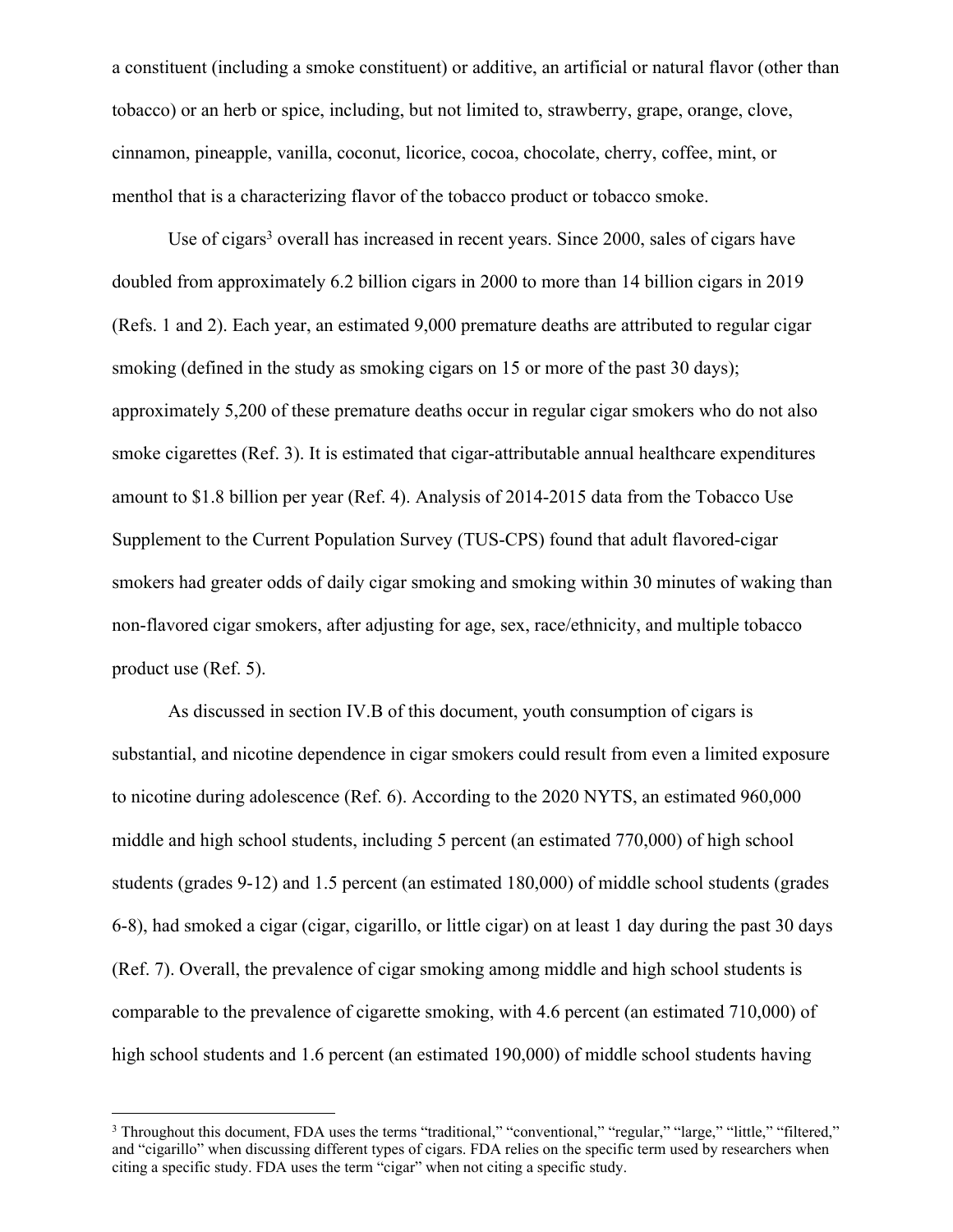smoked cigarettes on at least 1 day during the past 30 days (Ref. 7). For non-Hispanic Black<sup>4</sup> students, cigar smoking prevalence (6.5 percent) is considerably greater than cigarette smoking (2.5 percent) (Ref. 7). Of particular concern is the number of youth smoking cigars with characterizing flavors. According to 2020 NYTS data analyzing flavored cigar use among youth, 58.3 percent of youth cigar smokers, or approximately 550,000 youth, reported using a flavored cigar during the past 30 days (Ref. 8).

Characterizing flavors in cigars and other tobacco products reduce the harshness, bitterness, and astringency of tobacco during inhalation and soothe irritation during use (Refs. 9-11). Characterizing flavors thus increase the youth<sup>5</sup> appeal of those tobacco products and promote youth initiation, resulting in an increased likelihood that youth and young adults experimenting with flavored cigars will become addicted and progress to regular smoking (see sections IV.D and IV.E of this document). Recent evidence from an analysis of data from Wave 5 of the Population Assessment of Tobacco and Health (PATH) Study<sup>6</sup> (2018-19) demonstrates that over half of youth (aged 12-17 years) who used cigars in the past 30 days identified flavors as a reason for use (Ref. 12). In addition, research has shown that *characterizing flavors in* tobacco products can trigger reward pathways in the brain that are responsible for reward-related learning, which may increase the attractiveness of flavored products to consumers and the probability of repeated use (Refs. 13-15).

<sup>4</sup> Throughout this document, FDA uses both the terms "Black" and "African American." The term "African American" is used to describe or refer to a person of African ancestral origins or who identifies as African American. "Black" is used to broadly describe or refer to a person who identifies with that term. Though both of these terms may overlap, they are distinct concepts (e.g., a Black person may not identify as African American). As a result, FDA relies on the specific term used by researchers when citing to specific studies. FDA uses the term "Black" when not citing to a specific study.

<sup>&</sup>lt;sup>5</sup> Though age ranges for youth and young adults vary across studies, in general, "youth" or "adolescent" encompasses those 11-17 years of age, while those who are 18-25 years old are considered "young adults" (even though, developmentally, the period between 18-20 years of age is often labeled late adolescence); those 26 years of age or older are considered "adults" or "older adults" (Ref. 17).

<sup>&</sup>lt;sup>6</sup> The PATH Study is a collaboration between the Center for Tobacco Products, FDA and the National Institute on Drug Abuse, National Institutes of Health. It was launched in 2011 to inform FDA's regulatory activities under the Tobacco Control Act. The PATH Study is an ongoing longitudinal cohort study on tobacco use behavior, attitudes and beliefs, and tobacco-related health outcomes. More information can be found at: https://www.icpsr.umich.edu/web/NAHDAP/series/606.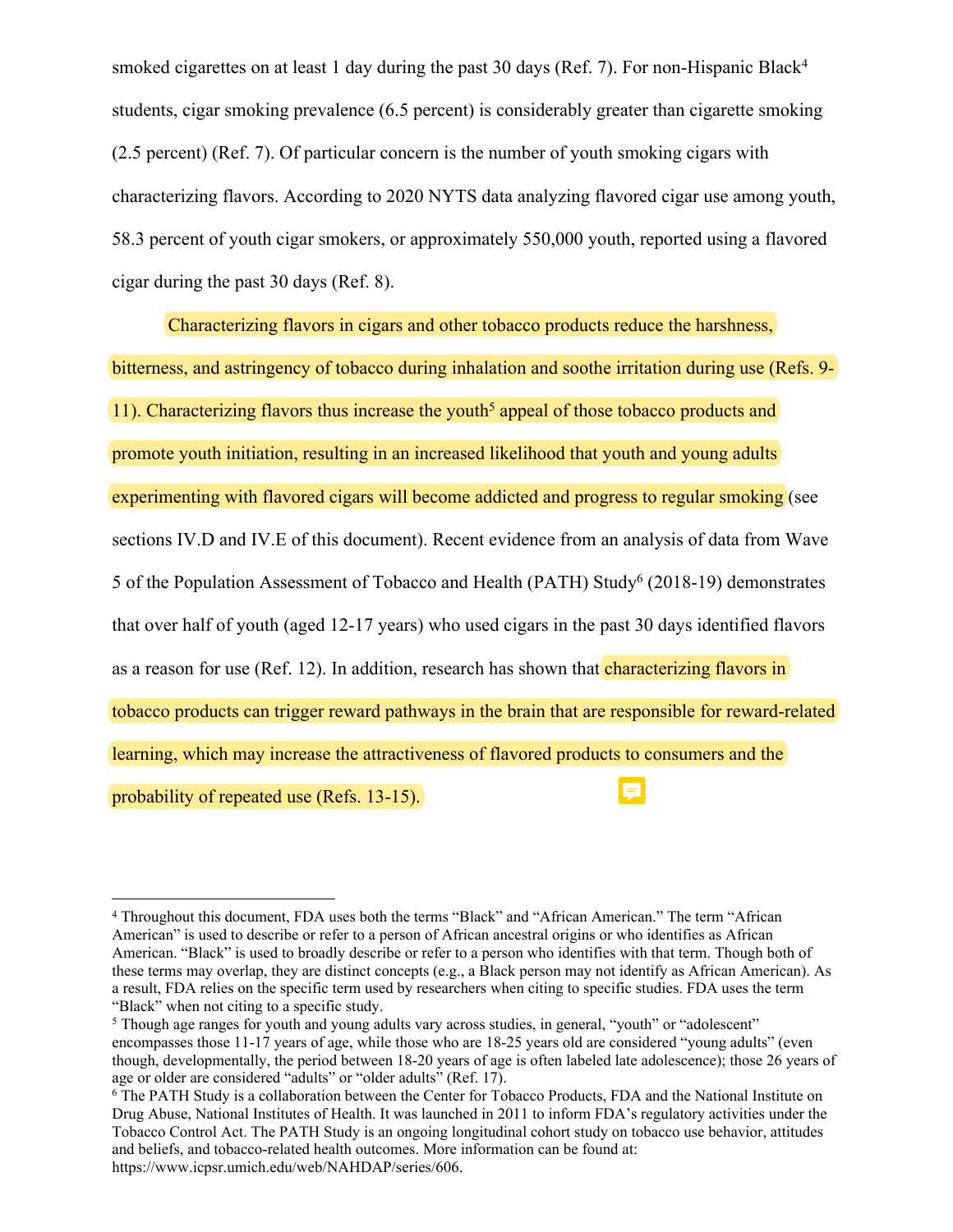FDA's experience with manufacturers' historical practices as well as the prohibition of characterizing flavors, other than menthol, in cigarettes (section  $907(a)(1)(A)$  of the FD&C Act; 21 U.S.C. 387g(a)(1)(A)) is instructive for purposes of evaluating cigars' characterizing flavors and this proposed product standard. Reflective of the appeal that flavored tobacco products have for youth and young adults, internal tobacco industry documents attest to cigar manufacturers' historical practices of adding characterizing flavors to diminish the harshness of tobacco E products' taste with specific intent to appeal to young consumers (Refs. 16 and 17). Tobacco industry practices reflect the fact that non-tobacco flavors appear to enhance youth appeal (Refs. 9-11). Researchers have concluded that tobacco companies have engaged in a "calculated effort to blur the line between LCCs [little cigars and cigarillos] to increase appeal to cigarette smokers, and the use of flavours facilitated these efforts" (Ref. 16).

The Family Smoking Prevention and Tobacco Control Act (Tobacco Control Act; Pub. L. 111-31) prohibited, among other things, cigarettes with characterizing flavors other than tobacco or menthol. In 2009, when the Act was passed, national cross-sectional data suggested that the use of flavored cigarettes was most prevalent among younger smokers (Ref. 18), which caused concern that the availability of flavored cigarettes was contributing to youth tobacco use (Ref. 19). Additional evidence available at that time showed that younger tobacco users and nonusers had greater positive expectancies (e.g., beliefs that smoking will enhance positive affect and control weight) for flavored cigarettes compared to non-flavored cigarettes (Ref. 20), a finding that was consistent with evidence from internal industry documents showing that tobacco product manufacturers targeted flavored cigarettes toward young populations (Refs. 9, 10, and 21). Moreover, the Surgeon General has concluded that most smokers try, and become addicted to, cigarettes before adulthood (Ref. 17) and that smoking causes severe disease, disability, and death (Refs. 22 and 23).

As with cigarettes, first cigar use often occurs during youth or young adulthood (Refs. 24 and 25). In a cross-sectional analysis of data collected between 2011 and 2017 as part of a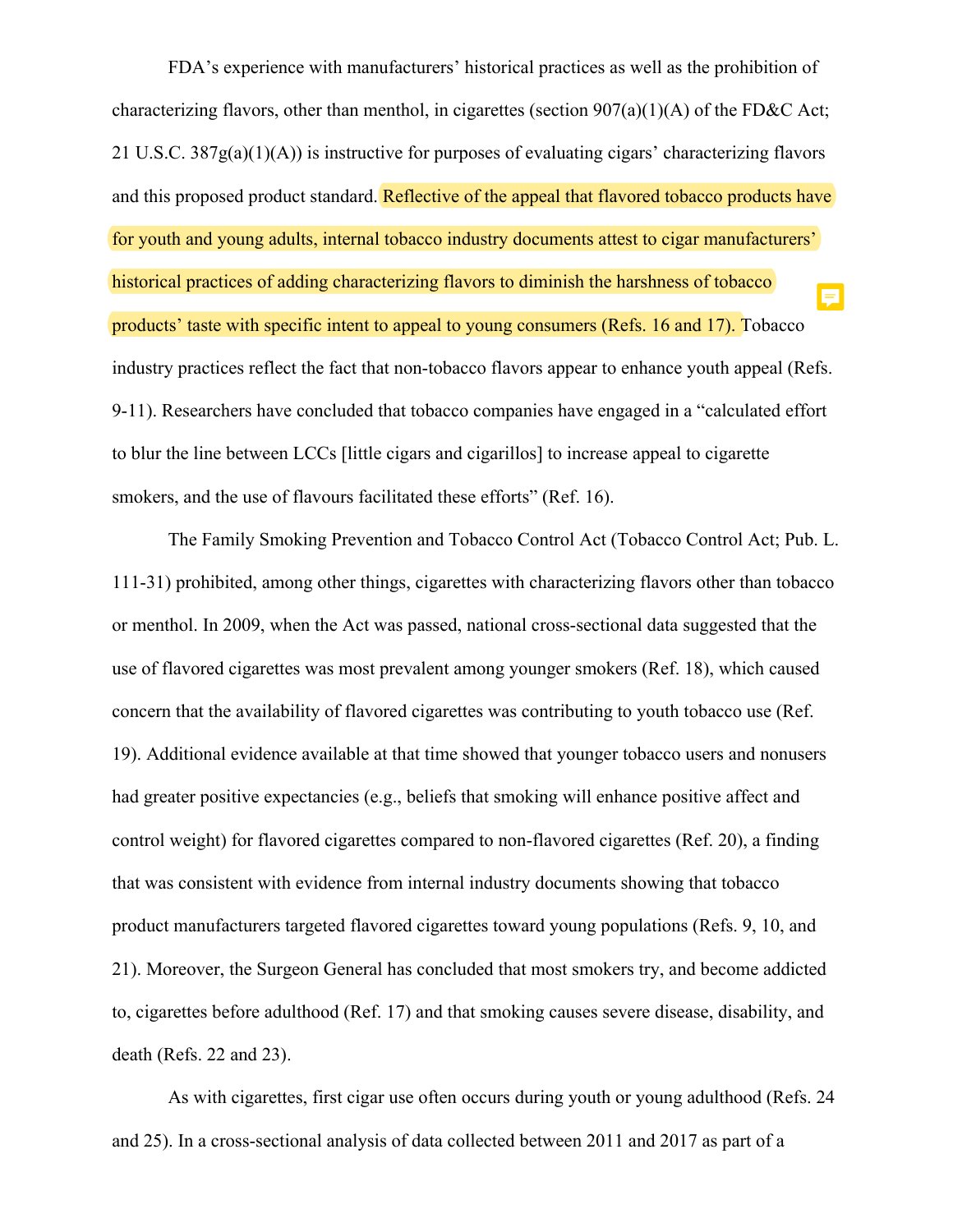longitudinal study, among almost 10,000 young adult college students who had ever used cigars, the mean age of first cigar use was 13.6 years (Ref. 24). A longitudinal analysis of Waves 1-4 (2013-2017) of PATH Study data found the proportion of youth who initiate cigar use increases considerably between ages 15 and 20 years (Ref. 25). Whereas only 1.5 percent of 15-year-olds in the PATH Study (2013-2017) had ever used any cigar (i.e., cigarillo, filtered cigar, or traditional cigar), by age 20, 31 percent had ever used any cigar, with the greatest increase in first use between 17 and 18 years of age (Ref. 25). Similarly, an analysis of harmonized data from five large national surveys found a consistent peak in cigar initiation among individuals aged 17- 19 years (Ref. 26). The consistency of this age of initiation across all five studies increases the confidence in this finding and suggests cigar initiation extends into young adulthood (Ref. 26). A longitudinal study of Waves 1-3 (2013-2016) of PATH Study data found that 9.0 percent of youth (aged 12-17 years) and 12.0 percent of young adults (aged 18-24 years) started using cigars for the first time between Wave 1 (2013-2014) and Wave 3 (2015-2016) (Ref. 27). In comparison, 3.3 percent of adults over 25 years old initiated cigar use in the same time period (Ref. 27). Study findings also indicate racial and ethnic disparities in cigar product use. Non-Hispanic Black youth were 47 percent more likely to initiate past 30-day cigarillo or filtered cigar use at earlier ages compared to non-Hispanic White youth (Ref. 25).

We also know that a majority of youth and young adults initiate with a flavored cigar compared to older adults based on data from Wave 5 (2018-2019) of the PATH Study (Ref. 12) and that first use of flavored cigars is associated with continued use of these products (Refs. 28 and 29). In a longitudinal analysis of Waves 1-4 (2013-2017) PATH Study data, youth whose first cigar was either a mint or menthol cigar or an "other" flavored cigar (e.g., fruit, alcohol, chocolate, candy, and other flavor) were more likely to be a past-30-day cigar user at a subsequent wave (approximately 1 year later) compared to those who first used a non-flavored cigar. Similarly, young adults (aged 18-24 years) who first used a mint or menthol cigar or other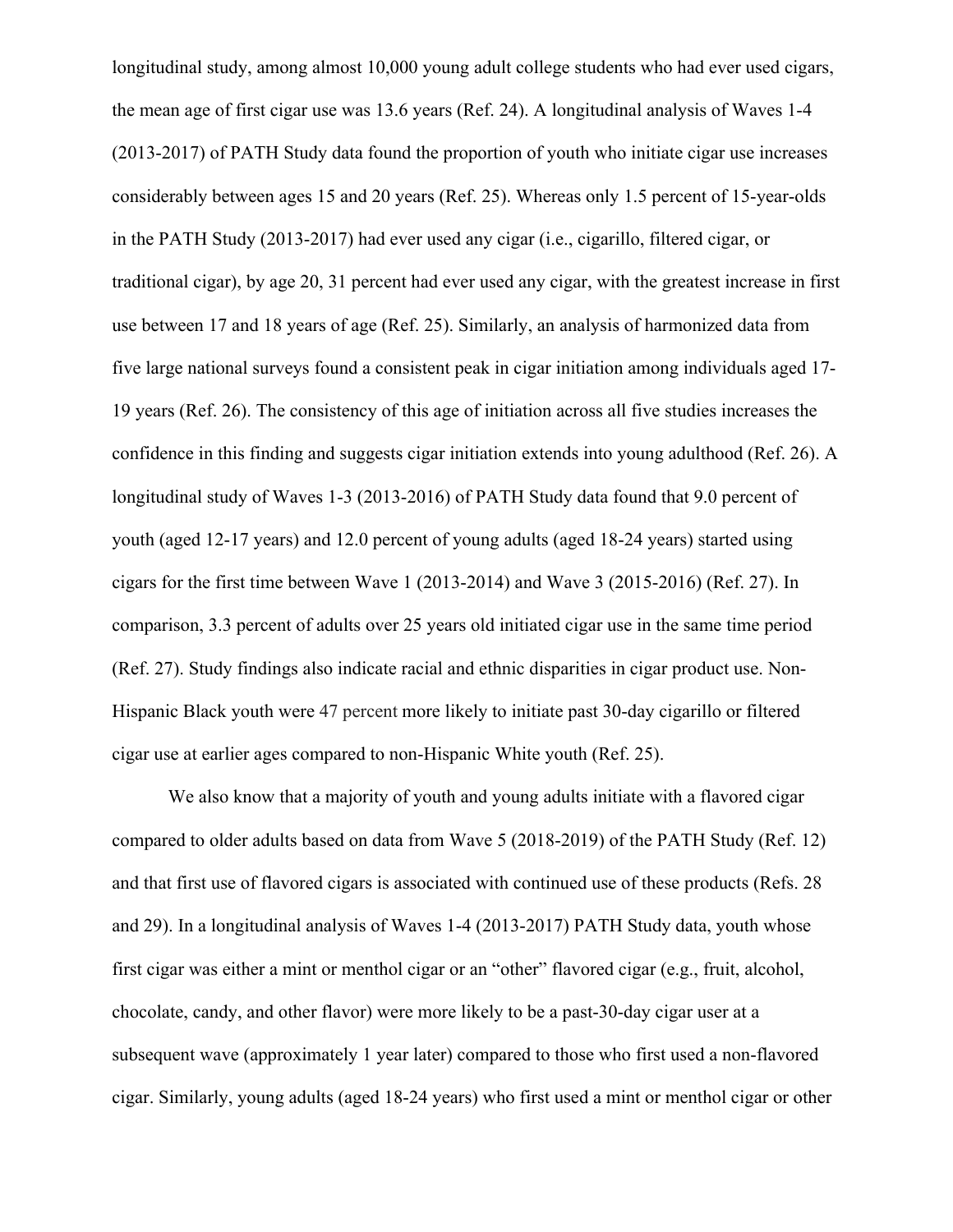flavored cigar were more likely to be a past-30-day cigar user at a subsequent wave compared to those first using a non-flavored cigar (Ref. 29).

Similar to cigarettes with characterizing flavors, cigars with characterizing flavors expose users to the highly addictive chemical nicotine and other toxic and carcinogenic chemicals found in combusted tobacco products. Little cigars, in particular, deliver similar (and sometimes higher) levels of nicotine, as well as similar (and sometimes higher) levels of carcinogens, compared to cigarettes (Refs. 30 and 31). People who smoke cigars regularly are at increased risk for many of the same diseases as cigarette smokers, including oral, esophageal, laryngeal, and lung cancer; cardiovascular diseases; and chronic obstructive pulmonary disease (COPD) (Ref. 32).

In particular, youth and young adult exposure to the nicotine in cigars can result in negative health effects. Exposure to nicotine can disrupt brain development, which continues through approximately age 25, and may lead to long-term adverse consequences for cognitive function into adulthood (Ref. 33). Nicotine exposure in adolescence may have lasting implications and can result in decreased attention, increased impulsivity, and various lasting mental health conditions (Ref. 34). Nicotine is highly addictive. Using nicotine in adolescence may increase risk for future addiction to other drugs (Ref. 33).

FDA finds that this product standard is appropriate for the protection of the public health because it would reduce the appeal of cigars, particularly to youth and young adults, by eliminating flavorings that increase appeal, reduce the harshness and bitterness of cigars, and make them easier to smoke, thereby decreasing the likelihood that both nonusers would experiment with cigars and that current experimenters would continue to use cigars, as further discussed in sections IV.D and IV.E of this document. Furthermore, FDA finds that this product standard would decrease the likelihood that both nonusers and current experimenters would be exposed to the toxic and carcinogenic chemicals in cigars, develop nicotine dependence, and progress to regular tobacco use, as further discussed in sections IV.E and V.B of this document.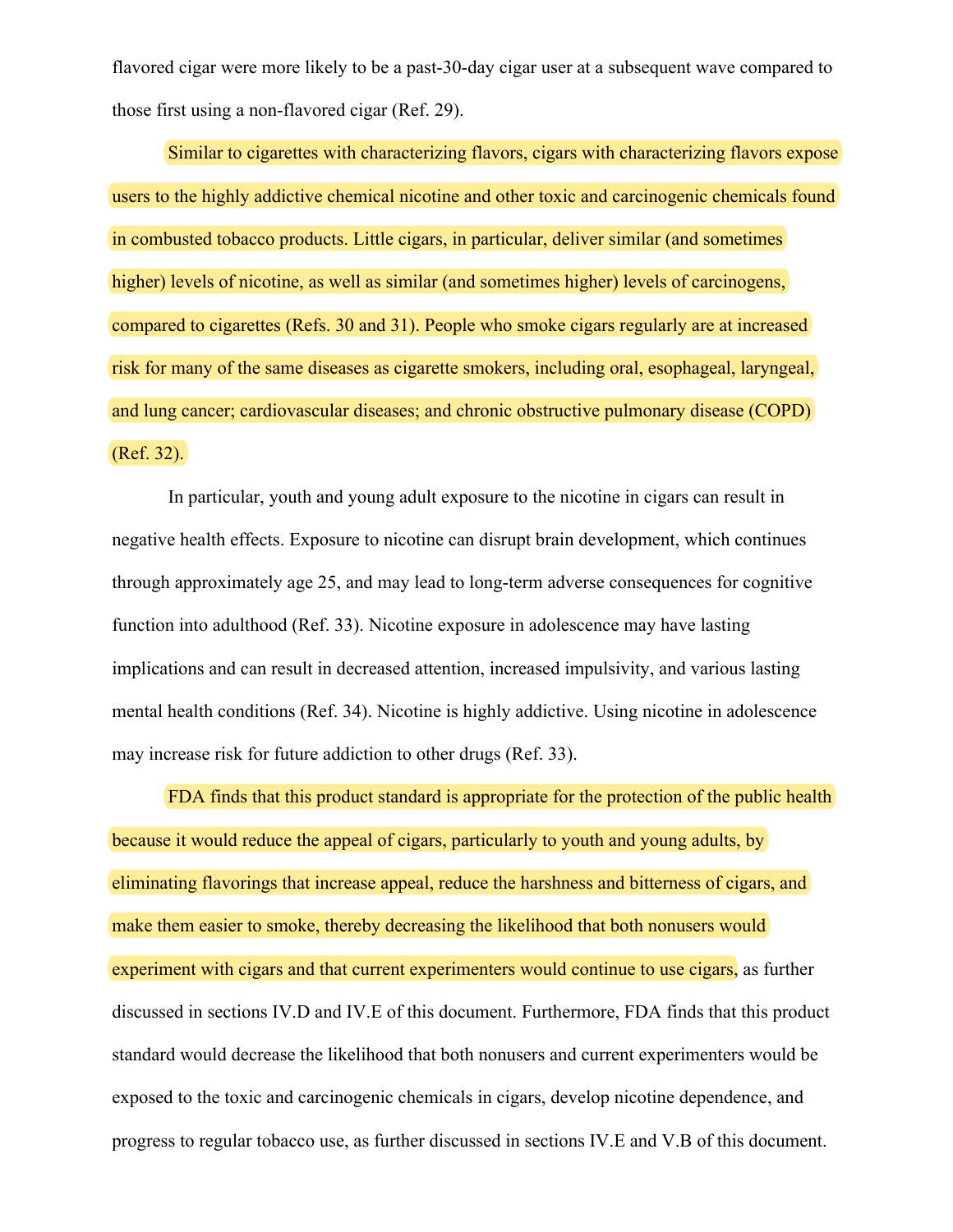Additionally, as discussed in section VI.B of this document, the proposed product standard could improve the health of current flavored cigar smokers by increasing their likelihood of smoking cessation or reduction. The population health benefits of the proposed product standard are discussed in detail in section VI of this document. Thus, based on the information discussed in the following sections of this document, FDA finds that the proposed tobacco product standard would be appropriate for the protection of the public health.

Reducing the appeal and use of cigars by eliminating characterizing flavors (other than tobacco) also is expected to substantially decrease tobacco-related health disparities and to equitably promote health across population groups. Tobacco-related health disparities are the differences observed in population groups regarding: the patterns (e.g., initiation, dual or polyuse, cessation), prevention, and treatment of tobacco use; the risk, incidence, morbidity, mortality, and burden of tobacco-related illness; and capacity and infrastructure (e.g., political systems, educational institutions), access to resources (e.g., access to health services and programs), and environmental secondhand smoke exposure (Refs. 35-37). Tobacco-related health disparities affect those who have systematically experienced greater obstacles to health based on group membership due in part to the inequitable distribution of social, political, economic, and environmental resources (Refs. 37-39). Health equity is the attainment of the highest level of health for all people (Ref. 39). It is achieved by equally valuing all individuals regardless of group membership; removing social, economic, and institutional obstacles to health; and addressing historical and contemporary injustices (Refs. 39-41). The advancement of health equity is integral to the reduction and elimination of tobacco-related health disparities, which affect those who have been denied opportunity and access to economic, political, and social participation. Members of underserved communities<sup>7</sup> experience a disproportionate burden

<sup>7</sup> As defined by Executive Order (E.O.) 13895, "Advancing Racial Equity and Support for Underserved Communities Through the Federal Government," (86 FR 7009, January 25, 2021) the term "underserved communities" refers to populations sharing a particular characteristic, as well as geographic communities, that have been systematically denied a full opportunity to participate in aspects of economic, social, and civic life. In the context of tobacco products and tobacco-related health disparities, such communities may include populations disproportionately impacted by marketing and promotion targeted on the basis of such shared characteristics.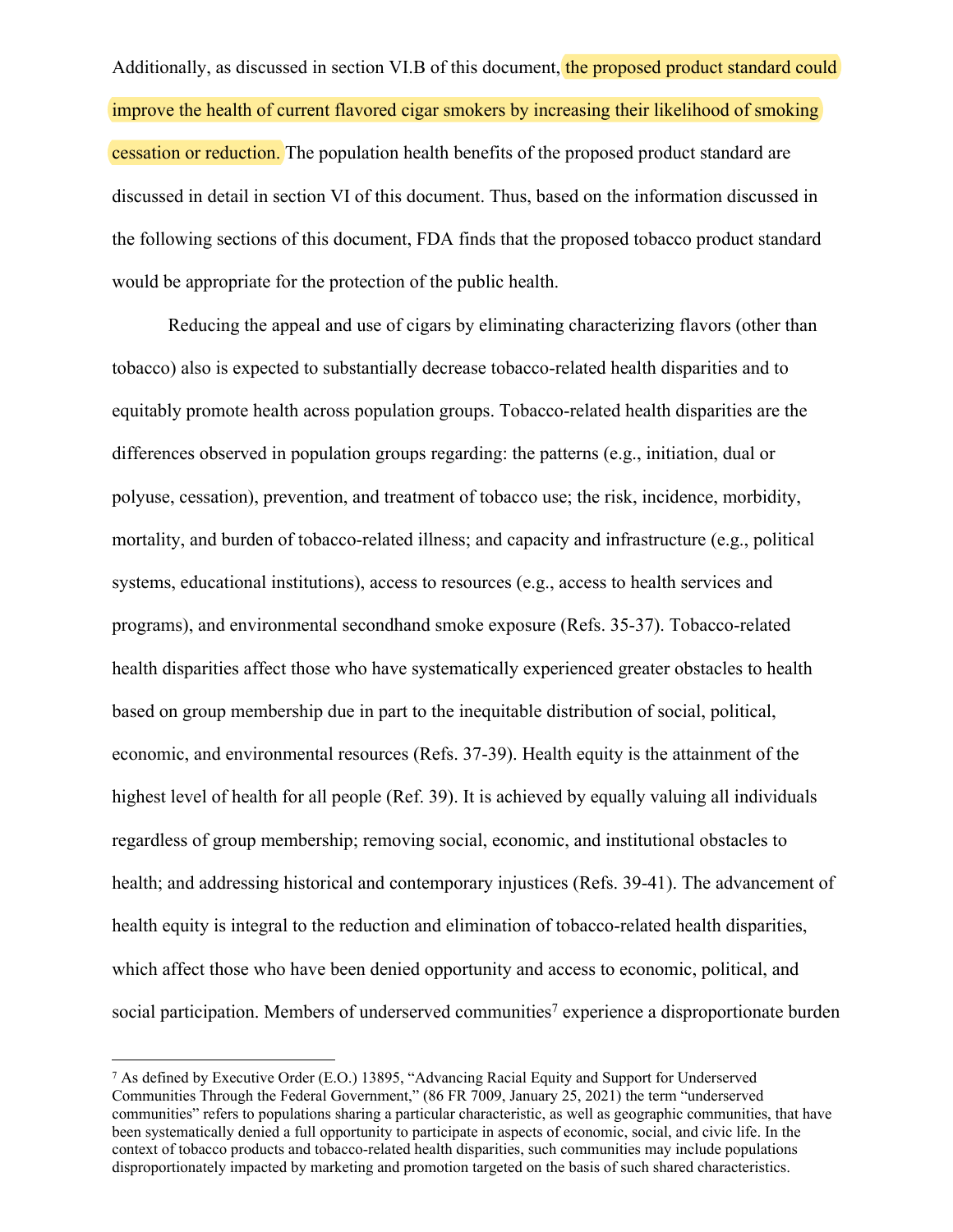of cigar use in initiation, prevalence of use, current use, and frequency of use (see section V.A of this document), leading to observed tobacco-related health disparities within those communities. Such disparities in cigar use contribute to higher rates of observed tobacco-related morbidity and mortality among underserved communities and vulnerable populations,  $8,9$  such as youth and young adults, some racial and ethnic populations, those with lower household income and educational attainment, and individuals who identify as lesbian, gay, bisexual, transgender, or queer (LGBTQ+),<sup>10</sup> as further discussed in section V.F of this document. This proposed product standard is anticipated to promote better public health outcomes across population groups.

## *B. Relevant Regulatory History*

In its implementation of the Tobacco Control Act over the past several years, FDA has engaged in close study and careful consideration of the scientific evidence and complex policy issues related to flavored tobacco products. FDA has issued an advance notice of proposed rulemaking (ANPRM) to solicit data and information about the roles of flavors in tobacco products, sponsored research on a variety of cigar- and flavors-related topics through contracts and interagency agreements with Federal partners, including the National Institutes of Health  $(NIH),<sup>11</sup>$  and undertaken its own scientific review related to the impact of characterizing flavors in cigar products. Among other things, FDA has considered the comments and information received in response to the ANPRM and scientific review in developing this proposed rule.

1. ANPRM

<sup>&</sup>lt;sup>8</sup> Throughout this document, the term "vulnerable populations" refers to groups that are susceptible to tobacco product risk and harm due to disproportionate rates of tobacco product initiation, use, burden of tobacco-related diseases, or decreased cessation. Examples of vulnerable populations include those with lower household income and educational attainment, certain racial or ethnic populations, individuals who identify as LGBTQ+, underserved rural populations, those pregnant or trying to become pregnant, those in the military or veterans, or those with behavioral health conditions.

<sup>&</sup>lt;sup>9</sup> Underserved communities are overrepresented in vulnerable populations.

<sup>&</sup>lt;sup>10</sup> Throughout this document, FDA uses the term "LGBTQ+" broadly when referring to lesbian, gay, bisexual, transgender, and queer (and other) communities. When we describe findings from the published literature, we refer specifically to the groups that are studied. For example, some authors examine tobacco-related outcomes for members who identify as lesbian, gay, bisexual, or transgender (LGBT) only; as such, the data are limited to those who identify as LGBT, and authors interpret the findings for those specific groups.

<sup>&</sup>lt;sup>11</sup> Information on specific projects supported by FDA is available at https://www.fda.gov/tobacco-products/tobaccoscience-research/research (search "cigars" or "flavors").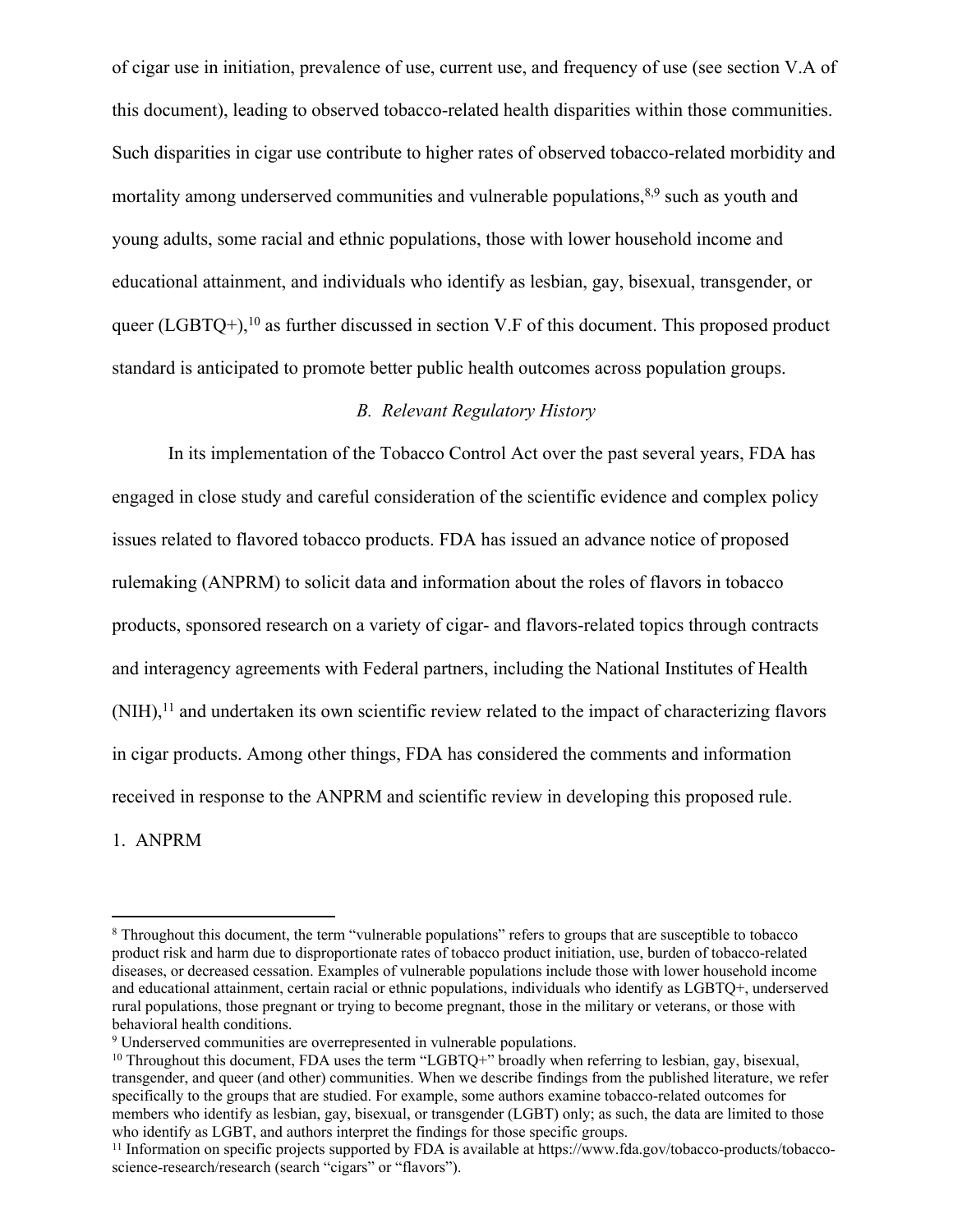In July 2017, FDA announced a comprehensive approach to tobacco and nicotine regulation to protect youth and reduce tobacco-related disease and death (Ref. 42). As part of the public dialogue on the comprehensive approach, in March 2018, FDA issued three ANPRMs related to the regulation of nicotine in combustible cigarettes (83 FR 11818, March 16, 2018), flavors (including menthol) in tobacco products (83 FR 12294, March 21, 2018) (Flavors ANPRM), and premium cigars (83 FR 12901, March 26, 2018). In addition, FDA announced the availability of a draft concept paper, entitled "Illicit Trade in Tobacco Products after Implementation of a Food and Drug Administration Product Standard," and sought public comment (83 FR 11754, March 16, 2018). This paper analyzes the potential for illicit trade markets to develop in response to a tobacco product standard (Ref. 43).

The Flavors ANPRM requested data and information about the role that flavors play in tobacco products (83 FR 12294). Specifically, the Flavors ANPRM requested comments, data, research results, or other information about, among other things, how flavors attract youth to initiate tobacco product use. While the Flavors ANPRM discussed potential product standards and a range of product types, it also specifically requested public input on the role of flavors in cigars. FDA received over 525,000 comments on the Flavors ANPRM, a large proportion of which were form letters related to 61 different organized campaigns. Five of these campaigns, which included a combined total of approximately 329,668 comments, were identified as being automatically generated "bot" comments. Some of the issues raised in the comments to the ANPRM are highlighted below.

Comments generally in support of the regulation of flavors in tobacco products stated that a product standard prohibiting the use of flavors in tobacco products would be appropriate for the protection of the public health. In particular, many comments argued that such a tobacco product standard would be appropriate for the following reasons: (1) to protect youth and young adults from becoming tobacco product users; (2) to prevent widened appeal of tobacco product use; and (3) to discourage addiction to tobacco products. FDA received many comments expressing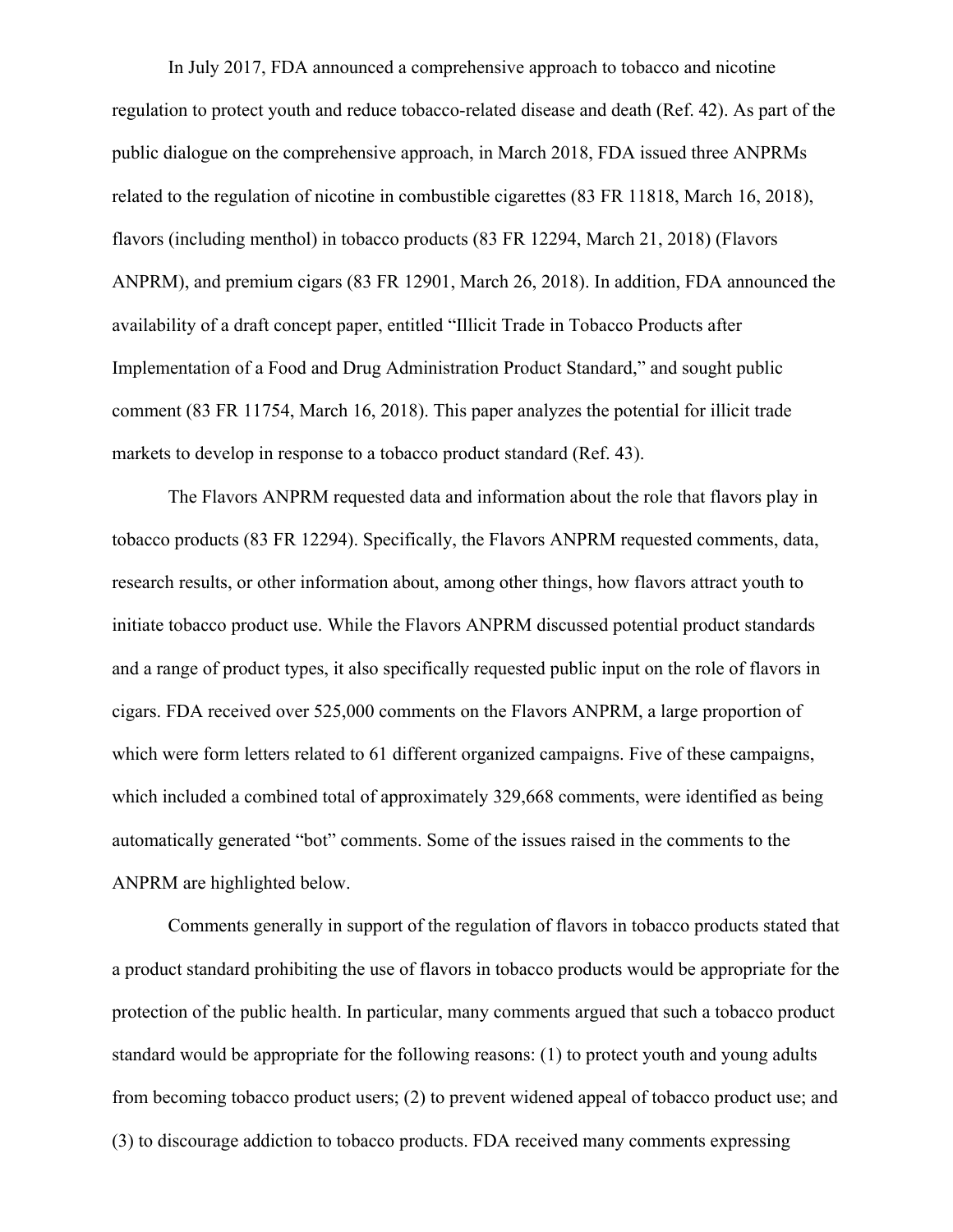concern about the use of flavors to capture new users, particularly children, into lifelong nicotine addiction by making tobacco products more appealing and/or palatable. Citing internal tobacco industry documents that have since been made public, many commenters, including several public health advocacy groups, some professional associations, and multiple State attorneys general, pointed out that the industry has a long and well-established history of deliberately targeting children through the development and/or marketing of flavored tobacco products.

FDA received many comments in support of the regulation of flavors in cigar products, specifically. These comments often noted that flavors are frequently added to cigars for the express purpose of making harsh products more palatable to new users. Citing national survey data trends and various recent studies, these commenters often noted that youth and young adults report flavors as a key reason for their use of cigars, including little cigars and cigarillos (LCCs), and that a substantial percentage of youth cigar smokers exclusively use flavored cigars.

FDA also received comments from individuals and representatives from the tobacco industry generally opposing the regulation of flavored tobacco products. These comments generally stated that such regulation was not likely to decrease the appeal of such tobacco products to youth nor have positive effects for society at large. Some comments opposed to a tobacco product standard addressing flavors in cigars, specifically, stated that FDA had not presented the scientific basis for such a product standard, noting what they characterized as gaps in the scientific literature regarding usage patterns and consumer perceptions of flavored cigars, particularly among youth. Other comments from tobacco industry representatives conclude that any tobacco product standard for flavors in cigars should exclude premium cigars.

Many comments received from industry noted concern with how FDA would define "characterizing flavors," arguing that any such definition must use clear and science-based criteria. Some comments argued that, without a definition for "characterizing flavors," it could be difficult for industry to comply with a tobacco product standard. FDA also received comments in support of regulation suggesting that FDA define "characterizing flavor" in a way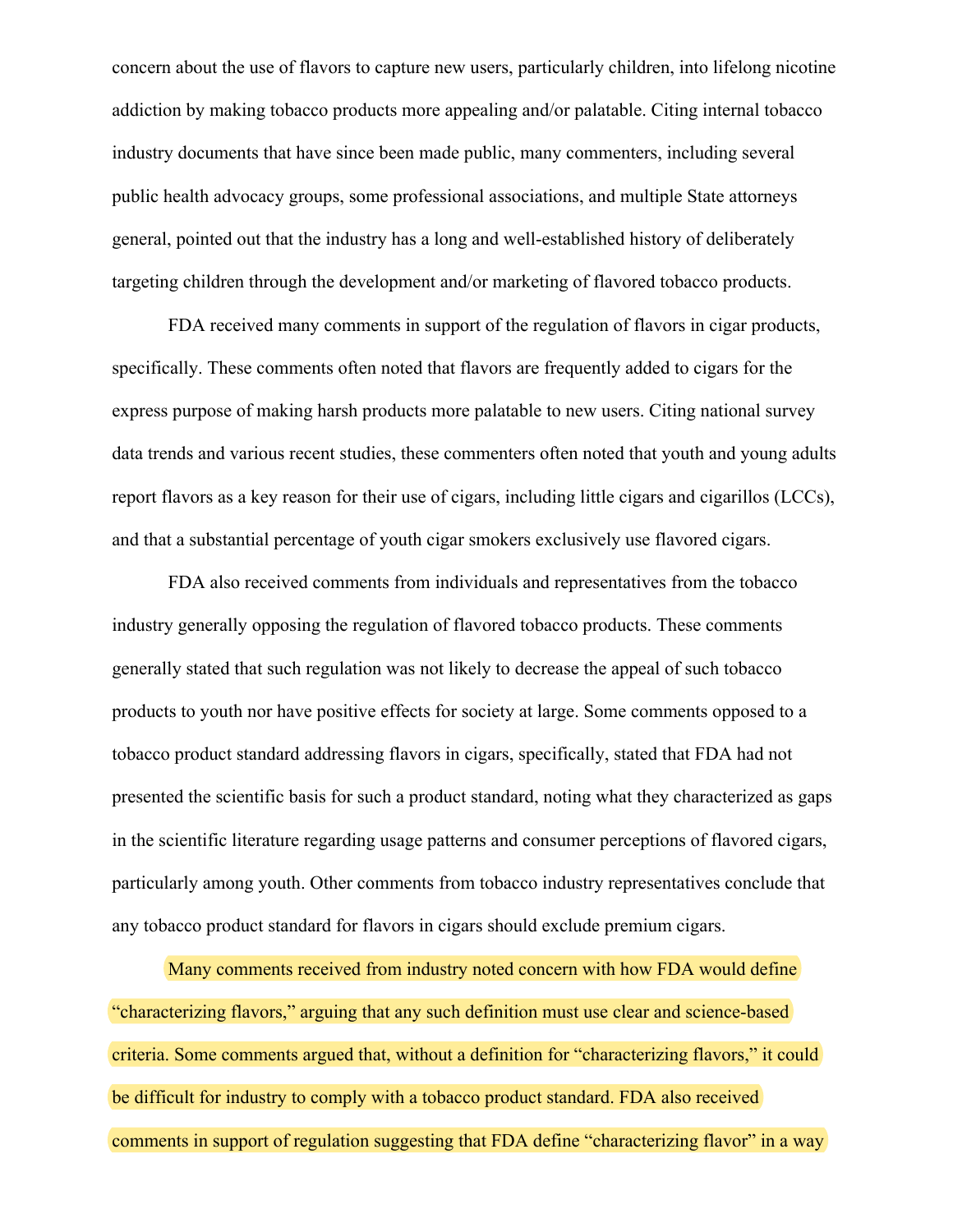# that makes the prohibition clear to manufacturers and retailers, protects public health, and prevents manufacturers from evading the intent of the product standard.

FDA has reviewed and closely considered the comments to the Flavors ANPRM, as well as additional evidence and information not available at the time of the Flavors ANPRM, in developing this proposed rule.

#### 2. Scientific Review

As the body of evidence continues to grow, FDA recently undertook a review of the scientific evidence regarding the role characterizing flavors play in increasing the appeal and use of tobacco products, particularly cigars, among youth, young adults, and adults in the United States. This review, entitled "Scientific Assessment of the Impact of Flavors in Cigar Products," summarizes findings from the peer-reviewed, publicly available scientific literature organized around three research questions: (1) how does the addition of characterizing flavors to tobacco products, including cigars, impact product appeal and product use; (2) how do characterizing flavors impact youth and young adult experimentation with tobacco products, including cigars, and do they make progression to regular tobacco use more likely; and (3) what impact do local and national policies restricting the sale of flavored cigars and other flavored tobacco products have on cigar sales and use? The "Scientific Assessment of the Impact of Flavors in Cigar Products" has been peer reviewed by independent external experts. Taking into consideration comments from this peer review (Ref. 44), FDA revised the scientific assessment, and the final peer-reviewed scientific assessment is available in the docket for this proposed rule (Ref. 45). This scientific assessment informed the development of this proposed product standard.

## *C. Legal Authority*

## 1. Product Standard Authority Generally

The Tobacco Control Act was enacted on June 22, 2009, amending the FD&C Act and providing FDA with the authority to regulate tobacco products. Section 901 of the FD&C Act (21 U.S.C. 387a) granted FDA the authority to regulate the manufacture, marketing, and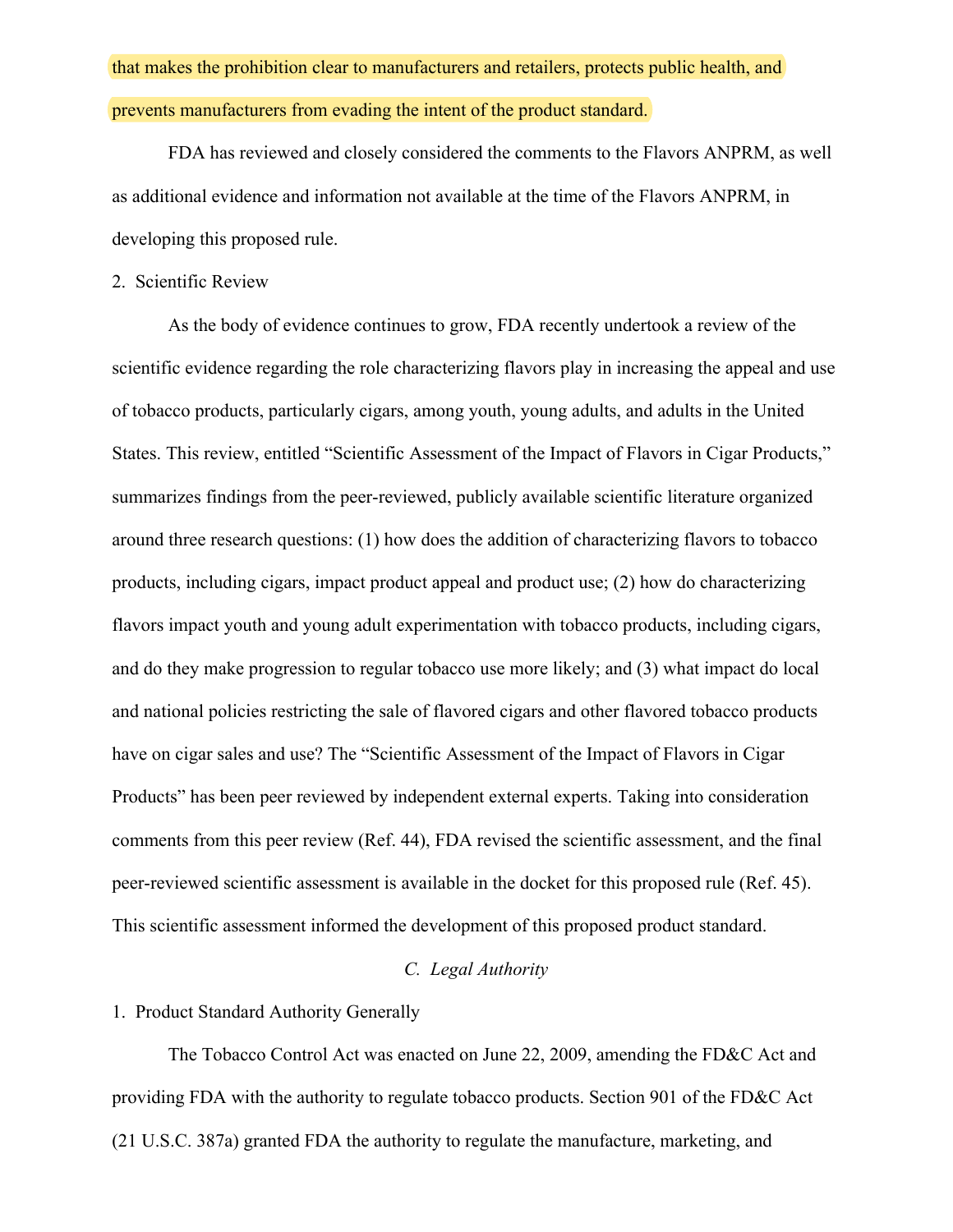distribution of cigarettes, cigarette tobacco, roll-your-own tobacco (RYO), and smokeless tobacco to protect the public health and to reduce tobacco use by youth. The Tobacco Control Act also gave the Agency authority to conduct rulemaking to "deem" any other tobacco products subject to chapter IX of the FD&C Act. In 2016, FDA issued a final rule deeming products meeting the statutory definition of "tobacco product" (including cigars), except accessories of the newly deemed products, to be subject to chapter IX of the FD&C Act, as amended by the Tobacco Control Act (81 FR 28974) (deeming final rule).

Among the tobacco product authorities provided to FDA is the authority to adopt tobacco product standards where FDA determines that such standard is appropriate for the protection of the public health (section  $907(a)(3)$  of the FD&C Act). To establish a tobacco product standard, section  $907(a)(3)(A)$  and (B) of the FD&C Act requires that FDA find that the standard is appropriate for the protection of the public health, taking into consideration scientific evidence concerning:

- The risks and benefits to the population as a whole, including users and nonusers of tobacco products, of the proposed standard;
- The increased or decreased likelihood that existing users of tobacco products will stop using such products; and
- The increased or decreased likelihood that those who do not use tobacco products will start using such products.

2. Authority to Prohibit Characterizing Flavors in Cigars

Section 907 of the FD&C Act authorizes FDA to issue tobacco product standards that are appropriate for the protection of the public health, including provisions that would require the reduction or elimination of a constituent (including a smoke constituent), or harmful component of tobacco products and provisions respecting the construction, components, ingredients, additives, constituents (including smoke constituents), and properties of the tobacco product (section 907(a)(3), (a)(4)(A)(ii), and (a)(4)(B)(i) of the FD&C Act). This includes the authority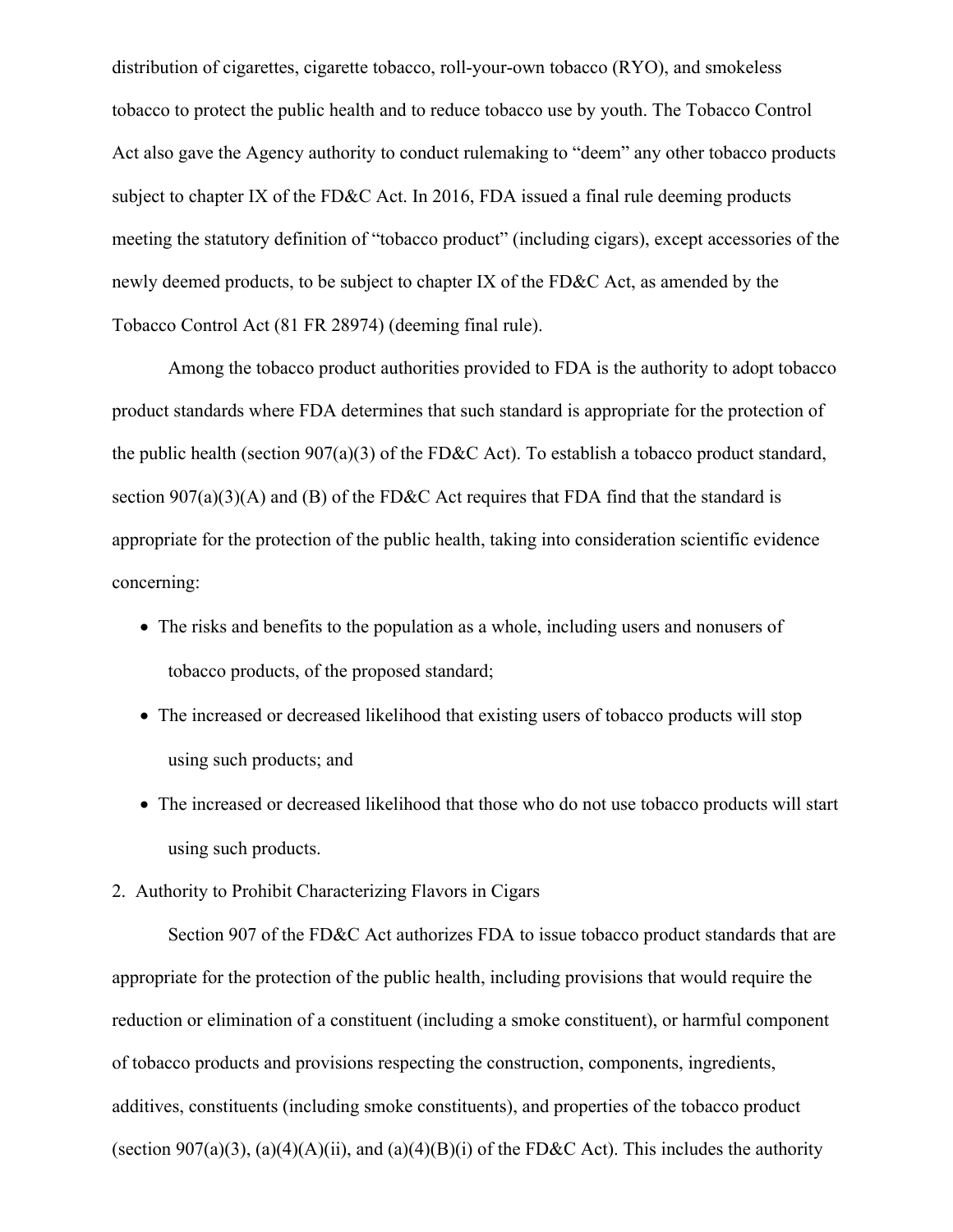to issue a new product standard prohibiting characterizing flavors in tobacco products pursuant to section 907(a)(3) and (4) and to amend or revoke an existing product standard pursuant to section 907(d)(4) of the FD&C Act. Section  $907(a)(4)(B)(v)$  also authorizes FDA to include in a product standard a provision restricting the sale and distribution of a tobacco product to the extent that it may be restricted by a regulation under section 906(d) of the FD&C Act.

Pursuant to section  $907(a)(3)$  and (c) of the FD&C Act, FDA is proposing this product standard that would require the elimination of characterizing flavors (other than tobacco) from cigars, because it would reduce the disease, disability, and death caused by tobacco use, and FDA has found the standard to be appropriate for the protection of the public health consistent with section 907(a)(3), (a)(4)(A)(ii), and (a)(4)(B)(i) of the FD&C Act. In addition, this proposed rule would prohibit the distribution, sale, and offer for distribution or sale of cigars with characterizing flavors (other than tobacco). Because this sale and distribution restriction would assist FDA in enforcing the standard and would ensure that manufacturers and retailers are selling product that complies with the standard, the Agency has found such restriction to be appropriate for the protection of the public health consistent with sections  $907(a)(4)(B)(v)$  and 906(d) of the FD&C Act. FDA's analysis showing that the proposed tobacco product standard is appropriate for the protection of the public health is discussed in section VI of this document.

FDA is proposing this product standard under the authorities discussed previously, along with section 701 of the FD&C Act, which provides FDA with the authority to "promulgate" regulations for the efficient enforcement of this Act."

## *D. FDA's Consideration of Health Equity*

Advancing health equity is a policy priority and an important component of fulfilling FDA's mission to protect and promote public health. FDA and the Federal Government now recognize the advancement of health equity as "both a moral imperative and pragmatic policy," as E.O. 13995 states.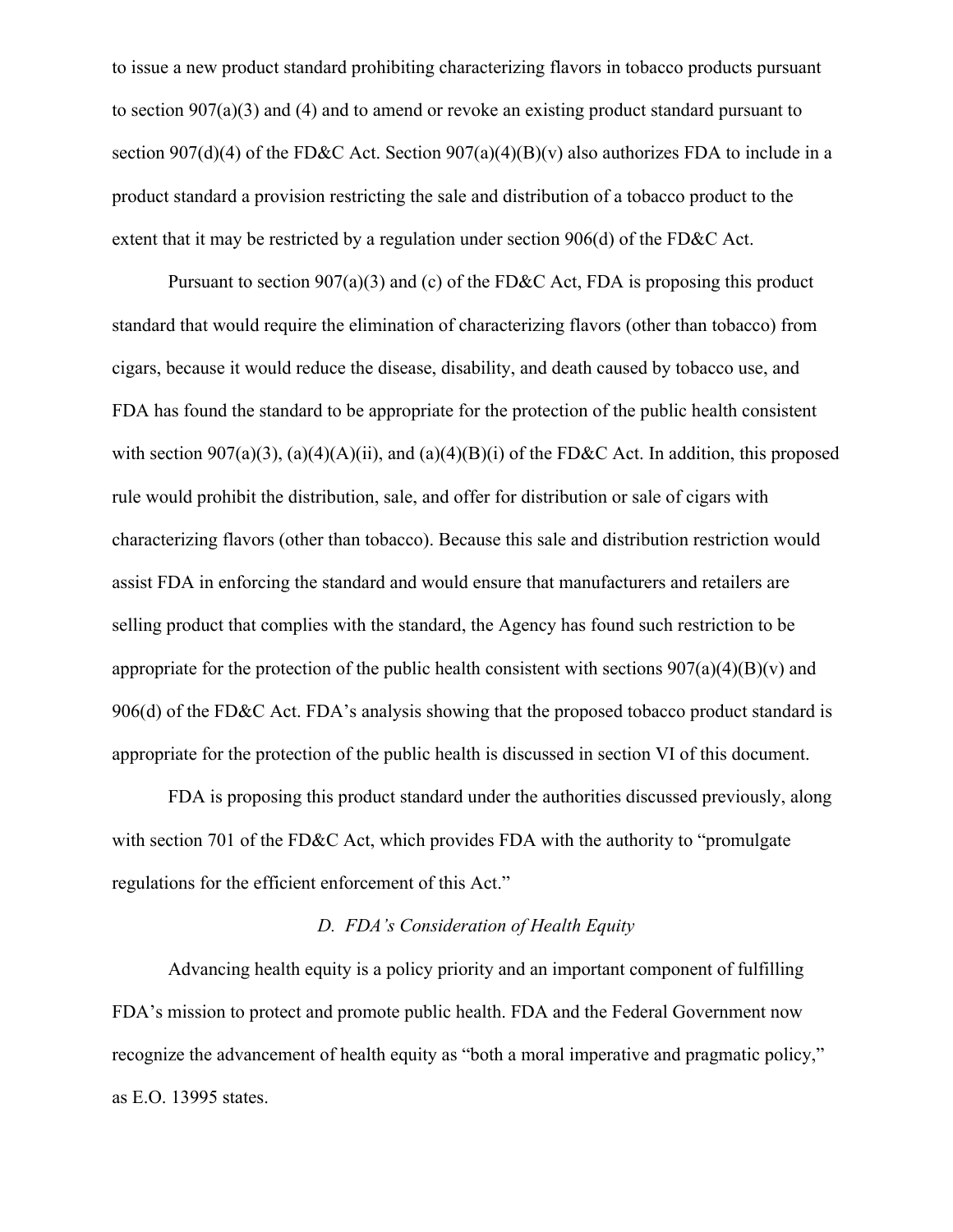Considerations related to health equity helped inform FDA's decision to prioritize this proposed product standard. In particular, FDA took into account the disproportionate toll flavored cigars have taken on certain population subgroups. We note that the expected health benefits of this proposed standard are expected to be greater in these subgroups than in the population more generally.

This proposed product standard easily clears the threshold of being appropriate for the protection of the public health, due to the large health benefits from the expected reduced initiation and increased cessation when looking at the population generally. We make this finding even without taking into account the specific expected greater health benefits from this product standard among certain population subgroups.

IV. Characterizing Flavors Impact Cigar Use, Particularly Among Youth and Young Adults

#### *A. Recent Market Trends of Flavored Cigars in the United States*

Congress passed the Tobacco Control Act in 2009 to address the premature death, disease, and other serious health conditions caused by tobacco use. The Tobacco Control Act gave FDA a mandate to reduce tobacco product dependence and use, particularly among youth (see section 3(2) and (9) of the Tobacco Control Act). Of particular importance for this proposed product standard, the Tobacco Control Act established a ban on characterizing flavors (other than tobacco or menthol) in cigarettes (section  $907(a)(1)(A)$  of the FD&C Act). The legislative history of the Tobacco Control Act reflects that the goal of the Act's cigarette characterizing flavor ban was to eliminate one emerging group of tobacco products that was particularly appealing to youth (Ref. 46 at 37-38). Congress determined that banning cigarettes with characterizing flavors would benefit youth because flavored cigarettes were typically used by individuals experimenting with tobacco products, such as youth, and noted that such products were not typically used by regular adult smokers (Ref. 46 at 37-38). In 2009, FDA issued guidance on the statutory provision (see General Questions and Answers on the Ban of Cigarettes that Contain Certain Characterizing Flavors (Edition 2), available at https://www.fda.gov/regulatory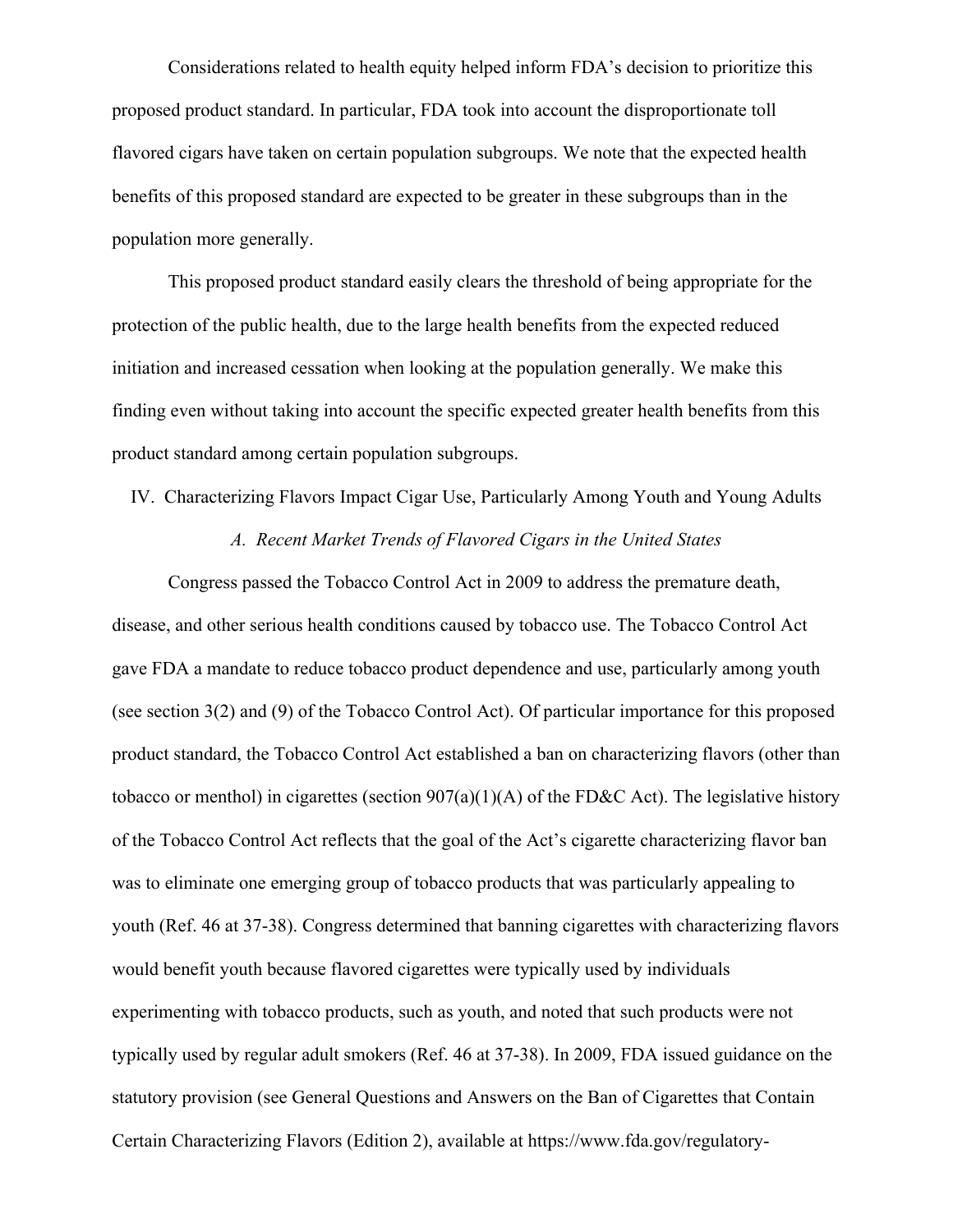information/search-fda-guidance-documents/general-questions-and-answers-ban-cigarettescontain-certain-characterizing-flavors-edition-2), noting that "flavored products make it easier for new smokers to start smoking by masking the unpleasant flavor of tobacco" and that "[r]emoving these flavored products from the market is important because it removes an avenue that young people can use to begin regular tobacco use." Research and data concerning the impact of Congress's decision to ban flavored cigarettes are instructive for purposes of evaluating cigars' characterizing flavors and this proposed product standard.

After the ban on characterizing flavors in cigarettes became effective, researchers noted that certain products previously marketed as cigarettes likely were modified or rebranded as "cigars" so that they could remain on the market in flavored varieties (e.g., Ref. 47). Little cigars are often indistinguishable from cigarettes given their shape, size, filters, and packaging (Refs. 48 and 49). An analysis of NYTS data from middle and high school students between 1999 and 2013 found that cigar use rose 34.4 percent following the ban on characterizing flavors in cigarettes (Ref. 50). The analysis found an overall decrease of 17 percent in the prevalence of youth cigarette smoking, fewer cigarettes smoked per month, and, despite the rise in cigar use, an overall reduction of 6 percent in the probability of using any type of tobacco (Ref. 50). A review of publicly available internal documents from a clove cigarette company found that the company started to develop a clove cigar product in 2007 in anticipation of the Tobacco Control Act and its ban on cigarettes with characterizing flavors, including clove-flavored cigarettes (Ref. 47). According to these documents, the goal was to be prepared for a product transition to allow for continual marketing of a clove-flavored combusted tobacco product (Ref. 47). Immediately following the prohibition on cigarette characterizing flavors, sales of clove cigars increased more than 1,400 percent between 2009 and 2012 (Ref. 47), strongly suggesting that users of clove cigarettes switched to clove cigars on the basis of flavor availability.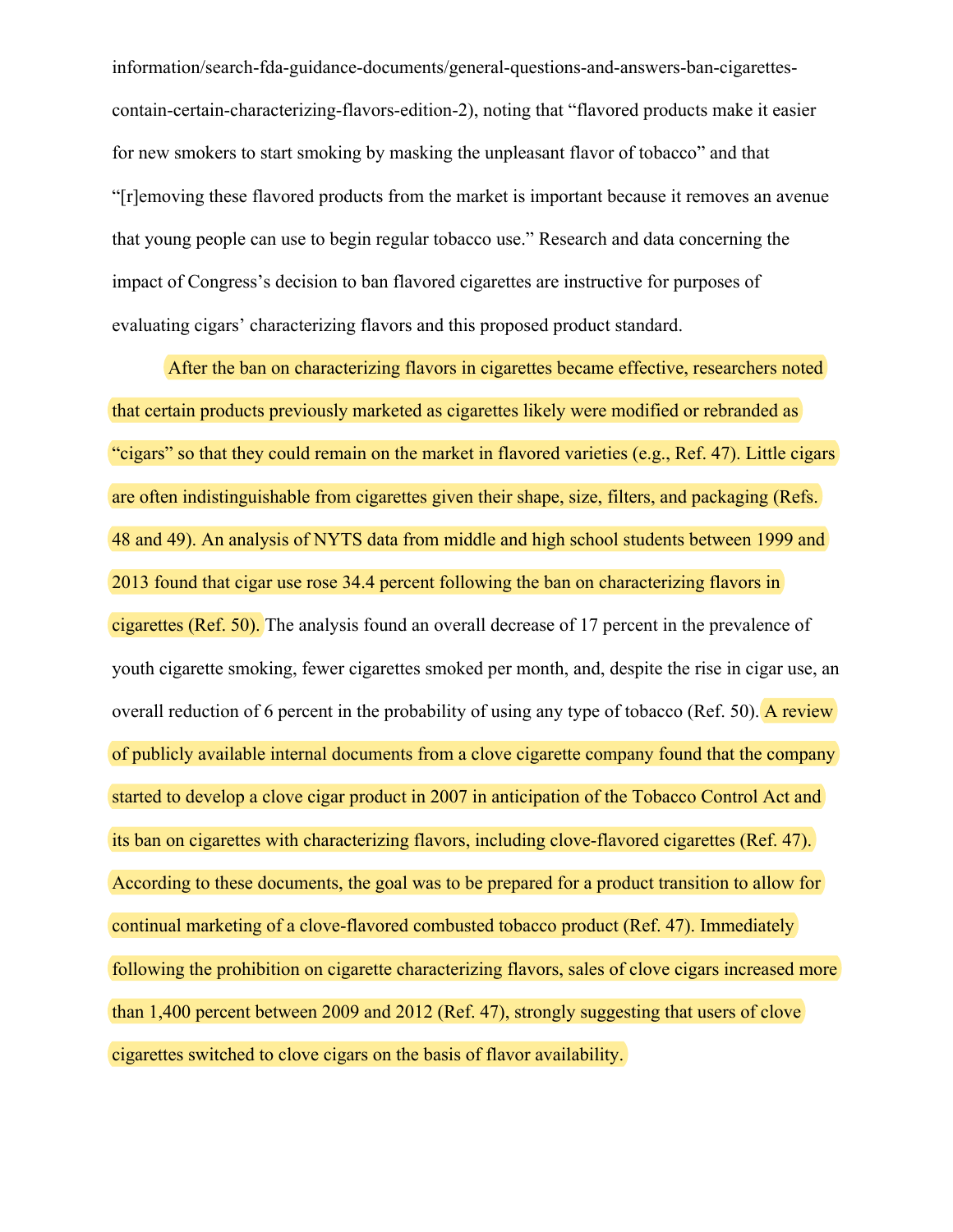A similar trend in modifying or rebranding of products has been seen in several U.S. jurisdictions<sup>12</sup> where laws have been enacted to further restrict the sale of flavored tobacco products, including cigars. Subsequent to these restrictions on the sale of flavored tobacco products, researchers have noted the emergence of "concept" flavored named products that include ambiguous names that imply flavor but do not explicitly indicate any particular flavor on the products labeling or packaging (e.g., purple, tropical sunset) (Refs. 51 and 52). Sales of concept flavors (e.g., sweet, jazz) increased from 2.2 percent of U.S. flavored cigar sales in 2009 to 21.4 percent of U.S. flavored cigar sales in 2020, a 33 percent average annual percentage change (Ref. 53).

Flavored cigars continue to maintain a substantial share of the cigar market. Researchers analyzing Nielsen data trends found that cigar dollar and unit sales in convenience stores increased by 23 percent and 50 percent, respectively, between 2008 and 2015, and that flavored cigar dollar sales--including, for example, those with characterizing flavors such as chocolate, mint, or rum--increased by 46.5 percent (Refs. 54 and 55). A more recent study also found that flavored cigar sales increased substantially between 2009 and 2020, while non-flavored cigar sales did not change (Ref. 53). Another study analyzing trends in cigars using Nielsen data found that during January 2016 to June 2020, monthly cigarillo unit sales, which represented 94.2 percent of total cigar unit sales during the study period, increased from about 131 million to 190 million (Ref. 56). Additionally, proprietary data gathered by Euromonitor International in March 2021 reveals that, in 2020, flavored cigars, including flavored cigarillos, accounted for approximately 19.1 percent of all cigar U.S. dollar sales and 41.9 percent of all cigar unit sales, suggesting that the average price of a single unit of flavored cigar was lower than that of a single unit of tobacco-flavored cigar in 2020.

<sup>&</sup>lt;sup>12</sup> For more information on U.S. localities and the implementation of flavored tobacco product restrictions, see section IV.F of this document.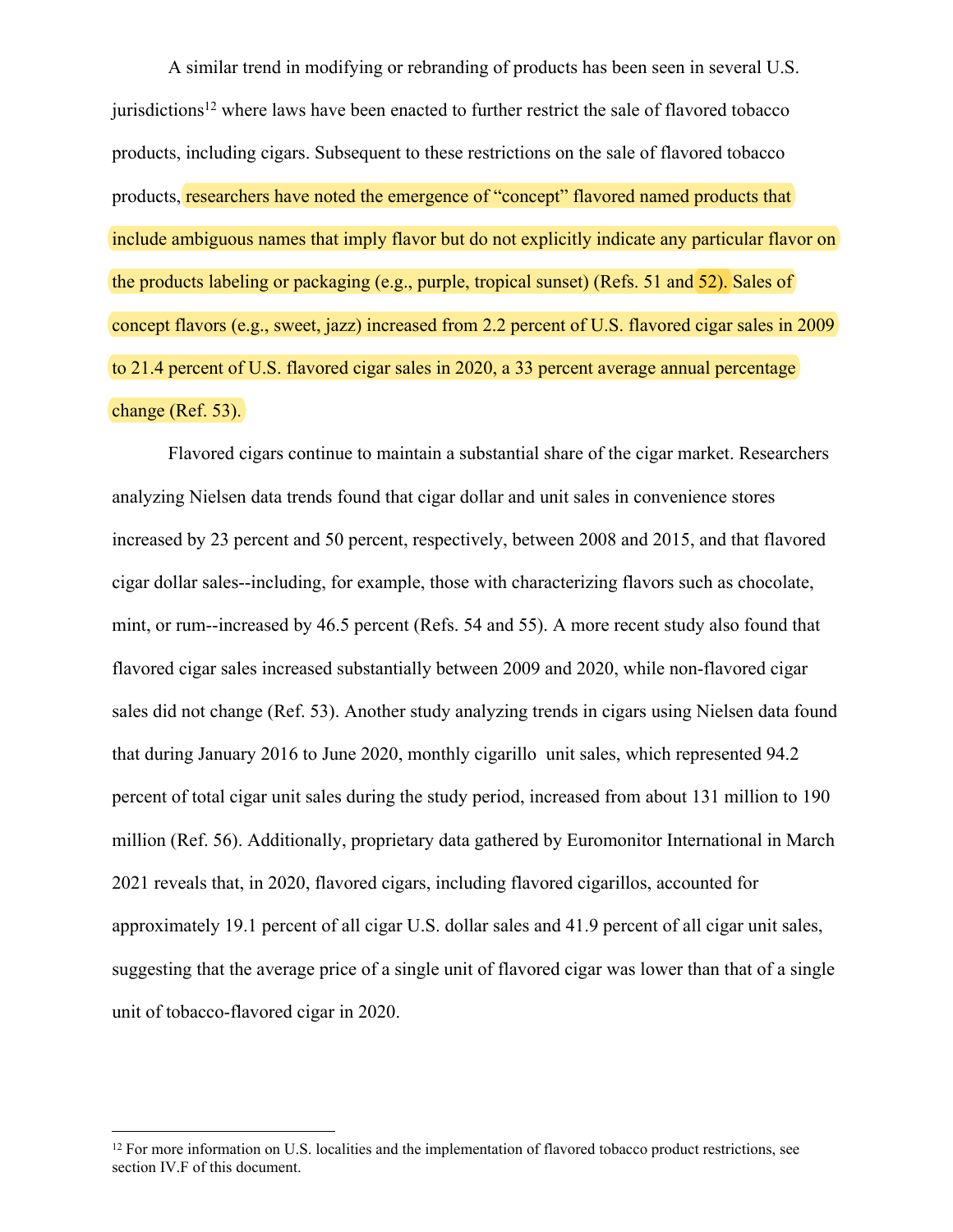Data suggest that due to both Congress's prohibition on cigarettes with characterizing flavors and the pressure placed on price-sensitive smokers (i.e., those smokers whose smoking behaviors change based on the cost of tobacco products) by increased taxation of cigarettes resulting from the 2009 Children's Health Insurance Program Reauthorization Act (Pub. L. 111- 3), some price-sensitive cigarette smokers smoke cigars as a flavored, less expensive alternative to cigarettes (Ref. 57). In addition, the popularity of cigar products among young adults may be due to their lower price relative to cigarettes, lack of minimum pack size requirements, and exclusion from the advertising restrictions of the Tobacco Master Settlement Agreement (Ref. 54). Findings from a survey study indicated that affordability and flavors were the most commonly cited reasons for little cigar and cigarillo use among White and Black young adult ever users and past 30-day users (Ref. 58).

Given the current market share of flavored cigar products, research demonstrating how sales of flavored cigars increased in the years following the removal of flavored cigarettes, and how industry contributed to these shifts by marketing clove-flavored cigars nationally and introducing concept flavors, FDA is proposing to prohibit characterizing flavors (other than tobacco) in cigars to prevent youth and young adults from entering the market and progressing from experimentation to regular use of these products, and to promote cessation among existing users of these products.

*B. Over Half a Million Youth, and Even More Young Adults, in the United States Use Flavored* 

#### *Cigars*

Widespread use of flavored cigars by youth supports FDA's determination that this proposed rule would have a considerable positive impact on public health. Using NYTS 2020<sup>13</sup> data, researchers estimated that approximately 960,000 U.S. middle and high school students had smoked a cigar in the prior month (Ref. 7). Overall, the prevalence of cigar smoking among

<sup>&</sup>lt;sup>13</sup> The 2020 NYTS is a survey that was conducted after the Federal law went into effect prohibiting sales of tobacco products to those under the age of 21 (Further Consolidated Appropriations Act, 2020, Pub. L. 116-94, section 906(d) of the FD&C Act), thus potentially capturing some of the impacts of the new law.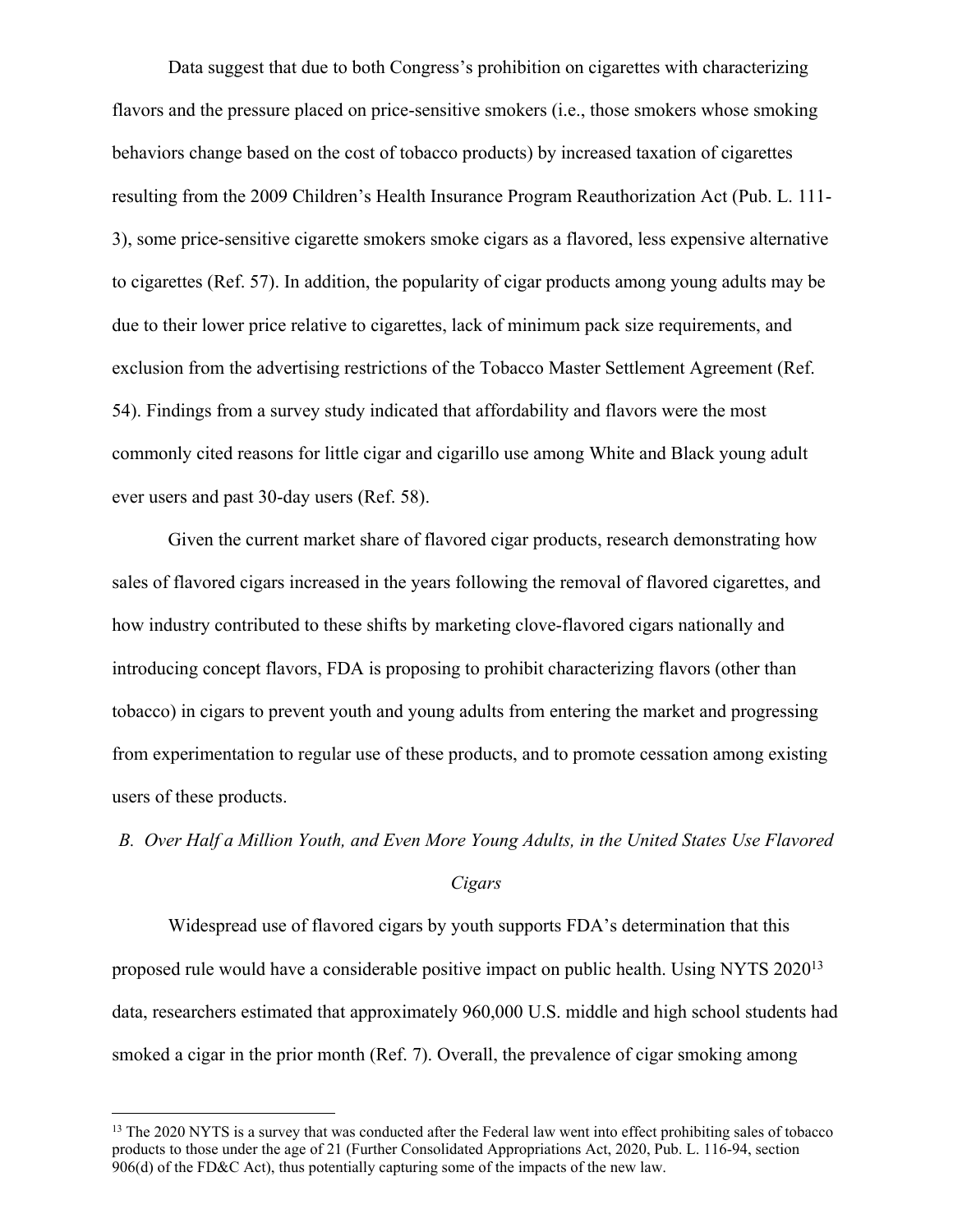middle and high school students is comparable to cigarette smoking, and for non-Hispanic Black students, cigar smoking prevalence (6.5 percent) is considerably greater than cigarette smoking (2.5 percent) (Ref. 7). In 2019, not excluding use of other tobacco products, more young adults tried a cigar for the first time each day than tried a cigarette for the first time (3,163 cigar vs. 2,640 cigarette) (Ref. 59 at Table A.3A). As discussed throughout this proposed rule, evidence is well documented of broad youth and young adult use of cigars and the reasons cited for their use. In addition, local policy evaluation studies of restrictions on the sale of flavored tobacco products, including cigars, found a decrease in overall tobacco use by youth (Refs. 51 and 60- 62), further supporting the conclusion that prohibiting the use of characterizing flavors (other than tobacco) in cigars is likely to result in less cigar use and less tobacco product use overall, especially among youth and young adults.

Studies indicate that a substantial percentage of youth cigar users smoke flavored cigars. Data from Wave 5 (2018-2019) of the PATH Study indicate that among youth (aged 12-17 years) 44.0 percent of past 30-day cigar smokers reported using flavored cigars (i.e., 33.9 percent of youth traditional cigar smokers, 46 percent of youth cigarillo users, and 50.2 percent of youth filtered cigar users reported past 30-day use of a flavored cigar) (Ref. 63). Data from the 2020 NYTS indicate that 58.3 percent of middle and high school students who smoke cigars (or approximately 550,000 youth), reported using a flavored cigar during the past 30 days (Ref. 8). The majority of youth cigar smokers identify the availability of cigar flavors as a leading reason for their cigar use (Refs. 64 and 65).

The data indicate a similar preference for flavors among young adults. According to Wave 5 (2018-2019) data from the PATH Study, approximately 630,000 young adults aged 18 to 24 years reported past month flavored cigar smoking (Ref. 63). An analysis of Wave 5 (2018- 2019) PATH Study data indicated that among young adults (aged 18-24 years) who used cigars some or every day, 54.1 percent of traditional cigar users, 66.5 percent of cigarillo users, and 65.1 percent of filtered cigar users reported flavoring as a reason for cigar use (Ref. 12). Among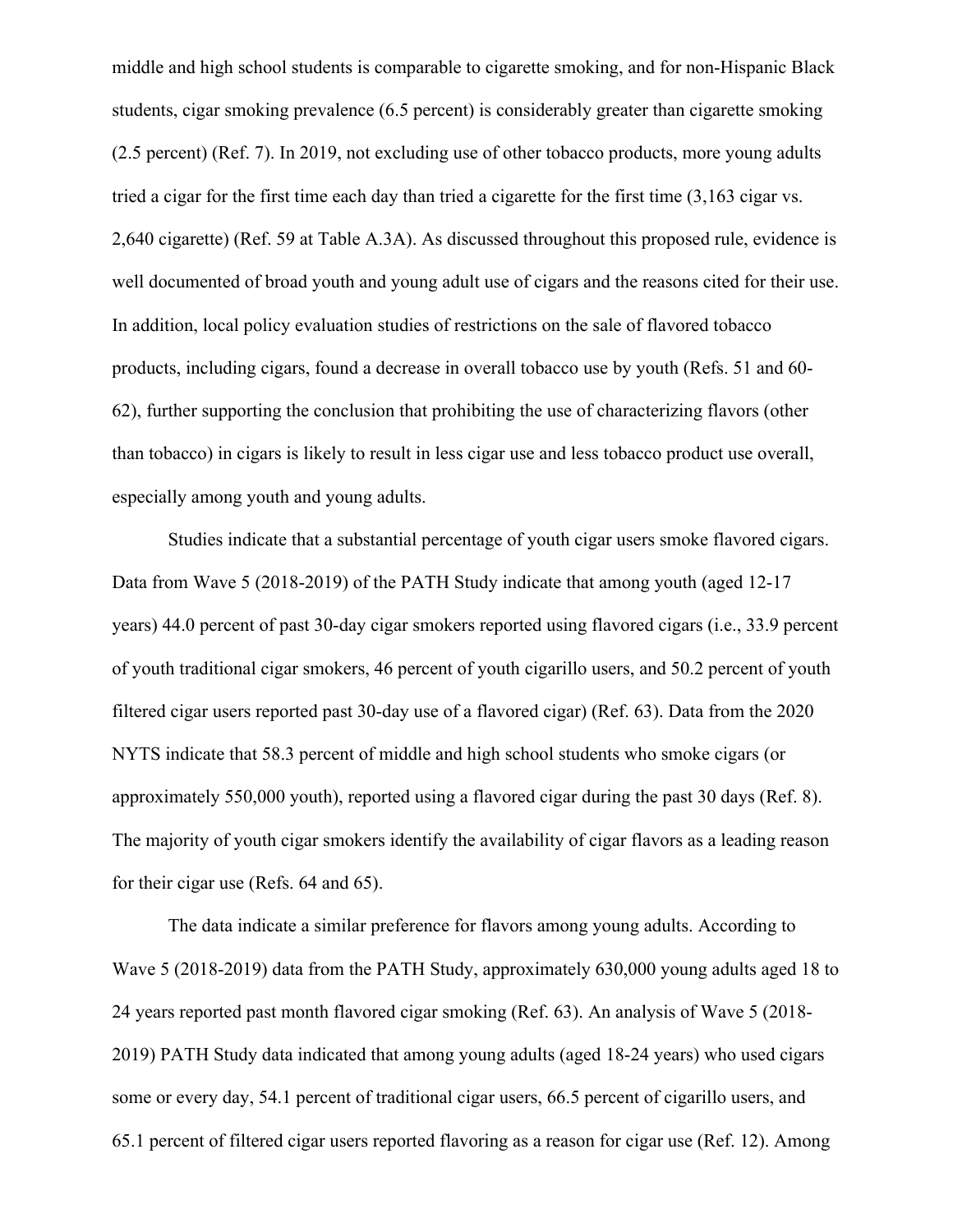young adult past 30-day cigar smokers 18-24 years old, 38.3 percent reported that the cigar product they smoked in the past 30 days was flavored (i.e., 17.7 percent of young adult traditional cigar smokers, 46 percent of young adult cigarillo users, and 41 percent of young adult filtered cigar users reported past 30 day use of a flavored cigar) (Ref. 63). Since the brain continues development into an individual's mid-twenties, cigar use in both youth and young adulthood can harm the developing brain (Ref. 33). As discussed in section V.C of this document, nicotine can disrupt brain development and have long term consequences.

Studies illustrate some disparities in young adult flavored cigar use across population groups. Among a sample of college students aged 18-29 who used cigars in the past 30 days (n=523), Black, Asian, and Hispanic young adults were all significantly more likely to have used flavored cigars than White young adults (Ref. 66). Participants aged 18-24 years also had greater odds of using flavored cigars compared to participants aged 25-29 years (Ref. 66). Lastly, young adults who identified as lesbian, gay, or bisexual had higher odds of reporting past 30-day flavored large cigar and LCC use compared to respondents who identified as straight/heterosexual (Ref. 67).

The data also show that a substantial percentage of youth and young adult cigar users initiate with flavored cigars. Data from Wave 5 (2018-2019) of the PATH Study revealed that 60.4 percent of the youth participants (aged 12-17 years) and 63.2 percent of young adults (aged 18-24 years) who reported ever using cigars said that the first cigar they used was flavored, statistically significantly higher than the 41.9 percent of adults (aged 25 years and older) who have ever used cigars (Ref. 12).

## *C. Adult Use of Flavored Cigars in the United States*

While the evidence is clear that youth and young adults use flavored cigars, it is important to note that older adults also use them. According to Wave 5 data (2018-2019) from the PATH Study, 36.0 percent of adult cigar smokers (adults aged 25 years and older who used cigars in the past 30 days), or over 3 million adults, reported use of a flavored cigar in one or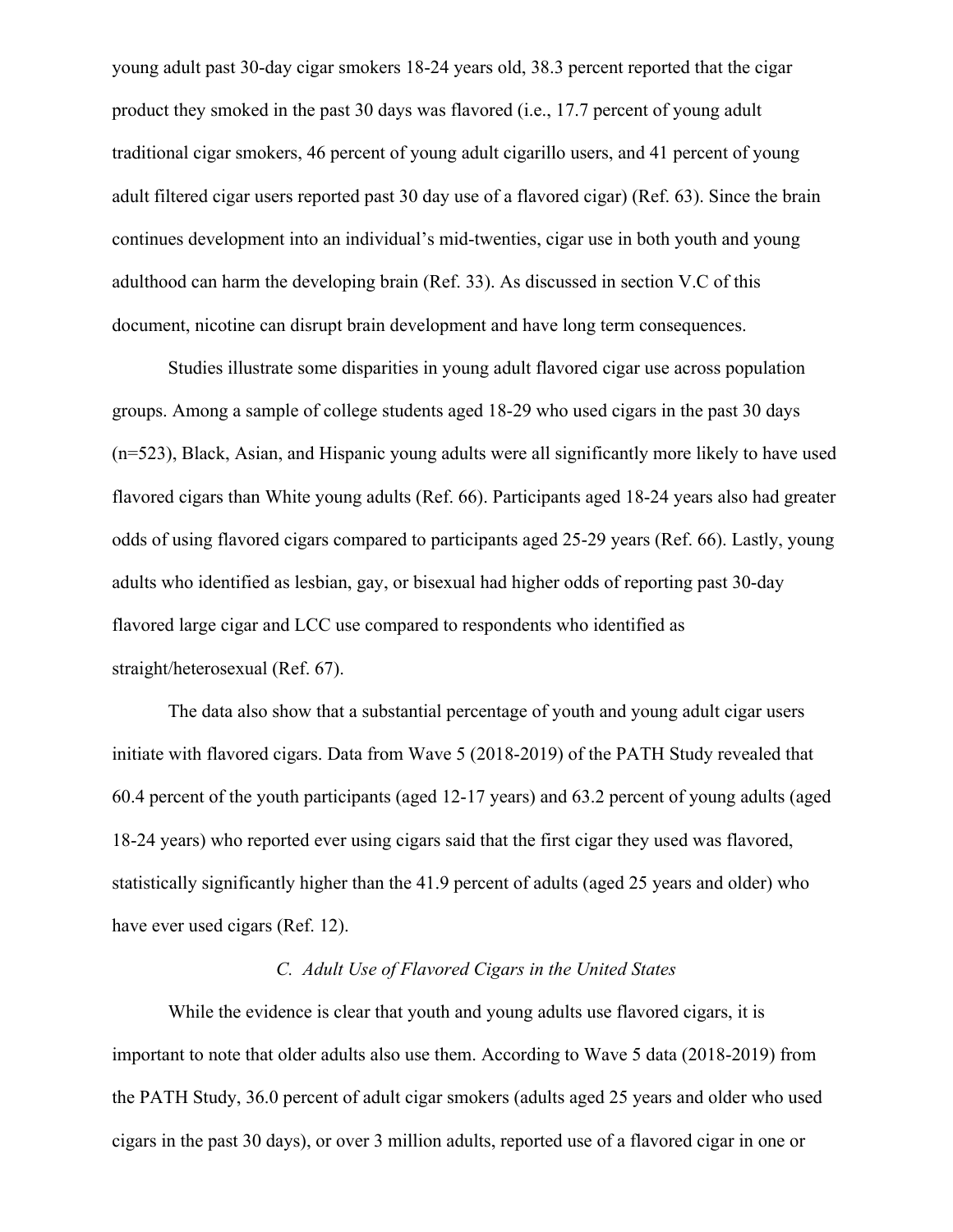more of the past 30 days (Ref. 63). When considering the type of cigar, reported use of a flavored cigar in the past 30 days occurred less frequently for adult traditional cigar smokers (19.7 percent) compared with adult smokers of all other cigar types (46.5 percent for cigarillos and 48.7 percent for filtered cigars) (Refs. 63).

Many adult cigar consumers also identify the availability of characterizing flavors as a reason for their cigar use. Among adults over 25 years old who used cigars every or some days, 54.8 percent of traditional cigar users, 69.6 percent of cigarillo users, and 71.4 percent of filtered cigar users reported flavoring as a reason for cigar use (Ref. 12). Among adults, studies suggest males are more likely than females to use cigars, with some differences across cigar types (Refs. 63, 66, 68, and 69). However, among cigar users, females are more likely to use flavored cigars. For example, a study of college students aged 18-29 years who had used cigars in the past 30 days found that 60.5 percent of cigar users were male, but, among cigar users, males were statistically significantly less likely to have used flavored cigars than females (Ref. 66). Likewise, in every wave of the PATH Study, adult males were more likely to use any cigar in the past 30 days, but among past-30-day cigar users, females were statistically significantly more likely to have used flavored cigar products (Ref. 63).

Furthermore, there are differences in adult use of flavored cigars across population groups. Among adults who were past-30-day users of any cigar type, non-Hispanic Black adults were statistically significantly more likely to have used a flavored cigar in the past 30 days compared to non-Hispanic White adults at every survey wave of the PATH Study (2013-2019) (Ref. 63). Likewise, at every wave of the PATH Study, among adults aged 25 years and older who had smoked cigars in the past 30 days, individuals with a college degree were statistically significantly less likely to use a flavored cigar (20.0 percent) than individuals categorized as having less than a high school diploma (44.9 percent), a high school diploma (37.4 percent), or some college (42.9 percent) (Ref. 63). Using 2009-2010 National Adult Tobacco Survey (NATS)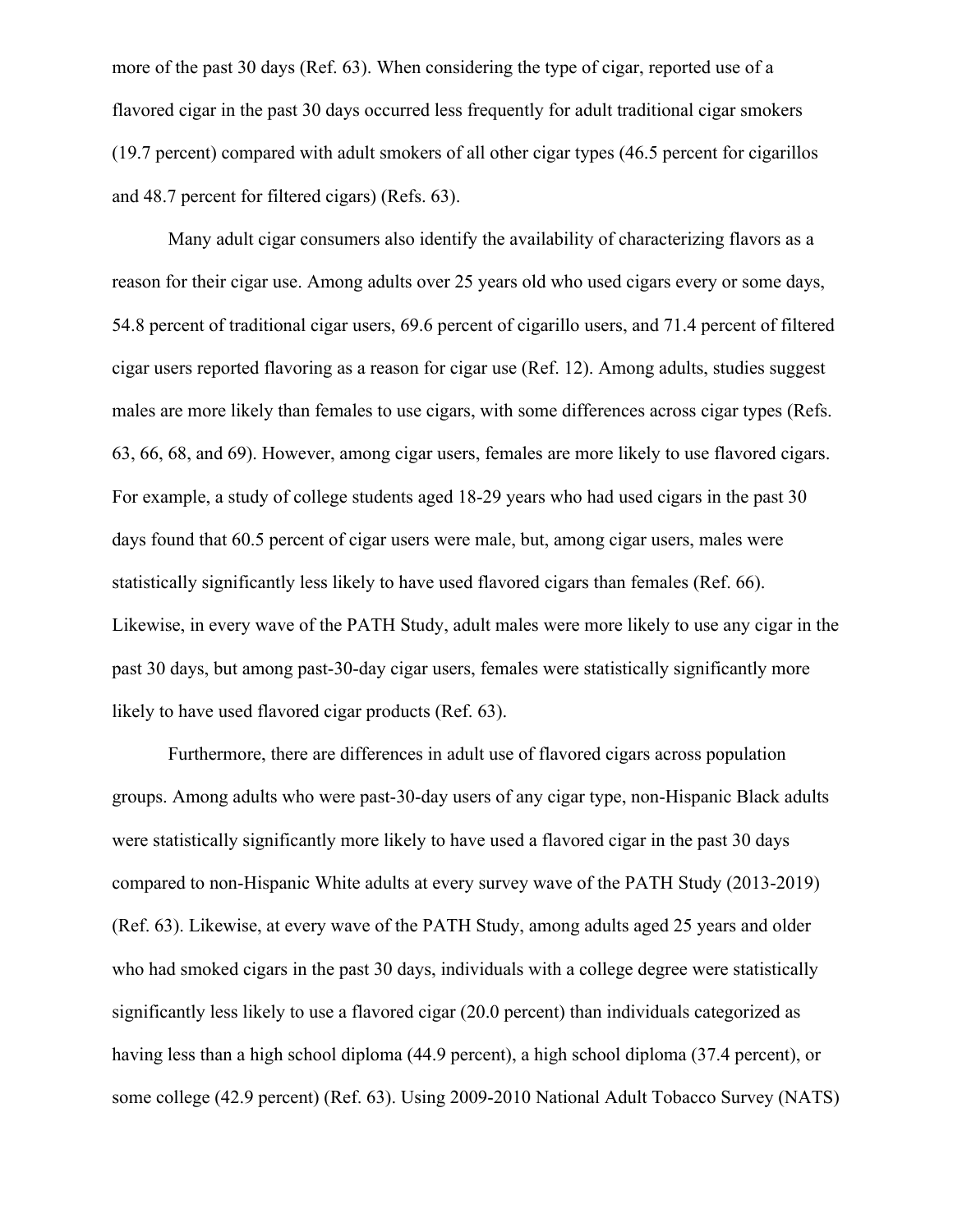data, adults who identified as lesbian, gay, bisexual, or transgender were also more likely to use flavored cigars (8.2 percent) compared to the national prevalence (2.8 percent) (Ref. 70).

This proposed rule, if finalized, could lead adult flavored cigar smokers to cease tobacco use, reduce tobacco use, or encourage them to switch to other, potentially less harmful tobacco products.

## *D. Characterizing Flavors Increase Appeal and Make Tobacco Products, Including Cigars,*

### *Easier to Use*

Characterizing flavors increase the appeal of cigars and make them easier to use. Characterizing flavors are added to tobacco products, including cigars, for numerous reasons that relate to product appeal, such as to ensure pleasant flavor and taste; to reduce the harshness, bitterness, and astringency of tobacco during inhalation; and to soothe irritation during product use (Refs. 9-11). As documented by the Surgeon General, tobacco product manufacturers have historically added characterizing flavors to products with lower levels of free-nicotine content (i.e., those products that have lower amounts of nicotine easily absorbed by the user) intended for use as "starter products" for new tobacco users (Ref. 17).

In particular, the addition of menthol as a characterizing flavor in combusted tobacco products, including cigars, can soothe irritation and increase appeal. Menthol is a flavor compound that when added to combusted tobacco products produces a minty taste and cooling sensation when inhaled (Ref. 71). Smokers report that mentholated products have a better taste, are smoother and more refreshing (Refs. 72-74). Menthol's flavor and sensory effects reduce the harshness of smoking among new users and facilitates product use, particularly among youth and young adults (Refs. 29 and 74-76).

While much of the evidence on the role of flavors in increasing appeal focuses on cigarettes and tobacco products overall, internal industry documents also specifically discuss the role of flavors in cigars (Ref. 16). Internal tobacco industry documents illustrate cigar manufacturers' historical practices of adding characterizing flavors to diminish the harshness of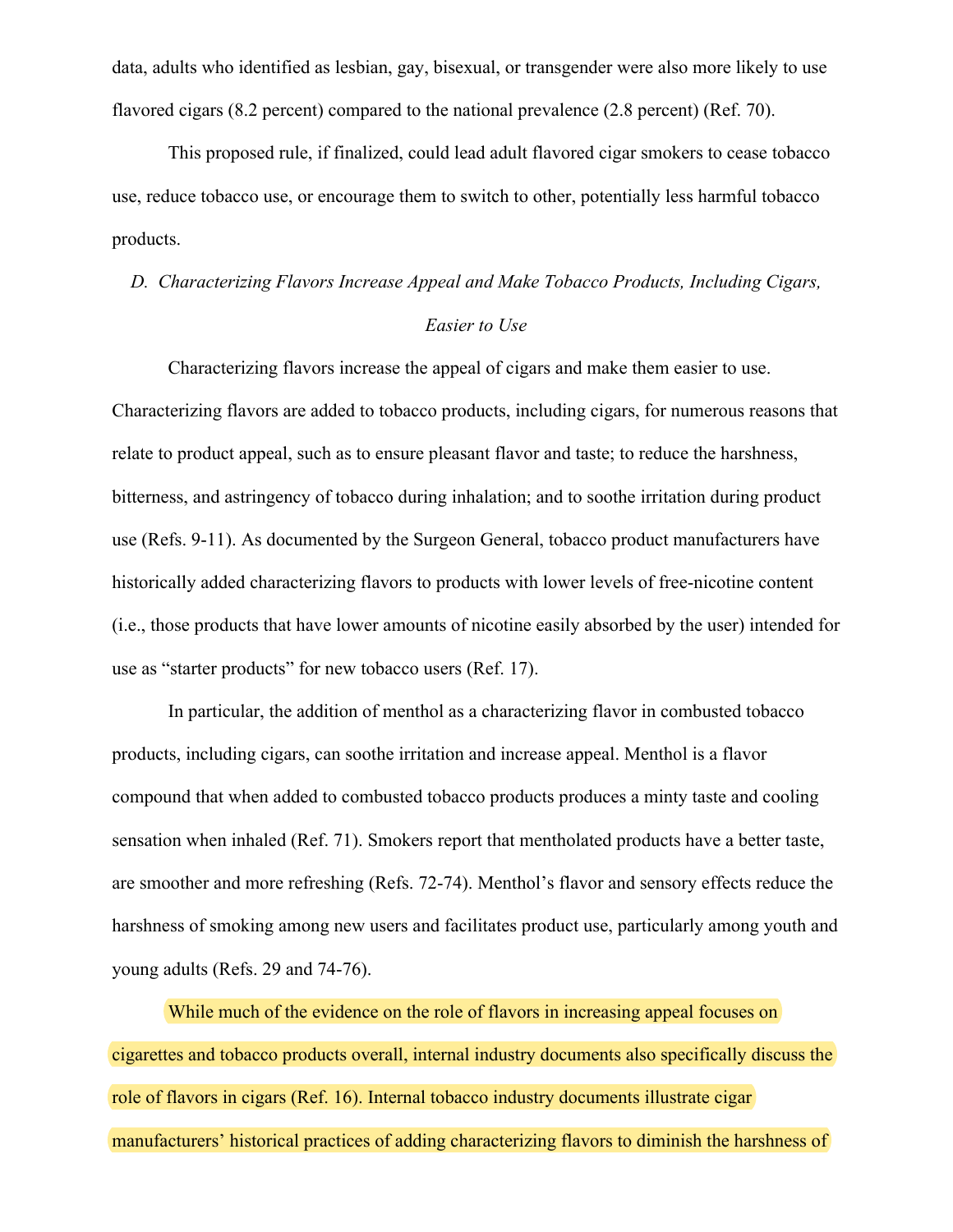tobacco products' taste with specific intent to appeal to young consumers (Refs. 16 and 17). A review of the Truth Tobacco Industry Documents, an archive of tobacco industry documents, showed that some flavors in cigars (e.g., vanilla bean, peach, apricot, licorice, cocoa) may mask the bitterness of tobacco leaves, throat burn, and heavy taste, thereby facilitating inhalation, making smoking more tolerable for current users, and increasing palatability for new users. These documents illustrate that the effect of characterizing flavors in the appeal of other tobacco products is applicable to the effect of characterizing flavors in the appeal of cigar products. These documents also illustrate that the tobacco industry added flavors and changed some design characteristics of little cigars and cigarillos to facilitate inhalation and make smoking more tolerable for current smokers, as well as more palatable for new users, including youth (Refs. 16 and 77-79).

Flavors play an important role in attracting youth to tobacco products, including cigars (Refs. 55, 80, and 81). In survey and qualitative research, youth report that flavors in cigars are a leading reason for use. In 2018-2019 PATH Study data, 50.4 percent of youth participants (aged 12-17 years) who reported past 30-day cigar smoking identified flavors as a reason for use (Ref. 12). Results from qualitative research indicate that youth themselves acknowledge that flavorings impact their cigar use (Ref. 82). Similarly, some young adult participants mentioned that the flavors of little flavored cigars and cigarillos were particularly appealing, with one stating: "They taste basically like a strawberry. And I like the Tropical Fusion cause it's like a coconut." In a qualitative study involving focus groups of youth and young adults who used cigars (Ref. 83), the most appealing component of cigar packaging were aspects that indicated the flavor (e.g., a flavor name or image), which was identified by nearly half of all participants, and participants indicated that the words describing the flavor (e.g., "sweet") were a reason to buy the product. In a qualitative study of adolescents (aged 15-18 years) (Ref. 84), both users of tobacco products (including users of cigars/cigarillos) and nonusers indicated flavors make tobacco products appealing and are a reason to use tobacco products. Participants indicated that both the taste and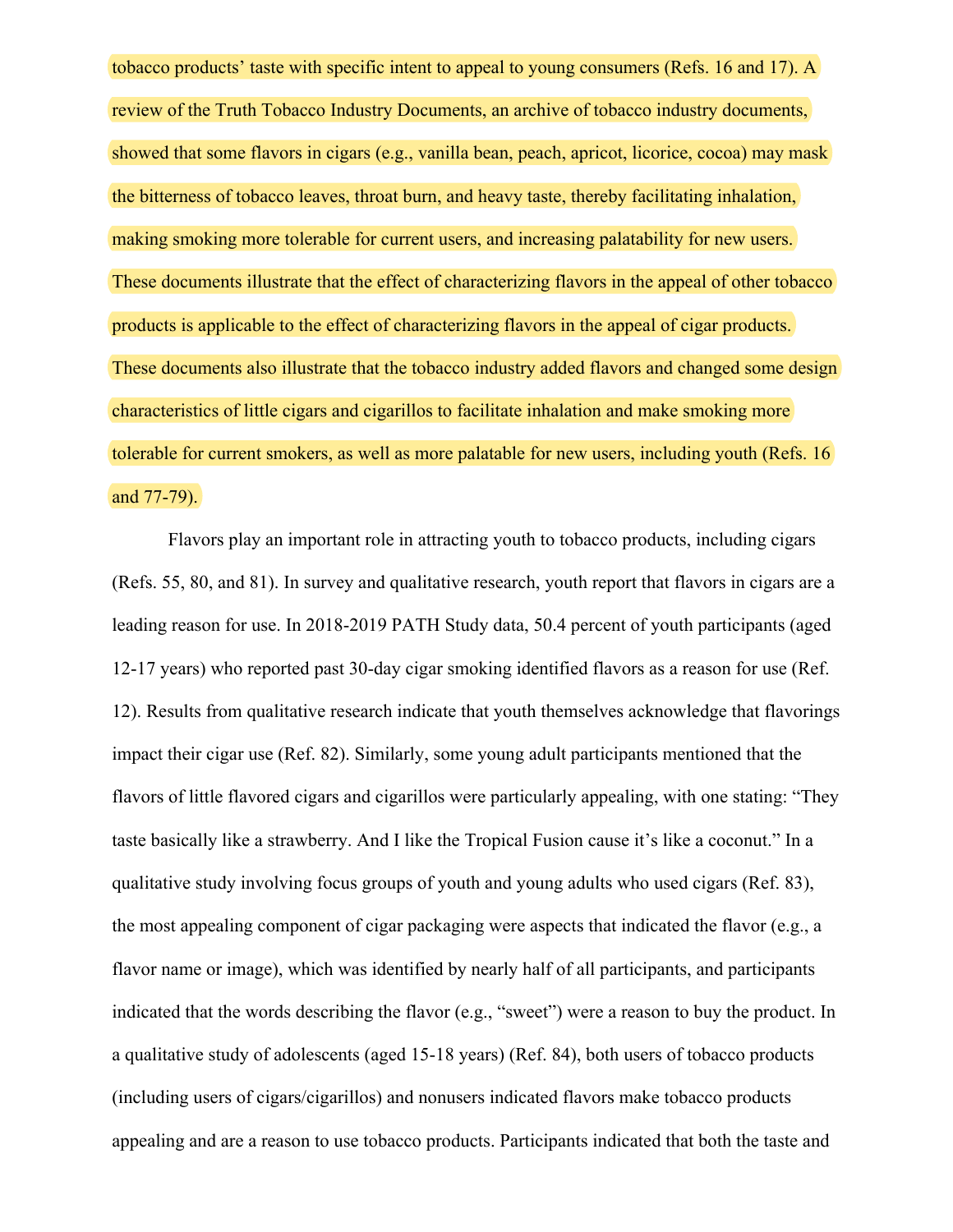smell of flavored products were appealing (specifically mentioning minty, sweet, and fruit flavors) and noted that the smell of flavors could obscure the smell of tobacco.

Both younger and older adults similarly report flavors as a leading reason for cigar use. Among young adults (aged 18-24 years) in the PATH Study (2018-2019) who used cigars regularly and currently used cigars every or someday, 54.1 percent of current traditional cigar users, 66.5 percent of current cigarillo users, and 65.1 percent of current filtered cigar users reported flavoring as a reason for cigar use (Ref. 12). Likewise, adults aged 25 years and older report flavors as a leading reason for cigar use. Among adults aged 25 years and older in the PATH Study, 54.8 percent of current traditional cigar smokers, 69.6 percent of current cigarillo smokers, and 71.4 percent of current filtered cigar smokers reported flavoring as a reason for cigar use. There was not a statistically significant difference by age group in reporting flavors as a reason for use (Ref. 12).

Characterizing flavors increase susceptibility to use (a measure of how much individuals report being open or willing to use a tobacco product) in nonsmoking young adults, as documented in a 2020 study that tested cigarillo pack images containing the most popular characterizing flavors. Susceptibility to cigarillo use was statistically significantly greater among participants exposed to the packs with characterizing flavors (Ref. 85). Results from focus groups and semistructured interviews with 90 young adult past 30-day LCC-only, cigarette-only, and dual cigarette and LCC smokers provide insight about the appeal of characterizing flavors in certain cigars to youth and young adults (Ref. 82). Among study participants, the average age of initiation of LCC was 16.1 years, and nearly two-thirds of the participants reported first using an LCC that was flavored (Ref. 82). Participants frequently reported that smoking flavored LCCs relieved stress and that flavored LCC use sometimes depended on mood and was associated with boosted mood and gratification (Ref. 82). Participants frequently mentioned that flavored tobacco made smoking LCCs more palatable than smoking unflavored (or regular flavor) cigars (Ref. 82). For many participants, seeing or hearing the phrase "little cigars or cigarillos" evoked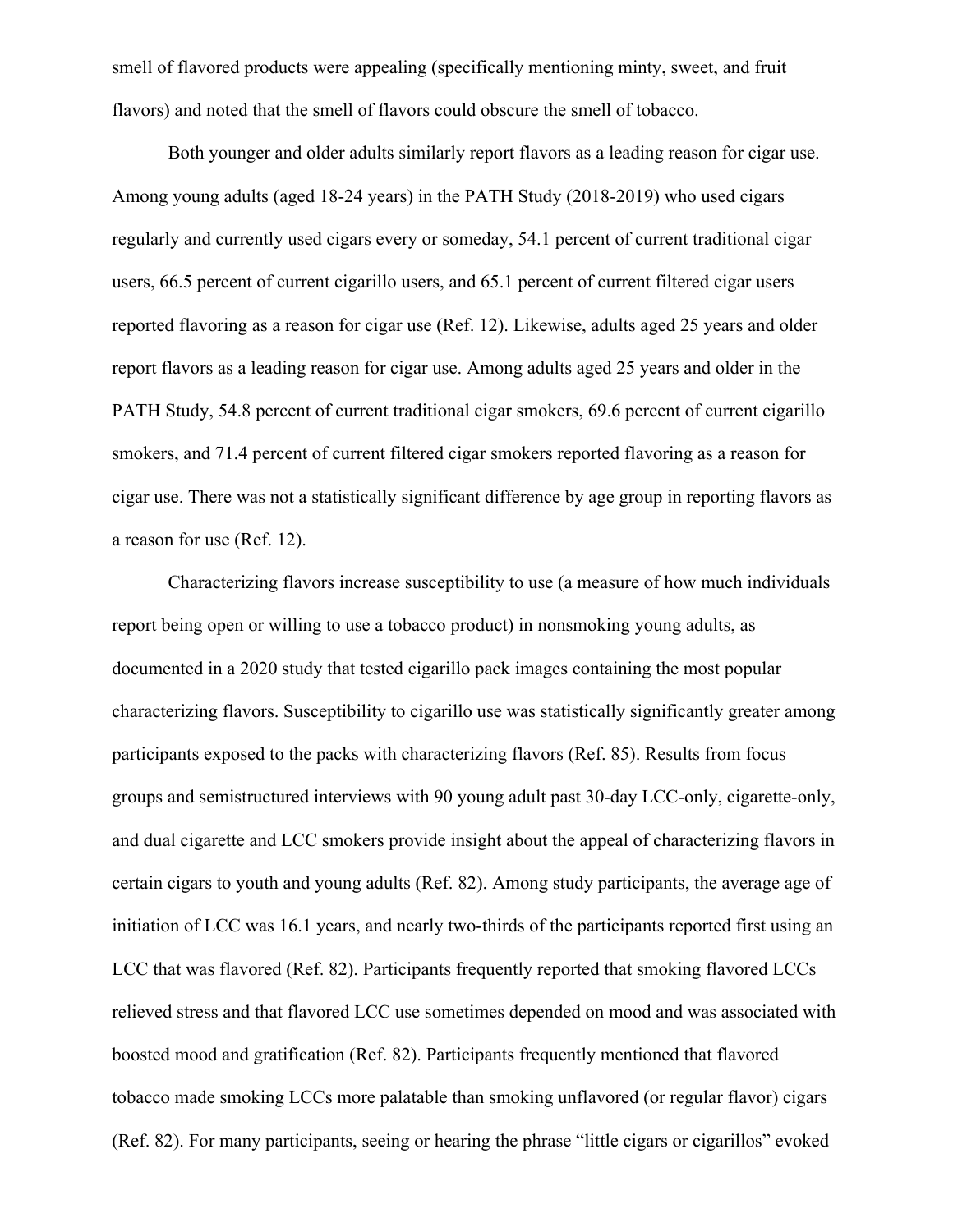thoughts about their favorite flavors (Ref. 82). In addition, for many participants, peers played an important role in continued experimentation because friends would often suggest flavors to one another (Ref. 82). Moreover, many participants stated that the appeal of the variety of available flavored LCCs on the market influenced their decision to try LCCs (Ref. 82). These studies indicate that flavors are an important factor in initiation and use of cigars among young adults.

Four systematic reviews of the scientific literature concluded that flavored tobacco products attract youth to the tobacco product (Refs. 86-89). Two of the systematic reviews included cigars and assessed studies on use and attitudes related to non-menthol flavored tobacco products (Refs. 88 and 89). The two reviews concluded that characterizing flavors were an appealing feature of tobacco products and that flavors influence perceptions, initiation, and progression to use of tobacco products, particularly among youth (Refs. 88 and 89).

The appeal of flavors in tobacco products, including cigars, is not only consistent across the literature on tobacco products, but is also consistent with the food literature. Physiologically, scientists have described how youth have a heightened preference for sweet food tastes and greater rejection of bitter food tastes; these preferences diminish with age (Refs. 90-93).

An FDA-funded scientific review of 474 articles published between 1931 and 2015 conducted to understand how youth and adults differ with respect to their preferences for characterizing flavors, primarily in food, concluded that preference for sweetness and saltiness is generally higher for children than it is for adults; and the level of sugar selected as most preferred in clinical experiments decreased between adolescence and adulthood (Ref. 94). The researchers hypothesized that the higher caloric needs of youth to sustain growth likely account for the more pronounced preference for sweetness in youth (Ref. 94).

Laboratory research has confirmed that the chemical-specific flavor sensory cues associated with fruit flavors in tobacco products are often the same as those found in popular candies (Refs. 95 and 96). While inhaling flavored chemicals is in many ways very different than ingesting flavored foods, researchers reviewed the levels of flavor chemicals in several brands of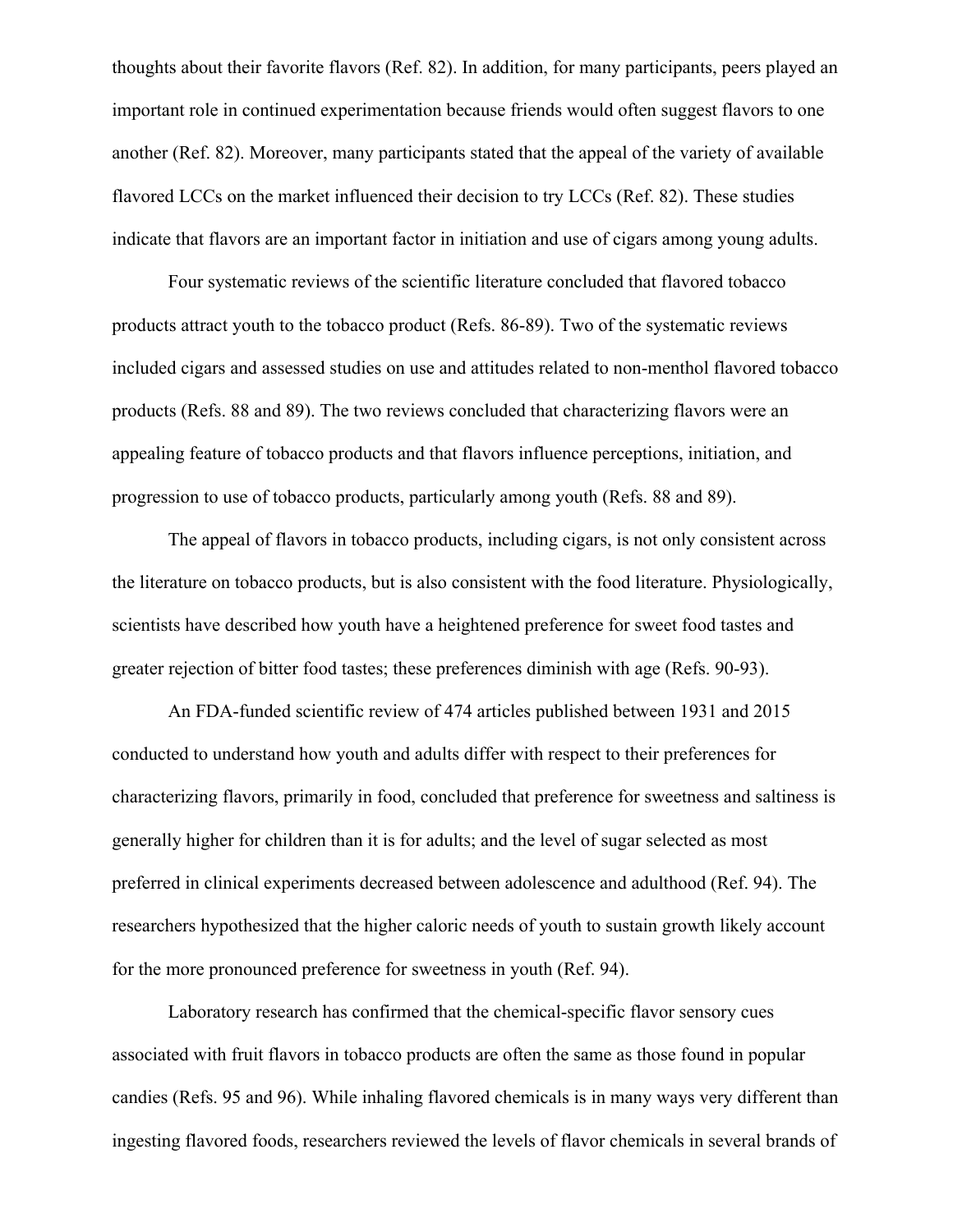candy and Kool-Aid drink mix and concluded that the chemical amounts and combinations largely overlapped with similarly labeled "cherry," "grape," "apple," "peach," and "berry" cigar and other tobacco products (Refs. 95 and 96).

Overall, FDA finds that evidence regarding the role of flavors in increasing appeal of cigars to youth and young adults, promoting progression to regular use, and increasing the addiction potential indicates that removing flavors from cigars would reduce initiation and use of such products, especially among youth and young adults. As a majority of adult regular tobacco users become dependent on or addicted to nicotine as youth and young adults, reducing initiation and use of cigar products in youth would reduce the likelihood that youth progress to nicotine dependence and regular use, as well as subsequent tobacco-related illness and death. Therefore, FDA anticipates that removing flavors from cigars would substantially reduce tobacco-related disease and death as a result of averted youth initiation.

*E. Characterizing Flavors Increase Youth and Young Adult Experimentation with Tobacco Products, Including Cigars, and Make Progression to Regular Tobacco Use More Likely*

Cigars are more commonly used among youth and young adults relative to other combusted tobacco products, including cigarettes. An analysis of PATH Study data found that new cigar use (i.e., initiation since a prior wave of data collection) at Waves 2, 3, or 4 (2014- 2017) was more common (14.5 percent youth, 19.7 percent young adults, 6.3 percent adults aged 25 and older) relative to new cigarette use (i.e., initiation since a prior wave) (14.0 percent youth, 7.1 percent young adults, 1.1 percent adults aged 25 and older) (Ref. 29). Data from the 2019 National Survey on Drug Use and Health (NSDUH) found that each day 1,210 youth 12-17 years and 3,163 young adults aged 18 to 25 years tried a cigar for the first time (Ref. 59 at Table A.3A). In 2019, prevalence of past 30-day cigar use surpassed that of past 30-day cigarette use among U.S. high school students for the first time (Ref. 97). Flavors make tobacco products, including cigars, easier to use and reinforce tobacco use among youth and young adults. FDA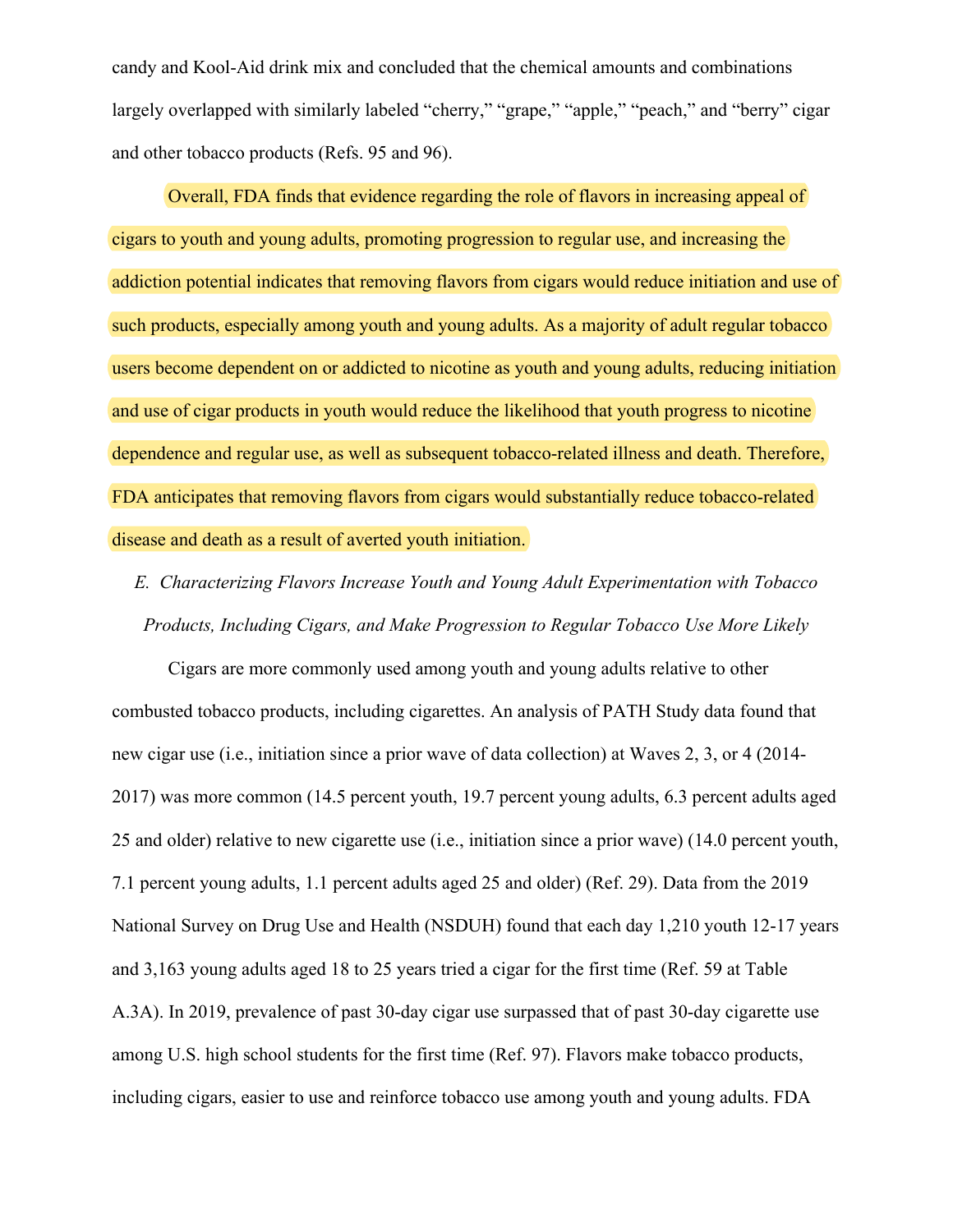finds that eliminating characterizing flavors (other than tobacco) in cigars would decrease the number of first-time users of cigars who progress to regular use.

The process of becoming a regular cigar smoker includes stages of experimentation, development of nicotine dependence, and progression to regular use (Refs. 98 and 99). FDA finds that eliminating flavored cigar varieties would decrease the number of youth experimenting and the likelihood that youth will progress to regular, sustained use of tobacco products, and, thus, would reduce the risk of tobacco-related death and disease.

Experimentation with cigars can lead to nicotine dependence and regular use in less than one year. Longitudinal data from the nationally representative Truth Longitudinal Cohort (2014- 2019) were used to examine the progression from cigar initiation to regular use among youth and young adults aged 15 to 25 years (Ref. 100). Nearly half (44.7 percent) of participants who initiated cigar use reported current (i.e., past-30-day) cigar use 6 months after initiation (Ref. 100). Compared to participants who did not become past-30-day users 6 months after initiation, those who were past-30-day users engaged in a higher frequency of cigar use during the initial 6 month period, were younger, non-Hispanic African American, and were more likely to use other tobacco products. For example, non-Hispanic African American participants (relative to non-Hispanic White participants) had over twice the odds of past-30-day cigar use and had a higher average frequency of use (2.21 days/month vs. 1.34 days/month, respectively) 6 months after initiation of cigar use (Ref. 100).

Experimentation with flavored cigar use is associated with subsequent use. Another study used longitudinal data from Waves 1 (2013-2014) and 2 (2014-2015) of the PATH Study to assess whether there is a prospective association between first flavored use of a tobacco product and subsequent use of that specific product (Ref. 28). This analysis found that first use of any flavored cigar or first use of flavored cigarillos and filtered cigars (including menthol) at Wave 1 (2013-2014) of the nationally representative PATH Study was subsequently associated with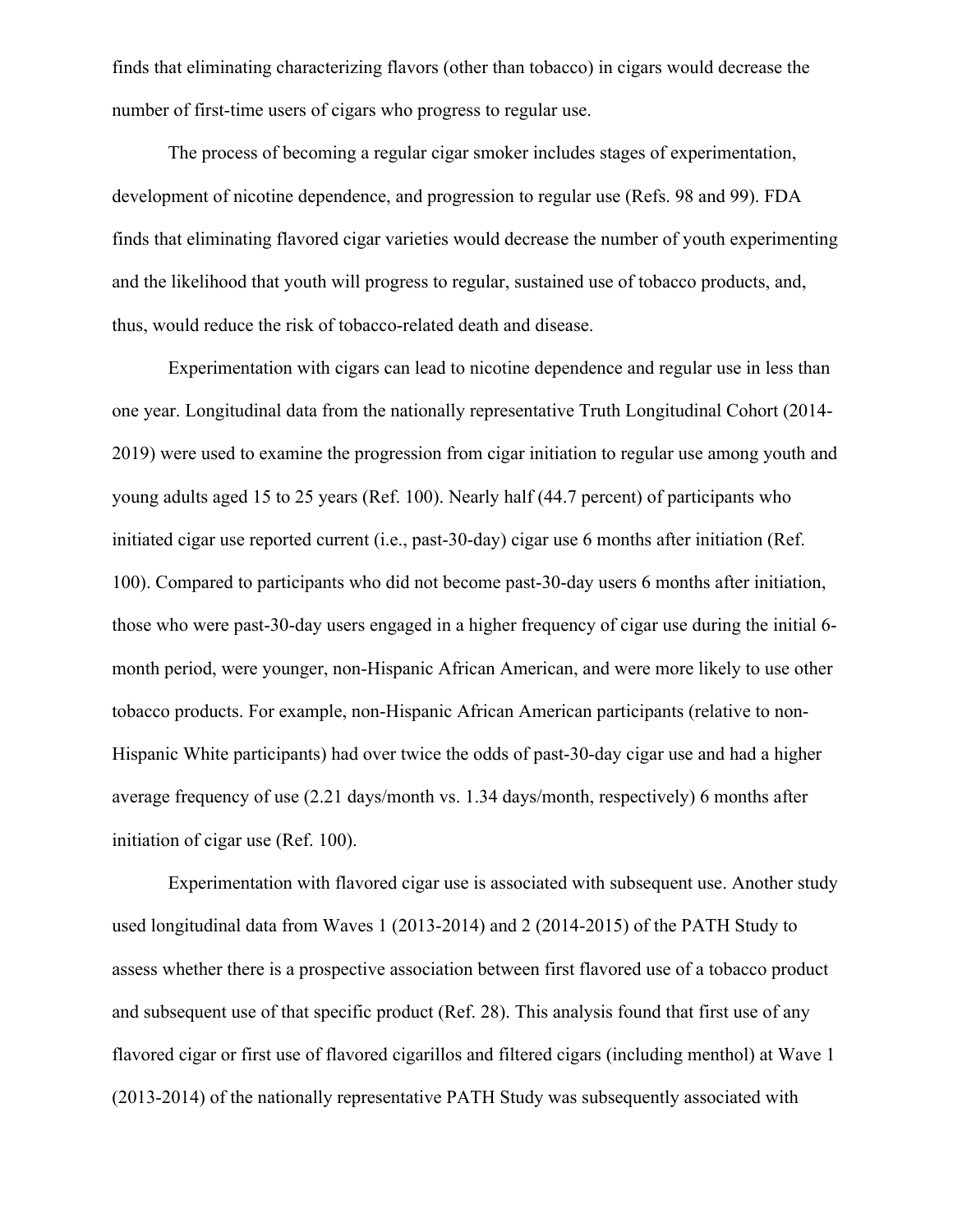daily or nondaily use of these products in young adults (aged 18-24 years) and adults (aged 25 years and older) 1 year later (2014-2015) compared with first non-flavored use (Ref. 28).

Studies have shown that menthol's flavor and sensory effects reduce the harshness of smoking among new users and facilitate experimentation and progression to regular smoking of menthol products, particularly among youth and young adults (Refs. 29 and 74-76). A subsequent analysis using Waves 1-4 (2013-2017) of PATH Study data assessed the relationship between new use of a menthol/mint-flavored or other flavored (e.g., fruit, alcohol, chocolate, candy, and other flavor) cigar at Wave 2 or 3 with cigar use at a subsequent wave (Wave 3 or 4) compared to first use of a non-flavored cigar (Ref. 29). The analysis found that among youth (aged 12-17 years) and young adults (aged 18-24 years), first use of any menthol/mint-flavored or other flavored cigar (e.g., fruit, alcohol, chocolate, candy, and other flavor) was associated with greater odds of past 30-day use of these products at the subsequent wave compared with first use of a non-flavored (i.e., tobacco) cigar, even after controlling for sociodemographic variables (Ref. 29). Youth who first used a menthol/mint-flavored cigar or other flavored cigar were 72 percent (menthol/mint) and 47 percent (other flavor) more likely to be past-30-day cigar users at a subsequent wave (1 or more years later) compared to those first using a non-flavored cigar. Similarly, young adults (aged 18-24 years) who first used a menthol/mint-flavored cigar or other flavored cigar were 71 percent and 52 percent more likely to be past-30-day cigar users at a subsequent wave compared to those first using a non-flavored cigar (Ref. 29). For both youth and young adults, the association between the first flavor used and subsequent cigar use was not statistically significantly different for menthol/mint-flavored compared to other flavored cigars. Among adults (25 years and older), first use of an "other" flavored cigar (e.g., fruit, alcohol, chocolate, candy, and other flavor) was also associated with higher likelihood of subsequent past 30-day cigar use (Ref. 29). Overall, this study extends findings from the Wave 1 (2013-2014) to Wave 2 (2014-2015) PATH Study analysis (Ref. 28) finding that among youth and young adults newly using cigars, first use of any menthol/mint-flavored cigar or other flavored cigar is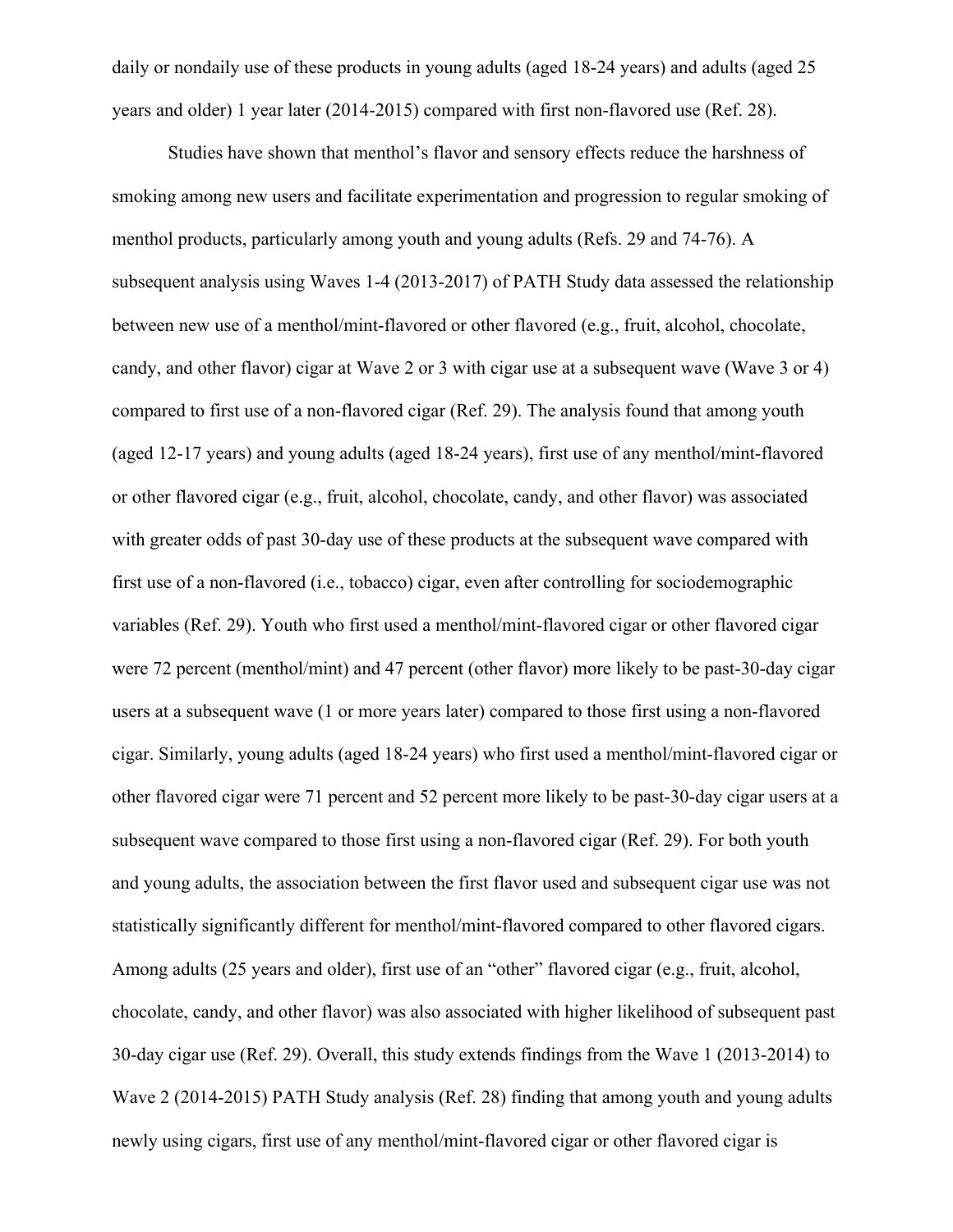associated with greater continued use of these products at the subsequent wave compared with first use of non-flavored cigars (Ref. 29).

Several studies examining nicotine dependence found that smoking cigars fosters addiction by reducing cravings and the urge to smoke to a similar magnitude as cigarettes (Refs. 101-103). Cigars, like cigarettes, have also been shown to decrease acute nicotine withdrawal symptoms (e.g., craving, anxiousness) (Ref. 104). Available scientific data on nicotine's addictiveness demonstrate that the adolescent brain is more vulnerable to developing nicotine dependence than the adult brain (Ref. 17). Exposure to substances such as nicotine can disrupt brain development and may lead to long-term consequences for cognitive function (Refs. 105 and 106). Exposure to nicotine from cigarette smoking in adolescence is associated with changes in the brain that could increase the likelihood for addiction and dependence as adults (Ref. 34). Furthermore, nicotine exposure in adolescence may have lasting effects; it has been associated with decreased attention, increased impulsivity, and various lasting mental health conditions in adult smokers (Ref. 34). While research is not yet able to fully disentangle whether the association of nicotine with changes in attention and impulsivity are primarily a result of nicotine exposure or partially due to pre-existing vulnerability to changes in attention and impulsivity (Ref. 34), considerable research shows that exposure to nicotine in adolescence causes long-term changes in the brain, with implications for nicotine dependence, attention, and impulsivity, as well as other areas of cognitive function and substance use (Refs. 17 and 34). Researchers analyzing data from the 2017-2018 NYTS found that 43.1 percent of middle and high school students using cigars in the past 30 days reported nicotine dependence, including feeling a strong craving to use a tobacco product or using a tobacco product within 30 minutes of waking (Ref. 107). An analysis of Waves 1-4 (2013-2017) PATH data did not find a longitudinal association between first use of a menthol- or mint-flavored cigar and nicotine dependence scores (Ref. 29). Similarly, a cross-sectional analysis of 2017-2018 NYTS data found that exclusive use of cigars was associated with lower odds of reporting dependence compared to exclusive use of another

Ę.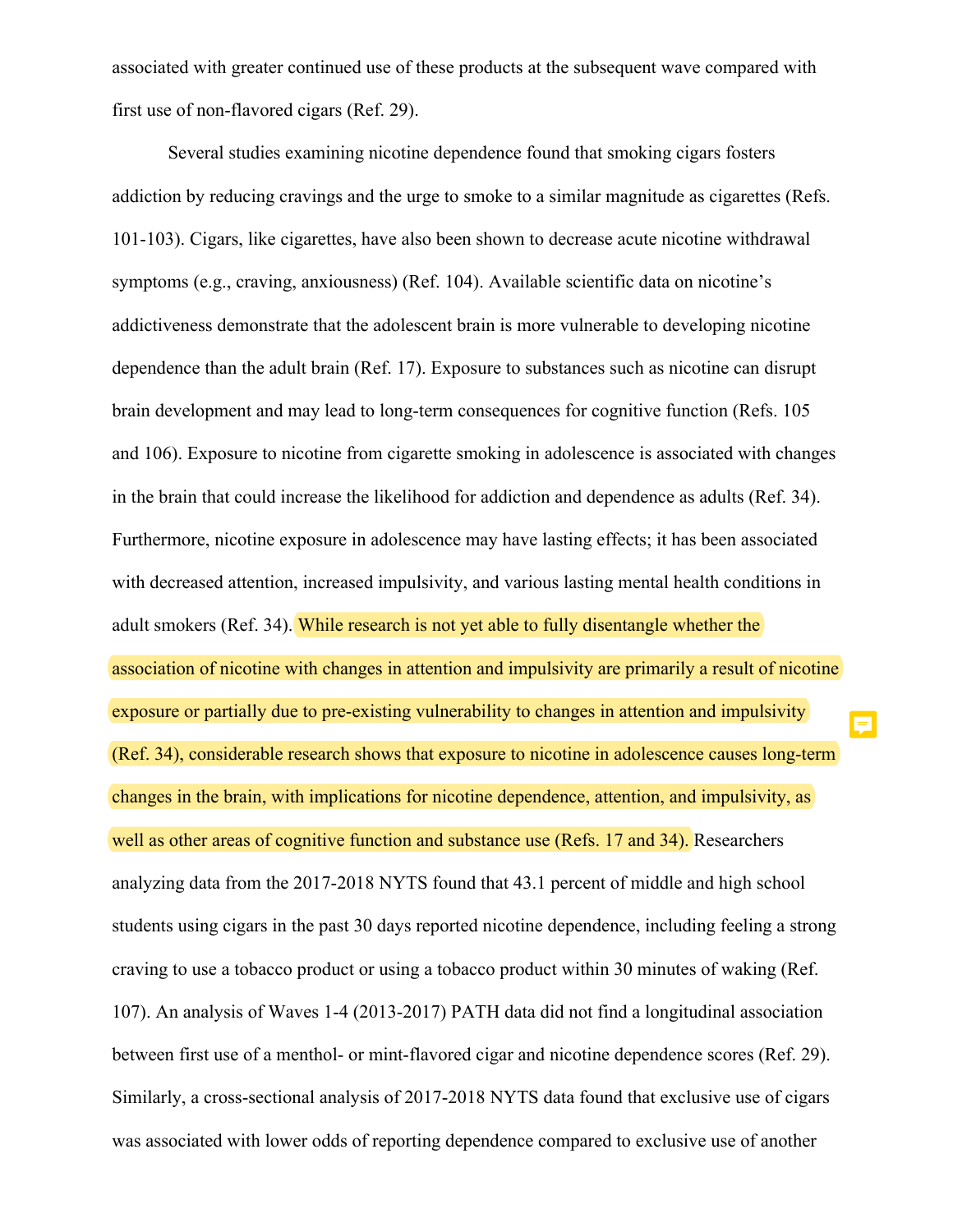product (Ref. 107). However, frequent cigar use (use on 20 or more days in the past 30 days) as well as current cigar use including both exclusive and polyuse of cigars was associated with increased odds of youth reporting nicotine dependence (Ref. 107). In this analysis, use of cigars in combination with other tobacco products was common: 76.1 percent of youth past 30-day cigar users used cigars in combination with one or two additional tobacco products (Ref. 107). Given the role of frequent use and polyuse in the relationship between cigar use among youth and dependence, the authors noted "the importance of examining behaviors related to use, as they can affect and/or exacerbate the risk of nicotine dependence" (Ref. 107).

Given that nicotine is highly addictive and present in all cigars, as youth experimenters continue to use these products, there is a risk of nicotine dependence and progression to regular use, resulting in an increased risk of developing the many negative health consequences associated with regular cigar use. Based on the totality of the evidence, prohibiting characterizing flavors (other than tobacco) in cigars would reduce the appeal and ease of use of such products and is an important step toward reducing the likelihood of nicotine dependence, experimentation, and progression to regular use.

## *F. Real-World Experiences Demonstrate that Restricting Characterizing Flavors in Tobacco Products, Including Cigars, Decreases Tobacco Use*

As previously discussed in section IV.A of this document, Congress passed the Tobacco Control Act in 2009 to address the premature death, disease, and other serious health conditions caused by tobacco use. To address the appeal and use of flavored combusted tobacco products among the Nation's youth, in 2009, the Tobacco Control Act prohibited cigarettes with characterizing flavors other than tobacco or menthol. Researchers analyzed repeated crosssectional data from the NYTS and concluded that the ban was associated with a 17 percent reduction in the probability of being a cigarette smoker and a 6 percent reduction in the probability of any tobacco use (i.e., cigarette, cigars, smokeless tobacco, or pipe tobacco) in the past 30 days among U.S. middle and high school students (Ref. 50). While cigarette smoking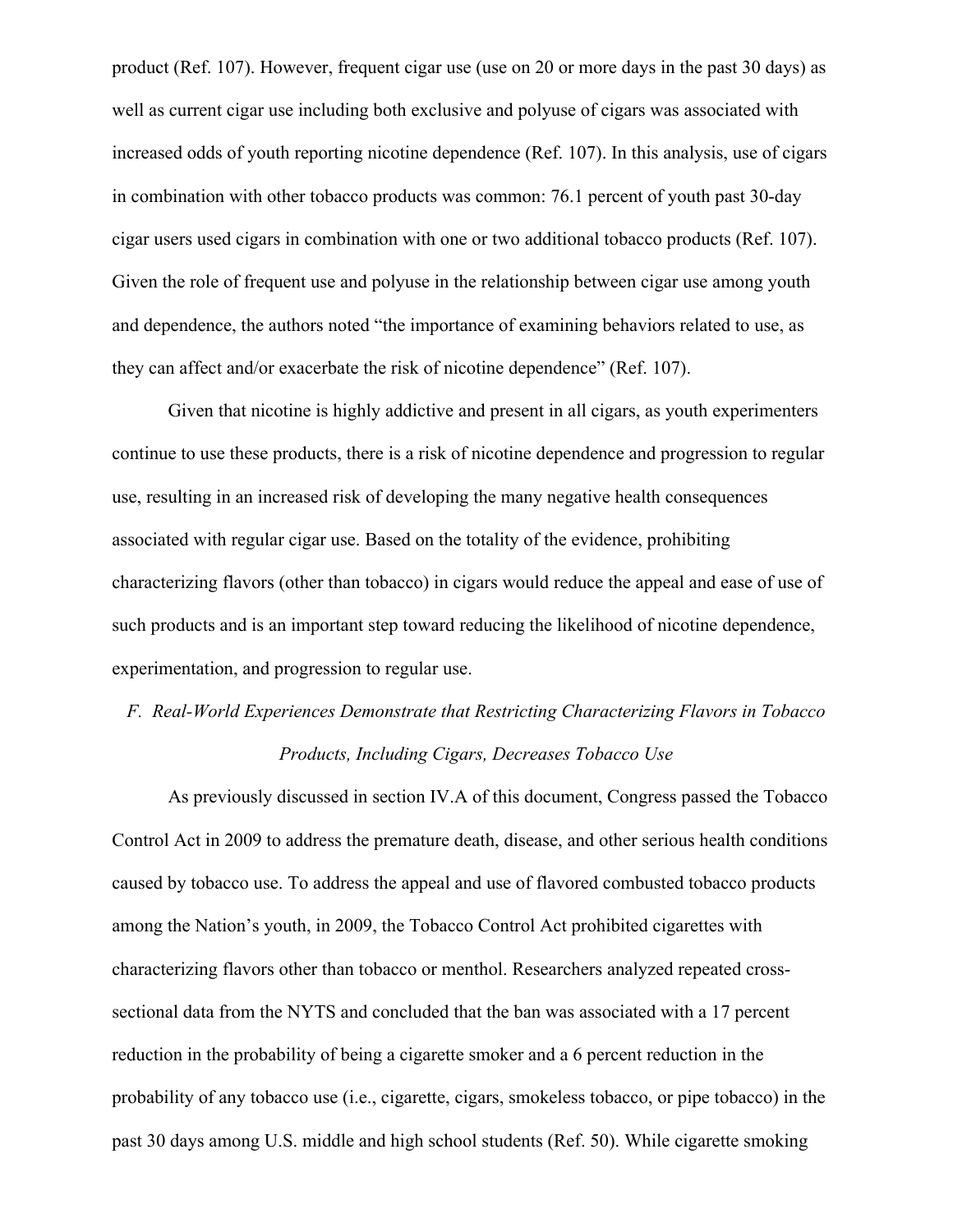decreased among the Nation's youth following implementation of the Tobacco Control Act, researchers noted that youth use of cigars and pipe tobacco, which remained available in flavored varieties, rose after implementation of the ban on characterizing flavors in cigarettes (Ref. 50).

While the prior analysis (Ref. 50) was limited in its ability to attribute changes in tobacco use, particularly flavored use, directly to the Federal restriction (as the NYTS was not designed to evaluate such a policy), recent evaluation studies implementing pre-post study designs with geographic comparisons provide real-world examples of how tobacco product use changes as a result of a sales restriction on characterizing flavors in tobacco products, including cigars. Such recent evaluations of restrictions on the sale of tobacco products with characterizing flavors in U.S. localities include studies of New York, NY (NYC); Providence, RI; Lowell, MA; Attleboro and Salem, MA; San Francisco, CA; Minneapolis and St. Paul, MN (Twin Cities); as well as Canada (See table 1, below, summarizing the evaluation studies). Taken in totality, the realworld experience of state and local jurisdictions implementing sales restrictions on flavored tobacco products provide insight into the likely responses of youth and young adults as well as current cigar smokers to a proposed product standard restricting characterizing flavors (other than tobacco) in cigar products, including decreases in youth cigar use and cigar consumption among current cigar smokers.

|         | таото т. раницату          |              | of Evaluation bludies on bales Restrictions including I favored Cigars |                      |               |                           |
|---------|----------------------------|--------------|------------------------------------------------------------------------|----------------------|---------------|---------------------------|
| Jurisd- | Policy <sup>1</sup>        | Effective or | Retailer                                                               | Study                | Sample Size   | Key Outcome               |
| iction  |                            | Enforcement  | Exemptions                                                             | Design $&$           |               | Measures <sup>2</sup> and |
|         |                            | Year         |                                                                        | Reference            |               | Findings                  |
| NYC, NY | Restriction includes       | 2010         | Tobacco bars                                                           | Pre/Post             | Youth         | Sales: Flavored cigars    |
|         | all flavored               |              | with $\geq$ 10%                                                        | Design (Ref. Tobacco |               | dollar sales declined.    |
|         | products except            |              | gross income                                                           | $\vert 51)$          | Use: $n=1708$ | Cigar dollar sales of     |
|         | menthol-, mint-,           |              | from tobacco                                                           |                      | (2010);       | non-flavored cigars       |
|         | and wintergreen-           |              | sales                                                                  |                      | n=8814        | increased.                |
|         | flavored products.         |              |                                                                        |                      | (2013)        |                           |
|         | In 2020, restriction       |              |                                                                        |                      |               | Youth (aged 13-17         |
|         | was expanded to            |              |                                                                        |                      |               | years) Tobacco Use:       |
|         | include flavored           |              |                                                                        |                      |               | Youth had lower odds      |
|         | <b>Electronic Nicotine</b> |              |                                                                        |                      |               | of ever trying a          |
|         | Delivery Systems           |              |                                                                        |                      |               | flavored tobacco          |
|         | (ENDS) products,           |              |                                                                        |                      |               | product and of ever       |
|         | including menthol-,        |              |                                                                        |                      |               | using tobacco             |
|         | mint-, and                 |              |                                                                        |                      |               | products.                 |
|         | wintergreen-               |              |                                                                        | Pre/Post             | N/A           | Sales: Overall cigar      |
|         | flavored ENDS              |              |                                                                        | Design with          |               | unit sales declined.      |
|         | products.                  |              |                                                                        |                      |               | Flavored cigar unit       |
|         |                            |              |                                                                        |                      |               |                           |

Table 1.--Summary of Evaluation Studies on Sales Restrictions including Flavored Cigars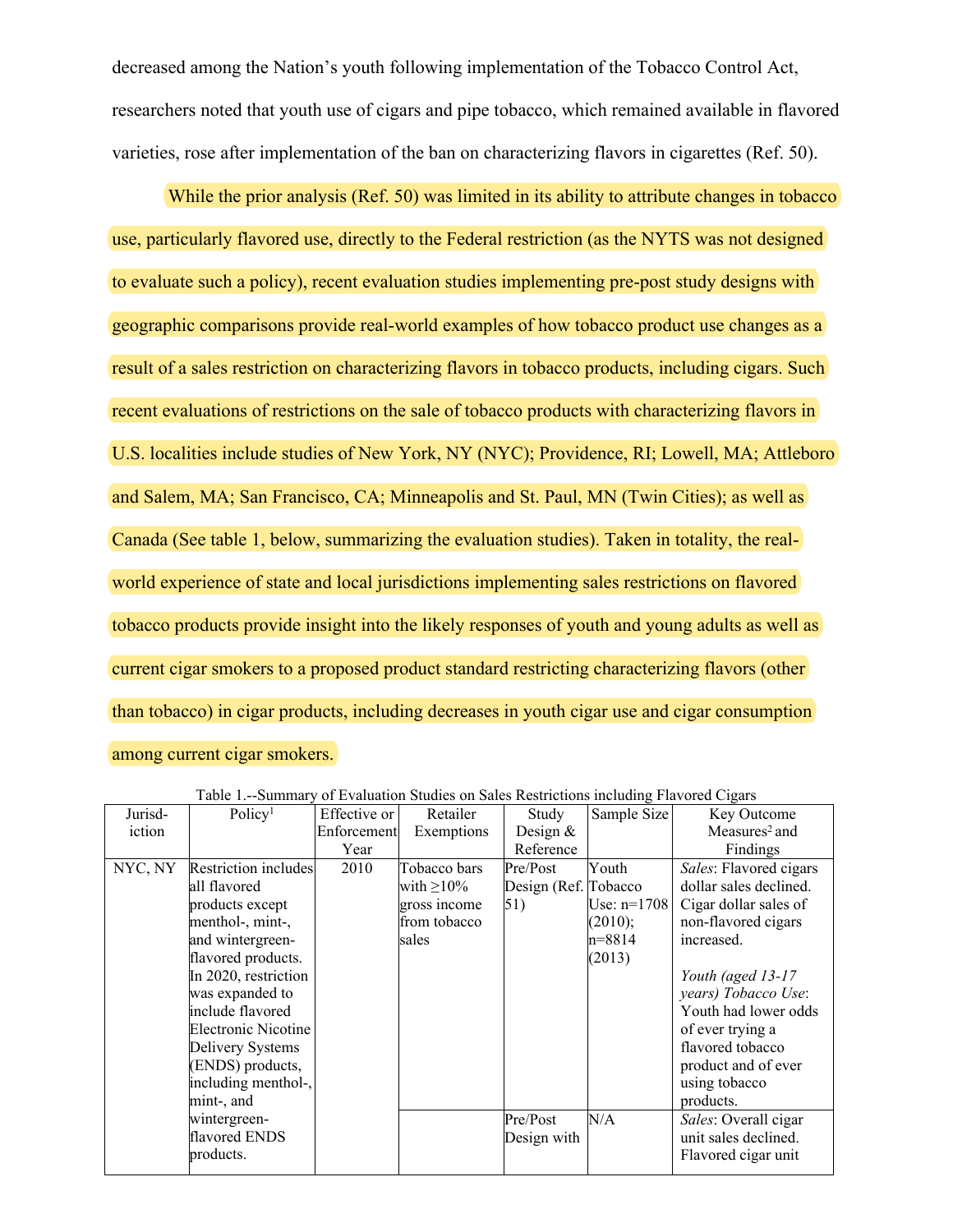| Jurisd-               | Policy <sup>1</sup>              | Effective or        | Retailer                                                        | Study                | Sample Size             | Key Outcome                                       |
|-----------------------|----------------------------------|---------------------|-----------------------------------------------------------------|----------------------|-------------------------|---------------------------------------------------|
| iction                |                                  | Enforcement         | Exemptions                                                      | Design $&$           |                         | Measures <sup>2</sup> and                         |
|                       |                                  | Year                |                                                                 | Reference            |                         | Findings                                          |
|                       |                                  |                     |                                                                 | Comparison           |                         | sales declined.                                   |
|                       |                                  |                     |                                                                 | (Ref. 108)           |                         | Flavored cigar unit<br>sales increased in         |
|                       |                                  |                     |                                                                 |                      |                         | comparison counties.                              |
| Providenc             | Restriction includes             | 2013                | All smoking                                                     | Pre/Post             | N/A                     | Sales: Decrease in                                |
| e, RI                 | all flavored                     |                     | lbars                                                           | Design with          |                         | flavored cigar unit                               |
|                       | products except                  |                     |                                                                 | Comparison           |                         | sales. Decreases in                               |
|                       | menthol, mint, and               |                     |                                                                 | (Ref. 109)           |                         | overall cigar unit                                |
|                       | wintergreen                      |                     |                                                                 |                      |                         | sales. Flavored cigar                             |
|                       | flavors.                         |                     |                                                                 |                      |                         | unit sales increased in<br>the rest of the State. |
|                       |                                  |                     |                                                                 | Post-only            | $n=2,150$               | Youth (10th and 12th                              |
|                       |                                  |                     |                                                                 | Design (Ref. (2012); |                         | grade students)                                   |
|                       |                                  |                     |                                                                 | 60)                  | $n=2,062$               | Tobacco Use: Youth                                |
|                       |                                  |                     |                                                                 |                      | (2016);                 | current use of any                                |
|                       |                                  |                     |                                                                 |                      | $n=2,223$               | tobacco product                                   |
|                       |                                  |                     |                                                                 |                      | (2018)                  | declined.                                         |
|                       |                                  |                     |                                                                 |                      |                         | Youth (10th and 12th                              |
|                       |                                  |                     |                                                                 |                      |                         | grade students) Cigar                             |
|                       |                                  |                     |                                                                 |                      |                         | Use: Youth current use                            |
|                       |                                  |                     |                                                                 |                      |                         | of cigars/cigarillos                              |
|                       |                                  |                     |                                                                 |                      |                         | declined.                                         |
| Lowell,               | Restriction includes             | 2016                | Adult-only $(21 +$ Post-only                                    |                      | Lowell:                 | Youth (9th-12th grade                             |
| MA                    | all flavored<br>products (except |                     | years old) retail Design with<br>tobacco stores                 | Comparison           | baseline<br>$ n=593;$   | students) Flavored<br>Tobacco Use: Youth          |
|                       | menthol, mint, or                |                     | with $\geq 90\%$ of                                             | (Ref. 61)            | follow-up               | current use of any                                |
|                       | wintergreen).                    |                     | sales from                                                      |                      | $n=524$                 | flavored tobacco                                  |
|                       |                                  |                     | tobacco                                                         |                      |                         | products decreased in                             |
|                       |                                  |                     | products                                                        |                      | Malden                  | Lowell and increased                              |
|                       |                                  |                     |                                                                 |                      | (comparison             | in the comparison                                 |
|                       |                                  |                     |                                                                 |                      | community):<br>baseline | community, a                                      |
|                       |                                  |                     |                                                                 |                      | $n=636;$                | statistically significant<br>difference.          |
|                       |                                  |                     |                                                                 |                      | follow up               |                                                   |
|                       |                                  |                     |                                                                 |                      | $n=646$                 | Youth (9th-12th grade                             |
|                       |                                  |                     |                                                                 |                      |                         | students) Non-                                    |
|                       |                                  |                     |                                                                 |                      |                         | Flavored Tobacco                                  |
|                       |                                  |                     |                                                                 |                      |                         | Use: Youth current use                            |
|                       |                                  |                     |                                                                 |                      |                         | of any non-flavored<br>tobacco products also      |
|                       |                                  |                     |                                                                 |                      |                         | decreased in Lowell                               |
|                       |                                  |                     |                                                                 |                      |                         | and increased in the                              |
|                       |                                  |                     |                                                                 |                      |                         | comparison                                        |
|                       |                                  |                     |                                                                 |                      |                         | community, a                                      |
|                       |                                  |                     |                                                                 |                      |                         | statistically significant                         |
|                       | Restriction includes             |                     |                                                                 |                      |                         | difference.                                       |
| Attleboro<br>& Salem, | all flavored                     | 2016<br>(Attleboro) | Adult-only $(21 +   Pre/Post)$<br>years old) retail Design with |                      | Attleboro:<br>baseline  | Youth (9th-12th grade<br>students) Flavored       |
| MA                    | products (except                 |                     | tobacco stores                                                  | Comparison           | $ n=1413;$              | Tobacco Use:                                      |
|                       | menthol, mint, or                | 2017                | with $\geq 90\%$ of                                             |                      | follow up               | Statistically                                     |
|                       | wintergreen)                     | (Salem)             | sales from                                                      | (Ref. 110)           | $n=1565$                | significantly smaller                             |
|                       |                                  |                     | tobacco                                                         |                      |                         | increases in current                              |
|                       |                                  |                     | products                                                        |                      | Salem:                  | use of flavored in                                |
|                       |                                  |                     |                                                                 |                      | baseline<br>$n=480;$    | Attleboro and Salem                               |
|                       |                                  |                     | All smoking<br>bars                                             |                      | follow up               | than in the comparison<br>municipality.           |
|                       |                                  |                     |                                                                 |                      | $n=620$                 |                                                   |
|                       |                                  |                     |                                                                 |                      |                         |                                                   |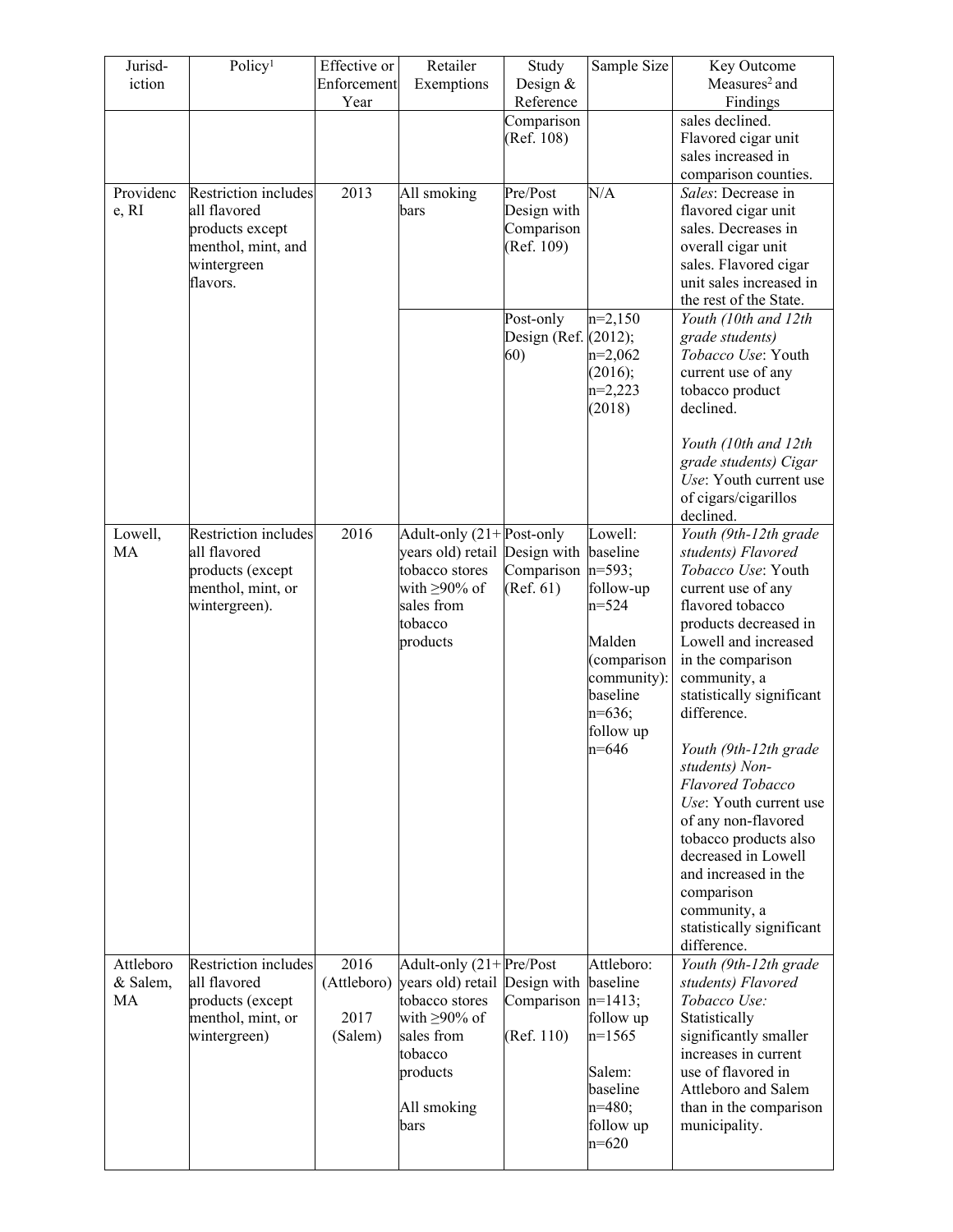| Jurisd-<br>iction            | Policy <sup>1</sup>                                                                                   | Effective or<br>Enforcement | Retailer<br>Exemptions                                                                                                                                                                                                                                                                                                              | Study<br>Design &                                   | Sample Size                                                                                                                              | Key Outcome<br>Measures <sup>2</sup> and                                                                                                                                                                                                                                    |
|------------------------------|-------------------------------------------------------------------------------------------------------|-----------------------------|-------------------------------------------------------------------------------------------------------------------------------------------------------------------------------------------------------------------------------------------------------------------------------------------------------------------------------------|-----------------------------------------------------|------------------------------------------------------------------------------------------------------------------------------------------|-----------------------------------------------------------------------------------------------------------------------------------------------------------------------------------------------------------------------------------------------------------------------------|
|                              |                                                                                                       | Year                        |                                                                                                                                                                                                                                                                                                                                     | Reference                                           |                                                                                                                                          | Findings                                                                                                                                                                                                                                                                    |
|                              |                                                                                                       |                             |                                                                                                                                                                                                                                                                                                                                     |                                                     | Gloucester<br>(comparison<br>municipality<br>): baseline<br>$n=539;$                                                                     | Youth (9th-12th grade<br>students) Non-<br>Flavored Tobacco<br>Use: Significantly<br>smaller increases in<br>current use of non-                                                                                                                                            |
|                              |                                                                                                       |                             |                                                                                                                                                                                                                                                                                                                                     |                                                     | follow up<br>$n=629$                                                                                                                     | flavored or menthol<br>tobacco in Attleboro<br>and Salem than in the<br>comparison<br>municipality.                                                                                                                                                                         |
| Twin<br>Cities,<br><b>MN</b> | <b>Restriction</b> includes<br>all flavored<br>products (except<br>menthol, mint, or<br>wintergreen). | 2016                        | Minneapolis:<br>Adult-only (18<br>years and older) Comparison<br>licensed tobacco $(Ref. 111)$<br>product shops<br>with $\geq 90\%$<br>revenue from<br>sale of tobacco<br>St. Paul: Adult-<br>only (18 years<br>and older) retail<br>stores with<br>$>90\%$ revenue<br>from sale of<br>tobacco                                      | Pre/Post<br>Design with                             | Minnesota<br>Youth<br>Tobacco<br>Survey:<br>more than<br>4,000<br>students<br>participated<br>in the 2017<br>survey<br>statewide         | Youth (6th-12th grade<br>students) Cigar Use:<br>Before and after the<br>2016 restriction on<br>flavored tobacco<br>products (except<br>menthol, mint, and<br>wintergreen), cigar use<br>did not change in the<br>Twin Cities but<br>increased in the rest of<br>the State. |
|                              | Restriction<br>expanded to<br>include menthol,<br>mint, and<br>wintergreen in<br>2018.                | 2018                        | Minneapolis:<br>Sales of mint-,<br>menthol-, and<br>wintergreen-<br>flavored tobacco<br>products at adult<br>only (21 years<br>and older)<br>liquor stores<br>St. Paul: Sales<br>of mint-,<br>menthol-, and<br>wintergreen-<br>flavored tobacco<br>products at<br>liquor stores<br>that also hold a<br>license for<br>tobacco sales | Pre/Post<br>Design with<br>Comparison<br>(Ref. 111) | Minnesota<br>Student<br>Survey (8th,<br>9th, 11th<br>grade<br>students):<br>more than<br>170,000<br>participating<br>students in<br>2019 | Youth (8th, 9th, 11th<br>grade students) Cigar<br>Use: Before and after<br>the 2018 restriction on<br>flavored tobacco<br>products, including<br>menthol, mint, and<br>wintergreen, cigar use<br>declined more in the<br>Twin Cities compared<br>to the rest of the State.  |
| San<br>Francisco,<br>CA      | Restriction includes<br>all flavored<br>products (including<br>menthol)                               | 2019                        | None                                                                                                                                                                                                                                                                                                                                | Post-only<br>Design (Ref.<br>(62)                   | $n=247$                                                                                                                                  | Young Adult (aged 18-<br>24 years) Cigar Use:<br>Statistically significant<br>decrease in flavored<br>cigar use. Decrease in<br>overall cigar use, but<br>the decline was not<br>statistically<br>significant.                                                              |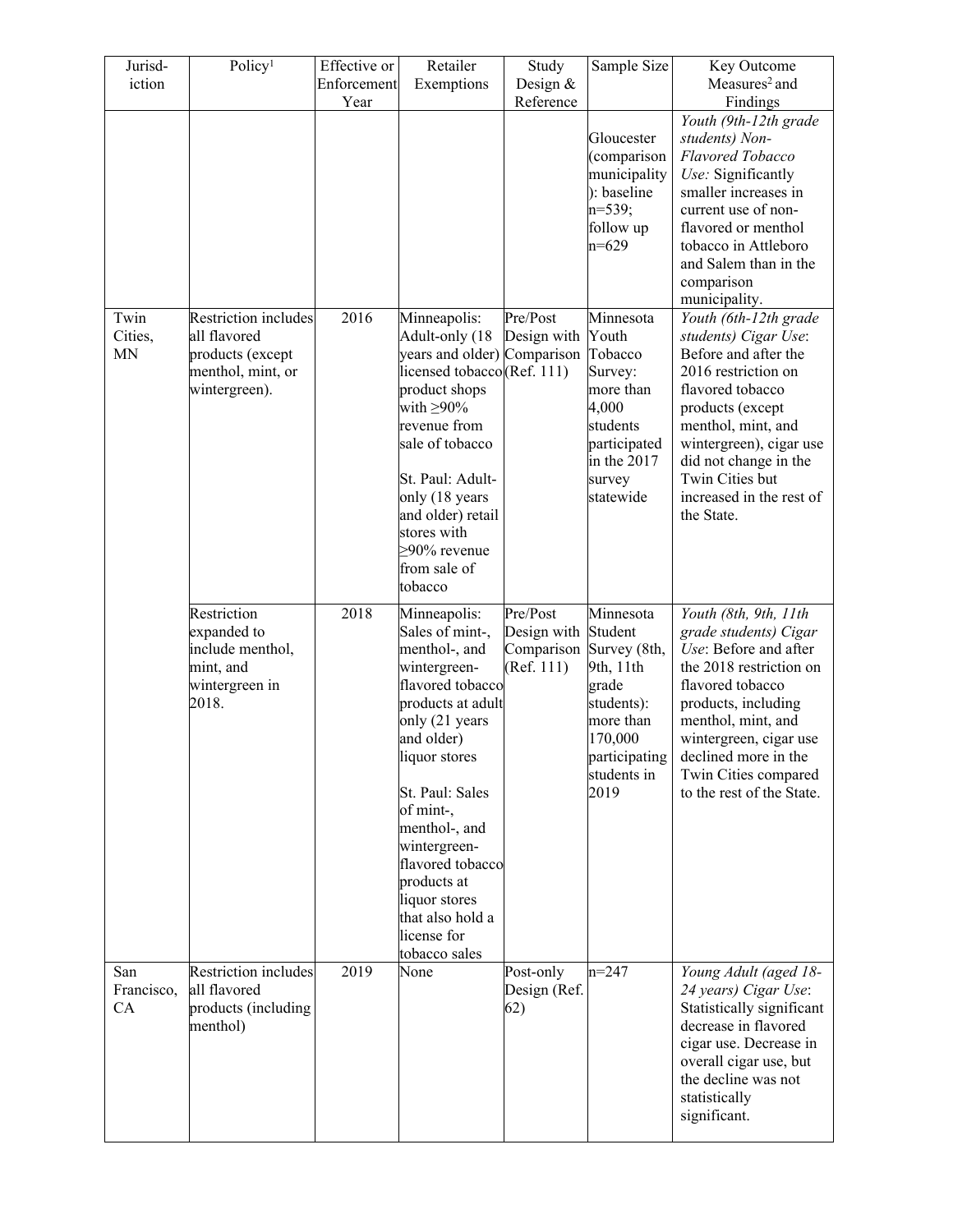| Jurisd- | Policy <sup>1</sup>         | Effective or | Retailer   | Study                     | Sample Size | Key Outcome                 |
|---------|-----------------------------|--------------|------------|---------------------------|-------------|-----------------------------|
| iction  |                             | Enforcement  | Exemptions | Design $&$                |             | Measures <sup>2</sup> and   |
|         |                             | Year         |            | Reference                 |             | Findings                    |
|         |                             |              |            |                           |             | Young Adult (aged 25-       |
|         |                             |              |            |                           |             | 34 years) Cigar Use:        |
|         |                             |              |            |                           |             | Decreases in overall        |
|         |                             |              |            |                           |             | cigar use and flavored      |
|         |                             |              |            |                           |             | cigar use, but the          |
|         |                             |              |            |                           |             | declines were not           |
|         |                             |              |            |                           |             | statistically               |
|         |                             |              |            |                           |             | significant.                |
|         |                             |              |            | Pre/Post                  | N/A         | Sales: Statistically        |
|         |                             |              |            | Design with               |             | significant decreases       |
|         |                             |              |            | Comparison                |             | in overall tobacco and      |
|         |                             |              |            | (Ref. 52)                 |             | flavored tobacco unit       |
|         |                             |              |            |                           |             | sales. Statistically        |
|         |                             |              |            |                           |             | significant decreases       |
|         |                             |              |            |                           |             | in overall cigar and        |
|         |                             |              |            |                           |             | flavored cigar unit         |
|         |                             |              |            |                           |             | sales. The comparison       |
|         |                             |              |            |                           |             | cities had more modest      |
|         |                             |              |            |                           |             | decreases or no             |
|         |                             |              |            |                           |             | statistically significant   |
|         |                             |              |            |                           |             | change.                     |
| Canada  | <b>Restriction includes</b> | 2010         | None       | Pre/Post                  | N/A         | Sales: Decreases in         |
|         | flavored little             |              |            | Design (Ref.              |             | overall cigar and           |
|         | cigars/cigarillos           |              |            | 112)                      |             | flavored cigar units        |
|         | (except menthol);           |              |            |                           |             | sold. Increase in           |
|         | unflavored                  |              |            |                           |             | unflavored cigar units      |
|         | cigarillos minimum          |              |            |                           |             | sold.                       |
|         | packs of 20                 |              |            | Pre/Post                  | Over 46,000 | $\sqrt{Y}$ Outh (aged 15-24 |
|         |                             |              |            | Design (Ref. observations |             | years) Cigarillo Use:       |
|         |                             |              |            | 113)                      |             | Decreases in past 30-       |
|         |                             |              |            |                           |             | day cigarillo use.          |

<sup>1</sup>Tobacco products covered under flavored tobacco restrictions differed across jurisdictions, particularly in regard to menthol status and inclusion of ENDS.

<sup>2</sup>Outcome measures differed across studies, with some focused specifically on sales data, whereas others measured tobacco use (cigar specific and/or all tobacco use), across differing age groups.

In November 2010, NYC began enforcing a restriction on sales of all flavored tobacco products except for menthol-flavored, mint-flavored, and wintergreen-flavored tobacco products; all e-cigarettes were excluded from the sales restrictions. An evaluation of the impact on total cigar sales of NYC's flavor restriction found a considerable reduction in overall sales, a proxy for overall consumption, after controlling for temporal trends in sales and the potential for purchases across the city border (Ref. 108). This evaluation used retail scanner data to assess changes in total cigar units sold before and after the NYC flavor restriction went into effect. For comparison, the analysis also examined sales in nine counties in New York and New Jersey proximal to NYC, as well as sales in the United States overall, over the same timeframe. In NYC, sales of all flavored tobacco products combined declined 27.1 percent, and sales of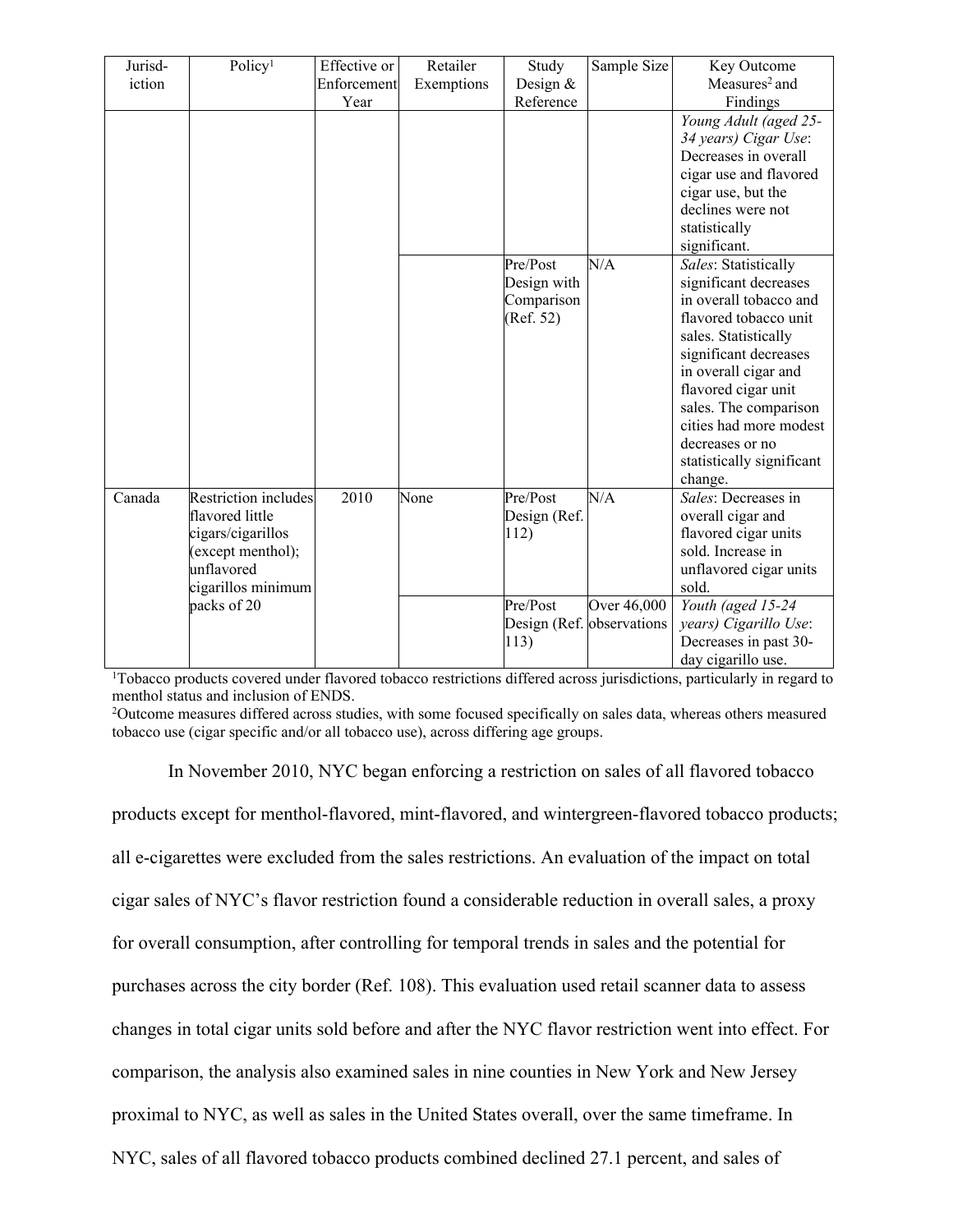flavored cigars declined 22.3 percent at policy implementation. The NYC flavor restriction was associated with a statistically significant 11.6 percent decrease in total cigar sales in NYC immediately following policy implementation, while cigar sales in the comparison area and nationally did not statistically significantly change. The decrease in overall cigar sales observed in NYC suggests that consumers did not completely substitute non-flavored cigars for flavored cigars because of the restriction (Ref. 108). This study showed that the concurrent decrease in unit sales of flavored tobacco products and flavored cigars observed in NYC was not offset by an increase in non-flavored cigars or tobacco products not included in the restriction. Furthermore, these findings were similar to results from an earlier analysis of the NYC policy that used more limited data (Ref. 51). This more limited study analyzed data from stores with overall sales of at least \$2 million per year in NYC and found that the restriction was associated with an 86 percent decrease in flavored cigar dollar sales and only a 5 percent increase in unflavored cigar dollar sales (Ref. 51).

An evaluation of the impact of the NYC flavored tobacco restriction on youth tobacco use found that NYC youth (aged 13-17 years) had 37 percent lower odds of ever trying a flavored tobacco product in 2013 after the policy went into effect compared to youth in 2010. Similarly, in 2013, youth had 28 percent lower odds of ever using any tobacco product compared to youth before the policy went into effect (Ref. 51), suggesting that the decreases in overall sales and consumption of flavored tobacco products, including cigars, was also reflected in declines in youth tobacco experimentation. This study illustrated that youth tobacco use declined following the NYC sales restriction.

Providence, RI, implemented a sales restriction on tobacco products with characterizing flavors other than menthol, mint, or wintergreen in January 2013 (Ref. 109). An evaluation in Providence, similar to the analysis in NYC, used retail scanner data to assess changes in total cigar units (both flavored and not flavored, including menthol, mint, and wintergreen flavors) sold before and after the Providence flavor restriction went into effect (Ref. 109). For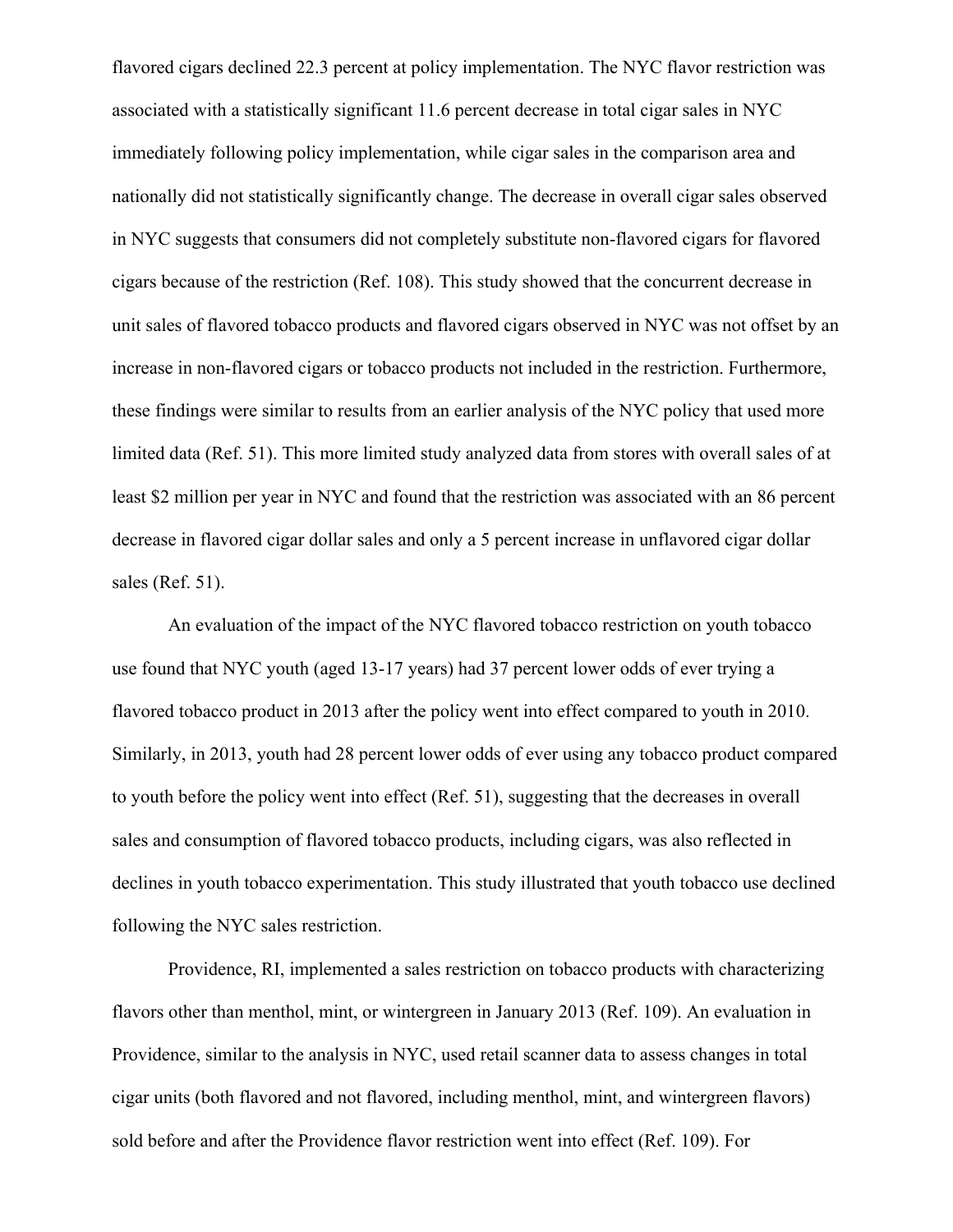comparison, the analysis also examined sales over the same time period in the rest of Rhode Island (Ref. 109). Sale of explicit flavor-named cigars (e.g., "cherry") in Providence declined 93 percent, while "concept" flavor-named cigars (e.g., "jazz") increased 74 percent after policy implementation compared to before policy implementation. Despite the increase in "concept" flavor-named cigar sales, flavored cigar sales decreased overall, suggesting that "concept" flavor-named cigar consumption did not entirely replace explicit flavored-named cigar consumption after the policy. The analysis found that average weekly sales of all flavored cigars decreased 51 percent following policy implementation in Providence compared to before policy implementation and increased 10 percent across the rest of the state during the same time period (Ref. 109). Average weekly sales of all cigars decreased 31 percent following policy implementation in Providence and decreased 6 percent across the rest of the state during the same time period (Ref. 109). This study illustrated that flavored cigar use decreased following policy implementation alongside an increase in sales in the rest of the state. While conceptflavored cigar sales increased in Providence and the rest of the State, the overall decline in flavored sales suggests that flavored cigar use was only partially offset by an increase in conceptflavored use.

Another evaluation of the Providence restrictions examined youth tobacco use including cigar use through a school-based survey of over 2,000 10th and 12th grade students at two time points after Providence's sales restriction was in effect: 2016 (3 years post-restriction) and 2018 (5 years post-restriction) (Ref. 60). This analysis found that youth current use of any tobacco product declined, from 22.2 percent in 2016 to 12.1 percent in 2018; and current use of cigars/cigarillos declined from 7.1 percent in 2016 to 1.9 percent in 2018 (Ref. 60). This study illustrates a decline in youth cigar use after increased enforcement of the policy in Providence, which is consistent with the analysis of sales data in Providence (Ref. 109).

Lowell, MA, enacted a restriction on flavored tobacco except for menthol-, mint-, or wintergreen-flavored tobacco products in October 2016. One study assessed short-term (6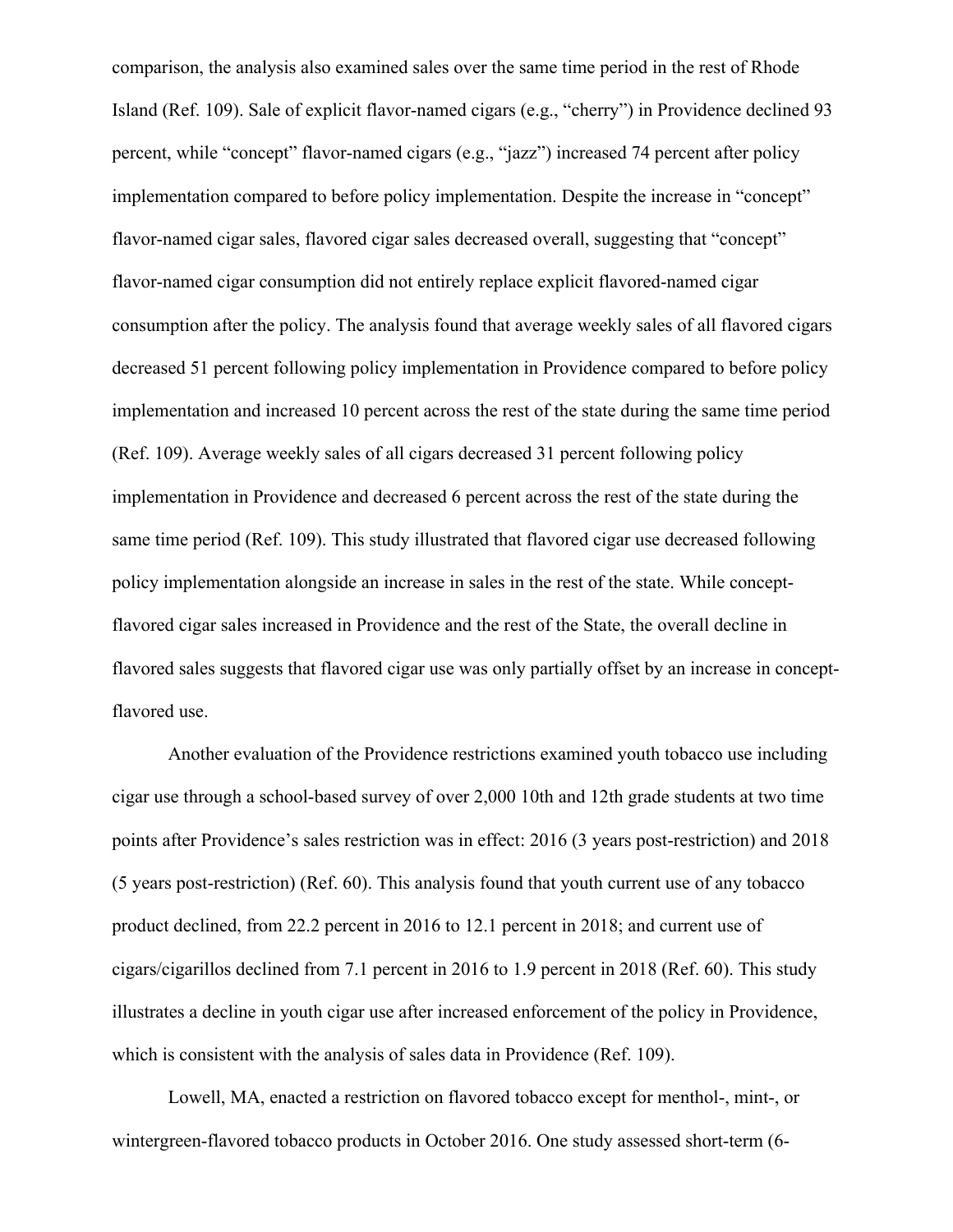month) impact of the Lowell, MA, sales restriction on youth use of flavored tobacco using prepost design with a comparison community (Malden, MA). The comparison community of Malden, MA, did not have a sales restriction and was similar to Lowell, MA, in demographics, retailer characteristics, and other point-of-sale policies (Ref. 61). The analysis evaluated youth use of flavored tobacco products in Lowell and Malden at baseline (November 2016-January 2017 in Lowell; September 2016 in Malden) and followup approximately 6 months later (May 2017 in Lowell; April 2017 in Malden). Youth current use of any flavored tobacco products decreased 2.4 percent in Lowell from baseline to followup periods and increased 3.1 percent in the comparison community without a sales restriction (Malden, MA) for a statistically significant estimated difference of -5.7 percent between the communities (Ref. 61). When considering the change in specific product use, ever use of flavored cigars and current use of flavored cigars decreased in Lowell and increased in the comparison community, although the changes were not statistically significant. In general, there were no statistically significant changes in youth use by specific tobacco products in Lowell, in the comparison city, or in the difference estimate between the communities when the models were adjusted for age, gender, and race and ethnicity (Ref. 61). Youth current use of any non-flavored tobacco products also decreased 1.9 percent in Lowell while increasing in the comparison city by a statistically significant 4.3 percent for a statistically significant estimated difference of -6.2 percent between the communities (Ref. 61). This study showed that youth use of flavored tobacco products declined potentially in response to a sales restriction in a Massachusetts community compared to a similar community without a sales restriction.

Another study evaluated the impact of flavored tobacco sales restrictions (excluding menthol, mint, and wintergreen) in Attleboro and Salem, MA, on tobacco use among high school students (Ref. 110). While youth tobacco use increased from baseline to followup in Attleboro and Salem and in the comparison municipality of Gloucester, MA, the increases in flavored tobacco use and non-flavored, mint, or menthol tobacco use were statistically significantly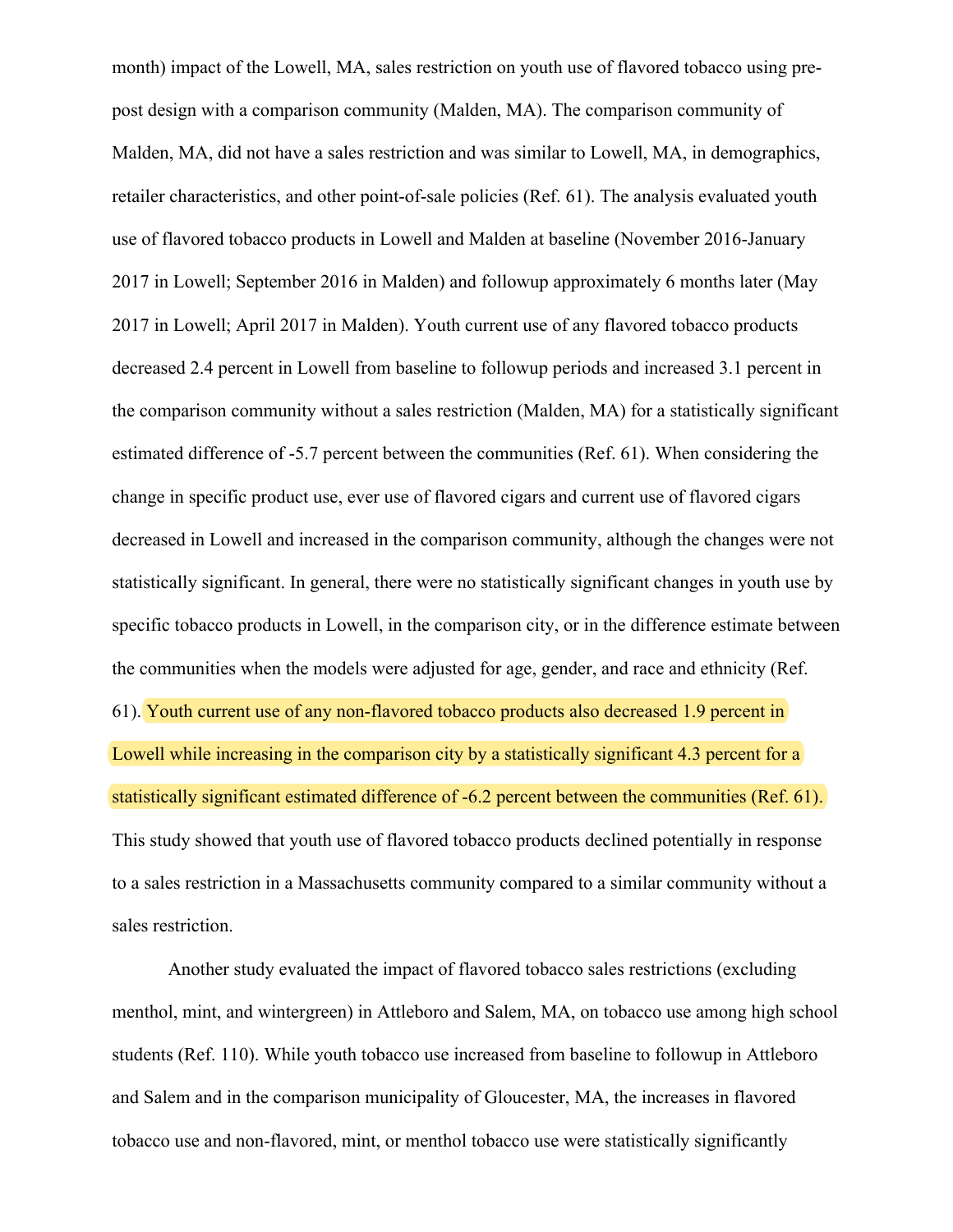smaller in Attleboro and Salem than the comparison municipality, suggesting that the policy mitigated increases in tobacco use (Ref. 110). This study found that youth tobacco use increased at a lower rate within the two municipalities covered by sales restrictions compared to the municipality without a restriction. Therefore, the study findings suggest that the flavored tobacco restriction may have prevented increases in tobacco use.

In 2016, Minneapolis and St. Paul, Minnesota, commonly referred to as the Twin Cities, also implemented sales restrictions that included all flavored tobacco products, including ENDS but excluded menthol, mint, and wintergreen flavors. These sales restrictions exempted adultonly (18 years and older) licensed tobacco product shops with at least 90 percent or greater revenue from sales of tobacco in Minneapolis and adult-only (18 years and older) retail stores with at least 90 percent or greater revenue from sales of tobacco in St. Paul. In 2018, the Twin Cities expanded the restrictions to include mint-, menthol-, and wintergreen-flavored tobacco products. However, sales of mint-, menthol-, and wintergreen-flavored tobacco products were permitted in adult-only (aged 21 years and older) liquor stores in Minneapolis and liquor stores that also hold a license for tobacco sales in St. Paul. An analysis of the Minnesota restrictions examined youth tobacco use prevalence in the seven-county Twin Cities metropolitan area, including Minneapolis and St. Paul, and compared it to the rest of the State of Minnesota using data from two cross-sectional surveys: the Minnesota Youth Tobacco Survey (MYTS) and the Minnesota Student Survey (MSS) (Ref. 111). The analysis used MYTS data from students in grades 6-12 to estimate tobacco use before (2014) and after (2017) the Twin Cities implemented flavor policies in 2016 that included all tobacco products but excluded menthol, mint, and wintergreen flavors. The analysis used MSS data from students in grades 8, 9, and 11 to assess changes in tobacco use before (2016) and after (2019) when the flavor restrictions were expanded to include mint, menthol, and wintergreen flavors. Using the MYTS data to assess youth tobacco use while the 2016 flavor restriction (excluding menthol, mint, and wintergreen) was in effect, the prevalence of tobacco product use overall and cigar use did not change in the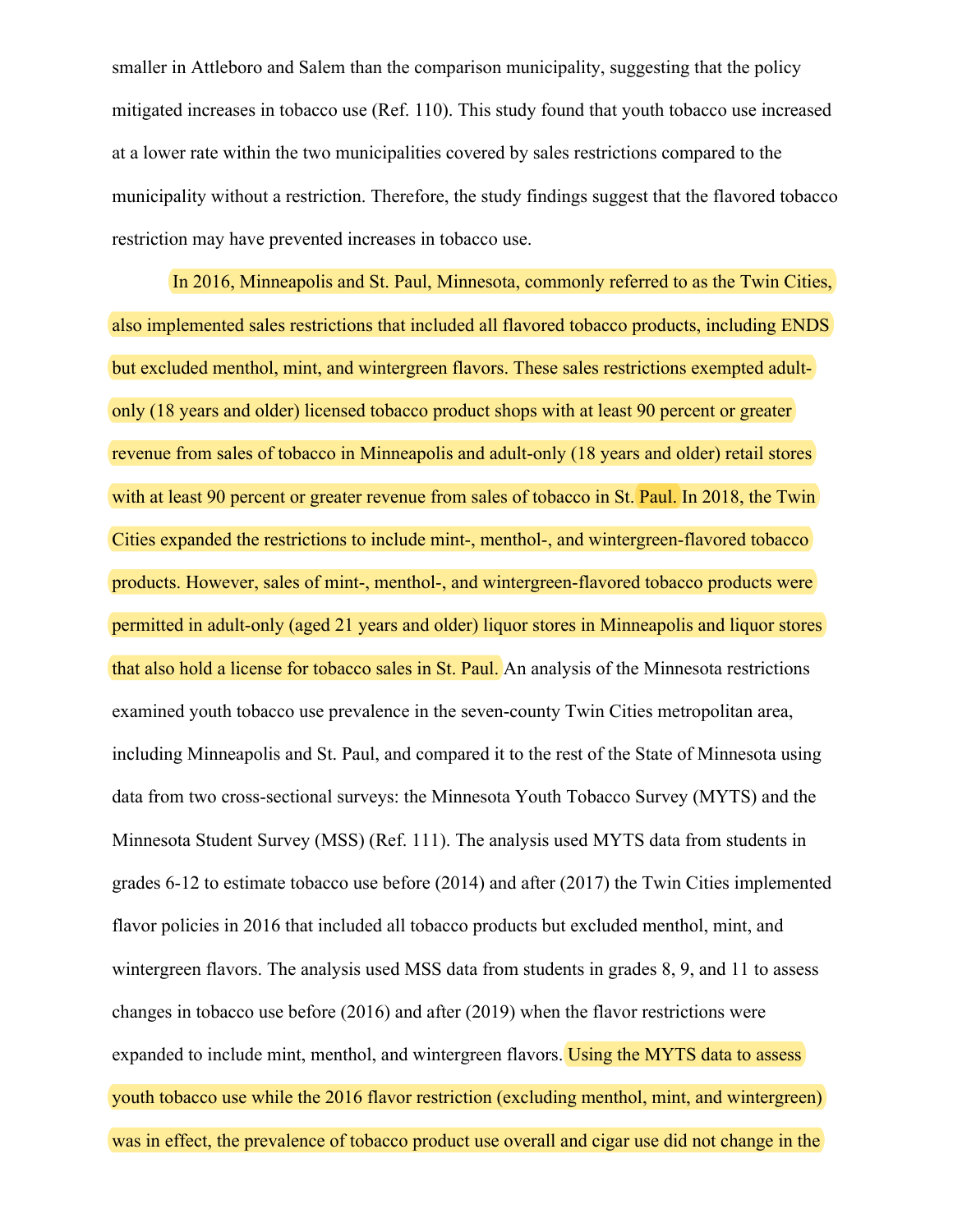Twin Cities among 6-12th graders; however, e-cigarette use increased 34.1 percent. In contrast, tobacco use prevalence overall, cigar use, and e-cigarette use increased at greater rates in the rest of the state (+26.6 percent, +71.3 percent, and +114 percent, respectively). Using the MSS data to assess youth tobacco use after the 2019 flavor restriction (including menthol, mint, and wintergreen) was implemented, tobacco use and e-cigarette use among students in grades 8, 9, and 11 increased in the Twin Cities; however, the increase was smaller than the rest of the state (34.6 percent vs. 44.6 percent tobacco use increase; 49.5 percent vs. 88.9 percent e-cigarette increase). Cigar use declined more in the Twin Cities compared to the rest of the state  $(-42.4)$ percent and -23.7 percent, respectively). Cigarette use decreased more in the Twin Cities relative to the rest of the State (-40.5 percent and -22.6 percent, respectively). Use of any menthol or mint tobacco product decreased in both areas (-5.9 percent Twin Cities and -15.7 percent rest of state), and use of non-cigarette tobacco products (e.g., cigars, smokeless tobacco, e-cigarettes, hookah) with flavors other than mint or menthol increased in both areas (+5 percent Twin Cities) and +10.2 percent rest of state) (Ref. 111).

Given the differences in survey items, timing of data collection, and that the MYTS and MSS data included all seven counties of the Twin Cities metropolitan area, including some counties not implementing flavor restrictions, the observed prevalence changes may reflect contextual factors beyond the restrictions in the cities of Minneapolis and St. Paul. For example, the 2019 MSS data collection was shortly after the policies including mint, menthol, and wintergreen went into effect; therefore, the study may underestimate the effect of the policy on youth behavior change. However, the study observed stable and decreasing cigar use among youth across the surveys in the Twin Cities relative to the rest of the state, which suggests the sales restriction slowed youth cigar use.

In 2018, San Francisco, CA, enacted restrictions on flavored tobacco products. Changes following the 2018 San Francisco restriction on all flavored (including menthol) tobacco product sales were evaluated and compared with sales in two California comparison cities without such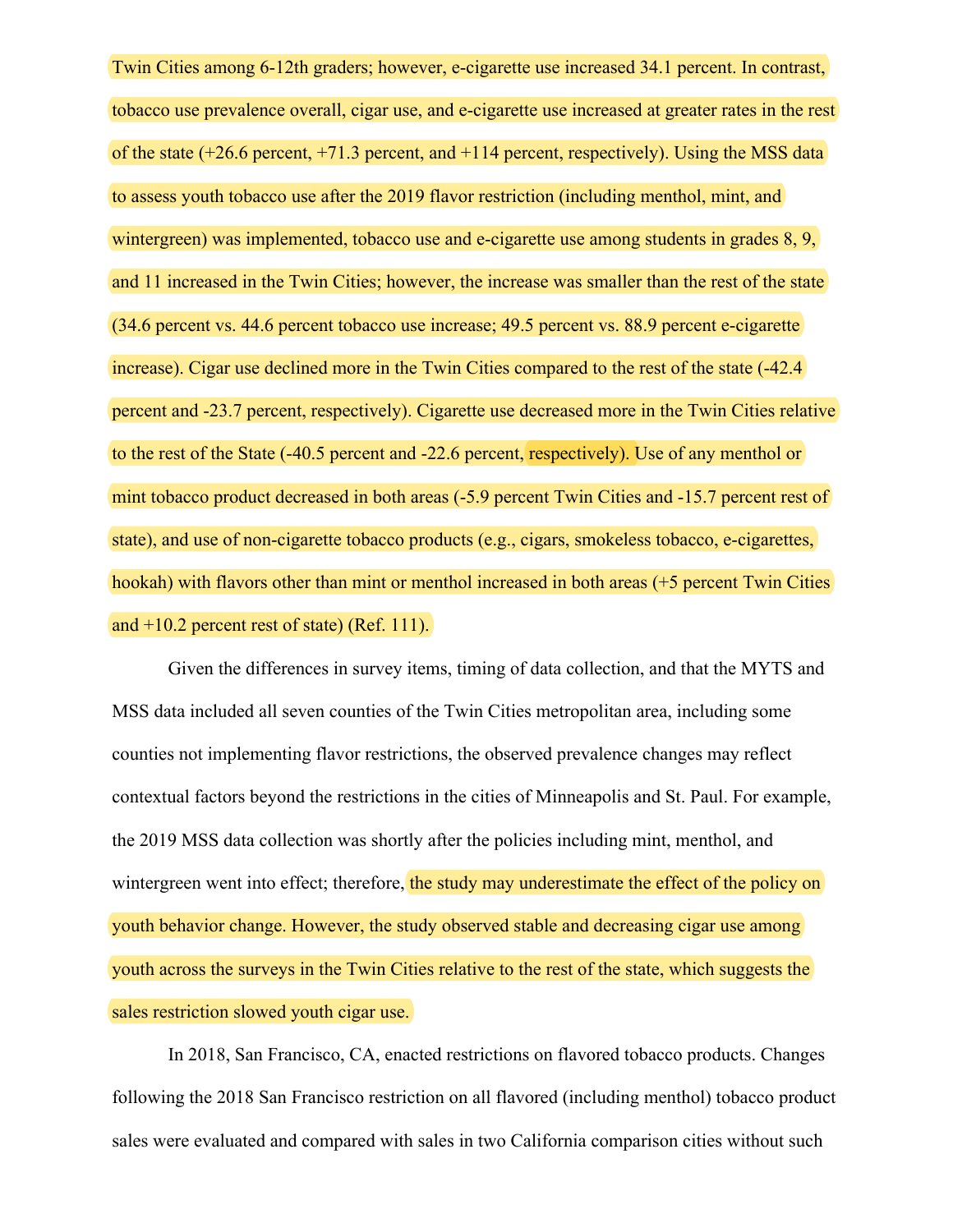sales restrictions: San Jose and San Diego (Ref. 52). The analysis used Nielsen retail scanner sales data to estimate within-city changes in average weekly unit sales of tobacco products for San Francisco and comparison cities for three time periods: pre-policy (June 2015-July 2018; pre-policy); policy enactment (July 2018-January 2019) and policy enforcement (January 2019- December 2019).<sup>14</sup> Sales of flavored tobacco products overall and of flavored cigars specifically decreased a statistically significant 96 percent from the pre-policy period through the enforcement period in San Francisco (Ref. 52). In the comparison cities, average weekly sales of flavored tobacco products either decreased more modestly, yet still statistically significantly (e.g., 10 percent for all flavored products and 13 percent for flavored cigars in San Diego), or did not have a statistically significant change from pre-policy to policy enforcement, with the exception of flavored ENDS (which statistically significantly increased by 195 percent in San Jose and 118 percent in San Diego) and flavored smokeless tobacco (which statistically significantly increased by 3 percent in San Diego). Predicted average weekly total cigar sales decreased by 51 percent in San Francisco from pre-policy to policy enforcement, suggesting that there was not complete substitution of flavored cigars for non-flavored cigars (Ref. 52). This study observed a decline in overall tobacco product sales and flavored tobacco product sales, suggesting that there was not complete substitution of tobacco or non-flavored products for flavored products following the flavor restriction in San Francisco.

Another study evaluated the impact of the San Francisco restriction on all flavored (including menthol) tobacco products on use of cigars among a small convenience sample (n=247) of young adults aged 18-34 years who used tobacco products prior to the restriction (Ref. 62). After implementation of the flavor restriction in San Francisco, among young adults aged 18-24 years, there was a statistically significant decrease in use of flavored cigars (from 19.4 percent to 6.5 percent) and decrease in cigar use overall that was not statistically significant

<sup>&</sup>lt;sup>14</sup> Although enforcement of this policy was slated to begin in January 2019, compliance inspections with penalties did not commence until April 2019.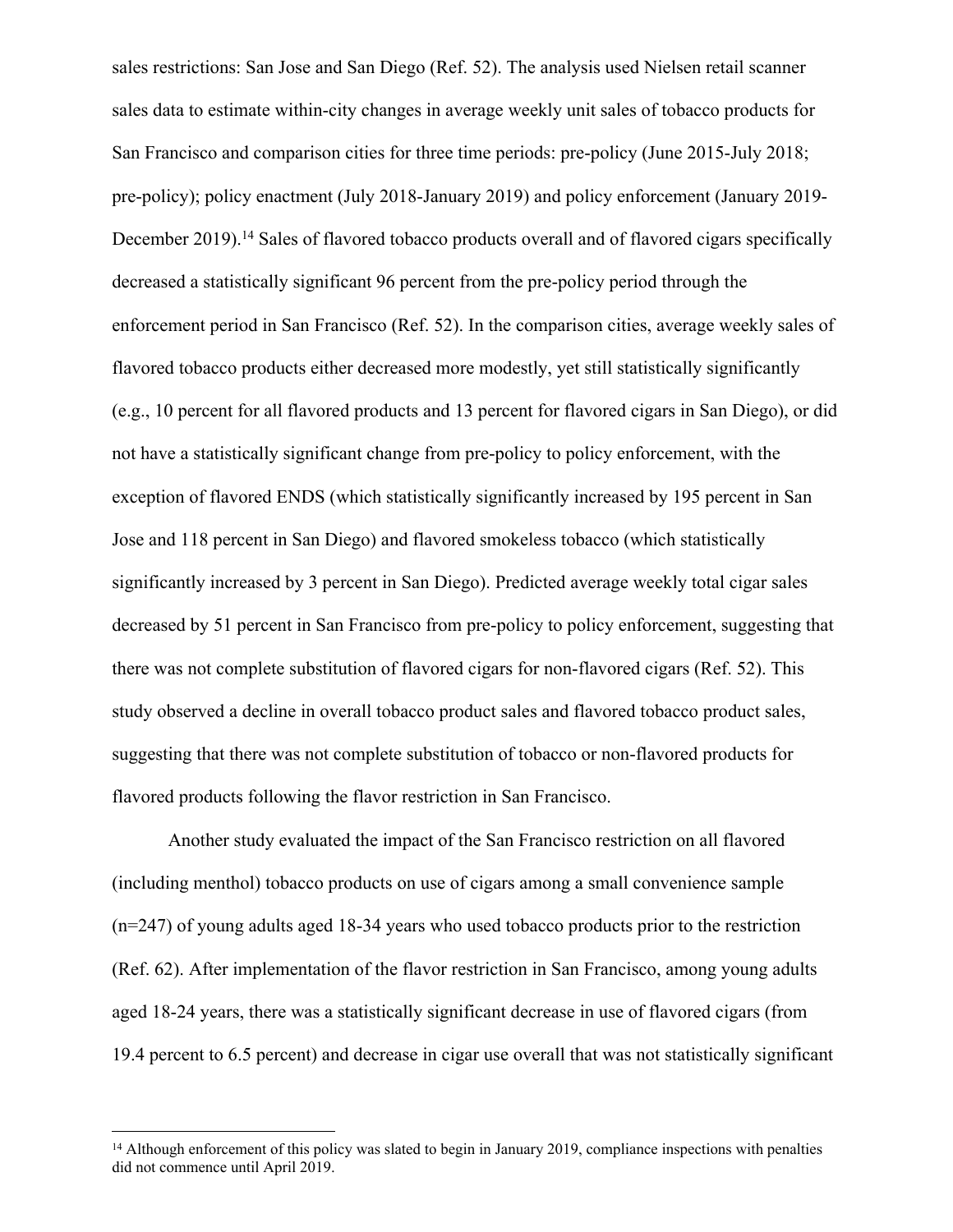(Ref. 62). There were decreases in the prevalence of cigar use overall and use of flavored cigars among 25-34-year-old respondents, but the declines were not statistically significant. Among the 25-34 age group, there was a statistically significant decrease in flavored e-cigarette use (from 56.2 percent to 48.1 percent) and dual use of e-cigarettes with cigars (from 14.1 percent to 9.7 percent). This study showed among young adults, flavored cigar use may have declined following the San Francisco sales restriction, and the decrease was not offset by an increase in non-flavored cigar use.

One study of San Francisco's flavored tobacco policy using 2019 Youth Risk Behavior Survey (YRBS) data reported that San Francisco's flavor restriction was associated with increased odds of cigarette smoking among high school students relative to other school districts (Ref. 114). However, another study reported a methodological mistake with these findings: data collection for the 2019 YRBS in San Francisco occurred in Fall 2018, prior to when the San Francisco flavor restriction was enforced in April 2019 (Ref. 115). As noted above, another study of the San Francisco policy observed an overall decline in tobacco product sales and total cigarette sales, suggesting that there was not complete substitution of tobacco or unflavored products for flavored products following the flavor restriction in San Francisco (Ref. 52).

In addition to the local U.S. jurisdictions discussed previously, a study of local level restrictions across Massachusetts from 2011-2017 found that counties with greater proportion of county residents covered by local policies that limit the sale of flavored tobacco products (excluding menthol) were associated with a decrease in the number of days high school students smoked cigarettes in the past 30 days and a decrease in the likelihood of their e-cigarette use (Ref. 116). This study illustrates the potential for flavor restrictions to reduce youth tobacco use.

Evaluations of a national flavored tobacco policy in Canada reinforce trends observed in jurisdictions that enacted flavored tobacco policies in the United States, including a decrease in cigar sales and a decrease in use of cigars among young people. In 2009, the government of Canada prohibited the use of characterizing flavors (excluding menthol) in cigarettes and cigars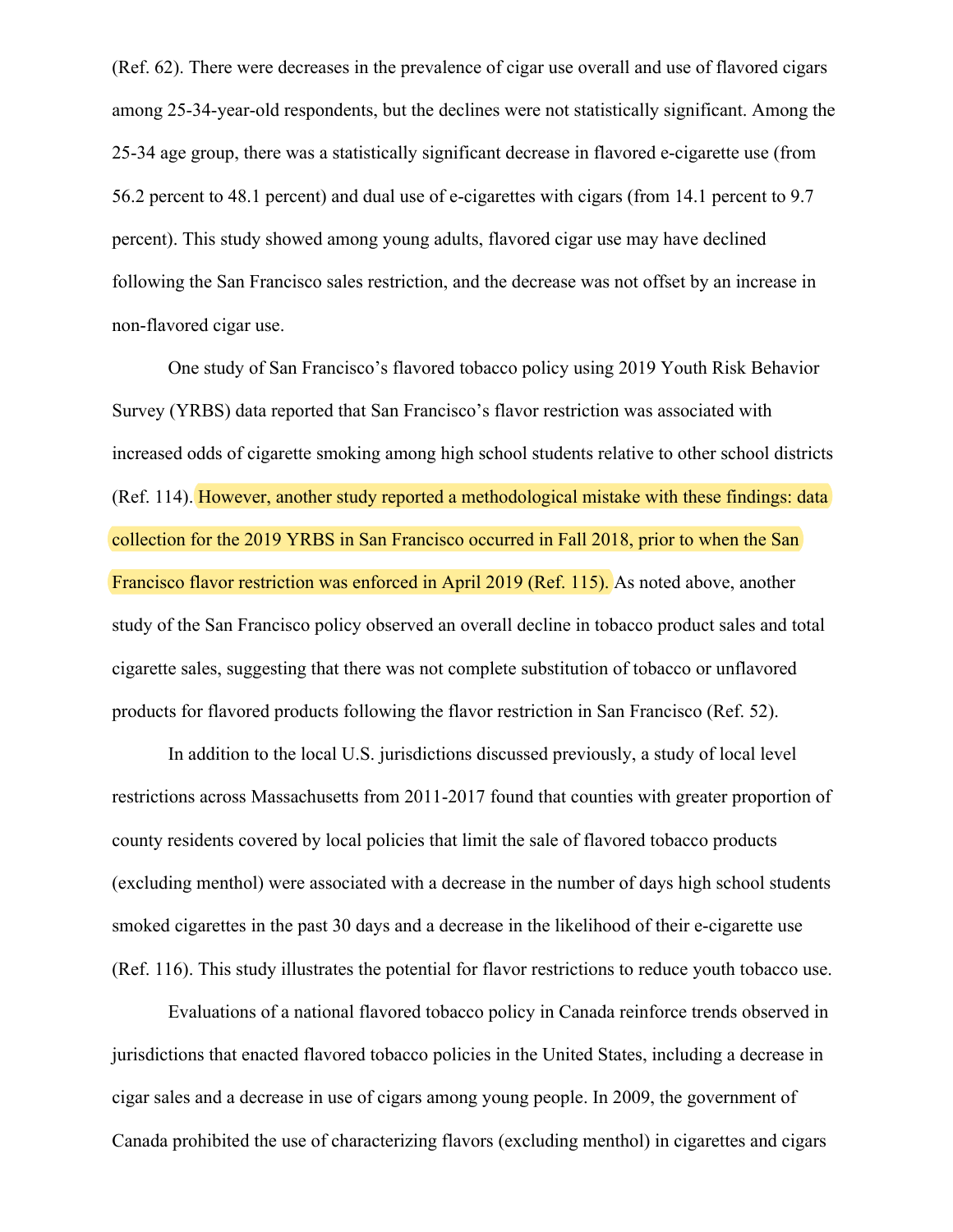under 1.4 grams, or in any cigar that had a filter or non-spiral wrap. Using wholesale sales volumes, one evaluation examined trends in sales of flavored cigars during the 2004-2016 period, with equal periods of 6 years before and 6 years after enactment of the 2009 restriction (Ref. 112). The analysis found that overall cigar sales decreased 49.6 million units and sales of flavored cigars decreased 59 million units in the quarter immediately following policy enactment (i.e., first quarter of 2010). Sales of cigars with no flavor descriptors increased 9.6 million units in the quarter immediately after policy implementation (Ref. 112). Another evaluation assessed the impact of Canada's 2010 ban on the sale of flavored cigarillos (Ref. 113). This evaluation analyzed data from the 2007 to 2011 Canadian Tobacco Use Monitoring Survey and found that the policy was associated with a statistically significant 2.3 percentage point decrease in past 30 day cigarillo use and a statistically significant 4.3 percentage point increase in past 30-day abstinence, defined as no cigar use in the prior 30 days among previous cigarillo users among young people aged 15 to 24 years. Cigarillo use declined in the older age group, 25 to 65 years, but the decline was not statistically significant. The study noted that there was some evidence of a small increase in use of cigars other than cigarillos or little cigars that were not included in the policy, and the analysis did not distinguish flavored cigarillo from unflavored cigarillos (Ref. 113).

Taken in totality, these studies of the impact of real-world restrictions on flavored tobacco products provide insight into the likely responses of youth and young adults as well as current cigar smokers to the proposed standard, including decreases in youth and adult cigar use. However, we acknowledge there are limitations to the application of these findings. One limitation includes the timing of data collection on cigar use. Some of the evaluation studies rely on data collection only after the policy with retrospective recall of cigar use prior to policy implementation. Furthermore, the duration of followup time varied between studies, and those with shorter followup times (e.g., Refs. 61 and 62) may have underestimated the impact on cigar use. Limitations also include that some studies rely on aggregate tobacco sales information as a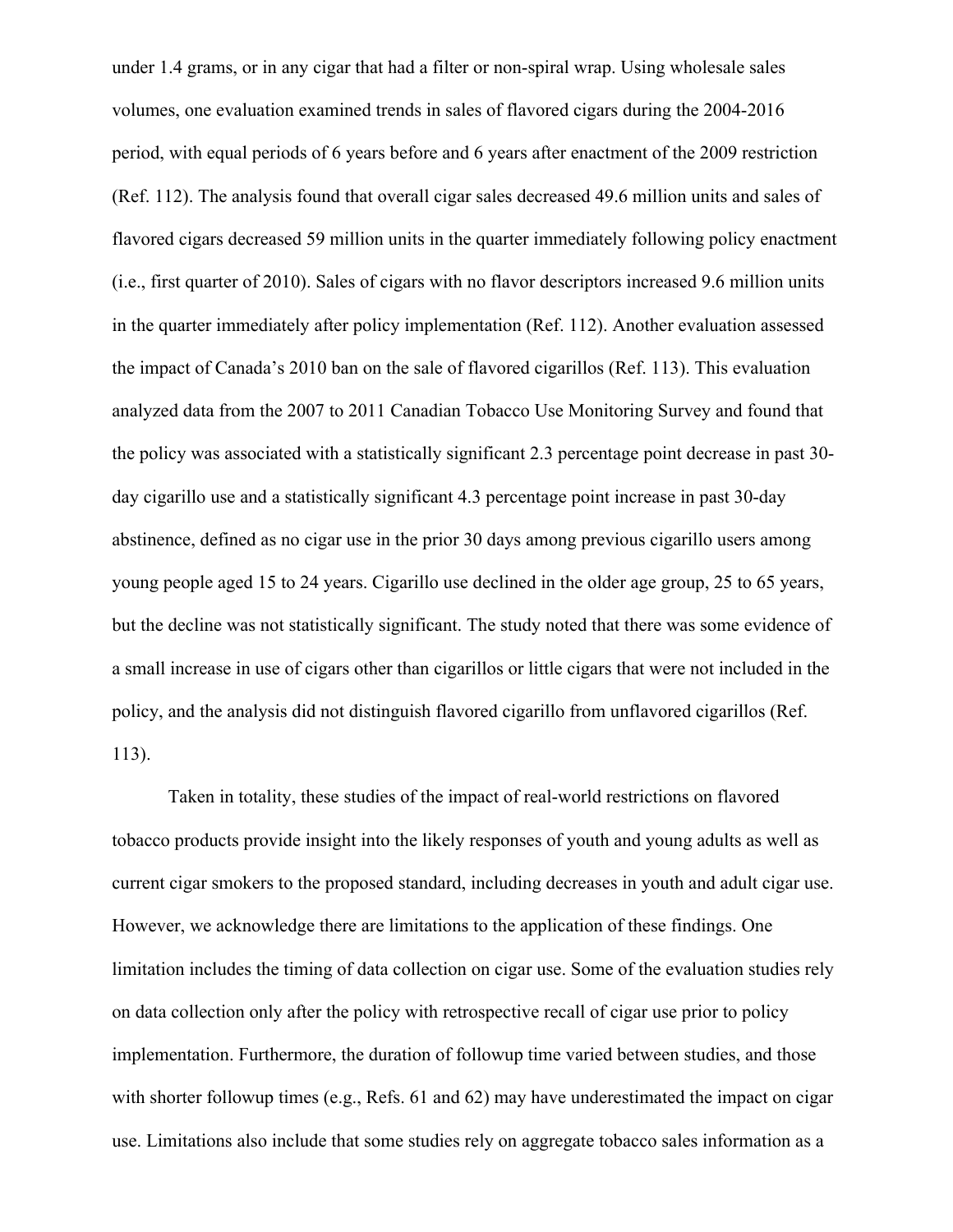proxy for consumption, rather than data concerning individual-level tobacco use behaviors. Certain analyses used cigar sales as a proxy for consumption, given that sales and consumption tend to be highly correlated (Refs. 117-119). Furthermore, a number of noted studies used state or nationally representative surveys of youth and young adults to assess differences in tobacco use before and after policy implementation. Some of these studies were able to assess changes in cigar use specifically, while others assessed changes in overall tobacco use or flavored tobacco use more broadly. Lastly, smokers may have obtained flavored cigars through alternate means (e.g., internet sales) that would not have been captured in sales data in these studies, or smokers may have switched to tobacco products not subject to restrictions, which may have resulted in an overestimation of the impacts of the restrictions, unless changes in overall tobacco use was accounted for. Despite these limitations, these real-world evaluations provide important insight into how sales and tobacco use change in response to restrictions on flavored tobacco products, including cigars. These evaluation studies further demonstrate that the proposed prohibition on characterizing flavors (other than tobacco) in cigar products would reduce the rate of youth and young adult experimentation and progression to regular tobacco use and increase cessation among current cigar smokers. Section VI of this document draws on such findings to estimate the impact of the proposed rule on population health, including the likelihood that existing cigar smokers would stop smoking as well as the likelihood that nonusers would start smoking cigars.

# *G. Flavored Cigars Are Marketed Disproportionately in Underserved Communities and to Vulnerable Populations*

Tobacco marketing activities--e.g., advertising and promotions--are effective in promoting sales, increasing tobacco use, and engendering positive attitudes about tobacco companies and their products among youth, young adults, and other vulnerable populations (Refs. 37, 120, and 121). With regard to cigars, decades of targeted marketing activities have helped make cigars more appealing and affordable and contributed to the pervasive and enduring nature of disparities in cigar use in vulnerable populations.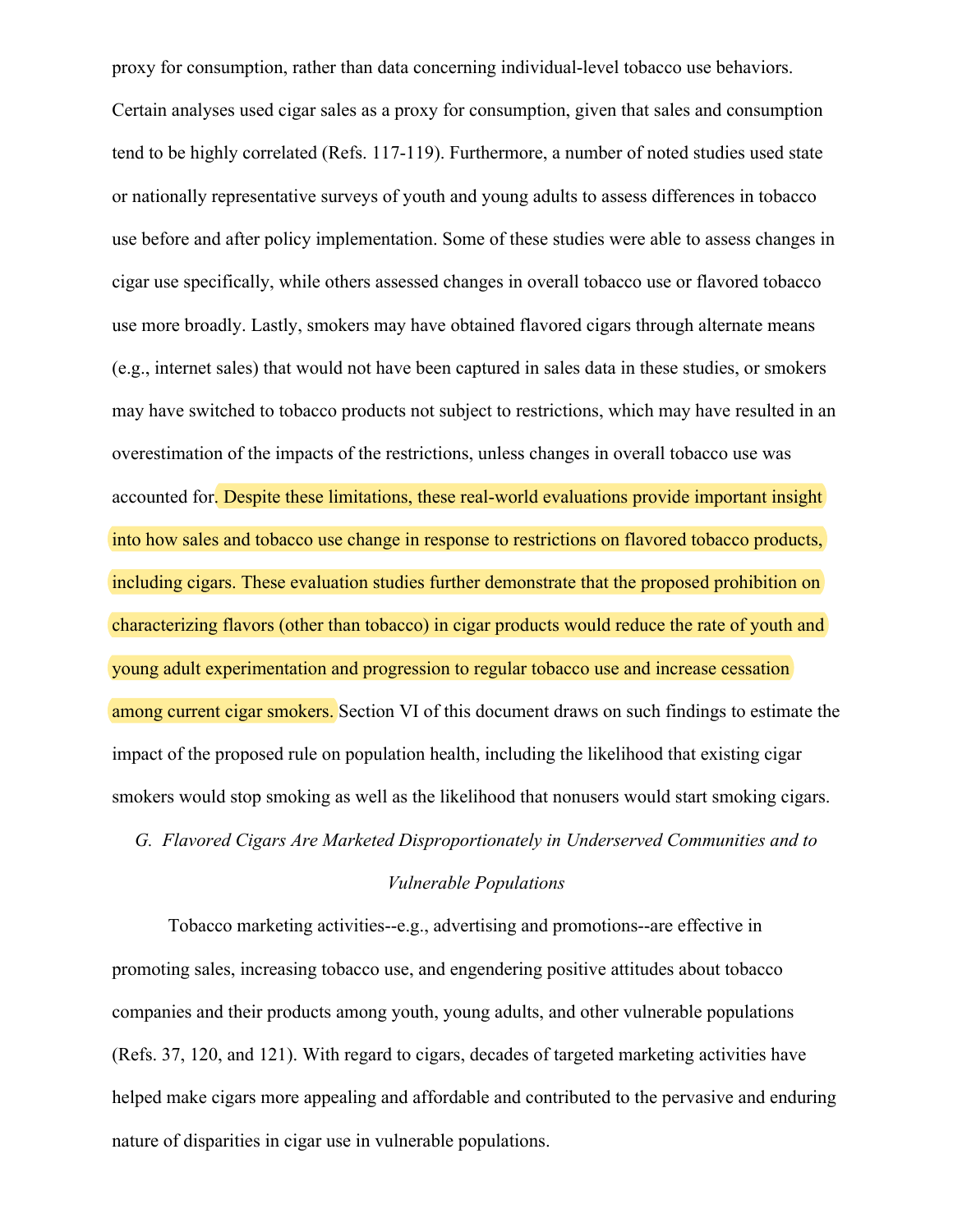A robust body of scientific evidence shows that tobacco is disproportionately marketed in underserved communities and to vulnerable populations, such as youth and young adults, some racial and ethnic populations, individuals who identify as LGBTQ+, pregnant persons, those with lower household income and educational attainment, and individuals with behavioral health conditions. Storefront and outdoor tobacco marketing as well as point-of-sale marketing are all disproportionately present in African American/Black, Hispanic/Latino, and low-income communities (Refs. 122-129). Additionally, tobacco companies have historically targeted African Americans, LGBTQ+ communities, and low-income populations by using strategies such as offering coupons and other price promotions to entice these groups to use tobacco products (Refs. 122 and 130). This evidence holds true for combusted tobacco products, including cigar and flavored cigar products.

Industry documents reveal that tobacco companies have for many decades strategically marketed flavored cigars to encourage trial and initiation among vulnerable populations. For example, a 1969 industry report noted the introduction of new flavored cigar products "aimed directly at youth," as well as marketing campaigns targeting youth by including special offers, such as record albums (Refs. 16 and 79). Similarly, a 1972 report on the findings of an industry consumer research study concluded that adding menthol and mint flavor to little cigars was appealing to young (not defined) study participants and recommended marketing this flavored cigar product at a lower price point than cigarettes in order to attract young users (Refs. 16 and 131). Industry documents also disclose that tobacco companies targeted Black consumers, including by offering sampling and distribution opportunities as well as publishing advertisements in Black-only newspapers (Refs. 16, 132, and 133). Furthermore, hip-hop artists, DJs, and music events are all avenues tobacco companies have used to attract African Americans to use flavored little cigars and cigarillos (Ref. 16). Industry market research also studied how to

increase cigar use among young women, including the addition of flavors to improve palatability and mildness and thereby promote product trial. Segments of the industry used this information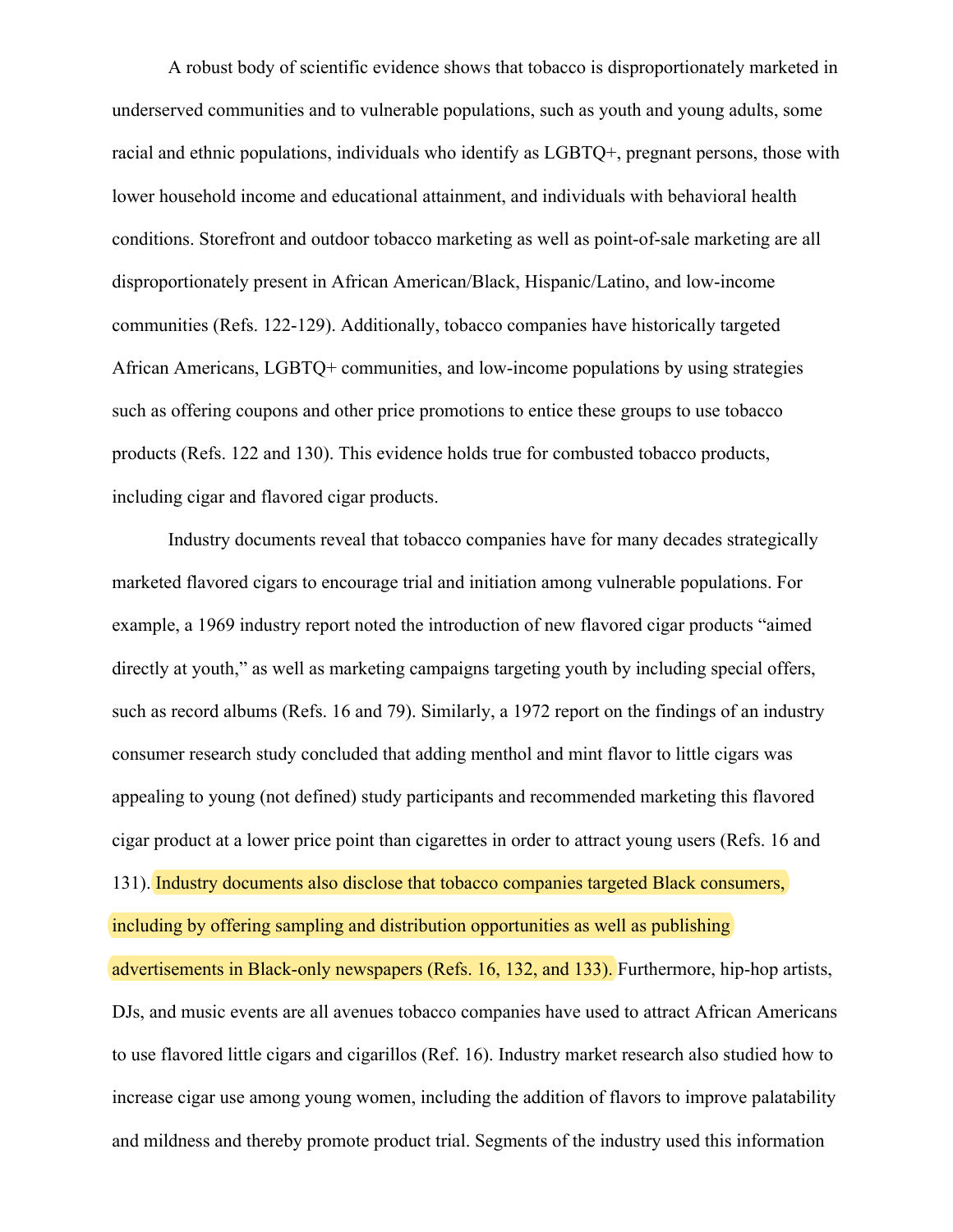to inform marketing and product development targeted at women such as adding appealing flavors, reducing cigar size so they could fit into purses or pockets, and including celebrities in advertisements (Refs. 16 and 131).

The tobacco industry's historic practice of marketing to vulnerable populations has resulted in long-term consequences for these communities. Scientific evidence indicates that tobacco marketing influences social norms around tobacco use, making tobacco use more socially acceptable and increasing the likelihood of tobacco use (Refs. 134-137). In underserved communities where the tobacco industry has disproportionately marketed over decades, these social norms are transferred through social networks of peers and generations of families, thereby contributing to present-day tobacco-related health disparities in these populations (Refs. 134, 135, 138, and 139). Furthermore, recent scientific evidence indicates that tobacco companies continue to target populations from underserved communities with cigar marketing, including flavored cigar marketing (see, e.g., Refs. 140-146). Across diverse marketing platforms, ranging from traditional print media to online platforms, populations from underserved communities are disproportionately exposed to cigar advertisements.

Brick-and-mortar tobacco retailers are present in disproportionate numbers in neighborhoods of underserved communities, particularly in Black communities. Studies have found that the more Black residents there are in a census tract, the more tobacco retailers there are in that census tract, with a statistically significant positive association between tobacco retailer density and the proportion of residents who are Black (Refs. 124-127). Two systematic reviews and several studies found that tobacco retailers in predominately African American/Black neighborhoods were statistically significantly more likely to sell cigars and cigarillos, were statistically significantly more likely to have exterior advertisements for cigars and cigarillos, and were statistically significantly more likely to sell cigars and cigarillos at a lower price, as compared to tobacco retailers in other neighborhoods (Refs. 125, 127, and 146- 149). Furthermore, two nationally representative studies found that retailers in Black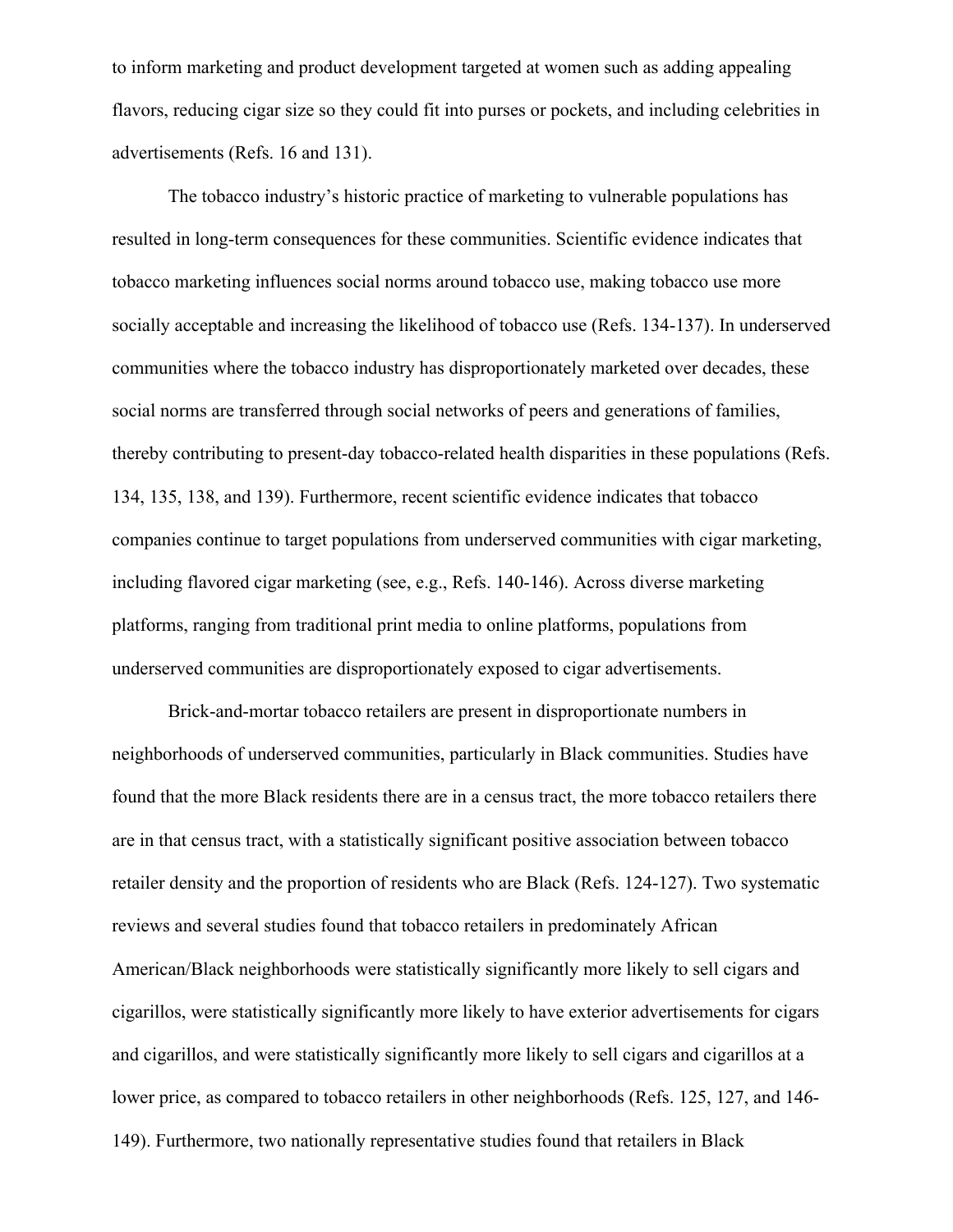neighborhoods were more likely to place interior advertisements at or below 3 feet off the floor, at a point where cigar advertisements are more visible to youth, compared to tobacco retailers in predominately non-Hispanic White neighborhoods (Refs. 143 and 144).

Higher exposure to tobacco advertisements and retailing are associated with disparities in tobacco use susceptibility and tobacco use among youth. For example, a nationally representative study of youth found that exposure to cigar advertisements at the point-of-sale was statistically significantly associated with high curiosity about using cigars, with non-Hispanic Black (14.8 percent) and Hispanic youth (11.9 percent) being statistically significantly more likely to be highly curious about cigars as compared to non-Hispanic White youth (7.6 percent). This finding raises concern because curiosity about using tobacco products predicts tobacco use susceptibility, tobacco use initiation, and progression to regular tobacco use among youth (Ref. 150). Similarly, a longitudinal study of middle and high school students found that recall of tobacco advertisements and products at the point-of-sale at baseline predicted current cigar use at a 6 month followup (Ref. 151). Additionally, one cross-sectional study found that youth who reported going to a corner, convenience, or other retail store on the way to or from school frequently had statistically significantly higher odds of current use of cigars, little cigars, and cigarillos (Ref. 152).

Taken together, scientific evidence indicates that cigars and flavored cigars historically have been and continue to be disproportionately marketed in underserved communities and that the presence of flavors in cigars is intended to encourage trial and initiation and deter tobacco cessation. The differences found in exposure to flavored cigar marketing contribute to observed disparities in tobacco use and associated tobacco-related health disparities and health outcomes among vulnerable populations, as further discussed in section V.F of this document. While targeted marketing is only one factor in the development and perpetuation of flavored cigar use and related harms, this background helps to explain and provide critical context for the outcomes and disparities that undermine public health and are of great concern to FDA. FDA remains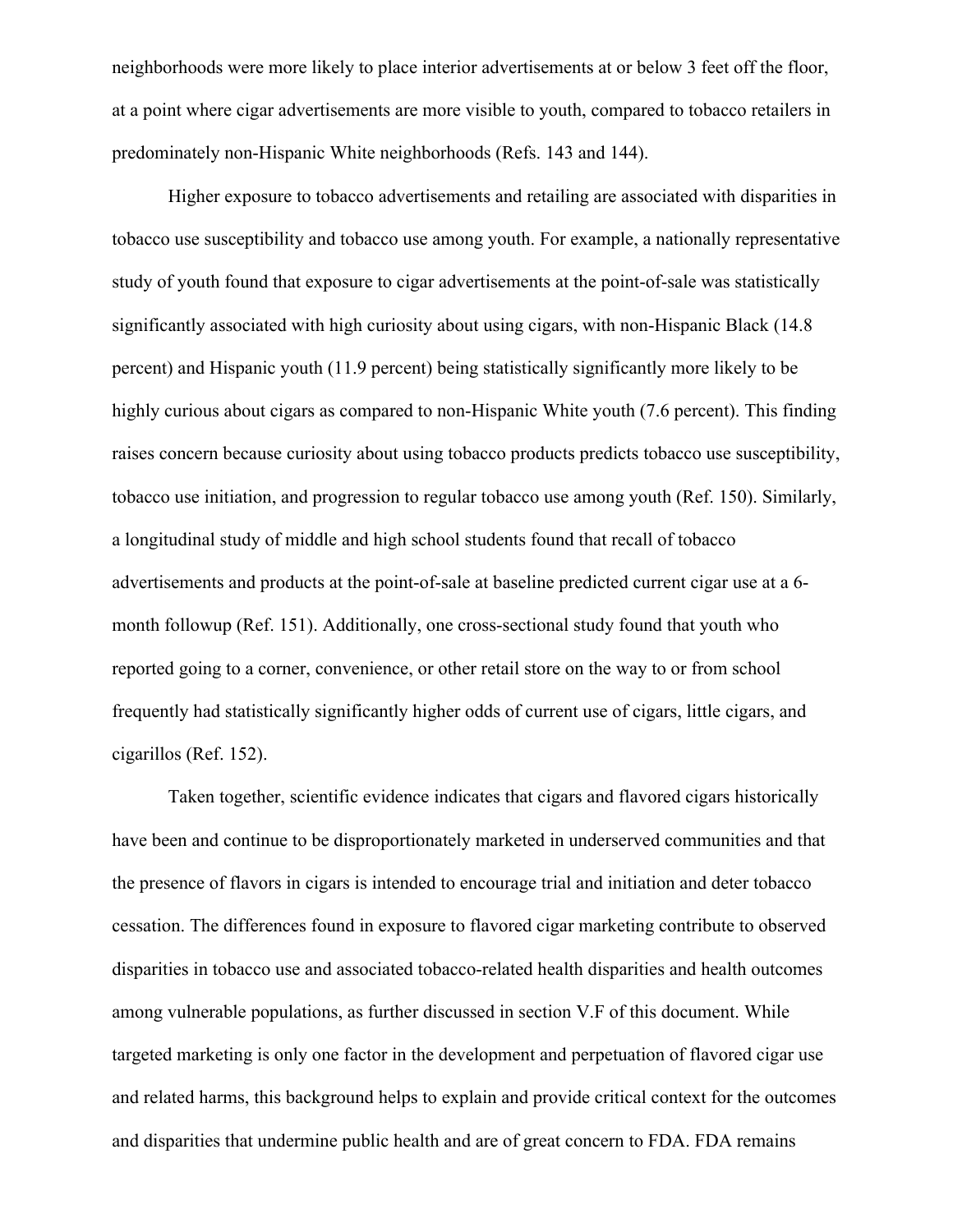committed to improving health outcomes across the population as a whole, including within groups that experience disproportionate levels of tobacco use, such as the vulnerable populations discussed in this section.

## V. Cigar Use Is Common, Addictive, and Harmful

### *A. Prevalence of Cigar Use Among Youth, Young Adults, and Older Adults in the United States*

Patterns of cigar use differ markedly by age group, race and ethnicity, household income and educational attainment, and among others who have systematically experienced greater obstacles to health based due to the inequitable distribution of social, political, economic, and environmental resources, such as individuals who identify as LGBTQ+ and persons with disabilities.

## 1. Cigar Use Prevalence in Youth and Young Adults

Evidence from national surveys, including the Monitoring the Future study of 8th, 10th, and 12th grade students and the NYTS of middle and high school students, has suggested that, similar to cigarettes, cigar use has been on the decline among U.S. youth in recent years (Refs. 153 and 154). However, in 2020, cigars were the most commonly reported combusted tobacco product used by youth (Ref. 7). Nationwide, in 2020, nearly 1 million youth had smoked a cigar on at least 1 day during the past 30 days (Ref. 7). According to the 2020 NYTS, an estimated 960,000 middle and high school students (3.5 percent), including 5.0 percent (770,000) of high school students (grades 9-12) and 1.5 percent (180,000) of middle school students (grades 6-8), had smoked a cigar (cigar, cigarillo, or little cigar) in the preceding 30 days (Ref. 7). The most recent NYTS data also found that, of those youth who use cigars, the largest proportion use cigarillos (44.1 percent), followed by regular cigars (33.1 percent), and little cigars (22.6 percent) (Ref. 8). Of note, 21.8 percent of youth who are current users report not knowing which cigar type they use (Ref. 8).

While there has been an overall downward trend in cigar use among youth in general, cigar use--particularly flavored cigar use--remains significant, and this decrease has not been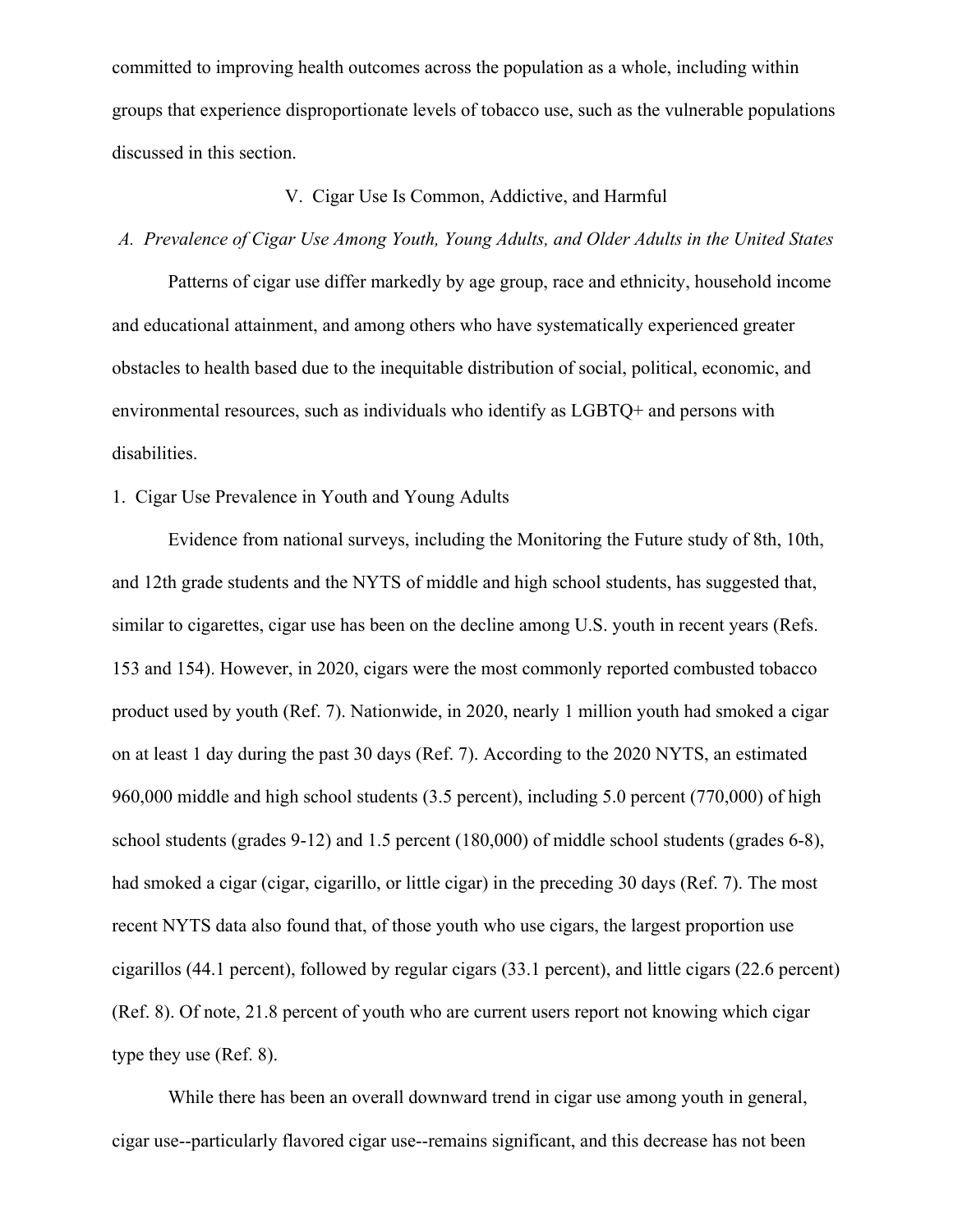equitably experienced as the popularity of cigar use remains disproportionately high among non-Hispanic Black youth (Ref. 7). Tobacco-related health disparities result, in part, from inequitable practices and denial of opportunities that prevent some communities from fully participating in aspects of economic, social, and civic life. These inequities influence vulnerabilities that some populations experience across the continuum of tobacco use. For example, disparities in initiation and prevalence of cigar use that are connected to inequitable treatment and opportunities likely contribute to and reinforce the continued tobacco-related vulnerabilities of Black youth as subsequent disparities are observed along the continuum of tobacco use for these youth. The 2020 NYTS data show that the popularity of cigars is especially high among non-Hispanic Black middle and high school students, as 6.5 percent reported past 30-day cigar use compared to 2.8 percent of non-Hispanic White students (Ref. 7). Additionally, the findings show that cigar use was statistically significantly higher than cigarette use among non-Hispanic Black high school students in 2020, with 9.2 percent reporting having smoked cigars during the past 30 days, compared with 2.8 percent reporting having smoked cigarettes (Ref. 7). Data also indicate that non-Hispanic Black youth have a higher risk than White youth of initiating cigar use at earlier ages. An analysis of 2013-2017 PATH Study youth (aged 12-17 years) data indicated that, when compared to non-Hispanic White youth, non-Hispanic Black youth were 47 percent more likely to initiate past 30-day cigarillo or filtered cigar use and 111 percent more likely to be "fairly regular" users of these products (Ref. 25). These observed disparities in cigar use initiation are associated with higher levels of current cigar use and frequency of cigar use among Black youth and young adults. An analysis of data from a longitudinal cohort study found that once Non-Hispanic African American youth and young adults had initiated cigar use, they had twice the odds of current cigar use within 6 months relative to non-Hispanic Whites (Ref. 100). Also, within 6 months of initiation, the average frequency of use and days per month used was higher for non-Hispanic African Americans compared to non-Hispanic Whites (Ref. 100). Findings from the 2013 Cuyahoga County Youth Risk Behavior Survey indicate that non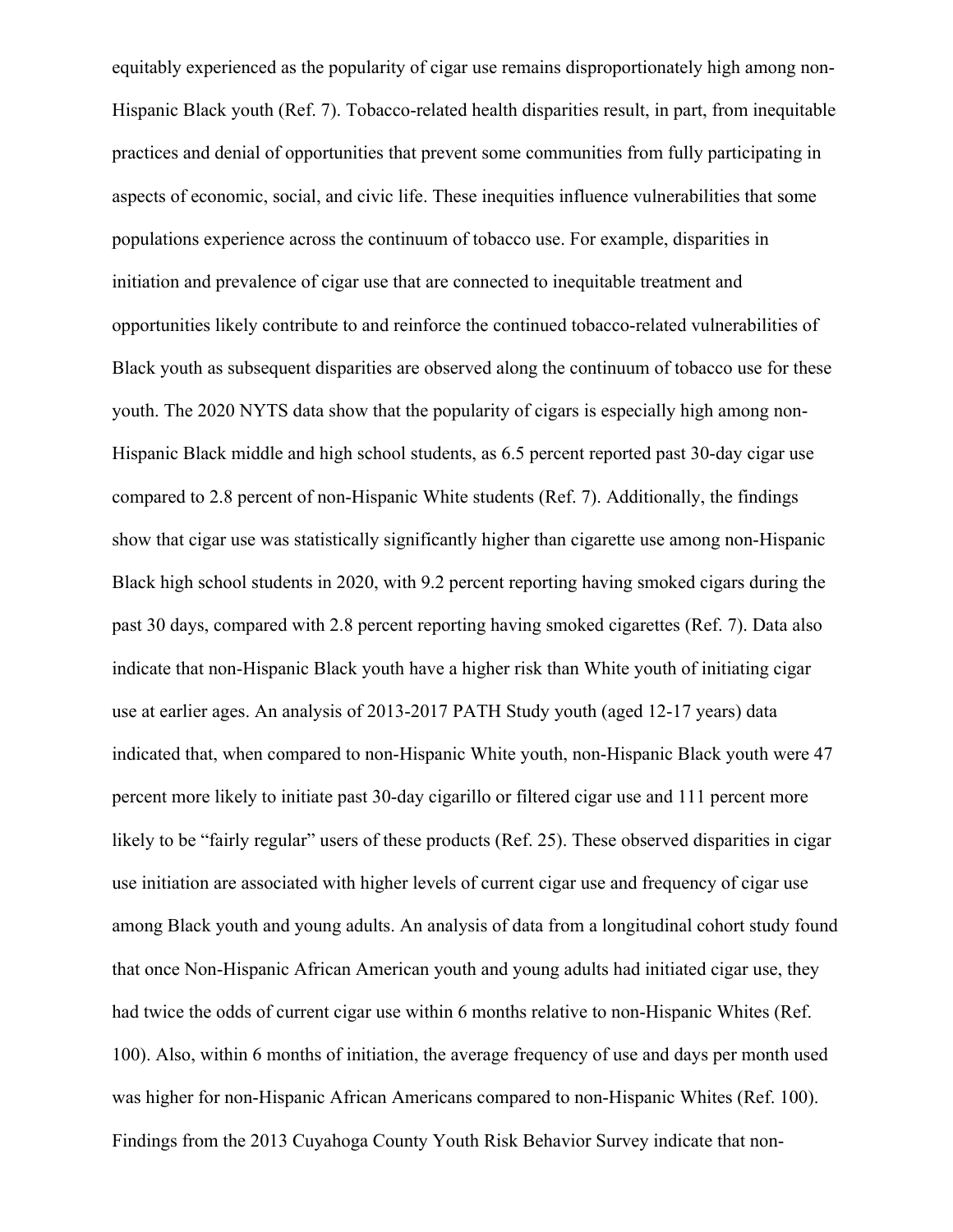Hispanic Black youth had statistically significantly higher odds of using cigars as compared to non-Hispanic White youth (Ref. 155). Disparities in cigar use among Black youth may also pose additional concerns due to the increased risk associated with polyuse with other combusted tobacco products. Cigarette smoking being perceived as harmful reduced the likelihood of cigar use among all racial and ethnic categories of youth except for non-Hispanic Black youth, who were statistically significantly more likely to be current cigar users if they perceived smoking cigarettes as harmful (Ref. 155). Moreover, use of cigars among Black youth disproportionately leads to cigarette smoking. In a nationally representative longitudinal study of youth, ever cigar use statistically significantly increased the odds of subsequent past-30-day cigarette use among non-Hispanic Black youth (Ref. 156). However, ever cigar use did not increase the odds of subsequent past 30-day cigarette use among non-Hispanic White youth (Ref. 156). This study found that 9.1 percent of cigarette initiation among non-Hispanic Black youth was directly attributable to cigar use, compared with only 3.9 percent among non-Hispanic White youth (Ref. 156).

Youth and young adults who identify as LGBTQ+ also face tobacco-related health disparities when compared with non-LGBTQ+ counterparts, including higher prevalence of tobacco product use as well as cigar use.<sup>15</sup> In 2020, NYTS analysis found that past 30-day use of any tobacco product was higher among youth identifying as lesbian, gay, or bisexual than heterosexual youth (25.5 percent vs. 15.1 percent) (Ref. 7). Past 30-day cigar use was nearly twice as prevalent among youth identifying as lesbian, gay, or bisexual than heterosexual youth (6.0 percent vs. 3.1 percent) (Ref. 7). Findings from an analysis of Wave 3 PATH Study data (2015-2016) indicated that, similar to patterns among adults, lesbian and bisexual girls have even higher disparities and are more than twice as likely than their heterosexual peers to report ever

<sup>&</sup>lt;sup>15</sup> FDA acknowledges that sexual orientation is distinct from gender identity and that discussion and consideration of these factors in the context of public health should recognize and account for that distinction. However, the relevant scientific studies cited herein do not provide data separated by sexual orientation and gender identity. Due to these study limitations, we discuss sexual orientation and gender identity in a combined manner, despite their important distinctions.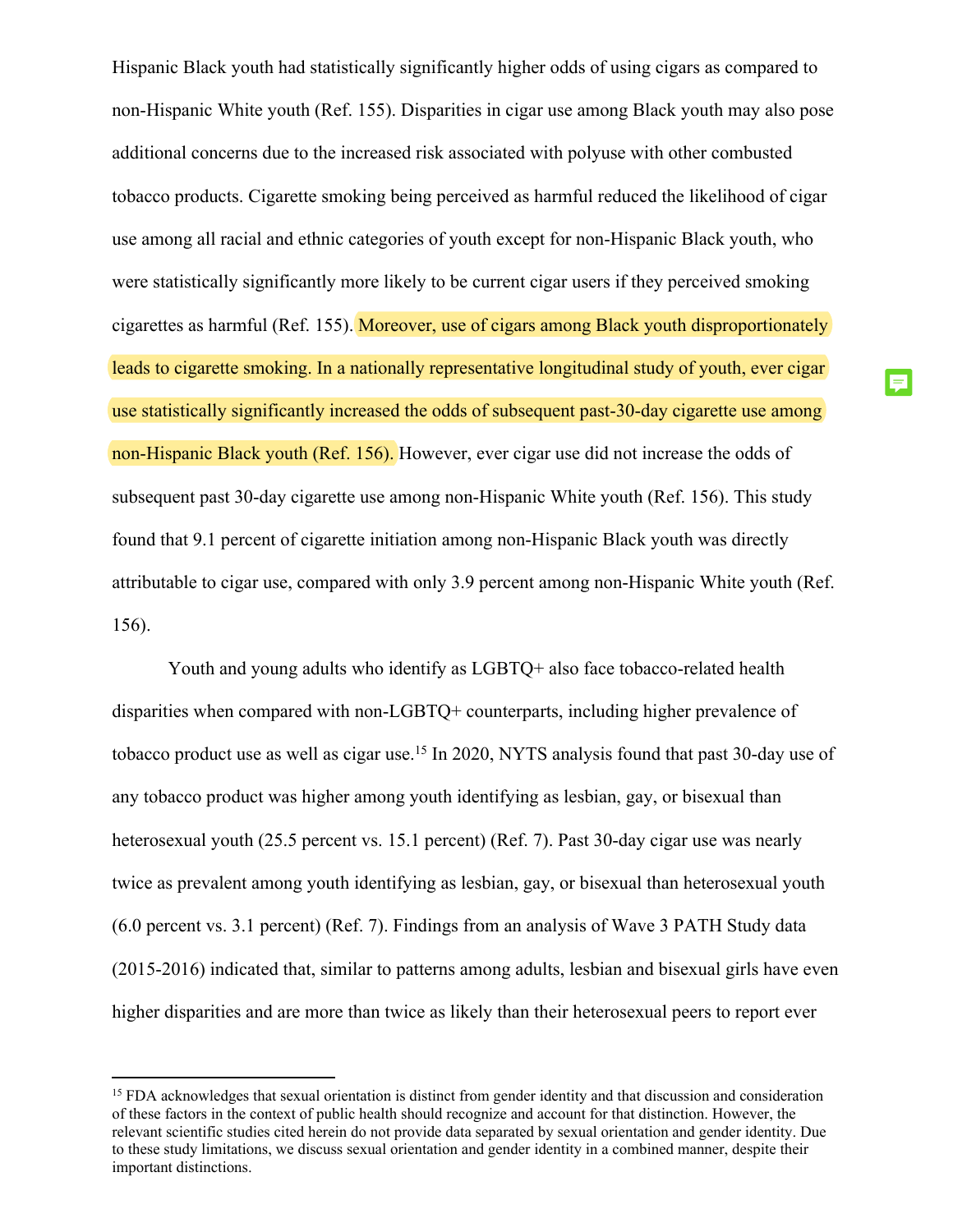using cigars (11.3 percent vs. 5.2 percent) and to have used cigars in the past 30 days (3.2 percent vs. 1.0 percent) (Ref. 157). An analysis of the 2015 YRBS data found that lesbian and bisexual girls have statistically significantly higher current use prevalence of cigars than their heterosexual peers (16.4 percent for lesbian girls, 10.2 percent for bisexual girls, 5.4 percent for heterosexual girls), as do gay and bisexual boys (20.0 percent for gay boys, 16.9 percent for bisexual boys, and 13.5 percent for heterosexual boys) (Ref. 158). Findings from a nationally representative cohort study indicated that young adults who identified as homosexual reported higher ever cigar use compared to young adults who identified as heterosexual (Ref. 159). Transgender youth also are statistically significantly more likely than non-transgender youth to report ever using any tobacco product (53.6 percent vs. 31.5 percent) including cigars (16.1 percent vs. 7.5 percent) and past 30-day use of more than one tobacco product, including cigars (10.2 percent vs. 3.5 percent) (Ref. 157). Study findings from a young adult cohort study indicated that past 30-day little cigars/cigarillos/bidis use was greater for young adults who identified as LGBT in comparison to those who did not identify as LGBT (Ref. 160).

Youth with disabilities also have higher rates of cigar use than their nondisabled peers. In one study of more than 20,000 11th graders in Oregon that controlled for sociodemographic risk factors of tobacco use, the proportion of little cigar use among students with at least one reported disability (7.0 percent) was statistically significantly higher than among students without a disability (5.4 percent) (Ref. 161).

## 2. Cigar Use in Adults

Cigars are also a popular tobacco product among adults. In the 2019 National Health Interview Survey (NHIS), 3.6 percent of adults 18 or older reported currently using cigars some or every day, behind cigarettes (14 percent) and e-cigarettes (4.5 percent) (Ref. 68). Comparing 2011 to 2019, while past month cigarette smoking and cigar use were both statistically significantly lower in young adults (aged 18-25 years), the absolute decline in cigar use was less than the decline in cigarette use (33.5 percent in 2011 to 17.5 percent in 2019 for cigarettes; 10.9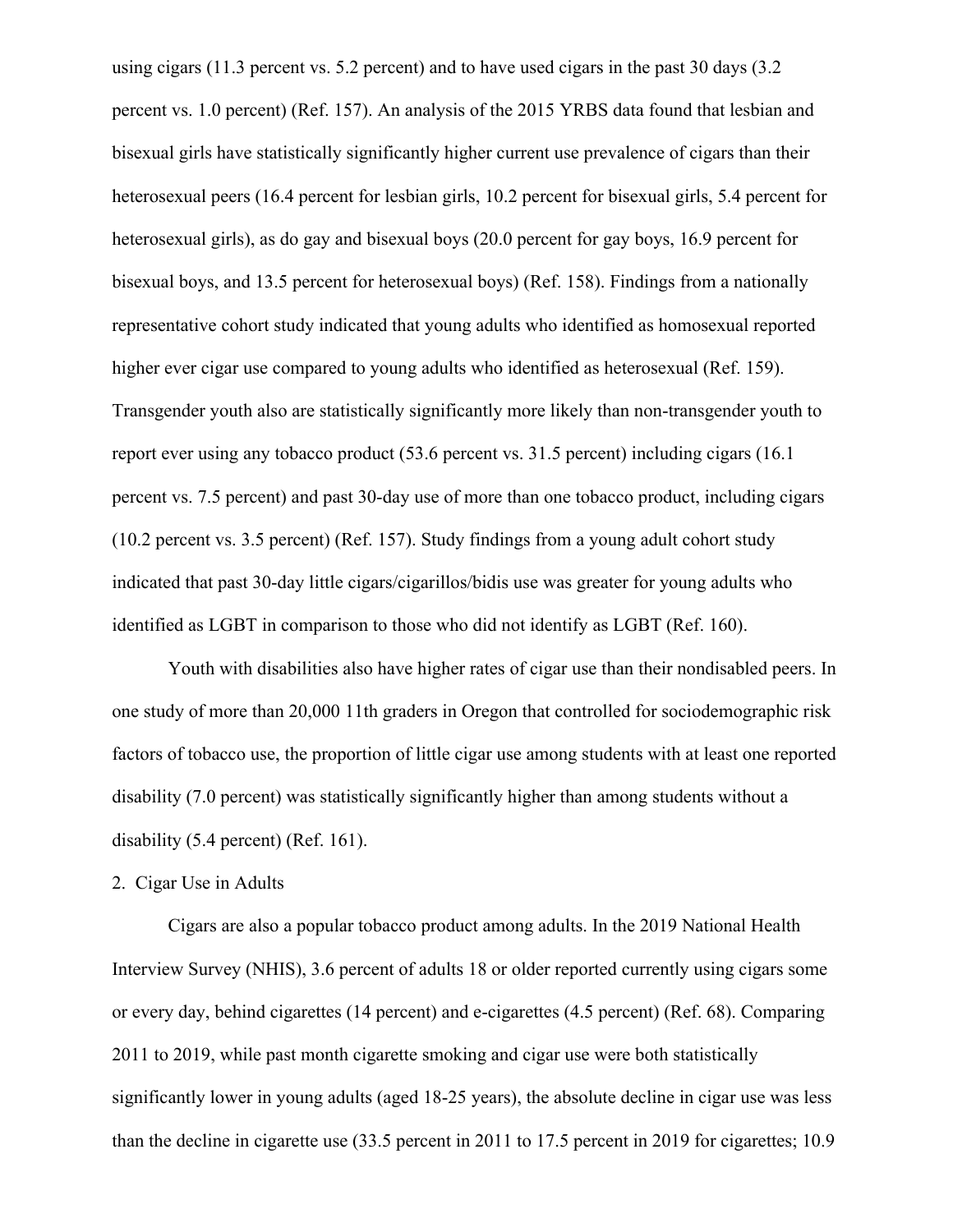percent in 2011 to 7.7 percent in 2019 for cigars) (Ref. 59). For adults (aged 26 years or older), cigarette use in 2011 was statistically significantly higher compared to in 2019; however, cigar use remained relatively stable and did not significantly change (21.9 percent in 2011 to 18.2 percent in 2019 for cigarettes; 4.2 percent in 2011 to 4.0 percent in 2019 for cigars) (Ref. 59). The 2019 NSDUH found that among adults aged 26 or older in 2019, 1,420 individuals initiated cigar use each day, considerably more than the 247 who initiated cigarette smoking each day in that year (Ref. 59).

Prevalence of cigar smoking, however, varied by the type of cigar smoked. Analysis of Wave 5 (2018-2019) data from the PATH Study found that, 4.8 percent of young adults (aged 18-24 years) used traditional cigars; 7.9 percent used cigarillos, and 2.4 percent used filtered cigars in the past 30 days (Ref. 63). According to the most recent data from the PATH Study (2018-2019), 3.5 percent of adults (aged 25 years and older) used traditional cigars, 3.3 percent used cigarillos, and 1.6 percent used filtered cigars in the past 30 days (Ref. 63).

Similar to youth and young adults, adults (aged 25 years and older) reported use of flavored cigars and are expected to benefit from the proposed product standard if finalized. Wave 5 (2018-2019) data from the PATH Study showed that 36.0 percent of adult cigar smokers (aged 25 years and older) reported past 30-day use of flavored cigar from 2018-2019 (Ref. 63). Among adult cigar smokers, a statistically significantly greater proportion of adult traditional cigar smokers (19.7 percent) reported use of a flavored cigar in the past 30 days compared with adult smokers of all other cigar types (46.5 percent for cigarillos and 48.7 percent for filtered cigars) (Ref. 63). The proportion of adults using flavored cigars within each of the cigar types did not differ over time across recent PATH Waves 4-5 (2016-2019) (Ref. 63).

A disproportionate proportion of cigar smoking occurs among vulnerable populations; this burden has grown over the past two decades. In the 2019 NHIS, 4.4 percent of non-Hispanic Black, 3.8 percent of non-Hispanic White, and 3.0 percent of Hispanic adults reported some or everyday cigar use (Ref. 68). In an analysis of 2002-2016 NSDUH data for individuals aged 12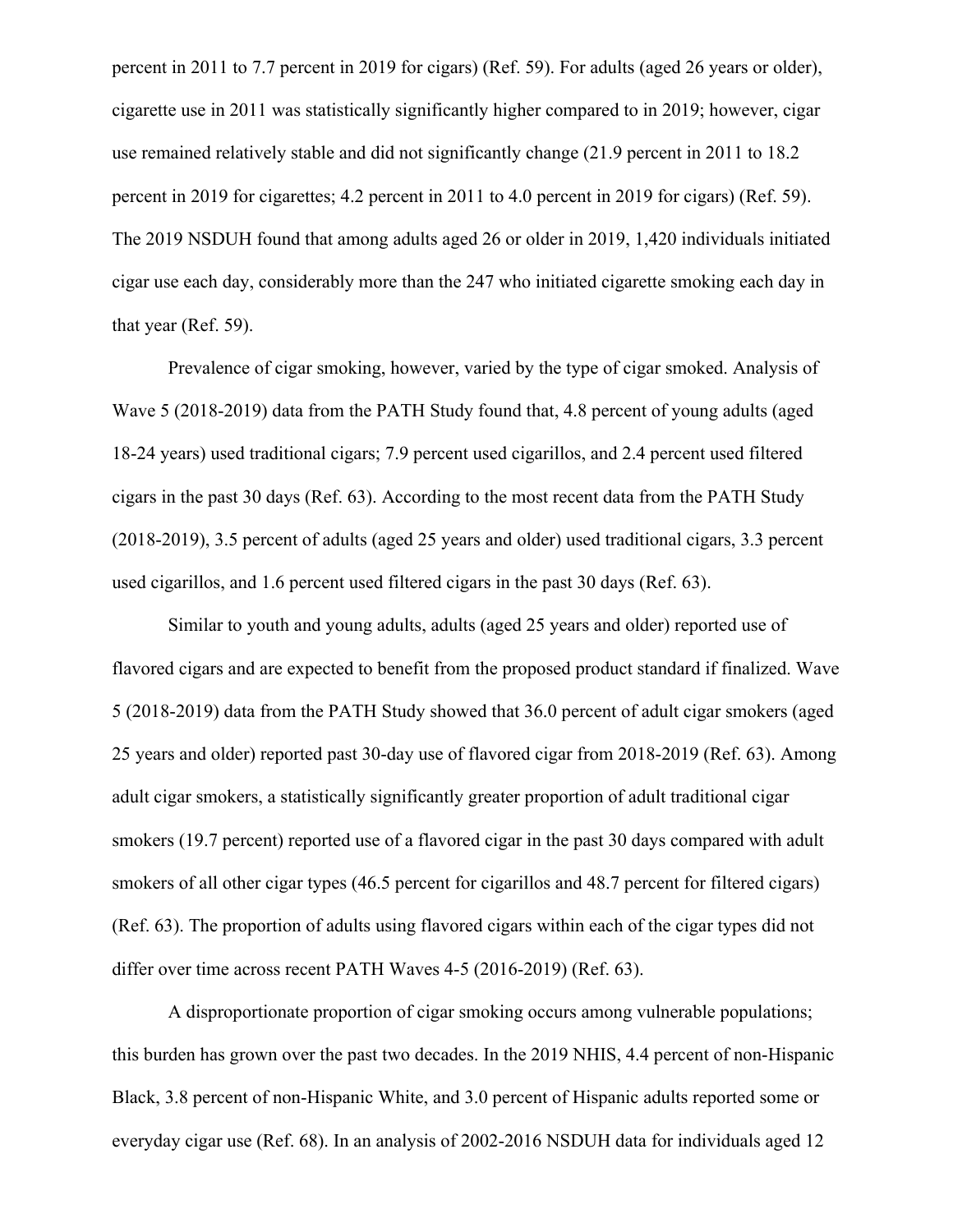and older, non-Hispanic Black individuals were statistically significantly more likely than all other racial and ethnic groups to have used cigars in the past 30 days (Ref. 162). Decreases in prevalence of cigar use have not been observed in non-Hispanic Black adults as they have for other racial and ethnic groups (Ref. 162). There were no statistically significant changes in past 30-day use prevalence between 2002-2016 in the NSDUH data among non-Hispanic Black and non-Hispanic other/mixed race adults while there were decreases among both non-Hispanic White and Hispanic adults. Further, over this same time period, cigar use decreased among non-Hispanic White men and stayed the same among non-Hispanic White women, but it increased among non-Hispanic Black women and remained the same among non-Hispanic Black men (Ref. 162). When considering more recent NSDUH data, these racial and ethnic disparities have persisted, with the prevalence of past 30-day cigar smoking remaining statistically significantly higher among non-Hispanic Blacks compared to non-Hispanic Whites through 2019 (Ref. 59).

A recent analysis of PATH Study data from Wave 3 (2015-2016) showed differences in daily cigar smoking by racial and ethnic group (Ref. 163). Non-Hispanic Black individuals are statistically significantly more likely to report that they have ever been a "fairly regular" cigar smoker (5.4 percent) than non-Hispanic White cigar smokers (2.5 percent) and to report that they smoke cigars daily (1.9 percent), compared to non-Hispanic White cigar smokers (0.5 percent), with these differences being most pronounced for cigarillos (3.7 percent vs. 0.9 percent) (Ref. 163). Hispanic adults were more likely to smoke cigars within 30 minutes of waking, when compared with non-Hispanic Whites (Ref. 163). The analysis found a consistently higher prevalence of use for non-Hispanic Blacks, compared with non-Hispanic Whites for three cigarsmoking outcomes (past 30-day use, daily use, and established use) across all the cigar types (Ref. 163).

Differences in prevalence have been observed across cigar type and in the use of flavors across racial and ethnic populations. In the PATH Study, past 30-day cigarillo use was statistically significantly higher among non-Hispanic Black young adults (aged 18-24 years) and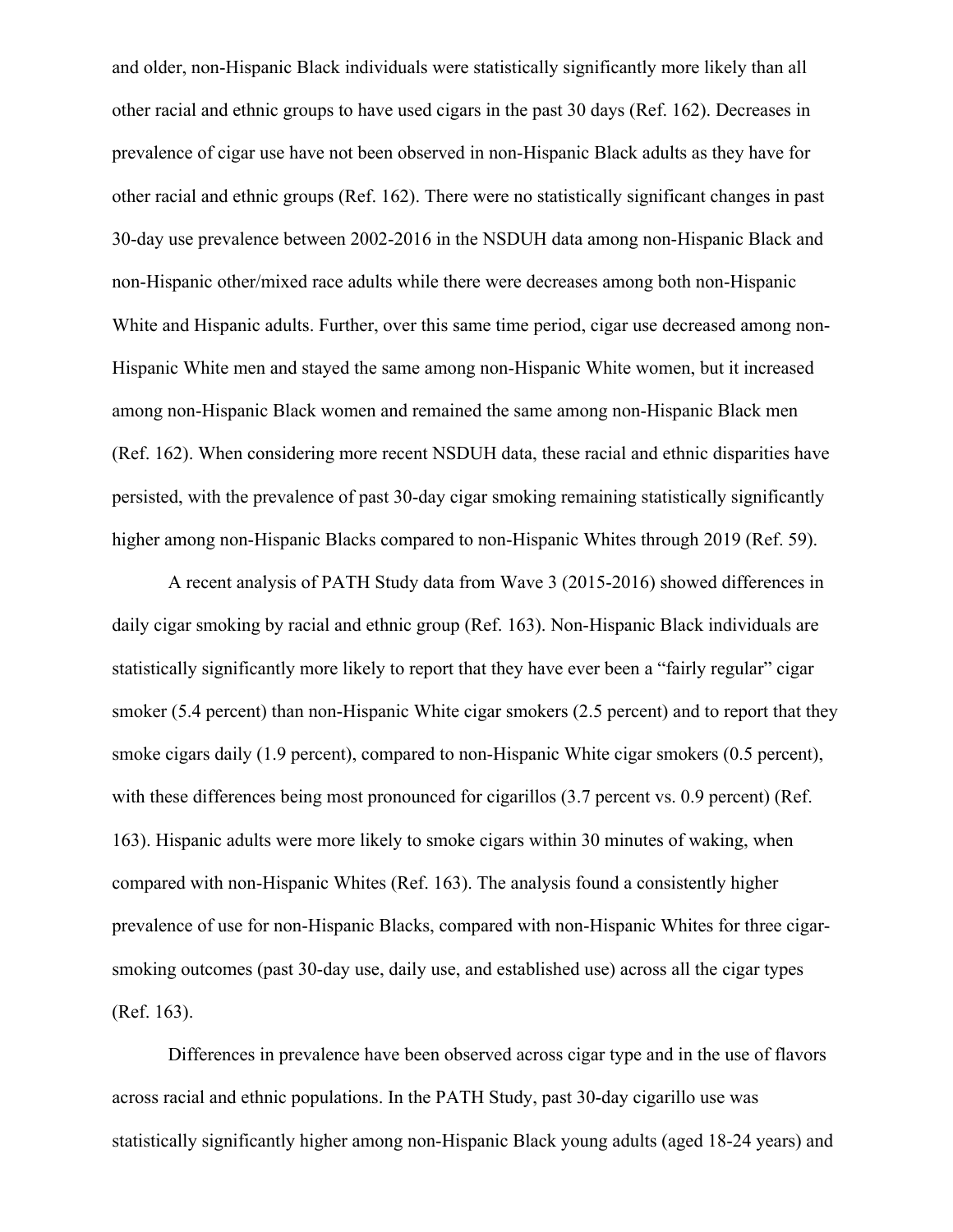adults (aged 25 years and older) compared with non-Hispanic Whites and Hispanics at all waves (2013-2019) (Ref. 63). Past 30-day use of flavored traditional cigars was statistically significantly higher among non-Hispanic Black older adults (aged 25 years and older) compared to non-Hispanic White adults at Waves 2-5 (2014-2019) and compared to Hispanic adults at Waves 2-3 (2014-2016) and Wave 5 (2018-2019) (Ref. 63). An analysis of survey data on college students indicated that Black young adults were three times more likely to smoke flavored cigars than White young adults (Ref. 66). Hispanic and Asian participants were also more likely to use flavored cigars over non-flavored cigars compared to non-Hispanic White participants (Ref. 66). Younger participants (aged 18-24 years) had greater odds of using flavored cigars when compared to older participants (aged 25-29 years) (Ref. 66).

Differences in prevalence of cigar use have also been observed across other population groups. Research indicates social gradient effects (where higher levels of household income and educational attainment are linked to better health outcomes and lower levels of household income and educational attainment are linked to poorer health outcomes) for cigar use. Data from the 2012-2013 NATS show that higher educational levels and higher annual household income generally were associated with lower prevalence of usual use of cigarillos, other mass market cigars, and of little filtered cigars (Ref. 164). Data from the PATH Study in 2018-2019 show that there was a statistically significant difference in past 30-day cigar use by education level as 7.3 percent of adults (aged 25 years and older) with less than a high school diploma smoked cigars in the past 30 days, compared to 3.8 percent of adults with a college degree or higher (Ref. 63). Among adults who used any cigar in the past 30 days, individuals with a college degree were statistically significantly less likely to use a flavored cigar (20.0 percent) than individuals categorized as having less than a high school diploma (44.9 percent), a high school diploma (37.4 percent), or some college (42.9 percent) (Ref. 63).

Tobacco-related cancers are a leading cause of death among adults experiencing homelessness (Ref. 165). In a study of 470 unhoused individuals, the analysis found that past 30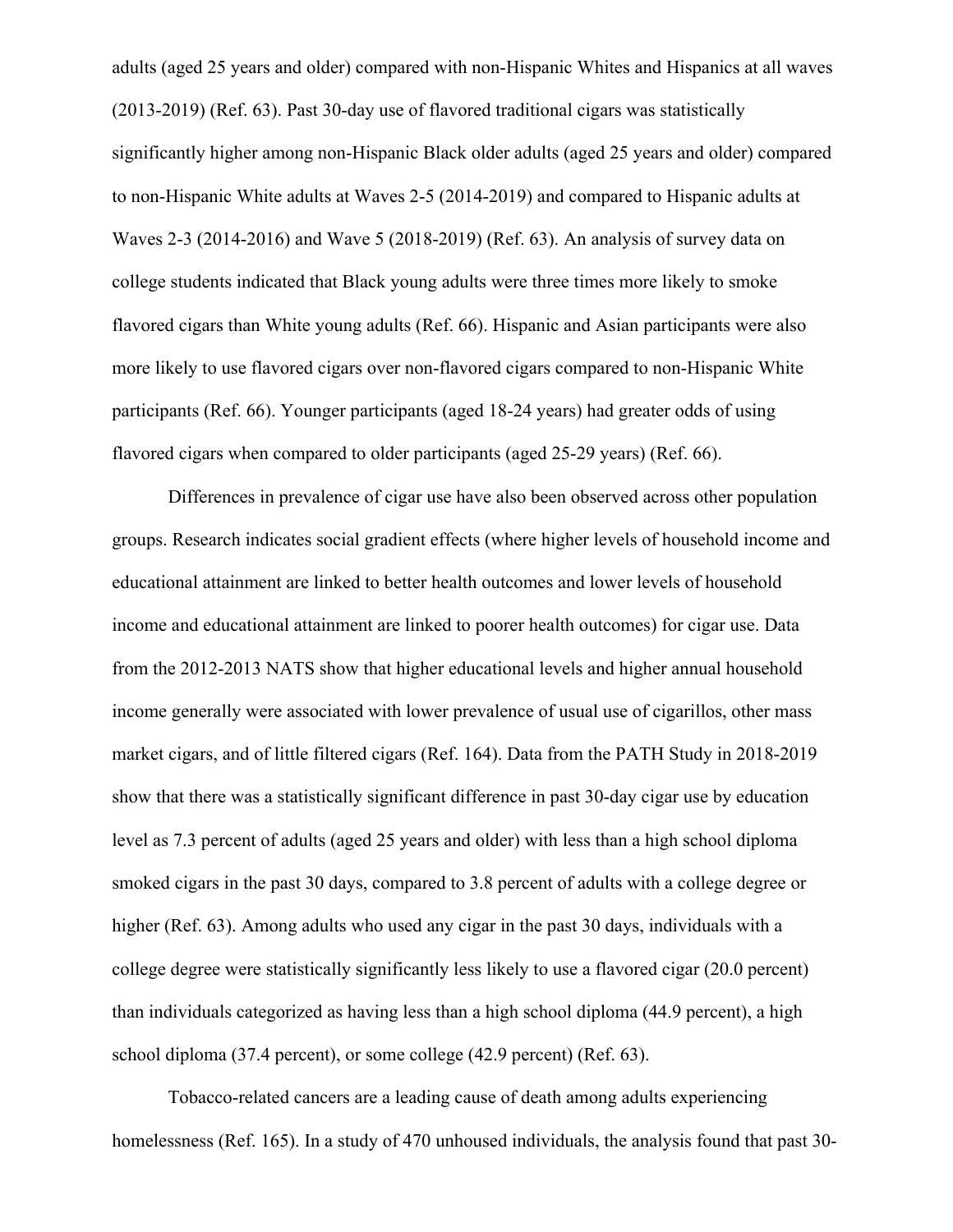day use of all tobacco products was high and that 74.0 percent of respondents reported use of cigars and over half (55 percent) reported use of flavored cigars in the past 30 days (Ref. 166).

Adults over 18 with at least one chronic health condition (e.g., heart disease, hypertension, stroke, diabetes, asthma, lung cancer, hepatitis, human immunodeficiency virus infection, anxiety, depression, substance abuse) have been shown in one study to be more than one and a half times more likely than those without a chronic health condition to use cigars, with no statistically significant changes over time (Ref. 167). In particular, adults who have anxiety, depression, or substance use disorders have cigar use rates statistically significantly greater than those with no chronic health conditions (Ref. 167). This association holds for mentholated tobacco products, including cigars, which are used disproportionately by young adults (aged 18- 34 years) who report mental health disorders, with past 30-day menthol tobacco product use being associated with greater odds of anxiety and depression when controlling for other tobacco and mental health risk factors (Ref. 168). Likewise, using Waves 1-4 (2013-2017) of PATH Study data, adults who reported past-year severe internalizing problems were more likely to have initiated use of flavored cigarillos since the prior PATH wave, and were also more likely to be past-30-day users of flavored cigarillos (Ref. 169).

Adults who identify as LGBTQ+ are more likely to use tobacco products, including cigars, and to meet the criteria for nicotine dependence when compared to their heterosexual and cisgender peers, with these associations being stronger for some racial and ethnic populations (Refs. 68, 157, 159, 160, and 170-173). For example, while adults who identified as gay/lesbian, bisexual, and "conflicting" (defined by study authors as those who identified as "heterosexual, had engaged in either no sexual behavior or exclusively heterosexual behavior, but reported some levels of same-sex attraction") are more likely than their heterosexual peers to use tobacco and meet tobacco use disorder criteria, Hispanic and non-Hispanic Black bisexual adults have even stronger associations for current tobacco use than do their White bisexual peers (Ref. 172). Overlapping forms of disadvantage can interact to create and exacerbate tobacco-related health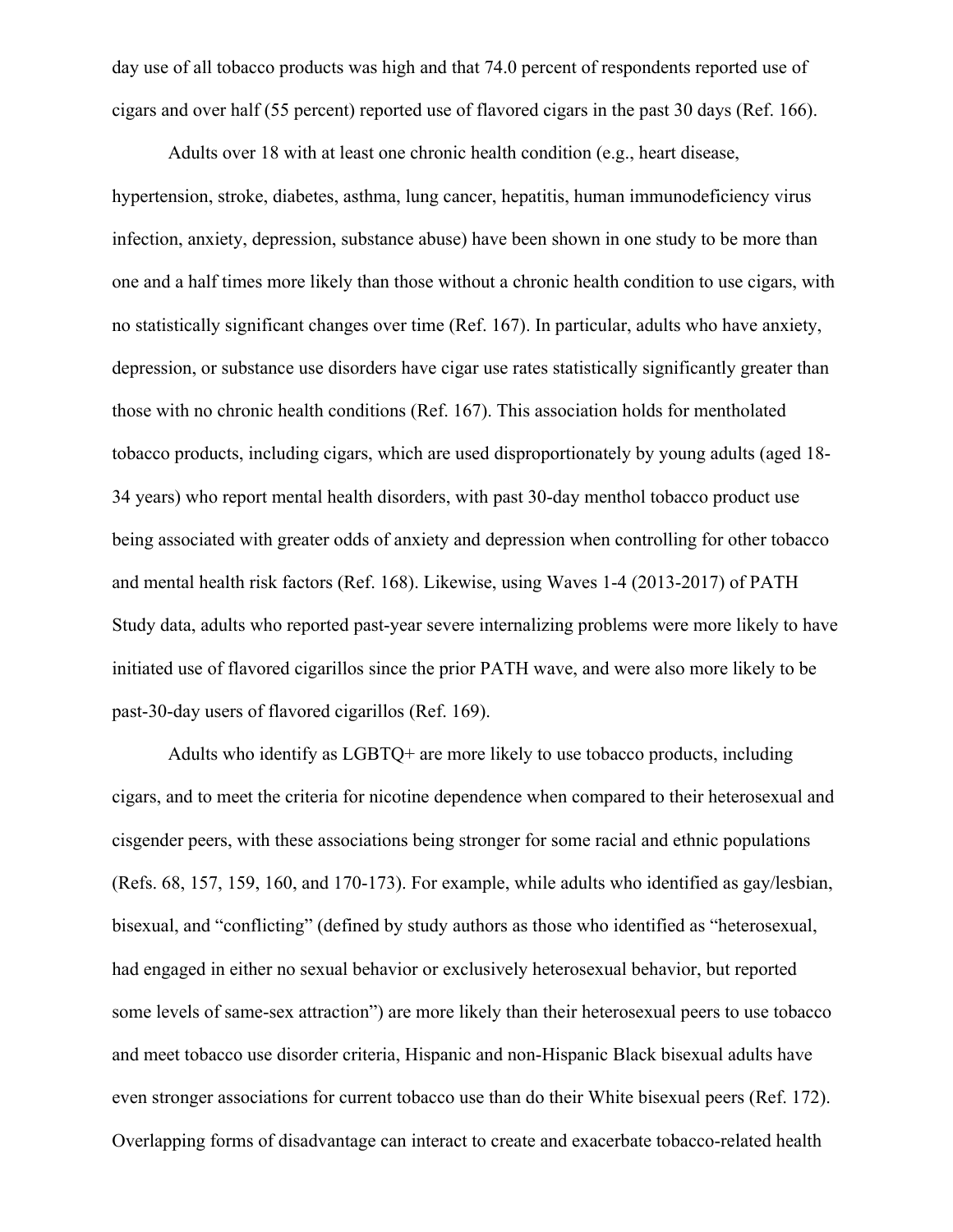disparities. For example, discrimination experienced on the basis of gender identity or sexual orientation often overlaps with discrimination experienced on the basis of race or disability.<sup>16</sup> As discussed in section IV.G of this document, the tobacco industry disproportionately targets its marketing to those who identify as LGBTQ+ and some racial and ethnic populations. For example, adults who identify as lesbian, gay, bisexual, or transgender report higher rates of tobacco media exposure compared to their peers who do not identify as lesbian, gay, bisexual, or transgender (Ref. 141), which can lead to use of tobacco products, including cigars (Refs. 141 and 172).

Generally, findings indicate that adults who identify as lesbian, gay, bisexual, or transgender have a higher prevalence of experimental and current cigar use compared to their heterosexual peers (Refs. 159 and 173-175). Findings from an analysis of the 2012-2013 NATS data indicated that among women who identified as lesbian or gay, bisexual, or "something else" (an option provided in the study), cigar use was more than triple the rate of heterosexual women (Ref. 176). Data from the 2015-2017 NSDUH, indicate that lesbian and bisexual women had more than twice the odds of using cigars in the past year relative to heterosexual women (Ref. 170). These findings are consistent with those from a 2013 cross-sectional survey study showing that lesbian and bisexual women had more than twice the odds of current cigar use relative to heterosexual women (Ref. 173).

Adults who identify as transgender are more likely to use tobacco products, including cigars, than their cisgender peers. In a national cross-sectional online survey, transgender adults reported higher current (past 30-day) use of any cigarette/e-cigarette/cigar product (39.7 percent vs. 25.1 percent) (Ref. 177). This study also found that transgender adults had higher current use of cigars (26.8 percent vs. 9.3 percent), specifically, when compared with cisgender adults as

<sup>16</sup> See, e.g., E.O. 13988, "Preventing and Combating Discrimination on the Basis of Gender Identity or Sexual Orientation" (86 FR 7023, January 25, 2021).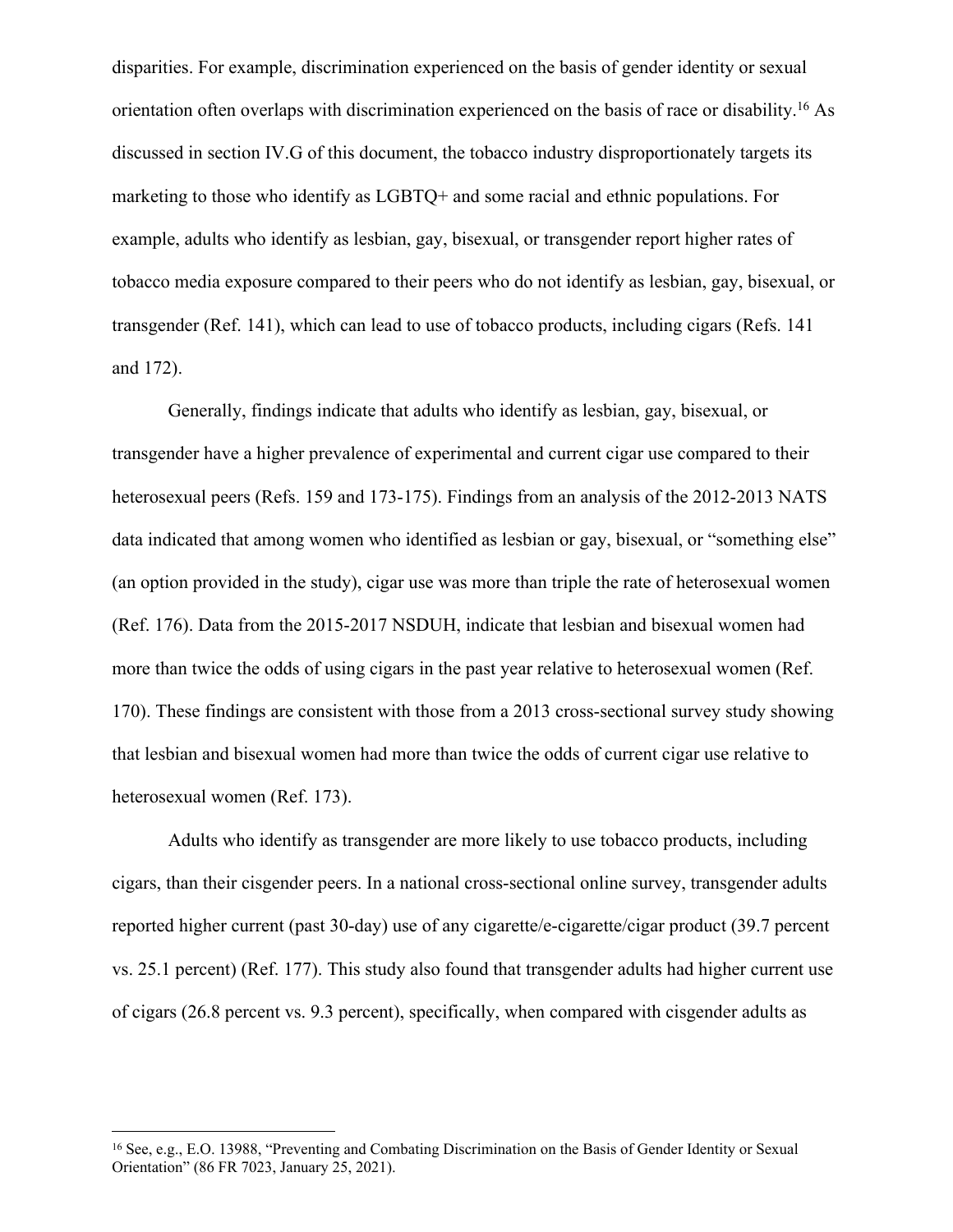well as statistically significantly higher odds of past 30-day tobacco product use for any cigarette/e-cigarette/cigar product and for cigars, compared to cisgender adults (Ref. 177).

These disparities also exist for flavored cigar use, as data from the 2009-2010 NATS indicated that adults who identify as lesbian, gay, bisexual, or transgender have a higher prevalence of flavored cigar use (8.2 percent) compared to the national prevalence (2.8 percent) and when compared to cigar users nationally (42.9 percent) (Ref. 70). Data from the 2011-2015 Truth Initiative Young Adult Cohort Study showed that respondents who identified lesbian, gay, or bisexual had higher odds of reporting past 30-day flavored large cigar and LCC use compared to respondents who identified as straight/heterosexual (Ref. 67).

## 3. Polyuse of Tobacco and Cigar Prevalence

FDA finds that recent trends toward polyuse of tobacco (i.e., the use of two or more tobacco products) also support the Agency's conclusion that this proposed rule would have positive impacts on public health. Polyuse increases exposure to nicotine (Ref. 178) and other harmful constituents of tobacco products and tobacco smoke. Using data from the 2017-2018 NYTS survey, one study found that 40.8 percent of middle and high school aged youth past 30 day tobacco users were using two or more tobacco products in the past month (Ref. 107). Among youth using cigars in the past 30 days, a majority, 76.1 percent, used cigars in combination with one or two additional tobacco products (Ref. 107). Among youth in the 2017-2018 NYTS data, cigarettes and e-cigarettes were the most common products used alongside cigars (Ref. 107).

The cumulative exposure from polyuse can sustain and may increase levels of tobacco dependence. A 2017-2018 analysis of NYTS data found that 43.1 percent of youth current cigar smokers, including polyusers, reported nicotine dependence, including feeling strong craving to use a tobacco product or using a tobacco product within 30 minutes of waking (Ref. 107). When looking at the association between cigar use and dependence, frequent cigar use (i.e., use on 20 to 30 days in the past 30 days) was associated with increased odds of nicotine dependence as compared to less frequent users (Ref. 107). Exclusive use of cigars was associated with lower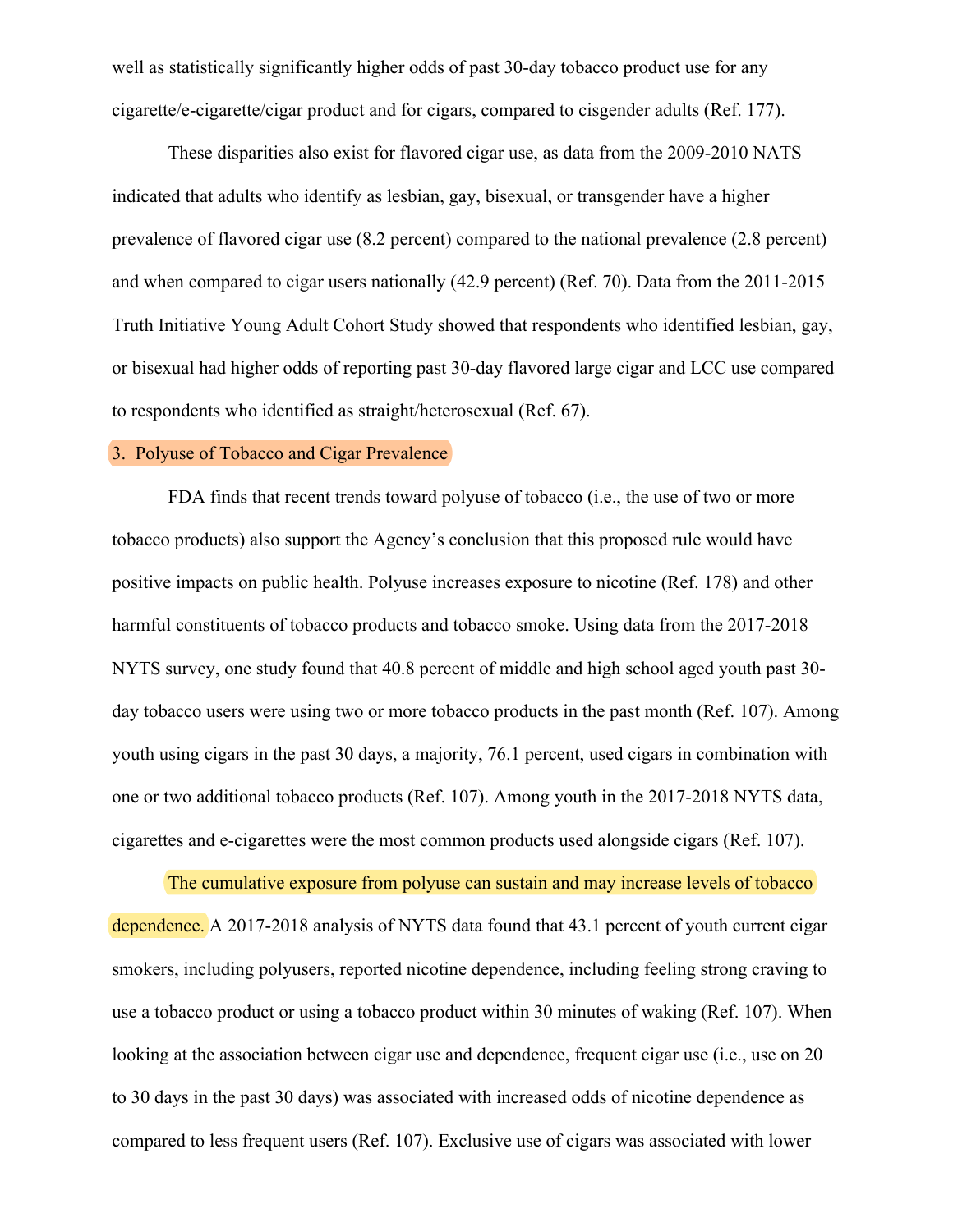odds of dependence relative to exclusive use of another tobacco product. However, most youth cigar users in the study used cigars and one or more other tobacco products. When cigar use included polyuse and exclusive use, youth cigar use was associated with twice the odds of nicotine dependence (Ref. 107). Given the role of frequent and polyuse in the relationship between cigar use among youth and dependence, the authors note "…the importance of examining behaviors related to use, as they can affect and/or exacerbate the risk of nicotine dependence" (Ref. 107).

An analysis of tobacco dependence among daily cigarette, cigar, and e-cigarette users in the United States, using data from the 2012-2013 NATS, found that compared to cigarette-only smokers, dual cigarette and cigar smokers exhibited greater dependence, with a higher average number of cigarettes smoked per day (17.3 vs. 15.8), shorter times to first tobacco use after waking (21.4 minutes vs. 25.9 minutes), and more frequent reporting of withdrawal and craving symptoms compared to exclusive cigarette smokers (Ref. 179). In addition, data from Wave 1 (2013-2014) of the PATH Study demonstrates that high nicotine dependence is two to three times more likely among poly users compared to dual and single product users (Ref. 180). Data from the 2012 and 2019-2020 NYTS also noted that reports of dependence were consistently associated with polyuse (Refs. 181 and 182).<sup>17</sup> FDA anticipates this proposed product standard would help to reduce the number of cigar users and, therefore, the number of tobacco users who are poly users and likely even more tobacco dependent.

## *B. Flavored Cigar Use Exposes Users to Additional Toxicants*

All cigar users, including flavored cigar users, are exposed to toxicants, including more than 50 carcinogens in mainstream and sidestream cigar smoke (Ref. 183). In flavored combustible tobacco products, including cigars, additional toxicity can result from the chemicals formed when flavors are heated or burned (Refs. 184-187). For example, acetaldehyde, formaldehyde, and benzene were found during pyrolysis (i.e., thermal decomposition or the

<sup>&</sup>lt;sup>17</sup> FDA is not aware of additional analyses that examine dependence in youth in NYTS data using 2013-2018 data.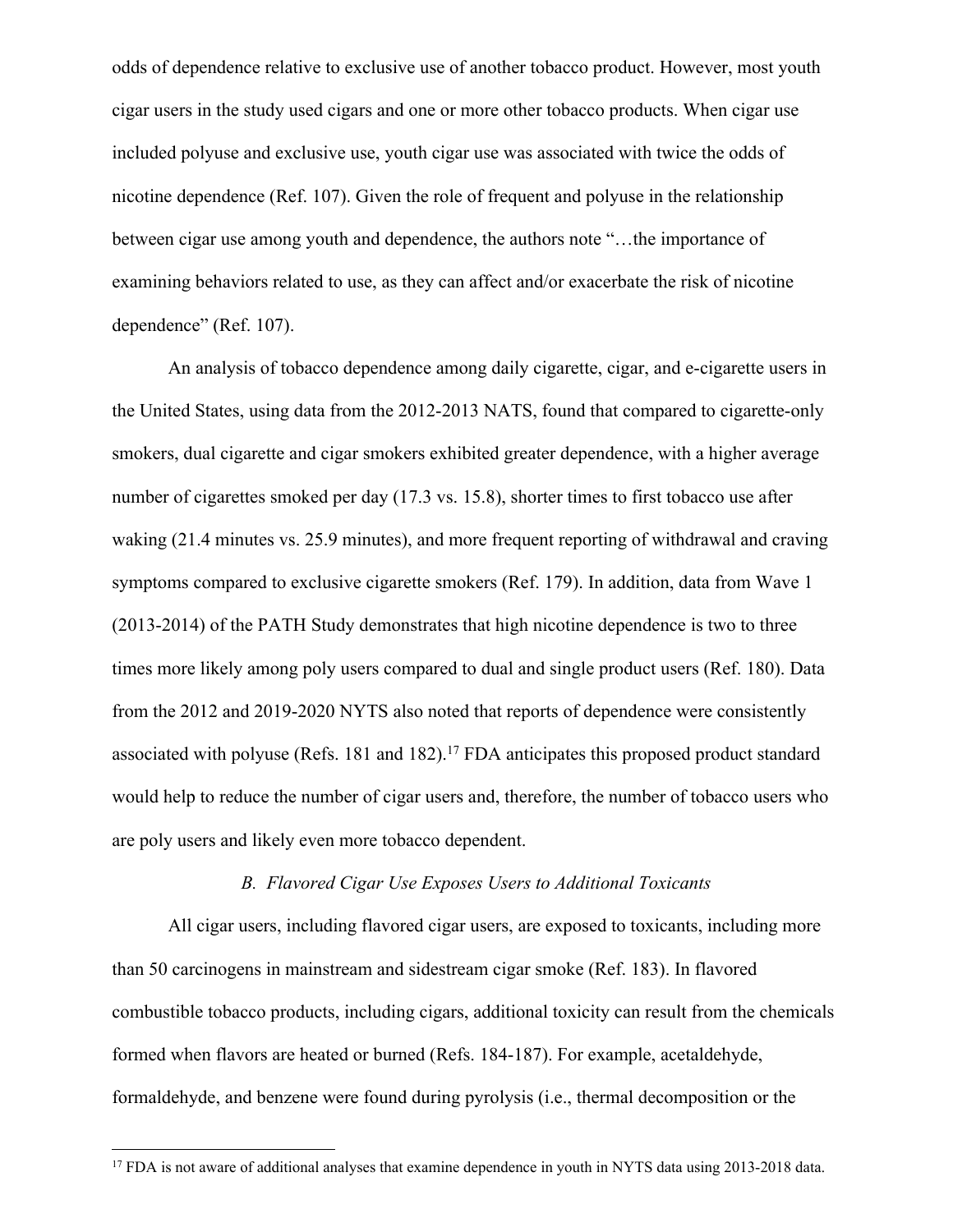process of breaking down a product under the presence of heat) of 18 different cigarette flavor additives, and various polycyclic aromatic hydrocarbons (PAHs) were also detected during pyrolysis of cocoa (Ref. 188). Similar results would be expected for cigar flavor additives (Ref. 189). A study conducted by the Centers for Disease Control and Prevention (CDC) identified benzyl alcohol, piperonal, methyl cinnamate, and vanillin in strawberry cigar filler (Ref. 190). The table below summarizes examples of known respiratory and other relevant toxicities associated with these ingredients (and subcomponents) and their potential pyrolysis products.

| Flavor Ingredient | <b>Chemical Reaction Product</b>               | Health Hazard of Flavor Ingredient     |
|-------------------|------------------------------------------------|----------------------------------------|
| Benzaldehyde      | Benzene, Carbon monoxide (CO) (Refs. 191       | Respiratory irritant and toxicant      |
|                   | and 192)                                       | (Ref. 193)                             |
| Benzyl alcohol    | Benzene, toluene (Refs. 194 and 195)           | Acute inhalation toxicant; Nose,       |
|                   |                                                | throat, and respiratory tract irritant |
|                   |                                                | (Ref. 196)                             |
| Ethyl maltol      | Acetaldehyde, acrolein, CO, formaldehyde, 1,3- | Mutagen (Ref. 199)                     |
|                   | butadiene, acetone, propionaldehyde,           |                                        |
|                   | crotonaldehyde, methyl ethyl ketone (Refs. 197 |                                        |
|                   | and 198)                                       |                                        |
| Ethyl vanillin    | Benzene, naphthalene (Ref. 200)                | Respiratory irritant (Ref. 201)        |
| Hexyl acetate     | CO (Ref. 202)                                  | Respiratory irritant (Ref. 203)        |
| Methyl cinnamate  | Styrene (Ref. 185)                             | Sensitization (Ref. 204)               |
| Piperonal         | 1,3-butadieneButadiene, benzene (Ref. 188)     | Mutagenic; hepatoxic in rats (Ref.     |
|                   |                                                | 205)                                   |
| Vanillin          | Benzene, catechol, naphthalene, phenol, o-     | Respiratory irritant (Ref. 207)        |
|                   | cresols, toluene (Refs. 200 and 206)           |                                        |

Table 2.--Flavor Ingredient Pyrolysis and Potential Health Hazards

FDA expects that the proposed product standard, if finalized, would result in reduction or removal of such flavoring ingredients in cigars. Reducing flavoring ingredients in cigars and, thereby, reducing these toxicant levels in such products would reduce consumer exposure to these toxicants and help to protect consumers from the health effects of these toxicants.

### *C. Cigar Use Is Addictive*

Through cigar smoke, nicotine can be absorbed by inhalation (like cigarettes) or through the oral mucosa (like smokeless tobacco). Multiple studies found that cigar smokers inhale (as evidenced by CO levels), and plasma nicotine levels are similar to those of cigarette smokers (Refs. 101-104 and 208).

All cigars contain nicotine, a highly addictive chemical. The Surgeon General has long recognized that the addictive nature of tobacco products is due to the presence of highly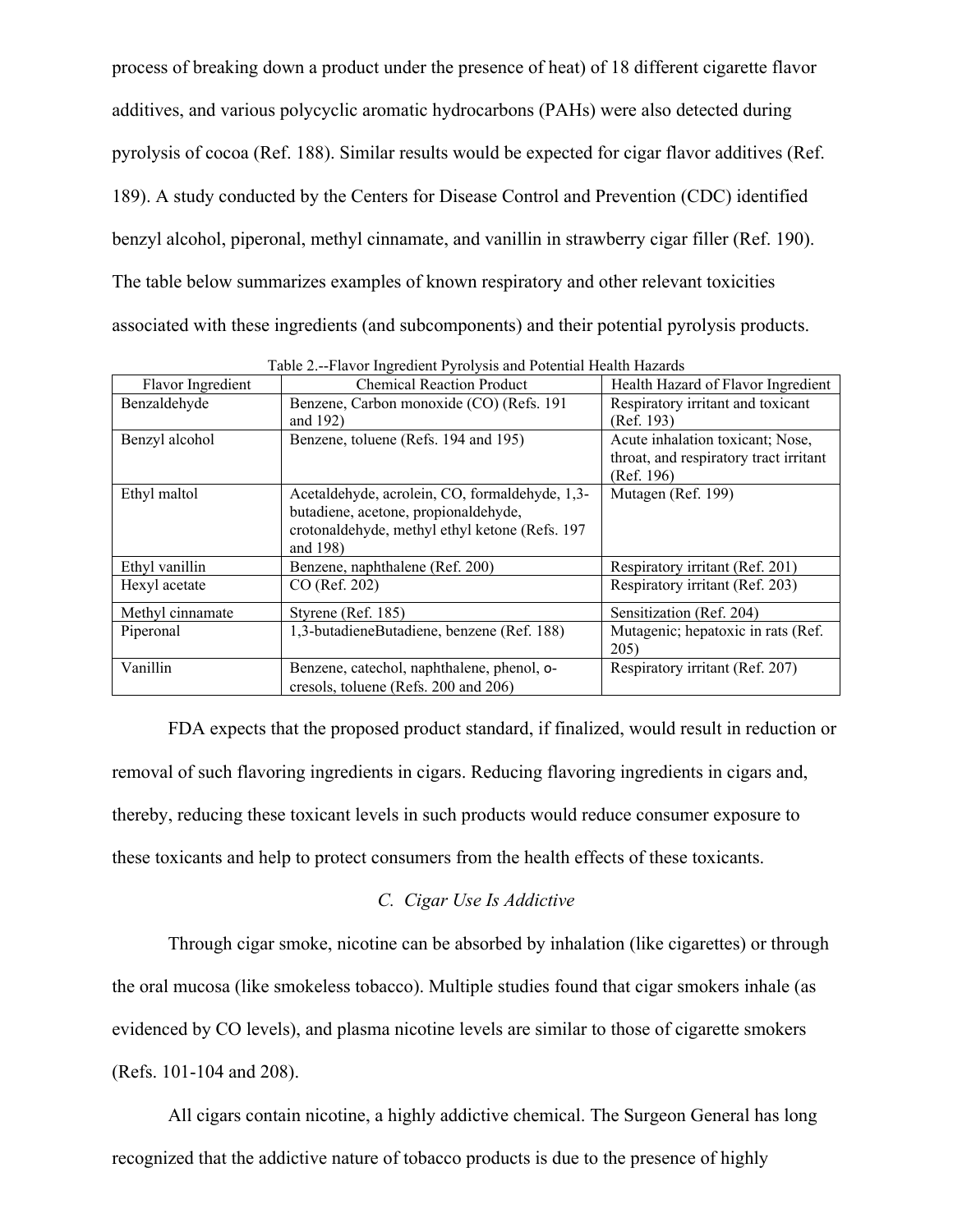addictive nicotine that can be absorbed into the bloodstream and pass into the brain (e.g., Ref. 121). Nicotine is "one of the most addictive substances used by humans" (Ref. 209). Given that nicotine is highly addictive and present in all cigars, as experimenters continue to use these products, there is a risk of nicotine dependence and progression to regular use, resulting in an increased risk of developing the many negative health consequences associated with regular cigar use. Prohibiting characterizing flavors (other than tobacco) in cigars is an important step toward reducing experimentation and progression to regular use since it can reduce the appeal and ease of use of such products and, consequently, the likelihood of nicotine addiction.

The amount of nicotine delivered, and the means through which it is delivered, can either reduce or enhance nicotine's potential for abuse and physiological effects (Ref. 6). Generally, the quicker the nicotine delivery, rate of absorption, and attainment of peak concentrations, the greater the potential that an individual will become addicted to nicotine (Ref. 6). Research has found that little cigars deliver nicotine levels that are similar to cigarettes and also reduce users' urge to smoke cigarettes (Ref. 6). Large cigars can deliver as much as ten times the nicotine of a filtered cigarette (Ref. 183). Factors determinative of cigars' ability to deliver nicotine at a level capable of producing dependence include the age of initiation, the rate of nicotine absorption, the duration of exposure, the degree of cigar smoke inhalation, and the development of tolerance to nicotine (Ref. 210).

Cigar smoke contains many of the same harmful constituents as cigarette smoke- including nicotine (Ref. 183). A single cigar can contain as much tobacco as an entire pack of cigarettes, and nicotine yields from smoke from a cigar can be up to roughly eight times higher than yields from smoke from a non-filtered cigarette in machine smoking regimens--with delivery of 1.7 milligrams (mg) in non-filtered cigarettes compared to 3.8 mg in little cigars, 9.8 mg in cigarillos/other mass market cigars, and 13.3 mg in "premium" cigars (Ref. 183). Although the amount of nicotine taken in by a cigar user depends on various factors, such as how long the individual smokes the cigar, the number of puffs taken, and the degree of inhalation, a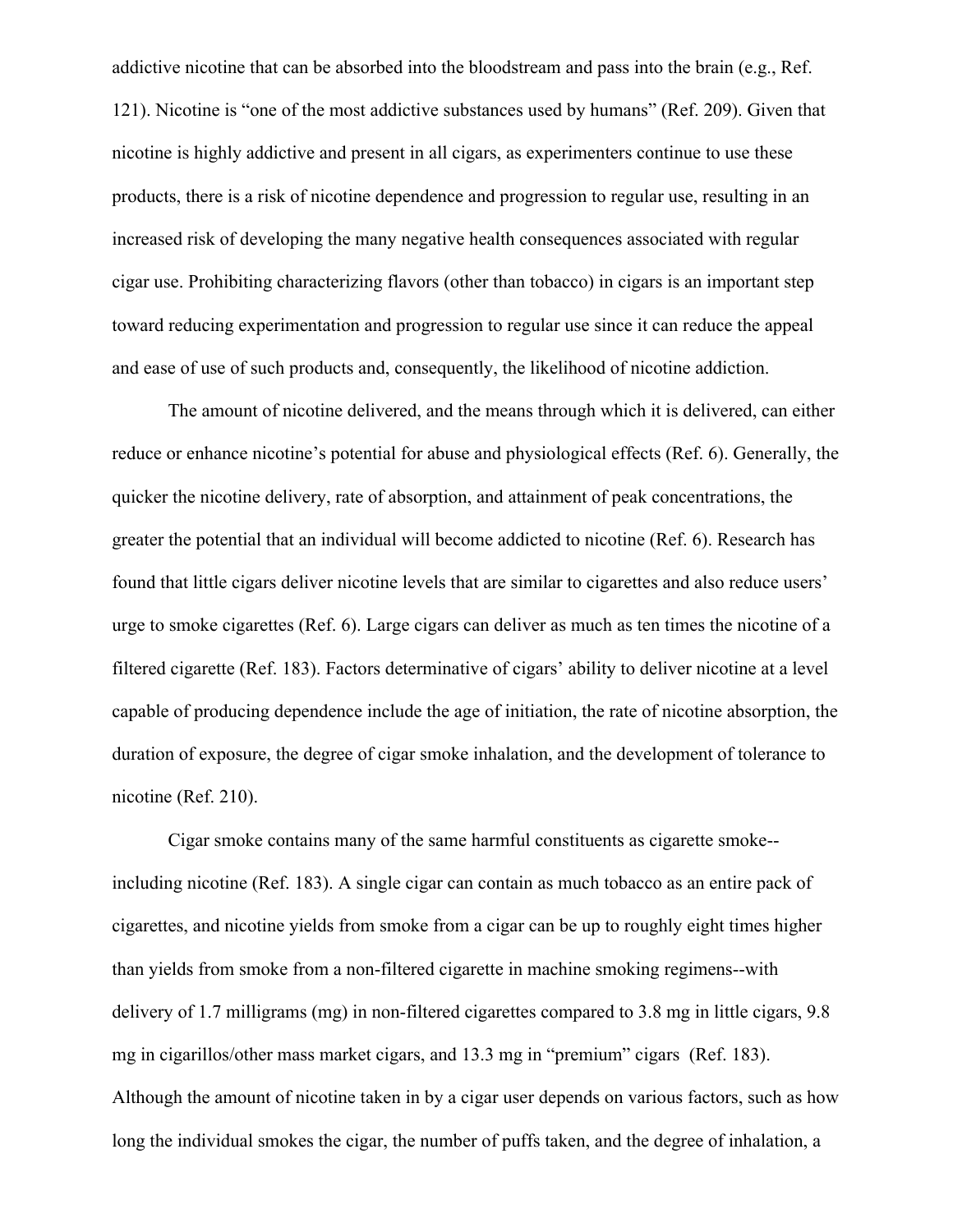leading review of the science of cigar smoking concluded that "[c]igars are capable of providing high levels of nicotine at a sufficiently rapid rate to produce clear physiological and psychological effects that lead to dependence, even if the smoke is not inhaled" (Ref. 210).

Research indicates that most cigar smokers unknowingly inhale some amount of smoke, including cigar smokers who report that they do not inhale (Ref. 211; see Ref. 212). Youth more commonly use cigarillos and little filtered cigars that are designed to be inhaled, which may increase their risk of poor health outcomes as well as addiction (Refs. 32 and 183). Little cigars are often indistinguishable from cigarettes given their shape, size, filters, and packaging, and are perceived as being healthier than cigarettes (Refs. 48 and 49). Even if cigar smokers do not breathe or inhale smoke into their lungs, they are still subject to nicotine's addictive effects through buccal absorption of nicotine or nicotine absorption through the lips due to cigar tobacco's alkalinity (Refs. 211, 213-215). Cigar smoke dissolves in saliva and makes it possible for smokers to absorb sufficient amounts of nicotine to create dependence (Ref. 213).

Nicotine can exist in protonated and freebase, or unprotonated, forms; in the freebase form, it is most addictive because it is readily absorbed by the buccal mucosa, respiratory tissues, skin, and the gastrointestinal tract (Refs. 6 and 121). Freebase, unprotonated nicotine amounts are generally higher in cigars than cigarettes due to the higher pH of cigar smoke (Ref. 183). Nicotine absorbed across the buccal mucosa, the mouth's membrane lining, can provide sustained amounts of freebase nicotine to the tobacco product user, which, along with the harshness of cigar smoke, may explain why cigar smokers are less likely to intend to inhale than cigarette smokers (Ref. 183). Cigars can deliver nicotine much like chewing tobacco or oral snuff, with nicotine extraction from the unburned tobacco absorbed directly through the buccal mucosa and lips (Ref. 183).

In addition, characterizing flavors may impact the effects of nicotine. In particular, characterizing flavors, including menthol, can activate the brain's reward circuit, producing rewarding effects that, when added to tobacco products, can reinforce the effects of nicotine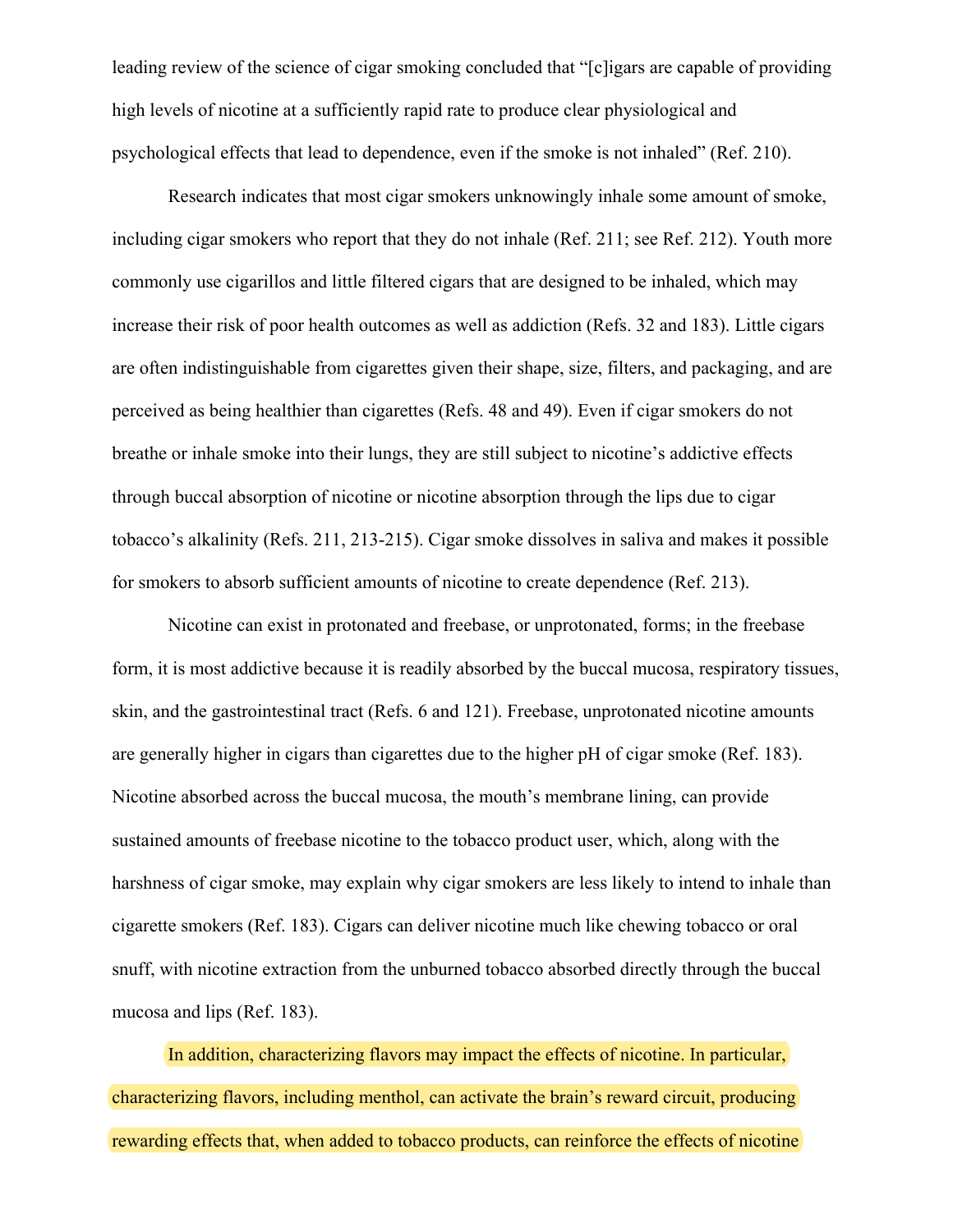(Refs. 13 and 14). The use of sweet/candy and other characterizing flavors that appeal to youth produces a robust reinforcing effect in young populations (Refs. 13 and 14). One animal study found that flavors can enhance the reinforcing effects of low nicotine doses in rodents (Ref. 216). The authors of this study suggest this effect may influence nicotine exposure and subsequent dependence. While flavors can activate the brain's reward circuit and produce rewarding effects on their own (Ref. 14), these findings suggest that flavors and nicotine can interact to enhance the reinforcing effects of nicotine (Refs. 13, 216, and 217). Further studies demonstrate that menthol, like nicotine, binds to nicotinic receptors in the brain (Refs. 218 and 219) and menthol alone can increase the number of nicotinic receptors in the brain (Refs. 220 and 221). Increases in nicotinic receptors can lead to greater withdrawal and cravings (Ref. 222). Evidence demonstrates that menthol's effects on nicotine in the brain are associated with behaviors indicative of greater addiction to nicotine (Refs. 220 and 223). In an analysis of 2019-2020 NYTS data, use of one or more flavored tobacco products, including menthol, during the past 30 days was associated with higher odds of reporting strong cravings and desire to use tobacco within 30 minutes of waking compared to use of an unflavored tobacco product (Ref. 182).

A cigar smoker's age is another factor that affects susceptibility to nicotine addiction. The Surgeon General has noted that nicotine dependence in cigar smokers could result from even a limited exposure to nicotine during adolescence (Ref. 6). Analyses of data from the 2012 and 2019-2020 NYTS found that, although the percentage of middle and high school students reporting various measures of dependence was lower for cigars than for cigarettes, youth reported measures of nicotine dependence when exclusively using cigars (Refs. 181 and 182). The analysis of 2019-2020 NYTS data found that 14.8 percent of middle and high school students who only smoked cigars reported strong cravings for a tobacco product during the past 30 days (Ref. 182).

Prohibiting characterizing flavors (other than tobacco) in cigars would reduce the appeal of cigars, particularly among youth and young adults, and decrease the likelihood that nonusers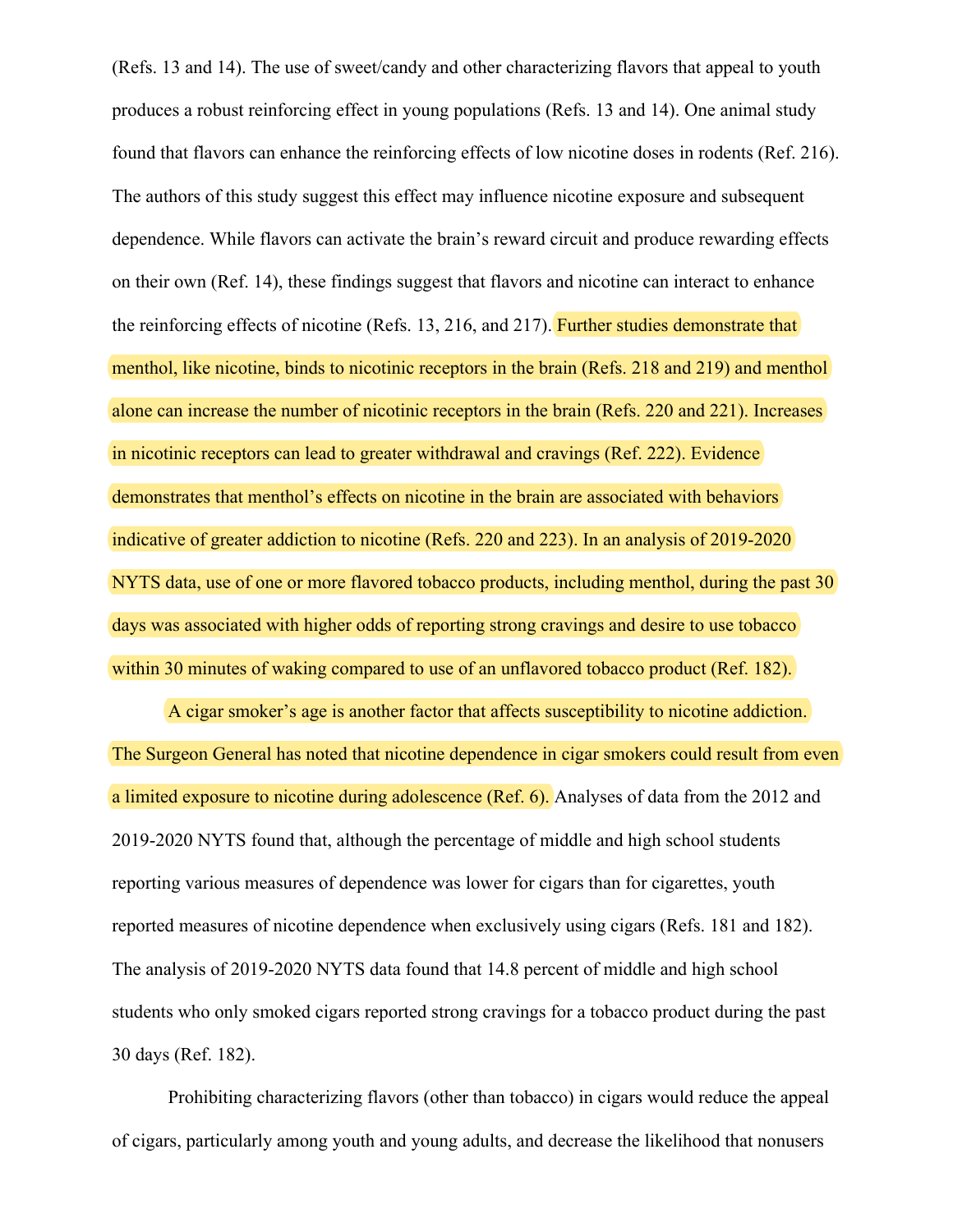would experiment with cigars. It also would decrease the likelihood that current experimenters would continue to use these products. Reducing the appeal of cigars and experimentation is particularly important because, as experimenters continue to use these products, they can develop dependence, leading to regular use and increasing their risk of developing the many negative health consequences associated with regular cigar use.

*D. Research Clearly Demonstrates a Causal Relationship Between Cigar Smoking and Death* 

## *and Disease*

Flavored cigar smokers, like all cigar smokers, are at increased risk for developing cancers of the mouth and throat, lung cancer, heart disease, and many other adverse health consequences, with some groups with higher rates of use at greater risk than others. As discussed in section V.C of this document, those who experiment with flavored cigars (due to their appeal and ease of use) can develop nicotine dependence, placing infrequent cigar smokers at risk of progression to regular use and to tobacco-related disease and death. Studies demonstrate that not only is cigar smoking causally associated with many of the same diseases as cigarette smoking, but cigar smoking risks can also exceed those causally associated with cigarette use depending on the number of cigars smoked and the depth of smoke inhalation (Ref. 32).

Cigar smoke contains many of the same harmful constituents as cigarette smoke, and cigar smoke may have even higher levels of several harmful compounds (Refs. 3, 23, and 224). For example, cigar smoke contains higher amounts of carcinogenic, tobacco-specific Nnitrosamines than cigarette smoke due to the relatively high concentration of nitrate in cigar tobacco, which leads to formation of cancer-causing nitrosamines during the fermentation process (Refs. 23; 183 at Chapter 3; and 224). Researchers have found urinary concentrations of NNAL (a hazardous tobacco-specific nitrosamine) measured in daily cigar smokers to be as high as those measured in daily cigarette smokers (Refs. 225 and 226). Like exposure to cigarette smoke, exposure to higher levels of cigar smoke for longer time periods increases the adverse health risks caused by cigar smoking (Ref. 6).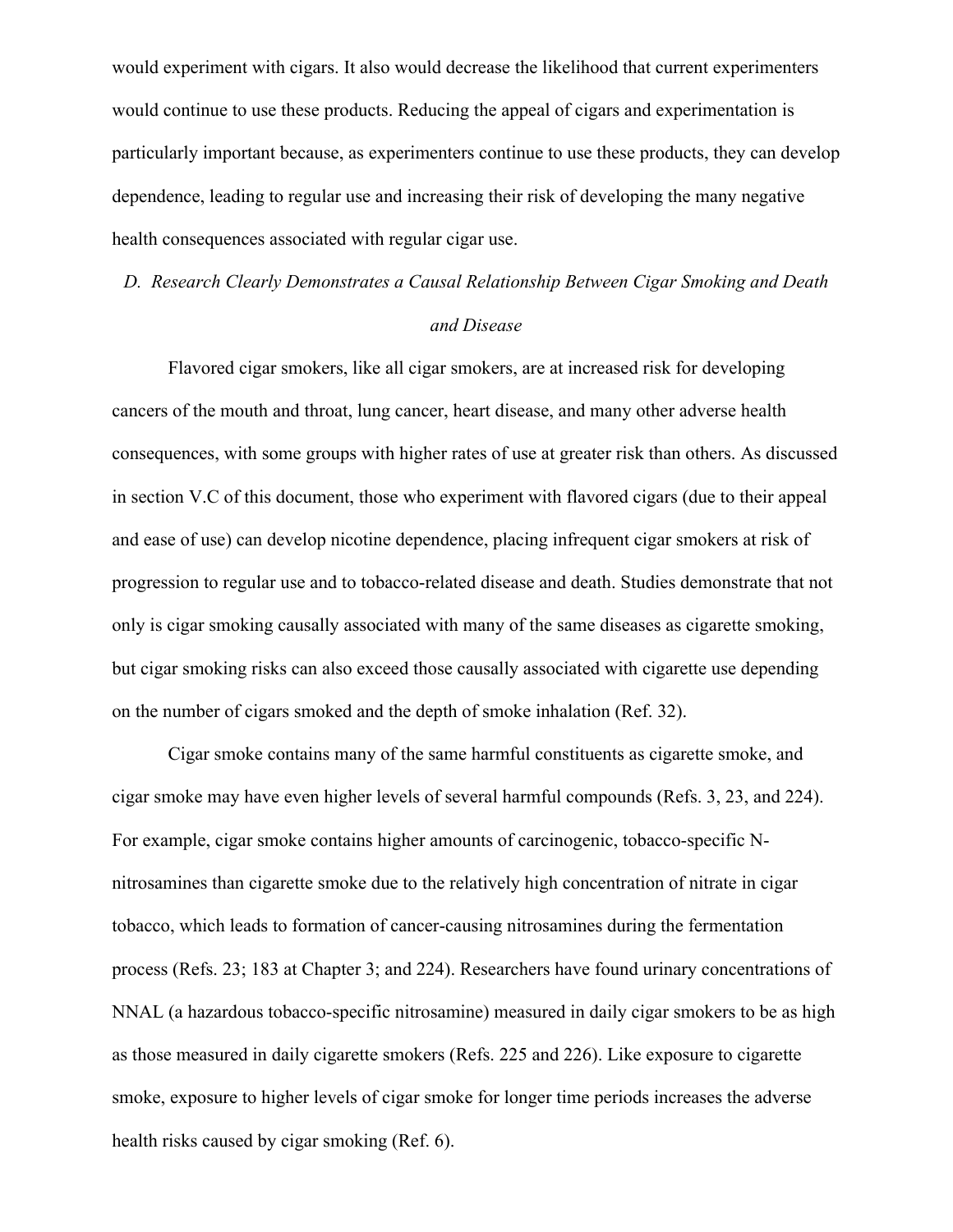Using NATS data for 2009-2010, researchers have estimated that regular cigar smoking caused approximately 9,000 premature deaths or almost 140,000 years of potential life lost among adults 35 years or older (Ref. 3). A study of healthcare expenditures from 2000-2015 found that cigar-attributable health care expenditures for adults totaled \$1.75 billion per year, with \$284 million attributed to exclusive cigar smoking and \$1.5 billion attributed to nonexclusive cigar smoking (i.e., cigar plus cigarette or smokeless tobacco use) (Ref. 4). The overall mortality rates for cigar smokers who inhale generally approach the same mortality rates observed for cigarette smokers (Ref. 183 at 110-112). In addition, overall mortality rates for all cigar smokers (i.e., those who report inhaling as well as those who report not inhaling cigar smoke) are higher than rates for those who have never smoked, although they are generally lower than the rates observed for cigarette smokers (Ref. 183 at 112). A recently published analysis using more contemporary data from the National Longitudinal Mortality Study, following participants for mortality from 1980 through the end of 2011, also found that exclusive cigar smokers had an elevated risk of all-cause mortality compared to never tobacco users, but lower than exclusive cigarette smokers (Ref. 227). Another similar analysis using the restricted-use National Health Interview Survey-Linked Mortality Files (NHIS-LMF), following participants for mortality from 2000 through 2015, observed that current, daily cigar smokers had elevated risk of all-cause mortality compared to never tobacco users (Ref. 228). In addition, researchers studying cigar smokers in 2009 and 2010 found that the average cigar or pipe smoker loses approximately 15 life-years (Ref. 3).

Given this causal relationship between cigar smoking and all-cause mortality, it is critical that FDA propose action to decrease the appeal and ease of cigar use, making it less likely that youth and young adults will experiment with cigars or progress to regular use. FDA also expects that the proposed product standard, if finalized, will cause a large number of existing cigar smokers to cease combusted tobacco product use (as discussed in section VI of this document) and, therefore, be less likely to suffer the negative health consequences of cigar smoking.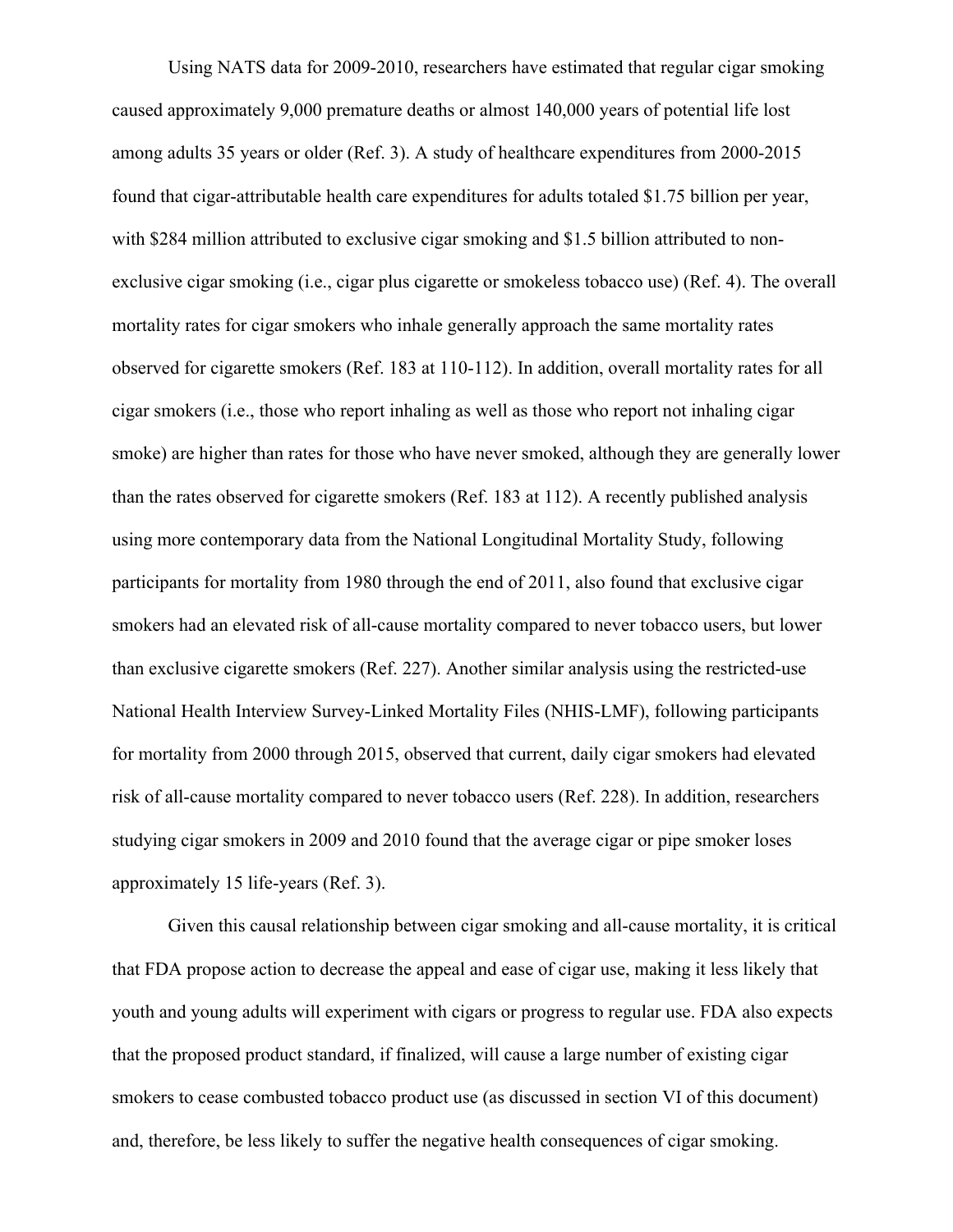#### 1. Cancers of the Mouth and Throat

The National Cancer Institute's (NCI's) Tobacco Control Monograph No. 9, which provides a comprehensive, peer-reviewed analysis of the trends in cigar smoking and potential public health consequences, identified a dose-response relationship for cigar smoking and certain types of cancer (Ref. 183 at 120-130). Specifically, NCI's Tobacco Control Monograph No. 9 identified a dose-response relationship for cigar smoking and oral, laryngeal, pharyngeal, and esophageal cancers, finding an increased risk of these diseases with greater numbers of cigars smoked per day and deeper inhalation (Refs. 183 and 229-232). Likewise, a systematic review of the mortality risks associated with cigar smoking that identified 22 studies observed similar dose trends (Ref. 32).

Cigar smoking can cause cancers of the mouth and throat even in smokers who report they do not inhale (Ref. 183). According to the NCI's Tobacco Control Monograph No. 9, the data clearly establish that cigar smoking is a cause of oral cancer (Ref. 183). Regular cigar smokers who have never smoked cigarettes, including those who report that they do not inhale, experience elevated risks for oral, laryngeal, pharyngeal, and esophageal cancers (Ref. 183). Although former cigarette smokers who currently smoke cigars are more likely to inhale more deeply than cigar smokers who never smoked cigarettes, "the mouth and oral cavity are exposed to the carcinogens in smoke whether the smoke is inhaled or not" (Ref. 183). The systematic review of the mortality risks associated with cigar smoking also noted that the relative mortality risk was still highly elevated for oral, esophageal, and laryngeal cancer among primary cigar smokers reporting no inhalation (Ref. 32). Cigar smokers, including those who do not inhale, have a similar risk of death from mouth and throat cancer as do cigarette smokers, with an overall risk 7 to 10 times higher than for those who have never smoked (Ref. 183). This similarity in risk is likely due to the similar doses of tobacco smoke delivered directly to the oral cavity and esophagus by cigars and cigarettes (Ref. 210). Cigar smokers are also more likely to develop mouth and throat cancer than those who have never smoked. In a large retrospective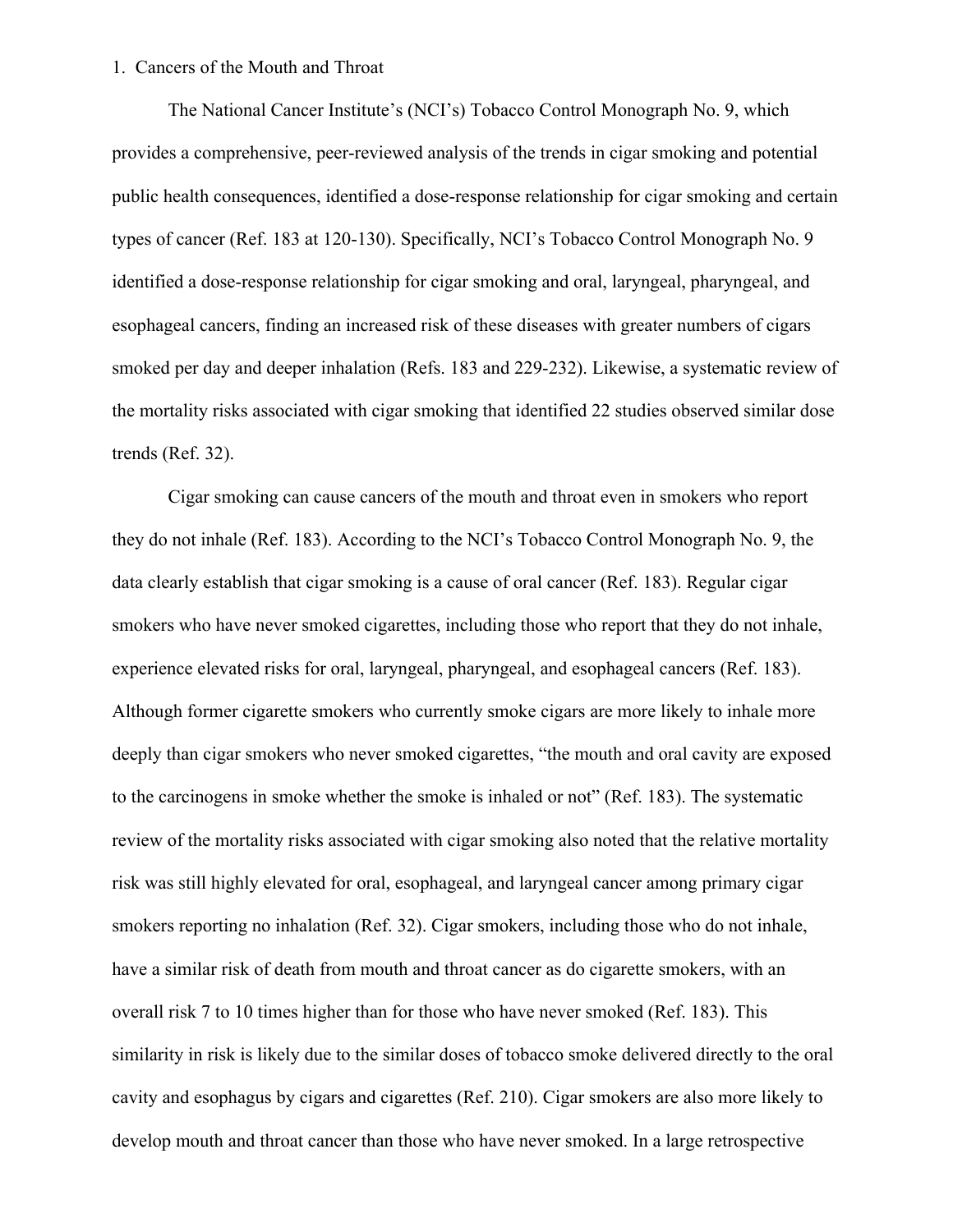cohort study that included more than 17,000 men, researchers found that cigar smokers were nearly three times more likely than nonsmokers to develop cancer of the oropharynx and twice as likely to develop cancer of the upper aerodigestive tract (which includes oral cavity, pharynx, larynx, and esophagus) (Ref. 229). Those risks increased to roughly seven and five times, respectively, among those who smoked five or more cigars per day (Ref. 229).

The NCI's Tobacco Control Monograph No. 9 concluded that cigar smoking is a cause of laryngeal and esophageal cancers (Ref. 183). The likelihood of cigar smokers developing laryngeal cancer is similar to that of cigarette smokers who smoke fewer than 20 cigarettes per day (Ref. 233). The relative risk (i.e., the risk of an outcome under study among exposed (smokers) compared to unexposed (nonsmokers)) of death from laryngeal cancer for those who smoke five or more cigars per day, or who inhale moderately or deeply, approaches the risk for cigarette smokers (Ref. 183). This similarity in risk is likely due to the similar amounts of tobacco smoke delivered directly to the oral cavity and esophagus by cigars and cigarettes (Ref. 210). Regardless of whether smoke is inhaled, the mouths and tongues of cigar smokers are exposed to a high level of smoke (Ref. 210). The esophagus is exposed to the carcinogens of tobacco smoke, which collect on the mouth's surface and are swallowed with saliva, rendering cigar smoking a cause of esophageal cancer (Ref. 210). The risk of esophageal cancer is several times higher for cigar smokers than for those who have never smoked, and the relative risk of esophageal cancer is higher for cigar smokers than for cigarette smokers, even when cigar smokers are compared to the heaviest cigarette smokers (Ref. 234).

Several multinational research studies also have found that cigar smoking can cause oral and other cancers, even in those who do not inhale smoke. For example, the European Prospective Investigation into Cancer and Nutrition (EPIC) examined 102,395 men from Denmark, Germany, Spain, Sweden, and the United Kingdom and calculated the incidence of cancer in smokers who used cigars exclusively and cigar smokers who also smoked cigarettes (Ref. 235). According to the EPIC study findings, exclusive cigar smokers who report not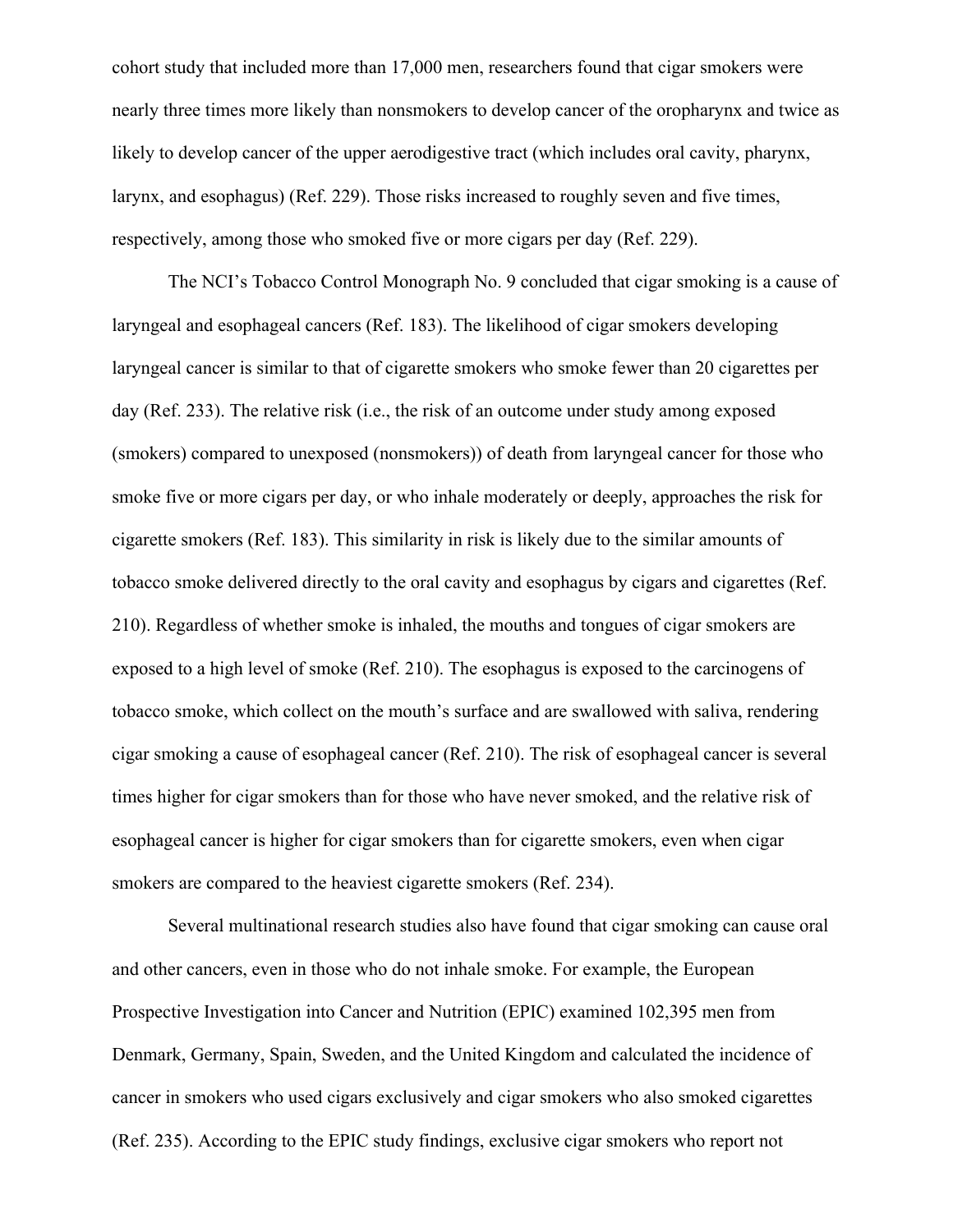inhaling had approximately a two-fold higher risk of lung, upper aerodigestive tract, and bladder cancers combined compared to those who never smoked (Ref. 235). This increased risk was raised to six- or seven-fold higher in cigar smokers who inhaled smoke compared to noninhalers (Ref. 235). This increased risk by comparison to never-smokers was lowest for smokers who had quit both cigarettes and cigars and higher for those who switched from cigarettes to only cigars, demonstrating the additional risk associated with cigar smoking compared to stopping smoking altogether (Ref. 235). Researchers confirmed a carcinogenic effect from cigar smoking with regard to upper aerodigestive tract cancers and found that the risk of these hazards increased with increased duration of smoking over the smoker's lifespan, increased intensity of use per week, and increased degree of smoke inhalation per episode (Ref. 235). A recently published international pooled cohort study found that ever cigar smokers had a non-significantly elevated risk of head and neck cancer and no elevated risk of esophageal cancer, although the numbers of cancer cases among ever cigar smokers were small at 12 for esophageal and 38 for head and neck cancer (Ref. 236). Such small sample sizes, common in cancer studies given the relative rarity of the outcome, can limit the ability to observe a statistical association in the study.

In addition, the World Health Organization (WHO) International Agency for Research on Cancer (IARC) published a monograph evaluating the carcinogenic risk to humans from tobacco smoke and involuntary smoke exposure. The IARC explained: "Cigar and/or pipe smoking is strongly related to cancers of the oral cavity, oropharynx, hypopharynx, larynx, and esophagus, the magnitude of risk being similar to that from cigarette smoking. These risks increase with the amount of cigar…smoking and with the combination of alcohol and tobacco consumption" (Ref. 224).

# 2. Lung Cancer

The evidence clearly establishes that cigar smoking can cause lung cancer; the risk varies by number of cigars per day and level of exposure (Refs. 32; 183 at 119-120; and 224 at 1180).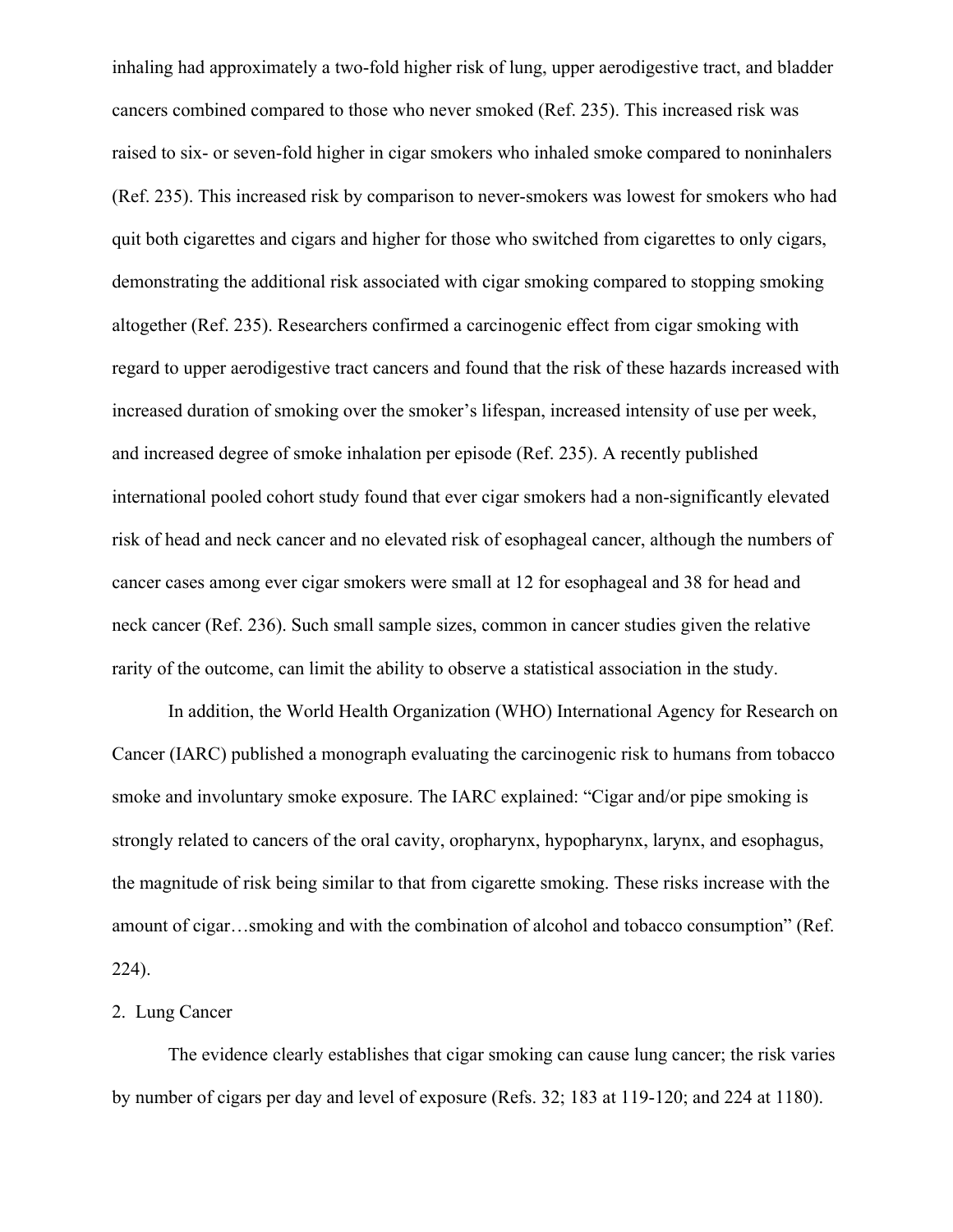A recently published international pooled cohort study found that ever cigar smokers had a statistically significantly elevated risk of lung cancer (Ref. 236).

Like the dose-response relationship between cigar smoking and mouth and throat cancers, the risk of death and disease from lung cancer increases as the number of cigars smoked per day and the depth of smoke inhalation increases (Refs. 32, 183, and 237-239). Overall lung cancer risk for cigar smokers is lower than the overall risk for cigarette smokers (Refs. 229 and 240- 243), but the risk of death from lung cancer for cigar smokers may be similar to the risk of death from lung cancer for cigarette smokers (Refs. 32, 229, and 237-242) once the rates are adjusted for differences in inhalation levels and quantity of cigars smoked daily (Ref. 183 at 120). Cigar smokers in the Cancer Prevention Study I (CPS I), conducted from 1959-1972, who smoked five or more cigars daily with moderate inhalation had a similar risk of death from lung cancer as did pack-a-day cigarette smokers (Ref. 183).

Former cigarette smokers who currently smoke cigars are more likely to inhale deeply than cigar smokers who have never smoked cigarettes, increasing their lung cancer risk (Ref. 23, citing Ref. 183). Although cigarette smokers who switch to smoking only cigars have lower lung cancer risks than they would have if they had continued smoking cigarettes, these risks appear to be substantially greater than for individuals who have quit smoking altogether (Refs. 183 at 155; 239; and 240).

Likewise, according to data from the Cancer Prevention Study II (CPS II, a 12-year study of 1.2 million men and women, in which an analysis was conducted on a subset of male participants from 1982 to 1994 who were asked about cigar use), the risk of lung cancer mortality was approximately five times higher for men who were current smokers of only cigars at the start of the followup study period compared with men who never smoked (Ref. 243). In an analysis of a subset of men who participated in the CPS II study, researchers found that men who smoked three or more cigars per day, who reported inhaling cigar smoke, or who had smoked cigars for 25 years or more experienced a statistically significantly greater risk of mortality from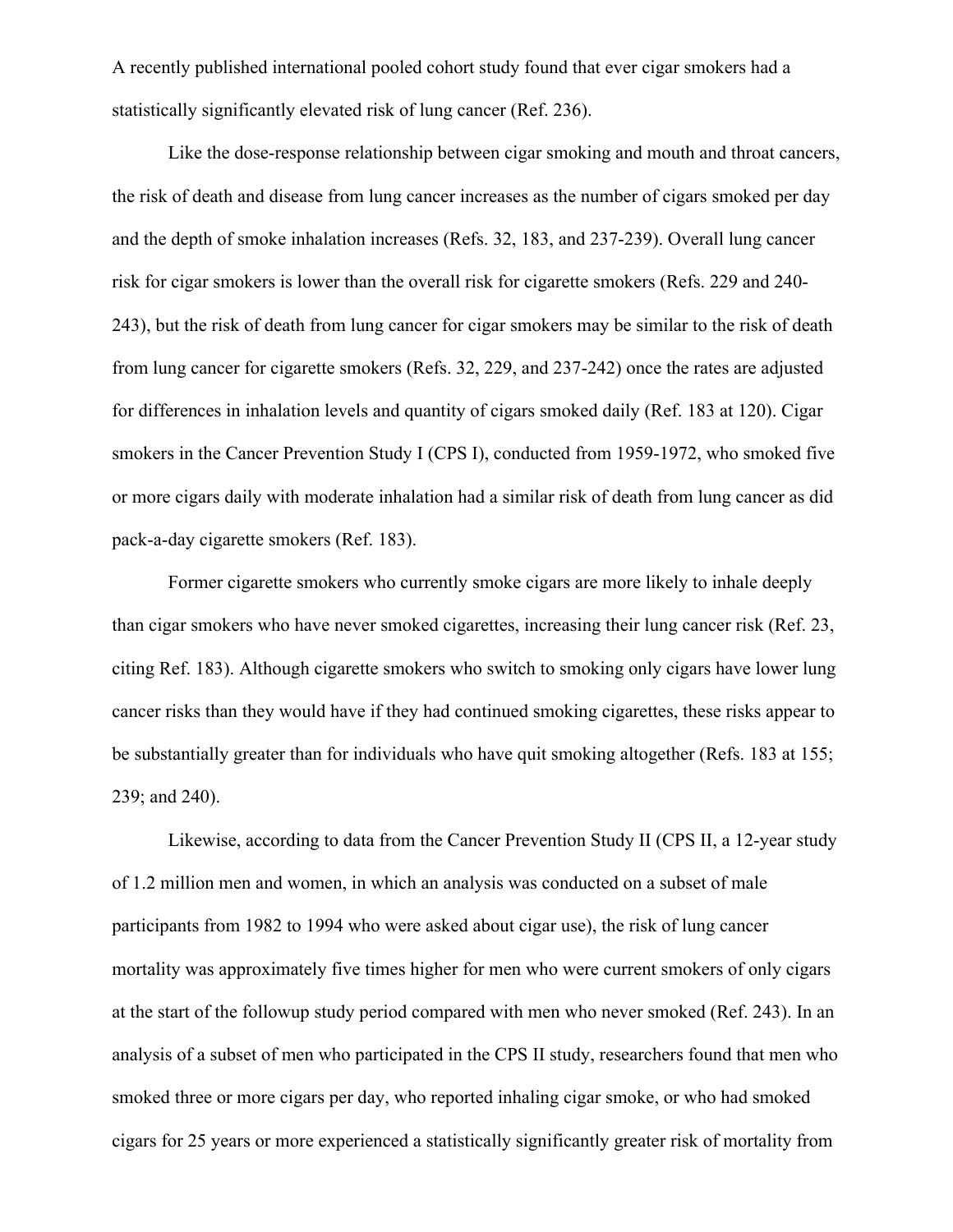lung cancer than those men who reported less frequent cigar use, not inhaling, and smoking cigars for 25 years or less (Ref. 243). Even male cigar smokers who reported that they did not inhale were approximately three times more likely to die from lung cancer than those who never smoked (Ref. 243).

The type of cigar used also may impact the risk of lung cancer in cigar smokers. One large case-control study found that lung cancer patients had 12.7 times greater odds of being an exclusive cigarillo user than controls, compared to a 5.6 times greater odds of being an exclusive user of cigars other than cigarillos (the study was conducted in Europe, where cigarillos typically weigh 1.5 to 3 grams and traditional cigars weigh 2 to 8 grams) (Ref. 239). This difference was likely due to differences in inhalation, as the researchers found that cigarillo users were more likely to inhale than users of other cigars, and inhalers were at higher risk of lung cancer than noninhalers (Ref. 239). As cigarillo and filtered cigar use has increased (and cigarette use has decreased over this same period) in the United States, it is likely that smokers are using such products as substitutes for cigarettes and inhaling them as they would cigarettes (Refs. 101 and 183). Filtered cigars, for example, share many of the design characteristics of cigarettes (Ref. 49). Therefore, the risk of lung cancer for some cigar smokers may be similar to that for cigarette smokers.

## 3. Heart Disease and Aortic Aneurysm

Researchers have identified a pattern of elevated rates of death from coronary heart disease and aortic aneurysm among primary cigar smokers who smoke heavily or inhale deeply (Ref. 32). The CPS I (1959-1972), which evaluated nearly one million men and women in 25 states, found that the rate of death from coronary heart disease increases with the number of cigars smoked and the depth of smoking inhalation (Refs. 32 and 183). Researchers also identified an elevated risk of developing coronary heart disease in those individuals who smoked five or more cigars per day and exhibited moderate or deep inhalation (Refs. 32, 183, and 244).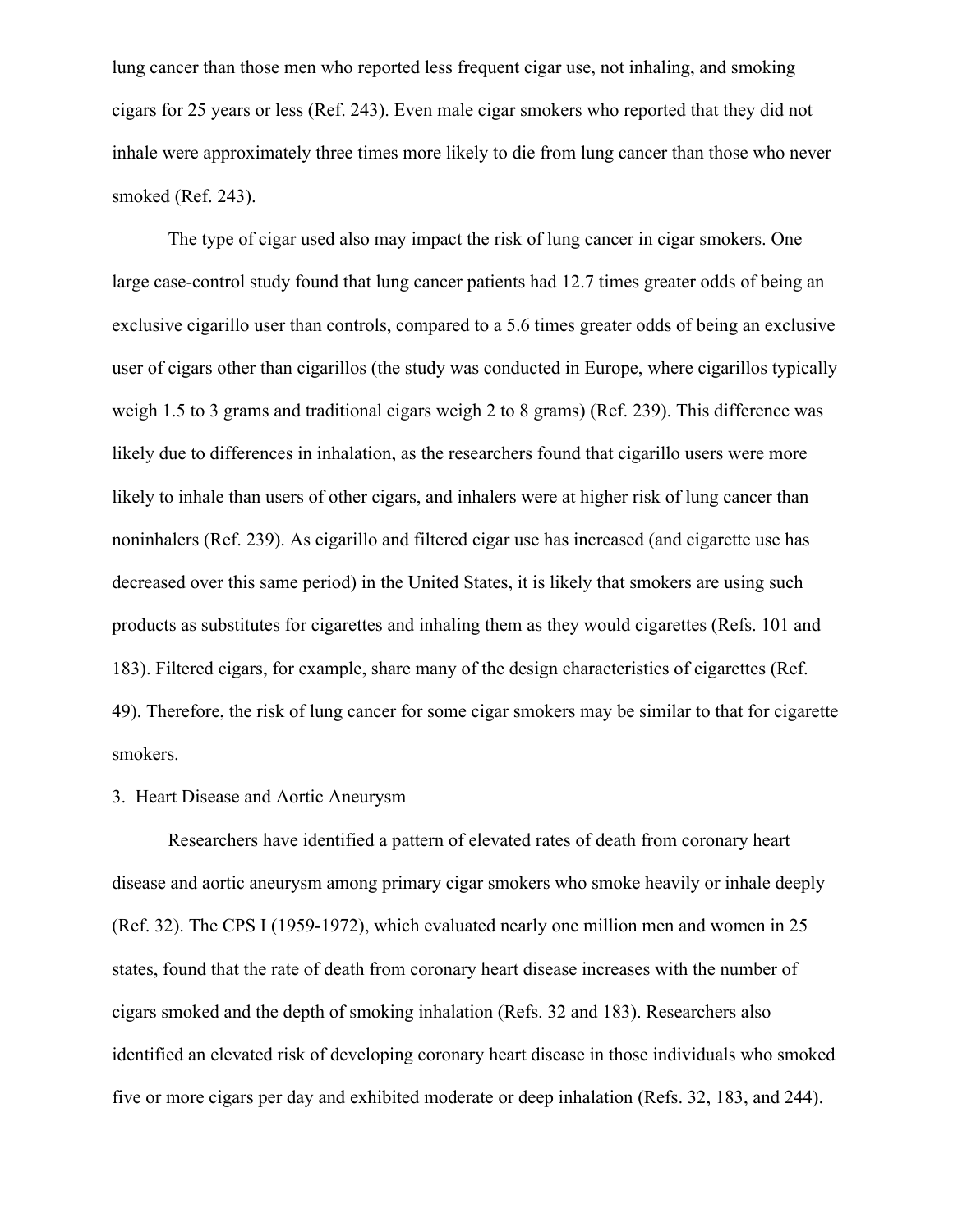CPS I data also suggest that cigar smokers are at an increased risk for aortic aneurysm, the risk rate approaching that observed for cigarette smokers (Refs. 32 and 183).

Researchers analyzing CPS II data also examined death rates resulting from coronary heart disease related to cigar smoking. The 1999 CPS II reviewed approximately 7,000 current cigar smokers, 7,000 former cigar smokers, and 113,000 men who had never regularly smoked tobacco to determine the risk of heart disease for cigar smokers (Ref. 210). Among men younger than 75 years old, current cigar smokers experienced a coronary heart disease death rate about one-third higher than those who had never smoked (Ref. 210).

Additional studies provide supporting evidence that cigar smokers have elevated rates of developing coronary heart disease compared with nonsmokers (Refs. 229, 241, and 245). One large study examined primary (i.e., current, exclusive with no previous history of cigarette or pipe tobacco use) and secondary (i.e., current, exclusive with previous history of cigarette or pipe tobacco use) cigar smokers compared with never smokers (Ref. 241). It found that both primary and secondary cigar smokers were at increased risk of major coronary heart disease compared to never smokers (Ref. 242). Secondary cigar smokers also had a higher risk of major stroke compared with never smokers (Ref. 241). Primary and secondary cigar smokers had similar risks of major coronary heart disease and stroke and experienced outcomes similar to those who smoked less than a pack of cigarettes per day (Ref. 241). In the recently published NHIS-LMF, current, daily cigar smokers had a non-significantly elevated risk of death due to coronary heart disease compared to never tobacco users (Ref. 228).

In addition, in 2010, the Surgeon General found that for older adult cigar smokers, particularly those who smoke more than one cigar per day or inhale the smoke, the risk of heart disease is moderately higher than that for nonsmokers (Ref. 6). In support of the Surgeon General's findings, one study conducted from 1964 to 1973 involved 17,774 men ranging in age from 30 to 85, of which 1,546 smoked cigars and 16,228 did not, all of whom reported that they had never smoked cigarettes and did not currently smoke pipes (Ref. 229). This study determined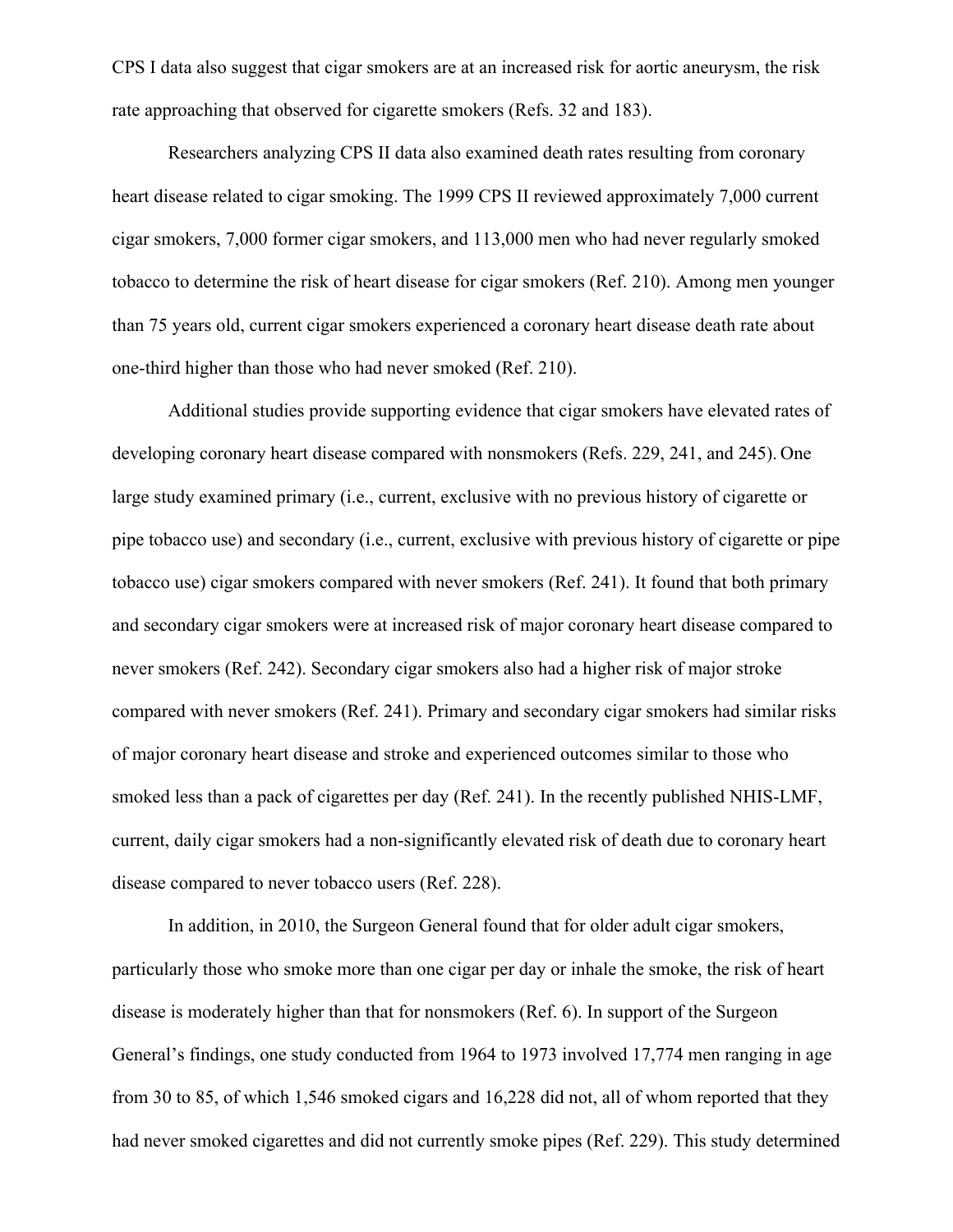that cigar smoking was associated with a moderate, but statistically significant, increase in the risk of coronary heart disease (Ref. 229).

International researchers have reached similar conclusions about the impact of cigar smoking on the risk of developing heart disease. For example, in a study of more than 12,000 Danish people aged 30 years and older that looked at the risk of first acute myocardial infarction (MI), researchers found the risk of first acute MI escalated with increasing depth of smoke inhalation and with increasing number of cigars smoked per day (Refs. 183 and 244). Another Danish study found the highest rates of myocardial infarction for smokers of cheroots (a type of cigar with ends that do not taper that is traditionally used in India and Burma) to be for those individuals who smoked six or more cheroots per day, with a relative risk of myocardial infarction of more than four times the risk of individuals who had never smoked (Ref. 183, citing Ref. 246).

### 4. Other Health Outcomes

Research studies have found that cigar smokers have approximately 40 to 45 percent higher risk of COPD than never tobacco users. A cohort study of Kaiser Permanente plan members found a relative risk of COPD diagnosis of 1.45 for cigar (Ref. 229), and CPS I data found a similar elevated relative risk of COPD among primary cigar smokers of 1.42 (Ref. 247).

The risk of bladder cancer in CPS I data was also approximately 40 percent higher for cigar smokers, with a relative risk of 1.38 (Ref. 247). In a recently published study using data from the Agricultural Health Study, ever cigar use was statistically significantly associated with risk of urinary cancer (Ref. 248).

There are other health outcomes attributable to cigar smoking that were not assessed using CPS I or II mortality data. For example, one study found statistically significant increased risks of colon and rectal cancers among cigar smokers in a cohort of nearly 250,000 World War I era veterans who were followed for mortality for 26 years (Ref. 249). While most research has focused on cigar-attributable mortality, limited research has addressed cigar-attributable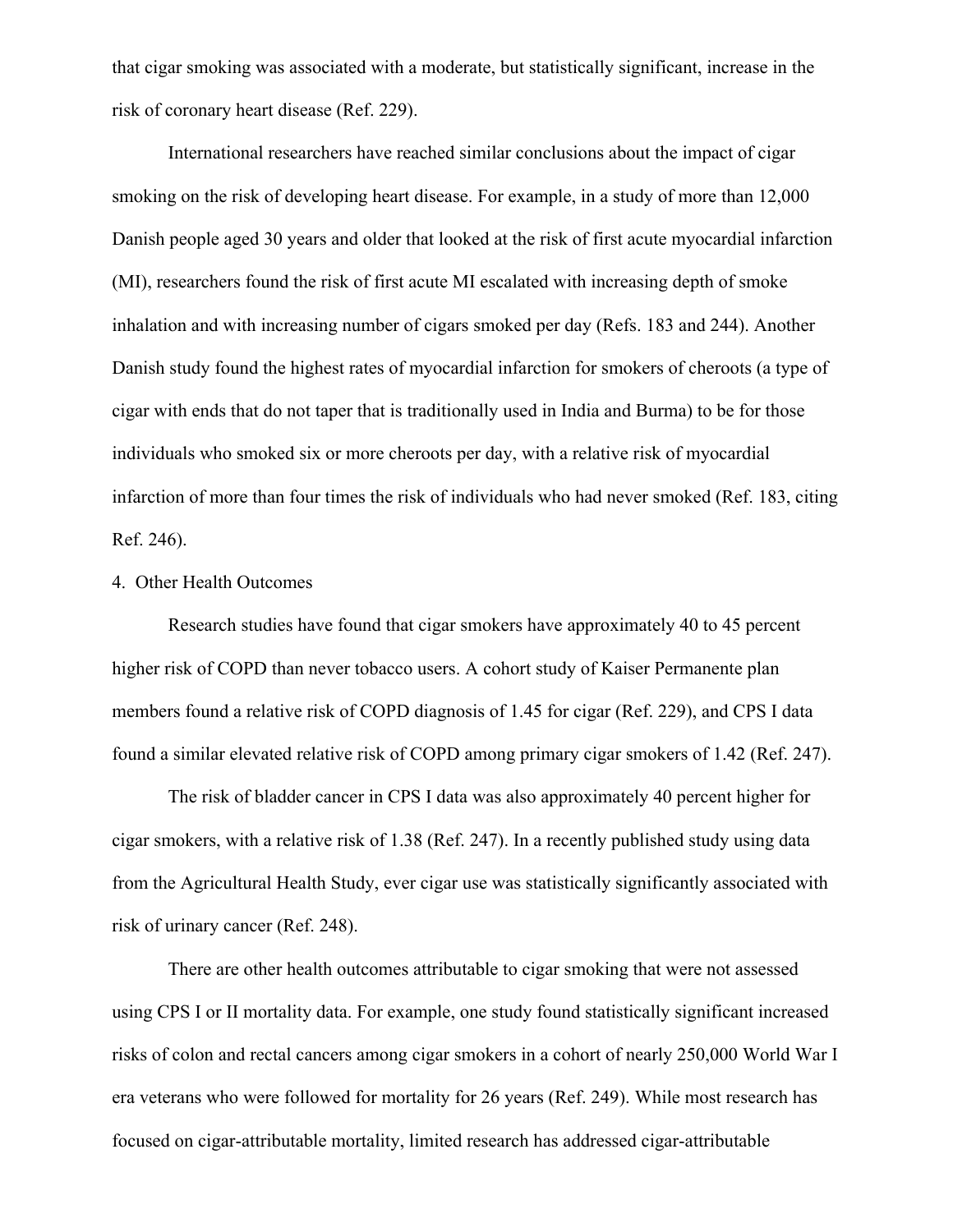morbidity. Besides dying from cigar-attributable disease, lifelong cigar smokers may live many years with serious medical conditions, such as cancers (Refs. 229 and 232), heart disease (Refs. 229 and 245), and increased airflow obstruction (Ref. 124) that can lead to major physical impairments, and substantially reduce functioning and quality of life.

5. Impact on Individuals Who Report that They Do Not Inhale Smoke

Studies suggest that even cigar smokers who do not intend to inhale smoke, and who are unaware they are doing so, nonetheless inhale some amount of cigar smoke (Refs. 124 and 212). While inhaling cigar smoke poses much higher morbidity and mortality rates than not inhaling, substantial risks still exist for those cigar smokers who may not intentionally inhale smoke. Relative mortality risks for oral, esophageal, and laryngeal cancers are high even among those primary cigar smokers who reported that they do not inhale cigar smoke (Ref. 32; see Refs. 183, 230, and 247). Researchers found that the risk of stomach cancer mortality was also higher among cigar users who reported they did not inhale smoke when compared to individuals who did not use tobacco products (Ref. 250). Regardless of whether cigar smokers inhale, they are still subject to cigars' addictive and other adverse health effects through absorption of nicotine and other harmful constituents, including those discussed in section V.B of this document (Refs. 212 and 250). Buccal absorption of nicotine occurs even if cigar smoke is not inhaled, and cigar smokers may also absorb nicotine through the lips due to the alkalinity of cigar tobacco (Refs. 214 and 215). This greater nicotine yield and absorption increases the risk of nicotine addiction from cigar smoking.

# *E. Secondhand Tobacco Smoke, Including Cigar Smoke, Increases the Risks of Lung Cancer, Heart Disease, and Other Adverse Health Effects in Nonsmokers*

Tobacco smoke inhaled by nonsmokers in indoor and outdoor spaces is most commonly referred to today as "secondhand smoke" but has also been referred to as "environmental tobacco smoke," "passive smoke," or "involuntary smoke." Extensive data exist regarding the dangers of involuntary exposure to tobacco smoke. It is well established that exposure to secondhand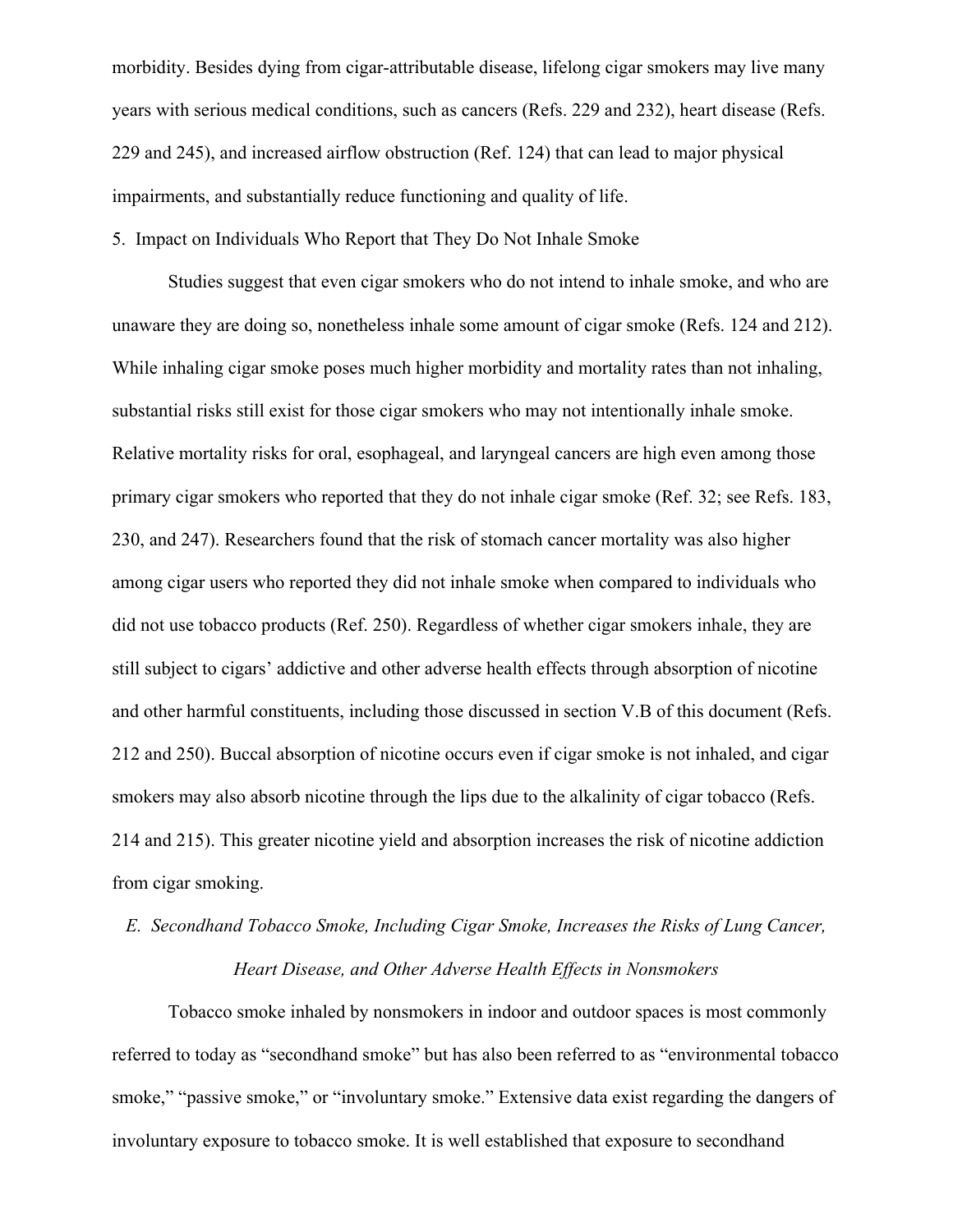tobacco smoke causes premature death and disease in youth and adults who do not smoke (e.g., Refs. 251 and 252). Exposure to secondhand smoke has immediate adverse effects on the cardiovascular system and can cause lung cancer, coronary heart disease, and stroke (Ref. 251). By reducing the prevalence of cigar smoking, this proposed standard also has benefits for those who do not use cigars.

Tobacco smoke contains over 7,000 compounds, and cigars generate more than 50 carcinogens in mainstream and sidestream smoke (Refs. 23, 183, and 251). Mainstream cigar smoke is the smoke one draws into the mouth from the butt end or mouthpiece of a cigar; sidestream cigar smoke is the smoke emitted from the burning cone of a cigar during the interval between puffs (Ref. 183). Secondhand smoke is a combination of sidestream smoke and exhaled mainstream smoke.

While the above data on secondhand smoke are related to cigarettes, evidence supports the conclusion that these data apply to secondhand cigar smoke, as well, and there is no basis to conclude that secondhand smoke from cigars is any less hazardous than secondhand smoke from cigarettes. Cigar smoke contains the same toxic substances as cigarette smoke, with varying concentrations of these constituents found in different cigar types and sizes (Ref. 183). Even though, on average, tobacco users smoke more cigarettes than cigars, the overall level of toxicants in secondhand smoke from cigars can be quantitatively higher than in the secondhand smoke from cigarettes (Ref. 183). Cigars also produce much higher levels of many indoor pollutants than cigarettes, which can be explained, at least in part, by the larger size of cigars and therefore greater amount of tobacco burned compared to cigarettes (Ref. 183). The smoke from one cigar can take 5 hours to dissipate, exposing household members to a considerable involuntary health risk (Ref. 183).

#### 1. Lung Cancer and Secondhand Smoke

Exposure of nonsmokers to secondhand tobacco smoke has been shown to cause a statistically significant increase in urinary levels of metabolites of tobacco-specific nitrosamines,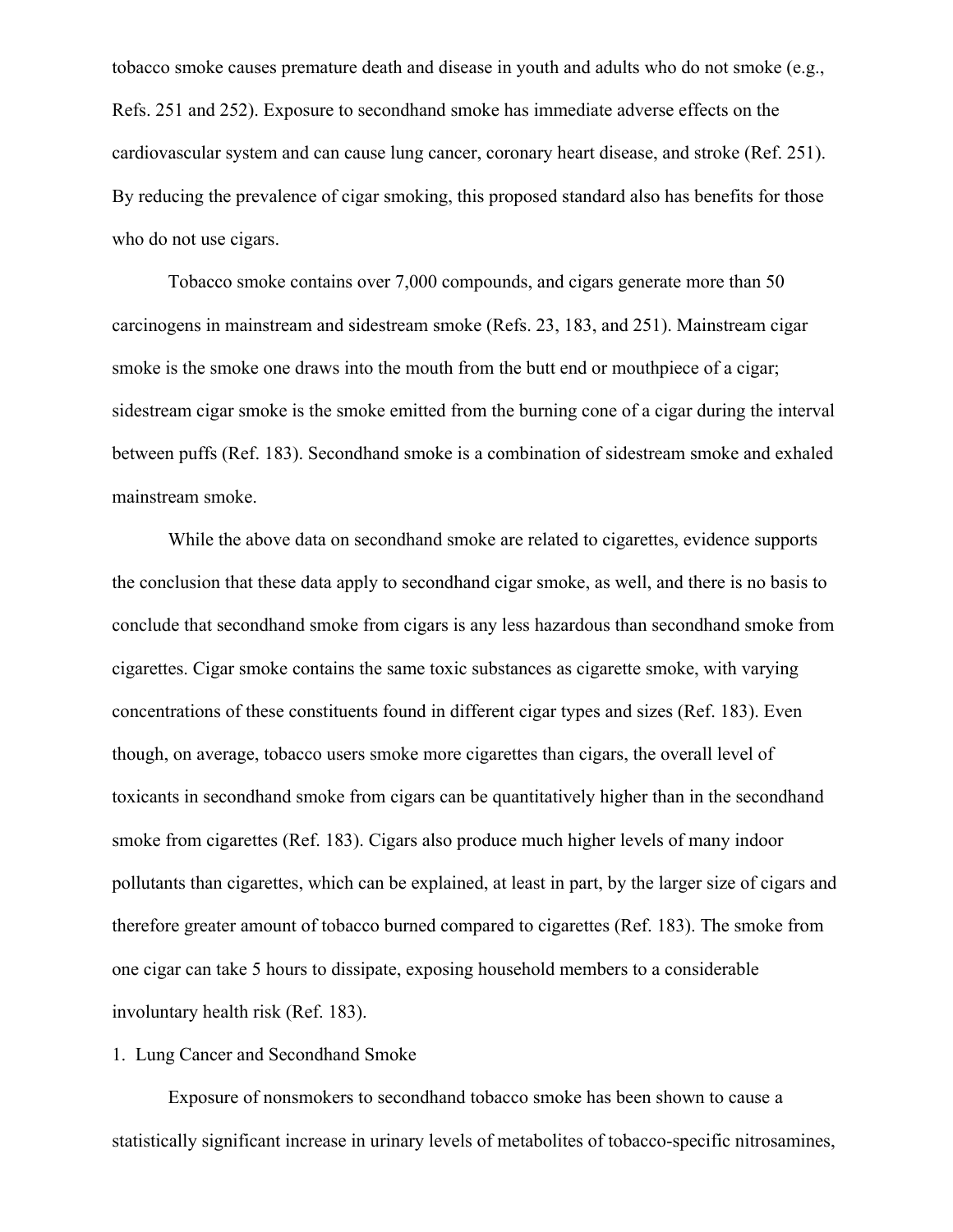which are carcinogens that specifically link exposure to secondhand smoke with an increased risk for lung cancer (Ref. 251). Studies in rodents have demonstrated that 4-(methylnitrosamino)- 1-(3-pyridyl)-1-butanone specifically induces lung tumors by systemic administration, which provides support that nitrosamines are major factors in the development of lung cancer (Ref. 251). According to the Surgeon General, there is sufficient evidence from which to infer a causal relationship between secondhand tobacco smoke exposure and lung cancer among lifetime nonsmokers (Ref. 251). Individuals living with smokers had a 20 to 30 percent increase in the risk of developing lung cancer from secondhand smoke exposure, compared with individuals living with nonsmokers (Ref. 251). Based on the similarity of the toxic constituents in cigars and cigarettes, and the fact that cigars commonly share similar product design and mechanisms of smoke delivery as cigarettes, FDA's scientific judgment leads the Agency to expect that secondhand cigar smoke would produce effects similar to those produced by secondhand cigarette smoke. According to the World Health Organization's International Agency for Research on Cancer, a mass balance model developed for predicting secondhand tobacco smoke was used to obtain CO, respirable suspended particle, and PAH emission (Ref. 224). These observed factors demonstrated that cigars can be more potent sources of CO than cigarettes (Ref. 224). The study also demonstrated that although a single cigar may have lower emissions of respirable suspended particles and PAHs per gram of tobacco consumed than a cigarette, a cigar's larger size and longer smoking time results in greater total respirable suspended particles and PAH emission than a single cigarette (Refs. 224 and 253). Findings from the NCI Tobacco Control Monograph No. 9 also demonstrate that carcinogens linked to lung cancer would be expected to be present at comparable levels in cigar and cigarette smoke (Ref. 183). Little cigars with filter tips and regular cigars contain higher levels of certain nitrosamines in sidestream smoke than do filtered tip cigarettes (Ref. 183).

2. Heart Disease and Secondhand Smoke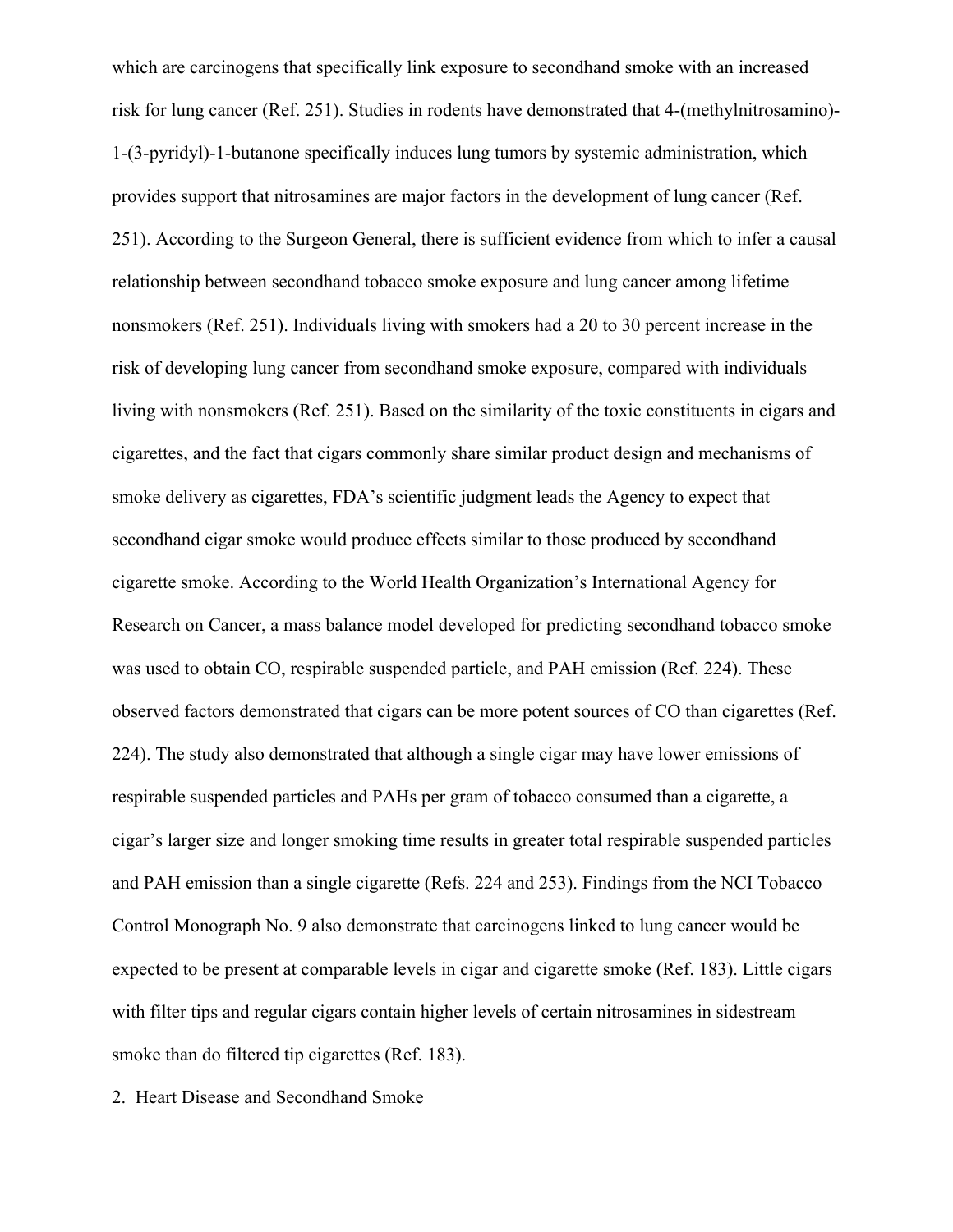The evidence cited in Surgeon General's Reports supports the conclusion that secondhand tobacco smoke exposure can cause heart disease and stroke. Although the research examining the effects of exposure specific to secondhand cigar smoke is more limited compared to cigarettes, evidence from a recently published study suggests that the risk of experiencing negative cardiovascular effects due to secondhand cigar smoke exposure is similar to the risk from secondhand cigarette smoke exposure (Ref. 254). It is reasonable to anticipate that the cardiovascular risks from secondhand cigar smoke would be similar to those of secondhand cigarette smoke due to the similar smoke profiles for cigars and cigarettes, the excess risk of coronary heart disease associated with active cigar smoking, and the low levels of toxicant exposure that can cause coronary heart disease (Ref. 251).

In a 2006 report regarding the health effects of exposure to secondhand tobacco smoke, the Surgeon General concluded that exposure to secondhand tobacco smoke had immediate adverse effects on the cardiovascular systems and caused coronary heart disease (Ref. 251). The estimated increase in coronary heart disease risk from exposure to secondhand tobacco smoke is 25 to 30 percent above that of unexposed individuals (Ref. 251). Based on these data, the Surgeon General concluded that "the evidence is sufficient to infer a causal relationship between exposure to secondhand smoke and increased risks of coronary heart disease morbidity and mortality among both men and women" (Ref. 251).

3. Other Health Problems

Studies have concluded that secondhand tobacco smoke can cause other health problems, specifically for youth. Secondhand smoke exposure has been independently linked to increased inflammatory responses, oxidative stress, and endocrine disruption in youth (Refs. 255-257). Children exposed to secondhand smoke are also at an increased risk of sudden infant death syndrome, acute respiratory infections, ear problems, and more severe asthma (Ref. 23). In addition, smoking by parents can cause respiratory symptoms and slower lung growth in their children as compared to the children of non-smoking parents (Ref. 23). It is expected that these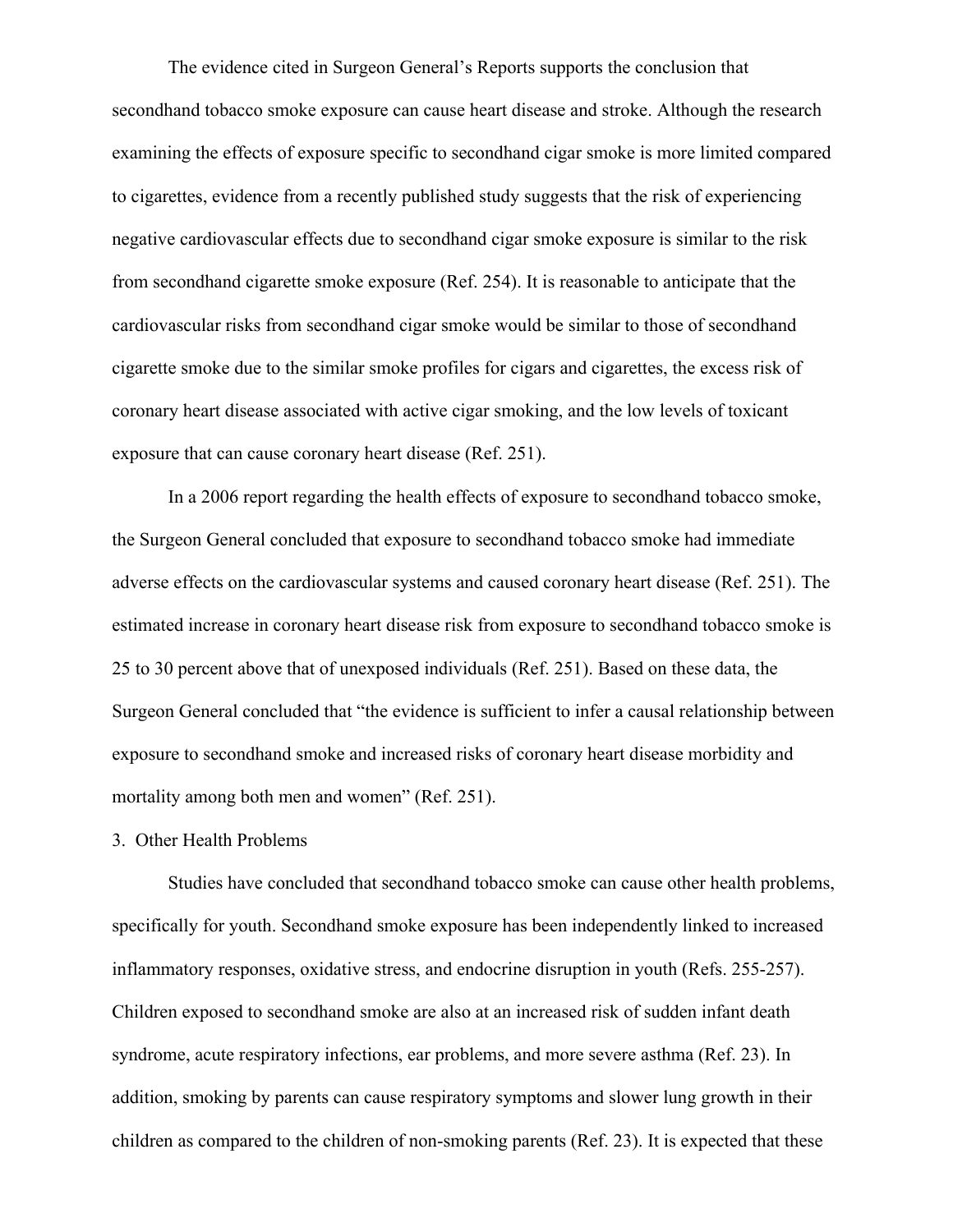health effects would apply to secondhand cigar smoke exposure specifically, given the stated similarities between cigar smoke and other forms of tobacco smoke.

For all of these reasons and based on extensive evidence, it is clear that cigar use causes severe negative health consequences among users and nonusers. As discussed in section VI of this document, this proposed rule, if finalized, would help to prevent experimentation with cigars and progression to regular use, and increase cessation among current users, which would help to lessen the incidence of cigar-related negative health consequences.

# *F. Disparities in Tobacco Use, Including Cigar Use, Lead to Disparities in Tobacco-Related Morbidity and Mortality*

As previously discussed, cigar smoking exposes users to the same toxic and carcinogenic compounds identified in cigarette smoke and is associated with many of the same health risks as cigarette smoking. As such, this section discusses the evidence to support how disparities in tobacco use shape disparities in tobacco-related morbidity and mortality. While the prevalence of cigar use has decreased over time for non-Hispanic White persons, data from the 2002-2016 NSDUH show that cigar use has remained stable for non-Hispanic Black persons (aged 12 years and older) (Ref. 162), while 2000-2015 NHIS data show increased prevalence for non-Hispanic Black adults (aged 18 years and older) (Ref. 258). In addition, differences in cessation and quit attempts have been observed across population groups. Despite more attempts at quitting, Black cigarette smokers are less successful at quitting than White and Hispanic cigarette smokers (Refs. 38, 259, and 260). While less is known about disparities in cigar cessation, findings from 2013-2016 PATH data indicate that non-Hispanic Black cigar users had lower odds of discontinuing cigar use than non-Hispanic White users (Ref. 261). Collectively, these factors contribute to the disparities in tobacco-related health outcomes. While the etiology of chronic health conditions is multifactorial in nature, smoking has been found to be an important causal factor (Ref. 23) African American adults, and in particular African American men, experience the highest rates of incidence and mortality and lowest rates of survival from many tobacco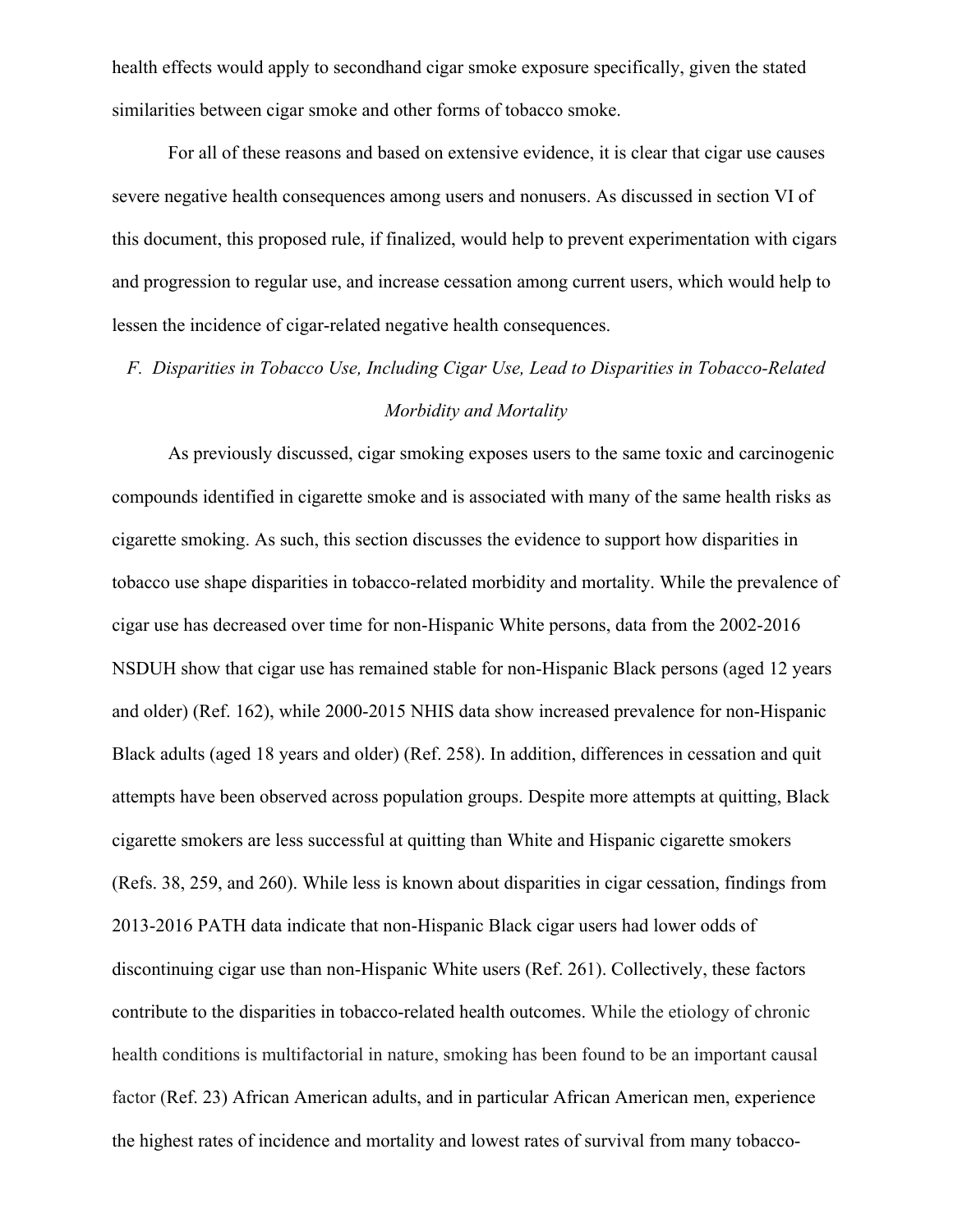related cancers, such as lung and bronchus cancer and head and neck cancer, compared to those from other racial and ethnic groups (Refs. 262 and 263). Deaths from other tobacco-related conditions such as heart disease, stroke, and hypertension are higher among African Americans compared to other racial and ethnic groups (Refs. 264-269).

The higher levels of flavored cigar use among non-Hispanic Black cigar users exacerbate already-existing health disparities experienced by the Black community (Refs. 163 and 270). Levels of nicotine and other carcinogens in cigars may be higher than those in cigarettes and may be at levels that lead to increased risk of morbidity and mortality from conditions such as cancer, cardiovascular disease, and COPD (Refs. 3, 32, and 210).

Additionally, American Indians or Alaskan Natives (AI/ANs) have the highest prevalence of overall tobacco use compared to members of other racial and ethnic groups (Refs. 37, 38, 68, and 271). Prevalence of cigar smoking among AI/ANs is lower than prevalence among Blacks, but higher than among Hispanics and Asians (Ref. 271). It is well documented that AI/ANs suffer disproportionately from both lung cancer and cardiovascular diseases (Refs. 272 and 273). An analysis of 2001-2009 mortality data for people living in the Indian Health Service Contract Health Service Delivery Area counties in the United States indicated that ageadjusted death rates, smoking-attributable fractions, and smoking-attributable mortality for allcause mortality were statistically significantly higher among AI/AN populations than among Whites for adult men and women aged 35 years and older (Ref. 274). Cigarette smoking caused 21 percent of ischemic heart disease, 15 percent of other heart disease, and 17 percent of stroke deaths in AI/AN men, compared with 15 percent, 10 percent, and 9 percent, respectively, for White men (Ref. 274). Among AI/AN women, smoking caused 18 percent of ischemic heart disease deaths, 13 percent of other heart diseases deaths, and 20 percent of stroke deaths, compared with 9 percent, 7 percent, and 10 percent, respectively, among White women (Ref. 274).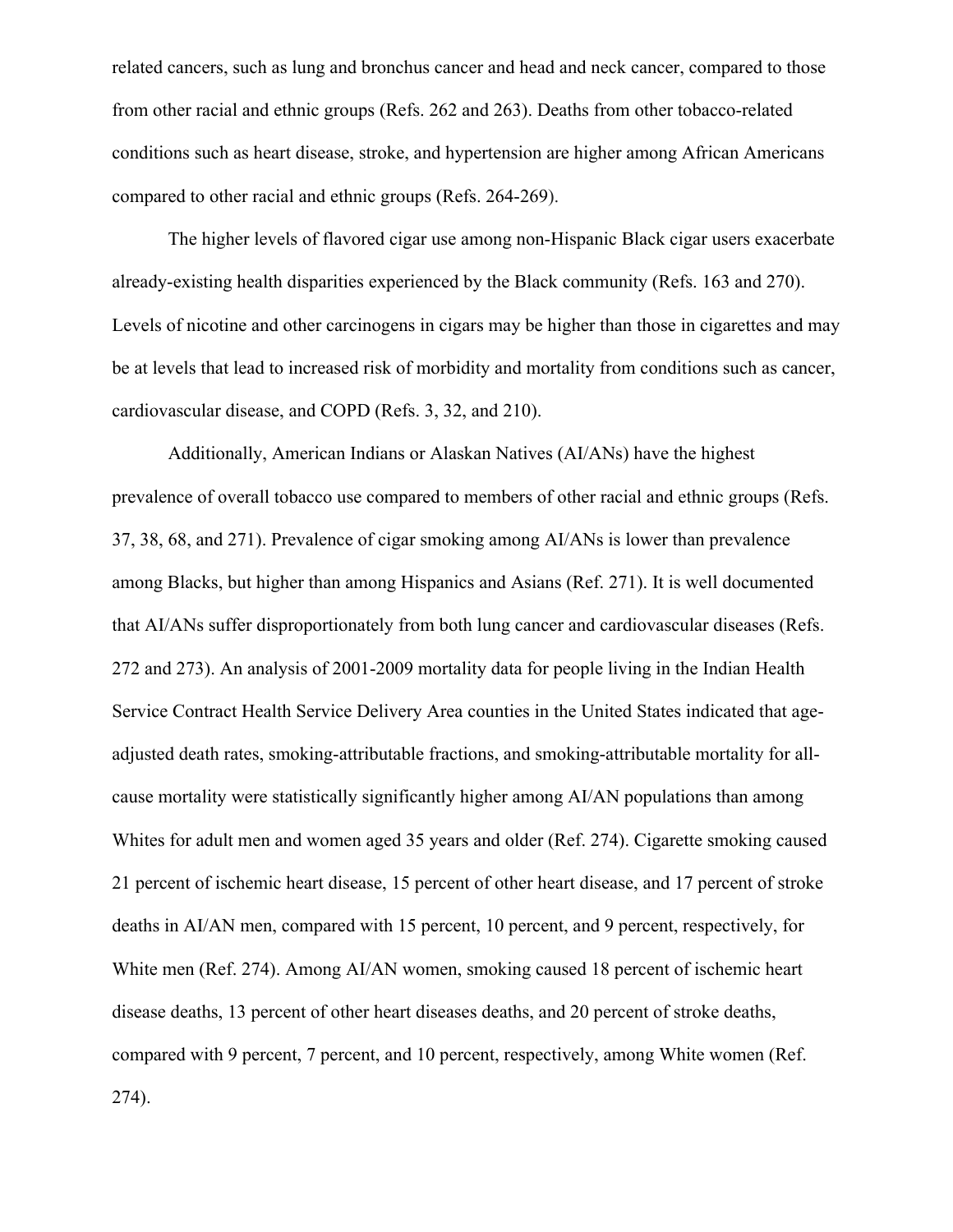Disparities in tobacco-related morbidity and mortality have also been observed for other population groups that have higher levels of tobacco use. Those with low household income and educational attainment bear a disproportionate burden of heart disease and stroke incidence and mortality (Refs. 275 and 276). National Health and Nutrition Examination Survey (NHANES) data from 2007 to 2010 indicate that prevalence of co-occurring obesity and smoking was linearly associated with educational attainment as women with the lowest levels of education had greater likelihood of being obese smokers than women with the highest levels of education (Ref. 277). Research has also demonstrated that individuals with behavioral health conditions and other medical comorbidities have higher prevalence of combusted tobacco use compared to those without these conditions (Refs. 167 and 278) and have increased risk of tobacco-related morbidity and mortality (Refs. 23, 279, and 280). Inpatient hospital admission data from 1990 to 2005 from California indicate that approximately half of the deaths in those who had been hospitalized for schizophrenia, bipolar disorder, or major depressive disorder were due to diseases causally linked to tobacco use (Ref. 279) and that the majority of deaths for those hospitalized for opioid-related conditions were related to tobacco and alcohol, not to opioids (Ref. 281). In a study of 470 unhoused individuals, the analysis found that past 30-day use of all tobacco products was high and that 74.0 percent of respondents reported use of cigars and over half (55 percent) reported use of flavored cigars in the past 30 days (Ref. 166). Tobacco-related cancers are a leading cause of death among adults experiencing homelessness (Ref. 165).

Additionally, the burden of secondhand smoke exposure is experienced disproportionately among members from some racial and ethnic groups and people from lower household income and educational attainment backgrounds. Among nonsmokers ages 3 and older, findings from 2011-2018 NHANES data indicate that non-Hispanic Blacks and those living below the poverty level had the highest levels of secondhand smoke exposure compared to people of other races and those living above the poverty level, respectively; these disparities persisted across all years of the study analysis from 2011 to 2018 (Ref. 282). From 1999 to 2012,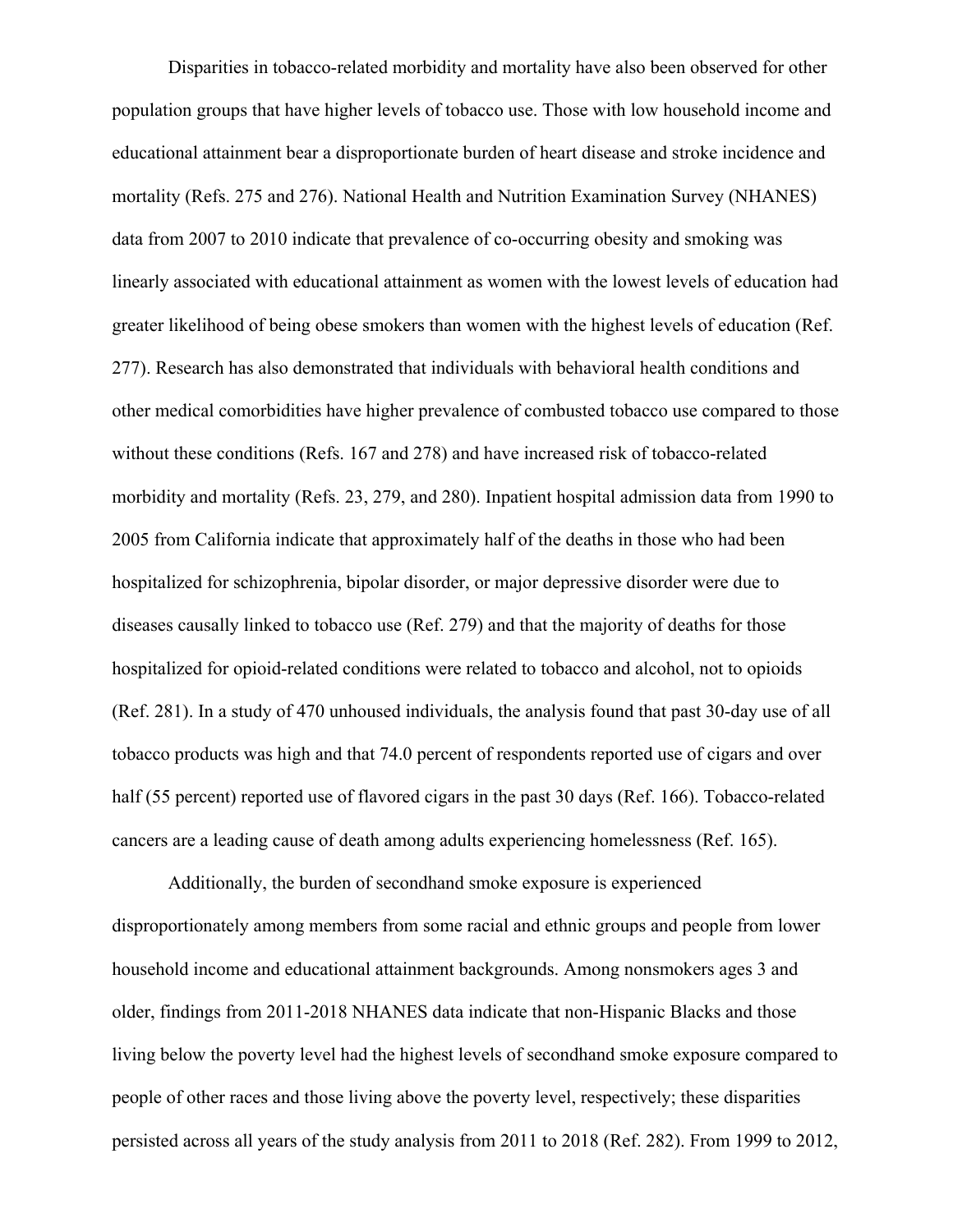the percentage of the nonsmoking population ages 3 and older with detectable serum cotinine levels (defined in the study as levels  $\geq 0.05$  ng/mL to indicate secondhand smoke exposure) declined across all racial and ethnic groups (Ref. 283). However, a higher proportion of non-Hispanic Black nonsmokers continued to have detectable serum cotinine levels, compared to Mexican American and non-Hispanic White nonsmokers. For example, in 2011-2012, nearly 50 percent of non-Hispanic Black nonsmokers had detectable serum cotinine levels, compared with 22 percent of non-Hispanic White and 24 percent of Mexican American nonsmokers (Ref. 283).

Disparities in the secondhand smoke exposure are found across various environmental settings. These disparities speak to the interrelated influences of individual factors (e.g., age, race and ethnicity, income) and existing inequities in places where members from underserved communities are likely to reside, spend time, and work (Ref. 183). Findings drawn from the 2013-2016 NHANES data indicate that compared to non-Hispanic Whites, non-Hispanic Blacks had higher odds of secondhand smoke exposure in homes other than their own (Ref. 284). An analysis of NYTS data indicates that non-Hispanic Black and non-Hispanic White students both had higher prevalence of secondhand smoke exposure at home and in vehicles than Hispanic and non-Hispanic other students (Ref. 285). While secondhand smoke exposure in homes and vehicles declined from 2011 to 2018, secondhand smoke exposure in homes among non-Hispanic Black students did not change (Ref. 285). Home smoking bans (i.e., household rules that restrict or ban smoking inside the home) can reduce secondhand smoke exposure. A study using 1995-2007 data from the TUS-CPS found that among two parent households, higher levels of parental educational level and annual household income were associated with the higher reporting of a complete home ban as compared to lower levels of parental educational and annual household income (Ref. 286). Such findings are consistent with a higher degree of autonomy over the home environment for households with greater economic resources and housing flexibility, emphasizing the degree to which certain aspects of disadvantage (such as lower family income, lack of access to single-family housing, or lack of autonomy over the home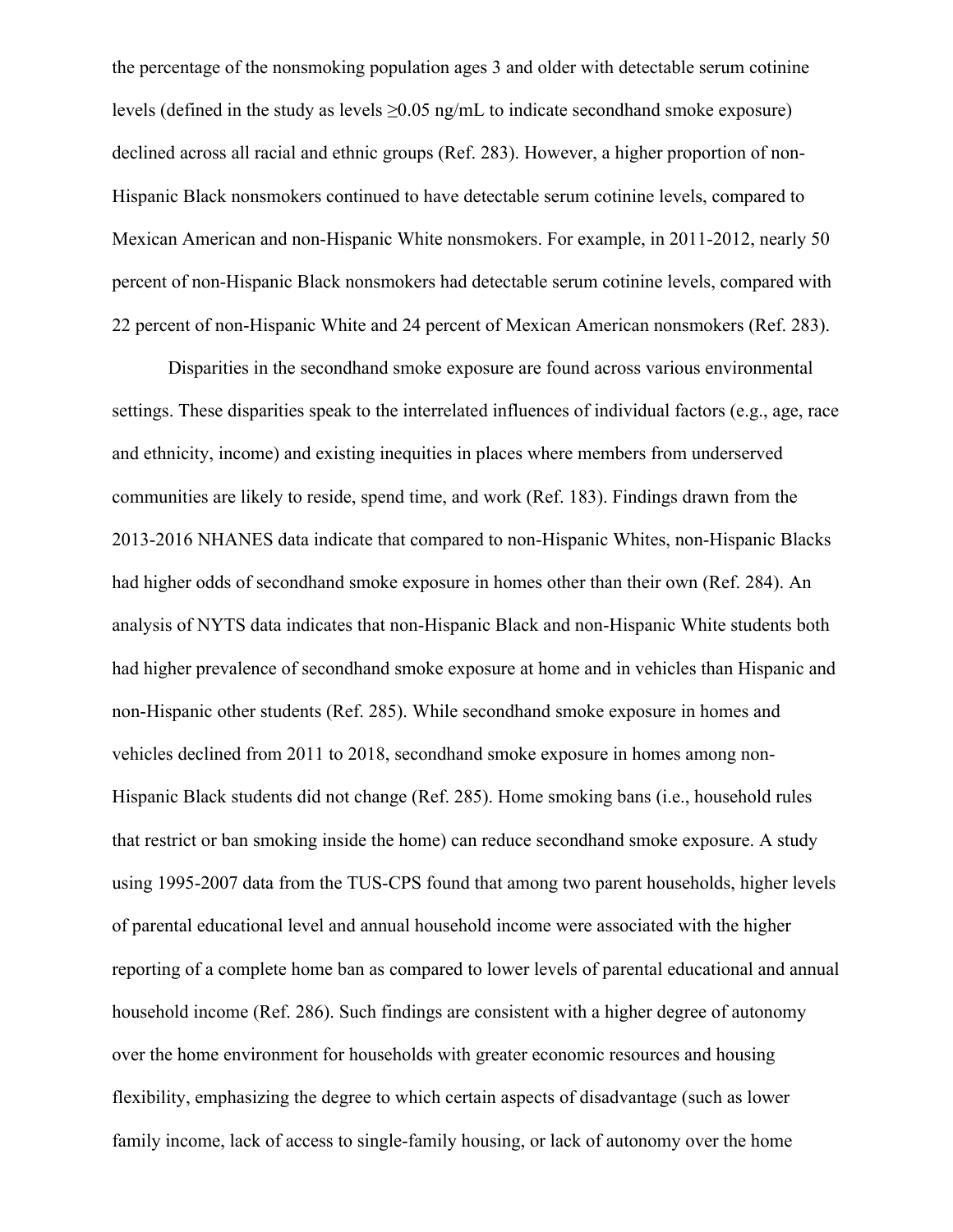environment) may compound tobacco-related health disparities. Workplace secondhand smoke exposure has also been shown to vary across population groups. Data from the 2010 and 2015 NHIS show that exposure to secondhand smoke in the workplace was disproportionately high among non-Hispanic Blacks, Hispanics, and workers with low education and low income (Ref. 287). Additionally, the study findings indicated that "blue-collar workers" (defined as those who performed manual labor such as manufacturing, mining, sanitation, and construction) experienced higher prevalence of secondhand smoke exposure as compared to "white-collar workers" (defined as those who primarily work in an office, with computer and desk setting, and perform professional, managerial, or administrative work) (Ref. 287).

The disparities observed in tobacco and cigar use, as well as disparities in secondhand smoke exposure, contribute to the disparities in tobacco-related morbidity and mortality experienced by some population groups. This proposed product standard is anticipated to reduce smoking-related morbidity and mortality for these vulnerable populations.

VI. Determination That the Standard Is Appropriate for the Protection of the Public Health

The Tobacco Control Act authorizes FDA to adopt tobacco product standards by regulation if it finds that a tobacco product standard is appropriate for the protection of the public health (section 907(a)(3)(A) of the FD&C Act). The notice of proposed rulemaking for such a product standard must set forth this finding with supporting justification, which FDA is doing here (section 907(c)(2)(A) of the FD&C Act).

In order to make this finding, FDA must consider scientific evidence concerning:

- The risks and benefits to the population as a whole, including users and nonusers of tobacco products, of the proposed standard;
- The increased or decreased likelihood that existing users of tobacco products will stop using such products; and
- The increased or decreased likelihood that those who do not use tobacco products will start using such products.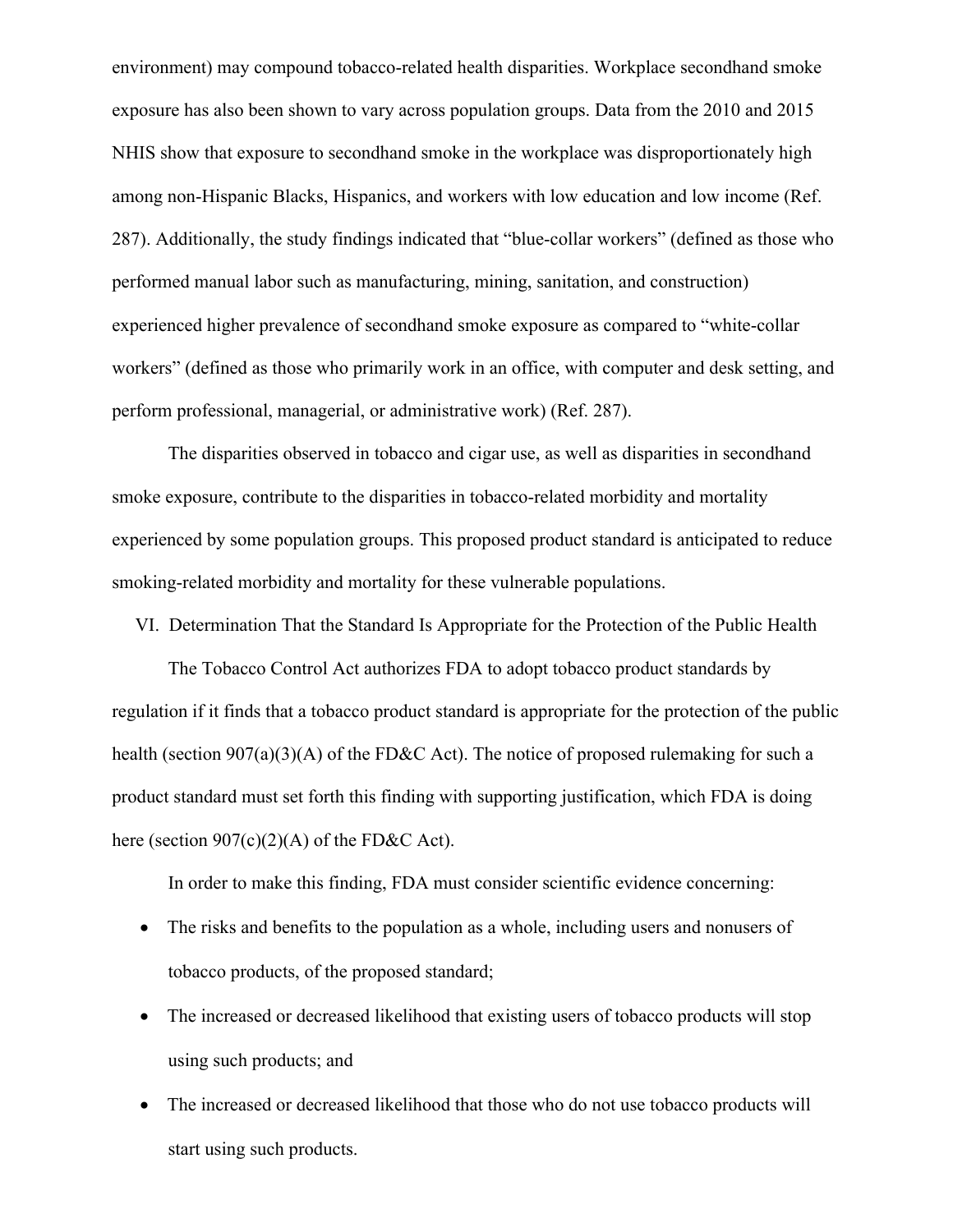Section  $907(a)(3)(B)(i)$  of the FD&C Act.

FDA has considered scientific evidence related to all three factors. Based on these considerations, as discussed below, we find that the proposed standard is appropriate for the protection of the public health because it would reduce the appeal of cigars, particularly to youth and young adults, thereby decreasing the likelihood both that nonusers would experiment with cigars and that current and future experimenters would continue to use cigars, develop an addiction to nicotine, and progress to regular use of cigars and/or other tobacco products. Additionally, FDA anticipates that the proposed standard would improve the health of some current smokers of flavored cigars by increasing the likelihood of cessation. Decreased experimentation, progression to regular use, and consumption would lead to lower disease and death in the U.S. population, including in certain populations that are disproportionately marketed to and bear a disparate burden of tobacco-related morbidity and mortality. In addition, the population as a whole would likely experience health benefits based on a likely decrease in morbidity and mortality resulting from secondhand smoke exposure.

### *A. The Likelihood That Nonusers Would Start Using Cigars*

Flavors are a significant driver for youth and young adults to try cigars. In section IV of this document, we summarize evidence from multiple study designs, incorporating findings from qualitative research, and nationally representative cross-sectional and longitudinal observational studies that illustrate the appeal of flavored cigars among young people and the role characterizing flavors play in experimentation and continued cigar use. In this section, we discuss how, given this evidence and findings from policy evaluations of local and national jurisdictions, FDA expects the proposed standard on characterizing flavors (other than tobacco) in cigars would decrease experimentation and progression to regular use of cigars among current nonusers.

Youth and young adults consistently identify the availability of characterizing flavors as a leading reason for their cigar use (Refs. 64 and 65). In 2018-2019, 50.4 percent of youth (aged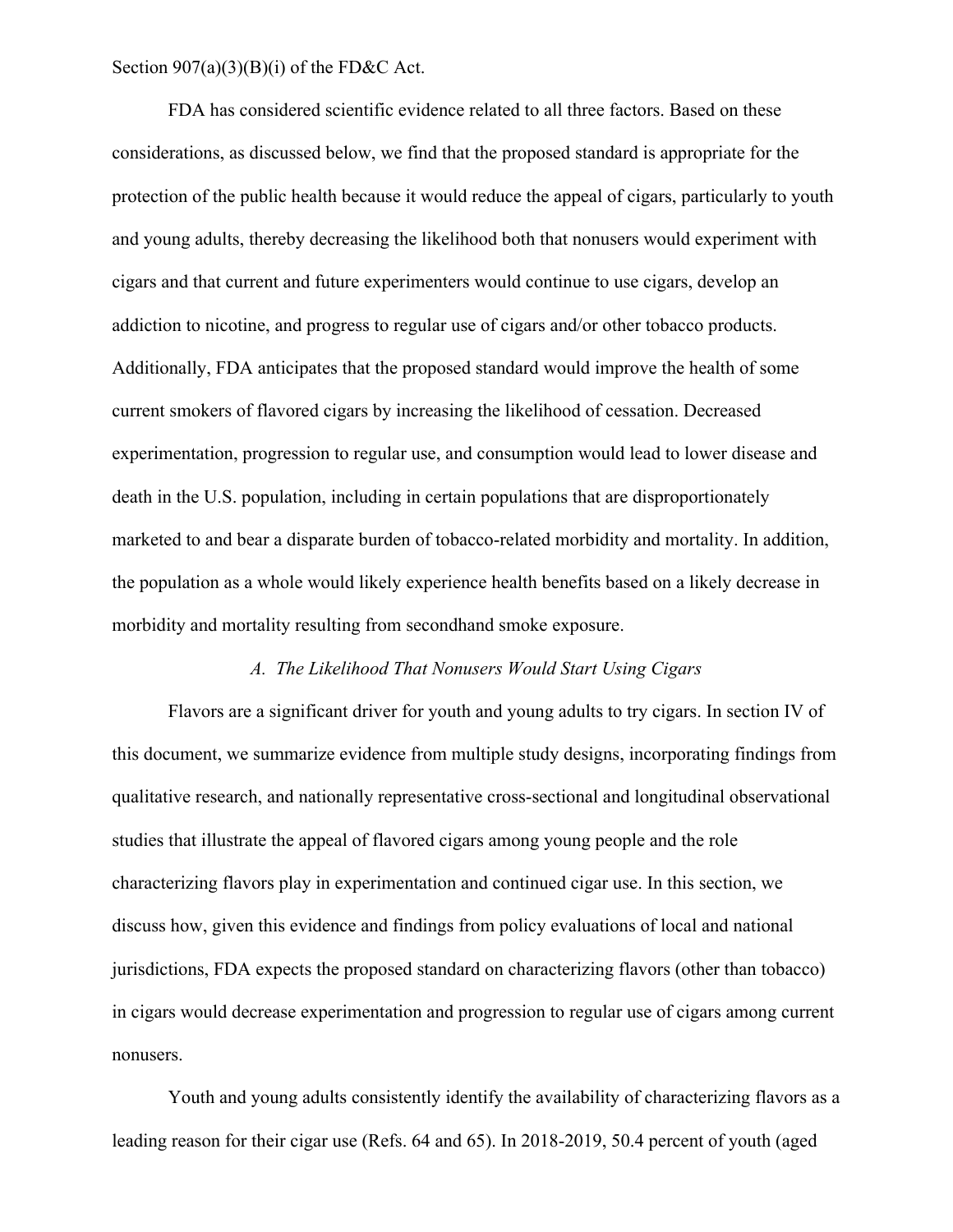12-17 years) participants in the PATH Study who reported past 30-day cigar smoking identified flavors as a reason for use (Ref. 12). Four systematic reviews of the scientific literature concluded that flavored tobacco products attract youth to the tobacco product (Refs. 86-89). Two of the reviews that included discussion of cigars concluded that characterizing flavors were an appealing feature of tobacco products and that flavors influence perceptions, initiation, and progression to use of tobacco products, particularly among youth (Refs. 88 and 89). Similarly, results from qualitative research indicate that youth and young adults themselves acknowledge that flavorings impact their cigar use, making smoking flavored cigars more palatable than smoking non-flavored cigars (Ref. 82). The appeal of flavors is also consistent with physiological studies assessing youth preference for flavors, including studies assessing the similarities between flavor chemicals in tobacco products with drink mixes and candy (Refs. 95 and 96). Overall, the literature is consistent on the appeal of flavors in tobacco products, including cigars (see section IV.D of this document). Diminishing the appeal of cigars by prohibiting the use of characterizing flavors (other than tobacco) is, therefore, appropriate for the protection of the public health, as it would decrease the likelihood of experimentation at younger ages and reduce the potential for onset of tobacco dependence during the progression to regular tobacco use. Furthermore, flavored cigar use exposes users to more toxicants than are present in non-flavored cigars and there is no evidence that flavored cigars present any countervailing benefits to public health.

Experimentation with cigars can lead to nicotine dependence and regular use, as discussed in section IV.E of this document. Based on nationally representative Truth Longitudinal Cohort data from 2014 to 2019, 44.7 percent of youth and young adults (aged 15- 25 years) who initiated cigar use reported current (i.e., past-30-day) cigar use 6 months after initiation (Ref. 100). When trying a cigar for the first time, the majority of youth cigar smokers report that the first cigar they used was flavored. Data from Wave 5 (2018-2019) of the PATH Study revealed that 60.4 percent of youth (aged 12-17 years) and 63.2 percent of young adults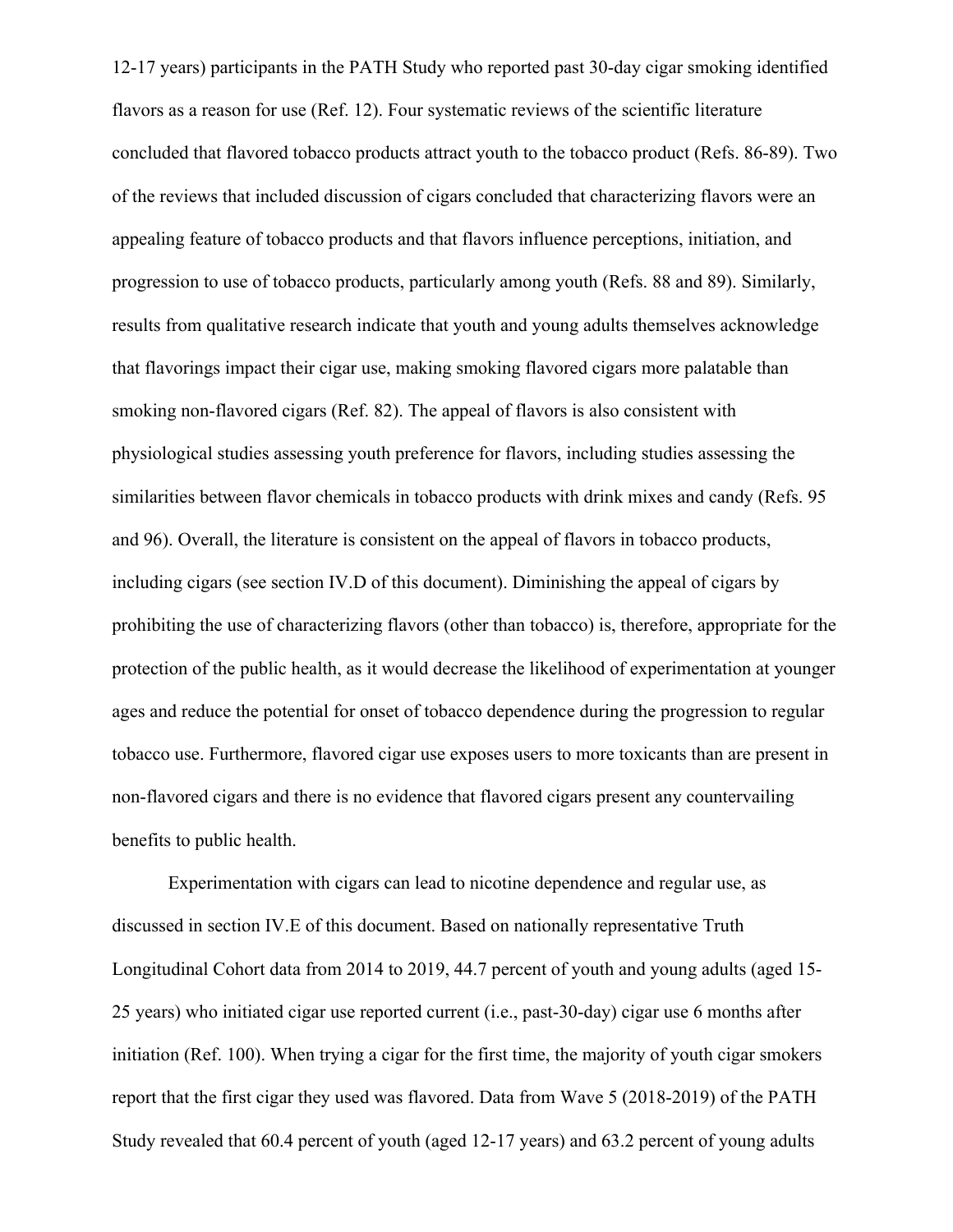(aged 18-24 years) who reported ever using cigars said that the first cigar they used was flavored (Ref. 12).

Using nationally representative longitudinal data from Waves 1 (2013-2014) and 2 (2014-2015) of the PATH Study, one study found that first use of a flavored cigar was associated with more likely subsequent cigar use 1 year later compared to first use of a non-flavored cigar in young adults (aged 18-24 years) and adults (aged 25 years and older) (Ref. 28). This analysis was extended using Waves 1-4 (2013-2017) of PATH Study data to assess the relationship between new use of a menthol- or mint-flavored cigar or other flavored (e.g., fruit, alcohol, chocolate, candy, and other flavor) cigar with subsequent use compared to first use of a nonflavored cigar. The analysis found that among youth (aged 12-17 years) and young adults (aged 18-24 years), first use of any menthol- or mint-flavored or other flavored cigar was associated with current past 30-day use of flavored cigars at a later wave compared with first use of a nonflavored (i.e., tobacco) cigar (Ref. 29). Specifically, youth who used a menthol/mint-flavored cigar or other flavored cigar were 72 percent (menthol/mint) and 47 percent (other flavor) more likely, respectively, to be using a cigar a year or more later compared to those first using a nonflavored cigar. Similarly, young adults (aged 18-24 years) who used a menthol/mint-flavored cigar or other flavored cigar were 71 percent (menthol/mint) and 52 percent (other flavor) more likely to be using a cigar a year or more later compared to those first using a non-flavored cigar. For both youth and young adults, the association between the first flavor used and subsequent cigar use was not statistically significantly different for menthol- or mint-flavored compared to other flavored cigars. These results are consistent with the evidence that flavors enhance the addictive effects of nicotine and make cigars easier to use, as discussed previously. FDA finds that eliminating flavored cigar varieties likely would decrease the number of youth and young adults experimenting and progressing to regular, sustained use of cigars.

Given that nicotine is highly addictive and present in all cigars, as experimenters continue to use these products, there is a risk of development of nicotine dependence and progression to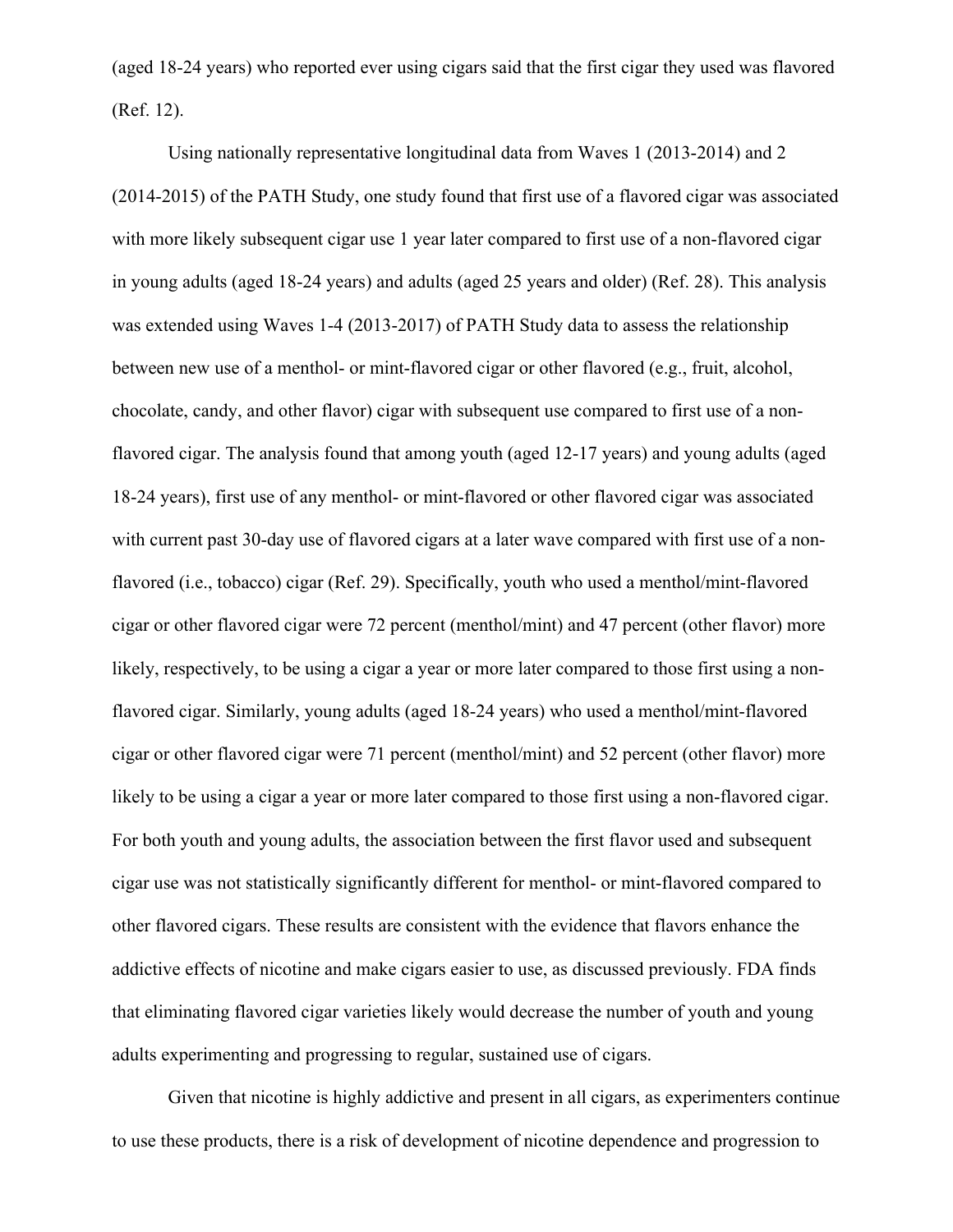regular use. Several studies found that cigars reduce craving and urge to smoke similar to cigarettes (Refs. 101-103). The adolescent brain is more vulnerable to developing nicotine dependence than the adult brain. Nicotine can disrupt brain development and have long-term consequences, including decreasing attention and increasing impulsivity, which could promote the maintenance of nicotine use behavior (Ref. 288). Therefore, progressing to regular use during adolescence can have lasting consequences and signs of nicotine dependence are evident in young cigar users. Researchers analyzing data from the 2017-2018 NYTS found that 43.1 percent of middle and high school students using cigars in the past 30 days reported nicotine dependence, including feeling a strong craving to use a tobacco product or using a tobacco product within 30 minutes of waking (Ref. 107). Such results suggest that even infrequent experimentation can lead to early signs of dependence, which underscores the public health importance of decreasing the likelihood of cigar experimentation among youth and young adults in the United States.

It is also important to note the role that cigars play in polyuse patterns, and the subsequent development of dependence, among youth tobacco users. As polyuse increases, youth exposure to nicotine increases (Ref. 17), increasing the risk of dependence among young people (Refs. 181 and 182). When looking at the association between cigar use and dependence, exclusive use of cigars among youth in the 2017-2018 NYTS was associated with lower odds of nicotine dependence relative to exclusive use of another tobacco product. However, when youth cigar use included polyuse, which was more common for youth cigar users, current cigar use was associated with twice the odds of nicotine dependence compared to current use of any other tobacco product (Ref. 107). See section V.A.3 of this document for additional discussion regarding polyuse.

Similar to cigarette smoking, first cigar use often occurs during youth or young adulthood (Refs. 24 and 25). A longitudinal analysis of Waves 1-4 (2013-2017) of PATH Study data found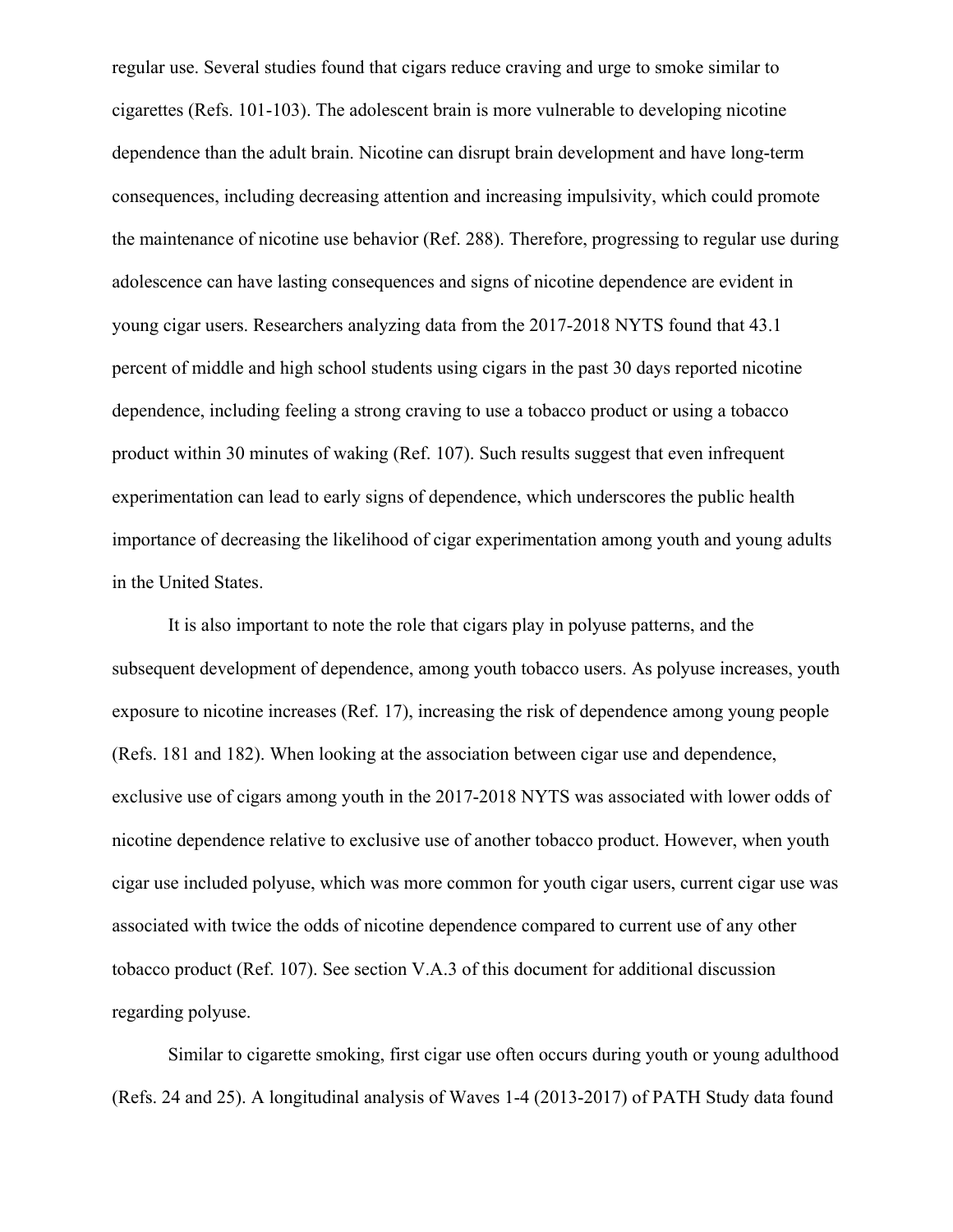an increasing probability of initiating cigar use between ages 15 and 20 years, with the greatest increase in first use between 17 and 18 years of age (Ref. 25).

FDA expects a substantial reduction in youth and young adult initiation and progression to regular use of cigars, which would ultimately protect many youth and young adults from a lifetime of addiction, disease, and death attributable to cigar smoking. There are multiple sources of evidence to inform the Agency's analysis of how the proposed standard would affect the likelihood that nonusers would start to experiment and continue using cigars (Refs. 28, 29, and 100). First, many individuals who initiate cigar use transition to more regular use. One analysis of data from a nationally representative cohort found that 44.7 percent of youth and young adults who initiated cigar use became a regular user 6 months after first trying a cigar (Ref. 100). Next, several studies suggest that when individuals initiate cigar use, it is often with a flavored product. PATH researchers found that 60.4 percent of youth (aged 12-17 years) and 63.2 percent of young adults (aged 18-24 years) who reported ever using cigars said that the first cigar they used was flavored (Ref. 12). Lastly, analyses of PATH data also suggest that initiation with a flavored cigar is associated with a greater likelihood of progressing to regular use compared to initiation with a non-flavored cigar. In a cross-sectional analysis of the PATH study, young adult (aged 18- 24 years) and adult ever tobacco users (aged 25 years and older) who initiated with a flavored cigar were more likely that those who initiated with a non-flavored cigar to be a current regular cigar user, after controlling for demographics, education, income, age at first tobacco use, substance use, and mental health indicators (Ref. 289). In a longitudinal analysis using Waves 1 to 4 (2013-2017) of PATH Study data, youth and young adults who used a mint or menthol cigar or other flavored cigar were more likely to be past-30-day cigar users at a subsequent wave compared to those first using a non-flavored cigar, after controlling for sociodemographics (Ref. 29). Together these study results indicate that experimentation with cigars is associated with progression to regular use, the majority of youth and young adults who initiate cigar use do so with flavored cigars, and initiating with flavored cigars (compared to non-flavored cigars) is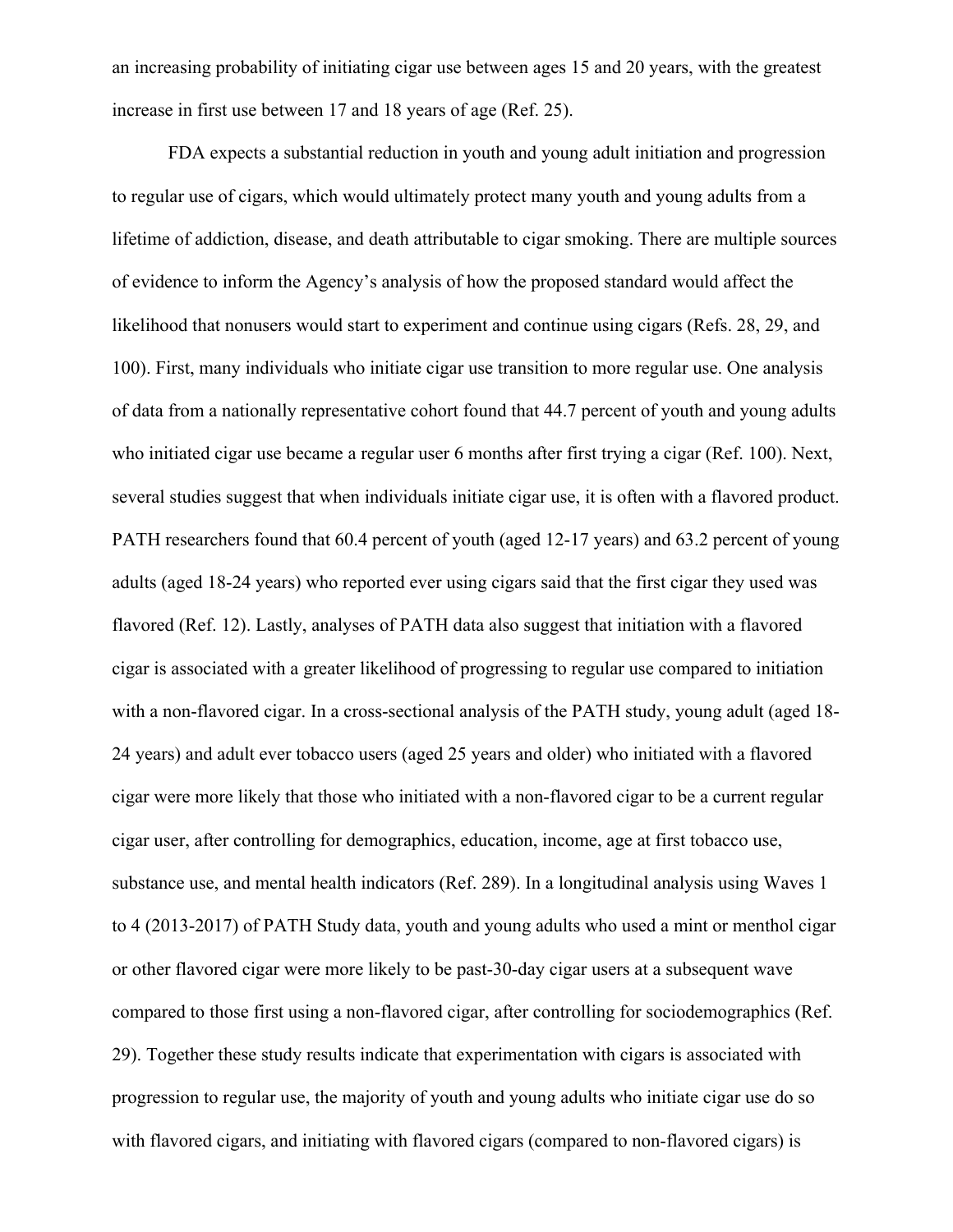associated with an increased risk of current and ongoing tobacco use, as compared to experimentation with non-flavored cigars. To the extent that youth and young adult cigar users using a flavored cigar on their first use would not otherwise initiate with non-flavored cigars or other tobacco products, the proposed standard would prevent future tobacco-related disease and death among these youth and young adults.

In addition to longitudinal studies illustrating the role of flavors in youth and young adults progressing from experimenting with flavored cigars to regular use, policy evaluations from local jurisdictions throughout the United States illustrate how a flavor restriction can decrease youth cigar use. Section IV.F of this document discusses results from evaluation studies of restrictions on the sale of tobacco products with characterizing flavors in jurisdictions throughout the United States and in Canada. Studies of policies implemented in Providence, RI; New York, NY; Lowell, MA; Attleboro and Salem, MA; Minneapolis and St. Paul, MN; San Francisco, CA; and Canada focused on the impact of flavored tobacco sales restrictions on youth use of tobacco products, including cigars and are informative to FDA's consideration of how the proposed standard would impact the likelihood of tobacco use among youth.

In Providence, RI, at 3 years and 5 years following implementation of the city's restriction on flavored tobacco products except menthol, mint, and wintergreen, youth current use of any tobacco product had declined, from 22.2 percent in 2016 to 12.1 percent in 2018; and current use of cigars/cigarillos had declined from 7.1 percent in 2016 to 1.9 percent in 2018 (Ref. 60). Three years after implementation of a restriction on flavored tobacco products except menthol, mint, and wintergreen, in NYC in 2010, youth (13-17 years) had 37 percent lower odds of reporting having ever tried a flavored tobacco product, and 28 percent lower odds of ever using tobacco products in 2013 compared to 2010 (Ref. 51). Six months after enacting a restriction on flavored tobacco products except menthol in 2016, researchers in Lowell, MA, found that youth current use of any flavored tobacco products decreased in Lowell from baseline to followup (-2.4 percent), with a statistically significant difference between Lowell and an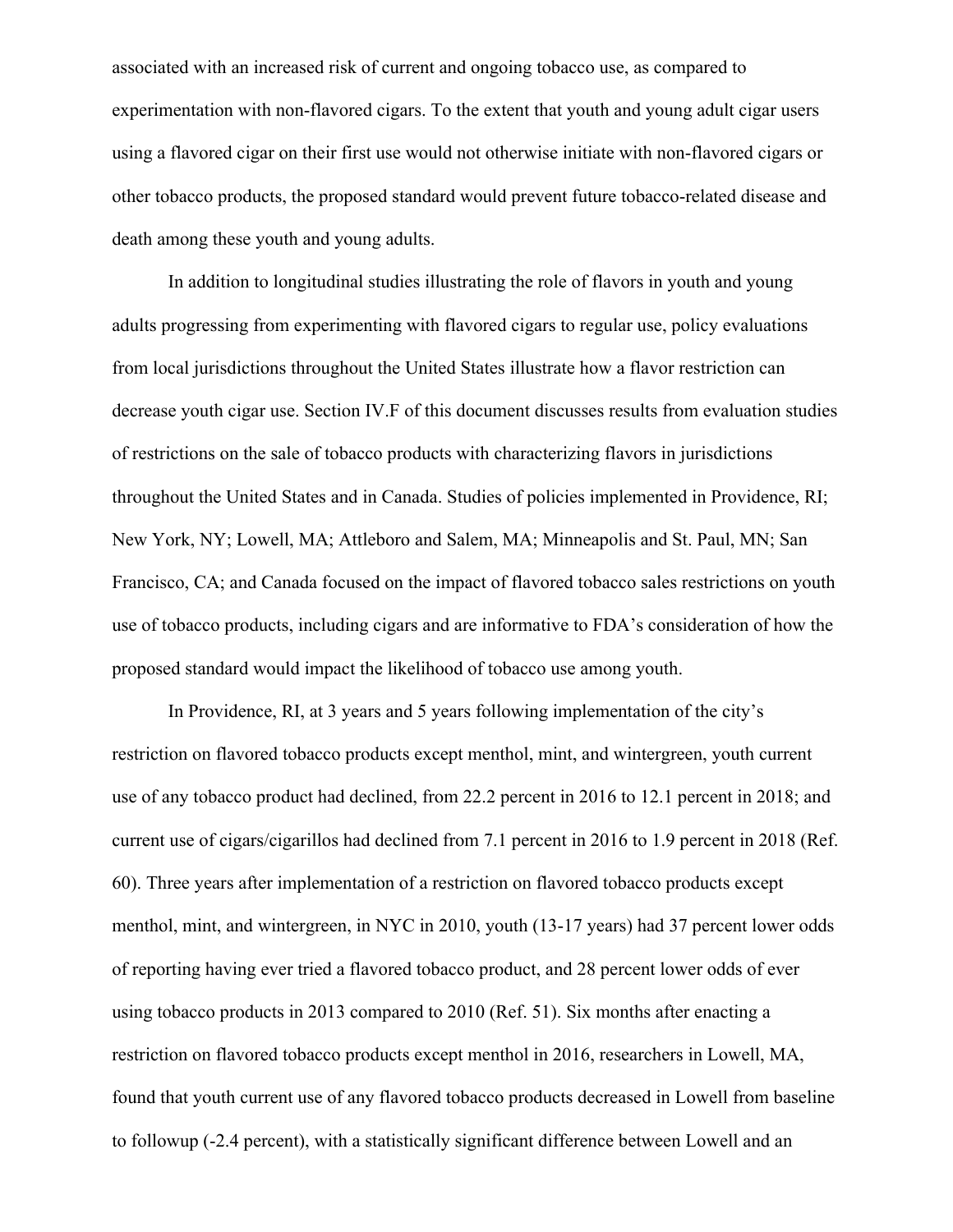observed increase in flavored tobacco use in the comparison community (3.3. percent) (Ref. 61). In the Twin Cities, MN, two cross sectional studies were administered before and after implementation of a restriction on flavored tobacco products first excluding menthol, mint, and wintergreen in 2016 and then after the policy was expanded to include menthol, mint, and wintergreen in 2018 (Ref. 111). Comparing the two cities to the rest of the State, the study found that when the first policy was implemented the prevalence of cigar use did not change in the Twin Cities among 6th to 12th grade students, but cigar use increased 71.3 percent in the rest of the State. The analysis also found that between 2016 and 2019, when the flavor restriction also included menthol, cigar use among 8th, 9th, and 11th grade students declined more in the Twin Cities compared to the rest of the State (Ref. 111). In San Francisco, CA, following implementation of the city's restriction on flavored tobacco products, including menthol, among a small convenience sample of young adults ages 18 to 24 years surveyed after policy implementation there was a statistically significant decrease in flavored cigar use (from 19.4 to 6.5 percent) (Ref. 62). An evaluation of a national flavored tobacco policy in Canada that restricted flavored tobacco products except menthol cigarettes and cigars under 1.4 grams (or in any cigar that had a filter or non-spiral wrap) is consistent with local flavored tobacco policies in the United States regarding decreased use of cigars among young people and found a statistically significant 2.3 percentage point decrease in past 30-day cigarillo use among young people aged 15 to 24 years 1 year after policy implementation (Ref. 113). Most of these studies of local flavored tobacco policies in the United States describe concerns with compliance and enforcement of the policies, noting potential increases in cross-border sales and observed retail sales of flavored product in defiance of implemented policies. FDA anticipates that a nationwide standard that prohibits the manufacture and sale of flavored cigars would likely have a greater impact in decreasing youth cigar use compared to that observed from policies from limited jurisdictions, because a nationwide product standard would eliminate the manufacture of these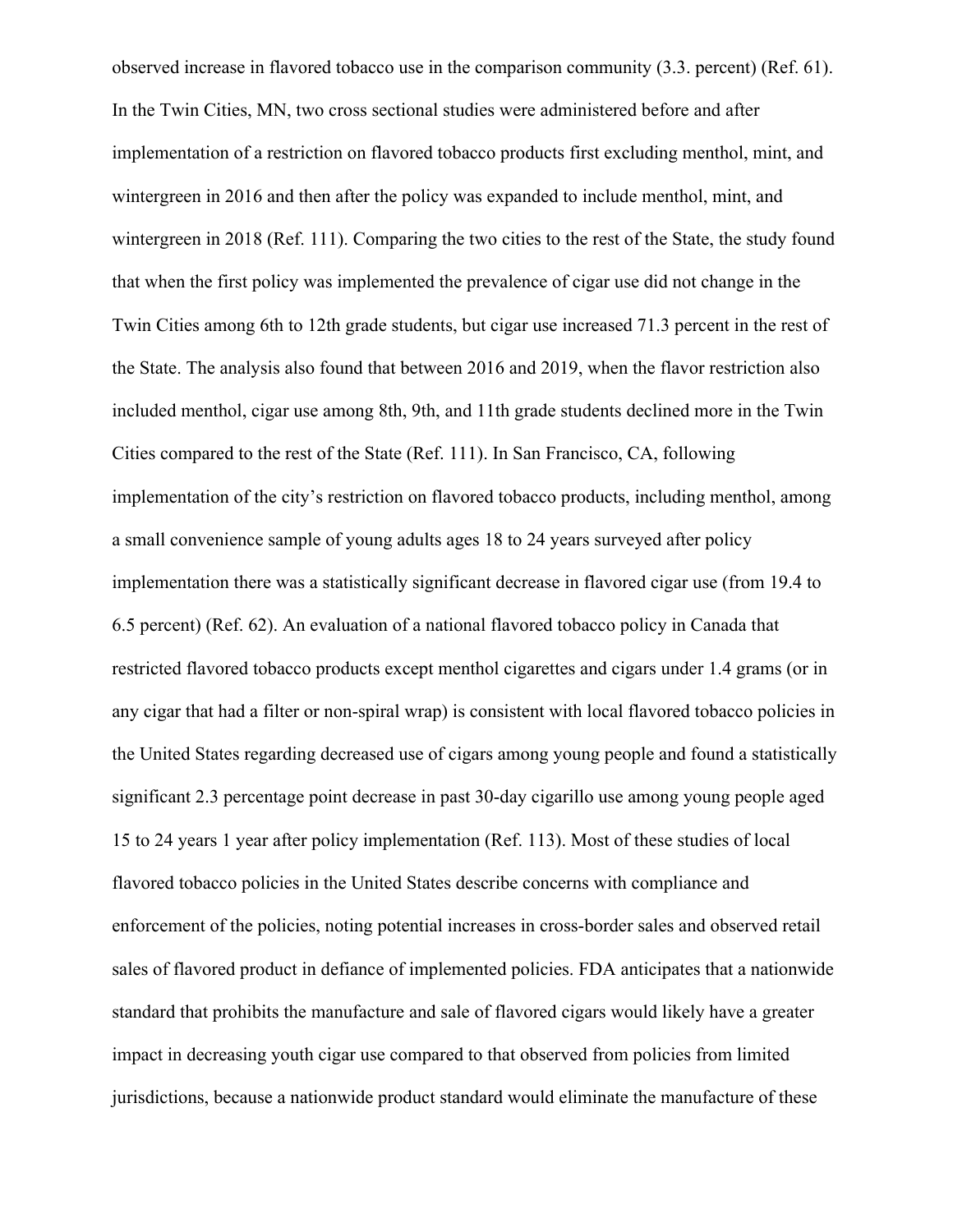products as well as the opportunity for youth to easily travel to neighboring jurisdictions that do not have a flavor prohibition or use online retailers to purchase flavored cigars.

As described in section IV.B of this document, an estimated 960,000 youth reported past 30-day use of cigars in 2020, with an estimated 550,000 youth, reported using a flavored cigar during the past 30 days (Ref. 8). Given the measured decrease in youth tobacco use consistent across U.S. localities that have recently implemented restrictions on the sale of flavored tobacco, FDA expects that many of these youth would be discouraged from continued experimentation with cigars as a result of the proposed standard. In contrast to the locality restrictions discussed previously, FDA's proposed product standard would result in a comprehensive regulation restricting both the manufacturing and sale of cigars with characterizing flavors in the United States. Evaluations of retailer compliance following implementation of local flavor restrictions suggest that incomplete compliance led to availability of violative products in retail environments, which likely diminished the impact of the restrictions (Refs. 108 and 109). Unlike a restriction on sales alone, the proposed standard would prohibit both the manufacture and sale of cigars with characterizing flavors (other than tobacco), and as a result, it would allow for a more complete prohibition of flavored cigar products from the market. It is therefore likely that the impact of the FDA product standard on youth and young adult cigar smoking would be greater than that observed among the evaluation studies discussed previously.

In summary, across varying study populations and research study designs, evidence shows that the presence of characterizing flavors in tobacco products enhances the appeal of tobacco products to young people and is associated with experimentation and progression to regular tobacco use. Characterizing flavors also can activate the brain's reward circuit and reinforce tobacco use. Prohibiting characterizing flavors (other than tobacco) in cigars would eliminate rewarding and reinforcing associations with the product among youth and would result in a marketplace that solely consists of (mostly already existing) cigar products that have harsher, more astringent cigar smoke that are likely less appealing to novice users. Evidence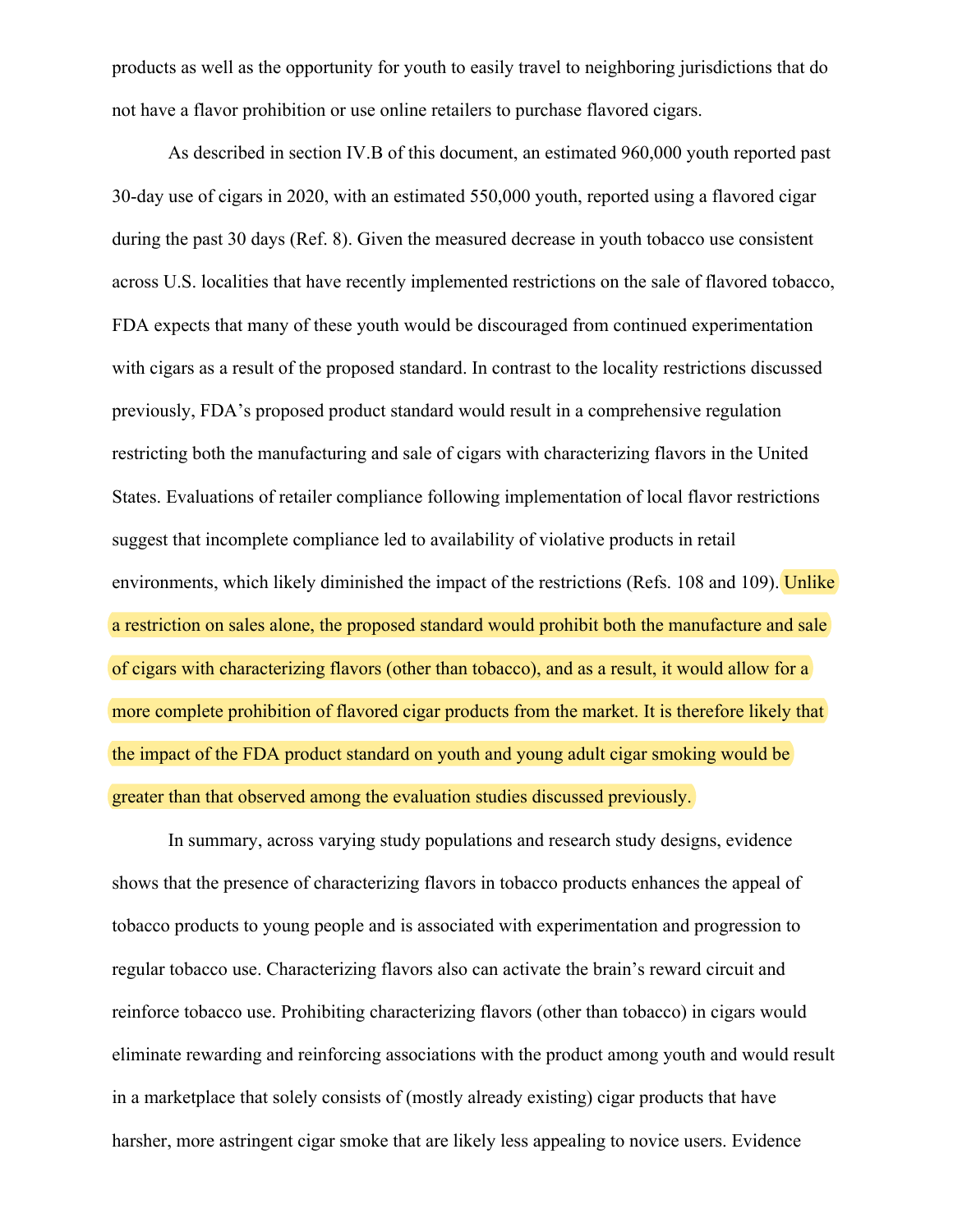from five U.S. localities and Canada consistently indicate that prohibiting sales of flavored tobacco decreased youth and young adult use of tobacco, including cigars. In nationally representative estimates, most youth and young adults report initiating use with a flavored cigar (Ref. 12). In addition, results from a large national study observed a relationship between first use of a flavored cigar and regular cigar use in youth and young adults (Refs. 28 and 29). Therefore, a prohibition on characterizing flavors (other than tobacco) in cigars would reduce the likelihood that youth and young adults would initiate cigar use and also mean fewer youth and young adults progressing to regular cigar use. For these reasons, FDA expects that prohibiting characterizing flavors as described in this proposed rule would reduce the likelihood that youth would experiment with and continue to use cigars and would ultimately reduce future disease and death associated with long-term cigar smoking.

# *B. The Likelihood That Existing Users Would Reduce Cigar Consumption or Stop Cigar Smoking*

FDA expects that the prohibition of characterizing flavors (other than tobacco) in cigars, as proposed, would result in changes in tobacco use patterns among current smokers of flavored cigars. In addition to the long-term public health benefits that would accrue from the prevention or reduction of cigar smoking among youth and young adults, FDA anticipates that the proposed standard would increase the likelihood that some existing flavored cigar smokers would find tobacco-flavored cigars unappealing and consequently stop smoking cigars altogether, yielding health benefits from smoking cessation. For instance, current flavored cigar smokers may quit cigar use altogether, transition to tobacco-flavored cigars or other combusted tobacco products, or switch to other potentially less harmful tobacco products. Given the substantial proportion of existing cigar users using flavored cigars, the consistently high endorsement of characterizing flavors as a reason for use, empirical evidence of lower tobacco sales (as a proxy for consumption) following a flavored tobacco product restriction in multiple localities, and evidence suggesting decreased cigar use among adult consumers following implementation of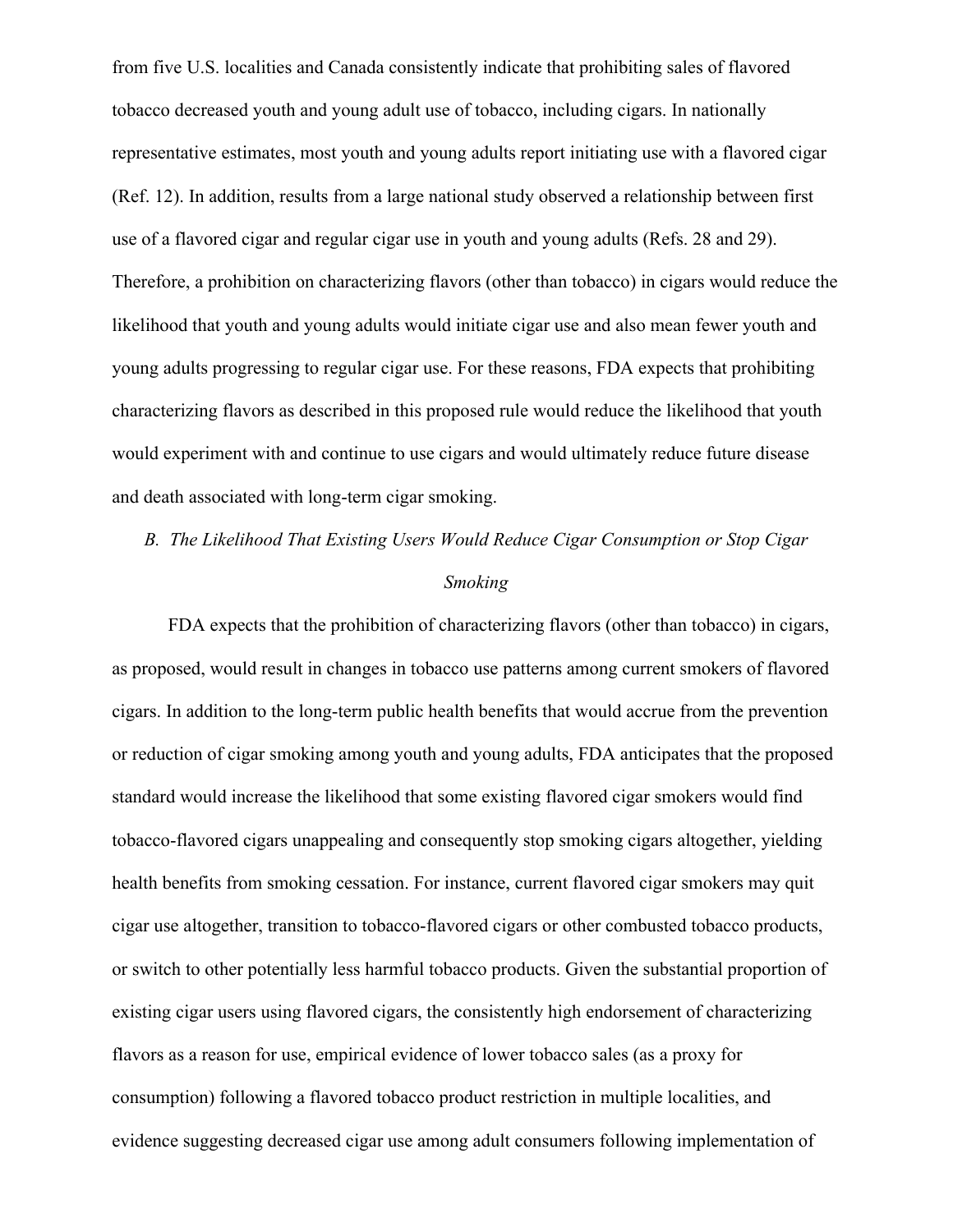flavor restrictions in two studied localities, FDA expects that the proposed standard would lead many flavored cigar smokers to reduce or stop using cigars.

In section IV.D of this document, we discussed how the addition of characterizing flavors improves the taste of tobacco and decreases the harshness of tobacco smoke. While the evidence shows that use of flavored tobacco products, including flavored cigars, is particularly concerning among youth and young adults, millions of adults report using flavored tobacco products (Ref. 63). According to Wave 5 (2018-2019) data from the PATH Study, among young adult past 30 day cigar smokers 18-24 years old, 38.3 percent reported that the cigar product they smoked in the past 30 days was flavored (Ref. 63). Similarly, among adult cigar smokers aged 25 years and older, 36.0 percent reported past 30-day use of a flavored cigar (Ref. 63). Many adult cigar consumers consistently identify the availability of characterizing flavors as a reason for their cigar use. An analysis of Wave 5 (2018-2019) PATH Study data indicated that among young adults (aged 18-24 years) who used cigars some or every day, 54.1 percent of traditional cigar users, 66.5 percent of cigarillo users, and 65.1 percent of filtered cigar users reported flavoring as a reason for cigar use (Ref. 12). Similarly, among adults over 25 years old who used cigars every or some days, 54.8 percent of traditional cigar users, 69.6 percent of cigarillo users, and 71.4 percent of filtered cigar users reported flavoring as a reason for cigar use (Ref. 12). There was not a statistically significant difference by age group in reporting flavors as a reason for use (Ref. 12). In totality, such data from large national observational studies show that the availability of flavors is a contributing factor to young adult and adult cigar use. In addition, proprietary data gathered by Euromonitor International in March 2021 reveals that, in 2020, flavored cigars accounted for nearly half of all cigar sales in the United States (41.9 percent).

Data from three U.S. localities (Providence, RI; New York, NY; and San Francisco, CA)<sup>18</sup> as well as Canada provide real-world evidence of the potential behavioral impacts the

<sup>&</sup>lt;sup>18</sup> Study data from the Twin Cities, MN, Lowell, MA, and Attleboro and Salem, MA, only looked at youth use and not sales data and thus is not included in this aspect of the discussion.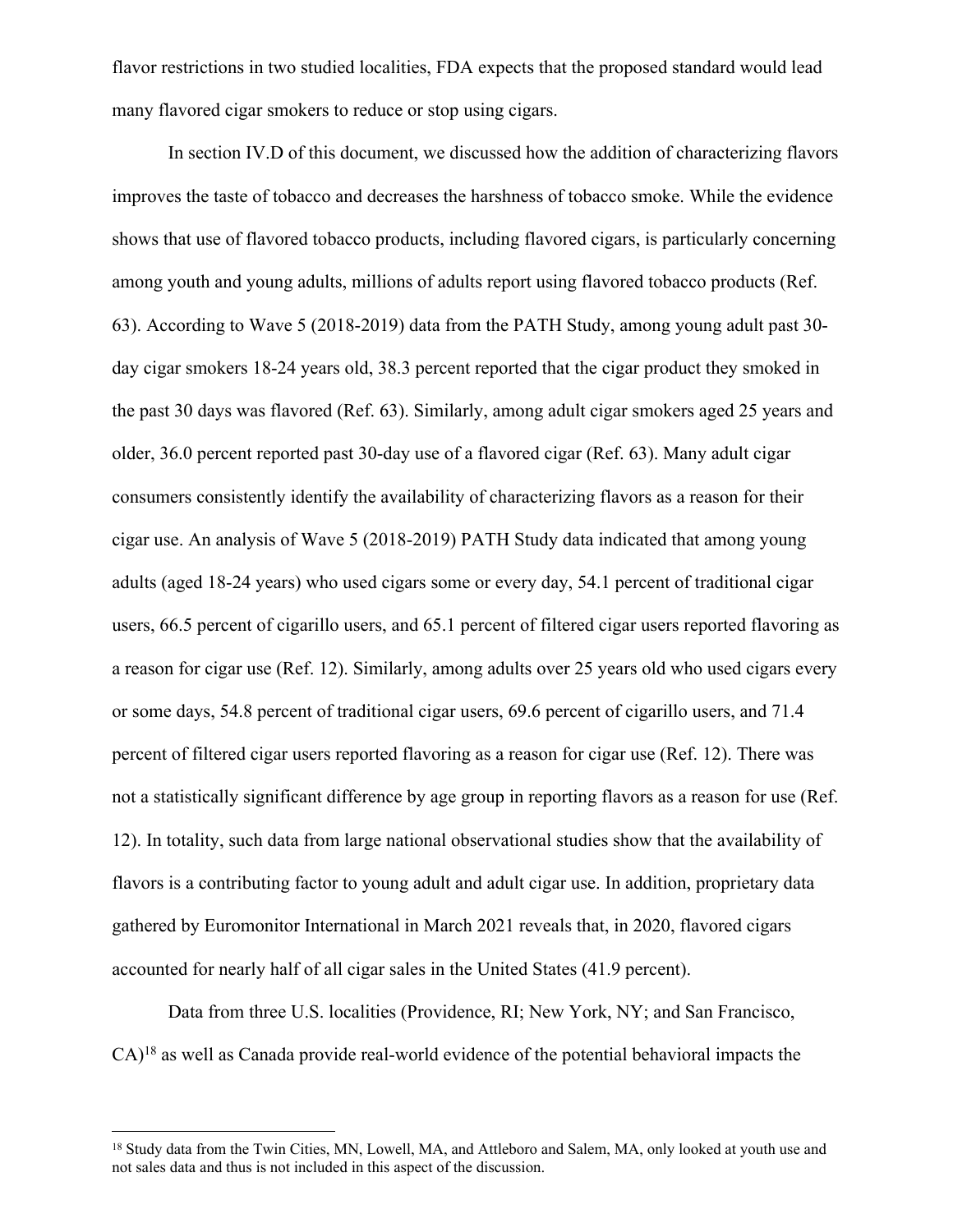proposed product standard could have on cigar sales as a proxy for consumption with two localities (San Francisco, CA, and Canada) providing additional data suggesting a decline in cigar use among current cigar smokers. In Providence, following implementation of the city's restriction on flavored tobacco products, except menthol, mint, and wintergreen, there was a 31 percent decrease in total cigar sales of flavored and unflavored cigars and a 51 percent decrease in average weekly sales of flavored cigars in Providence following policy implementation (Ref. 109). Sale of explicit flavor-named cigars (e.g., cherry) declined after policy implementation while concept flavor-named cigars (e.g., "jazz") increased (Ref. 109). However, the increase in sales of concept flavor-named cigars did not completely offset the decrease in explicit flavornamed cigars (Ref. 109).

In New York, following implementation of a restriction on flavored tobacco products except menthol, mint, and wintergreen, in NYC in 2010, researchers found that the flavor restriction was associated with an approximate 15 percent to 20 percent reduction in total cigar sales in NYC, relative to the proximal area (Ref. 108). Flavored cigar sales in NYC declined 28 percent while sales of flavored cigars increased in the 10 non-NYC comparison counties surrounding the city  $(+3.2$  percent) pre-post policy implementation (Ref. 108).

In San Francisco, CA, following implementation of the city's restriction on flavored tobacco products, including menthol, sales of flavored tobacco products overall and of flavored cigars specifically decreased a statistically significant 96 percent from the pre-policy period and overall cigar sales decreased a statistically significant 51 percent (Ref. 52). There was a statistically significant decrease in the prevalence of flavored cigar use in a small convenience sample of young adults aged 18 to 34 years who used tobacco products prior San Francisco's restriction (Ref. 62). In Canada, following implementation of a national flavored tobacco policy that restricted flavored tobacco products except menthol cigarettes and cigars under 1.4 grams (or in any cigar that had a filter or non-spiral wrap), cigar sales decreased when comparing 6 years before policy enactment to 6 years after enactment (Ref. 112). In addition, following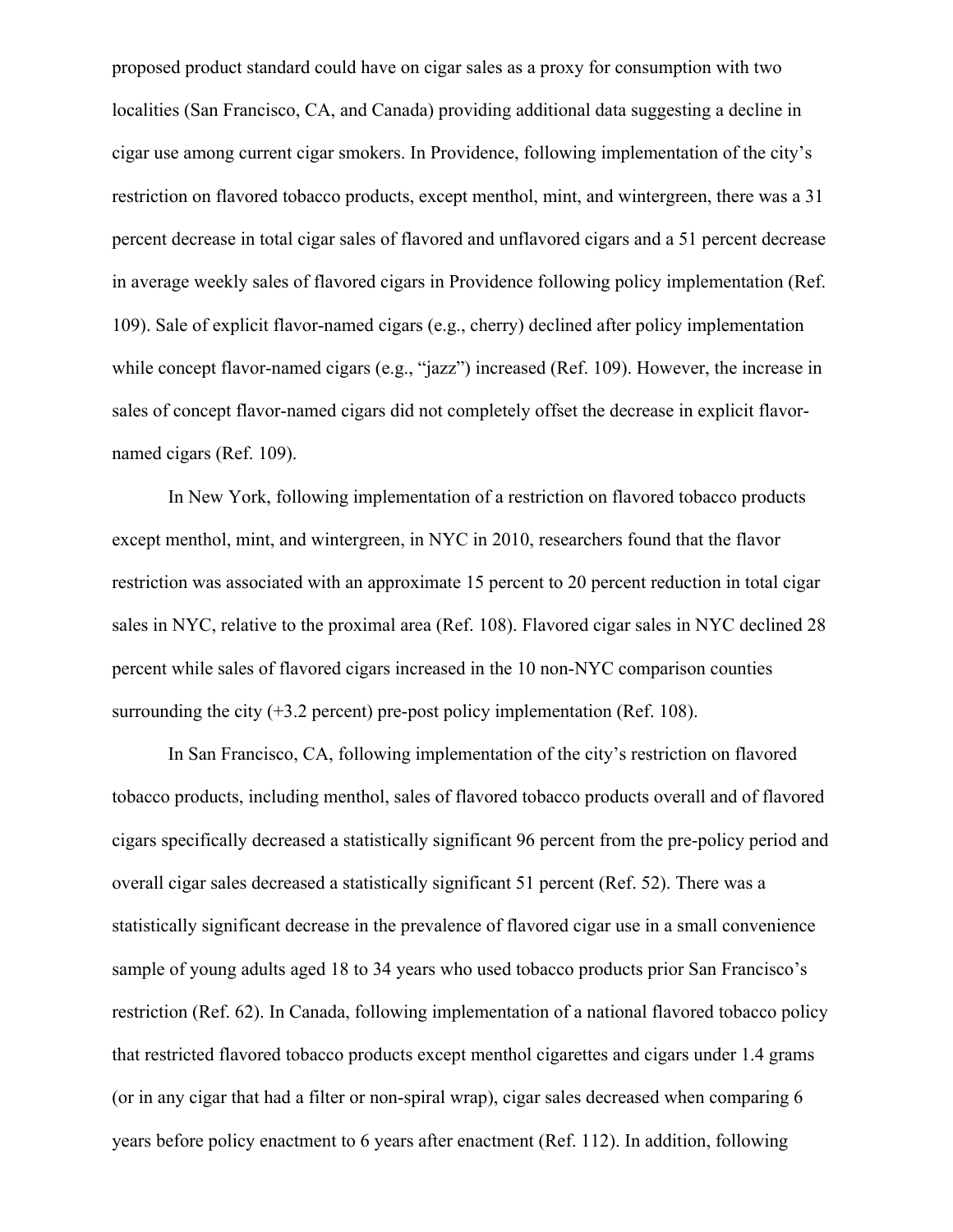Canada's restriction on flavored cigarillos, young people aged 15 to 24 reported a significant increase in past 30-day abstinence in cigarillo use among prior cigarillo smokers (Ref. 113).

The findings from evaluations in these three U.S. localities and Canada, drawing on both changes in sales data as well as behavioral changes, including increased abstinence in use of cigars among previous smokers as discussed in this section, are applied by FDA to inform our conclusions about the extent to which flavored cigar smokers would quit smoking cigars under the proposed standard. The findings from Canada also, as discussed in section IV.F of this document, help to support these conclusions by FDA regarding the impact of the proposed standard on current cigar smokers. These data provide evidence of the general behavioral responses we would expect to see in response to the proposed standard; however, we acknowledge there are limitations to these findings. These limitations include a reliance on aggregate tobacco sales information as a proxy for consumption, rather than data concerning individual-level tobacco use behaviors; the potential that smokers obtained flavored cigars through alternate means (e.g., internet sales) or switched to non-cigar products, which may have resulted in an overestimation of the impacts; and evidence of incomplete compliance with the restriction and exemptions for some retail establishments (e.g., tobacco bars), which may have resulted in an underestimation of the impacts of the prohibition. In addition, evidence from the evaluations of the impact of local restrictions on the sale of flavored tobacco products suggest that enforcement of such restrictions was not complete (see Refs. 108 and 109). Therefore, the estimated effect of local restrictions on flavored cigars may underestimate the effect of the proposed flavor standard since such standard would apply to cigar manufacturers as well as retailers, thus reducing the probability that violative products would make their way onto store shelves. Despite these limitations in generalizing findings from local jurisdictions, these realworld evaluations provide important insight into how sales and tobacco use change in response to restrictions on flavored tobacco products, including cigars. These evaluation studies provide important insight into how the proposed prohibition on characterizing flavors (other than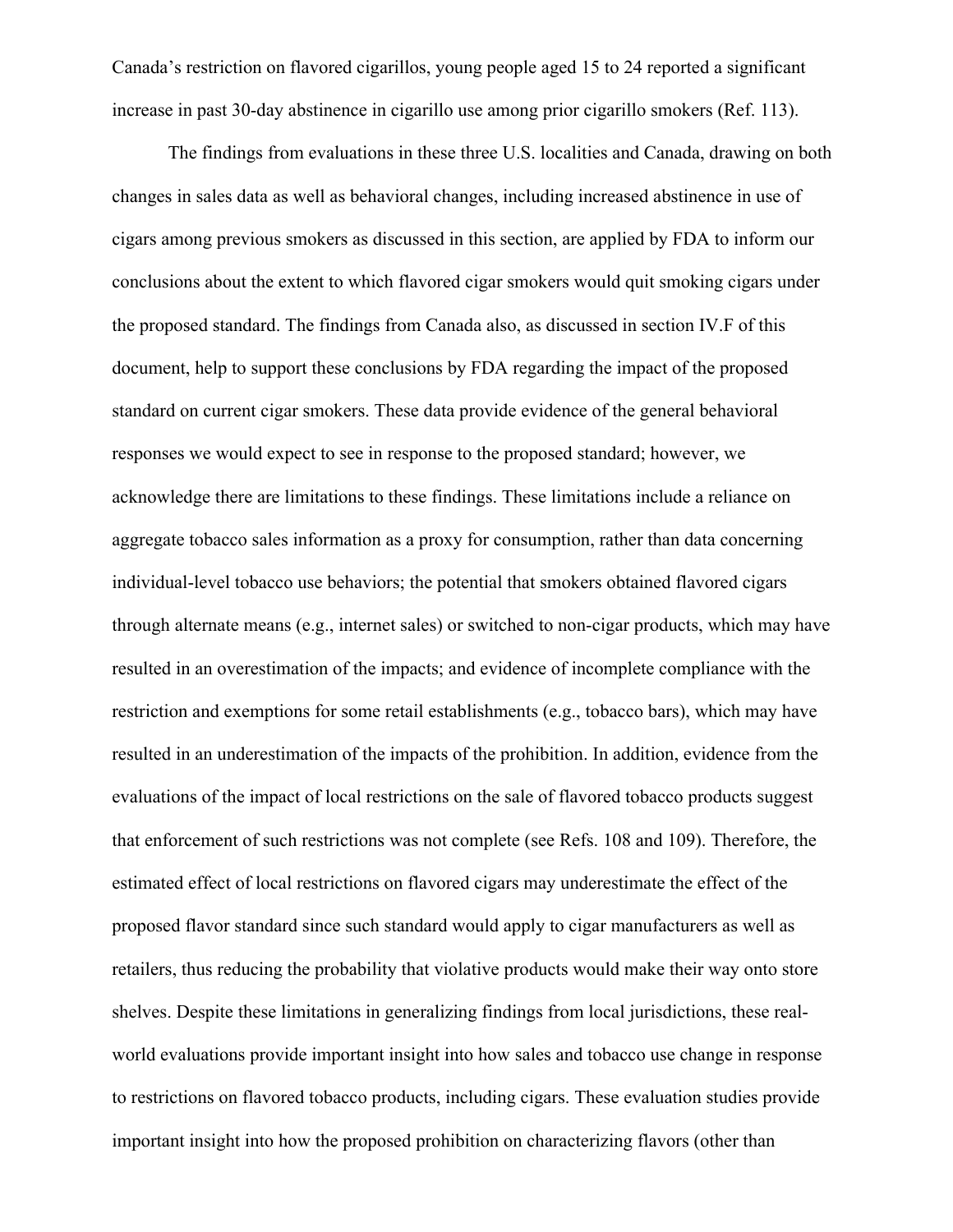tobacco) in cigar products could reduce the rate of youth and young adult experimentation and progression to regular tobacco use and increase cessation among current cigar smokers.

Additionally, the proposed product standard is anticipated to promote the public health by addressing the disproportionate burden of cigar use among current users from vulnerable populations and promoting better health outcomes within those groups. As described in section V.A of this document, compared to non-Hispanic White adults, non-Hispanic Black adults are more likely to report that they have ever been a "fairly regular" cigar smoker and to report that they smoke cigars daily (Ref. 163). Hispanic adults are more likely to smoke cigars within 30 minutes of waking than non-Hispanic White adults (Ref. 162). Adults who identify as LGBTQ+ are more likely to use tobacco products and to meet the criteria for nicotine dependence when compared to their heterosexual and cisgender peers with findings being more pronounced for some racial and ethnic groups such as LGBTQ+ persons who are Hispanic and non-Hispanic Black (Refs. 68, 157, 159, 160, and 170-173). As described in section V.F of this document, disparities in cigar use likely contribute to the disproportionate burden of tobacco-related morbidity and mortality that are observed for some population groups. For example, findings from 2013-2016 PATH data indicate that non-Hispanic Black cigar users had lower odds of discontinuing cigar use than non-Hispanic White users (Ref. 261); additionally, while cigar use has decreased over time for non-Hispanic White adults, the data indicate that cigar use has remained stable or increased for non-Hispanic Black adults over time (Refs. 162 and 179). African American adults experience some of the highest rates of morbidity and mortality from tobacco-related disease such as heart disease, stroke, and hypertension (Refs. 264-269), which may be attributed to the disproportionate levels of cigar use observed within that population. Based on these findings, the proposed product standard is anticipated to benefit the population as a whole by addressing disparities associated with cigar use, dependence, cessation, and, thus, tobacco-related morbidity and mortality.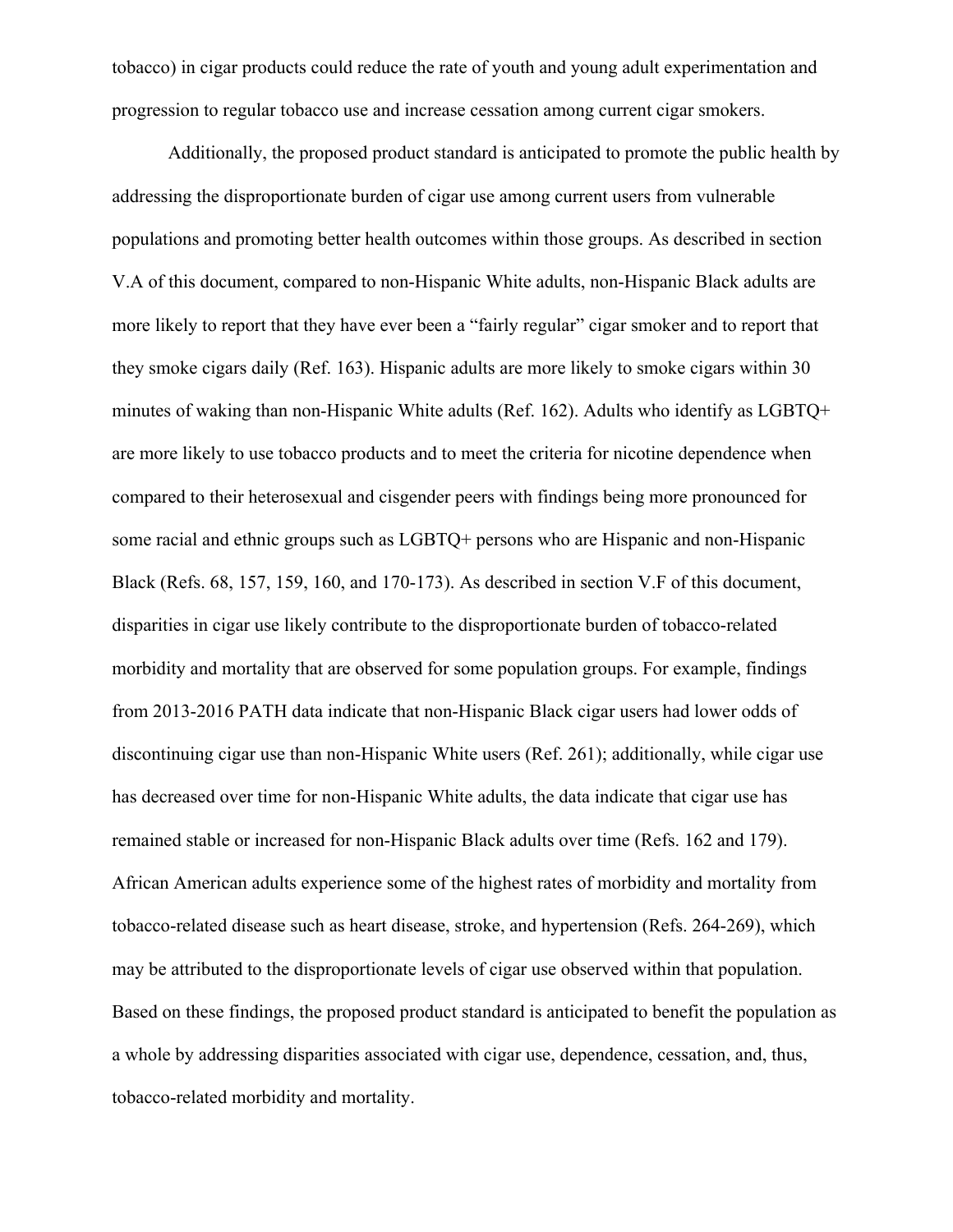The sum of the available evidence, including the current use of flavored cigars by millions of Americans, the consistently high acknowledgement of characterizing flavors as a reason for using cigars among youth and adults, and the empirical evidence of lower tobacco sales (as a proxy for consumption) and tobacco use prevalence data following flavored tobacco product restrictions in multiple U.S. jurisdictions as well as Canada, supports FDA's finding that the proposed product standard would lead many flavored cigar smokers to stop using combusted cigars, yielding considerable health benefits.

### *C. Benefits and Risks to the Population as a Whole*

As discussed in section IV.D of this document, the presence of characterizing flavors enhances the appeal and ease of cigar use among youth and young adults. We expect that the proposed product standard, if finalized, would reduce tobacco-related harms by reducing this appeal and ease of use. Anticipated reductions in population harm would be realized through both long-term health benefits resulting from prevention of cigar uptake among youth and young adults as described in section VI.A of this document, as well as more immediate health benefits (e.g., improved breathing) resulting from increased cessation of cigar use among current flavored cigar smokers, as described in section VI.B of this document. In this section, we summarize the health effects of cigar smoking and describe analyses used to demonstrate anticipated population health benefits from the proposed standard in terms of decreased initiation and progression to regular use and decreased mortality attributable to cigar smoking in the United States.

Additionally, the proposed product standard is anticipated to improve health outcomes in populations that have historically experienced tobacco-related health disparities related to flavored tobacco product use and, specifically, flavored cigar use. As described in section IV.G of this document, tobacco companies have strategically marketed flavored cigars to underserved communities over many decades. The tobacco industry continues to target these populations with tailored cigar marketing practices that contribute to and reinforce these longstanding and entrenched cigar disparities. As described in section V.A of this document, prevalence of cigar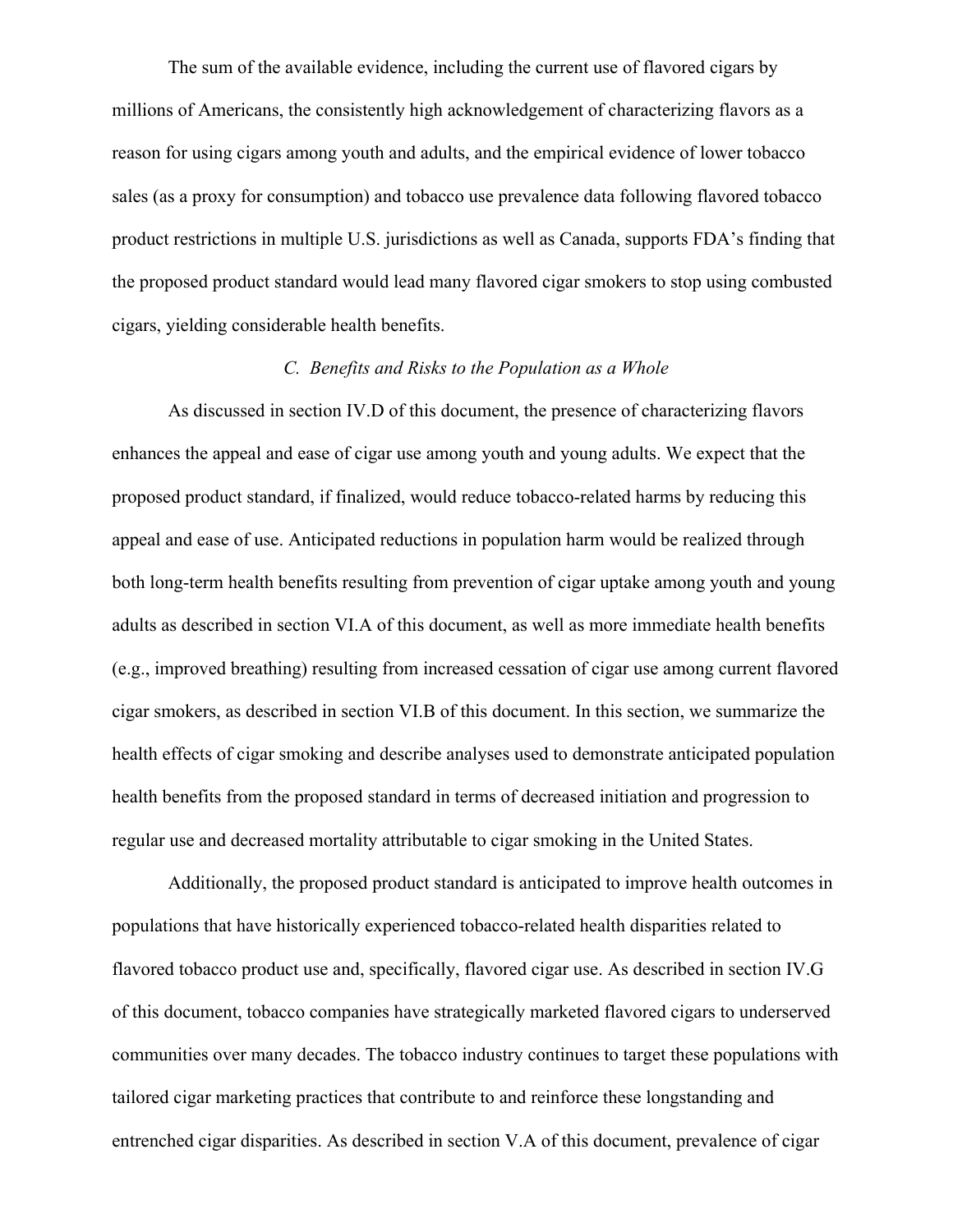use is disproportionately high among certain population groups such as non-Hispanic Black youth (Ref. 7), youth who identify as lesbian, gay, bisexual, or transgender (Refs. 7, 157, and 158), and youth with disabilities (Ref. 161). After initiating cigar use, members of these vulnerable populations are more likely to progress to regular cigar use or display patterns of more frequent use (Ref. 100). Because nonusers, particularly youth, from vulnerable populations are more likely to experience adverse effects from prior cigar use, the proposed product standard is anticipated to promote improved health outcomes within these population groups.

# 1. Flavored Cigar Smoking and Adverse Health Effects

As described in section V.D of this document, cigar smoking, including flavored cigar smoking, causes many of the same serious health conditions as cigarette smoking (Ref. 32). As also noted, FDA has conducted and published a systematic review of cigar smoking-attributable mortality risks and estimates of regular cigar smoking-attributable mortality for the U.S. population (Refs. 3 and 32). NCI previously reviewed the studies that were available on cigar smoking mortality risks and reached similar general conclusions (Ref. 183). Both reviews found that cigar smoking causes oral, esophageal, pancreatic, laryngeal, and lung cancers, as well as coronary heart disease and aortic aneurysm (Refs. 32 and 183). These conclusions were based primarily on statistically significant risk estimates for primary cigar smokers who had never regularly used other tobacco products such as cigarettes that were calculated from American Cancer Society's CPS I and II data. The CPS I and II were large longitudinal cohort studies of cancer risk factors in the U.S. population that each enrolled at least one million participants (Ref. 290). The CPS I began in 1959 and the CPS II in 1982 (Ref. 290). Researchers assessed the mortality followup for participants through followup visits or linkage with the National Death Index (Refs. 243 and 290). Numerous studies have been published that analyze and quantify tobacco-attributable mortality risks using CPS I and II data, including studies of cigar smokingattributable mortality risks (Refs. 243, 247, and 291). While findings using CPS I and CPS II data are representative of historical cohorts of U.S. residents, a more recent analysis was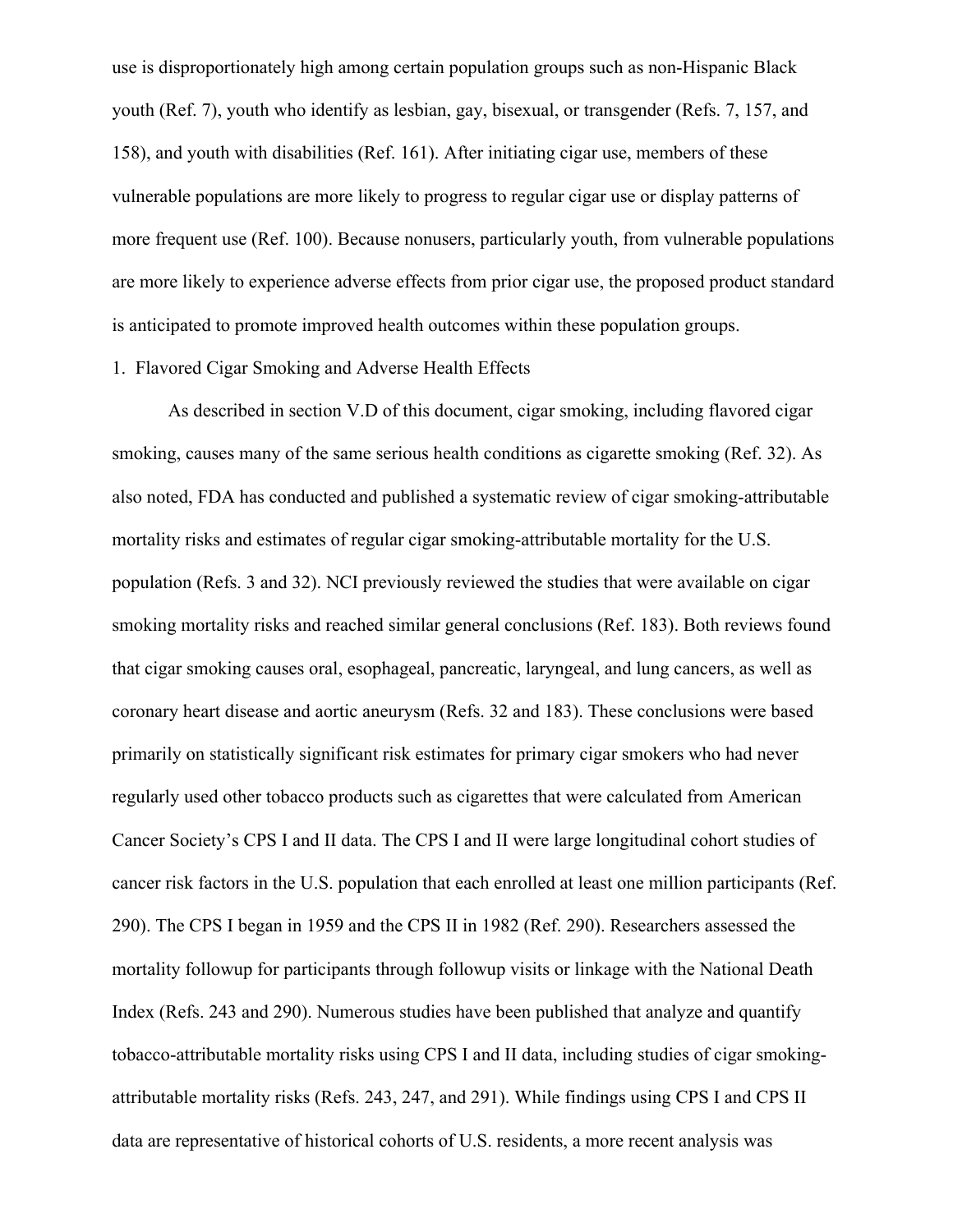conducted using data from participants in the TUS-CPS from 1992 to 2011 in the National Longitudinal Mortality Study, following participants for mortality through the end of 2011 (Ref. 227). Results from this study regarding elevated risk of all-cause and cause-specific mortality among exclusive current cigar smokers compared to never tobacco users were generally consistent with estimates from CPS I and II (Ref. 227).

Research studies have found that cigar smokers have approximately 40 to 45 percent higher risk of COPD than never tobacco users (Refs. 229 and 247). Similarly, the risk of bladder cancer in CPS I data was also approximately 40 percent higher for cigar smokers (Ref. 247).

There may be other health outcomes attributable to cigar smoking that were not assessed using CPS I or II mortality data. For example, Heineman et al. found statistically significant increased risks of colon and rectal cancers among cigar smokers in a cohort of nearly 250,000 World War I era veterans who were followed for mortality for 26 years (Ref. 249). Patterns of flavored cigar use may have also changed over time and could contribute to health risks. While most research has focused on cigar-attributable mortality, limited research has addressed cigarattributable morbidity. Besides dying from cigar-attributable disease, lifelong cigar smokers may live many years with serious medical conditions, such as cancers (Refs. 229 and 232), heart disease (Refs. 229 and 245), and increased airflow obstruction (Ref. 124) that can lead to major physical impairments, reduce functioning and quality of life, and produce appreciable health care costs and medical expenditures.

2. Estimated Impacts of the Proposed Standard on Cigar Smoking Initiation and Progression to Regular Use

As described throughout this document, the proposed standard is expected to have substantial public health benefits. Significant benefits are expected to come from the prevention of cigar smoking initiation and progression to regular use among youth and youth adults, resulting in reduced morbidity and premature mortality. To estimate these benefits, we have updated an analysis published by Rostron et al. in 2019 that examined the potential effects of the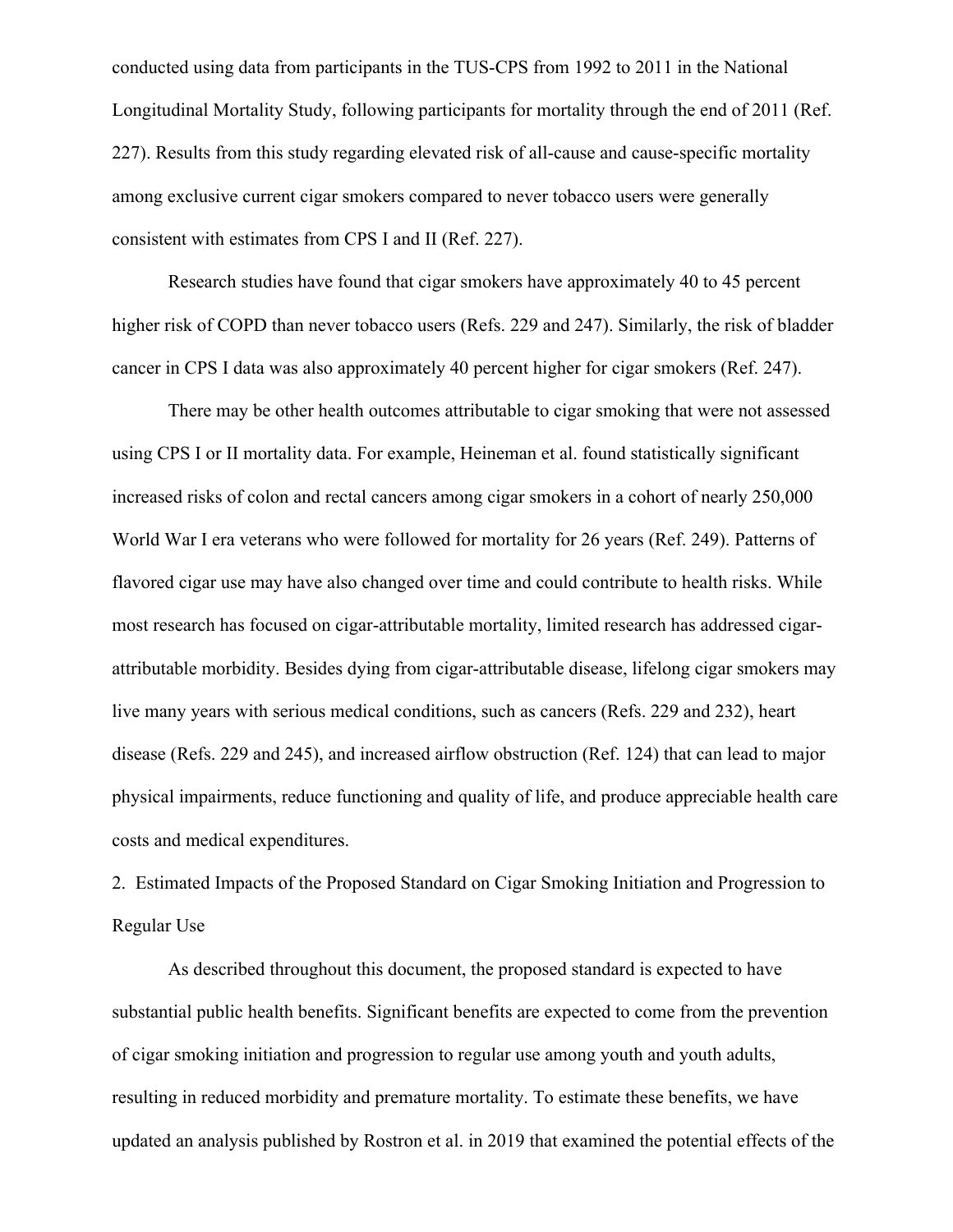product standard on each cohort of 18-year-olds in the United States (Ref. 292). Beginning with the 4.26 million 18-year-olds in 2019 (Ref. 293), we estimate that 3.9 percent of these individuals were current cigar users at that age, based on PATH Study Wave 5 data of selfreported every day or someday cigar use (Ref. 12). We also use PATH data to estimate that 63.6 percent of these cigar smokers initiated cigar use with a flavored product, resulting in approximately 106,000 18-year-olds who currently use cigars and had initiated cigar use with a flavored product (Ref. 12).

We then estimate the proportion of these cigar users who would have initiated cigar smoking with non-flavored cigars in the absence of flavored cigars. Consistent with Rostron et al., we assume that the lower bound would be 35 percent, equal to the proportion of cigar users who currently initiate with non-flavored products, and that the upper bound would be 100 percent, which reflects complete substitution with non-flavored cigars. We use the midpoint of these values, 67.5 percent, as our main estimate, so 32.5 percent of those currently initiating with flavored cigars would be deterred from trying cigars, and we estimate that approximately 34,000  $(106,000 \times 32.5$  percent) cigar smoking initiates would be prevented by the product standard from initiating cigar use in this model. We also considered the possibility that flavored cigar initiates are more likely to continue cigar use than those who initiate with non-flavored products. PATH Study data from Waves 1 (2013-2014) and 2 (2014-2015) show that adult ever cigar users who initiated with flavored cigars are more likely to be current regular cigar users than ever users who initiated with non-flavored cigars, controlling for other relevant factors related to cigar use (Ref. 28). Similar estimates were obtained from analysis of Waves 2-4 (2014-2017) PATH Study data, although results were presented separately for mint- or menthol-flavored cigars and other flavored cigars (Ref. 29). We therefore estimate that approximately  $26,000$  [106,000  $\times$  (1.0 - 32.5) percent)  $\times (1.0 - (1.0/1.56^{19}))$ ] cigar smokers would be prevented from continuing to regular use

<sup>&</sup>lt;sup>19</sup> This estimate is based on Reference 28 in which the adjusted prevalence ratio  $= 1.56$ , meaning that, after accounting for other factors in the model, such as demographics, individuals who initiated with flavored cigars were 56 percent more likely to currently use them.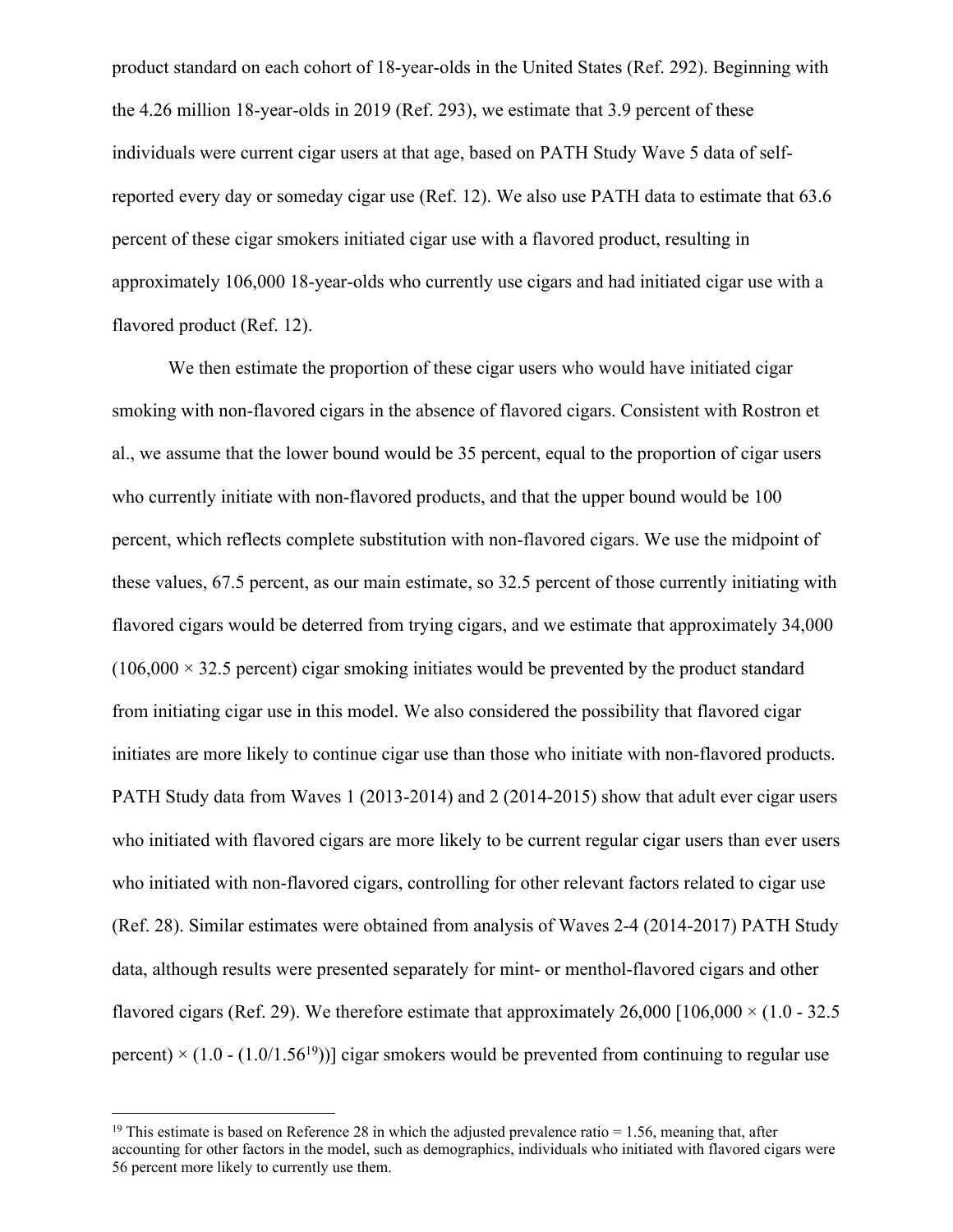by the product standard for a total reduction of 60,000 current cigar smokers in each cohort of 18-year-olds.

Consistent with the prior analysis (Ref. 292), we account for the uncertainty inherent in estimating the impact of the proposed policy based on these data and conducted Monte Carlo simulations using @RISK statistical software to assess the effects of varying key data inputs. We conducted 1,000 simulations, with reductions in cigar initiation ranging from 0 to 65 percent and reductions in continuing use ranging from 22.5 percent (1.0 - 1.0/1.29) to 46.5 percent (1.0 - 1.0/1.87), among those who would have otherwise initiated cigar use with flavored cigars. Ninety percent of the resulting estimates were between 42,000 and 75,000 cigar users prevented in each cohort.

# 3. Estimated Impacts of the Proposed Standard on Mortality

In the preceding section, we describe the longer-term benefits of the proposed standard that would include prevention of disease and premature death among youth and young adults who are discouraged from taking up cigar smoking in the absence of access to the flavored cigars covered by the proposed standard. Over a shorter term, health benefits would come from decreased tobacco product use including cessation among those who currently use flavored cigars. In this section, our estimation of public health impacts focuses on the reduction in cigarattributable deaths that would occur if such flavored cigars were removed from the market. To be clear, these estimates significantly understate the public health benefits because they do not include lives saved of youth and young adults who, as the result of the product standard, do not begin to smoke.

To estimate the potential impact of the proposed standard on mortality, we again updated a previously published analysis (Ref. 292), which began with an estimate of the current number of deaths that are attributable to regular cigar smoking in the United States on an annual basis. We then removed deaths due to dual cigar and cigarette use to specifically estimate mortality due to exclusive cigar smoking given that dual users may continue to use combusted tobacco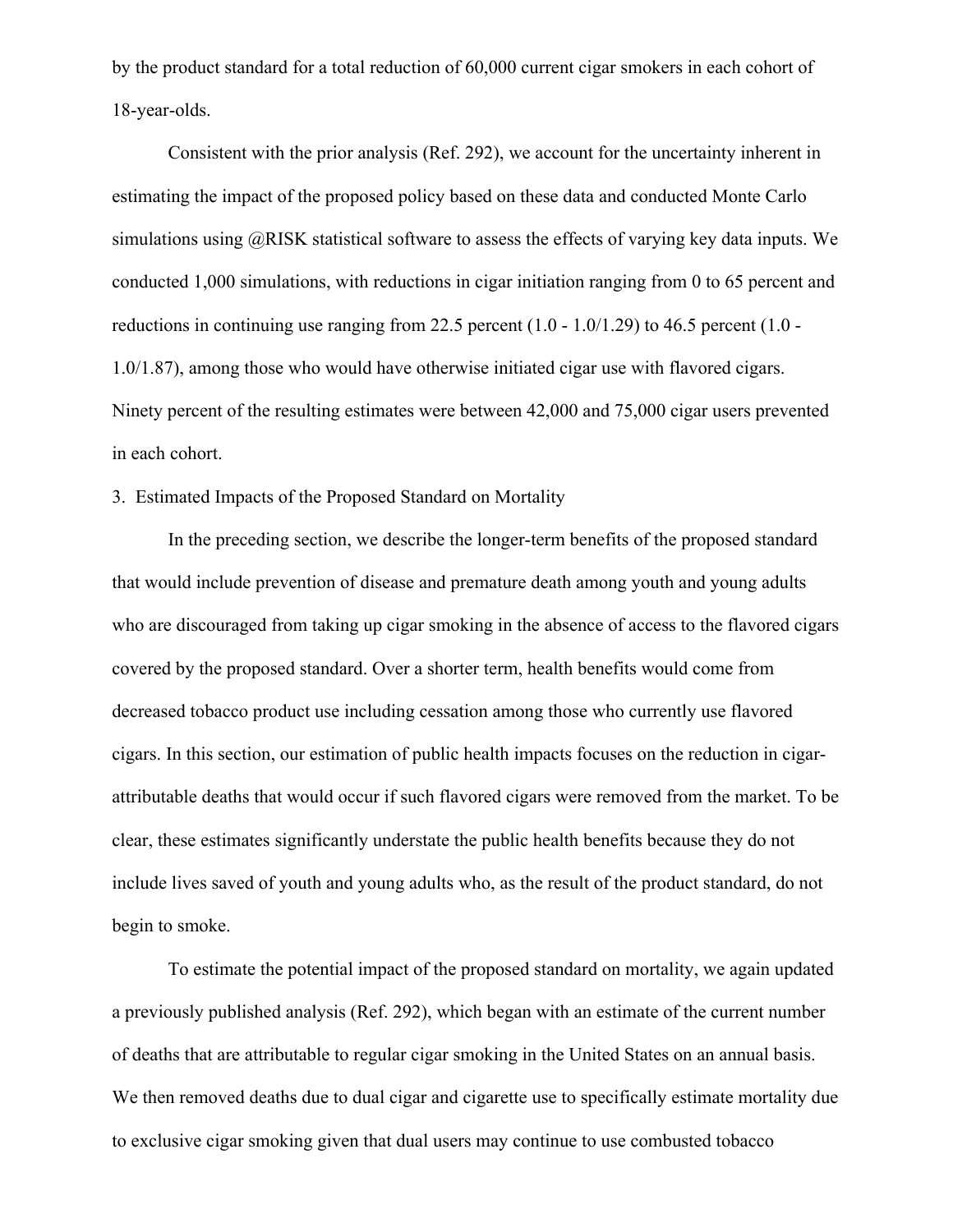products. Mortality estimates are not available for other combinations of polytobacco use involving cigars, but over 90 percent of cigar users who are polytobacco users use cigarettes (Ref. 294). Consistent with the prior analysis (Ref. 292), we applied a range of estimates for the reduction in total cigar consumption that reflects behavioral evidence from multiple localities' flavored tobacco restrictions as well as information on the size of the flavored U.S. cigar market. These estimates were then translated to potential behavior change to estimate the number of deaths in the United States that would be prevented each year among exclusive regular cigar smokers as a result of the proposed standard.

We based our estimate of the annual mortality attributable to cigar smoking in the United States on a previously published analysis (Ref. 3). This analysis modified the Smoking-Attributable Mortality, Morbidity, and Economic Costs methodology, used by the CDC to estimate cigarette smoking-attributable mortality, to quantify the mortality burden of regular cigar smoking in the United States in 2010 for adults aged 35 years or older (Ref. 3). The analysis estimated that regular cigar smoking (defined in the study as smoking cigars on 15 or more of the past 30 days) was responsible for approximately 9,000 premature deaths annually and that 5,200 of these deaths occurred among regular cigar smokers who did not also currently smoke cigarettes (hereafter referred to as exclusive cigar smokers) (Ref. 3). Because it is possible that some dual cigarette and cigar smokers might replace their cigar use with cigarette use if flavored cigars were prohibited, our analysis used the latter estimate of 5,200 deaths as the basis for quantifying the benefits of the proposed standard. This is a conservative approach because it does not account for any health benefits among dual users who quit tobacco or cigar use as a result of the proposed standard. As data from the NHIS from 2000-2019 has shown relatively stable cigar use prevalence estimates among adults, this estimate of 5,200 premature deaths also serves as a general measure of the effects of exclusive regular cigar smoking (i.e., non-dual) on mortality in the United States in subsequent years (Ref. 3). Although youth cigar smoking has declined in recent years, the long-term implications for regular cigar smoking in this population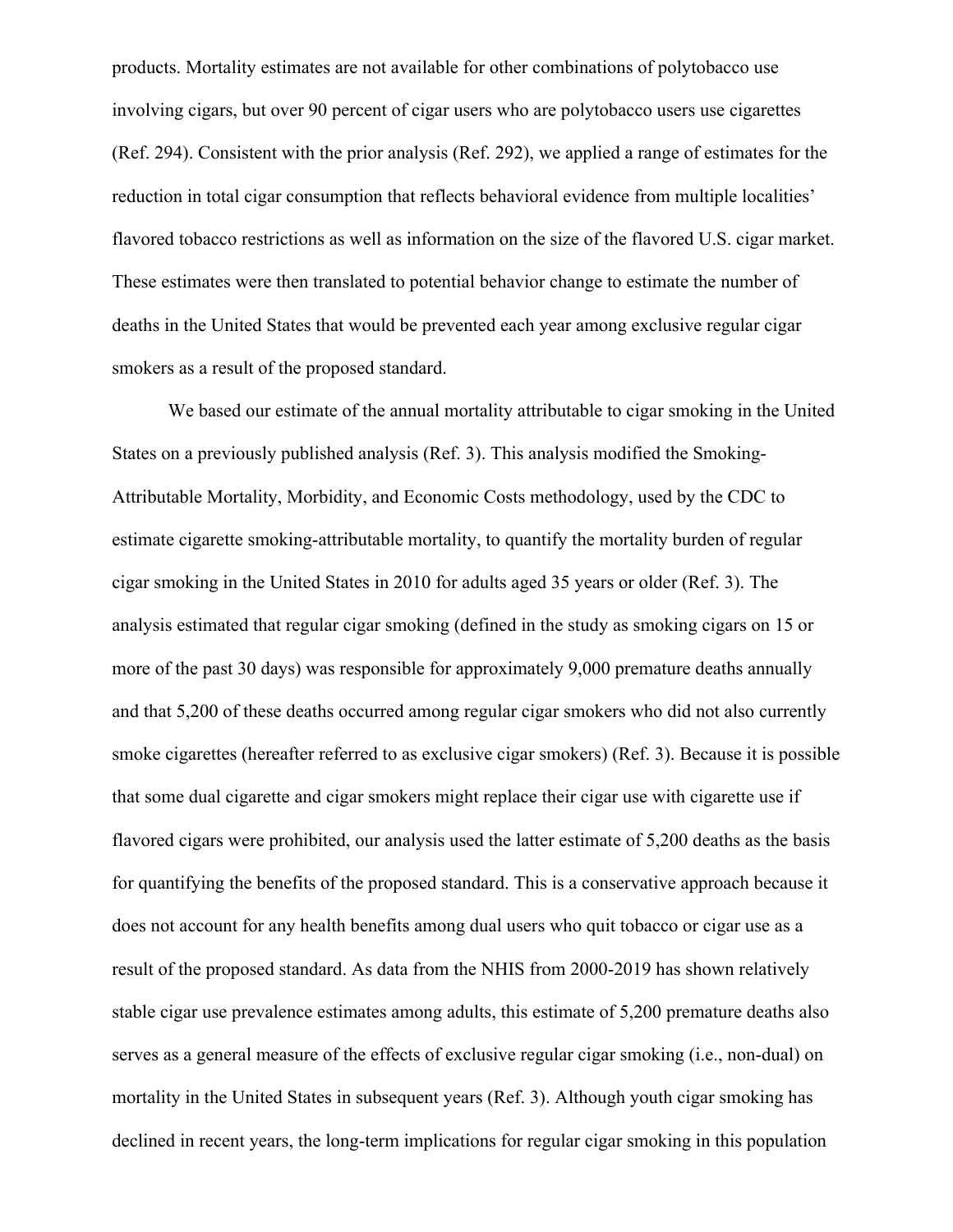are unclear. These estimates are based on an expectation that the number of premature deaths from cigar use would remain constant over time in the absence of regulatory action.Conceivably, the number of cigar-attributable premature deaths could rise due to population growth even if cigar smoking rates remained constant, or the number could fall if cigar-smoking rates fell by more than the population growth.

We then estimated the fraction of deaths that would be avoided if the proposed standard were in effect as proposed. As discussed in section IV.F of this document, real-world experience regarding the impact of flavored tobacco restrictions across U.S. jurisdictions suggests that the removal of flavored cigars from the U.S. market would lead consumers who now smoke flavored cigars to alter their behavior and some of these individuals would reduce their use of cigars or quit smoking cigars completely, others would product switch entirely to other tobacco products. We used data from the Providence, NYC, and San Francisco areas because these cities' restrictions on the sale of flavored tobacco products provide the best available U.S. data on the effect of real-world, implemented restrictions on cigar sales, and thus consumption.<sup>20</sup> Several studies conducted analyses using Nielsen retail scanner data to assess changes in the number of cigars sold (both flavored and non-flavored) in Providence, NYC, and San Francisco before and after the flavor restrictions went into effect (Refs. 52, 108, and 109). For comparison, they also examined sales over the same timeframe in the rest of Rhode Island in the Providence analysis, in nine counties proximal to NYC, as well as sales in the United States overall, in the NYC analysis, and in San Diego and San Jose in the San Francisco analysis. Using a times series analysis, the study of Providence estimated the effect of the flavor restriction to be a 31 percent reduction in overall cigar sales (Ref. 109). This analysis also found that the restriction was associated with an approximate 15 percent to 20 percent reduction in overall NYC cigar sales, relative to the proximal area or the United States overall. The study of San Francisco found that

<sup>&</sup>lt;sup>20</sup> Study data from Lowell, MA, and Attleboro and Salem, MA, only looked at youth use and not sales data and thus is not included in this aspect of the discussion.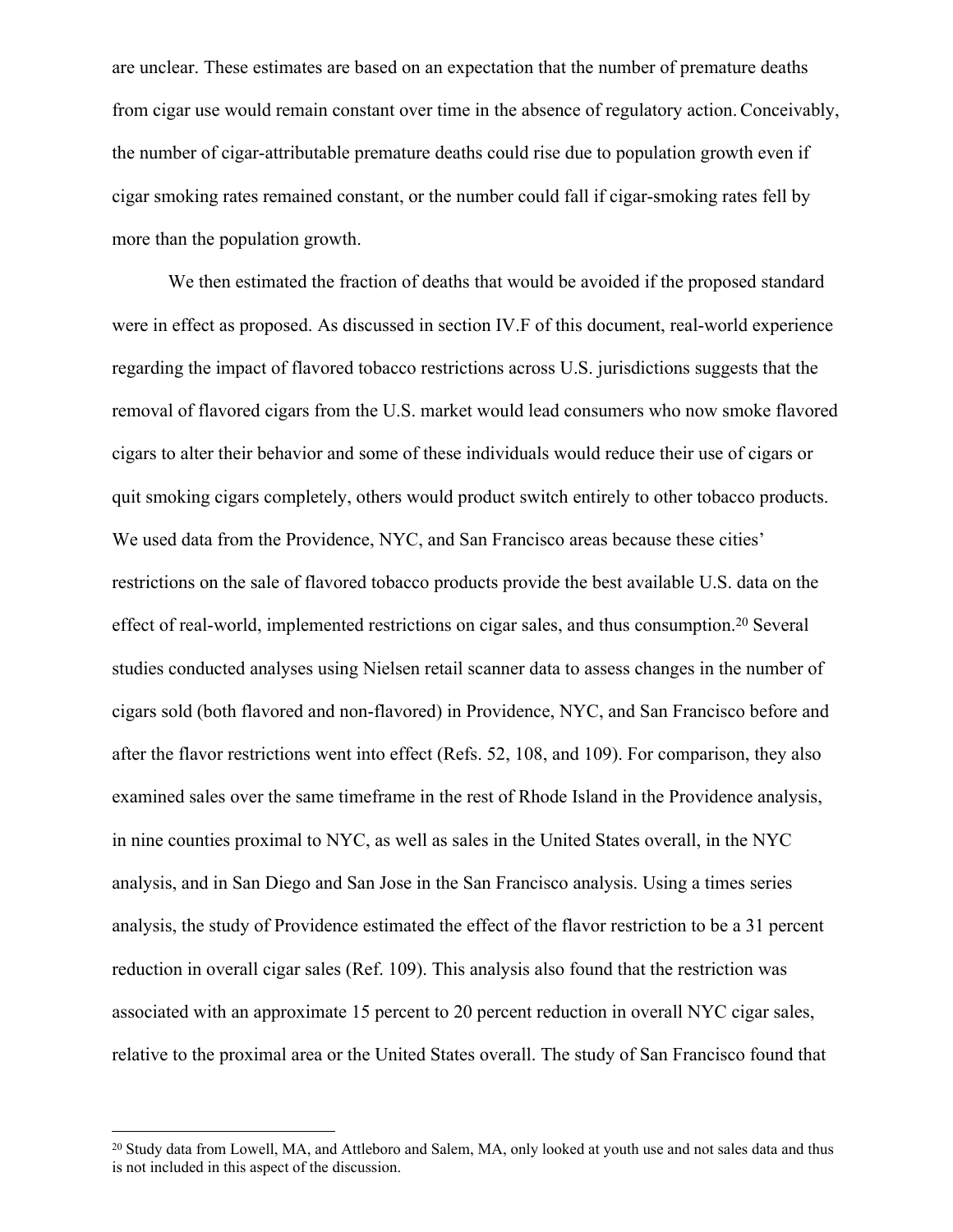the flavor restriction was associated with a 51 percent reduction in overall cigar sales (Ref. 52). Importantly, these decreases in overall cigar sales indicate that consumers did not completely substitute non-flavored cigars for flavored cigars because of the restriction (Ref. 108). The data also suggest that cross-border purchasing of flavored cigars was limited. For example, the NYC study found that flavored cigar sales in the ten-county area surrounding NYC declined after the implementation of NYC's flavor restriction, although the change was not statistically significant (Ref. 108).

We note that the decline in flavored and overall cigar sales occurred despite incomplete compliance in some localities, such as the NYC ordinance (Ref. 108). The NYC study found that flavored cigars, specifically, continued to be sold at persistently high levels in NYC in violation of the restriction. FDA anticipates the proposed product standard would have a greater impact on public health than the NYC flavor sales restrictions. Unlike a restriction on sales alone, the proposed standard would prohibit both the manufacture and sale of cigars with characterizing flavors (other than tobacco), and as a result, it would allow for a more complete prohibition of flavored cigar products from the market. Moreover, FDA anticipates that this nationwide product standard would eliminate the opportunity for consumers to travel to local neighboring U.S.-based jurisdictions that do not have a flavor prohibition or use online retailers to purchase flavored cigars.

In our analysis, cigar sales are used as a proxy for consumption, given we expect sales and consumption to be highly correlated. We start with a 30 percent relative decrease in total cigar sales as our main estimate in the analysis, using a rounded estimate of 31 percent reduction in overall cigar sales observed in Providence, which provided the midrange of estimates from the three evaluation studies. For the reasons described in this section, FDA considers the impacts of the NYC flavor restriction on total cigar sales (i.e., 15-20 percent reduction in overall cigar sales in NYC) to be a conservative estimate of what the reduction in total cigar consumption in the United States overall would be if the proposed standard were implemented. We therefore use an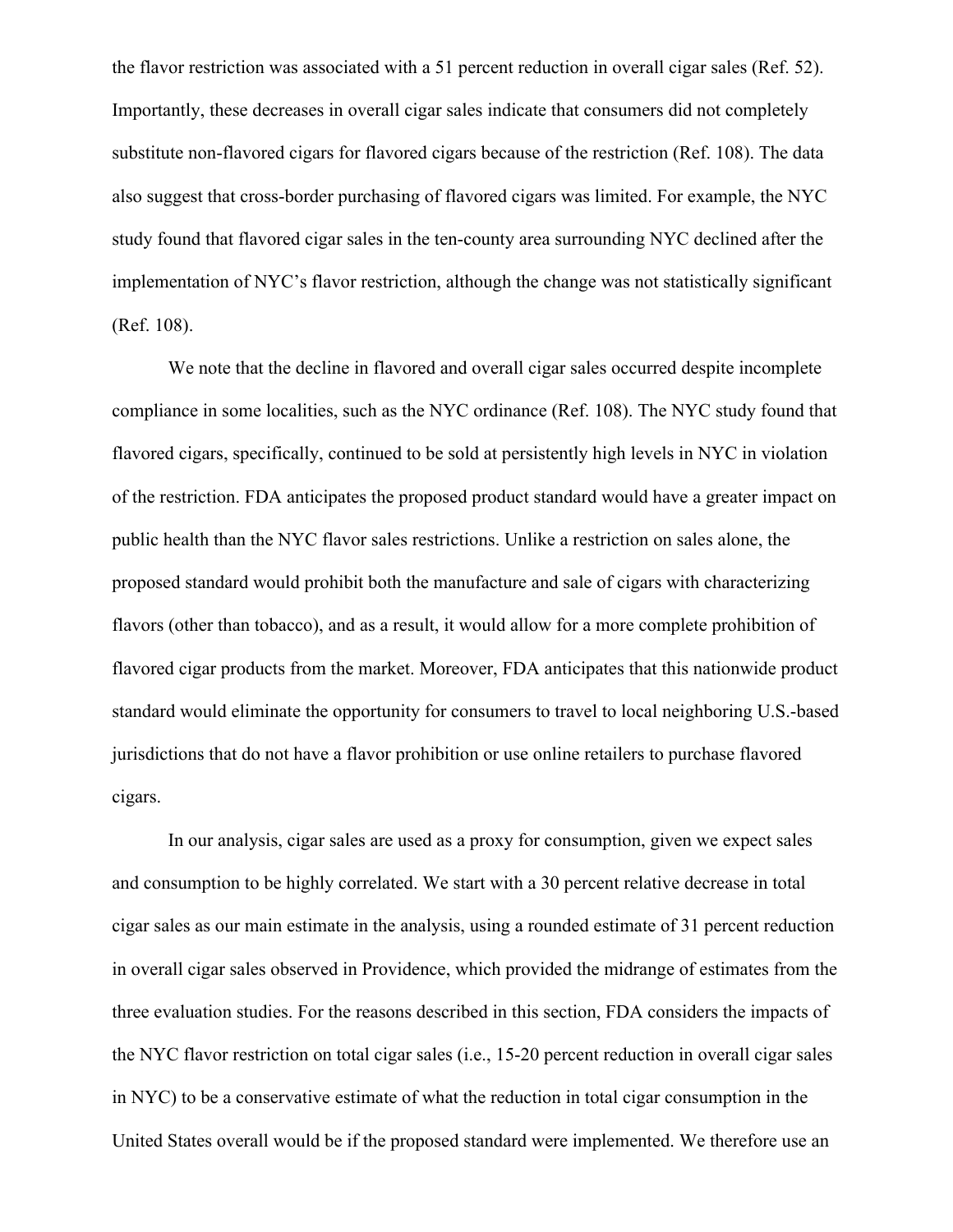estimated 15 percent relative decline in total cigar sales as a lower bound of the impact of this proposed product standard as a conservative estimate, which would suggest some substitution with non-flavored cigars.

An alternate scenario is one in which the proposed flavored tobacco products are removed from the U.S. market after implementation of the proposed standard and no substitution of non-flavored cigars occurs among consumers. In this case, the impact of the proposed standard on total cigar consumption would be equivalent to the fraction of the total U.S. cigar market comprised of flavored cigars. Proprietary data gathered by Euromonitor International in March 2021 reveals that approximately 41.9 percent of 2020 cigar (including cigarillo) unit sales in the United States were for flavored varieties. In this alternative scenario, if there is no switching from flavored to non-flavored cigar varieties, then overall cigar sales, and subsequently consumption, would decrease by 41.9 percent. We use this figure as the upper bound for the decrease in total cigar sales following implementation of the product standard. As noted, the reduction in cigar sales observed in San Francisco following implementation of a flavored tobacco product restriction was consistent with such a decrease at 51 percent (Ref. 52).

Next, we estimate the mortality effects of these reductions in cigar consumption. The proposed standard is expected to result in some consumers quitting smoking cigars entirely, others cutting back on cigar smoking. To estimate how reductions in consumption at the population-level may be distributed across individual consumer behaviors, we use data from studies of other tobacco control policies. These studies can inform estimates of potential effects of the proposed standard on cigar use. A robust evidence base exists to characterize the impact of tobacco taxes on consumption and behavior. Data from studies on the impacts of cigarette tax increases on smoking behaviors suggest that approximately half of observed reductions in cigarette sales are due to smokers quitting, while the remainder are due to reducing or cutting back on the number of cigarettes smoked (Ref. 295). For this analysis, we assume that, among exclusive cigar smokers who would change their smoking behavior due to the standard,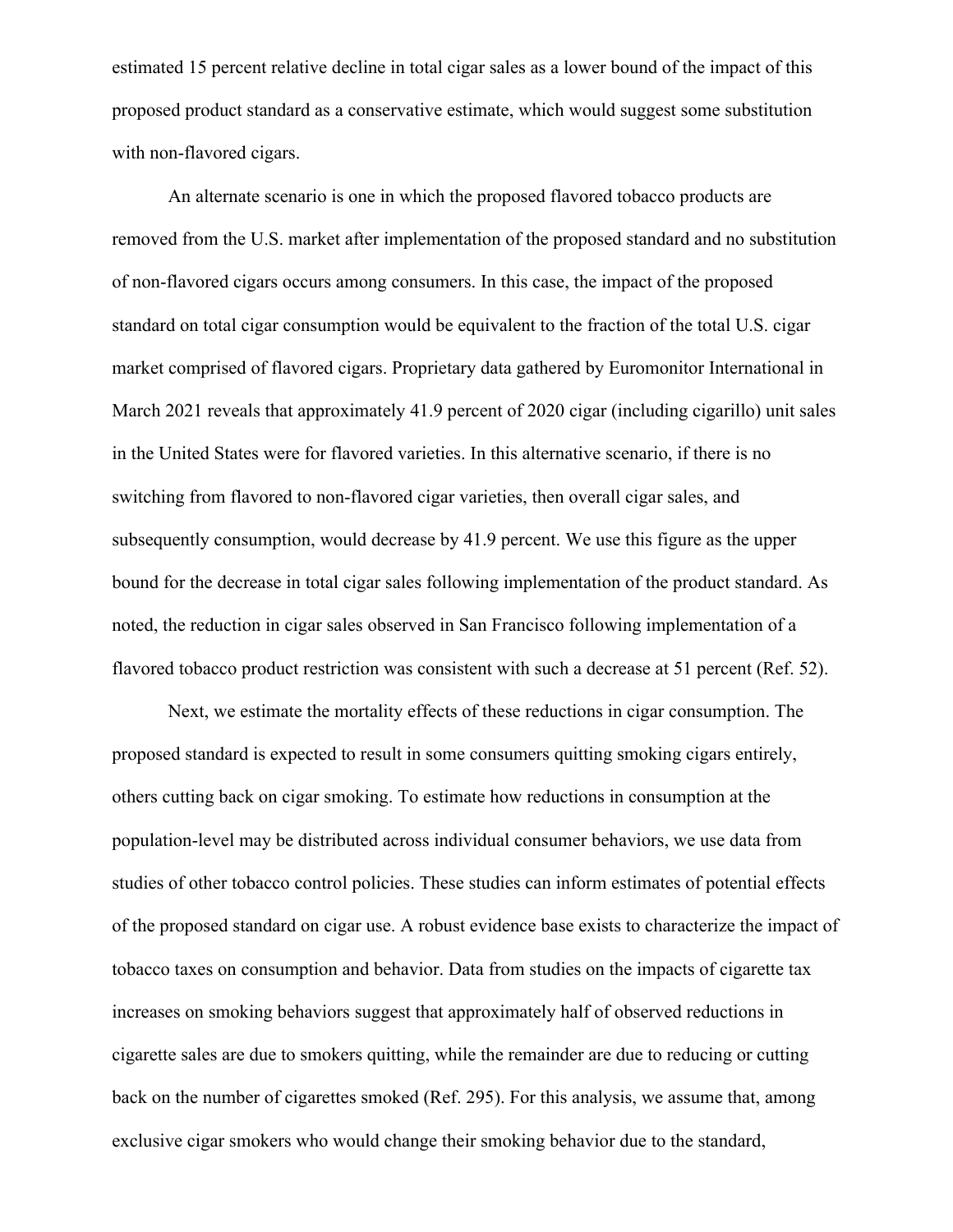approximately 50 percent would quit smoking entirely, while the other 50 percent would cut back. To be conservative, we assume there are no benefits in avoided mortality among those who cut back and avoided mortality is only counted among those who quit smoking entirely. This estimate may be somewhat conservative because some studies have found some health and mortality benefits from substantial reductions in cigarette consumption, although these benefits are less than those from complete smoking cessation (Refs. 296 and 297).

We use these inputs in our analysis. By multiplying the estimated 5,200 annual exclusive cigar attributable deaths previously described by 30 percent due to decline in cigar sales, and then reducing that value by 50 percent to reflect benefits only for those who quit entirely, we estimate that the proposed standard would result in approximately 800 annual averted deaths.<sup>21</sup> We again conducted Monte Carlo simulations using @RISK statistical software to assess the effect of varying key data inputs. We ran 1,000 simulations using 15 percent and 42 percent as the lower and upper bound of decreases in total cigar consumption and 25 percent and 75 percent as the lower and upper bound for the proportion of decreased consumption due to complete cessation, and 90 percent of the resulting estimates fell within a range of approximately 400 to 1,100 deaths averted annually.

FDA anticipates that a reduction in deaths attributable to cigar use would begin to accrue soon after implementation of the proposed standard (see Ref. 298 at section II.F). It would take time to fully realize the mortality benefit of the proposed standard, given that some cigar smokers may still die of a smoking-related disease due to previous use, even if they quit cigar use after the proposed standard is implemented. Given that lung cancer has been estimated to be responsible for the majority of deaths attributable to cigar smoking (Ref. 3), we base the timeframe for reduction in risk on this cause. Estimates from contemporary cohort data have found that full reductions in lung cancer risk after smoking cessation can take an extended time

<sup>&</sup>lt;sup>21</sup> All estimates are rounded to the nearest 100. See FDA's Preliminary Regulatory Impact Analysis (Ref. 298) for unrounded estimates.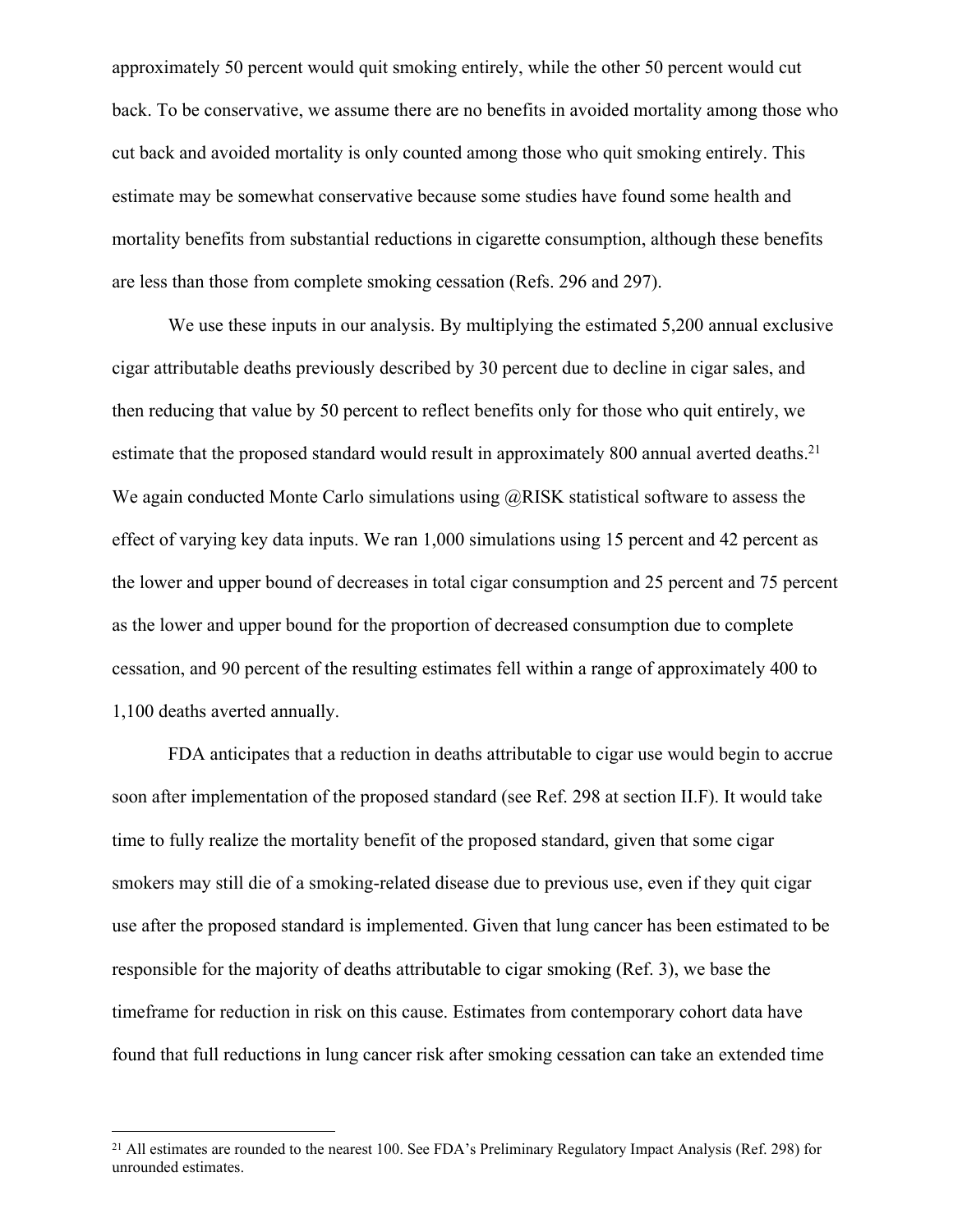period; consequently, we used a time period of 30 years (Ref. 299). Reductions in risk from other causes such as cardiovascular disease are expected to be realized more quickly (Refs. 300 and 301). Benefits from reductions in cigar-related morbidity would also be expected to accrue more quickly.

We also estimate the years of life that would be gained due to the product standard. Nonnemaker et al. estimated that the approximately 9,000 annual deaths that are attributable to regular cigar smoking correspond to nearly 140,000 years of potential life lost (YPLL) (Ref. 3). This represents an average of 15.1 years of life lost per death. We multiply the approximately 774 deaths annually averted by the product standard by the 15.1 average years of life lost per attributable death and estimate that approximately 11,687 YPLLs are associated with the premature mortality that would be prevented by the product standard each year.

This analysis has concentrated on mortality effects, given the availability of specific estimates for cigar smoking-attributable mortality and mortality risks, but we also anticipate reductions in cigar smoking-attributable morbidity due to the product standard. It has been estimated that regular cigar smoking is directly responsible for approximately 9,000 deaths among U.S. adults annually (Ref. 3) and that cigarette smoking is directly responsible for approximately 437,000 deaths annually among U.S. adults (Ref. 23 at 659). It has also been estimated that U.S. adults suffer from approximately 14 million major medical conditions due to cigarette smoking (Ref. 302). These figures suggest that current and former cigarette smokers are living with approximately 30 major medical conditions due to cigarette smoking for every premature death that occurs each year. Since regular cigar smoking causes premature death from some of the same conditions as cigarette smoking, we would expect a considerable disease burden attributable to cigar smoking among U.S. adults, along with reduction in this burden as a result of the proposed standard.

In addition, the population would experience health benefits based on a decrease in morbidity and mortality resulting from secondhand smoke exposure. According to the Surgeon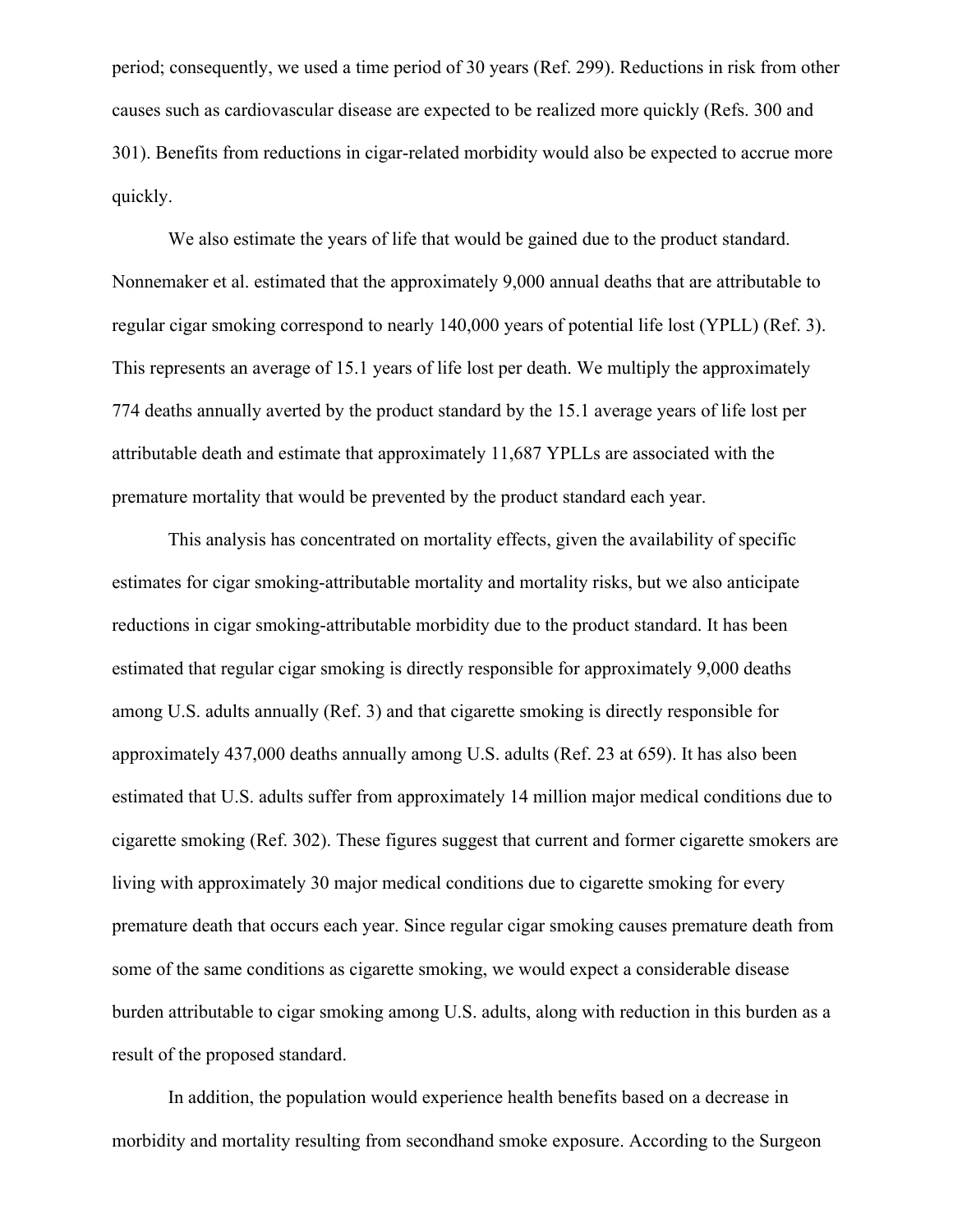General, there is sufficient evidence from which to infer a causal relationship between secondhand tobacco smoke exposure and lung cancer, as well as increased risks of coronary heart disease morbidity and mortality, among lifetime nonsmokers (Ref. 251 at 15). Individuals living with smokers had a 20 to 30 percent increase in the risk of developing lung cancer from secondhand smoke exposure (Ref. 251 at 15). Likewise, the estimated increase in coronary heart disease risk from exposure to secondhand tobacco smoke is 25 to 30 percent above that of unexposed individuals (Ref. 251 at 519). Based on the similarity of the toxic constituents in cigars and cigarettes, and the fact that cigars commonly share similar product design and mechanisms of smoke delivery as cigarettes, FDA's scientific judgment leads the Agency to expect that secondhand cigar smoke would produce effects similar to those produced by secondhand cigarette smoke, meaning that the proposed rule, if finalized, would decrease morbidity and mortality caused by secondhand exposure to cigar smoke.

These sections have focused on the potential benefit to the U.S. population as a whole from the proposed product standard, accounting for the potential decreased experimentation and progression to regular use among nonusers that would be prevented from trying flavored cigars, as well as potential decreased consumption or increased cessation among current flavored cigar smokers. Thus, we anticipate the proposed product standard would continue to produce reductions in morbidity and mortality over the long term, due in large part to the reduction in eventual adverse health effects from cigars due to reduced initiation and use among young people.

One additional potential health benefit to continuing users of cigars that could result from the proposed product standard would be decreased exposure to potentially toxic flavor compounds, as discussed in section V.B of this document. In combusted tobacco products, such as cigarettes and cigars, toxicity can result from the chemicals formed when flavors are heated or burned (Refs. 184-187). For example, a study conducted by the CDC identified benzyl alcohol, piperonal, methyl cinnamate, and vanillin in strawberry cigar filler (Ref. 190) (see table 2 in this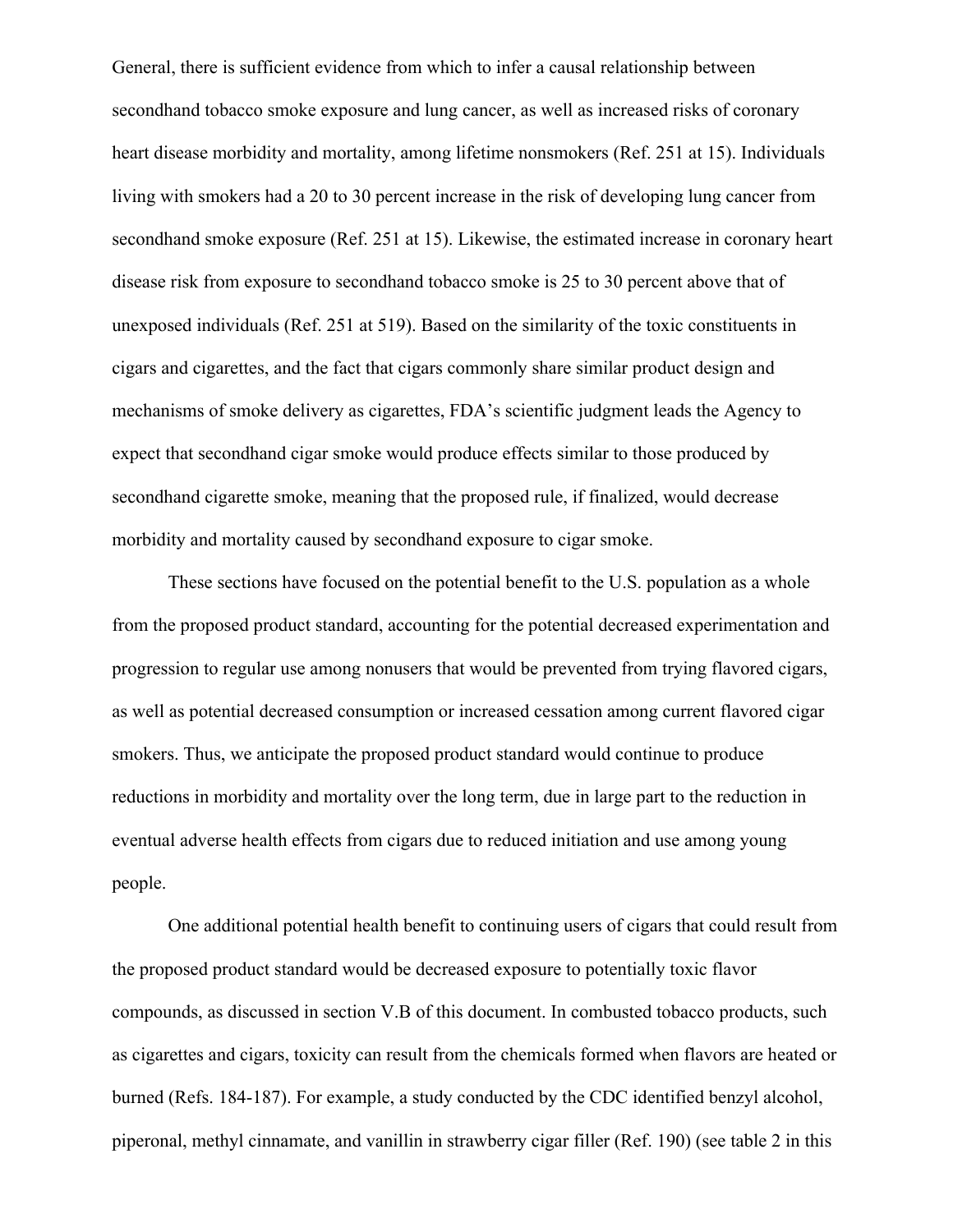document for potential health hazards of these ingredients). While some flavoring compounds naturally occur in tobacco and the resulting standard may not fully eliminate such toxic exposures, reducing toxicant levels in these products would reduce consumer exposure and could protect consumers from the health effects of these toxicants, particularly from adverse respiratory effects.

4. Potential Risks to the Population as a Whole of the Proposed Cigar Flavors Product Standard Would Not Outweigh the Potential Benefits of the Proposed Product Standard

There are possible countervailing effects that could occur from the proposed product standard, if finalized. Possible countervailing effects on current tobacco users could include continued combusted tobacco product smoking and the possibility of illicit trade. As part of this rulemaking, FDA is required by the Tobacco Control Act to consider information submitted on such possible countervailing effects, including among vulnerable populations such as adolescent tobacco users and other population subgroups.

With the removal of characterizing flavors (other than tobacco) in cigar products, some cigar smokers may seek other sources of tobacco and/or nicotine. These could include nicotine replacement therapy products, which are products authorized by FDA to help people quit using tobacco products. However, some smokers may also transition to tobacco-flavored cigars, other combusted tobacco products, or other potentially less harmful tobacco products. As discussed in section VI.B of this document, if youth experimenters or users of flavored cigars were to switch to cigarettes or to other tobacco products as a result of flavored cigars no longer being available, it is possible that the benefits of the rule would be reduced. The availability of menthol cigarettes, if it continues after flavored cigars are no longer available, may make this switch more likely and diminish the benefits. However, the proposed rule would not be expected to increase risks to individual or public health, since cigar and cigarette smokers suffer many of the same adverse health outcomes attributed to combusted tobacco use. In addition, FDA has considered the possibility that youth or adults will form a misperception that non-flavored cigars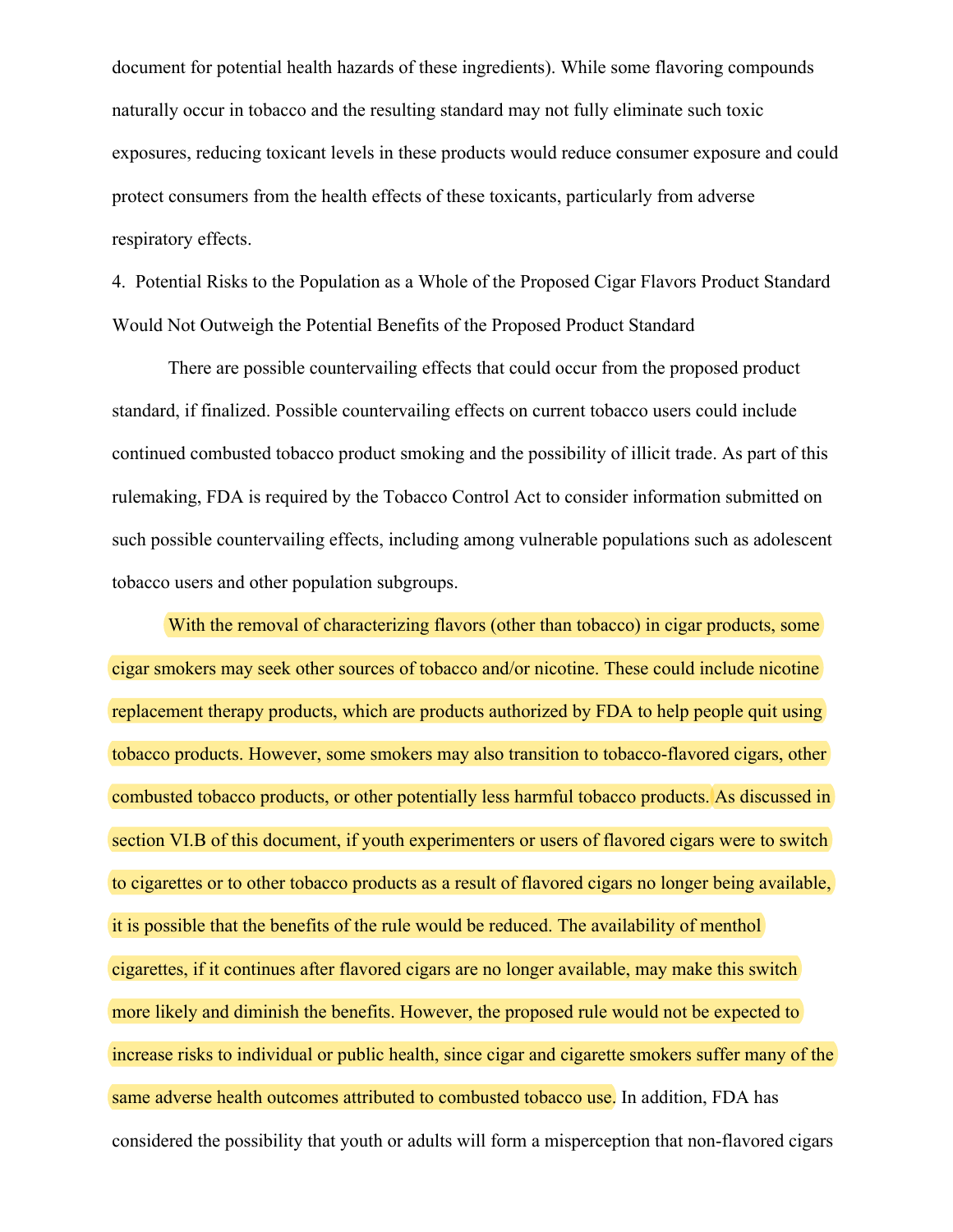are safe or pose no substantial health risks (and that this misperception would impact behavior) because FDA has not similarly prohibited their continued availability. However, FDA is not aware of any evidence suggesting such misperceptions would or would not occur and will monitor for any such effects if this product standard is finalized. Should the Agency find evidence of such misperceptions, FDA would direct public education efforts toward such misperceptions and would consider taking other action as appropriate.

FDA recognizes that, while some flavored cigar users may switch to tobacco-flavored cigars, this potential countervailing effect would not outweigh the benefits from cigar users who quit smoking completely. FDA has no reason to believe that individuals switching from flavored (other than tobacco-flavored) cigars to other combusted tobacco products would be exposed to additional harm beyond their current exposure level. There is no available data to suggest, for example, that the prohibition of characterizing flavors (other than tobacco) in cigars would increase the frequency or depth of smoke inhalation of tobacco-flavored cigars, make tobaccoflavored cigars more toxic to individual users or those who inhale secondhand smoke, lead to increased initiation, or make it more difficult for current tobacco users to quit. As explained elsewhere in this document, it is anticipated that the toxicity of flavored cigars could likely be diminished if this proposed rule is finalized. FDA requests comments regarding additional evidence on the extent and magnitude that flavored cigar users could potentially switch to other tobacco products, including tobacco-flavored cigars.

In addition, FDA is considering whether *illicit trade could* occur as a result of a cigar flavor product standard and potential implications. Since the enactment of the Tobacco Control Act, FDA has been committed to studying and understanding the potential effects of a product standard on the illicit tobacco market. As part of FDA's consideration of possible regulations, the Agency asked the National Research Council (NRC) and Institute of Medicine (IOM) of the National Academy of Sciences to assess the international illicit tobacco market, including variations by country; the effects of various policy mechanisms on the market; and the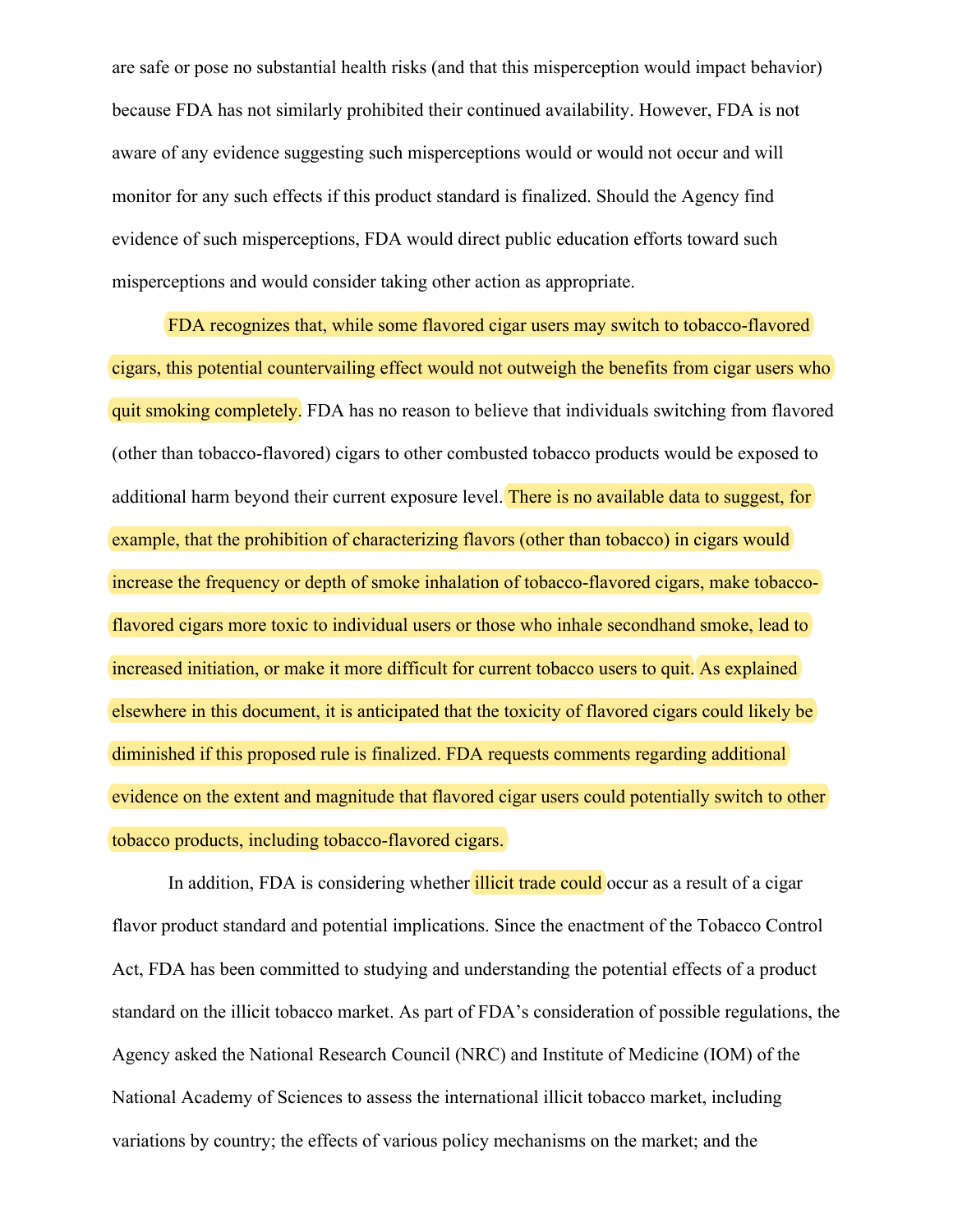applicability of international experiences to the United States (Ref. 303). In 2015, the NRC/IOM issued its final report entitled "Understanding the U.S. Illicit Tobacco Market: Characteristics, Policy Context, and Lessons from International Experiences" and concluded that "[o]verall, the limited evidence now available suggests that if conventional cigarettes are modified by regulations, the demand for illicit versions of them is likely to be modest" (Ref. 303 at 9). In addition, in March 2018, FDA issued a draft concept paper as an initial step in assessing the possible health effects of a tobacco product standard in the form of demand for contraband or nonconforming tobacco products (83 FR 11754, March 16, 2018). Among other things, the draft concept paper examined the factors that might support or hinder the establishment of a persistent illicit trade market related to a product standard but did not reach any conclusions regarding the potential demand that may develop due to a product standard (Ref. 43).

A study regarding a restriction on menthol cigarettes in Canada is instructive here. Researchers studied the effects of the first ever complete sales restriction of menthol cigarettes, which was issued in the Canadian province of Nova Scotia (Ref. 304). The researchers found that the menthol restriction did not result in an increase in illicit cigarettes seized (Ref. 304). The Nova Scotia tax authorities estimated that the "prevalence of illegal tobacco in the province had actually decreased, from 30 percent of all tobacco consumed in 2006-2007 to less than 10 percent in 2016-2017" (Ref. 304). This is evidence that a major change to the availability of certain tobacco products is not likely to lead to a surge in illicit tobacco product use.

FDA requests comments regarding whether and to what extent this proposed rule would result in an increase in illicit trade in flavored cigars and how any such increase could impact the marketplace or public health. If an illicit market develops after this proposed product standard is finalized, FDA has the authority to take enforcement actions and other steps regarding the sale and distribution of illicit tobacco products, including those imported or purchased online (see section VIII.C of this document for additional information about FDA's enforcement authorities). FDA conducts routine surveillance of sales, distribution, marketing, and advertising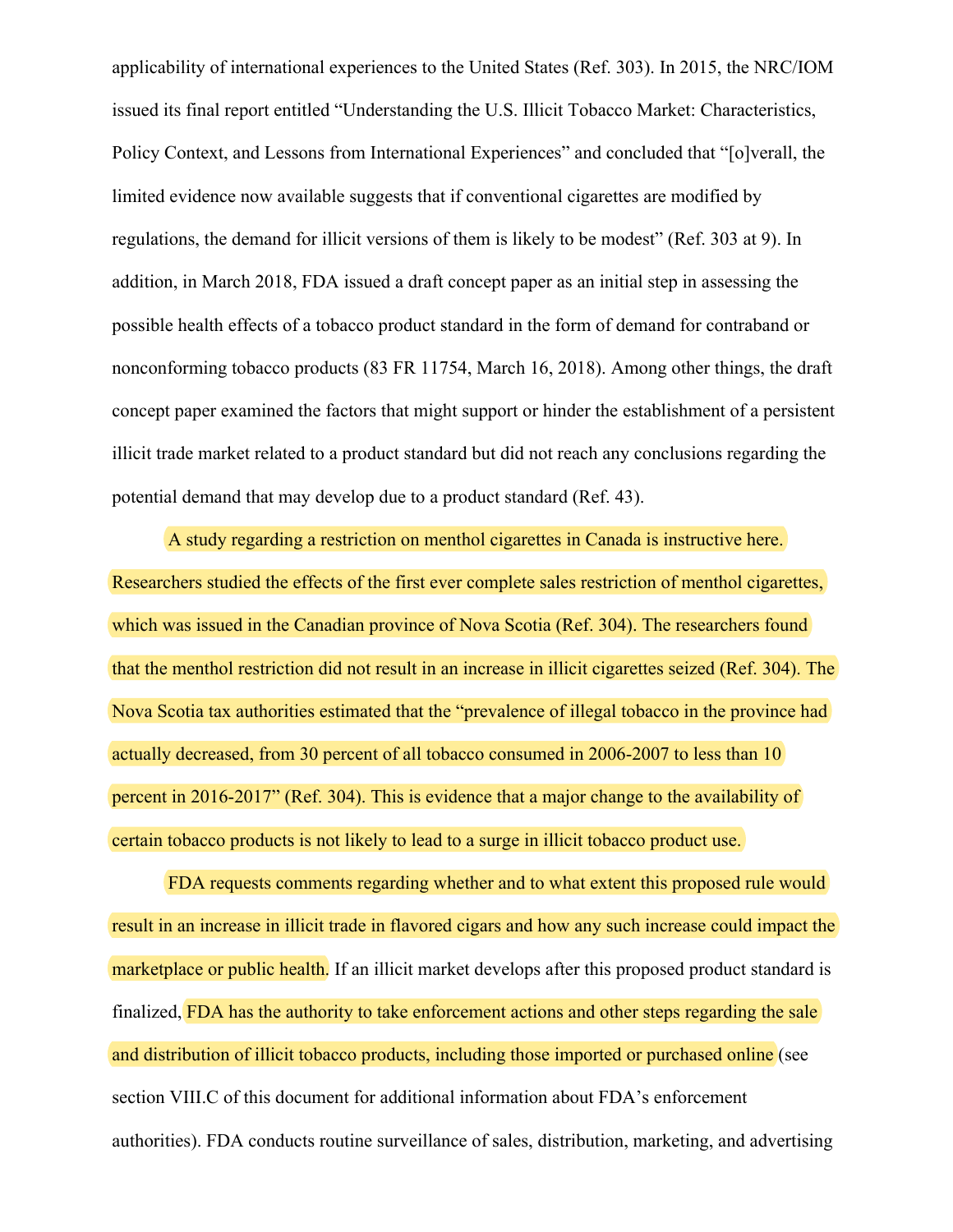related to tobacco products and takes corrective actions when violations occur. After this proposed product standard is finalized and goes into effect, it would be illegal to import cigars with characterizing flavors (other than tobacco), and such products would be subject to import examination and refusal of admission under the FD&C Act. Similarly, it would be illegal to sell or distribute flavored cigars, including those sold online, and doing so may result in FDA initiating enforcement or regulatory actions.

As previously noted, FDA's enforcement will only address manufacturers, distributors, wholesalers, importers, and retailers. This regulation does not include a prohibition on individual consumer possession or use, and FDA cannot and will not enforce against individual consumers for possession or use of flavored cigars. In addition, State and local law enforcement agencies do not independently enforce the FD&C Act. These entities do not and cannot take enforcement actions against any violation of chapter IX of the Act or this regulation on FDA's behalf. As noted previously, FDA recognizes concerns about how State and local law enforcement agencies enforce their own laws in a manner that may impact equity and community safety and seeks comments on how FDA can best make clear the respective roles of FDA and State and local law enforcement.

Based on the available evidence, FDA finds that, while there may be potential countervailing effects that could diminish the expected population health benefits of the proposed standard, such effects would be minimal. Therefore, these potential effects would not outweigh the potential benefits of the proposed product standard.

FDA requests additional information concerning the potential countervailing effects discussed in this section, as well as any other potential countervailing effects that could result from this rule, and how the potential countervailing effects could be minimized.

# *D. Conclusion*

In this section, we have reviewed multiple lines of evidence to assess the likely impact of the proposed prohibition on characterizing flavors (other than tobacco) in cigars on current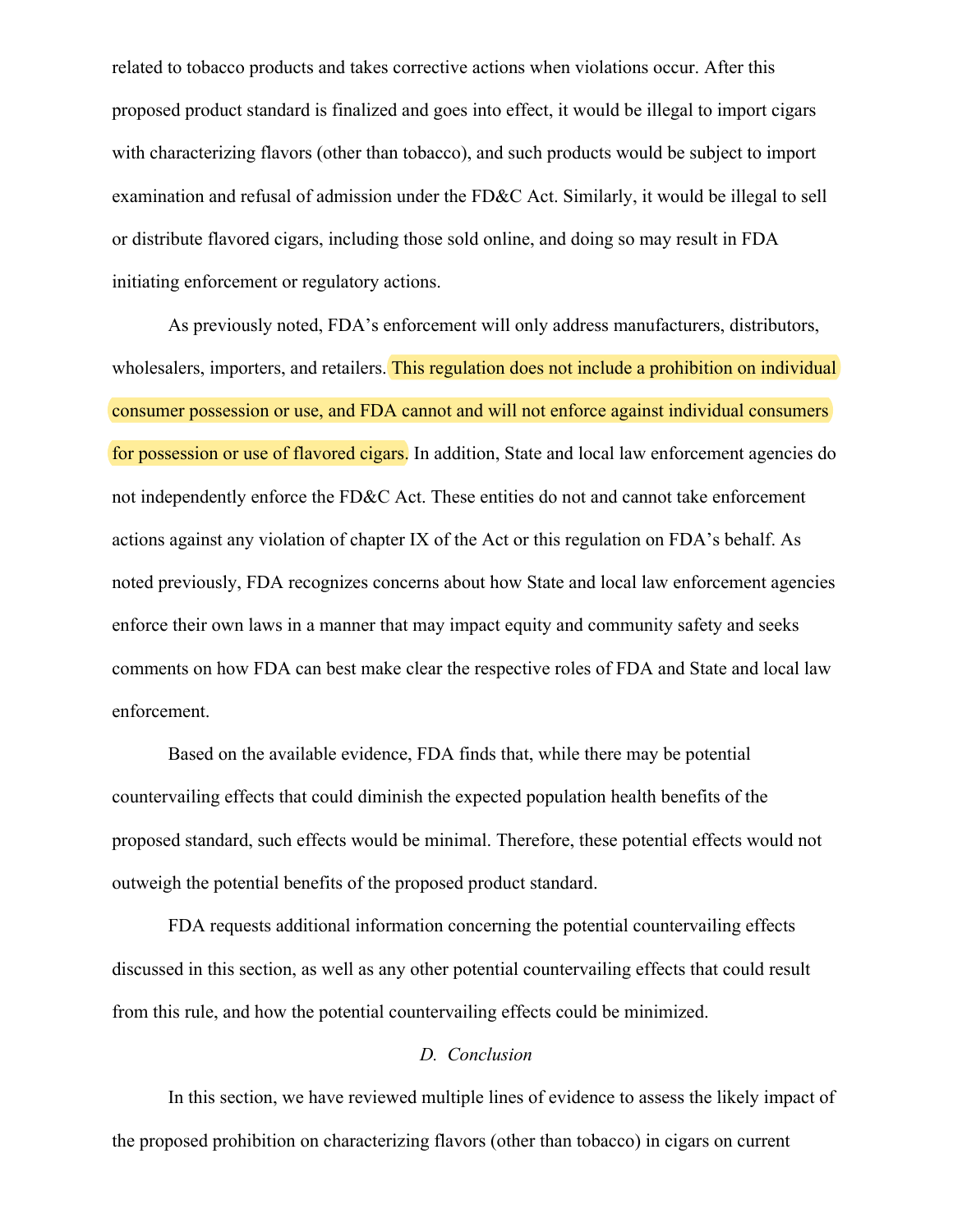nonusers, tobacco users, and the U.S. population as a whole. With respect to the impact on nonusers, the Agency anticipates prevention of initiation and progression to regular tobacco use among youth and young adults, as well as reductions in exposure to secondhand cigar smoke, although this population health benefit is not quantified in our calculations. With respect to youth initiation and use, the Agency anticipates that prohibiting characterizing flavors (other than tobacco) in cigars as proposed would eliminate the availability of products that are more appealing to novice users and avoid rewarding and reinforcing associations with the characterizing flavor among youth. In addition to decreased experimentation, this is expected to lead to decreased use. The best available evidence regarding the role of flavored cigars and progression to regular use suggests that youth initiating with flavored cigars are more likely to progress to regular use. Policy evaluations from local jurisdictions throughout the United States (NYC, NY; Providence, RI; Lowell, MA; Twin Cities, MN; and San Francisco, CA) showed that youth and young adult tobacco use decreased when flavored cigars were removed from the market. In order to prevent future addiction, disease, and death associated with long-term cigar smoking, FDA proposes to prohibit characterizing flavors (other than tobacco) in cigars.

FDA also anticipates that the proposed product standard would increase the likelihood that some of the estimated 3 million adult flavored cigar smokers would reduce the number of cigars they smoke or quit smoking cigars entirely instead of completely substituting non-flavored cigars for flavored cigars. Evidence shows that flavor availability is consistently a highly endorsed reason for cigar use among youth, young adult, and adult cigar smokers (Refs. 12 and 28). Characterizing flavors in tobacco products ensure pleasant flavor and taste, reduces the harshness, bitterness, and astringency of tobacco during inhalation and soothes irritation during cigar smoking. When flavored cigar products were removed from the market in NYC, Providence, San Francisco, and Canada analyses showed subsequent reductions in total cigar sales. Taken together, this suggests the proposed standard would lead some flavored cigar smokers to smoke fewer cigars or quit cigar use entirely, decreasing total cigar consumption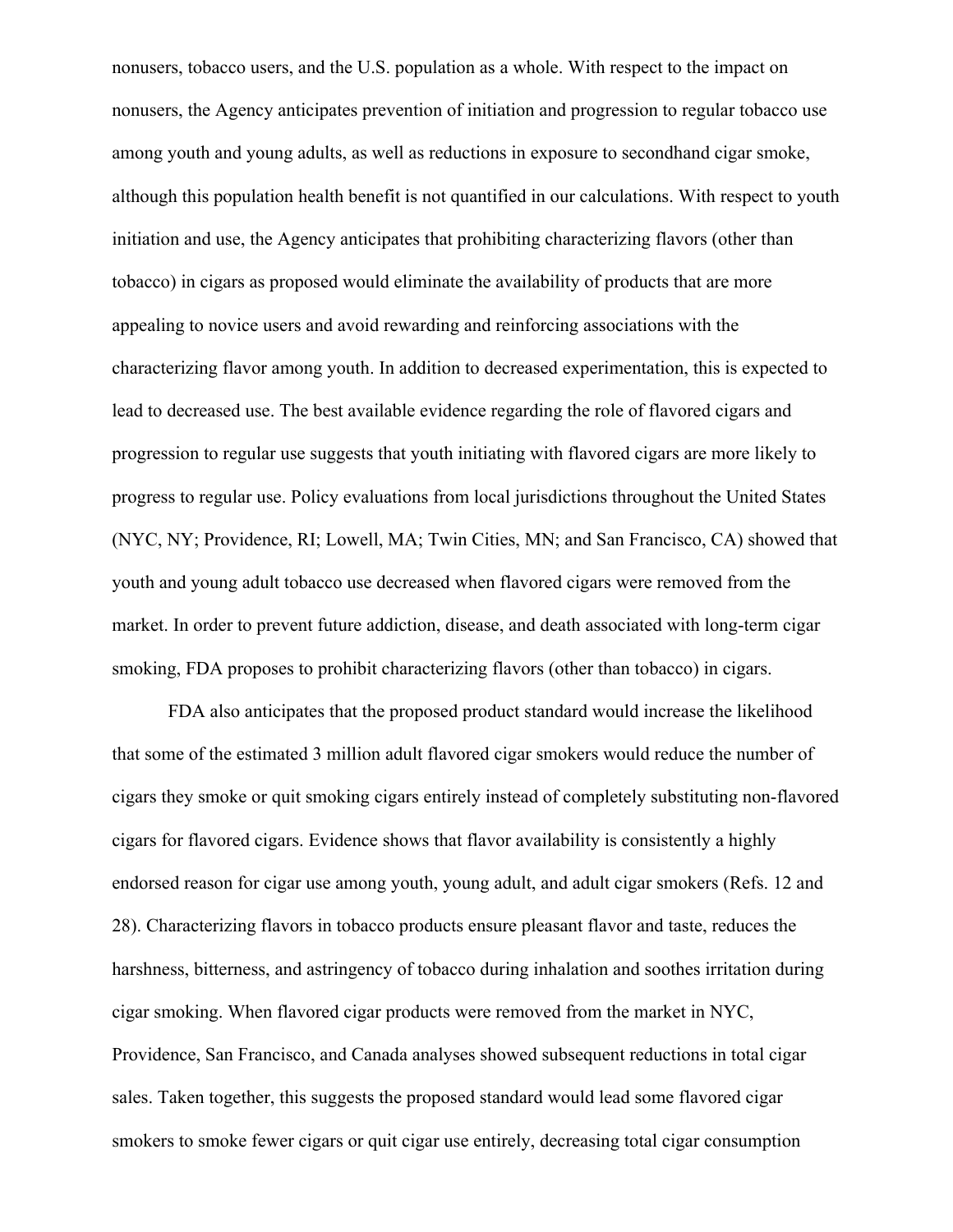notwithstanding any substitution with non-flavored cigars. Cigar smoking causes many of the same diseases as cigarette smoking, including oral, esophageal, pancreatic, laryngeal and lung cancers, as well as coronary heart disease and aortic aneurysm (Refs. 32 and 183). Our evidence review indicates that, by increasing cessation among cigar smokers who would otherwise use a flavored tobacco product, the proposed standard would reduce cigar-attributable deaths and disease in the United States and would not result in any increase in deaths or disease from the use of other tobacco products. In addition to reductions in premature death, cigar smokers who quit would gain improved quality of life from the reduced risk or prevention of major medical conditions attributable to cigar smoking.

Additionally, FDA anticipates that the proposed tobacco standard will improve health outcomes within groups that experience disproportionate levels of tobacco use, including certain vulnerable populations. Longstanding disparities in cigar use are the result of decades of cigar marketing targeted at underserved communities and the role of flavors in nicotine addiction and dependence. FDA anticipates that the prohibition of characterizing flavors in cigars will reduce initiation and experimentation with cigar smoking (particularly by youth and young adults), decrease the likelihood of nicotine dependence and addiction, and increase the likelihood of cessation. These public health benefits are expected to be particularly pronounced among vulnerable populations who experience the disproportionate impact of cigar use.

In total, this evidence supports the conclusion that a prohibition on characterizing flavors (other than tobacco) in cigars would be appropriate for the protection of the public health. The Agency anticipates the proposed standard would result in decreased experimentation and progression to regular use among youth and young adults, and increased cessation among current cigar smokers, would lead to lower disease and death in the U.S. population in both the short term and long term, due to diminished exposure to tobacco smoke among both users and nonusers of cigars.

# VII. Additional Considerations and Requests for Comments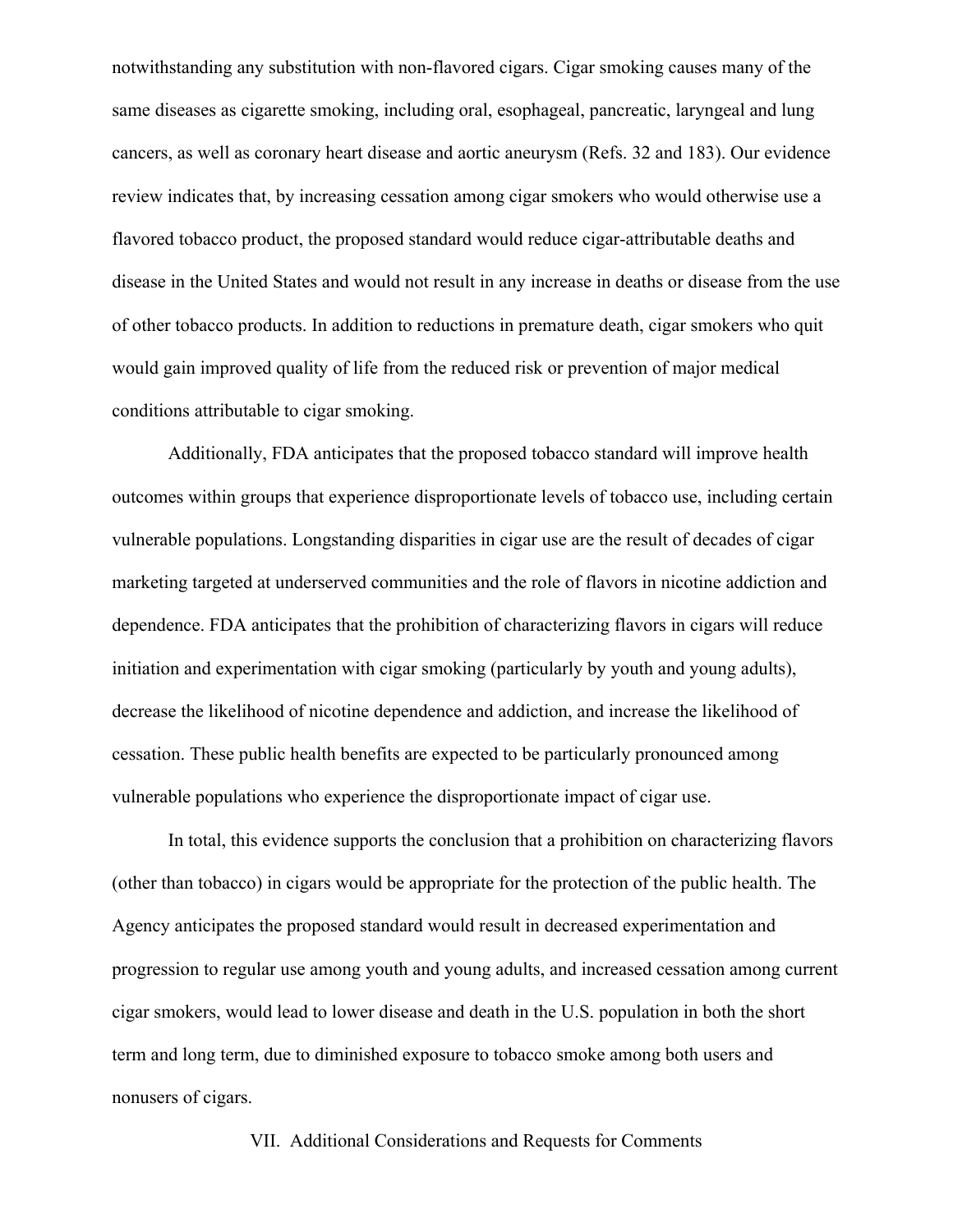#### *A. Section 907 of the FD&C Act*

FDA is required by section 907 of the FD&C Act to consider the following information submitted in connection with a proposed product standard:

- For a proposed product standard to require the reduction or elimination of an additive, constituent (including a smoke constituent), or other component of a tobacco product because FDA has found that the additive, constituent, or other component is or may be harmful, scientific evidence submitted by any party objecting to the proposed standard demonstrating that the proposed standard will not reduce or eliminate the risk of illness or injury (section  $907(a)(3)(B)(ii)$  of the FD&C Act).
- Information submitted regarding the technical achievability of compliance with the standard, including with regard to any differences related to the technical achievability of compliance with such standard for products in the same class containing nicotine not made or derived from tobacco and products containing nicotine made or derived from tobacco (section 907(b)(1) of the FD&C Act).
- All other information submitted, including information concerning the countervailing effects of the tobacco product standard on the health of adolescent tobacco users, adult tobacco users, or nontobacco users, such as the creation of a significant demand for contraband or other tobacco products that do not meet the requirements of chapter IX of the FD&C Act and the significance of such demand (section 907(b)(2) of the FD&C Act).

As required by section  $907(c)(2)$  of the FD&C Act, FDA invites interested parties to submit a draft or proposed tobacco product standard for the Agency's consideration (section  $907(c)(2)(B)$  and information regarding structuring the standard so as not to advantage foreigngrown tobacco over domestically grown tobacco (section  $907(c)(2)(C)$ ). In addition, FDA invites the Secretary of Agriculture to provide any information or analysis which the Secretary of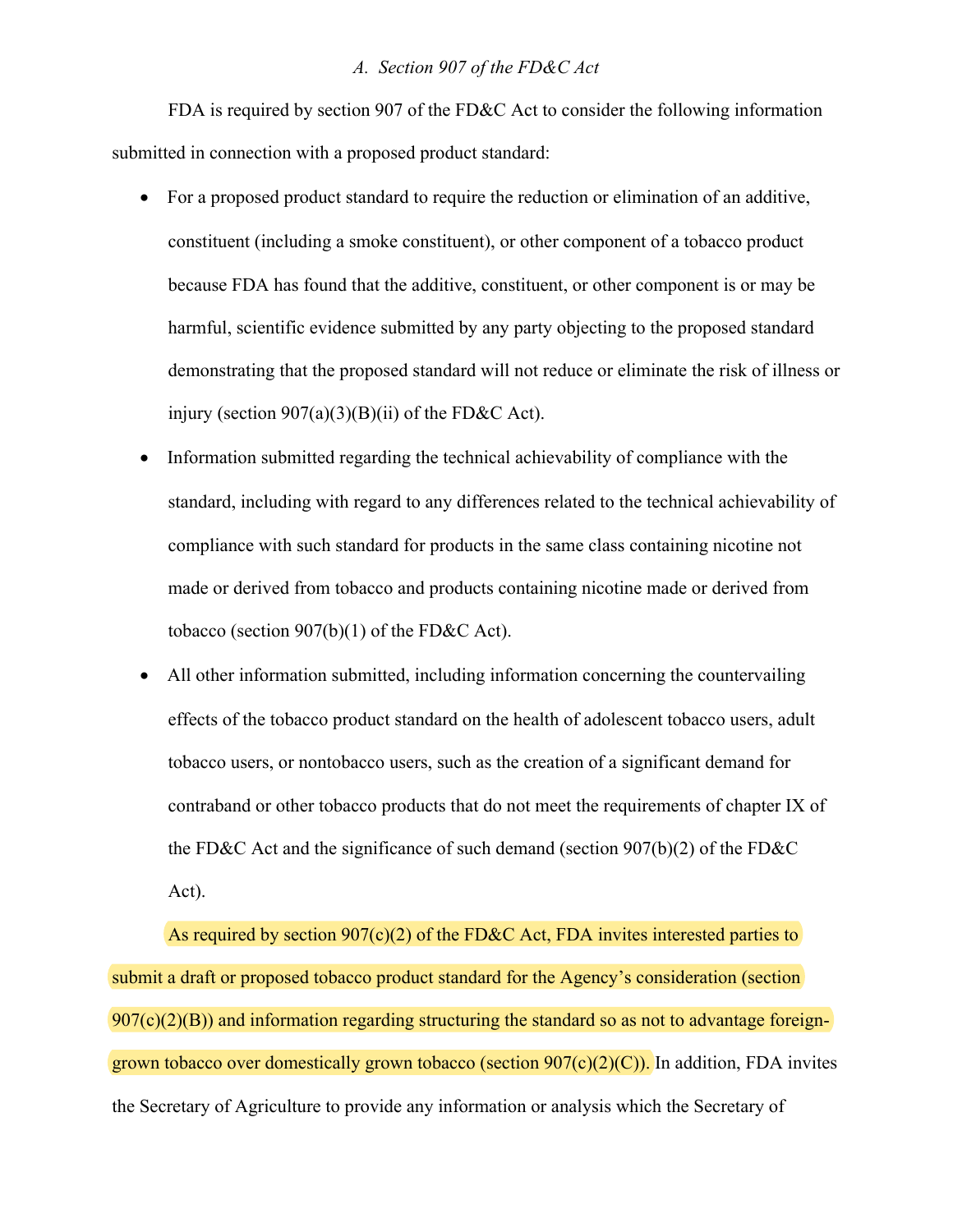Agriculture believes is relevant to the proposed tobacco product standard (section  $907(c)(2)(D)$ ) of the FD&C Act).

FDA is requesting all relevant documents and information described in this section with this proposed rule. Such documents and information may be submitted in accordance with the "Instructions" included in the preliminary information section of this document.

Section 907(d)(5) of the FD&C Act allows the Agency to refer a proposed regulation for the establishment of a tobacco product standard to the Tobacco Products Scientific Advisory Committee (TPSAC) at the Agency's own initiative or in response to a request for good cause made before the expiration of the comment period. If FDA opts to refer this proposed regulation to TPSAC, the Agency will publish a notice in the *Federal Register* announcing the TPSAC meeting to discuss this proposal.

#### *B. Pathways to Market*

To legally market a new tobacco product<sup>22</sup> in the United States, a tobacco product must receive authorization from FDA permitting the marketing of the new tobacco product under one of three pathways: (1) the applicant obtains an order under section  $910(c)(1)(A)(i)$  of the FD&C Act (21 U.S.C. 387j(c)(1)(A)(i)) (order after review of a premarket tobacco product application under section  $910(b)$ ; (2) the applicant obtains an order finding the new tobacco product substantially equivalent to a predicate tobacco product and in compliance with the requirements of the FD&C Act under section  $910(a)(2)(A)(i)$  (order after review of a substantial equivalence (SE) report submitted under section 905(j) of the FD&C Act); or (3) the applicant makes a request under 21 CFR 1107.1 and obtains an exemption from the requirements related to SE (section  $905(i)(3)(A)$ ) (21 U.S.C. 387e(j)(3)(A)), and at least 90 days before commercially marketing the product, submits a report under section 905(j) including the information required in section  $905(i)(1)(A)(ii)$  and (B) of the FD&C Act.

<sup>&</sup>lt;sup>22</sup> Products that were commercially marketed in the United States as of February 15, 2007 (referred to as "preexisting tobacco products," previously referred to as "grandfathered products"), are not considered new tobacco products and do not require prior authorization to be legally marketed (section 910(a) of the FD&C Act).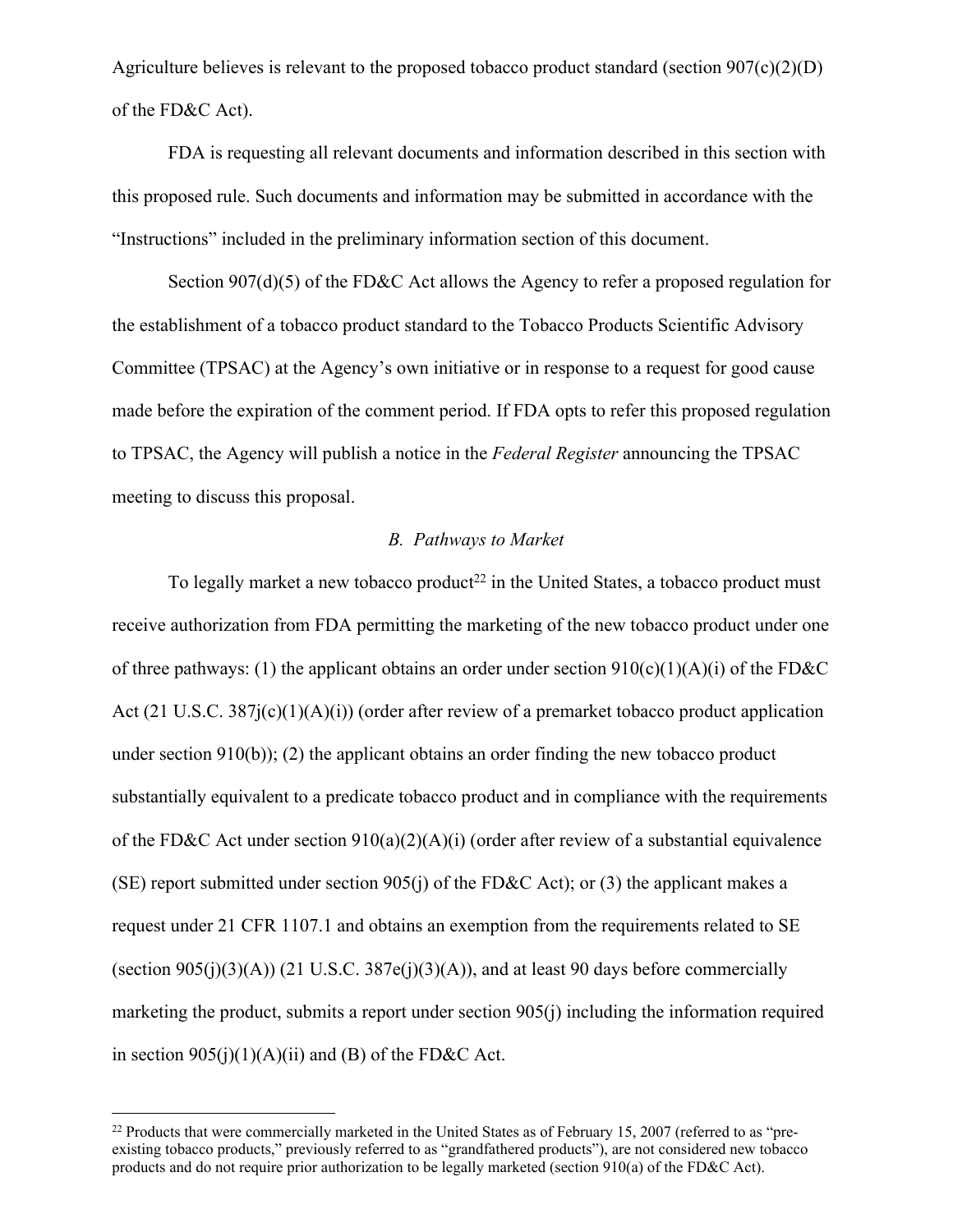Applicants may be able to use the SE exemption pathway for products seeking to comply with this proposed standard by making a minor modification to an additive in their product, if FDA finds, among other things, that: (1) the modification is "minor"; (2) an SE Report is not necessary to ensure that permitting the product to be marketed would be appropriate for the protection of the public health; and (3) an exemption is otherwise appropriate (section  $905(i)(3)(A)$  of the FD&C Act). For example, FDA has previously issued exemption orders for tobacco products where there was deletion of casing flavor or L-menthol from a combusted cigarette. However, to the extent manufacturers change their flavored cigars to comply with this rule, FDA requests comments regarding how they might satisfy the premarket review requirements of the Tobacco Control Act.

# *C. Considerations and Request for Comments on Scope of Products*

As indicated throughout this document, FDA has determined that the proposed standard, which would apply to all flavored cigars (other than tobacco) and their components or parts, is appropriate for the protection of the public health. The proposed scope of this rule--applying to all cigars, rather than only a subset of cigars--is important to protect public health and is justified by existing evidence. All cigars are combusted tobacco products that may be used by youth and that expose users to nicotine, a highly addictive substance, and many other toxic chemical constituents. Cigars are not a safe alternative to other tobacco products, including other combusted products such as cigarettes. In addition, these products pose no potential for positive net public health impact by means of reduced risk or harm.

Cigars may vary in size, from smaller cigars which may resemble cigarettes in size and shape, such as little cigars or cigarillos, to larger ones, such as cigars referred to as "premium" cigars. In August 2020, as part of its decision in *Cigar Association of America, et al.* v. *Food and Drug Administration, et al.* (*Cigar Association* case), the U.S. District Court for the District of Columbia "remand[ed] the [deeming final rule] to the FDA to consider developing a streamlined substantial equivalence process for premium cigars" and "enjoin[ed] the FDA from enforcing the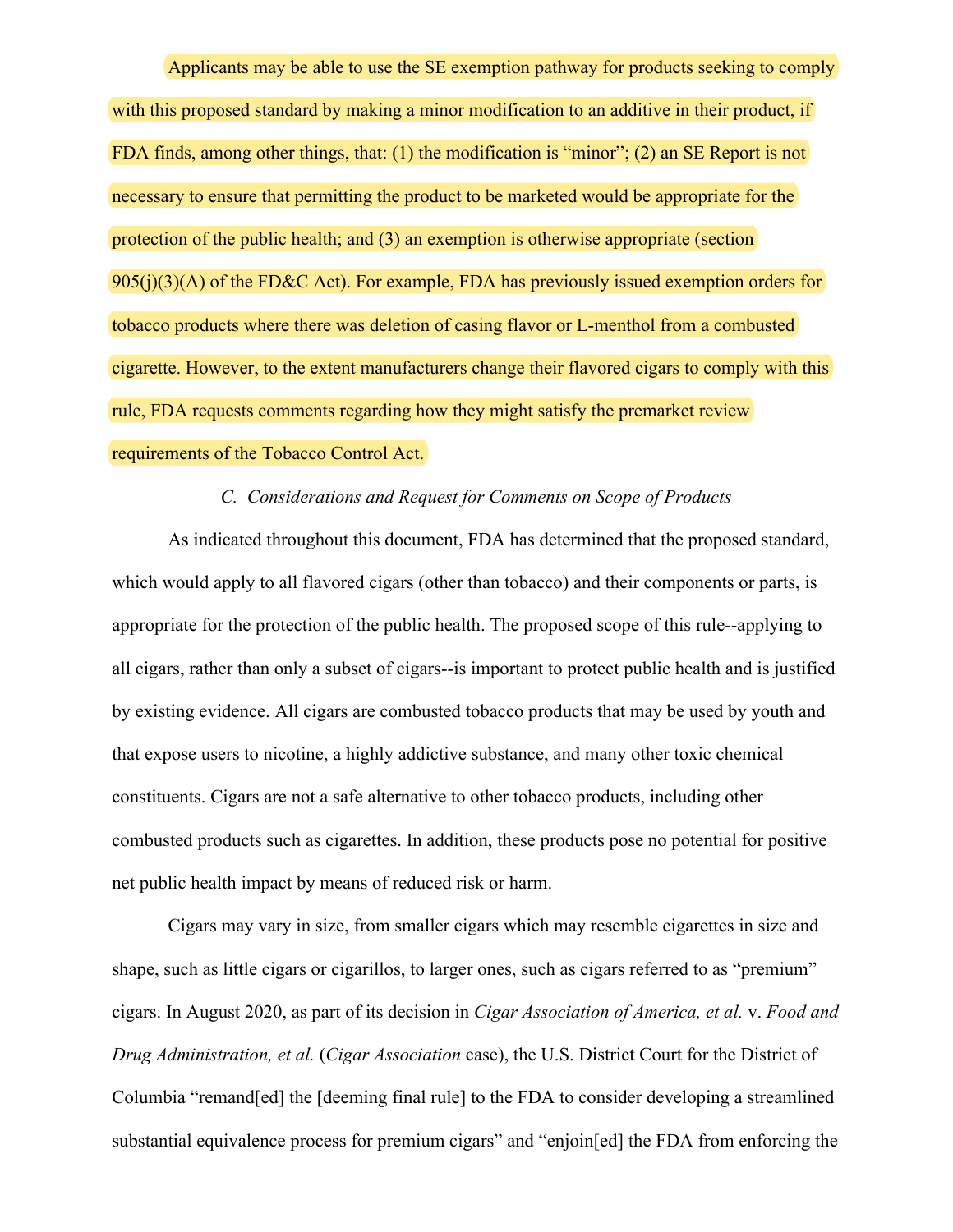premarket review requirements against premium cigars…until the agency has completed its review." Under the terms of, and for the purposes of, the court's order, a premium cigar is defined as a cigar that meets all of the following eight criteria:

- 1. is wrapped in whole tobacco leaf;
- 2. contains a 100 percent leaf tobacco binder;
- 3. contains at least 50 percent (of the filler by weight) long filler tobacco (i.e., whole tobacco leaves that run the length of the cigar);
- 4. is handmade or hand rolled; $2<sup>3</sup>$
- 5. has no filter, nontobacco tip, or nontobacco mouthpiece;
- 6. does not have a characterizing flavor other than tobacco;
- 7. contains only tobacco, water, and vegetable gum with no other ingredients or additives; and
- 8. weighs more than 6 pounds per 1,000 units.

While products subject to this court's order meet the definition of "cigar" as set out in this proposed rule, they do not contain a characterizing flavor other than tobacco and contain no ingredients or additives outside of tobacco, water, and vegetable gum. As discussed, the proposed rule would prohibit the use of characterizing flavors other than tobacco in all cigars. Therefore, products that meet this court order's definition of "premium" cigar would not be affected by the proposed rule. All cigar products, regardless of shape and size, including those that are marketed as "premium" cigars, that include a characterizing flavor other than tobacco, would be prohibited by this proposed product standard.

FDA is also considering action to limit characterizing flavors in other tobacco products (see FDA's ANPRM regarding the role flavors play in tobacco products (79 FR 12294, March 21, 2018) and FDA's proposed rule prohibiting menthol as a characterizing flavor in cigarette

<sup>&</sup>lt;sup>23</sup> A product is "handmade or hand rolled" if no machinery was used apart from simple tools, such as a scissors to cut the tobacco prior to rolling.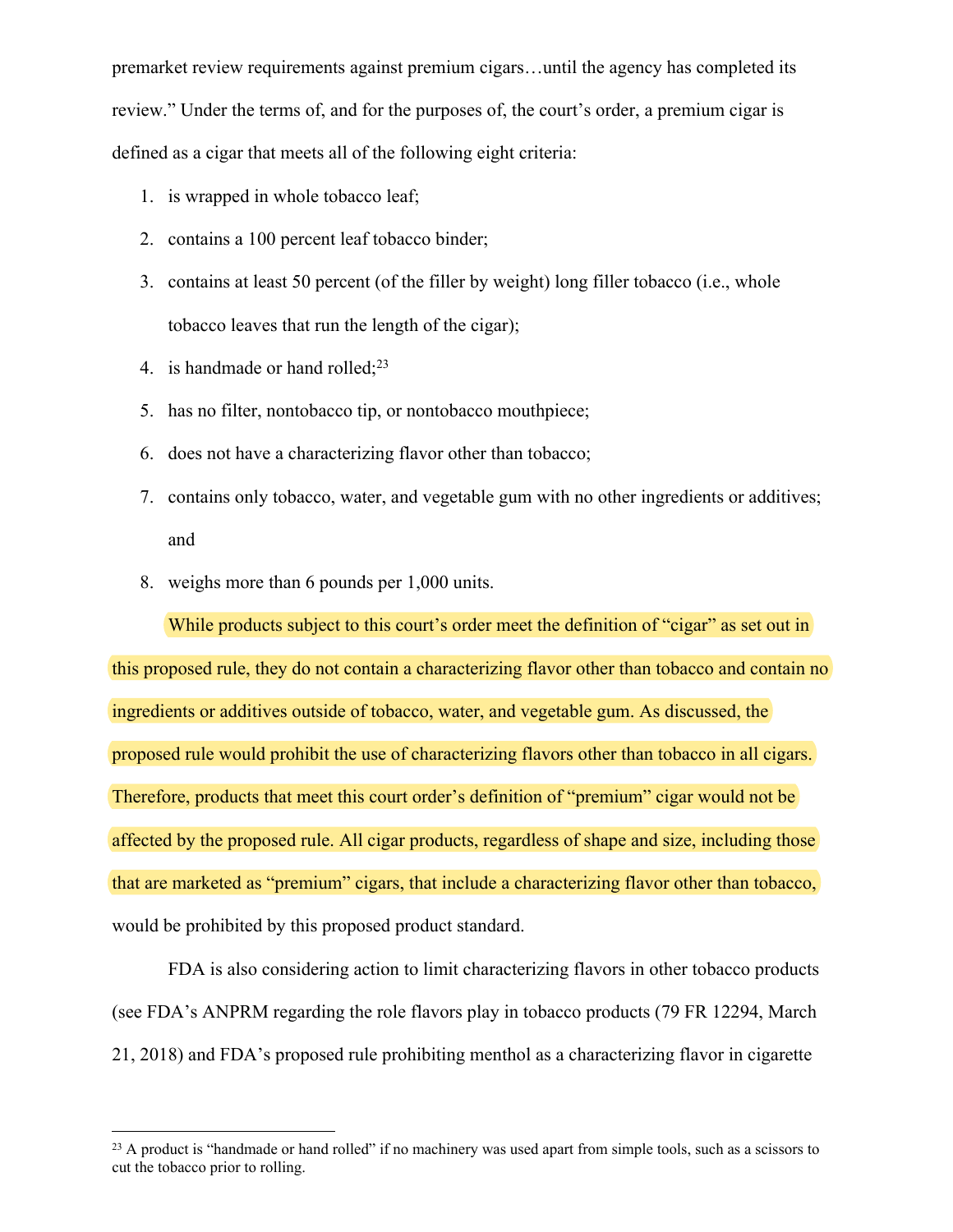products, published elsewhere in this issue of the *Federal Register*). FDA is proposing to limit the scope of this proposed standard to cigars, given their well-documented harms and the fact that flavored cigars clearly appeal to youth and young adults in large numbers, while undertaking additional efforts to evaluate and determine whether to prohibit or otherwise limit characterizing flavors in other tobacco products. Research also does not indicate any countervailing public health benefit impacts from characterizing flavors in cigars that might be affected by eliminating their use, in potential contrast to some non-combusted tobacco products. We request comments, data, and research regarding the proposed scope of this rule.

厚

FDA considered including waterpipe tobacco products within the scope of this proposed product standard based on the fact that they are combusted tobacco products with a strong appeal to youth. According to the 2020 NYTS, 2.7 percent of high school students (or approximately 420,000 students) reported using waterpipe tobacco within the previous 30 days and 1.3 percent of middle school students (or approximately 160,000 students) reported waterpipe tobacco use in the prior month (Ref. 7). In addition, waterpipe tobacco use exposes users to nicotine and many toxic chemical constituents. The WHO study group on tobacco regulation has found that a waterpipe session, which typically lasts 20 to 80 minutes, can be the equivalent of smoking more than 100 cigarettes (Ref. 305, citing Ref. 306). However, at this time due to limited data- specifically limited data on how waterpipe tobacco might be used in the absence of non-tobacco characterizing flavors--FDA is not proposing to include waterpipe tobacco within the scope of this proposed product standard. FDA requests information and data on how waterpipe tobacco might be used in the absence of non-tobacco characterizing flavors. FDA is continuing to study the health effects associated with waterpipe tobacco use, as well as use patterns generally, to evaluate and determine whether to prohibit characterizing flavors in waterpipe tobacco.

Similarly, FDA is aware of the dangers of pipe tobacco (excluding waterpipe tobacco) and considered including pipe tobacco in the proposed rule. However, FDA considered youth and young adult usage as a primary concern in determining the scope of this proposed product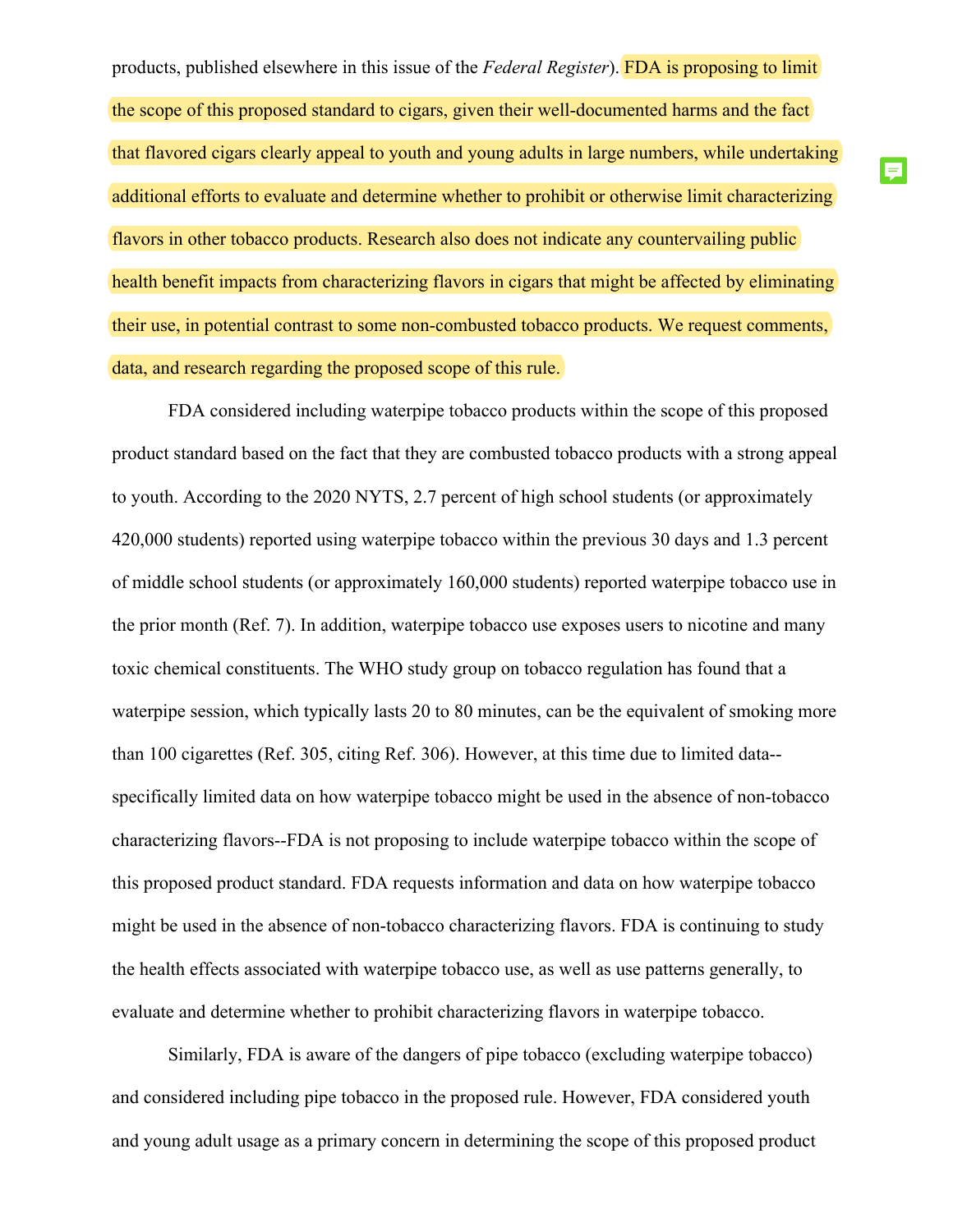standard, and at this time the data is limited and appears to suggest that youth and young adults have a much lower prevalence of pipe tobacco use compared to cigar use. According to the 2020 NYTS, 0.7 percent of high school students (or approximately 110,000 students) reported using pipe tobacco within the previous 30 days and 0.4 percent of middle school students (or approximately 40,000 students) reported pipe tobacco use in the prior 30 days (Ref. 7). FDA is concerned that current data may underestimate the number of smokers who use pipe tobacco to roll their own cigarettes or cigars, but the lack of data on RYO tobacco use and the limitations in how national surveys assess loose pipe tobacco use impact our ability to draw conclusions regarding appeal of loose pipe tobacco among youth and adults at this time. Given the inherent differences in features of use of loose pipe tobacco compared to a pre-rolled cigar, FDA does not anticipate that flavored pipe tobacco would be a ready substitution for youth seeking to use flavored cigars. The current best available evidence indicates pipe tobacco is comparatively unpopular with youth, and findings from the few studies that looked at changes in pipe tobacco use following restrictions on flavors in other tobacco products were mixed (Refs. 50, 51, and 111). While youth use of any tobacco product is of concern, we are not proposing to include pipe tobacco at this time. FDA requests information and data to further inform the above considerations. We also note that FDA has issued Warning Letters to retailers illegally selling flavored tobacco products that bear the package description "pipe tobacco" but which, based on their overall presentation, meet the statutory definition of cigarette tobacco and/or RYO tobacco.

FDA is not including non-combusted tobacco products, such as ENDS and smokeless tobacco products, in the scope of this proposed standard. As discussed previously, characterizing flavors in a variety of tobacco products have appealing effects, particularly among youth and young adults. And youth and young adult use of any tobacco product remains a significant concern for FDA. However, at this time, FDA is focusing this proposed rule on characterizing flavors in cigars because this action would help to prevent youth and young adults' use of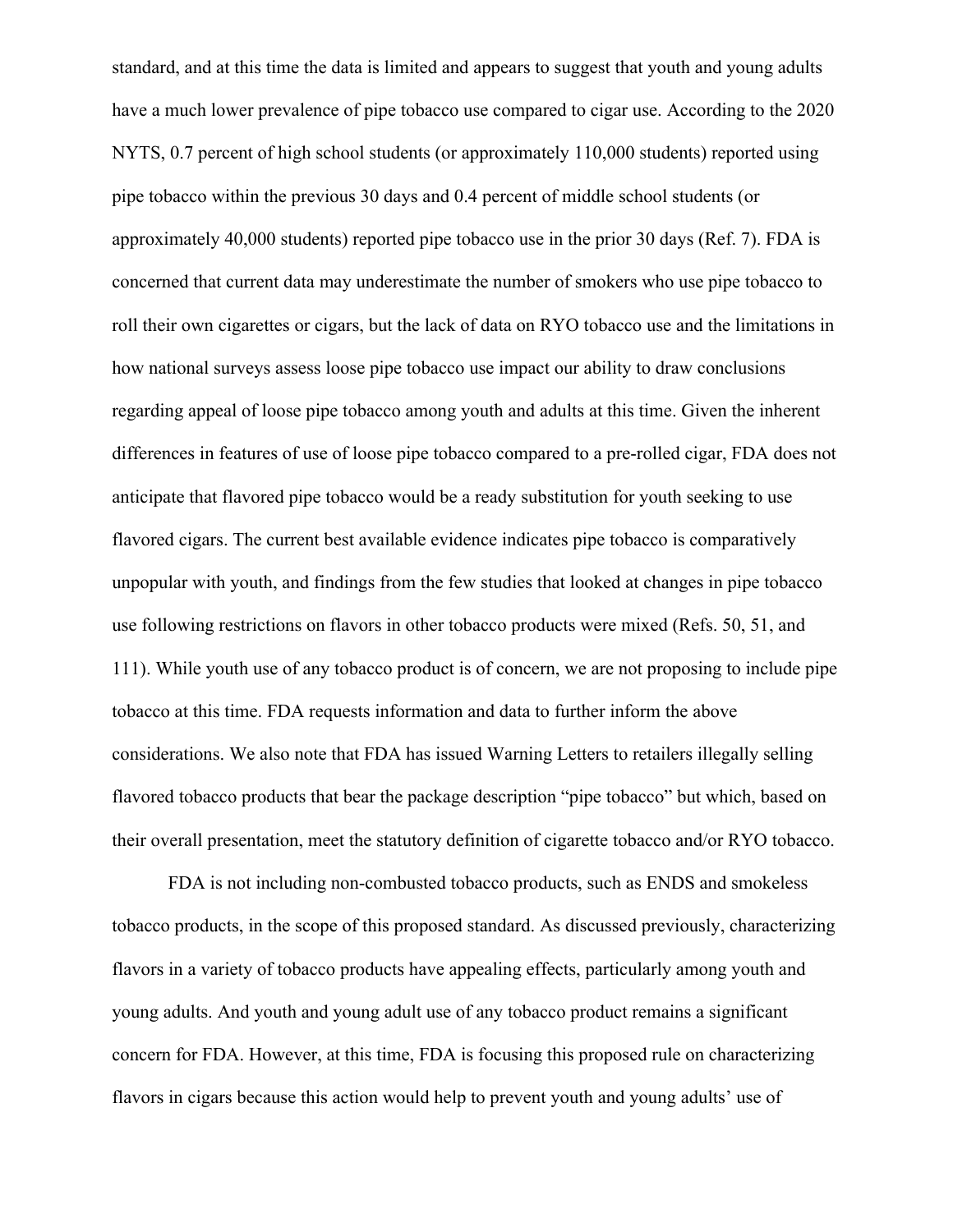combusted tobacco products. Combusted tobacco products are responsible for the majority of death and disease due to tobacco use.

Accordingly, as part of its overall request for comments, FDA requests comments, including supporting data and research, regarding the following issues:

- Should this product standard cover waterpipe and/or pipe tobacco, in addition to cigars? Is there additional data or information that would support inclusion of waterpipe and/or pipe tobacco in this product standard?
- What are the advantages and/or disadvantages of covering other combusted tobacco products with this product standard? What evidence would support covering all combusted tobacco products? How should FDA define "combusted tobacco products" if the scope of the final product standard were expanded to include all combusted tobacco products?
- Is there a significant risk that, if FDA limits this standard to cigars, consumers would substitute and/or migrate to other combusted tobacco products, thereby undermining the public health benefits of this rule? What changes, if any, should FDA make to this proposal to protect against or minimize substitution and/or migration?
- *D. Request for Comments on the Potential Racial and Social Justice Implications of the Proposed Product Standard*

FDA is aware of concerns by some that this proposed rule could lead to illicit trade in flavored cigars, increased policing, and criminal penalties in underserved communities. We reiterate that this regulation does not include a prohibition on individual consumer possession or use, and FDA cannot and will not enforce against individual consumer possession or use of flavored cigars. FDA's enforcement of this proposed rule, if finalized, will only address manufacturers, distributors, wholesalers, importers, and retailers. State and local law enforcement agencies do not independently enforce the FD&C Act. These entities do not and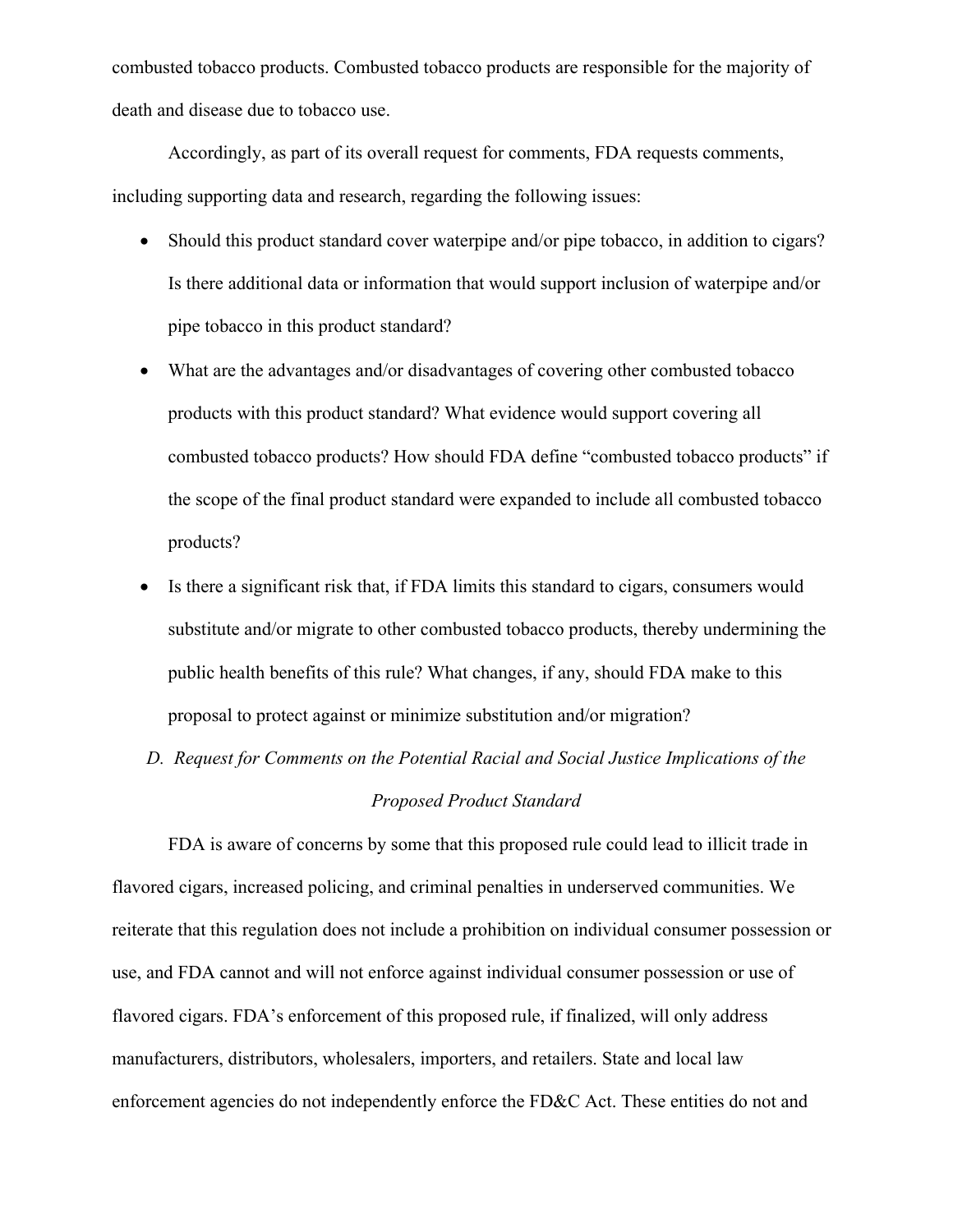cannot take enforcement actions against any violation of chapter IX of the Act or this regulation on FDA's behalf.

Recognizing concerns related to how State and local law enforcement agencies enforce their own laws in a manner that may impact equity and community safety, FDA requests comments, including supporting data and research, on any potential for this proposed rule to result, directly or indirectly, in disparate impacts within particular underserved communities or vulnerable populations. With respect to any potential disparate impacts, FDA requests comments and data on whether and how specific aspects of the rule, if finalized, might increase the likelihood of such outcomes beyond what would be expected to occur in the absence of the rule, and potential strategies for avoiding or addressing such impacts of the rule within the bounds of FDA's authorities. FDA also requests comments and data related to the existence, nature, and degree of any change in police activity or community encounters with State or local law enforcement within a State, locality, or other jurisdiction following implementation of a prohibition of flavored cigars. Finally, FDA requests comment on any other policy considerations related to potential racial and social justice implications of the rule.

#### VIII. Description of the Proposed Rule

This proposed rule would establish a new part 1166 that would prohibit characterizing flavors (other than tobacco) in cigars. Part 1166 would describe the scope of the proposed regulation, applicable definitions, and the prohibition on use of characterizing flavors (other than tobacco) in cigars.

## *A. Scope (Proposed § 1166.1)*

Proposed § 1166.1(a) would provide that this part sets out a tobacco product standard under the FD&C Act regarding the use of characterizing flavors in cigars.

Proposed § 1166.1(b) would prohibit the manufacture, distribution, sale, or offering for distribution or sale, within the United States of a cigar or any of its components or parts that is not in compliance with the tobacco product standard. This provision is not intended to restrict the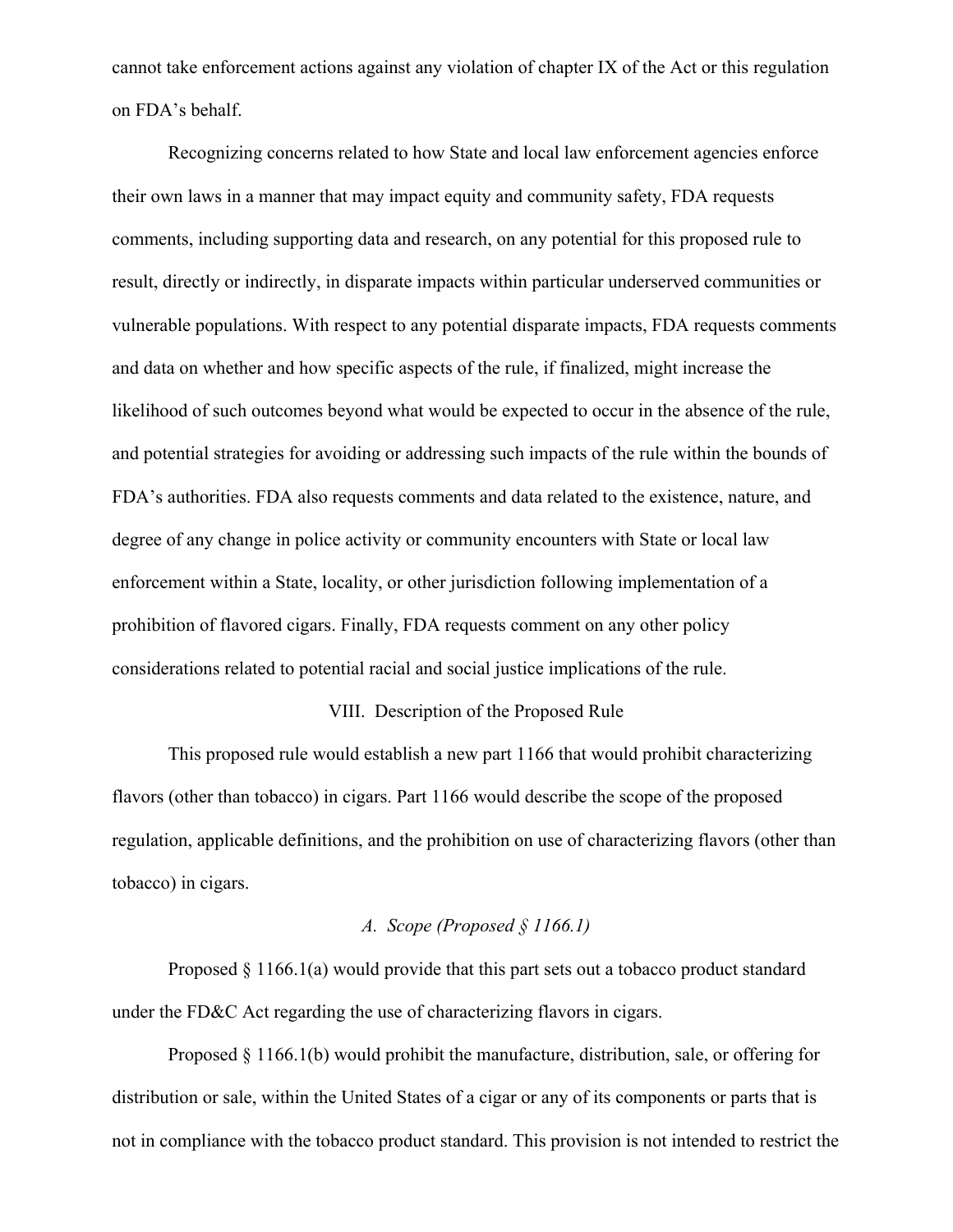manufacture of cigars intended for export. Consistent with section 801(e)(1) of the FD&C Act  $(21 \text{ U.S.C. } 381(e)(1))$ , a tobacco product intended for export shall not be deemed to be in violation of section 907 or this product standard, if it meets the criteria enumerated in section  $801(e)(1)$  of the FD&C Act, including not being sold or offered for sale in domestic commerce. This proposed rule would prohibit the importation for sale or distribution in the United States of a finished cigar that violates this standard. As stated in section VII.C of this document, FDA is specifically requesting comment regarding the scope of this proposed rule.

# *B. Definitions (Proposed § 1166.3)*

Proposed § 1166.3 provides the definitions for the terms used in the proposed rule. Several of these definitions are included in the FD&C Act or have been used in other regulatory documents.

 *Accessory*: FDA defined "accessory" in the final deeming final rule (81 FR 28974; codified at 21 CFR 1100.3). We are proposing to use that definition here as it applies to cigars to provide further understanding as to the scope of the proposed standard. Therefore, FDA proposes to define "accessory" in the context of part 1166 to mean any product that is intended or reasonably expected to be used with or for the human consumption of a cigar; does not contain tobacco or nicotine from any source and is not made or derived from tobacco; and meets either of the following: (1) is not intended or reasonably expected to affect or alter the performance, composition, constituents, or characteristics of a cigar or (2) is intended or reasonably expected to affect or maintain the performance, composition, constituents, or characteristics of a cigar but (i) solely controls moisture and/or temperature of a stored cigar or (ii) solely provides an external heat source to initiate but not maintain combustion of a cigar. A cigar "accessory" is not subject to chapter IX of the FD&C Act or to this proposed standard. Examples of cigar accessories include a humidor that solely controls the moisture and/or temperature of a stored product, as well as cigar tip cutters, holders, ashtrays, and cases. We note that a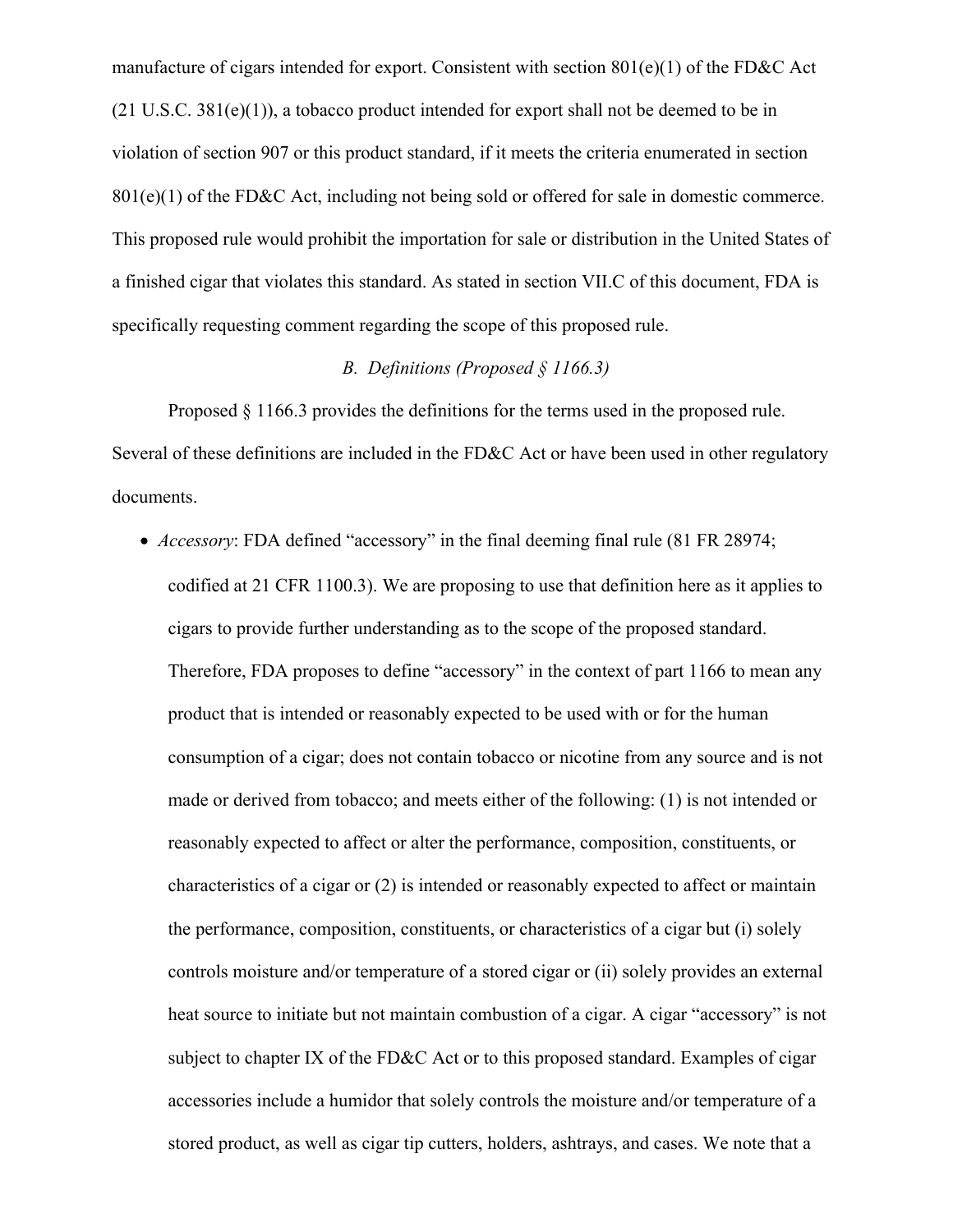humidor that does more than *solely* control the moisture and/or temperature of a stored product (e.g., imparts a mint characterizing flavor to the stored product) could meet the definition of a "component" or "part" in proposed § 1166.3 and, therefore, would be covered under this proposed standard.

- *Cigar*: FDA proposes to define "cigar" as a tobacco product that: (1) is not a cigarette and (2) is a roll of tobacco wrapped in leaf tobacco or any substance containing tobacco. This definition was used in the seven consent orders that the Federal Trade Commission (FTC) entered into with the largest mass marketers of cigars (see, e.g., *In re Swisher International, Inc.*, Docket No. C-3964 (FTC August 18, 2000)) and also is codified at 21 CFR 1143.1.
- *Component or part*: FDA defined "component or part" in the deeming final rule. We have reiterated that definition here as it applies to cigars. Therefore, FDA proposes to define "component or part" in the context of part 1166 to mean any software or assembly of materials intended or reasonably expected: (1) to alter or affect the cigar's performance, composition, constituents, or characteristics or (2) to be used with or for the human consumption of a cigar. The term excludes anything that is an accessory of a cigar. Examples of cigar components or parts that would be subject to this proposed product standard include liquids intended to add flavor, cigar blunt wraps, removable tips, mouthpieces, and filters. With respect to these definitions, FDA notes that "component" and "part" are separate and distinct terms within chapter IX of the FD&C Act. However, for purposes of this rule, FDA is using the terms "component" and "part" interchangeably and without emphasizing a distinction between the terms. FDA may clarify the distinctions between "component" and "part" in the future.
- *Person*: As defined in section 201(e) of the FD&C Act (21 U.S.C. 321(e)), the term "person" includes an individual, partnership, corporation, and association.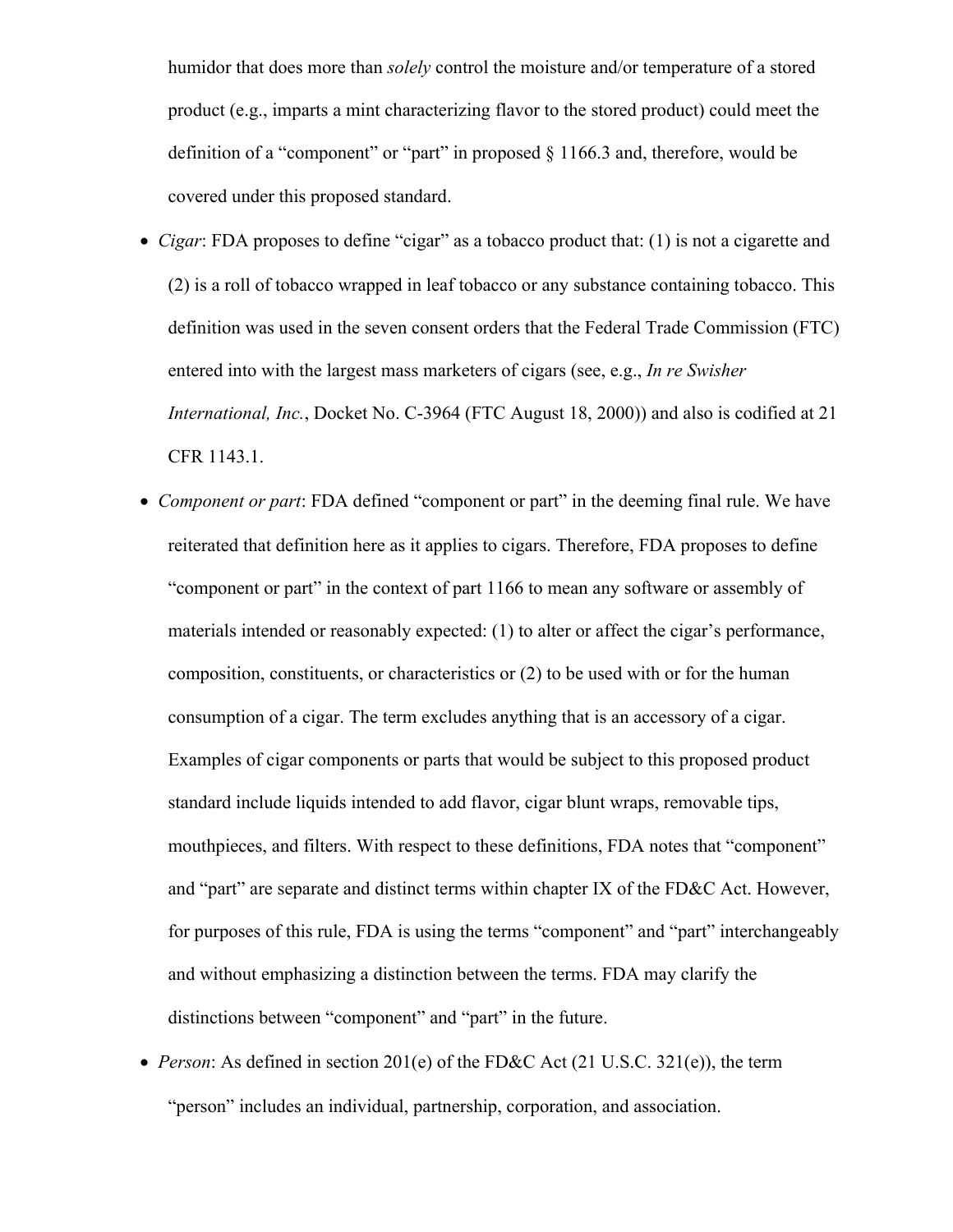- *Tobacco product*: As defined in section 201(rr) of the FD&C Act, the term "tobacco product" is defined as any product made or derived from tobacco, or containing nicotine from any source, that is intended for human consumption, including any component, part, or accessory of a tobacco product (except for raw materials other than tobacco used in manufacturing a component, part, or accessory of a tobacco product). The term "tobacco product" does not mean an article that is: a drug under section  $201(g)(1)$  (21 U.S.C.  $321(g)$ ; a device under section  $201(h)$  (21 U.S.C.  $321(h)$ ); a combination product described in section  $503(g)$  (21 U.S.C.  $353(g)$ ); or a food under section 201(f) of the FD&C Act (21 U.S.C. 321(f)) if such article contains no nicotine, or no more than trace amounts of naturally occurring nicotine.
- *United States*: As defined in section 900(22) of the FD&C Act, the term "United States" means the 50 States of the United States of America and the District of Columbia, the Commonwealth of Puerto Rico, Guam, the Virgin Islands, American Samoa, Wake Island, Midways Islands, Kingman Reef, Johnston Atoll, the Northern Mariana Islands, and any other trust territory or possession of the United States.

# *C. Prohibition on Use of Characterizing Flavors in Cigars (Proposed § 1166.5)*

Proposed § 1166.5 would establish a product standard prohibiting the use of characterizing flavors (other than tobacco) in cigars, similar to section  $907(a)(1)(A)$  of the FD&C Act.<sup>24</sup> Specifically, proposed § 1166.5 would state that a cigar or any of its components or parts (including the tobacco, filter, or wrapper, as applicable) shall not contain, as a constituent (including a smoke constituent) or additive, an artificial or natural flavor (other than tobacco) or an herb or spice, including, but not limited to, strawberry, grape, orange, clove, cinnamon,

<sup>&</sup>lt;sup>24</sup> Section 907(a)(1)(A) of the FD&C Act states that beginning 3 months after the date of enactment of the Tobacco Control Act, a cigarette or any of its component parts (including the tobacco, filter, or paper) shall not contain, as a constituent (including a smoke constituent) or additive, an artificial or natural flavor (other than tobacco or menthol) or an herb or spice, including strawberry, grape, orange, clove, cinnamon, pineapple, vanilla, coconut, licorice, cocoa, chocolate, cherry, or coffee, that is a characterizing flavor of the tobacco product or tobacco smoke. Nothing in section 907(a)(1)(A) of the Tobacco Control Act shall be construed to limit the Secretary of HHS's authority to take action under this section or other sections of this Act applicable to menthol or any artificial or natural flavor, herb, or spice not specified in this section.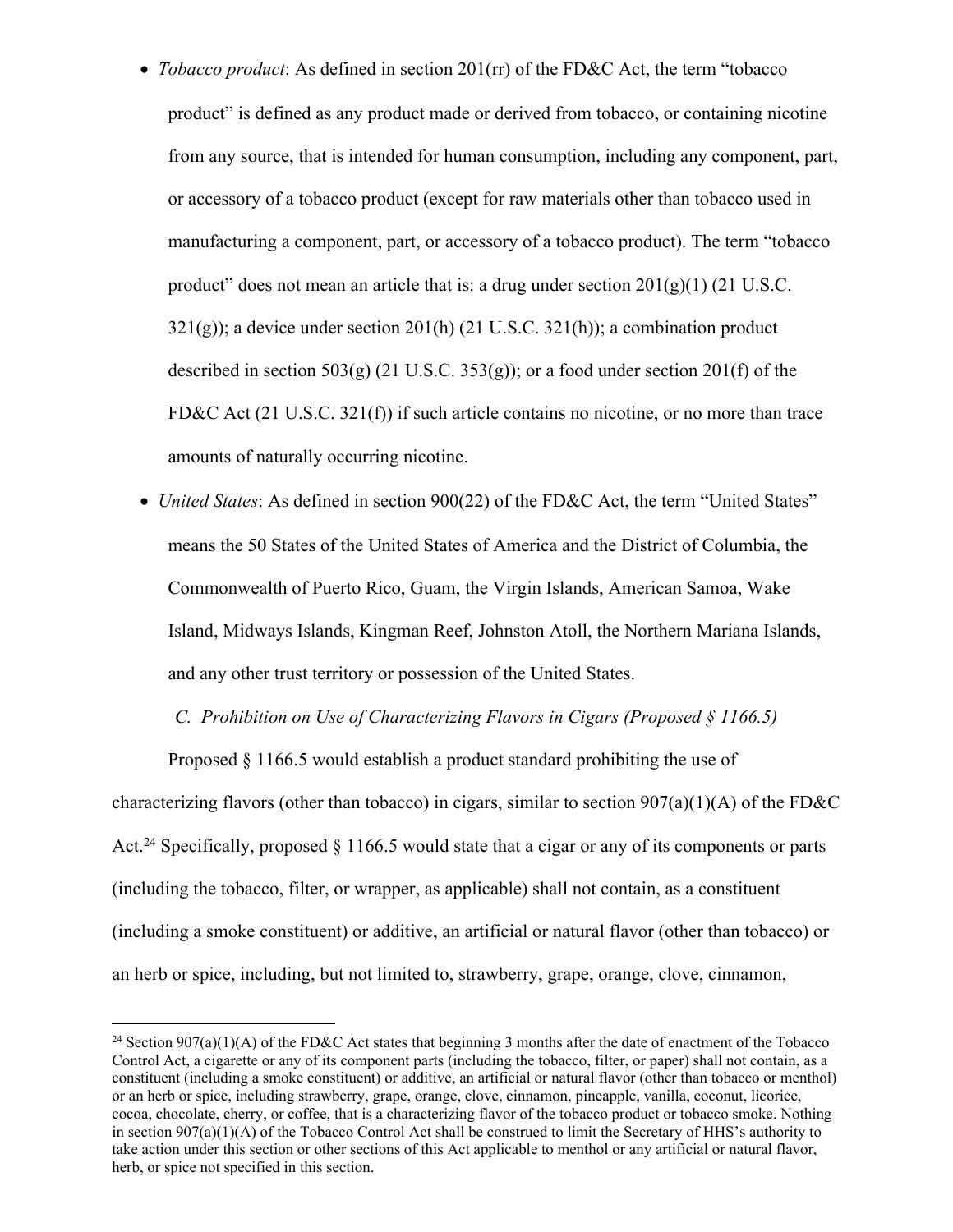pineapple, vanilla, coconut, licorice, cocoa, chocolate, cherry, coffee, mint, or menthol, that is a characterizing flavor of the tobacco product or tobacco smoke.<sup>25</sup> As discussed in section VI of this document, FDA finds that this proposed product standard would be appropriate for the protection of the public health. FDA is proposing an effective date 1 year after the date of publication of the final rule, as discussed in section IX of this document.

We note that this proposed rule would prohibit the use of menthol as a characterizing flavor in cigars, whereas the statutory characterizing flavor ban for cigarettes excluded menthol from the prohibition. The sensory properties of menthol makes its addition to cigars concerning. Menthol is a flavor compound that when added to combusted tobacco products produces a minty taste and cooling sensation when inhaled (Ref. 71). Adding menthol to combusted tobacco products makes the products easier to inhale and less irritating. Smokers report that mentholated products have a better taste, are smoother and more refreshing (Refs. 72-74). Menthol's flavor and sensory effects reduce the harshness of smoking among new users and facilitate experimentation and progression to regular smoking of menthol products, particularly among youth and young adults (Refs. 29 and 74-76). As a result, the brain is repeatedly exposed to nicotine and susceptible to nicotine addiction (Ref. 222). Studies further demonstrate that menthol, like nicotine, binds to nicotinic receptors in the brain (Refs. 218 and 219) and menthol alone can increase the number of nicotinic receptors in the brain (Refs. 220 and 221). Increases in nicotinic receptors can lead to greater withdrawal and cravings (Ref. 222). Evidence demonstrates that menthol's effects on nicotine in the brain are associated with behaviors indicative of greater addiction to nicotine (Refs. 220 and 223).

For this proposed product standard, FDA also is concerned that a characterizing flavors prohibition that does not include menthol would shift the flavored cigar market to menthol-

<sup>&</sup>lt;sup>25</sup> We note that the language in section  $907(a)(1)(A)$  of the FD&C Act states that the characterizing flavor ban for cigarettes applies to cigarettes or "any of its component parts." For purposes of this proposed product standard, we have used the phrase "any of its components or parts" and have defined "component or part" for clarity and consistency with the deeming final rule (81 FR 28974 at 28975).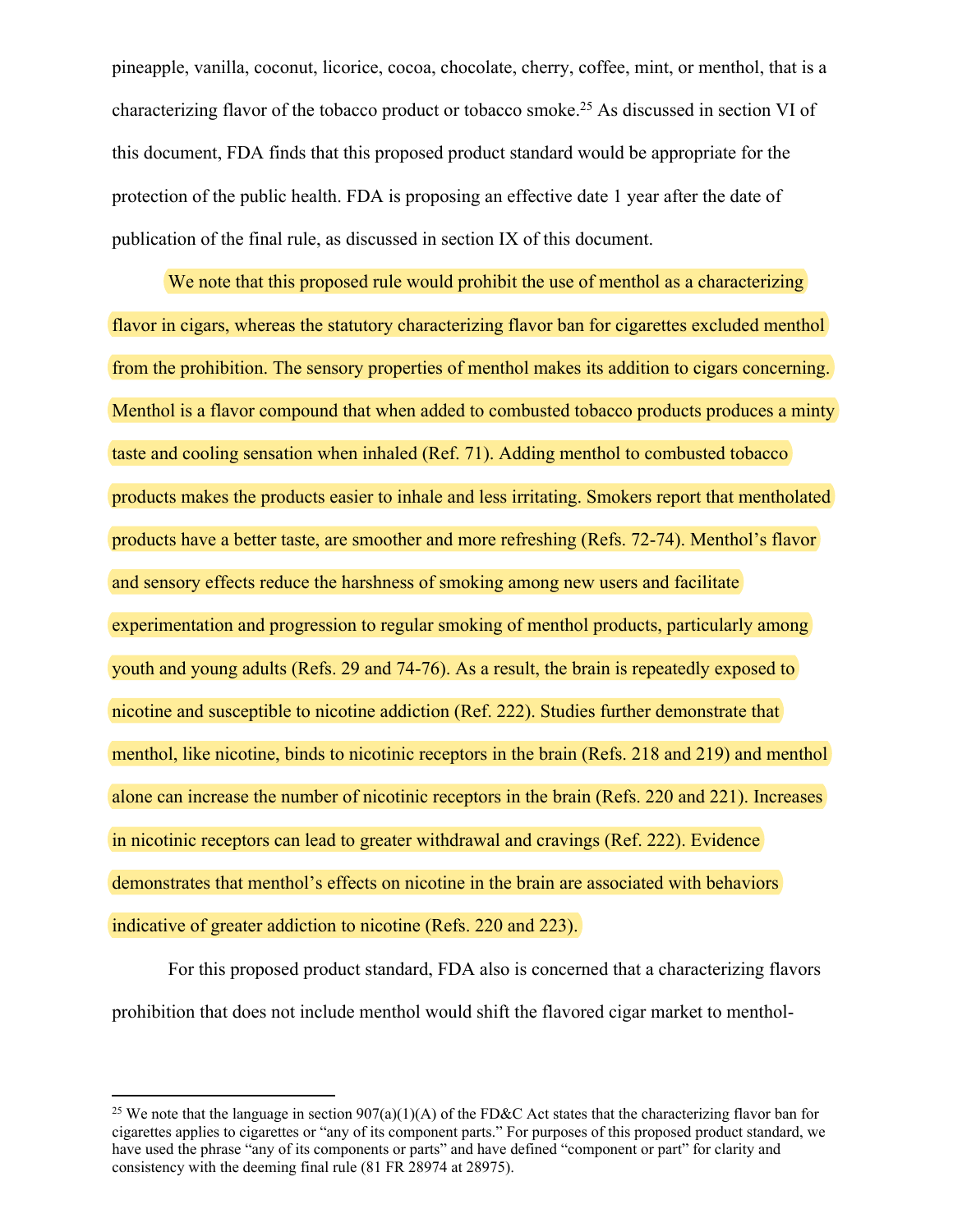flavored cigars. FDA is addressing the use of menthol in cigarettes in its separate proposed tobacco product standard to prohibit the use of menthol as a characterizing flavor in cigarettes, published elsewhere in this issue of the *Federal Register*. We believe that including menthol within the scope of this proposed standard prohibition of characterizing flavors in cigar products would be appropriate for the protection of the public health regardless of whether a similar prohibition of menthol as a characterizing flavor in cigarettes is in place when this rule is finalized.

FDA would enforce the requirements of this proposed product standard under various sections of the FD&C Act, including sections 301, 303, 701(a), 902, and 903. Section  $907(a)(4)(B)(v)$  of the FD&C Act states that product standards must, where appropriate for the protection of the public health, include provisions requiring that the sale and distribution of the tobacco products be restricted but only to the extent that the sale and distribution of a tobacco product may be restricted under section 906(d) of the FD&C Act. Similar to section 907, section 906(d) of the FD&C Act gives FDA authority to require restrictions on the sale and distribution of tobacco products by regulation if the Agency determines that such regulation would be appropriate for the protection of the public health.

Failure to comply with any requirements prescribed by this product standard may result in FDA initiating enforcement or regulatory actions, including, but not limited to, warning letters, civil money penalties, no-tobacco-sale orders, criminal prosecution, seizure, and/or injunction. In addition, adulterated or misbranded tobacco products offered for import into the United States are subject to detention and refusal of admission. As previously discussed, FDA's enforcement will only address manufacturers, distributors, wholesalers, importers, and retailers. FDA cannot and will not enforce against individual consumers possession or use of flavored cigars.

Among the factors that FDA believes are relevant in determining whether a cigar product has a characterizing flavor are: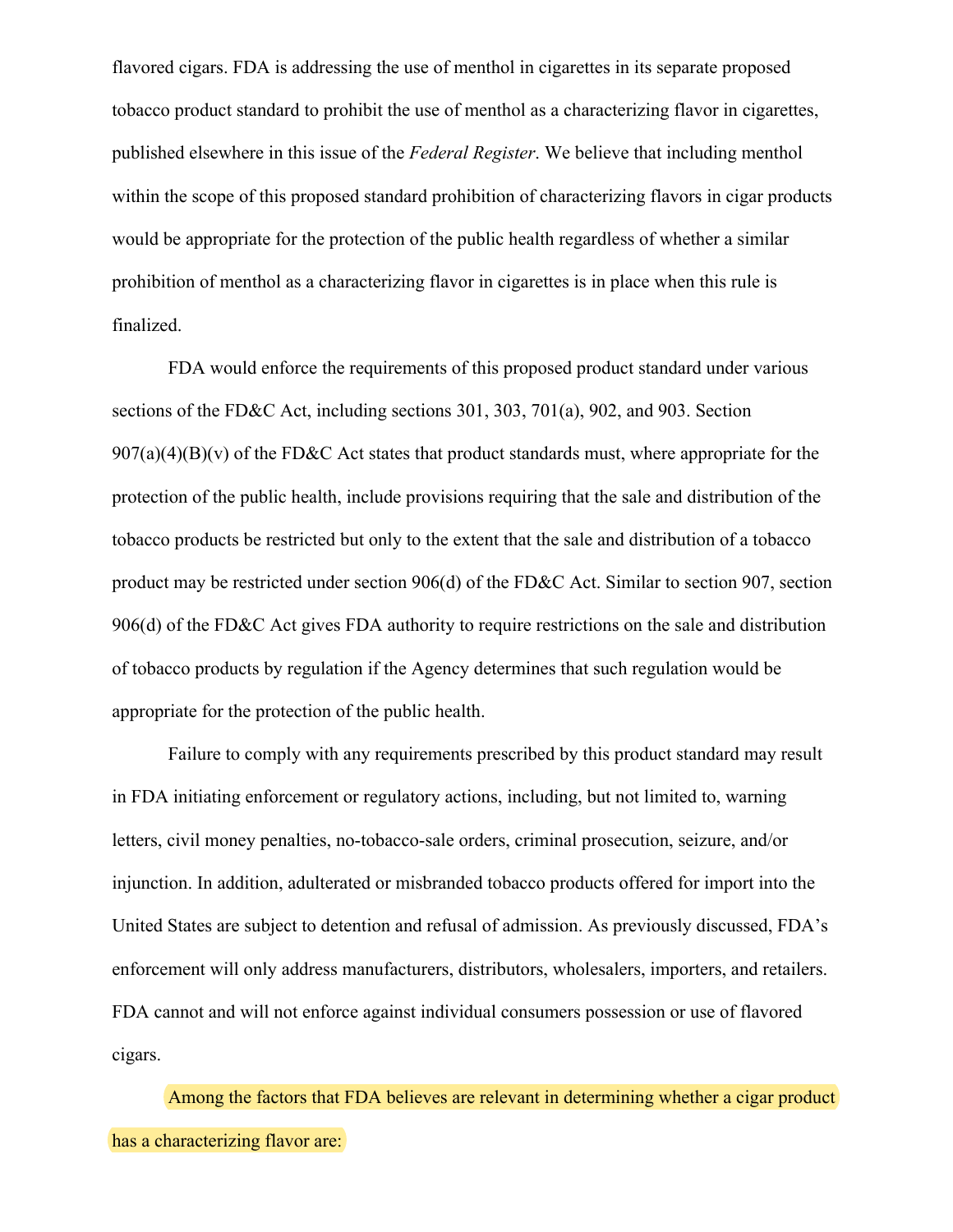- The presence and amount of artificial or natural flavor additives, compounds, constituents, or ingredients, or any other flavoring ingredient in a tobacco product, including its components or parts;
- The multisensory experience (i.e., taste, aroma, and cooling or burning sensations in the mouth and throat) of a flavor during use of a tobacco product, including its components or parts;
- Flavor representations (including descriptors), either explicit or implicit, in or on the labeling (including packaging) or advertising of a tobacco product;<sup>26</sup> and
- Any other means that impart flavor or represent that a tobacco product has a characterizing flavor.

FDA expects that the approach proposed in this rule--relying on specific, flexible factors to make a case-by-case determination as to characterizing flavor--would provide important clarity for FDA, regulated industry, and other stakeholders while also ensuring critical flexibility and enforceability to achieve the public health goals of this rule. FDA requests comments regarding these factors and other potential factors that the Agency might consider in determining whether a cigar has a characterizing flavor.

FDA also requests comments, including supporting data and research, regarding potential alternatives to prohibiting characterizing flavors (e.g., prohibiting all flavor additives, compounds, constituents, or ingredients).

This proposed product standard would not prohibit tobacco-flavored cigars. Flavored tobacco products may differ in youth appeal--as discussed previously in this document, for those who experiment with cigars, tobacco-flavored cigars do not currently appear as attractive as cigars with other characterizing flavors. FDA expects that the tobacco flavor in a cigar, or its

 $^{26}$  If a cigar has a characterizing flavor (other than tobacco), but its labeling or advertising represents that it does not, then the product may be, among other things, misbranded under section 903 of the FD&C Act because its labeling or advertising is false or misleading. Similarly, if a cigar does not have a characterizing flavor, but its labeling or advertising represents that it does, then the product may be misbranded under section 903 of the FD&C Act because its labeling or advertising is false or misleading.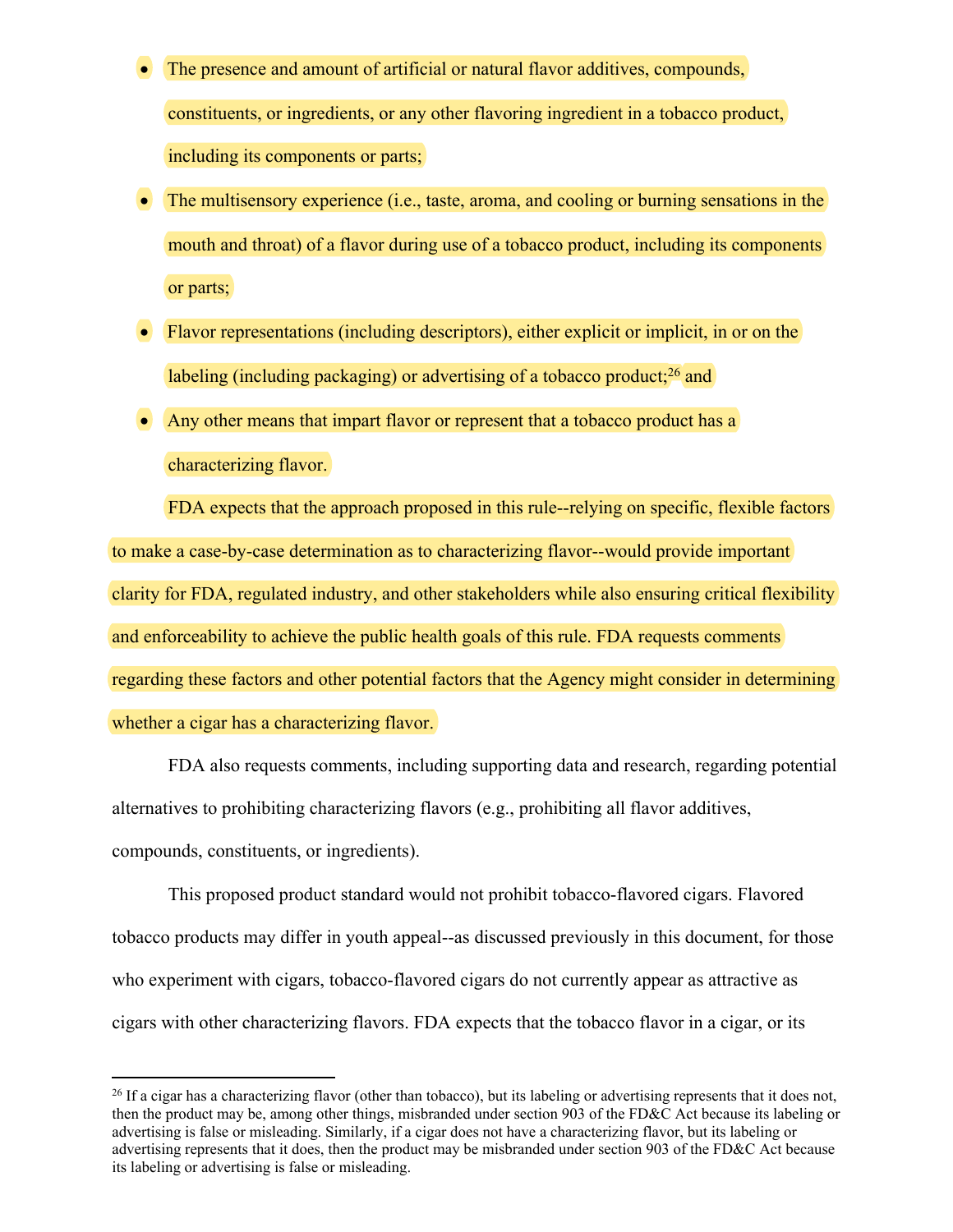components or parts, need not be naturally inherent to the product to be considered "tobacco flavored" but rather may result from the addition of ingredients or other measures by the manufacturer to produce the presence of tobacco as its characterizing flavor.

Further, we note that this prohibition also would cover flavors that are separate from the cigar (e.g., liquid flavors), including menthol, intended or reasonably expected to be added to cigars. For example, menthol can be added to the packaging of cigarettes to produce menthol cigarettes (and this can be done for cigars as well). Such flavors would be considered components or parts of cigars under § 1166.3, as they could be intended or reasonably expected: (1) alter or affect the cigar's performance, composition, constituents, or characteristics or (2) be used with or for the human consumption of a cigar, and they would not be accessories of cigars. Therefore, the manufacture, distribution, sale, or offer for distribution or sale of such flavored products would be prohibited should this proposed rule be finalized.

#### IX. Proposed Effective Date

In accordance with section  $907(d)(2)$  of the FD&C Act,<sup>27</sup> FDA proposes that any final rule that may issue based on this proposal become effective 1 year after the date of publication of the final rule. Therefore, after the effective date, no person may manufacture, distribute, sell, or offer for distribution or sale within the United States a cigar or any of its components or parts that is not in compliance with part 1166. This regulation does not include a prohibition on individual consumer possession or use.

FDA finds this proposed standard appropriate for the protection of the public health because characterizing flavors in cigars increase appeal and makes them easier to use, which leads to an increased likelihood that youth and young adults will experiment with them and that those experimenting with cigars will become addicted and progress to regular smoking.

<sup>&</sup>lt;sup>27</sup> Section 907(d)(2) of the FD&C Act states that a regulation establishing a tobacco product standard shall set forth the date or dates upon which the standard shall take effect, but no such regulation may take effect before 1 year after the date of its publication unless the Secretary determines that an earlier effective date is necessary for the protection of the public health.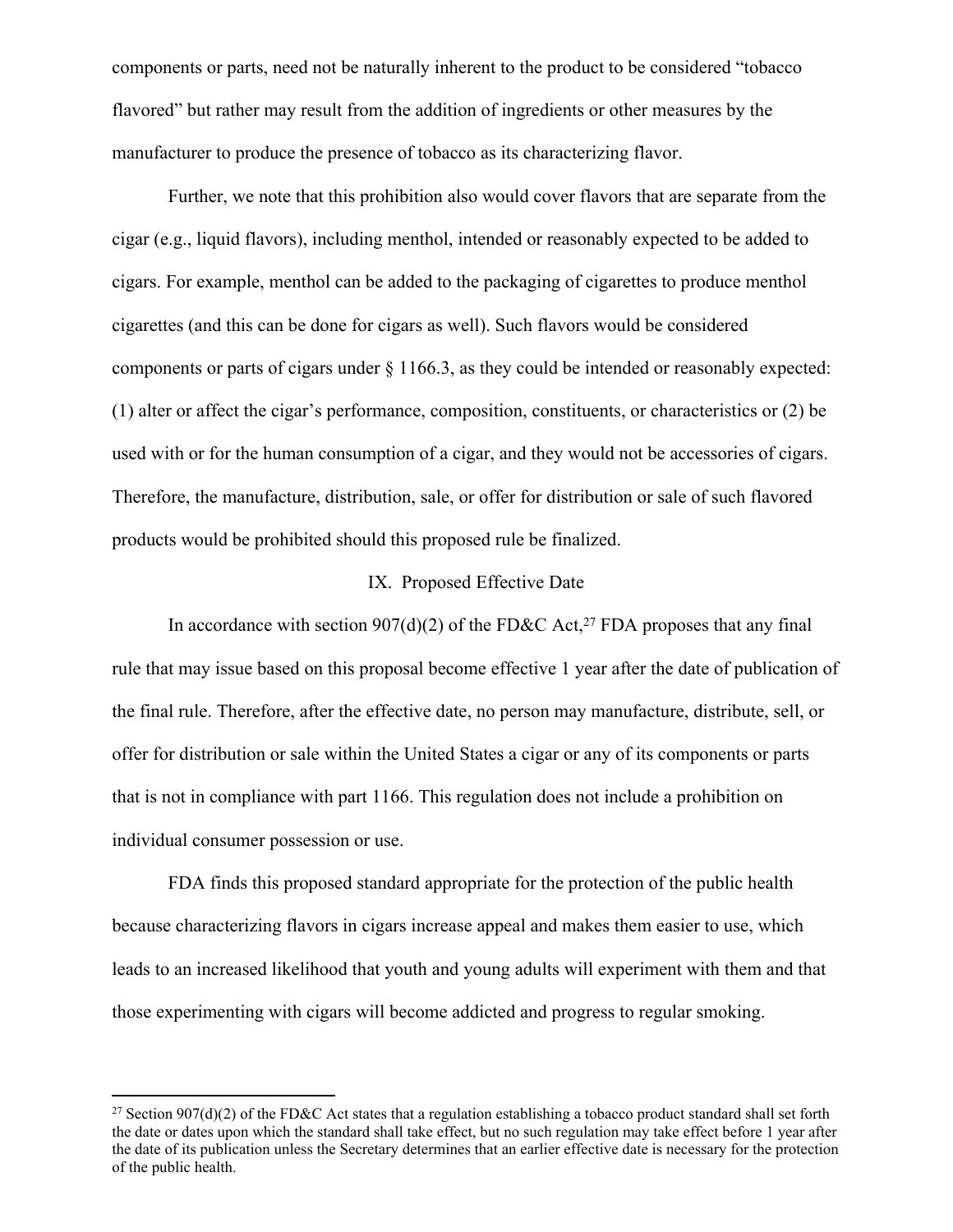Additional delay, past 1 year, would only increase the numbers of youth and young adults who experiment with and become regular smokers after experimenting with flavored cigars, would delay cessation by current smokers, and would exacerbate tobacco-related health disparities.

FDA also finds that a 1-year effective date will "minimize, consistent with the public health, economic loss to, and disruption or dislocation of, domestic and international trade" pursuant to section 907(d)(2) of the FD&C Act. Some cigar manufacturers of currently marketed flavored cigars have tobacco-flavored versions that are either pre-existing tobacco products or new tobacco products that are required to obtain premarket authorization. FDA does not expect that this rule, if finalized, would result in many new tobacco products or would require extensive changes to manufacturing.

We also note that the Tobacco Control Act banned characterizing flavors in cigarettes with a 90-day effective date (section  $907(a)(1)(A)$  of the FD&C Act). FDA is proposing a longer effective date here in accordance with section  $907(d)(2)$  of the FD&C Act. FDA requests comments as to whether a shorter effective date, such as 90 days, would be necessary for the protection of the public health.

In setting the effective date, FDA will consider information submitted in connection with this proposal by interested parties, including manufacturers and tobacco growers, regarding the technical achievability of compliance with the standard, including information concerning the existence of patents that make it impossible to comply in the proposed 1-year time frame. While FDA does not expect that the proposed product standard would prompt extensive changes to manufacturing (given the likely compliance method of ending the addition of flavoring additives to cigar products), FDA requests comments and data regarding whether 1 year is sufficient to comply with this rule or whether this compliance period should be extended to provide additional time.

FDA is aware of retailers' concerns regarding unsold inventory when any final rule goes into effect. FDA requests comments, including supportive data and research, regarding a sell-off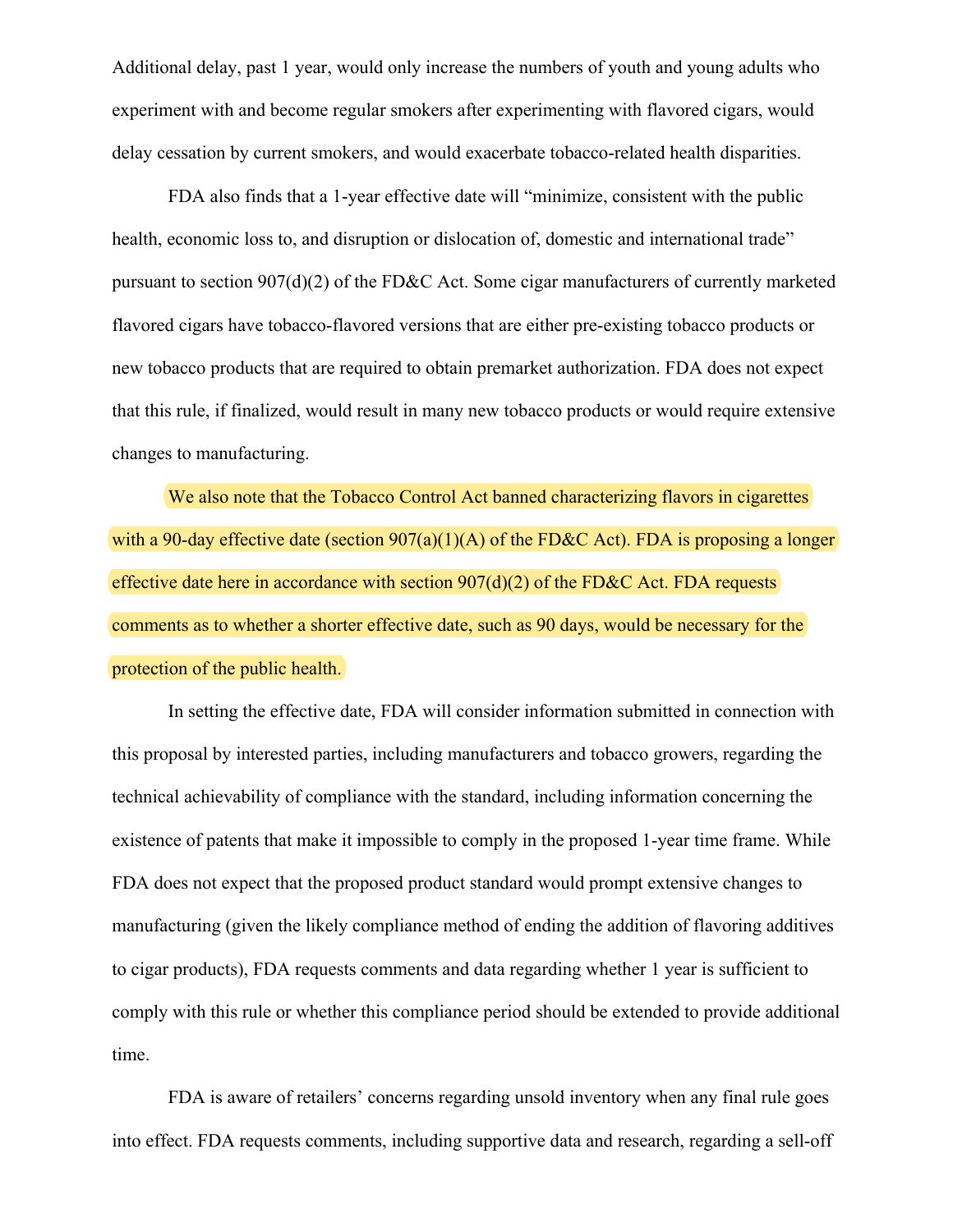period (e.g., 30 days after the effective date of a final rule) for retailers to sell through their current inventory of cigars with characterizing flavors (other than tobacco).

# X. Preliminary Economic Analysis of Impacts

#### *A. Introduction*

We have examined the impacts of the proposed rule under E.O. 12866, E.O. 13563, the Regulatory Flexibility Act (5 U.S.C. 601-612), and the Unfunded Mandates Reform Act of 1995 (Pub. L. 104-4). E.O.s 12866 and 13563 direct us to assess all costs and benefits of available regulatory alternatives and, when regulation is necessary, to select regulatory approaches that maximize net benefits (including potential economic, environmental, public health and safety, and other advantages; distributive impacts; and equity). We believe that this proposed rule is an economically significant regulatory action as defined by E.O. 12866. As such, it has been reviewed by the Office of Information and Regulatory Affairs.

The Regulatory Flexibility Act requires us to analyze regulatory options that would minimize any significant impact of a rule on small entities. Because businesses would incur costs to reallocate resources to products other than flavored cigars, we tentatively find that the proposed rule would have a significant economic impact on a substantial number of small entities.

The Unfunded Mandates Reform Act of 1995 (section 202(a)) requires us to prepare a written statement, which includes an assessment of anticipated costs and benefits, before proposing "any rule that includes any Federal mandate that may result in the expenditure by State, local, and tribal governments, in the aggregate, or by the private sector, of \$100,000,000 or more (adjusted annually for inflation) in any one year." The current threshold after adjustment for inflation is \$158 million, using the most current (2020) Implicit Price Deflator for the Gross Domestic Product. This proposed rule would result in an expenditure in at least 1 year that meets or exceeds this amount.

# *B. Summary of Costs and Benefits*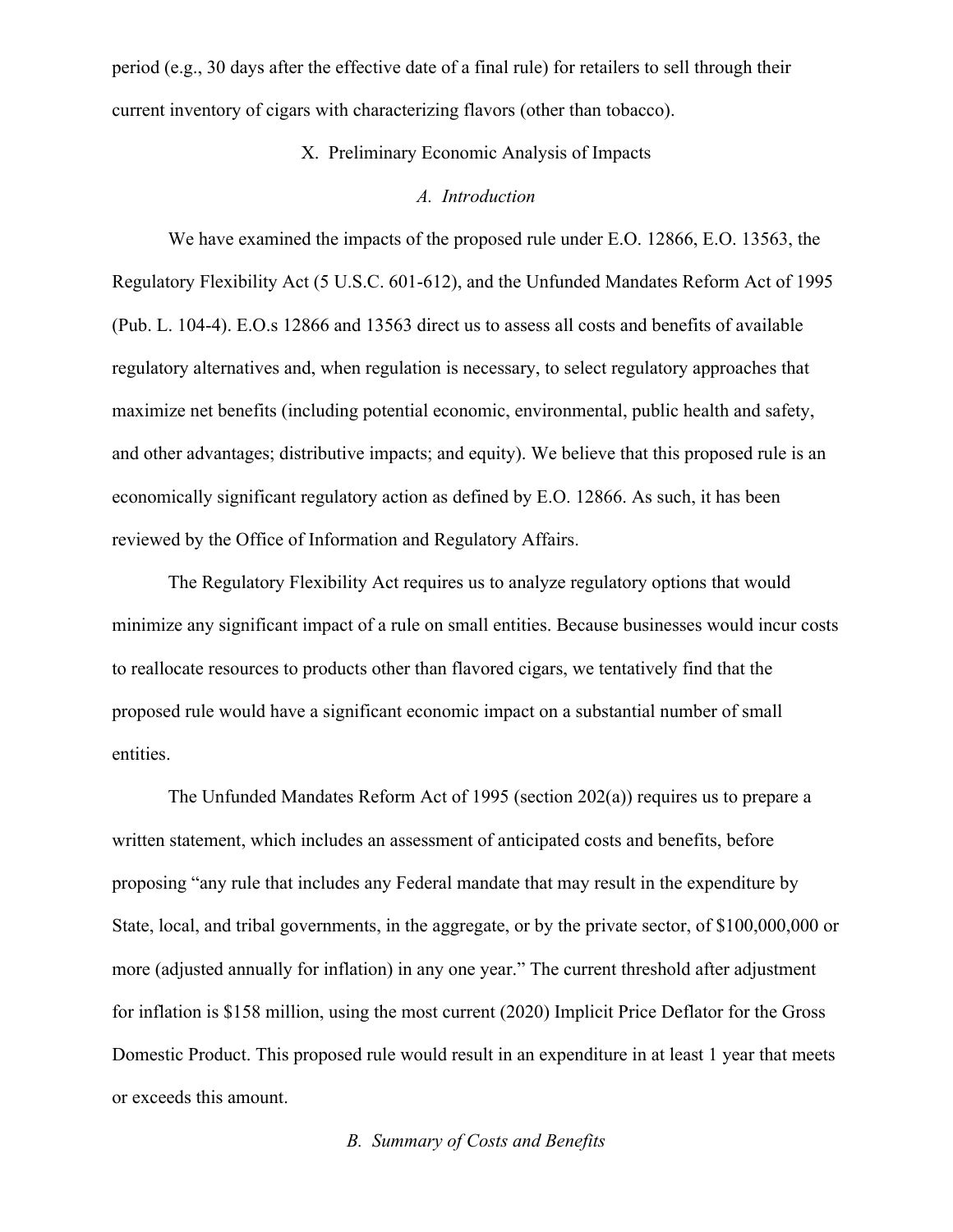The summary of costs and benefits is presented in table 3. The main quantified benefits of this proposed rule, if finalized, come from reduced smoking-attributable mortality that is the result of cigar use among adult cigar smokers, and reduced mortality from secondhand smoke among non-users. Additional unquantified benefits include reduced smoking-attributable mortality among youth who are deterred from initiating under the proposed rule. Unquantified benefits also include medical cost savings, productivity loss savings, improved quality of life, and environmental impacts. These benefits occur because the proposed rule, if finalized, would discourage non-users from initiating flavored cigars, as well as decrease consumption and/or increase cessation among current flavored cigar users, and thus reduce the health consequences associated with such use. Reduced exposure to secondhand smoke would also produce such benefits among non-users. We estimate that the present value of the quantified benefits over a 40-year time horizon ranges between \$111,807 million and \$286,124 million, with a primary estimate of \$198,203 million at a 3 percent discount rate, and between \$52,827 million and \$135,188 million with a primary estimate of \$93,647 million at a 7 percent discount rate. The primary annualized quantifiable benefits equal \$8,575 million at a 3 percent discount rate and \$7,024 million at a 7 percent discount rate. Unquantified benefits are expected to provide additional benefits beyond those amounts.

The costs of this proposed rule are those to firms to comply with the rule, to consumers impacted by the rule, and to the government, in a form not necessarily reflected in budgets, to enforce this product standard. Retailers, manufacturers, and wholesalers face a one-time cost of \$239.9 (range of \$80.0 million to \$399.8 million) million to read and understand the rule and manufacturers face a one-time adjustment, or friction cost, of \$21.5 million (range of \$0.3 million to \$43.7 million) to reallocate productive resources currently devoted to the manufacture of flavored cigars to other tobacco products. Consumers who continue to use tobacco products will face a one-time search cost of \$61.7 million (range of \$30.8 million to \$92.5 million) to find new tobacco products as a replacement for the banned flavored cigar products. In addition,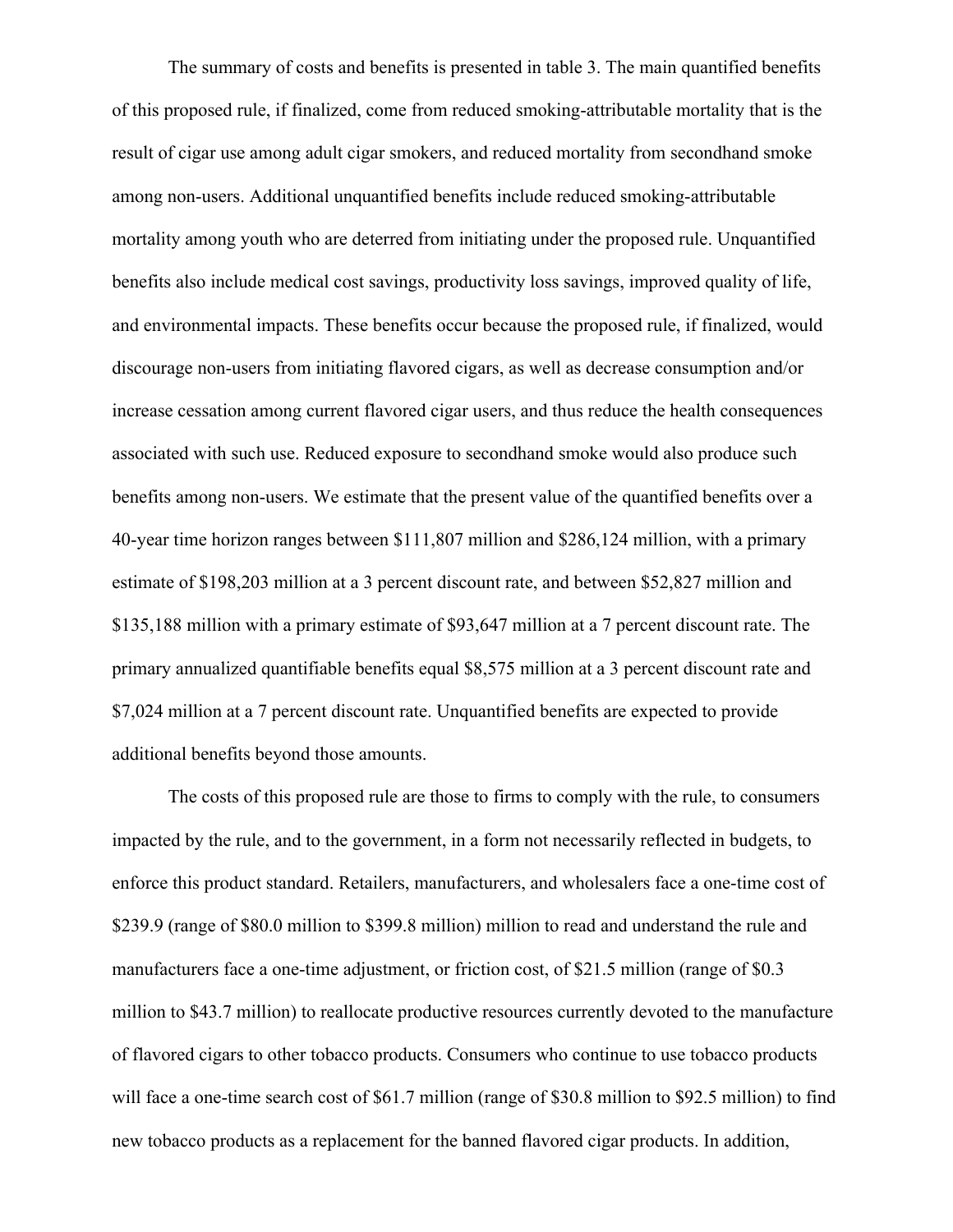producers face annual lost producer surplus of \$88 million (range of \$0 million to \$175 million). Additional unquantified costs include the costs to consumers who switch from flavored to tobacco-flavored cigars and consumer surplus losses. The present value of the costs over a 40 year time horizon ranges between \$126 million and \$4,612 million with a primary estimate of \$2,368 million for a 3 percent discount rate, and between \$118 million and \$2,883 million with a primary estimate of \$1,500 million at a 7 percent discount rate. The primary estimates for the annualized cost are \$102 million at a 3 percent discount rate and \$112 million at a 7 percent discount rate.

In addition to benefits and costs, this rule, if finalized, will cause transfers from state governments, Federal Government, and firms to consumers in the form of reduced revenue and tax revenue. The primary estimate for the annualized transfers from the Federal Government to consumers, in the form of reduced excise tax, is \$85 million. The primary estimate for the annualized transfers from state governments to consumers, in the form of reduced excise tax, is \$129 million. The primary estimate for the annualized transfers from the firms to consumers, in the form of reduced revenue, is \$1,979 million. Transfers are summarized in table 3.

| Category        |                                    | Primary<br>Estimate                                                                                                                                                | Low<br>Estimate | High<br>Estimate | Units           |            |               |                                                                       |
|-----------------|------------------------------------|--------------------------------------------------------------------------------------------------------------------------------------------------------------------|-----------------|------------------|-----------------|------------|---------------|-----------------------------------------------------------------------|
|                 |                                    |                                                                                                                                                                    |                 |                  | Year            | Discount   | Period        | <b>Notes</b>                                                          |
| <b>Benefits</b> | Annualized<br>Monetized<br>\$/year | \$7,024                                                                                                                                                            | \$3,962         | \$10,140         | Dollars<br>2020 | Rate<br>7% | Covered<br>40 | Reduced<br>mortality<br>among adult<br>cigar smokers<br>and non-users |
|                 |                                    | \$8,575                                                                                                                                                            | \$4,837         | \$12,378         | 2020            | 3%         | 40            |                                                                       |
|                 | Annualized<br>Quantified           |                                                                                                                                                                    |                 |                  |                 | 7%         |               |                                                                       |
|                 |                                    |                                                                                                                                                                    |                 |                  |                 | 3%         |               |                                                                       |
|                 | Qualitative                        | Medical cost savings, productivity loss savings and improved quality of life,<br>environmental impacts                                                             |                 |                  |                 |            |               |                                                                       |
| Costs           | Annualized                         | \$112                                                                                                                                                              | \$9             | \$216            | 2020            | 7%         | 40            |                                                                       |
|                 | Monetized<br>$\frac{\sqrt{2}}{2}$  | \$102                                                                                                                                                              | \$5             | \$200            | 2020            | 3%         | 40            |                                                                       |
|                 | Annualized                         |                                                                                                                                                                    |                 |                  |                 | 7%         |               |                                                                       |
|                 | Quantified                         |                                                                                                                                                                    |                 |                  |                 | $3\%$      |               |                                                                       |
|                 | Qualitative                        | Changes in consumer surplus for some flavored cigar smokers, including potential utility<br>changes for consumers who switch from flavored to non-flavored cigars. |                 |                  |                 |            |               |                                                                       |

| Table 3--Summary of Benefits, Costs, and Distributional Effects of Proposed Rule (Millions of 2020 Dollars over a |  |
|-------------------------------------------------------------------------------------------------------------------|--|
| 40-Year Time Horizon)                                                                                             |  |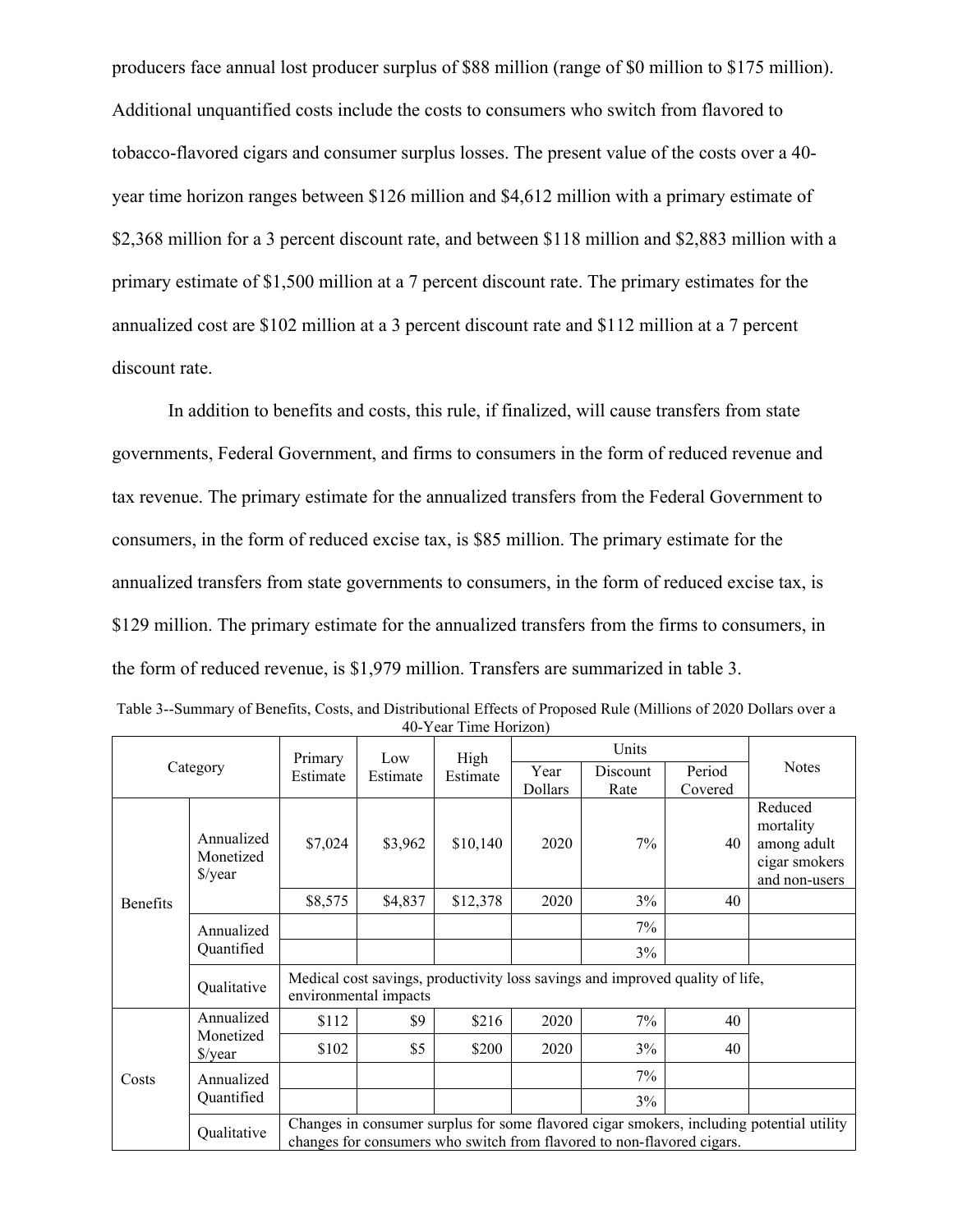| Transfers | Federal<br>Annualized                                                                                                                                                                                                   | \$85                     | \$42                    | \$119   | 2020          | 7%    |    |  |  |  |
|-----------|-------------------------------------------------------------------------------------------------------------------------------------------------------------------------------------------------------------------------|--------------------------|-------------------------|---------|---------------|-------|----|--|--|--|
|           | Monetized<br>$\frac{\sqrt{2}}{2}$                                                                                                                                                                                       | \$85                     | \$42                    | \$119   | 2020          | 3%    |    |  |  |  |
|           | From/To                                                                                                                                                                                                                 | From: Federal Government |                         |         | To: Consumers |       |    |  |  |  |
|           | Other                                                                                                                                                                                                                   | \$129                    | \$64                    | \$180   | 2020          | 7%    | 40 |  |  |  |
|           | Annualized<br>Monetized<br>\$/year                                                                                                                                                                                      | \$129                    | \$64                    | \$180   | 2020          | 3%    | 40 |  |  |  |
|           | From/To                                                                                                                                                                                                                 |                          | From: State Governments |         | To: Consumers |       |    |  |  |  |
|           | Other<br>Annualized                                                                                                                                                                                                     | \$1,979                  | \$1,033                 | \$2,717 | 2020          | $7\%$ | 40 |  |  |  |
|           | Monetized<br>$\frac{\sqrt{2}}{2}$                                                                                                                                                                                       | \$1,979                  | \$1,033                 | \$2,717 | 2020          | 3%    | 40 |  |  |  |
|           | From/T <sub>O</sub>                                                                                                                                                                                                     | From: Firms              |                         |         | Consumers     |       |    |  |  |  |
| Effects   | State, Local or Tribal Government: States would transfer some cigar excise tax revenue back to<br>consumers. We are not aware of any cigar manufacturers that are tribally-affiliated and/or operate on<br>tribal land. |                          |                         |         |               |       |    |  |  |  |
|           | Small Business: There are about 50 small businesses. Each small business would experience about \$1.9<br>million in annual costs at both a 3 and 7% discount rate.                                                      |                          |                         |         |               |       |    |  |  |  |
|           | Wages: No effect                                                                                                                                                                                                        |                          |                         |         |               |       |    |  |  |  |
|           | Growth: No effect                                                                                                                                                                                                       |                          |                         |         |               |       |    |  |  |  |

We have developed a comprehensive Preliminary Regulatory Impact Analysis that assesses the impacts of the proposed rule. The full analysis of economic impacts is available in the docket for this proposed rule (see Ref. 298) and at https://www.fda.gov/about-

fda/reports/economic-impact-analyses-fda-regulations.

# XI. Analysis of Environmental Impact

The Agency has carefully considered the potential environmental effects of this action.

FDA has concluded that the action will not have a significant impact on the human environment, and that an environmental impact statement is not required. The Agency's finding of no significant impact and the evidence supporting that finding is available in the docket for this proposed rule (see Refs. 307 and 308) and may be seen in Dockets Management Staff (see ADDRESSES) between 9 a.m. and 4 p.m., Monday through Friday; it is also available electronically at https://www.regulations.gov. Under FDA's regulations implementing the National Environmental Policy Act (21 CFR part 25), an action of this type would require an environmental assessment under 21 CFR 25.20.

XII. Paperwork Reduction Act of 1995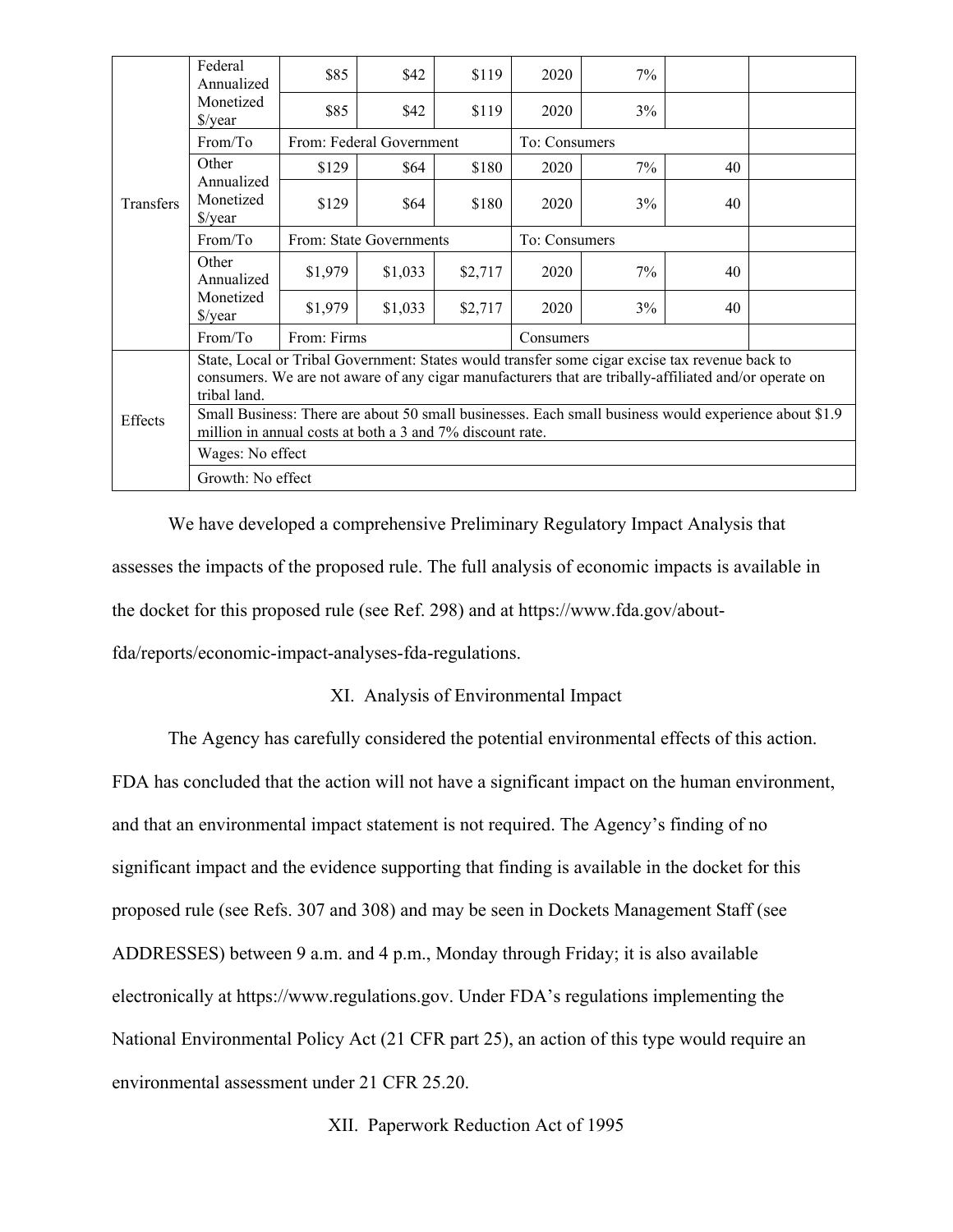FDA tentatively concludes that this proposed rule contains no collection of information. Therefore, clearance by the Office of Management and Budget (OMB) under the Paperwork Reduction Act of 1995 is not required. This proposed rule refers to previously approved collections of information. The collections of information in 21 CFR part 1114 have been approved under OMB control number 0910-0879 (expires December 31, 2024); the collections of information in 21 CFR part 1107 have been approved under OMB control number 0910-0684 (expires September 30, 2022); the collections of information in section 905(j) of the FD&C Act have been approved under OMB control number 0910-0673 (expires November 30, 2024); and the collections in FDA's guidance entitled "Guidance for Industry on Establishing That a Tobacco Product Was Commercially Marketed in the United States As of February 15, 2007," have been approved under OMB control number 0910-0775 (expires August 31, 2022).

#### XIII. Federalism

We have analyzed this proposed rule in accordance with the principles set forth in E.O. 13132. Section 4(a) of the Executive order requires Agencies to "construe…a Federal statute to preempt State law only where the statute contains an express preemption provision or there is some other clear evidence that the Congress intended preemption of State law, or where the exercise of State authority conflicts with the exercise of Federal authority under the Federal statute." We have determined that the proposed rule, if finalized, would not contain policies that have substantial direct effects on the States, on the relationship between the National Government and the States, or on the distribution of power and responsibilities among the various levels of government. Accordingly, the Agency tentatively concludes that the rule does not contain policies that have federalism implications as defined in the Executive order and, consequently, a federalism summary impact statement is not required.

This rule is being issued under section 907(a) of the FD&C Act, which enables FDA to prescribe regulations relating to tobacco product standards, and the sale and distribution restriction in this rule is also being issued under section 906(d) of the FD&C Act, which enables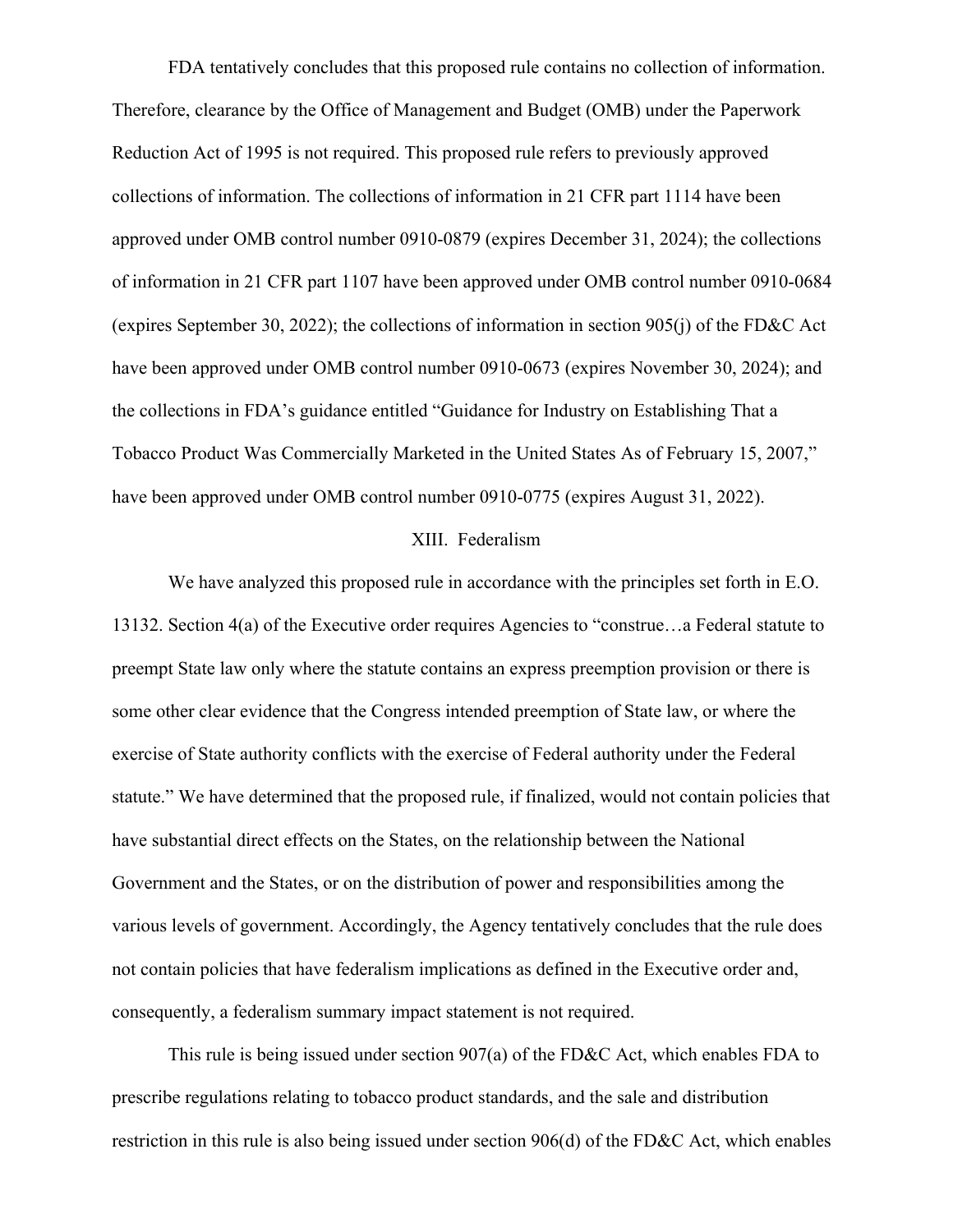FDA to prescribe regulations restricting the sale and distribution of a tobacco product. If this proposed rule is made final, the final rule would create requirements whose preemptive effect would be governed by section 916 of the FD&C Act, entitled "Preservation of State and Local Authority."

Section 916 of the FD&C Act broadly preserves the authority of states and localities to protect the public against the harms of tobacco use. Specifically, section 916(a)(1) of the FD&C Act establishes a general presumption that FDA requirements do not preempt or otherwise limit the authority of states, localities, or tribes to, among other things, enact and enforce laws regarding tobacco products that relate to certain activities (e.g., sale, distribution) and that are in addition to or more stringent than requirements established under chapter IX of the FD&C Act.

Section  $916(a)(2)(A)$  of the FD&C Act is an express preemption provision that establishes an exception to the preservation of State and local governmental authority over tobacco products established in section 916(a)(1). Specifically, section 916(a)(2)(A) of the FD&C Act provides that "[n]o State or political subdivision of a State may establish or continue in effect with respect to a tobacco product any requirement which is different from, or in addition to, any requirement under the provisions of this chapter relating to tobacco product standards…."

However, section  $916(a)(2)(B)$  limits the applicability of section  $916(a)(2)(A)$  of the FD&C Act, narrowing the scope of state and local requirements that are subject to express preemption. In particular, paragraph (a)(2)(B) provides that preemption under paragraph  $(a)(2)(A)$  does not apply to state or local "requirements relating to the sale, distribution, possession, information reporting to the State, exposure to, access to, the advertising and promotion of, or use of, tobacco products by individuals of any age, or relating to fire safety standards for tobacco products."

If this proposed rule is finalized as proposed, the final rule would create requirements that fall within the scope of section  $916(a)(2)(A)$  of the FD&C Act because they are "requirements" under the provisions of the chapter relating to tobacco product standards." Accordingly, the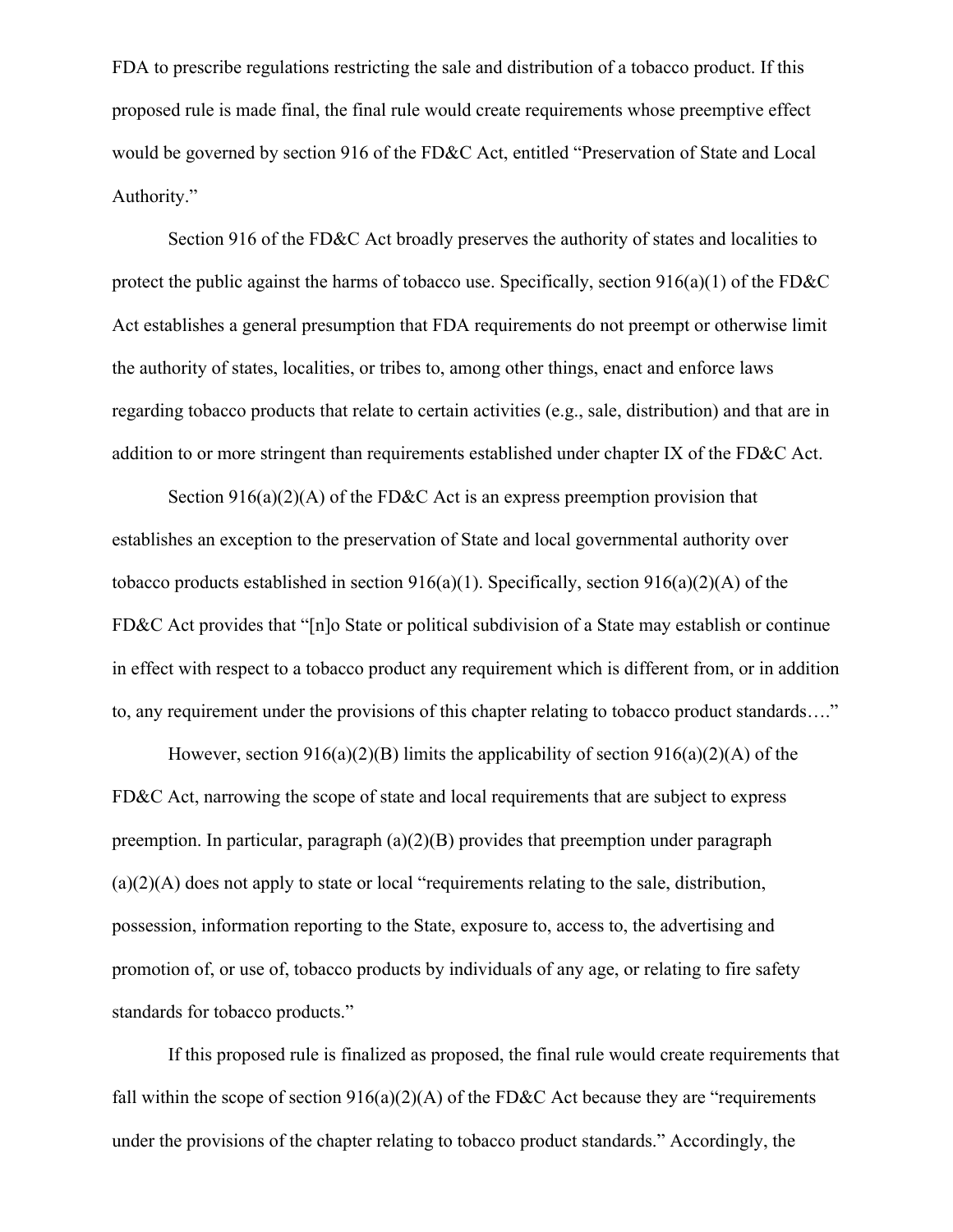preemptive effect of those requirements on any state or local requirement would be determined by the nature of the state or local requirement at issue--specifically, whether the state or local requirement is preserved under section  $916(a)(1)$  of the FD&C Act, and/or excepted under section 916(a)(2)(B) of the FD&C Act (such as if it relates to the "sale, distribution, possession, information reporting to the State, exposure to, access to, the advertising and promotion of, or use of, tobacco products"). State and local prohibitions on the sale and distribution of flavored tobacco products, including flavored cigars, would not be preempted by this rule, if finalized, because such prohibitions would be preserved by section  $916(a)(1)$  of the FD&C Act or, as applicable, excepted from express preemption by section  $916(a)(2)(B)$  of the FD&C Act. FDA invites comments on how state or local laws may be implicated if this proposed rule is finalized.

XIV. Consultation and Coordination with Indian Tribal Governments

We have analyzed this proposed rule in accordance with the principles set forth in E.O. 13175. We have tentatively determined that the rule does not contain policies that would have a substantial direct effect on one or more Indian tribes, on the relationship between the Federal Government and Indian tribes, or on the distribution of power and responsibilities between the Federal Government and Indian tribes. The Agency solicits comments from tribal officials on any potential impact on Indian tribes from this proposed action.

# XV. References

The following references marked with an asterisk (\*) are on display at the Dockets Management Staff (see ADDRESSES) and are available for viewing by interested persons between 9 a.m. and 4 p.m., Monday through Friday; they also are available electronically at https://www.regulations.gov. References without asterisks are not on public display at https://www.regulations.gov because they have copyright restriction. Some may be available at the website address, if listed. References without asterisks are available for viewing only at the Dockets Management Staff. FDA has verified the website addresses, as of the date this document publishes in the *Federal Register*, but websites are subject to change over time.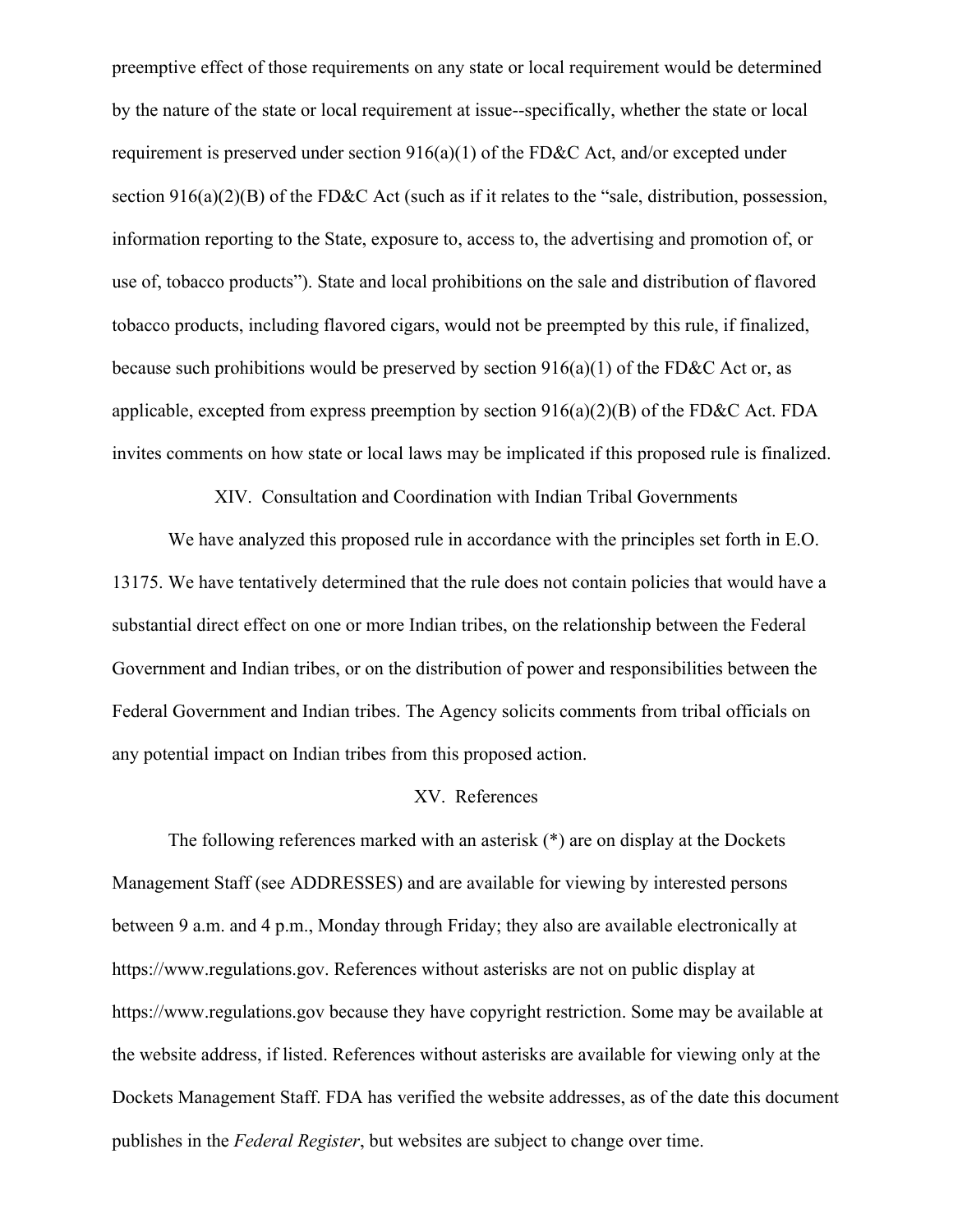\*1. Tynan, M. A., T. McAffee, G. Promoff, et al., "Consumption of Cigarettes and Combustible Tobacco--United States, 2000-2011." *Morbidity and Mortality Weekly Report*, 61(30):565-569, 2012. Available at

https://www.cdc.gov/mmwr/preview/mmwrhtml/mm6130a1.htm.

2. Euromonitor International, "Passport: Cigars, Cigarillos and Smoking Tobacco in the US." 2020. Available at https://www.euromonitor.com/cigars-cigarillos-and-smoking-tobaccoin-the-us/report.

3. Nonnemaker, J., B. Rostron, P. Hall, et al., "Mortality and Economic Costs from Regular Cigar Use in the United States, 2010." *American Journal of Public Health*, 104(9):e86 e91, 2014. Available at https://doi.org/10.2105/AJPH.2014.301991.

4. Wang, Y., H. Sung, T. Yao, et al., "Health Care Utilization and Expenditures Attributable to Cigar Smoking Among US Adults, 2000-2015." *Public Health Reports*, 133(3):329-337, 2018. Available at https://doi.org/10.1177/0033354918769873.

\*5. Odani, S., B. Armour, I. T. Agaku, "Flavored Tobacco Product Use and Its Association with Indicators of Tobacco Dependence Among US Adults, 2014-2015." *Nicotine & Tobacco Research*, 22(6):1004-1015, 2020. Available at https://doi.org/10.1093/ntr/ntz092.

\*6. HHS, *How Tobacco Smoke Causes Disease: The Biology and Behavioral Basis for Smoking-Attributable Disease*: *A Report of the Surgeon General*. Atlanta, GA: HHS, CDC, National Center for Chronic Disease Prevention and Health Promotion, Office on Smoking and Health, 2010.

\*7. Gentzke, A. S., T. W. Wang, A. Jamal, et al., "Tobacco Product Use Among Middle and High School Students--United States, 2020." *Morbidity and Mortality Weekly Report*, 69(50):1881-1888, 2020. Available at http://dx.doi.org/10.15585/mmwr.mm6950a1.

8. Parms, T. A., S. K. Head, M. D. Sawdey, et al., "Characteristics of Past 30-Day Cigar Smoking, U.S. Adolescents, 2020." *American Journal of Preventive Medicine*, 62(1):e39-e44, 2022. Available at https://doi.org/10.1016/j.amepre.2021.06.011.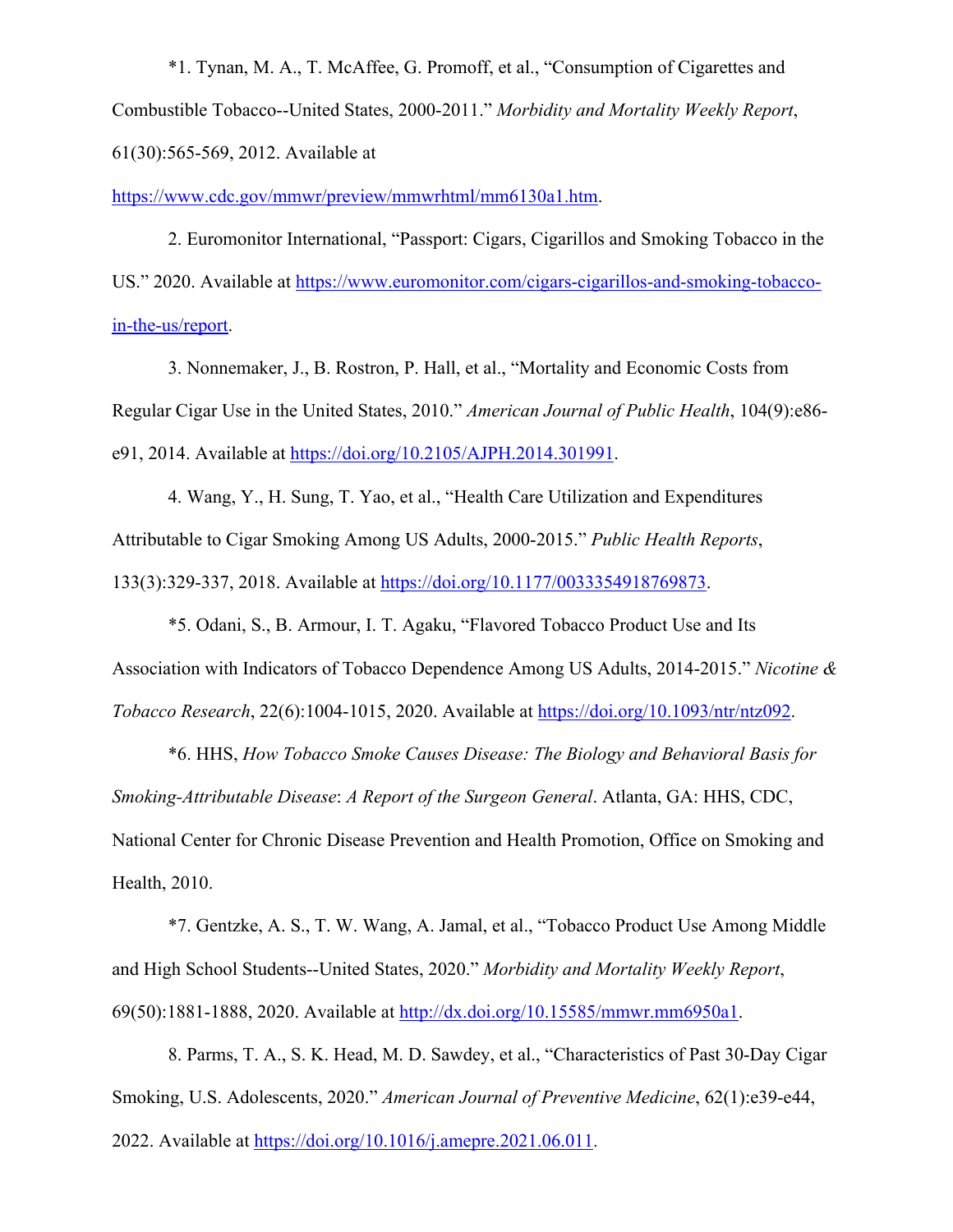9. Carpenter, C. M., G. F. Wayne, J. L. Pauly, et al., "New Cigarette Brands with Flavors that Appeal to Youth: Tobacco Marketing Strategies." *Health Affairs*, 24(6):1601-1610, 2005. Available at https://doi.org/10.1377/hlthaff.24.6.1601.

10. Cummings, K. M., C. P. Morley, J. K. Horan, et al., "Marketing to America's Youth: Evidence From Corporate Documents." *Tobacco Control*, 11(Suppl. 1):i5-i17, 2002. Available at https://tobaccocontrol.bmj.com/content/11/suppl\_1/i5.

11. Manning, K. C., K. J. Kelly, M. L. Comello, et al., "Flavoured Cigarettes, Sensation Seeking and Adolescents' Perceptions of Cigarette Brands." *Tobacco Control*, 18(6):459-465, 2009. Available at https://doi.org/10.1136/tc.2009.029454.

\*12. FDA, "Memorandum of Summary of Internal Analyses of Flavored Cigars Using Wave 5 of the Population Assessment of Tobacco and Health (PATH) Study." Silver Spring, MD: HHS, FDA, Center for Tobacco Products, 2021.

13. Palmatier, M. I., J. E. Lantz, L. C. O'Brien, et al., "Effects of Nicotine on Olfactogustatory Incentives: Preference, Palatability, and Operant Choice Tests." *Nicotine & Tobacco Research*, 15(9):1545-1554, 2013. Available at https://doi.org/10.1093/ntr/ntt016.

14. Touzani, K., R. J. Bodnar, and A. Sclafani, "Neuropharmacology of Learned Flavor Preferences." *Pharmacology Biochemistry and Behavior*, 97(1):55-62, 2010. Available at https://doi.org/10.1016/j.pbb.2010.06.001.

15. Audrain-McGovern, J., A. A. Strasser, and E. P. Wileyto, "The Impact of Flavoring on the Rewarding and Reinforcing Value of E-Cigarettes with Nicotine Among Young Adult Smokers." *Drug and Alcohol Dependence*, 166:263-267, 2016. Available at

https://doi.org/10.1016%2Fj.drugalcdep.2016.06.030.

16. Kostygina, G., S. A. Glantz, and P. M. Ling, "Tobacco Industry Use of Flavours to Recruit New Users of Little Cigars and Cigarillos." *Tobacco Control*, 25(1):66-74, 2016. Available at https://doi.org/10.1136/tobaccocontrol-2014-051830.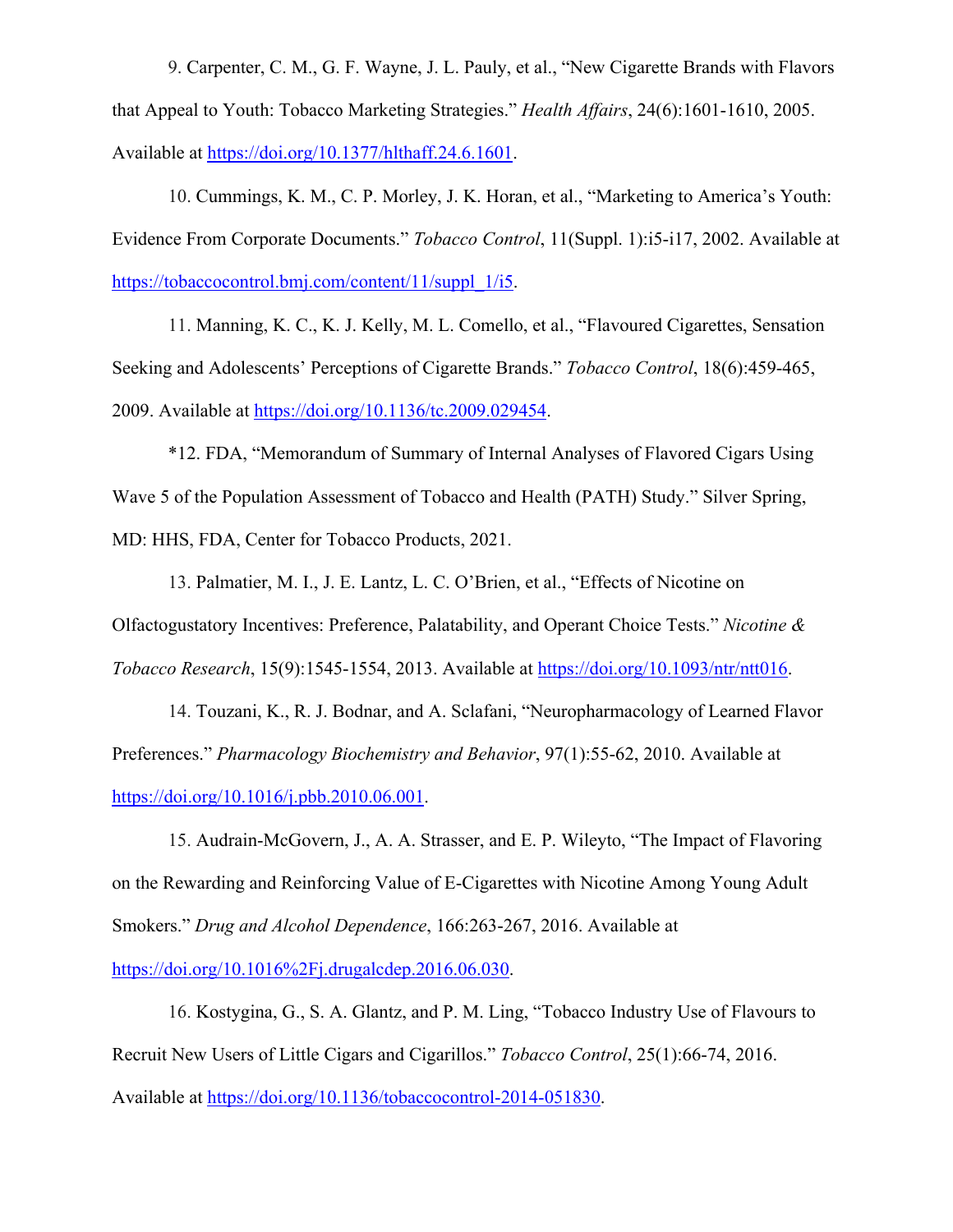\*17. HHS, *Preventing Tobacco Use Among Youth and Young Adults: A Report of the* 

*Surgeon General*. Atlanta, GA: HHS, CDC, National Center for Chronic Disease Prevention and Health Promotion, Office on Smoking and Health, 2012.

18. Klein, S. M., G. A. Giovino, D. C. Barker, et al., "Use of Flavored Cigarettes Among Older Adolescent and Adult Smokers: United States, 2004-2005." *Nicotine & Tobacco Research*, 10(7):1209-1214, 2008. Available at https://doi.org/10.1080/14622200802163159.

\*19. FDA, "Candy and Fruit Flavored Cigarettes Now Illegal in United States; Step Is First Under New Tobacco Law." FDA.gov. Accessed January 12, 2017. http://wayback.archiveit.org/7993/20170112124205/http://www.fda.gov/NewsEvents/Newsroom/PressAnnouncements/ ucm183211.htm.

20. Ashare, R. L., L. W. Hawk, K. M. Cummings, et al., "Smoking Expectancies for Flavored and Non-Flavored Cigarettes Among College Students." *Addictive Behaviors*, 32(6):1252-1261, 2007. Available at https://doi.org/10.1016/j.addbeh.2006.08.011.

21. Lewis, M. J. and O. Wackowski, "Dealing With an Innovative Industry: A Look at Flavored Cigarettes Promoted by Mainstream Brands." *American Journal of Public Health*, 96(2):244-251, 2006. Available at https://doi.org/10.2105/AJPH.2004.061200.

\*22. HHS, *The Health Consequences of Smoking: Chronic Obstructive Lung Disease: A Report of the Surgeon General*. DHHS Publication No. (PHS) 84-50205. Rockville, MD: HHS, Public Health Service, CDC, National Center for Chronic Disease Prevention and Health Promotion, Office on Smoking and Health, 1984.

\*23. HHS, *The Health Consequences of Smoking--50 Years of Progress: A Report of the Surgeon General*. Atlanta, GA: HHS, CDC, National Center for Chronic Disease Prevention and Health Promotion, Office on Smoking and Health, 2014.

24. Do, E. K., E. C. Prom-Wormley, B. F. Fuemmeler, et al., "Associations Between Initial Subjective Experiences with Tobacco and Self-Reported Recent Use in Young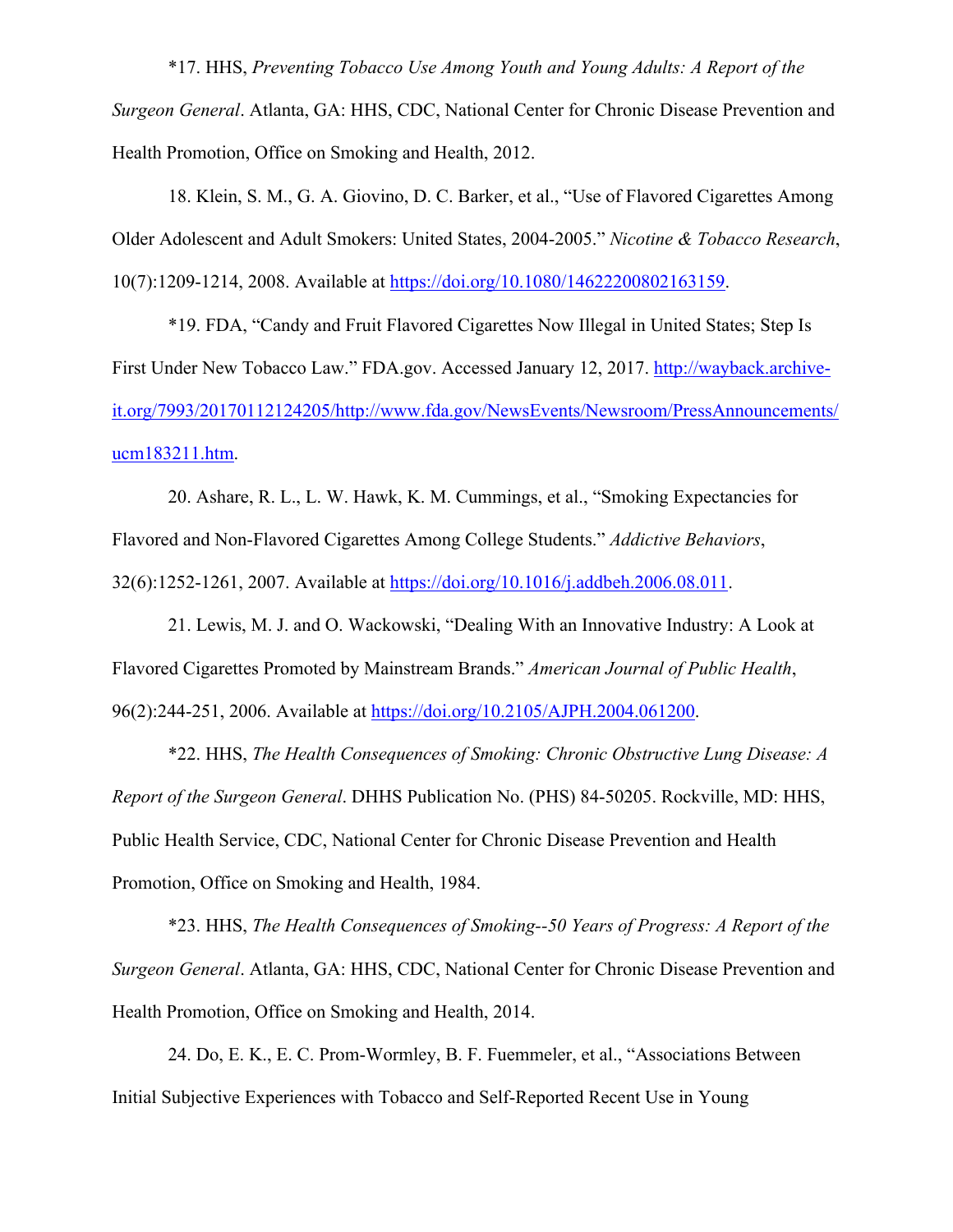Adulthood." *Substance Use & Misuse*, 53(14):2291-2298, 2018. Available at https://doi.org/10.1080/10826084.2018.1473435.

\*25. Chen, B., K. L Sterling, M. A. Bluestein, et al., "Age of Initiation of Cigarillos, Filtered Cigars and/or Traditional Cigars Among Youth: Findings from the Population Assessment of Tobacco and Health (PATH) Study, 2013-2017." *PLoS ONE*, 15(12):e0243372, 2020. Available at https://doi.org/10.1371/journal.pone.0243372.

\*26. Fishbein, H., D. Bauer, Q. Yu, et al., "Harmonizing Cigar Survey Data Across Tobacco Centers of Regulatory Science, Center for Tobacco Products, and Population Assessment of Tobacco and Health Studies: The Cigar Collaborative Research Group." *Nicotine & Tobacco Research*, 23(1):212-218, 2021. Available at https://doi.org/10.1093/ntr/ntz201.

27. Stanton, C. A., E. Sharma, E. L. Seaman, et al., "Initiation of Any Tobacco and Five Tobacco Products Across 3 Years Among Youth, Young Adults and Adults in the USA: Findings from the PATH Study Waves 1-3 (2013-2016)." *Tobacco Control*, 29(Suppl. 3):s178 s190, 2020. Available at https://doi.org/10.1136/tobaccocontrol-2019-055573.

\*28. Villanti, A. C., A. L. Johnson, A. M. Glasser, et al., "Association of Flavored Tobacco Use with Tobacco Initiation and Subsequent Use Among US Youth and Adults, 2013- 2015." *JAMA Network Open*, 2(10):e1913804, 2019. Available at

https://doi.org/10.1001/jamanetworkopen.2019.13804.

29. Villanti, A. C., A. L. Johnson, M. J. Halenar, et al., "Menthol and Mint Cigarettes and Cigars: Initiation and Progression in Youth, Young Adults and Adults in Waves 1-4 of the PATH Study, 2013-2017." *Nicotine & Tobacco Research*, 23(8):1318-1326, 2021. Available at https://doi.org/10.1093/ntr/ntaa224.

30. Hamad, S. H., N. M. Johnson, M. E. Tefft, et al., "Little Cigars vs. 3R4F Cigarette: Physical Properties and HPHC Yields." *Tobacco Regulatory Science*, 3(4):459-478, 2017. Available at https://doi.org/10.18001/TRS.3.4.7.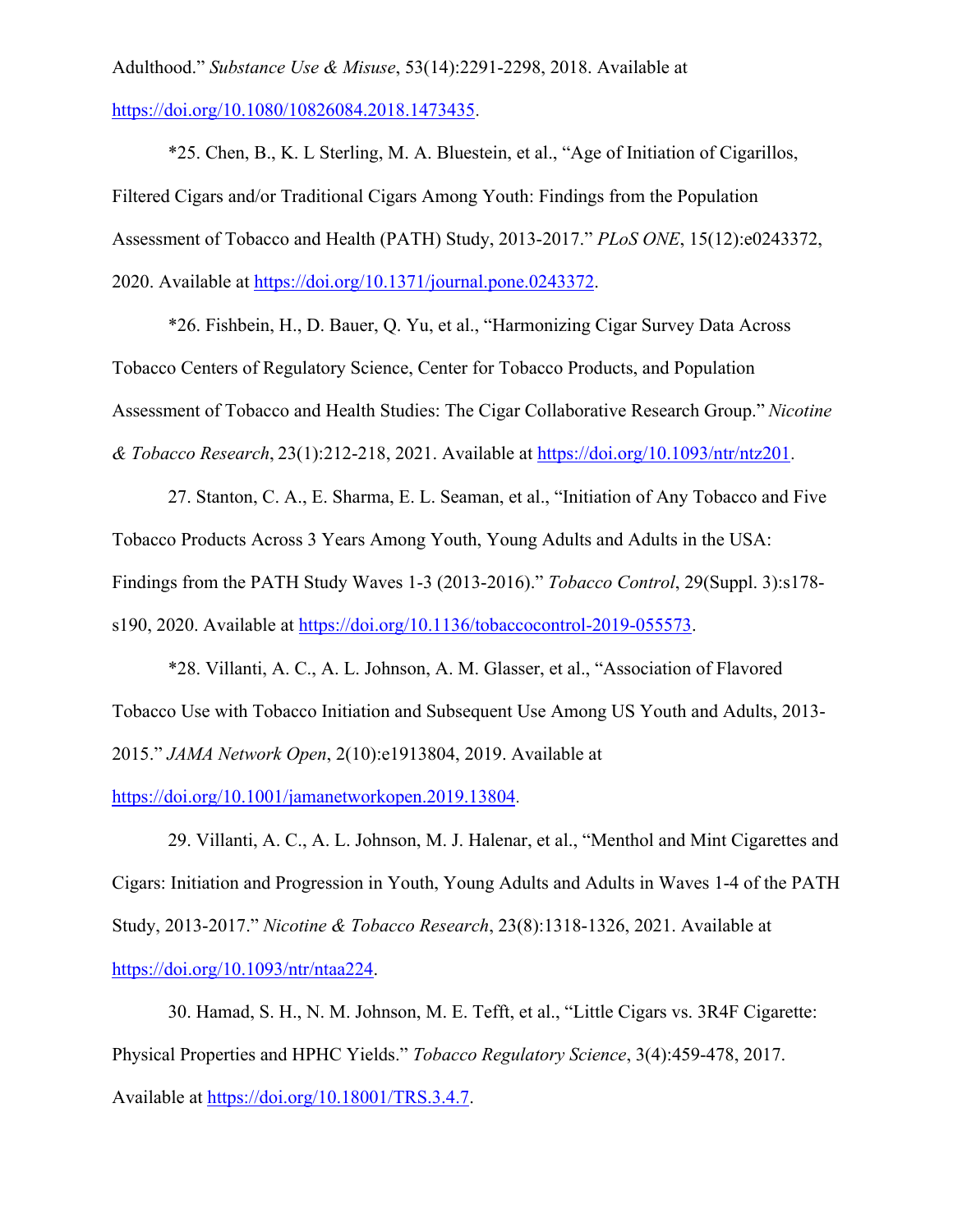31. Goel, R., N. Trushin, S. M. Reilly, et al., "A Survey of Nicotine Yields in Small Cigar Smoke: Influence of Cigar Design and Smoking Regimens." *Nicotine & Tobacco Research*, 20(10):1250-1257, 2018. Available at https://doi.org/10.1093/ntr/ntx220.

\*32. Chang, C. M., C. G. Corey, B. L. Rostron, et al., "Systematic Review of Cigar Smoking and All Cause and Smoking Related Mortality." *BMC Public Health*, 15:390, 2015. Available at https://doi.org/10.1186/s12889-015-1617-5.

\*33. HHS, *E-Cigarette Use Among Youth and Young Adults. A Report of the Surgeon General*. Atlanta, GA: HHS, CDC, National Center for Chronic Disease Prevention and Health Promotion, Office on Smoking and Health, 2016.

34. England, L. J., K. Aagaard, M. Bloch, et al., "Developmental Toxicity of Nicotine: A Transdisciplinary Synthesis and Implications for Emerging Tobacco Products." *Neuroscience & Biobehavioral Reviews*, 72:176-189, 2017. Available at

https://doi.org/10.1016/j.neubiorev.2016.11.013.

35. Fagan, P., G. King, D. Lawrence, et al., "Eliminating Tobacco-Related Health Disparities: Directions for Future Research." *American Journal of Public Health*, 94(2):211-217, 2004. Available at https://doi.org/10.2105/ajph.94.2.211.

\*36. Fagan, P., E. T. Moolchan, D. Lawrence, et al., "Identifying Health Disparities Across the Tobacco Continuum." *Addiction*. 102(Suppl. 2):5-29, 2007. Available at https://doi.org/10.1111/j.1360-0443.2007.01952.x.

\*37. National Cancer Institute. *A Socioecological Approach to Addressing Tobacco-Related Health Disparities.* Tobacco Control Monograph No. 22. NIH Publication No. 17-CA-8035A. Bethesda, MD: HHS, National Institutes of Health, National Cancer Institute, 2017. Available at https://cancercontrol.cancer.gov/brp/tcrb/monographs/monograph-22.

\*38. HHS, *Tobacco Use Among U.S. Racial/Ethnic Minority Groups: African Americans, American Indians and Alaska Natives, Asian Americans and Pacific Islanders, Hispanics: A*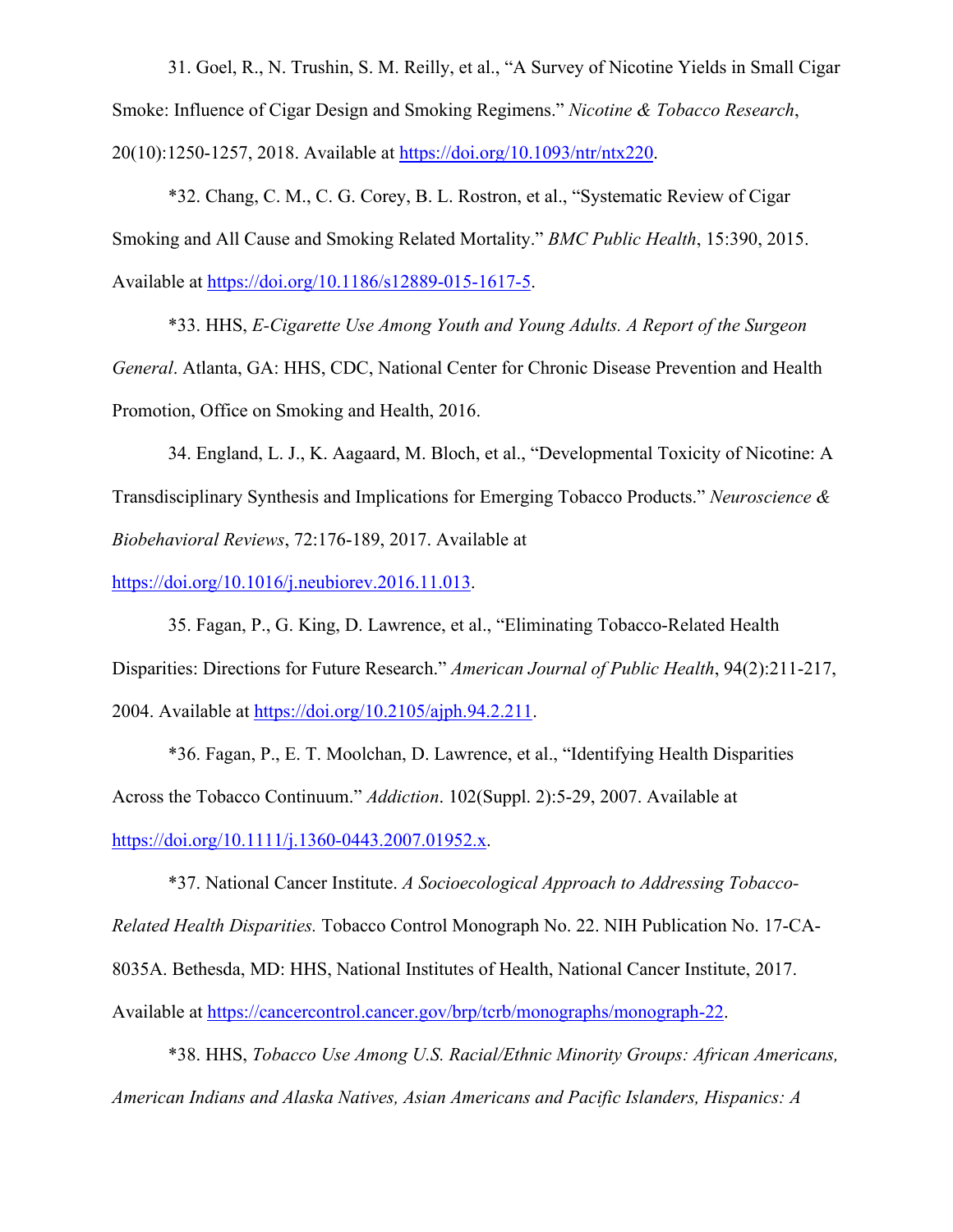*Report of the Surgeon General*. Atlanta, GA: HHS, CDC, National Center for Chronic Disease and Health Prevention and Health Promotion, Office on Smoking and Health, 1998.

\*39. HHS, "Healthy People 2020: Disparities." HealthyPeople.gov. Accessed February 15, 2022. https://www.healthypeople.gov/2020/about/foundation-health-measures/Disparities.

\*40. Braveman, P., E. Arkin, T. Orleans, et al., "What is Health Equity?" *Behavioral Science & Policy*, 4(1):1-14, 2018. Available at https://behavioralpolicy.org/articles/what-ishealth-equity/.

\*41. Peterson, A., V. Charles, D. Yeung, et al., "The Health Equity Framework: A Science- and Justice-Based Model for Public Health Researchers and Practitioners." *Health Promotion Practice*, 22(6):741-746, 2020. Available at

https://doi.org/10.1177/1524839920950730.

\*42. FDA, "FDA Announces Comprehensive Regulatory Plan to Shift Trajectory of Tobacco-Related Disease, Death." FDA.gov. Accessed March 13, 2022.

https://www.fda.gov/news-events/press-announcements/fda-announces-comprehensiveregulatory-plan-shift-trajectory-tobacco-related-disease-death.

\*43. FDA, "Illicit Trade in Tobacco Products After Implementation of an FDA Product Standard." Silver Spring, MD: HHS, FDA, Center for Tobacco Products, 2018. Available at https://www.fda.gov/files/tobacco%20products/published/Illicit-Trade-in-Tobacco-Products-After-Implementation-of-an-FDA-Product-Standard.pdf.

\*44. FDA, "Final Summary Report: External Letter Peer Review of FDA's Scientific Assessment of the Impact of Flavors in Cigar Products." Prepared by Versar, Inc. for FDA, Center for Tobacco Products, 2022.

\*45. FDA, "Scientific Assessment of the Impact of Flavors in Cigar Products." Silver Spring, MD: HHS, FDA, Center for Tobacco Products, 2022.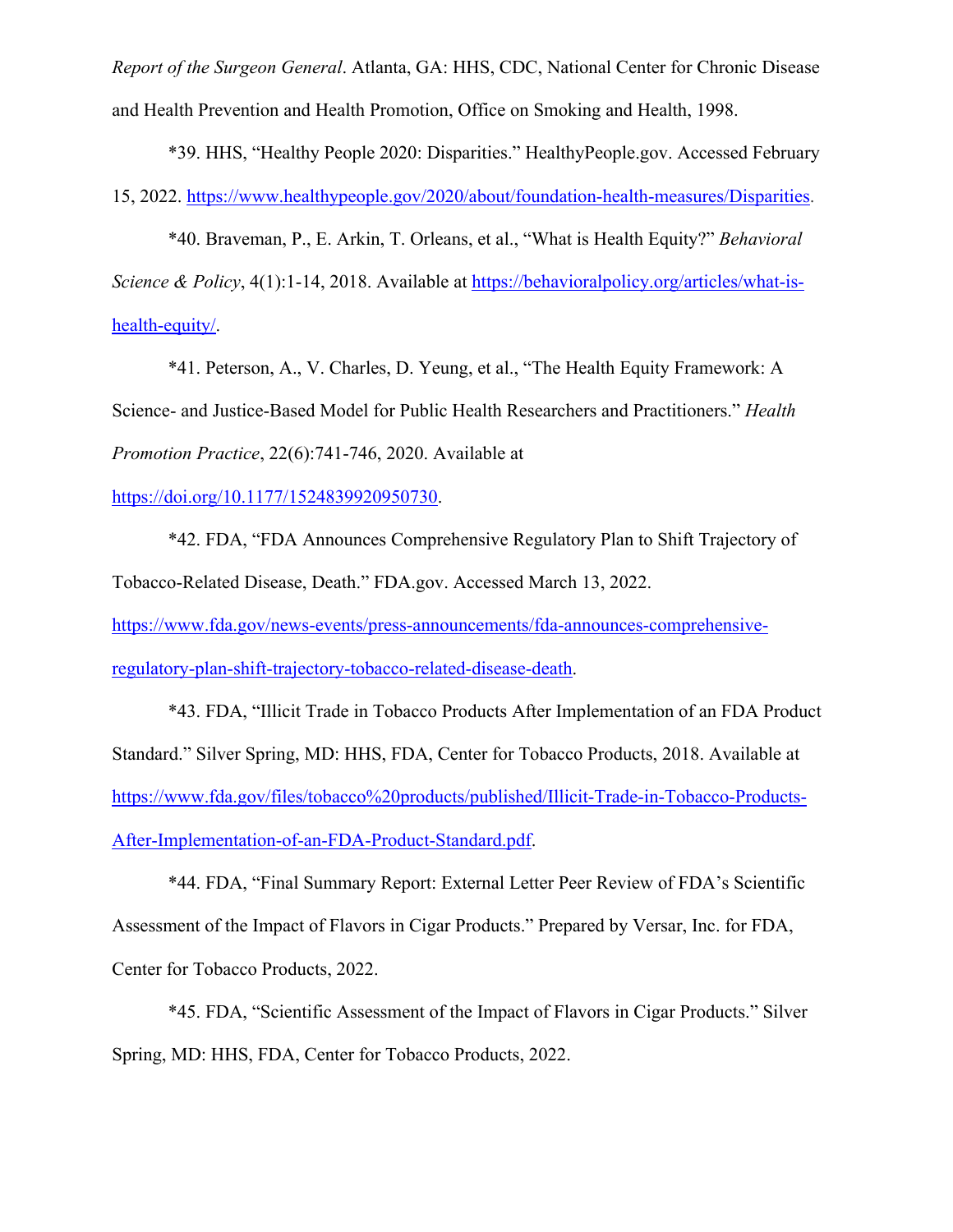\*46. U.S. Congress. House. Committee on Energy and Commerce. *Family Smoking Prevention and Tobacco Control Act (H.R. 1256)*. House Report Number 111-58. 111th Cong., 1st sess., March 26, 2009.

47. Delnevo, C. D. and M. Hrywna, "Clove Cigar Sales Following the US Flavoured Cigarette Ban." *Tobacco Control*, 24(e4), 2015. Available at

https://doi.org/10.1136/tobaccocontrol-2013-051415.

48. Delnevo, C. D. and M. Hrywna, "'A Whole 'Nother Smoke' or a Cigarette in Disguise: How RJ Reynolds Reframed the Image of Little Cigars." *American Journal of Public Health*, 97(8):1368-1375, 2007. Available at https://doi.org/10.2105/AJPH.2006.101063.

49. Caruso, R. V., R. J. O'Connor, M. J. Travers, et al., "Design Characteristics and Tobacco Metal Concentrations in Filtered Cigars." *Nicotine & Tobacco Research*, 17(11):1331- 1336, 2015. Available at https://doi.org/10.1093/ntr/ntu341.

50. Courtemanche, C. J., M. K. Palmer, M. F. Pesko, "Influence of the Flavored Cigarette Ban on Adolescent Tobacco Use." *American Journal of Preventive Medicine*, 52(5):e139-e146, 2017. Available at https://doi.org/10.1016/j.amepre.2016.11.019.

51. Farley, S. M. and M. Johns, "New York City Flavoured Tobacco Product Sales Ban Evaluation." *Tobacco Control*, 26:78-84, 2016. Available at

https://doi.org/10.1136/tobaccocontrol-2015-052418.

52. Gammon, D. G., T. Rogers, J. Gaber, et al., "Implementation of a Comprehensive Flavoured Tobacco Product Sales Restriction and Retail Tobacco Sales." *Tobacco Control*, 2021. Available at https://doi.org/10.1136/tobaccocontrol-2021-056494.

53. Delnevo, C. D., E. Miller Lo, D. P. Giovenco, et al., "Cigar Sales in Convenience Stores in the US, 2009-2020." *Journal of the American Medical Association*, 326(23):2429- 2432, 2021. Available at https://doi.org/10.1001/jama.2021.19692.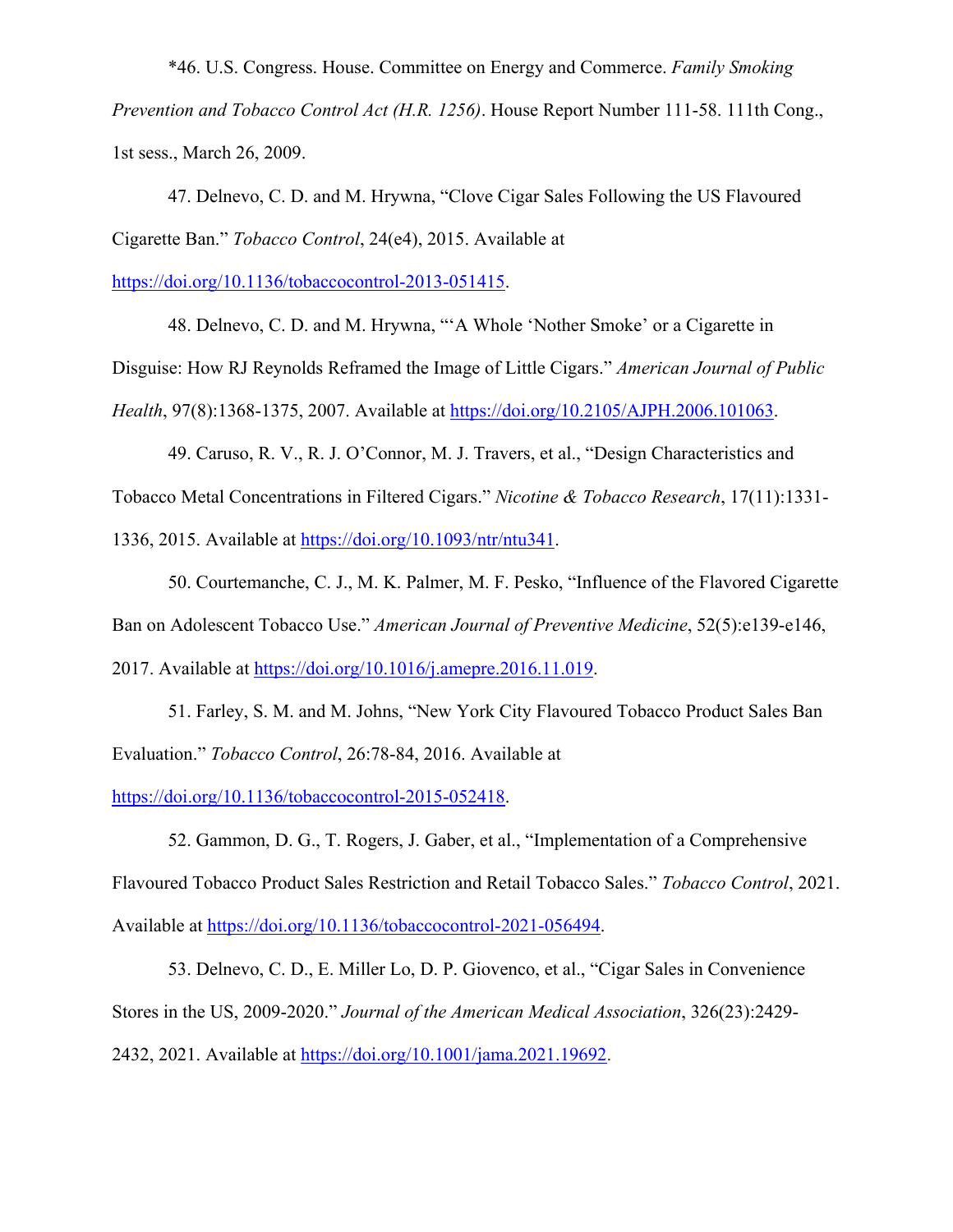54. Delnevo, C. D., D. P. Giovenco, E. J. Miller Lo, "Changes in the Mass-Merchandise Cigar Market Since the Tobacco Control Act." *Tobacco Regulatory Science*, 3(Suppl. 1):S8-S16, 2017. Available at https://doi.org/10.18001/trs.3.2(suppl1).2.

55. Delnevo, C. D., D. P. Giovenco, B. K. Ambrose, et al., "Preference for Flavoured Cigar Brands Among Youth, Young Adults and Adults in the USA." *Tobacco Control*, 24(4):389-394, 2015. Available at https://doi.org/10.1136/tobaccocontrol-2013-051408.

56. Wang, X., Y. Kim, M. Borowiecki, et al., "Trends in Cigar Sales and Prices, by Product and Flavor Type--the United States, 2016-2020." *Nicotine & Tobacco Research*, ntab238:1-7, 2021. Available at https://doi.org/10.1093/ntr/ntab238.

57. Casseus, M., J. Garmon, M. Hrywna, et al., "Cigarette Smokers' Classification of Tobacco Products." *Tobacco Control*, 25(6):628-630, 2016. Available at

https://doi.org/10.1136/tobaccocontrol-2015-052535.

58. Dunn, D. S., A. L. Johnson, K. L. Sterling, et al., "Differences in Reasons for Little Cigar/Cigarillo Use Across White and Black/African American Young Adult Users." *Addictive Behaviors*, 118:106884, 2021. Available at https://doi.org/10.1016/j.addbeh.2021.106884.

\*59. Substance Abuse and Mental Health Services Administration (SAMHSA), *Key Substance Use and Mental Health Indicators in the United States: Results from the 2019 National Survey on Drug Use and Health*. HHS Publication No. PEP20-07-01-001, NSDUH Series H-55. Rockville, MD: HHS, SAMHSA, Center for Behavioral Health Statistics and Quality, 2020. Available at

https://store.samhsa.gov/sites/default/files/SAMHSA\_Digital\_Download/PEP20-07-01-001- PDF.pdf.

\*60. Pearlman, D. N., J. A. Arnold, G. A. Guardino, et al., "Advancing Tobacco Control Through Point of Sale Policies, Providence, Rhode Island." *Preventing Chronic Disease*, 16:E129, 2019. Available at https://doi.org/10.5888/pcd16.180614.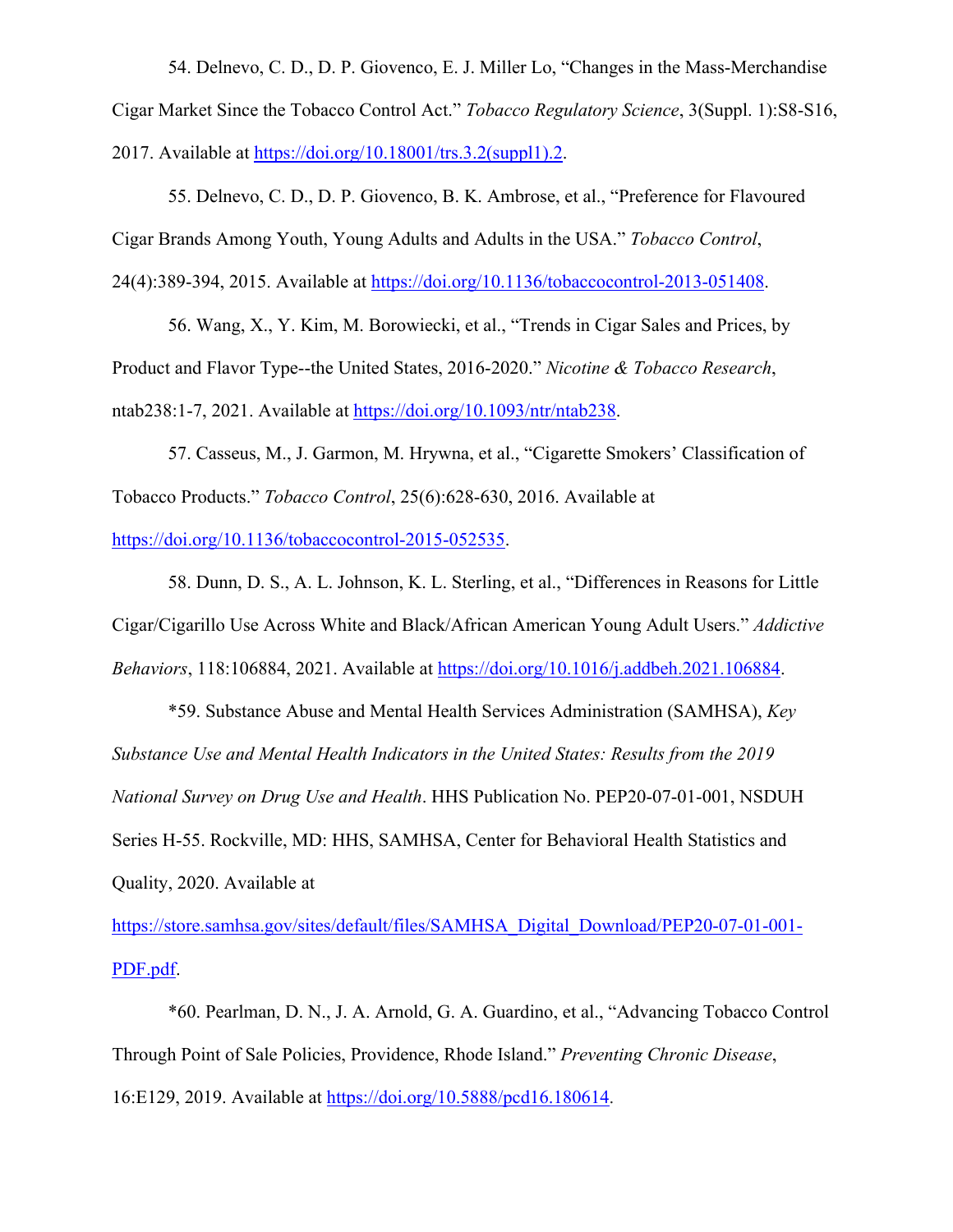61. Kingsley, M., C. M. Setodji, J. D. Pane, et al., "Short-Term Impact of a Flavored Tobacco Restriction: Changes in Youth Tobacco Use in a Massachusetts Community." *American Journal of Preventative Medicine*, 57(6):741-748, 2019. Available at https://doi.org/10.1016/j.amepre.2019.07.024.

\*62. Yang, Y, E. N. Lindblom, R. G. Salloum, et al., "The Impact of a Comprehensive Tobacco Product Flavor Ban in San Francisco Among Young Adults." *Addictive Behaviors Report*, 11:100273, 2020. Available at https://doi.org/10.1016/j.abrep.2020.100273.

\*63. HHS, NIH, National Institute on Drug Abuse and HHS, FDA, Center for Tobacco Products. "PATH Study Data Tables and Figures." Inter-University Consortium for Political and Social Research, 2021. Retrieved on April 18, 2022, from

https://www.icpsr.umich.edu/web/pages/NAHDAP/path-study-tables-home.html.

64. Ambrose, B. K., H. R. Day, B. Rostron, et al., "Flavored Tobacco Product Use Among US Youth Aged 12-17 Years, 2013-2014." *Journal of the American Medical Association*, 314(17):1871-1873, 2015. Available at https://doi.org/10.1001/jama.2015.13802.

65. Nyman, A. L., K. L. Sterling, S. R. Weaver, et al., "Little Cigars and Cigarillos: Users, Perceptions, and Reasons for Use." *Tobacco Regulatory Science*, 2(3):239-251, 2016. Available at https://doi.org/10.18001/TRS.2.3.4.

66. Hinds, J. T., X. Li, A. Loukas, et al., "Flavored Cigars Appeal to Younger, Female, and Racial/Ethnic Minority College Students." *Nicotine & Tobacco Research*, 20(3):347-354, 2018. Available at https://doi.org/10.1093/ntr/ntx041.

67. Glasser, A. M., A. I. Johnson, S. W. Rose, et al., "Correlates of Cigar Use by Type and Flavor Among US Young Adults: 2011-2015." *Tobacco Regulatory Science*, 3(Suppl. 1):S59-S71, 2017. Available at https://doi.org/10.18001/TRS.3.2(Suppl1).7.

\*68. Cornelius, M. E., T. W. Wang, A. Jamal, et al., "Tobacco Product Use Among Adults--United States, 2019." *Morbidity and Mortality Weekly Report*, 69(46):1736-1742, 2020. Available at http://doi.org/10.15585/mmwr.mm6946a4.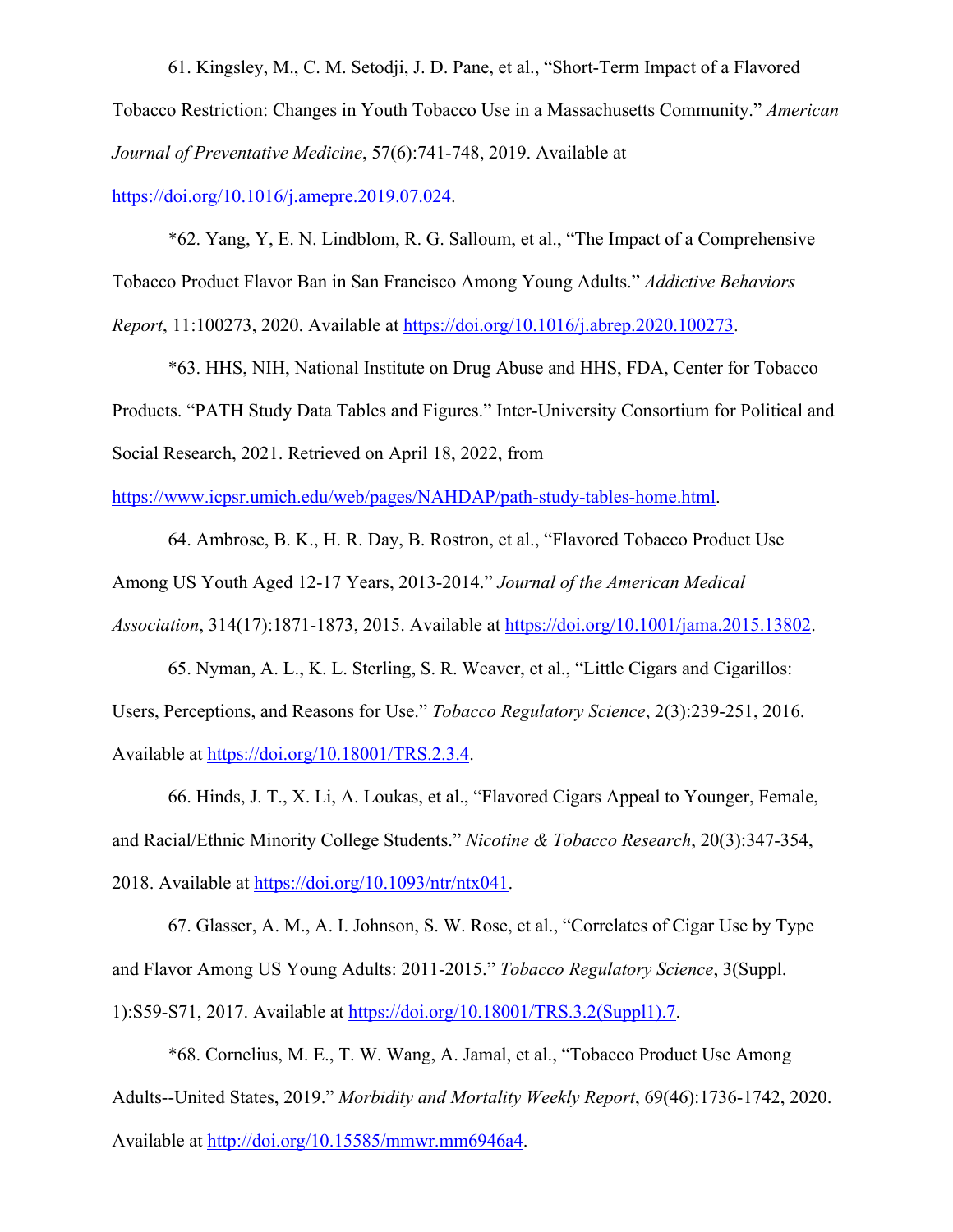\*69. Corey, C. G., E. Holder-Hayes, A. B. Nguyen, et al., "US Adult Cigar Smoking

Patterns, Purchasing Behaviors, and Reasons for Use According to Cigar Type: Findings from the Population Assessment of Tobacco And Health (PATH) Study, 2013-2014." *Nicotine & Tobacco Research*, 20(12):1457-1466, 2018. Available at https://doi.org/10.1093/ntr/ntx209.

\*70. King, B. A., S. R. Dube, and M. A. Tynan, "Flavored Cigar Smoking Among U.S. Adults: Findings from the 2009-2010 National Adult Tobacco Survey." *Nicotine & Tobacco Research*, 15(2):608-614, 2013. Available at https://doi.org/10.1093/ntr/nts178.

71. Kamatou, G. P, I. Vermaak, A. M. Viljoen, et al., "Menthol: A Simple Monoterpene with Remarkable Biological Properties." *Phytochemistry,* 96:15-25, 2013. Available at https://doi.org/10.1016/j.phytochem.2013.08.005.

72. Wiseman, E. J. and D. E. McMillan, "Rationale for Cigarette Smoking and for Mentholation Preference in Cocaine- and Nicotine-Dependent Outpatients." *Comprehensive Psychiatry*, 39(6):358-363,1998. Available at https://doi.org/10.1016/S0010-440X(98)90048-7.

73. Richter, P., D. Beistle, L. Pederson, et al., "Small-Group Discussions on Menthol Cigarettes: Listening to Adult African American Smokers in Atlanta, Georgia." *Ethnicity & Health*, 13(2):171-182, 2008. Available at https://doi.org/10.1080/13557850701784694.

74. Wackowski, O. A., K. R. Evans, M. B. Harrell, et al., "In Their Own Words: Young Adults' Menthol Cigarette Initiation, Perceptions, Experiences and Regulation Perspectives." *Nicotine & Tobacco Research*, 20(9):1076-1084, 2018. Available at

https://doi.org/10.1093/ntr/ntx048.

75. Kreslake, J. M., G. F. Wayne, H. R. Alpert, et al., "Tobacco Industry Control of Menthol in Cigarettes and Targeting of Adolescents and Young Adults." *American Journal of Public Health*, 98(9):1685-1692, 2008. Available at https://doi.org/10.2105/AJPH.2007.125542.

\*76. Klausner, K., "Menthol Cigarettes and Smoking Initiation: A Tobacco Industry Perspective." *Tobacco Control*, 20(Suppl. 2):ii12-ii19, 2011. Available at

https://doi.org/10.1136/tc.2010.041954.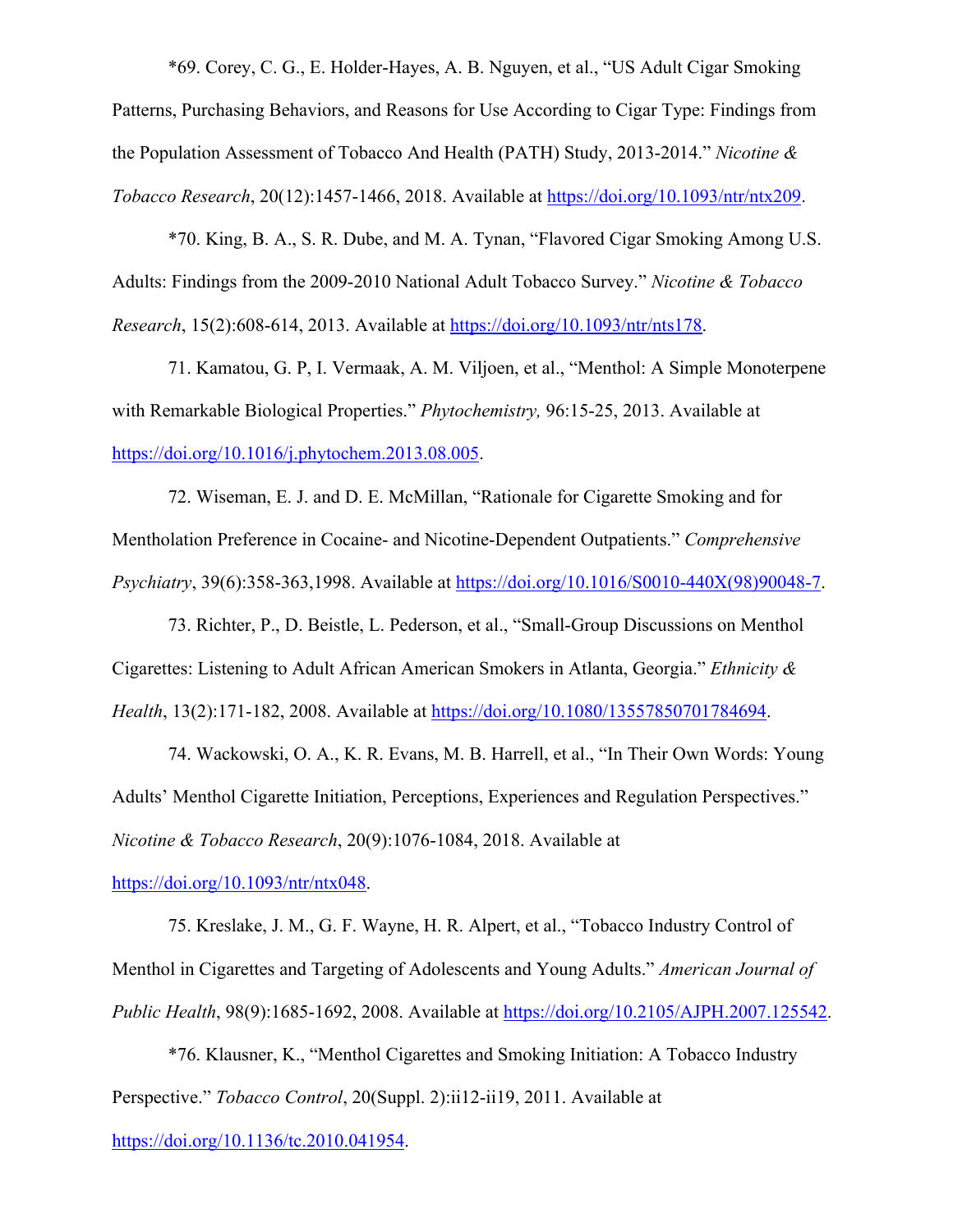\*77. Triest, F. J., "Function of Tobacco Flavor." US Tobacco Records in Smokeless

Tobacco, Date Unknown. Available at

https://www.industrydocuments.ucsf.edu/docs/#id=jmvn0046.

\*78. Triest, F. J., "Our Affiliates Buy, Sort, Pack or Process Each Kind of Tobacco to Give You the Best of Quality." US Tobacco Records in Smokeless Tobacco, 1966. Available at https://www.industrydocuments.ucsf.edu/docs/#id=ynhd0044.

\*79. RJ Reynolds. "Product Profile: Cigars." RJ Reynolds Records, Master Settlement Agreement, 1969. Available at http://legacy.library.ucsf.edu/tid/gmz49d00.

80. Harrell, M. B., A. Loukas, C. D. Jackson, et al., "Flavored Tobacco Product Use Among Youth and Young Adults: What If Flavors Didn't Exist?" *Tobacco Regulatory Science*, 3(2):168-173, 2017. Available at https://doi.org/10.18001/TRS.3.2.4.

\*81. Cullen, K. A., S. T. Liu, J. K. Bernat, et al., "Flavored Tobacco Product Use Among Middle and High School Students--United States, 2014-2018." *Morbidity and Mortality Weekly Report*, 68(39):839-844, 2019. Available at http://dx.doi.org/10.15585/mmwr.mm6839a2.

82. Sterling, K. L., C. S. Fryer, M. Nix, et al., "Appeal and Impact of Characterizing Flavors on Young Adult Small Cigar Use." *Tobacco Regulatory Science*, 1(1):42-53, 2015. Available at https://doi.org/10.18001/TRS.1.1.5.

83. Kong, G., D. A. Cavallo, K. W. Bold, et al., "Adolescent and Young Adult Perceptions on Cigar Packaging: A Qualitative Study." *Tobacco Regulatory Science*, 3(3):333- 346, 2017. Available at https://doi.org/10.18001/TRS.3.3.9.

\*84. Liu, J., D. Ramamurthi, and B. Halpern-Felsher, "Inside the Adolescent Voice: A Qualitative Analysis of the Appeal of Different Tobacco Products." *Tobacco Induced Diseases*, 19:15, 2021. Available at https://doi.org/10.18332/tid/132856.

85. Avishai, A., C. Meernik, A. O. Goldstein, et al., "Impact and Mechanisms of Cigarillo Flavor Descriptors on Susceptibility to Use Among Young Adult Nonusers of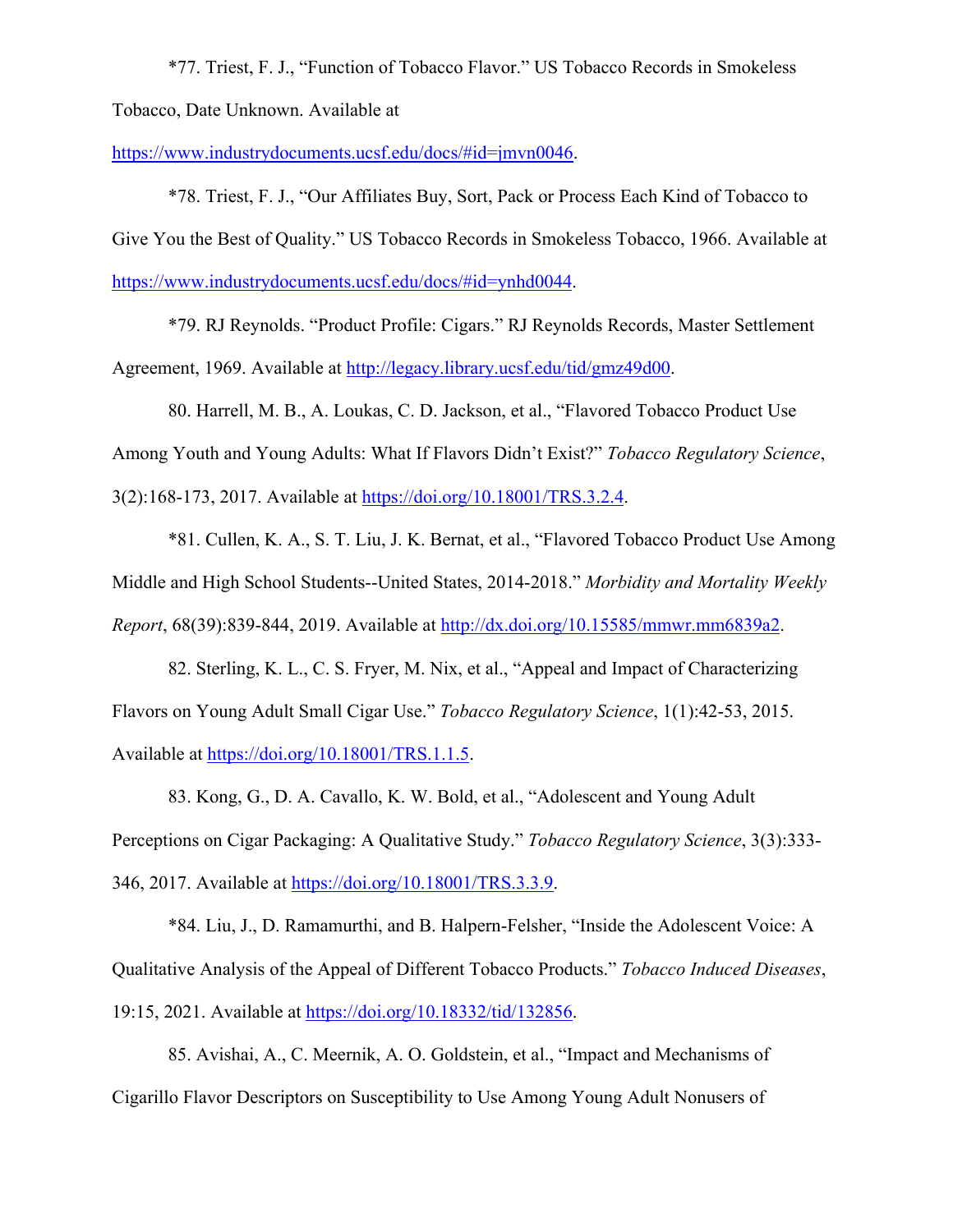Tobacco." *Journal of Applied Social Psychology*, 50(12):699-708, 2020. Available at https://doi.org/10.1111/jasp.12706.

\*86. Meernik, C., H. M. Baker, S. D. Kowitt, et al., "Impact of Non-Menthol Flavours in E-Cigarettes on Perceptions and Use: An Updated Systematic Review." *British Medical Journal*, 9(10):e031598, 2019. Available at https://doi.org/10.1136/bmjopen-2019-031598.

\*87. Zare, S., M. Nemati, and Y. Zheng, "A Systematic Review of Consumer Preference for E-Cigarette Attributes: Flavor, Nicotine Strength, and Type." *PLoS One*, 13(3):e0194145, 2018. Available at https://doi.org/10.1371/journal.pone.0194145.

88. Feirman, S. P., D. Lock, J. E. Cohen, et al., "Flavored Tobacco Products in the United States: A Systematic Review Assessing Use and Attitudes." *Nicotine & Tobacco Research*, 18(5):739-749, 2016. Available at https://doi.org/10.1093/ntr/ntv176.

\*89. Huang, L., H. M. Baker, C. Meernik, et al., "Impact of Non-Menthol Flavours in Tobacco Products on Perceptions and Use Among Youth, Young Adults and Adults: A Systematic Review." *Tobacco Control*, 26(6):709-719, 2017. Available at

https://doi.org/10.1136/tobaccocontrol-2016-053196.

90. Mennella, J. A., M. Y. Pepino, and D. R. Reed, "Genetic and Environmental Determinants of Bitter Perception and Sweet Preferences." *Pediatrics*, 115(2):e216-e222, 2005. Available at https://doi.org/10.1542/peds.2004-1582.

91. Desor, J. A. and G. K. Beauchamp, "Longitudinal Changes in Sweet Preferences in Humans." *Physiology & Behavior*, 39(5):639-641, 1987. Available at

https://doi.org/10.1016/0031-9384(87)90166-1.

92. Enns, M. P., T. B. Van Itallie, and J. A. Grinker, "Contributions of Age, Sex and Degree of Fatness on Preferences and Magnitude Estimations for Sucrose in Humans." *Physiology & Behavior*, 22(5):999-1003, 1979. Available at https://doi.org/10.1016/0031- 9384(79)90346-9.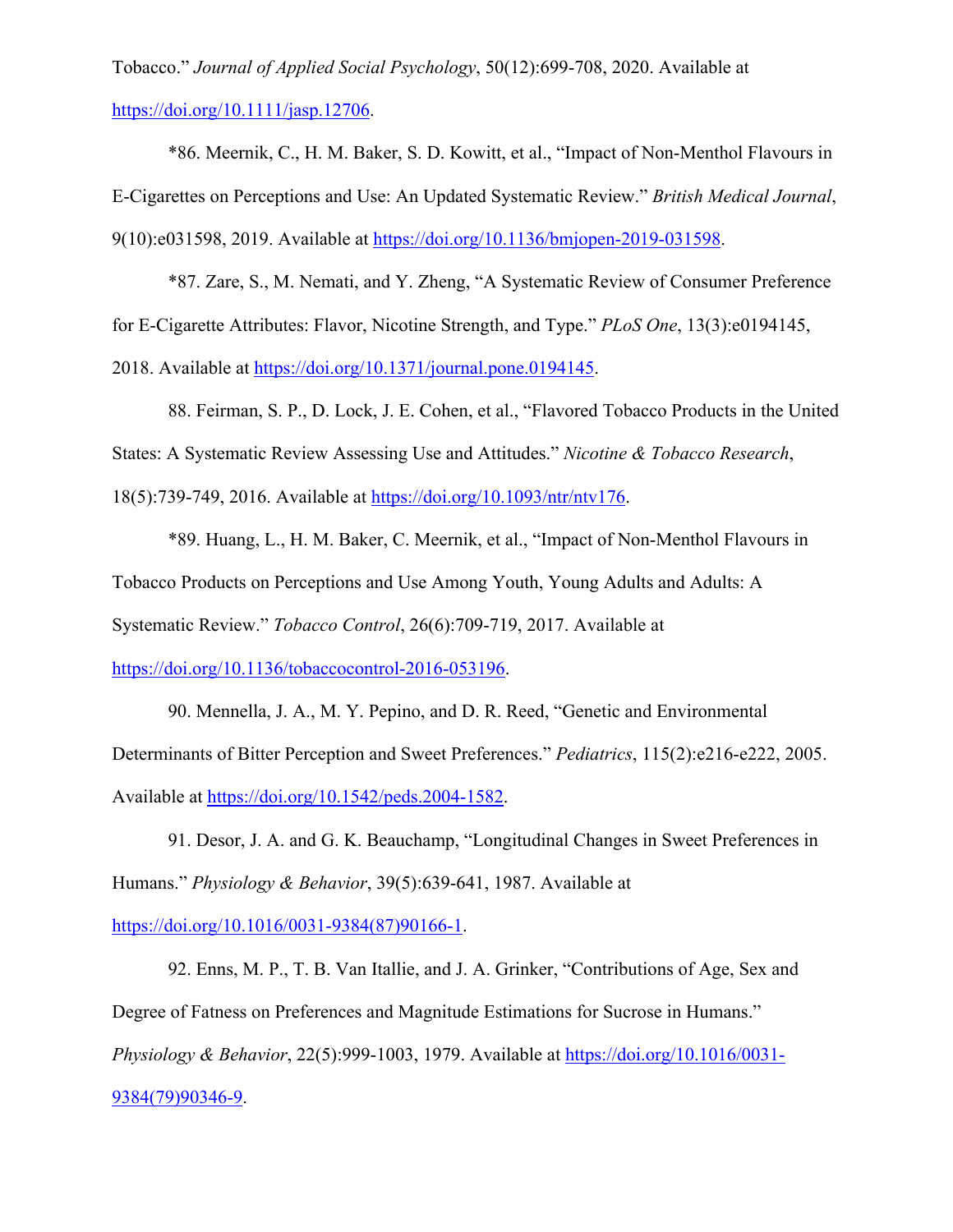93. De Graaf, C. and E. H. Zandstra, "Sweetness Intensity and Pleasantness in Children, Adolescents, and Adults." *Physiology & Behavior*, 67(4):513-520, 1999. Available at https://doi.org/10.1016/s0031-9384(99)00090-6.

94. Hoffman, A. C., R. V. Salgado, C. Dresler, et al., "Flavour Preferences in Youth Versus Adults: A Review." *Tobacco Control*, 25:ii32-ii39, 2016. Available at https://doi.org/10.1136/tobaccocontrol-2016-053192.

95. Brown, J. E., W. Luo, L. M. Isabelle, et al., "Candy Flavorings in Tobacco." *New England Journal of Medicine*, 370(23):2250-2252, 2014. Available at https://doi.org/10.1056/NEJMc1403015.

96. Chen, C., L. M. Isabelle, W. B. Pickworth, et al., "Levels of Mint and Wintergreen Flavorants: Smokeless Tobacco Products vs. Confectionery Products." *Food and Chemical Toxicology*, 48(2):755-763, 2010. Available at https://doi.org/10.1016/j.fct.2009.12.015.

\*97. Wang, T. W., A. S. Gentzke, M. R. Creamer, et al., "Tobacco Product Use and Associated Factors Among Middle and High School Students--United States, 2019." *Morbidity and Mortality Weekly Report Surveillance Summaries*, 68(12):1-22, 2019. Available at http://doi.org/10.15585/mmwr.ss6812a1.

98. Leventhal, H. and P. D. Cleary, "The Smoking Problem: A Review of the Research and Theory in Behavioral Risk Modification." *Psychological Bulletin*, 88(2):370-405, 1980. Available at https://doi.org/10.1037/0033-2909.88.2.370.

99. Flay, B. R., "Youth Tobacco Use: Risks, Patterns and Control." In *Nicotine Addiction: Principles and Management*. Orleans, C.T. and J. Slade (Eds.), 365-384. New York, NY: Oxford University Press, 1993.

100. Cantrell, J., S. Xu, J. Kreslake, et al., "Cigar Use Progression Among New Cigar Initiators: A Two-Part Growth Curve Analysis Among a Youth and Young Adult Cohort." *Nicotine & Tobacco Research*, 24(1):1-9, 2022. Available at https://doi.org/10.1093/ntr/ntab143.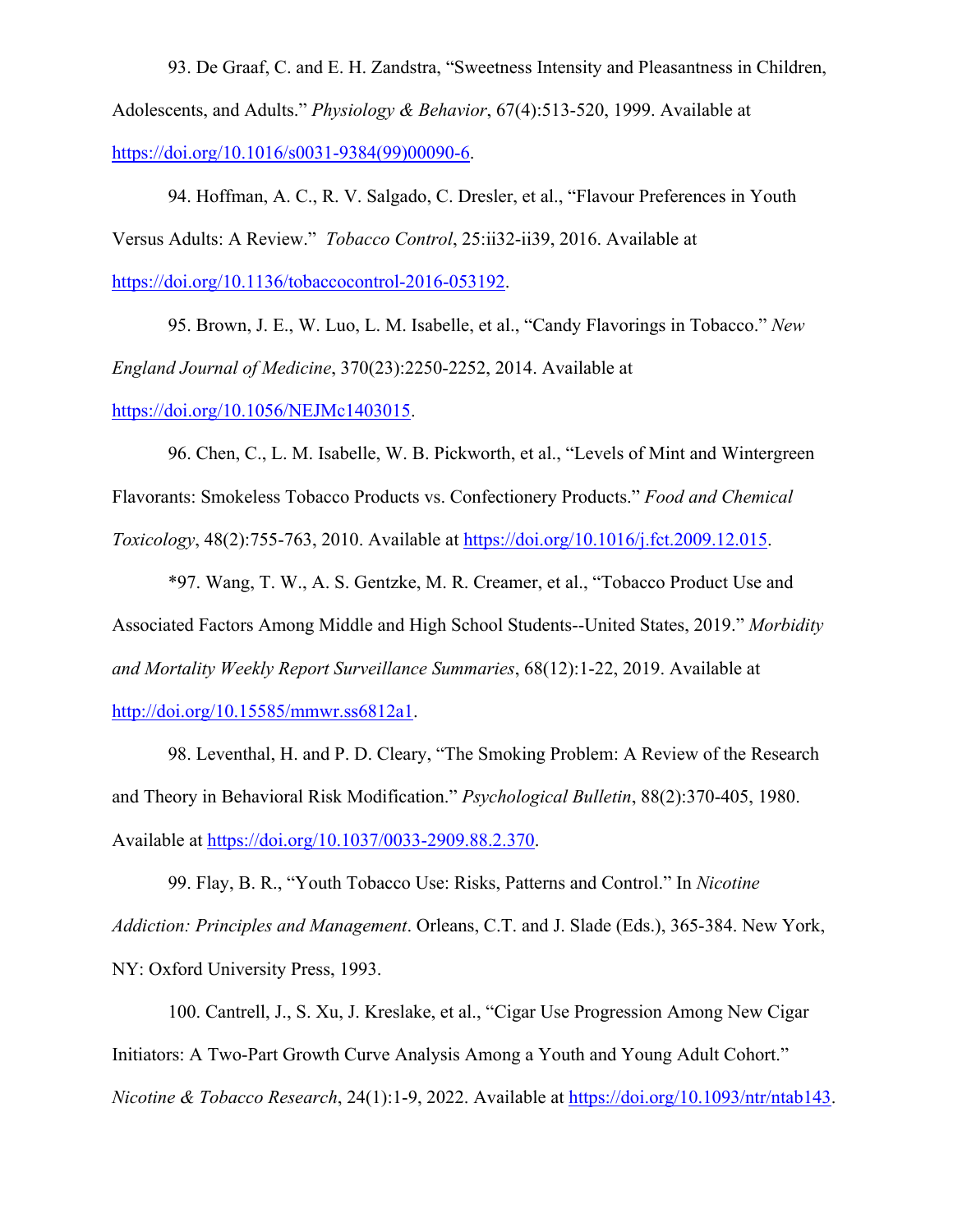101. Koszowski, B., Z. R. Rosenberry, A. Kanu, et al., "Nicotine and Carbon Monoxide Exposure from Inhalation of Cigarillo Smoke." *Pharmacology Biochemistry and Behavior*,

139(Part A):7-14, 2015. Available at https://doi.org/10.1016/j.pbb.2015.10.007.

102. Pickworth, W. B., Z. R. Rosenberry, and B. Koszowski, "Toxicant Exposure from Smoking a Little Cigar: Further Support for Product Regulation." *Tobacco Control*, 26(3):269- 276, 2017. Available at https://tobaccocontrol.bmj.com/content/26/3/269.

103. Rosenberry, Z. R., W. B. Pickworth, and B. Koszowski, "Large Cigars: Smoking Topography and Toxicant Exposure." *Nicotine & Tobacco Research*, 20(2):183-191, 2018. Available at https://doi.org/10.1093%2Fntr%2Fntw289.

104. Blank, M. D., C. O. Cobb, T. Eissenberg, et al, "Acute Effects of 'Hyping' a Black&Mild Cigarillo." *Nicotine & Tobacco Research*, 18(4):460-469, 2016. Available at https://doi.org/10.1093/ntr/ntv063.

105. Chamberlain, S. R., B. L. Odlaug, L. R. N. Schreiber, et al., "Association Between Tobacco Smoking and Cognitive Functioning in Young Adults." *The American Journal on Addictions*, 21(Suppl. 1):S14-S19, 2012. Available at https://doi.org/10.1111/j.1521- 0391.2012.00290.x.

\*106. Chen, R., A. Clifford, L. Lang, et al., "Is Exposure to Secondhand Smoke Associated with Cognitive Parameters of Children and Adolescents?--A Systematic Literature Review. *Annals of Epidemiology*, 23(10);652-661, 2013. Available at

https://doi.org/10.1016/j.annepidem.2013.07.001.

107. Gomez, Y., M. Creamer, K. F. Trivers, et al., "Patterns of Tobacco Use and Nicotine Dependence Among Youth, United States, 2017-2018." *Preventative Medicine*, 141:106284, 2020. Available at https://doi.org/10.1016/j.ypmed.2020.106284.

108. Rogers, T., E. M. Brown, T. M. McCrae, et al., "Compliance with a Sales Policy on Flavored Non-Cigarette Tobacco Products." *Tobacco Regulatory Science*, 3(2 Suppl. 1):S84- S93, 2017. Available at https://doi.org/10.18001/TRS.3.2(Suppl1).9.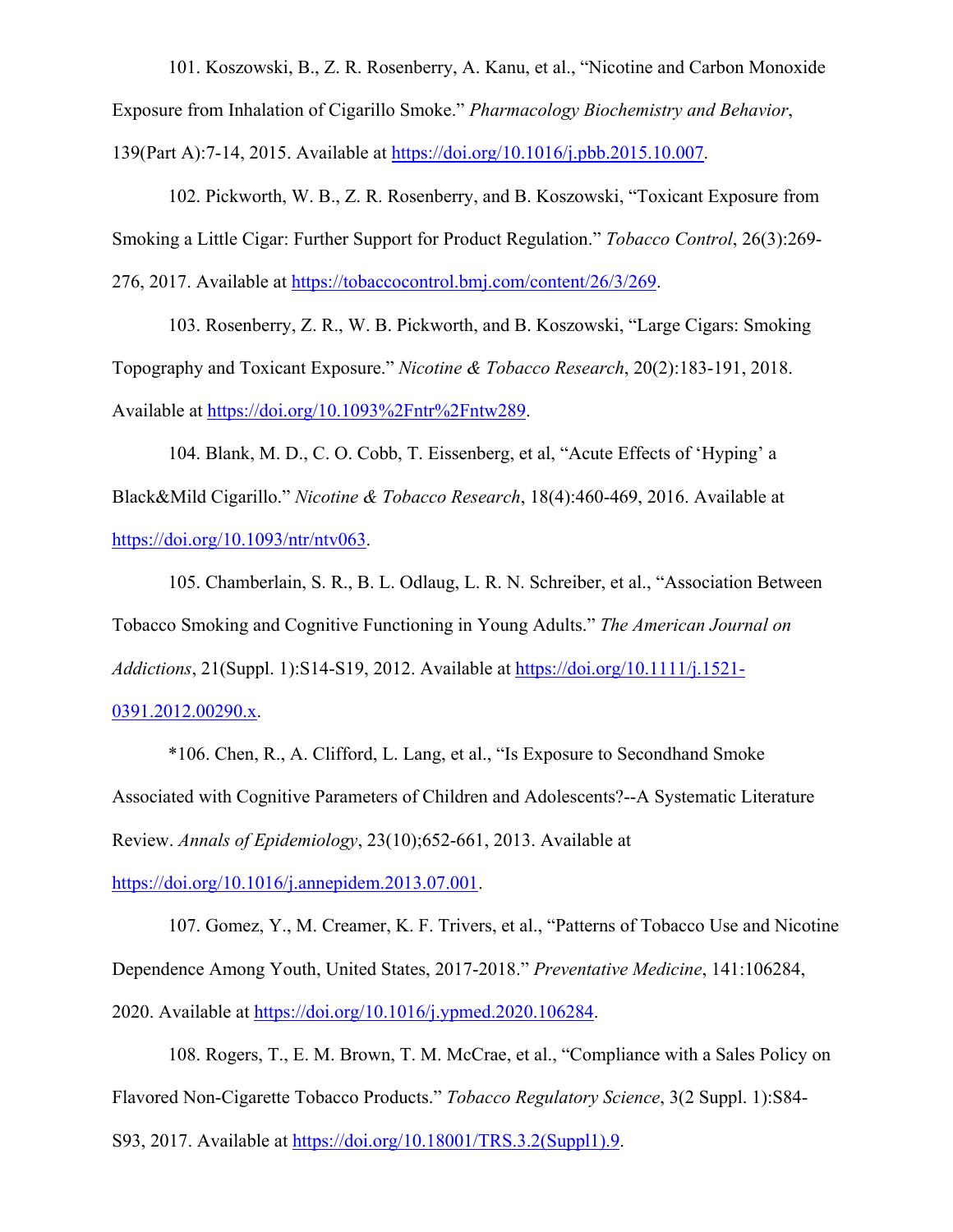109. Rogers, T., A. Feld, D. G. Gammon, et al., "Changes in Cigar Sales Following Implementation of a Local Policy Restricting Sales of Flavoured Non-Cigarette Tobacco Products." *Tobacco Control*, 29:412-419, 2020. Available at

https://tobaccocontrol.bmj.com/content/29/4/412.

110. Kingsley, M., C. M. Setodji, J. D. Pane., et al., "Longer-Term Impact of the Flavored Tobacco Restriction in Two Massachusetts Communities: A Mixed-Methods Study." *Nicotine & Tobacco Research*, 23(11):1928-1935, 2021. https://doi.org/10.1093/ntr/ntab115.

111. Olson, L. T., E. M. Coats, T. Rogers, et al., "Youth Tobacco Use Before and After Local Sales Restrictions on Flavored and Menthol Tobacco Products in Minnesota." *Journal of Adolescent Health*, Epub ahead of print: March 7, 2022. Available at

https://doi.org/10.1016/j.jadohealth.2022.01.129.

\*112. Chaiton, M. O., R. Schwartz, G. Tremblay, et al., "Association of Flavoured Cigar Regulations with Wholesale Tobacco Volumes in Canada: An Interrupted Time Series Analysis." *Tobacco Control*, 28:457-461, 2019. Available at

http://dx.doi.org/10.1136/tobaccocontrol-2018-054255.

113. Nguyen, H. V. and P. Grootendorst, "Intended and Unintended Effects of Restrictions on the Sale of Cigarillos to Youth: Evidence from Canada." *Tobacco Control*, 24:382-388, 2015. Available at https://tobaccocontrol.bmj.com/content/24/4/382.info.

\*114. Friedman, A. S., "A Difference-in-Differences Analysis of Youth Smoking and a Ban on Sales of Flavored Tobacco Products in San Francisco, California." *JAMA Pediatrics*, 175(8):863-865, 2021. Available at https://doi.org/10.1001/jamapediatrics.2021.0922.

115. Liu, J., L. Hartman, A. S. L. Tan, et al. "Youth Tobacco Use Before and After Flavoured Tobacco Sales Restrictions in Oakland, California and San Francisco, California." *Tobacco Control*, Epub ahead of print: March 17, 2022. Available at

https://doi.org/10.1136/tobaccocontrol-2021-057135.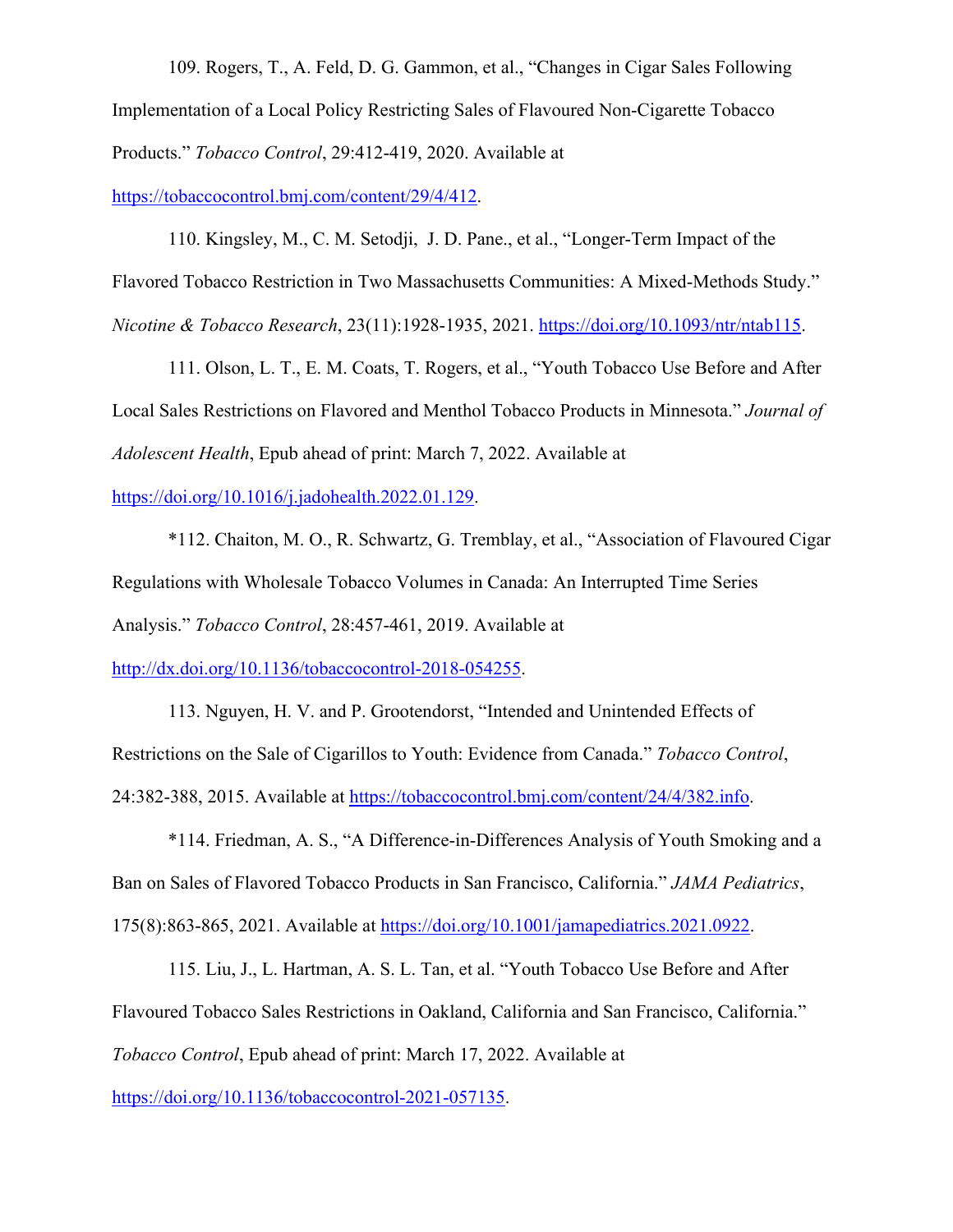116. Hawkins, S. S., C. Kruzik, M. O'Brien, et al., "Flavoured Tobacco Product Restrictions in Massachusetts Associated with Reductions in Adolescent Cigarette and E-Cigarette Use." *Tobacco Control*, Epub ahead of print: January 27, 2021. Available at https://doi.org/10.1136/tobaccocontrol-2020-056159.

117. Cotti, C., E. Nesson, and N. Tefft, "The Effects of Tobacco Control Policies on Tobacco Products, Tar, and Nicotine Purchases Among Adults: Evidence from Household Panel Data." *American Economic Journal: Economic Policy*, 8(4):103-123, 2016. Available at https://doi.org/10.1257/pol.20150268.

118. Zheng, Y., C. Zhen, J. Nonnemaker, et al., "Advertising, Habit Formation, and U.S. Tobacco Product Demand." *American Journal of Agricultural Economics*, 98(4):1038-1054, 2016. Available at https://doi.org/10.1093/ajae/aaw024.

119. Zheng, Y., C. Zhen, D. Dench, et al., "U.S. Demand for Tobacco Products in a System Framework." *Health Economics*, 26(8):1067-1086, 2017. Available at https://doi.org/10.1002/hec.3384.

\*120. National Cancer Institute, *The Role of the Media in Promoting and Reducing Tobacco Use*. Tobacco Control Monograph No. 19. NIH Publication No. 07-6242. Bethesda, MD: HHS, National Institutes of Health, National Cancer Institute, June 2008. Available at https://cancercontrol.cancer.gov/brp/tcrb/monographs/monograph-19.

\*121. HHS, *The Health Consequences of Smoking: Nicotine Addiction: A Report of the Surgeon General*. DHHS Publication No. (CDC) 88-8406. Rockville, MD: HHS, Public Health Service, CDC, National Center for Chronic Disease Prevention and Health Promotion, Office on Smoking and Health, 1988.

122. Seidenberg, A. B., R. W. Caughey, V. W. Rees, et al., "Storefront Cigarette Advertising Differs by Community Demographic Profile." *American Journal of Health Promotion*, 24(6):e26-e31, 2010. Available at

https://www.ncbi.nlm.nih.gov/pmc/articles/PMC3086453/.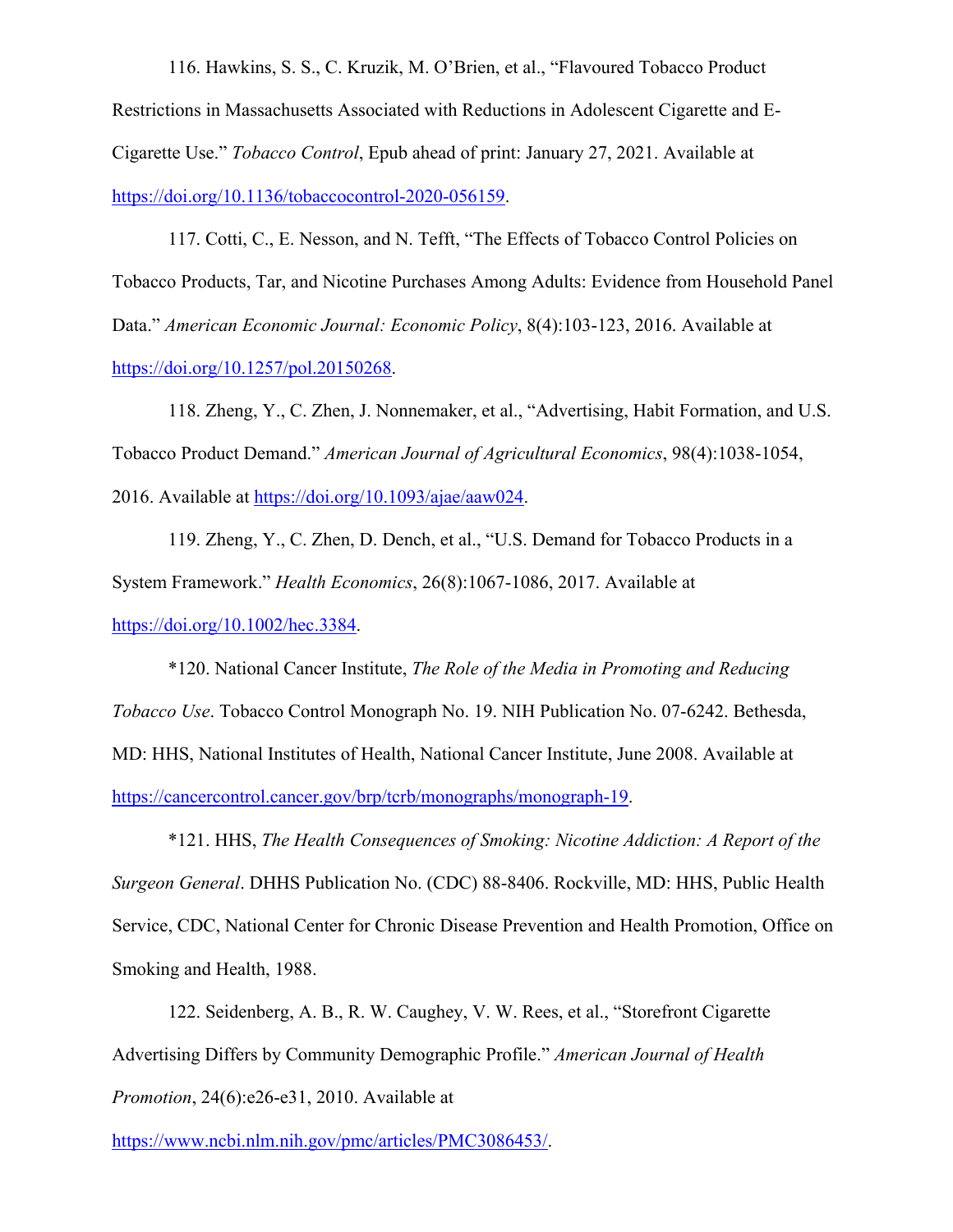123. Primack, B. A., J. E. Bost, S. R. Land, et al., "Volume of Tobacco Advertising in African American Markets: Systematic Review and Meta-Analysis." *Public Health Reports*, 122(5):607-615, 2007. Available at https://doi.org/10.1177/003335490712200508.

124. Rodriguez, D., H. A. Carlos, A. M. Adachi-Mejia, et al., "Predictors of Tobacco Outlet Density Nationwide: A Geographic Analysis." *Tobacco Control*, 22(5):349-355, 2013. Available at https://doi.org/10.1136/tobaccocontrol-2011-050120.

125. Lee, J. G. L., L. Henriksen, S. W. Rose, et al., "A Systematic Review of Neighborhood Disparities in Point-of-Sale Tobacco Marketing." *American Journal of Public Health*, 105(9):e8-e18, 2015. Available at https://doi.org/10.2105/AJPH.2015.302777.

126. Lee, J. G. L., D. L. Sun, N. M. Schleicher, et al., "Inequalities in Tobacco Outlet Density by Race, Ethnicity and Socioeconomic Status, 2012, USA: Results from the ASPiRE Study." *Journal of Epidemiology & Community Health*, 71(5):487-492, 2017. Available at https://doi.org/10.1136/jech-2016-208475.

\*127. Cruz, T. B., S. W. Rose, B. A. Lienemann, et al. "Pro-Tobacco Marketing and Anti-Tobacco Campaigns Aimed at Vulnerable Populations: A Review of the Literature." *Tobacco Induced Diseases*, 17(September):68, 2019. Available at

https://doi.org/10.18332/tid/111397.

128. Fakunle, D. O., F. C. Curriero, P. J. Leaf, et al., "Black, White, or Green? The Effects of Racial Composition and Socioeconomic Status on Neighborhood-Level Tobacco Outlet Density." *Ethnicity & Health*, 26(7):1-16, 2019. Available at

https://doi.org/10.1080/13557858.2019.1620178.

\*129. Rose, S. W., A. Anesetti-Rothermel, S. Westneat, et al., "Inequitable Distribution of FTP Marketing by Neighborhood Characteristics: Further Evidence for Targeted Marketing." *Nicotine & Tobacco Research*, ntab222:1-9, 2021. Available at

https://doi.org/10.1093/ntr/ntab222.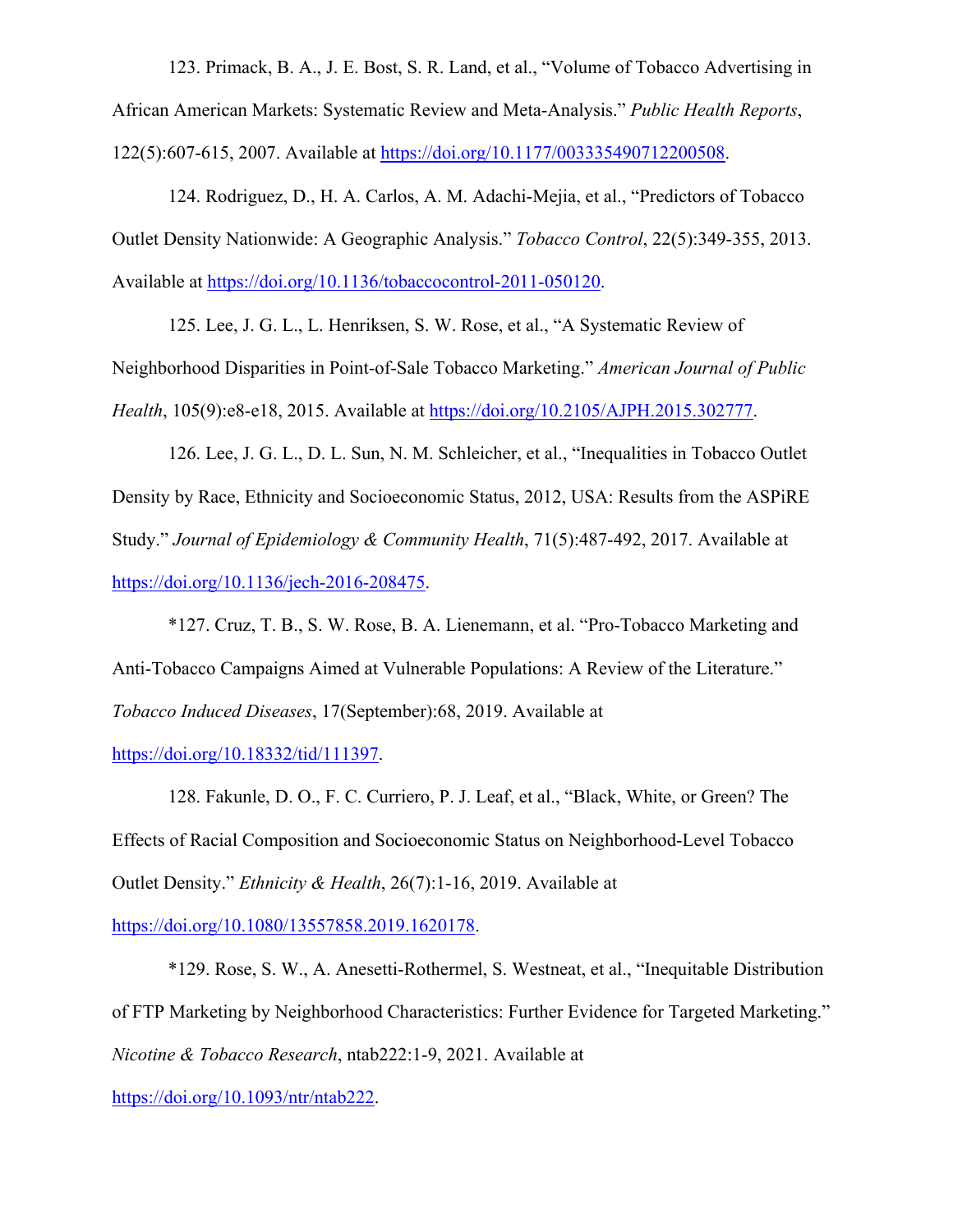130. Fallin, A., A. J. Goodin, B. A. King, "Menthol Cigarette Smoking Among Lesbian,

Gay, Bisexual, and Transgender Adults." *American Journal of Preventative Medicine*. 48(1):93-

97, 2015. Available at https://doi.org/10.1016/j.amepre.2014.07.044.

\*131. Harlow, G. E., "Consumer Research Report: Consumer Attitudes Toward Menthol from Mint Leaves (MRD #72-0524)." RJ Reynolds Records, Master Settlement Agreement,

1972. Available at https://www.industrydocuments.ucsf.edu/docs/ymyn0096.

\*132. BBDO, "Ethnic Marketing Opportunities for Long Johns." American Tobacco Records, Master Settlement Agreement, 1975. Available at

https://www.industrydocuments.ucsf.edu/docs/zrlx0147.

\*133. Jackson, C. A., "Long Johns Special Advertising and Promotional Campaign." American Tobacco Company Records, Master Settlement Agreement, 1975. Available at https://www.industrydocuments.ucsf.edu/docs/trlx0147.

134. Hinds, J. T., A. Loukas, and C. L. Perry, "Explaining Sexual Minority Young Adult Cigarette Smoking Disparities." *Psychology of Addictive Behaviors*, 33(4):371-381, 2019. Available at https://doi.org/10.1037/adb0000465.

135. Berg, C. J., E. Stratton, G. L. Schauer, et al., "Perceived Harm, Addictiveness, and Social Acceptability of Tobacco Products and Marijuana Among Young Adults: Marijuana, Hookah, and Electronic Cigarettes Win." *Substance Use & Misuse*, 50(1):79-89, 2015. Available at https://doi.org/10.3109/10826084.2014.958857.

136. Gunther, A. C., D. Bolt, D. L. G. Borzekowski, et al., "Presumed Influence on Peer Norms: How Mass Media Indirectly Affect Adolescent Smoking." *Journal of Communication*, 56(1):52-68, 2006. Available at https://doi.org/10.1111/j.1460-2466.2006.00002.X.

137. Wakefield, M., B. Flay, M. Nichter, et al., "Role of the Media in Influencing Trajectories of Youth Smoking." *Addiction*, 98(Suppl. 1):79-103, 2003. Available at https://doi.org/10.1046/j.1360-0443.98.s1.6.x.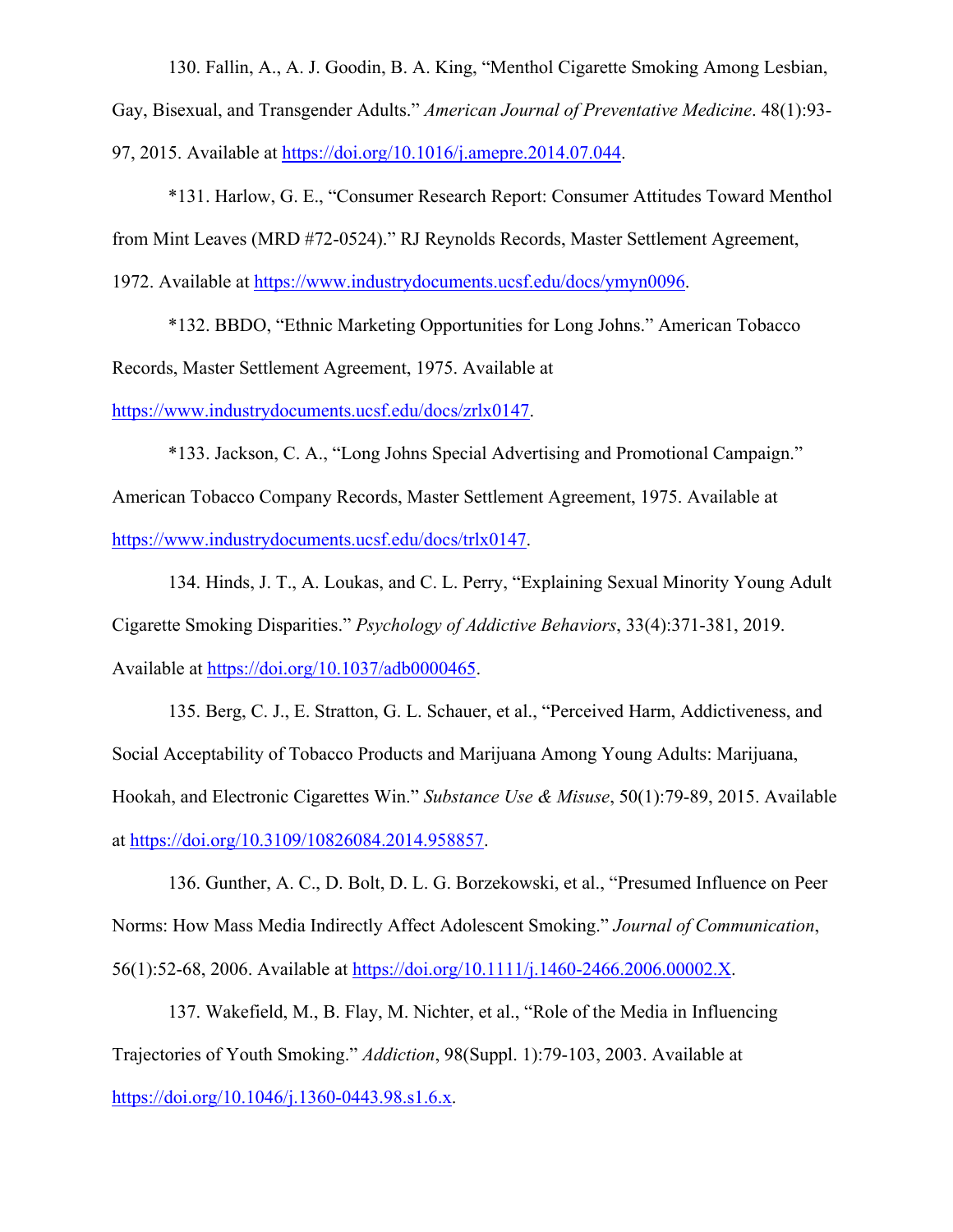138. Etcheverry, P. E. and C. R. Agnew, "Romantic Partner and Friend Influences on Young Adult Cigarette Smoking: Comparing Close Others' Smoking and Injunctive Norms Over Time." *Psychology of Addictive Behaviors*, 22(3):313-325, 2008. Available at https://doi.org/10.1037/0893-164X.22.3.313.

139. Christakis, N. A. and J. H. Fowler, "The Collective Dynamics of Smoking in a Large Social Network." *New England Journal of Medicine*, 358(21):2249-2258, 2008. Available at https://doi.org/10.1056/NEJMsa0706154.

140. Tan, A. S. L., E. P. Hanby, A. Sanders-Jackson, et al., "Inequities in Tobacco Advertising Exposure Among Young Adult Sexual, Racial and Ethnic Minorities: Examining Intersectionality of Sexual Orientation with Race and Ethnicity." *Tobacco Control*, 30(1):84-93, 2021. Available at https://doi.org/10.1136/tobaccocontrol-2019-055313.

141. Emory, K., F. O. Buchting, D. R. Trinidad, et al., "Lesbian, Gay, Bisexual, and Transgender (LGBT) View It Differently Than Non-LGBT: Exposure to Tobacco-Related Couponing, E-Cigarette Advertisements, and Anti-Tobacco Messages on Social and Traditional Media." *Nicotine & Tobacco Research*, 21(4):513-522, 2019. Available at

https://doi.org/10.1093/ntr/nty049.

\*142. Moran, M. B., K. Heley, J. P. Pierce, et al., "Ethnic and Socioeconomic Disparities in Recalled Exposure to and Self-Reported Impact of Tobacco Marketing and Promotions." *Health Communication*, 34(3):280-289, 2019. Available at

https://doi.org/10.1080/10410236.2017.1407227.

143. Ribisl, K. M., H. D'Angelo, A. L. Feld, et al., "Disparities in Tobacco Marketing and Product Availability at the Point of Sale: Results of a National Study." *Preventative Medicine*, 105:381-388, 2017. Available at https://doi.org/10.1016/j.ypmed.2017.04.010.

144. Kong, A. Y., T. L. Queen, S. D. Golden, et al., "Neighborhood Disparities in the Availability, Advertising, Promotion, and Youth Appeal of Little Cigars and Cigarillos, United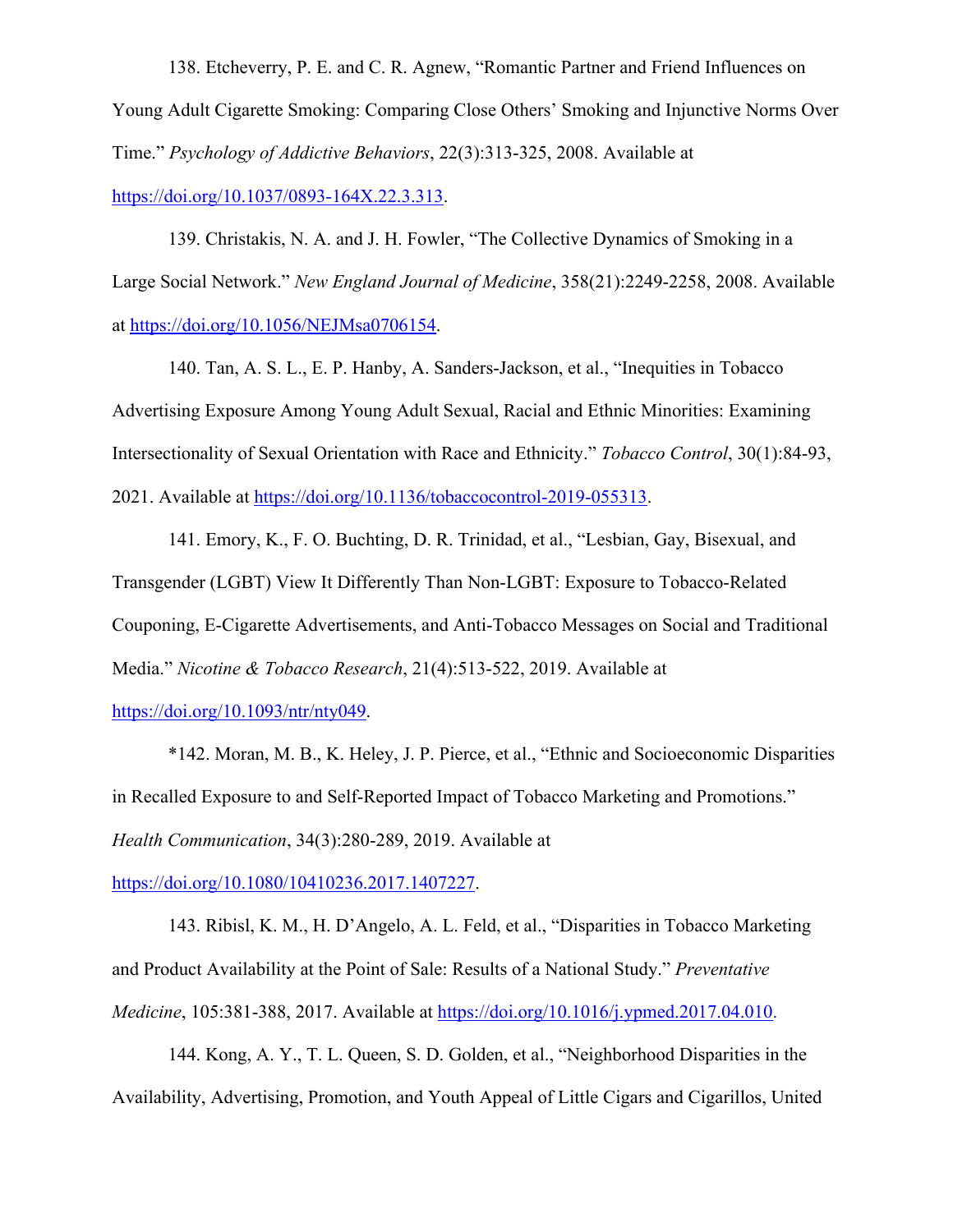States, 2015." *Nicotine & Tobacco Research,* 22(12):2170-2177, 2020. Available at https://doi.org/10.1093/ntr/ntaa005.

145. Henriksen, L., E. Andersen-Rodgers, X. Zhang, et al., "Neighborhood Variation in the Price of Cheap Tobacco Products in California: Results From Healthy Stores for a Healthy Community." *Nicotine & Tobacco Research,* 19(11):1330-1337, 2017. Available at

https://doi.org/10.1093/ntr/ntx089.

\*146. Smiley, S. L., N. Kintz, Y. L. Rodriguez, et al., "Disparities in Retail Marketing for Little Cigars and Cigarillos in Los Angeles, California." *Addictive Behaviors Report*, 9:100149, 2019. Available at https://doi.org/10.1016/j.abrep.2018.100149.

147. Cantrell, J., J. M. Kreslake, O. Ganz, et al., "Marketing Little Cigars and Cigarillos: Advertising, Price, and Associations with Neighborhood Demographics." *American Journal of Public Health*, 103(10):1902-1909, 2013. Available at

https://doi.org/10.2105/AJPH.2013.301362.

148. Roberts, M. E., M. L. Berman, M. D. Slater, et al., "Point-of-Sale Tobacco Marketing in Rural and Urban Ohio: Could the New Landscape of Tobacco Products Widen Inequalities?" *Preventive Medicine*, 81:232-235, 2015. Available at

https://doi.org/10.1016/j.ypmed.2015.08.024.

149. Giovenco, D. P., T. E. Spillane, J. M. Merizier, "Neighborhood Differences in Alternative Tobacco Product Availability and Advertising in New York City: Implications for Health Disparities." *Nicotine & Tobacco Research,* 21(7):896-902, 2019. Available at

https://doi.org/10.1093/ntr/nty244.

\*150. Portnoy, D. B., C. C. Wu, C. Tworek, et al., "Youth Curiosity About Cigarettes, Smokeless Tobacco, and Cigars: Prevalence and Associations with Advertising." *American Journal of Preventative Medicine*, 47(2 Suppl. 1):S76-S86, 2014. Available at https://doi.org/10.1016/j.amepre.2014.04.012.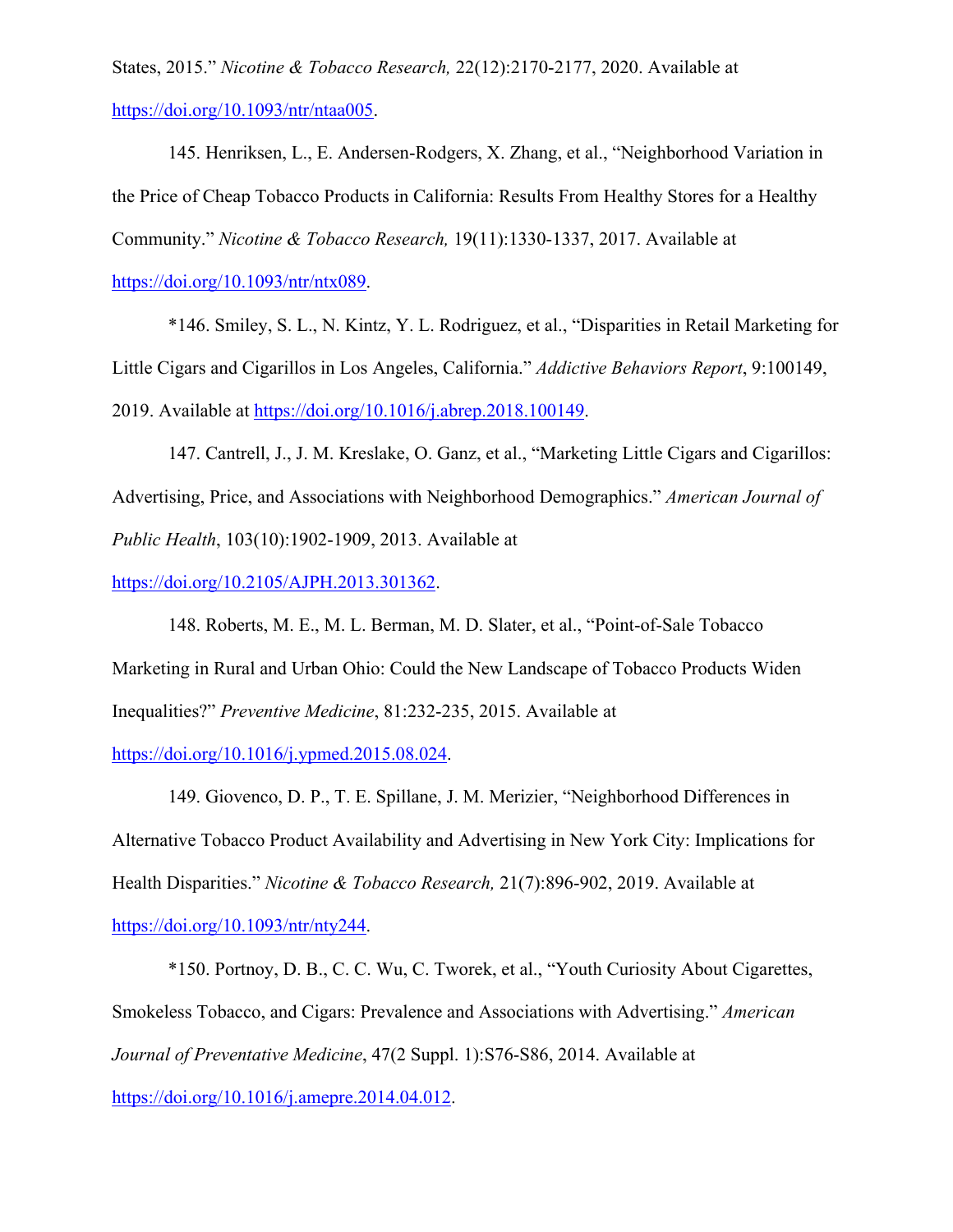151. Pasch, K. E., N. E. Nicksic, S. C. Opara, et al., "Recall of Point-of-Sale Marketing Predicts Cigar and E-Cigarette Use Among Texas Youth." *Nicotine & Tobacco Research*, 20(8):962-969, 2018. Available at https://doi.org/10.1093/ntr/ntx237.

152. Trapl, E. S., L. D. Yoder, J. L. Frank, et al., "Individual, Parental, and Environmental Correlates of Cigar, Cigarillo, and Little Cigar Use Among Middle School Adolescents." *Nicotine & Tobacco Research*, 18(5):834-841, 2016. Available at https://doi.org/10.1093/ntr/ntv201.

\*153. Johnston, L. D., R. A. Miech, P. M. O'Malley, et al., *Monitoring the Future National Survey Results on Drug Use: 1975-2021: 2021 Overview, Key Findings on Adolescent Drug Use*. Ann Arbor, MI: The University of Michigan, Institute for Social Research, 2022. Available at http://monitoringthefuture.org/pubs/monographs/mtf-overview2021.pdf.

\*154. Wang, T. W, A. Gentzke, S. Sharapova, et al., "Tobacco Use Among Middle and High School Students--United States, 2011-2017." *Morbidity and Mortality Weekly Report*, 67(22);629-633, 2018. Available at http://dx.doi.org/10.15585/mmwr.mm6722a3.

155. Trapl, E. S. and S. J. Koopman Gonzalez, "Attitudes and Risk Perceptions Toward Smoking Among Adolescents Who Modify Cigar Products." *Ethnicity & Disease*, 28(3):135- 144, 2018. Available at https://doi.org/10.18865/ed.28.3.135.

\*156. Stokes, A. C., A. E. Wilson, D. J. Lundberg, et al., "Racial/Ethnic Differences in Associations of Non-Cigarette Tobacco Product Use with Subsequent Initiation of Cigarettes in US Youths." *Nicotine & Tobacco Research*, 23(6):900-908, 2021. Available at

https://doi.org/10.1093/ntr/ntaa170.

157. Johnson, S. E., E. K. O'Brien, B. Coleman, et al., "Sexual and Gender Minority U.S. Youth Tobacco Use: Population Assessment of Tobacco and Health (PATH) Study Wave 3, 2015-2016." *American Journal of Preventative Medicine*, 57(2):256-261, 2019. Available at https://doi.org/10.1016/j.amepre.2019.03.021.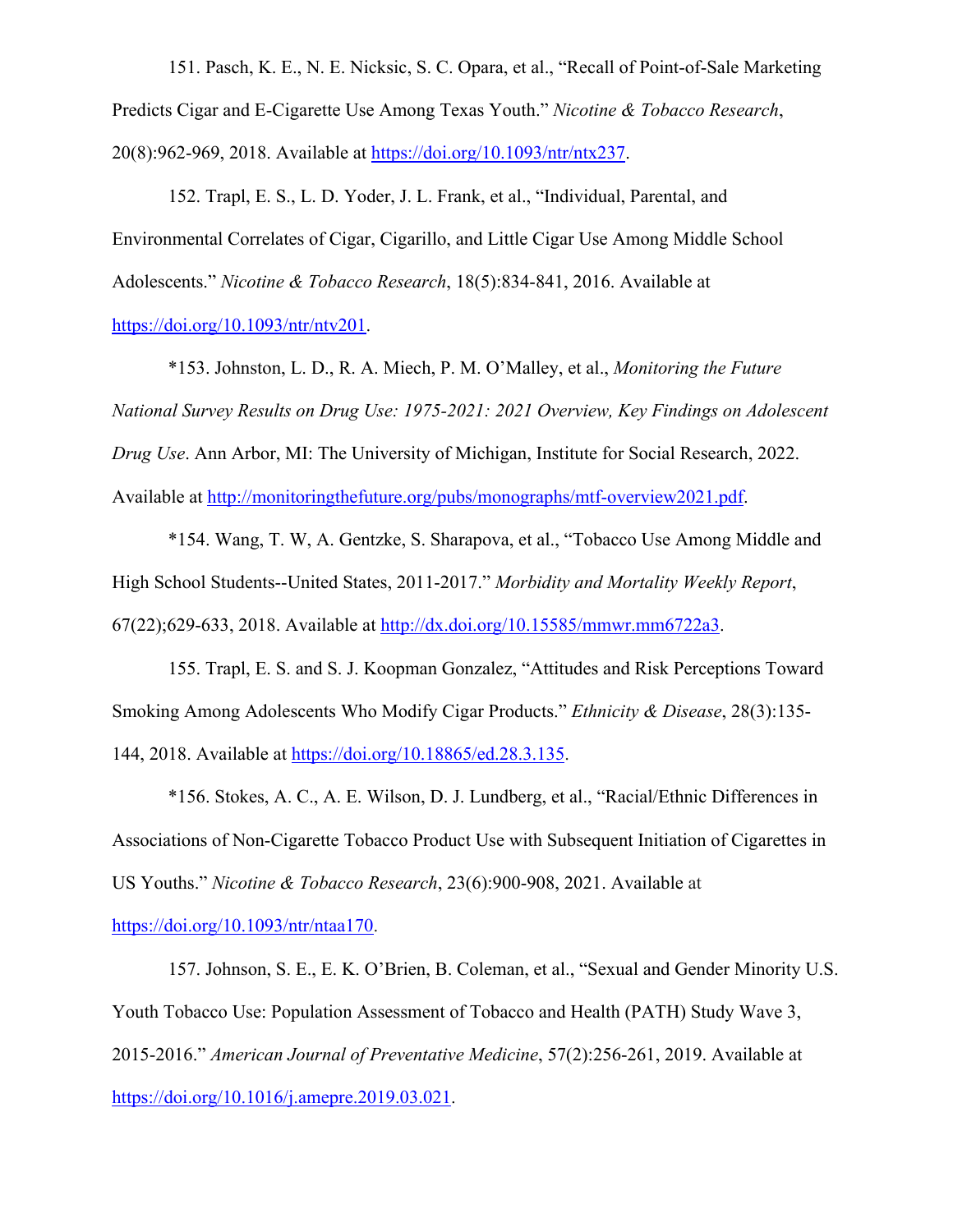158. Dai, H., "Tobacco Product Use Among Lesbian, Gay, and Bisexual Adolescents."

*Pediatrics*, 139(4):e20163276, 2017. Available at https://doi.org/10.1542/peds.2016-3276.

159. Rath, J. M., A. C. Villanti, R. A. Rubenstein, et al., "Tobacco Use by Sexual Identity Among Young Adults in the United States." *Nicotine & Tobacco Research*, 15(11):1822-1831, 2013. Available at https://doi.org/10.1093/ntr/ntt062.

160. Ganz, O., A. L. Johnson, A. M. Cohn, et al., "Tobacco Harm Perceptions and Use Among Sexual and Gender Minorities: Findings from a National Sample of Young Adults in the United States." *Addictive Behaviors*, 81:104-108, 2018. Available at

https://doi.org/10.1016/j.addbeh.2018.01.032.

\*161. Senders, A. and W. Horner-Johnson, "Disparities in E-Cigarette and Tobacco Use Among Adolescents With Disabilities." *Preventing Chronic Disease*, 17:200161, 2020. Available at https://doi.org/10.5888/pcd17.200161.

162. Weinberger, A. H., C. D. Delnevo, J. Zhu, et al., "Trends in Cigar Use in the United States, 2002-2016: Diverging Trends by Race/Ethnicity." *Nicotine & Tobacco Research*, 22(4):583-587, 2020. Available at https://doi.org/10.1093/ntr/ntz060.

163. Chen-Sankey, J. C., E. L Mead-Morse, D. Le, et al., "Cigar-Smoking Patterns by Race/Ethnicity and Cigar Type: A Nationally Representative Survey Among U.S. Adults." *American Journal of Preventive Medicine*, 60(1)87-94, 2021. Available at https://doi.org/10.1016/j.amepre.2020.07.005.

\*164. Corey, C. G., B. A. King, B. N. Coleman, et al., "Little Filtered Cigar, Cigarillo, and Premium Cigar Smoking Among Adults--United States, 2012-2013." *Morbidity and Mortality Weekly Report*, 63(30):650-654, 2014. Available at https://www.cdc.gov/mmwr/preview/mmwrhtml/mm6330a2.htm.

165. Baggett, T. P., Y. Chang, B. C. Porneala, et al., "Disparities in Cancer Incidence, Stage, and Mortality at Boston Health Care for the Homeless Program." *American Journal of*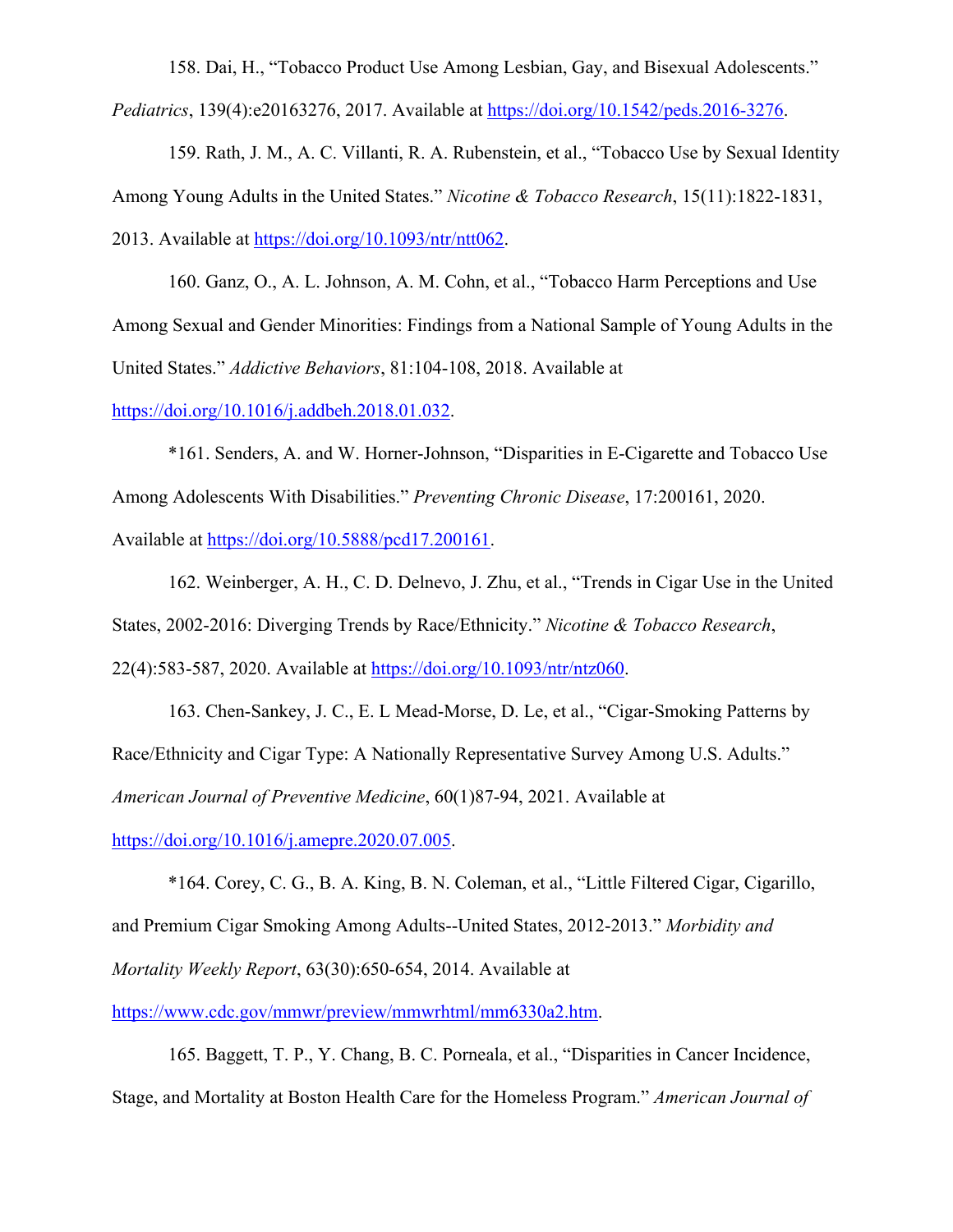## *Preventative Medicine*, 49(5):694-702, 2015. Available at

https://doi.org/10.1016/j.amepre.2015.03.038.

\*166. Alizaga, N. M., M. Hartman-Filson, H. Elser, et al., "Alternative Flavored and Unflavored Tobacco Product Use and Cigarette Quit Attempts Among Current Smokers Experiencing Homelessness." *Addictive Behavior Reports*, 12:100280, 2020. Available at https://doi.org/10.1016/j.abrep.2020.100280.

167. Stanton, C. A., D. R. Keith, D. E. Gaalema, et al., "Trends in Tobacco Use Among US Adults with Chronic Health Conditions: National Survey on Drug Use and Health 2005- 2013." *Preventative Medicine*, 92:160-168, 2016. Available at

## https://doi.org/10.1016/j.ypmed.2016.04.008.

\*168. Cohn, A. M., A. L. Johnson, E. Hair, et al., "Menthol Tobacco Use Is Correlated with Mental Health Symptoms in a National Sample of Young Adults: Implications for Future Health Risks and Policy Recommendations." *Tobacco Induced Diseases*, 14(January):1, 2016. Available at https://doi.org/10.1186/s12971-015-0066-3.

169. Ganz, O., A. M. Cohn, R. D. Goodwin, et al., "Internalizing Problems Are Associated with Initiation and Past 30-Day Use of Flavored Tobacco Products." *Addictive Behaviors*, 125:107162, 2022. Available at https://doi.org/10.1016/j.addbeh.2021.107162.

170. Schuler, M. S. and R. L. Collins, "Sexual Minority Substance Use Disparities: Bisexual Women at Elevated Risk Relative to Other Sexual Minority Groups." *Drug and Alcohol Dependence*, 206:107755, 2020. Available at https://doi.org/10.1016/j.drugalcdep.2019.107755.

171. Blosnich, J., T. Jarrett, K. Horn, "Disparities in Smoking and Acute Respiratory Illnesses Among Sexual Minority Young Adults." *Lung*, 188:401-407, 2010. Available at https://doi.org/10.1007/s00408-010-9244-5.

172. Freitag, T. M., J. C. Chen-Sankey, D. A. Duarte, et al., "Variations in Substance Use and Disorders Among Sexual Minorities by Race/Ethnicity." *Substance Use Misuse*, 56(7):921- 928, 2021. Available at https://doi.org/10.1080/10826084.2021.1899225.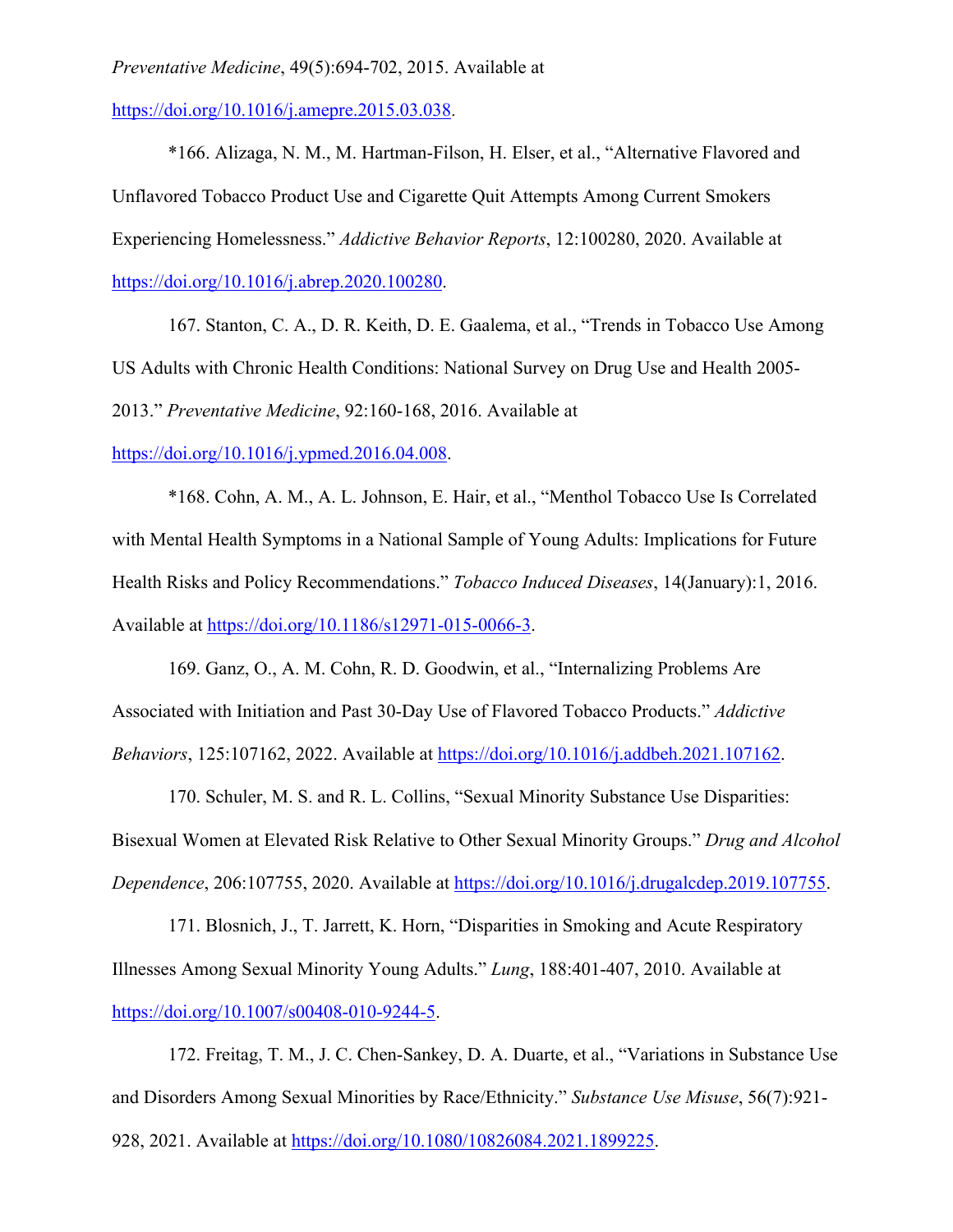173. Emory, K., Y. Kimm, F. Buchting, et al., "Intragroup Variance in Lesbian, Gay, and Bisexual Tobacco Use Behaviors: Evidence That Subgroups Matter, Notably Bisexual Women." *Nicotine & Tobacco Research*, 18(6):1494-1501, 2016. Available at

https://doi.org/10.1093/ntr/ntv208.

\*174. Agaku, I. T., B. A. King, C. G. Husten, et al., "Tobacco Product Use Among Adults-United States, 2012-2013." *Morbidity and Mortality Weekly Report*, 63(25):542-547, 2014. Available at https://www.cdc.gov/mmwr/preview/mmwrhtml/mm6325a3.htm.

\*175. Wheldon, C. W. and K. P. Wiseman, "Tobacco Use Among Transgender and Gender Non-Conforming Adults in the United States." *Tobacco Use Insights*, 12:1-8, 2019. Available at https://doi.org/10.1177/1179173X19849419.

176. Johnson, S. E., E. Holder-Hayes, G. K. Tessman, et al., "Tobacco Product Use Among Sexual Minority Adults: Findings From the 2012-2013 National Adult Tobacco Survey." *American Journal of Preventative Medicine*, 50(4):e91-e100, 2016. Available at https://doi.org/10.1016/j.amepre.2015.07.041.

177. Buchting, F. O., K. T. Emory, Scout, et al., "Transgender Use of Cigarettes, Cigars, and E-Cigarettes in a National Study." *American Journal of Preventative Medicine*, 53(1):e1-e7, 2017. Available at https://doi.org/10.1016/j.amepre.2016.11.022.

178. Bombard, J. M., L. L. Pederson, J. J. Koval, et al., "How Are Lifetime Polytobacco Users Different than Current Cigarette-Only Users? Results from a Canadian Young Adult Population." *Addictive Behaviors*, 34(12):1069-1072, 2009. Available at

https://doi.org/10.1016/j.addbeh.2009.06.009.

\*179. Rostron, B. L., M. J. Schroeder, and B. K. Ambrose, "Dependence Symptoms and Cessation Intentions Among U.S. Adult Daily Cigarette, Cigar and E-Cigarette Users, 2012- 2013." *BMC Public Health*, 16:814, 2016. Available at https://doi.org/10.1186/s12889-016- 3510-2.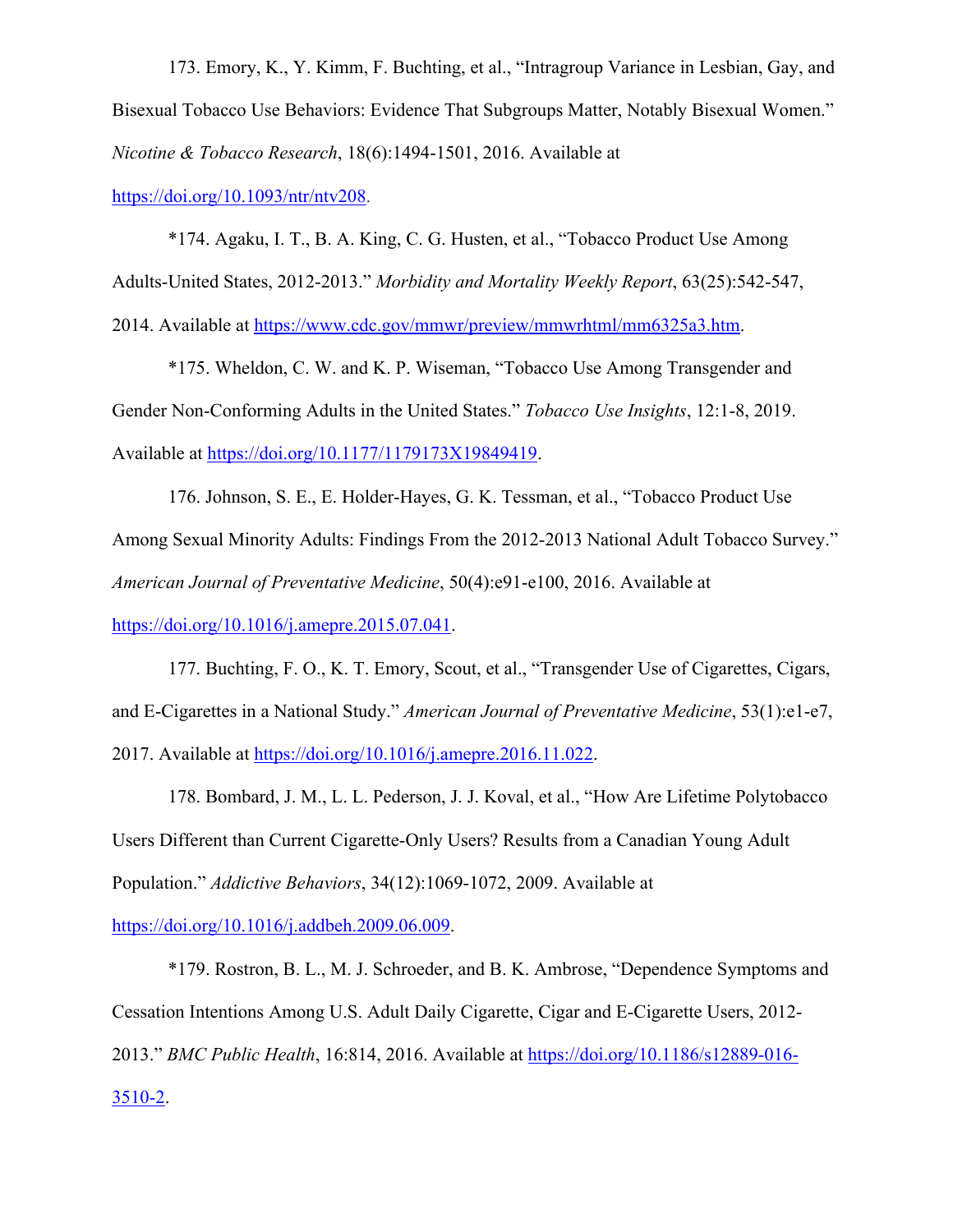180. Strong, D. R., J. Pearson, S. Ehlke, et al., "Indicators of Dependence for Different

Types of Tobacco Product Users: Descriptive Findings from Wave 1 (2013-2014) of the Population Assessment of Tobacco and Health (PATH) Study." *Drug and Alcohol Dependence*, 178:257-266, 2017. Available at https://doi.org/10.1016/j.drugalcdep.2017.05.010.

\*181. Apelberg, B. J., C. G. Corey, A. C. Hoffman, et al., "Symptoms of Tobacco Dependence Among Middle and High School Tobacco Users: Results from the 2012 National Youth Tobacco Survey." *American Journal of Preventive Medicine*, 47(2 Suppl. 1):S4-S14, 2014. Available at https://doi.org/10.1016/j.amepre.2014.04.013.

\*182. FDA, "Memorandum of Summary of Internal Analyses of Nicotine Dependence Using Data from the 2019-2020 National Youth Tobacco Survey (NYTS)." Silver Spring, MD: HHS, FDA, Center for Tobacco Products, 2022.

\*183. National Cancer Institute. *Cigars: Health Effects and Trends*. Tobacco Control Monograph No. 9. NIH Publication No. 98-4302. Bethesda, MD: HHS, National Institutes of Health, National Cancer Institute, 1998. Available at

https://cancercontrol.cancer.gov/brp/tcrb/monographs/monograph-09.

184. Paschke, M., C. Hutzler, F. Henkler, et al., "Oxidative and Inert Pyrolysis On-Line Coupled to Gas Chromatography with Mass Spectrometric Detection: On the Pyrolysis Products of Tobacco Additives." *International Journal of Hygiene and Environmental Health*, 219(8):780-791, 2016. Available at https://doi.org/10.1016/j.ijheh.2016.09.002.

185. Baker, R. R and L. J. Bishop, "The Pyrolysis of Tobacco Ingredients." *Journal of Analytical and Applied Pyrolysis*, 71(1):223-311, 2004. Available at https://doi.org/10.1016/S0165-2370(03)00090-1.

186. Baker, R. R., J. R. Pereira da Silva, and G. Smith, "The Effect of Tobacco Ingredients on Smoke Chemistry. Part II: Casing Ingredients." *Food and Chemical Toxicology*, 42(Suppl.):S39-S52, 2004. Available at https://doi.org/10.1016/j.fct.2003.08.009.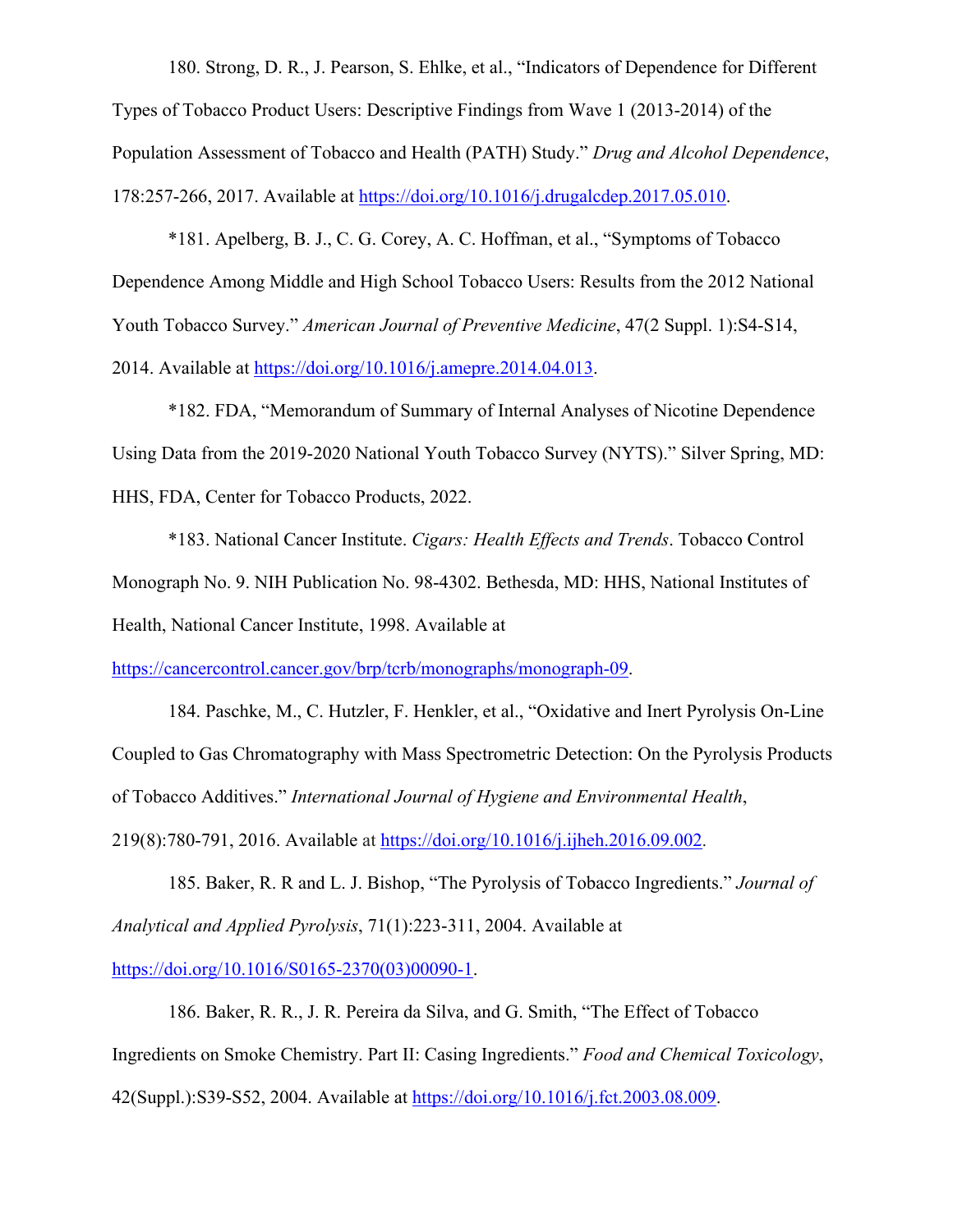187. Baker, R. R. and L. J. Bishop, "The Pyrolysis of Non-Volatile Tobacco Ingredients Using a System that Simulates Cigarette Combustion Conditions." *Journal of Analytical and Applied Pyrolysis*, 74(1-2):145-170, 2005. Available at

https://doi.org/10.1016/j.jaap.2004.10.011.

188. Coggins, C. R. E, E. J. Sena, T. B. Langston, et al., "A Comprehensive Evaluation of the Toxicology of Cigarette Ingredients: Aromatic Carbonyl Compounds." *Inhalation Toxicology*, 23(Suppl. 1):90-101, 2011. Available at

https://doi.org/10.3109/08958378.2010.542581.

\*189. Wang, A., B. Cai, L. Fu, et al., "Analysis of Pyrolysis Characteristics and Kinetics of Cigar Tobacco and Flue-Cured Tobacco by TG-FTIR." *Contributions to Tobacco & Nicotine Research*, 30(1):29-43, 2021. Available at https://doi.org/10.2478/cttr-2021-0004.

190. Lisko, J. G., S. B. Stanfill, C. H. Watson "Quantitation of Ten Flavor Compounds in Unburned Tobacco Products." *Analytical Methods* 6(13):4698-4704, 2014. Available at https://doi.org/10.1039/C4AY00271G.

191. Hurd, C. D. and C. W. Bennett, "The Pyrolysis of Benzaldehyde and of Benzyl Benzoate." *Journal of the American Chemical Society,* 51(4):1197-1201, 1929. Available at https://doi.org/10.1021/ja01379a030.

192. Vasiliou, A. K., J. H. Kim, T. K. Ormond, et al., "Biomass Pyrolysis: Thermal Decomposition Mechanisms of Furfural and Benzaldehyde." *The Journal of Chemical Physics*, 139(10):104310, 2013. Available at https://doi.org/10.1063/1.4819788.

\*193. National Center for Biotechnology Information, PubChem Annotation Record for BENZALDEHYDE, Source: Hazardous Substances Data Bank (HSDB). Accessed February 21, 2022. https://pubchem.ncbi.nlm.nih.gov/source/hsdb/388.

194. Dhont, J., "Pyrolysis and Gas Chromatography for the Detection of the Benzene Ring in Organic Compounds." *Nature*, 192:747-748, 1961.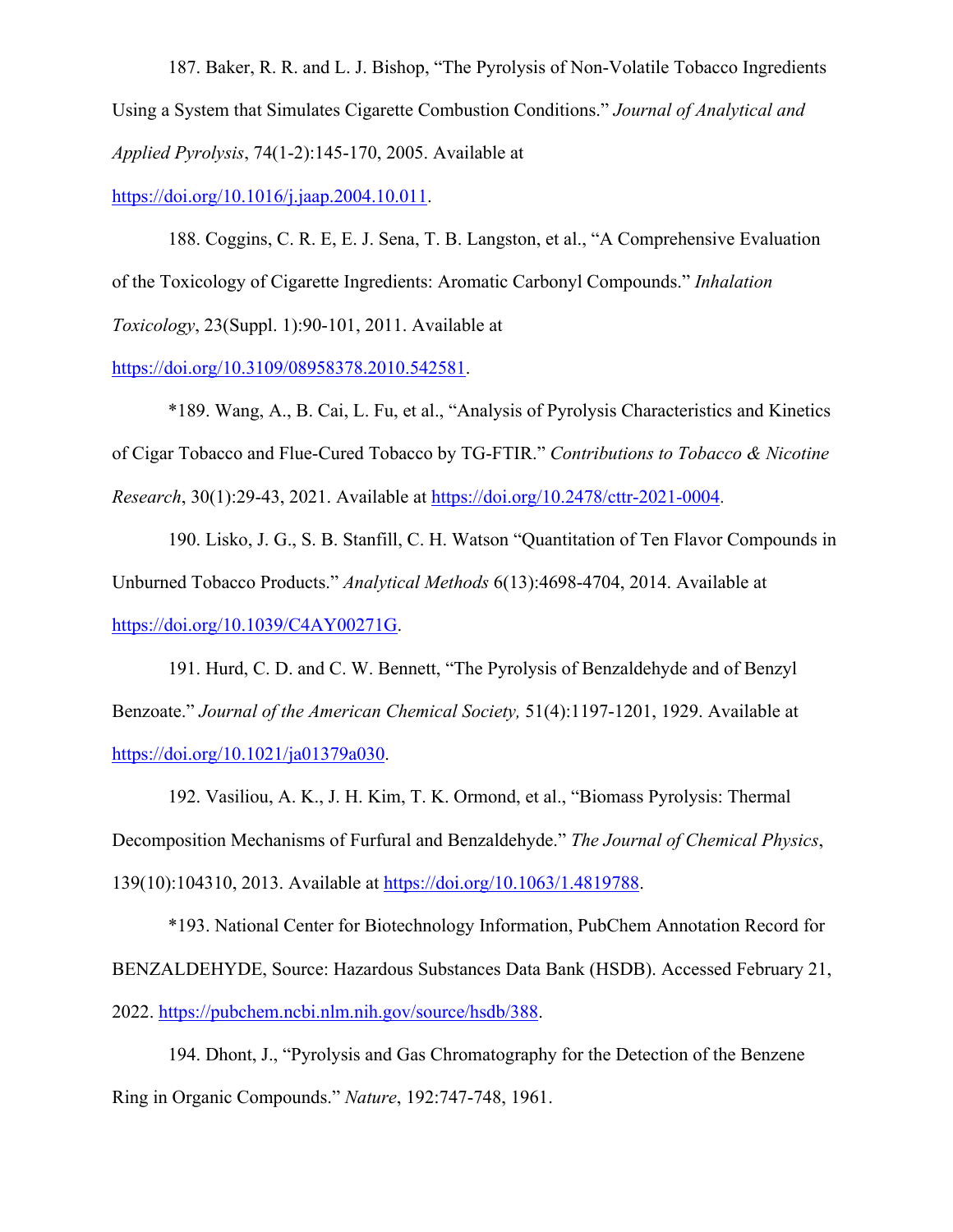195. Urakami, K., C. Kobayashi, Y. Miyazaki, et al., "Degradation Products Generated by Sonication of Benzyl Alcohol, a Sample Preparation Solvent for the Determination of Residual Solvents in Pharmaceutical Bulks, on Capillary Gas Chromatography." *Chemical and Pharmaceutical Bulletin*, 48(9):1299-1303, 2000. Available at

https://doi.org/10.1248/cpb.48.1299.

\*196. National Center for Biotechnology Information, PubChem Compound Summary for CID 244, Benzyl Alcohol. Accessed February 21, 2022.

https://pubchem.ncbi.nlm.nih.gov/compound/Benzyl-Alcohol.

197. Baker, R. R., "The Generation of Formaldehyde in Cigarettes--Overview and Recent Experiments." *Food and Chemical Toxicology*, 44(11), 1799-1822, 2006. Available at https://doi.org/10.1016/j.fct.2006.05.017.

198. Talhout, R., A. Opperhuizen, J. G. C. van Amsterdam, "Sugars as Tobacco

Ingredient: Effect on Mainstream Smoke Composition." *Food and Chemical Toxicology*,

44(11):1789-1798, 2006. Available at https://doi.org/10.1016/j.fct.2006.06.016.

199. Bjeldanes, L. F. and H. Chew, "Mutagenicity of 1,2-Dicarbonyl Compounds:

Maltol, Kojic Acid, Diacetyl and Related Substances." *Mutation Research*, 67:367-371, 1979.

200. Shin, E., M. R. Nimlos, and R. J. Evans, "A Study of the Mechanisms of Vanillin

Pyrolysis by Mass Spectrometry and Multivariate Analysis." *Fuel*, 80(12):1689-1696, 2001.

Available at https://doi.org/10.1016/S0016-2361(01)00055-2.

\*201. National Center for Biotechnology Information, PubChem Annotation Record for ETHYL VANILLIN, Source: Hazardous Substances Data Bank (HSDB). Accessed February 21, 2022. https://pubchem.ncbi.nlm.nih.gov/source/hsdb/945.

\*202. Sigma-Aldrich, Safety Data Sheet: Hexyl Acetate. Sigma-Aldrich: St. Louis, MO, November 26, 2021. Accessed February 22, 2022.

https://www.sigmaaldrich.com/US/en/product/aldrich/w256528.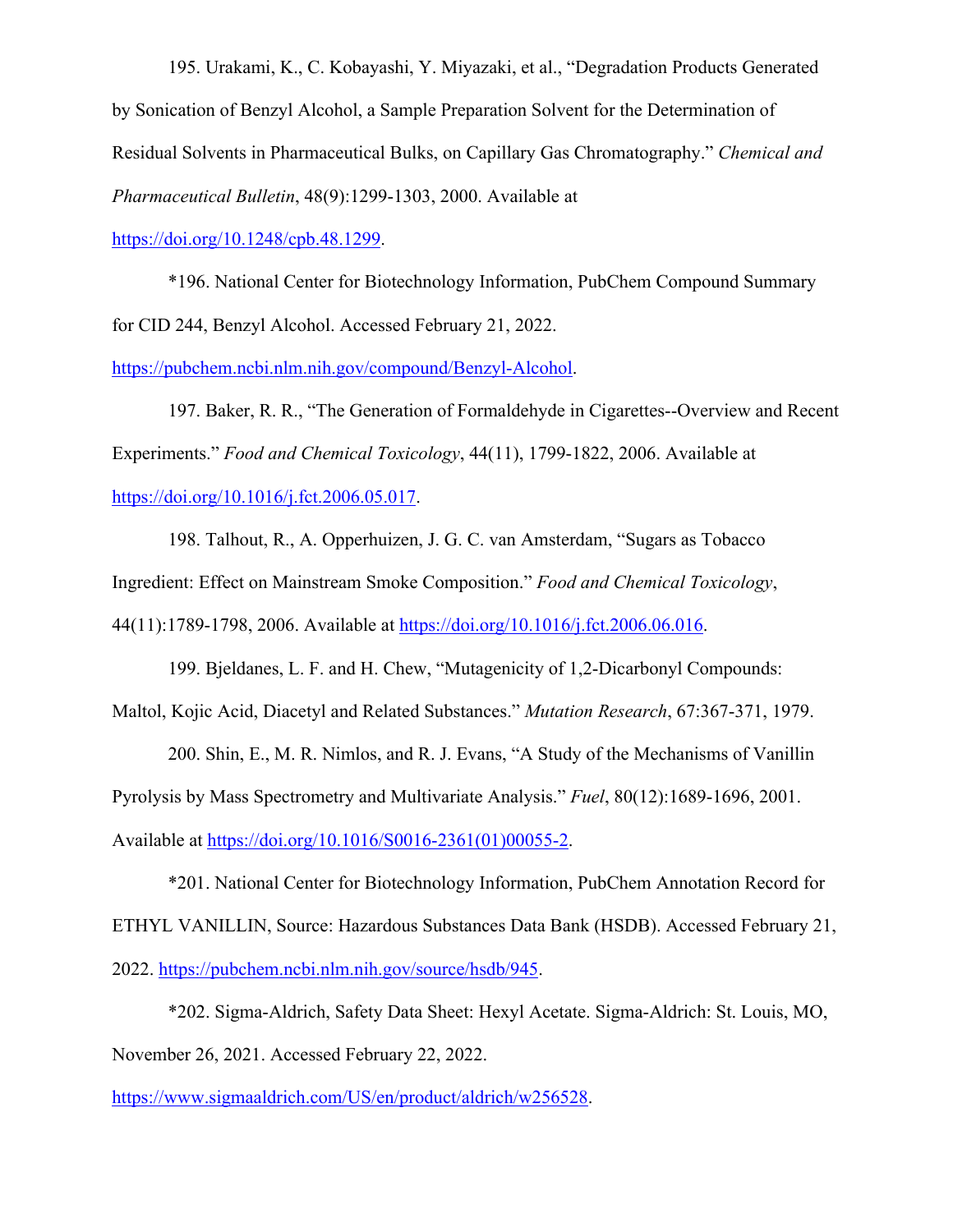\*203. National Center for Biotechnology Information, PubChem Annotation Record for n-Hexyl Acetate, Source: Hazardous Substances Data Bank (HSDB). Accessed February 21, 2022. https://pubchem.ncbi.nlm.nih.gov/source/hsdb/5641.

204. Bhatia, S. P., G. A. Wellington, J. Cocchiara, et al., "Fragrance Material Review on Methyl Cinnamate." *Food and Chemical Toxicology*, 45(1 Suppl. 1):S113-S119, 2007. Available at http://doi.org/10.1016/j.fct.2007.09.077.

\*205. National Center for Biotechnology Information, PubChem Annotation Record for Piperonal, Source: Hazardous Substances Data Bank (HSDB). Accessed February 21, 2022. https://pubchem.ncbi.nlm.nih.gov/source/hsdb/581.

\*206. Stotesbury, S. J., L. J. Willoughby, and A. Couch, "Pyrolysis of Cigarette

Ingredients Labelled with Stable Isotopes." *Beiträge zur Tabakforschung International*, 19(2),

55-64, 2000. Available at https://doi.org/10.2478/cttr-2013-0696.

\*207. National Center for Biotechnology Information, PubChem Annotation Record for VANILLIN, Source: Hazardous Substances Data Bank (HSDB). Accessed February 21, 2022. https://pubchem.ncbi.nlm.nih.gov/source/hsdb/1027.

208. Blank, M. D., A. Nasim, A. Hart, et al., "Acute Effects of Cigarillo Smoking."

*Nicotine & Tobacco Research*, 13(9):874-879, 2011. Available at

https://doi.org/10.1093/ntr/ntr070.

\*209. Institute of Medicine (IOM), *Ending the Tobacco Problem: A Blueprint for the* 

*Nation*. R. J. Bonnie, K. Stratton, R. B. Wallace, Eds. Washington, DC: The National Academies Press, 2007. Available at https://doi.org/10.17226/11795.

210. Baker, F., S. R. Ainsworth, J. T. Dye, et al., "Health Risks Associated With Cigar Smoking." *Journal of the American Medical Association*, 284(6):735-740, 2000. Available at https://doi.org/10.1001/jama.284.6.735.

211. Rodriguez, J., R. Jiang, W. C. Johnson, et al., "The Association of Pipe and Cigar Use with Cotinine Levels, Lung Function, and Airflow Obstruction: A Cross-Sectional Study."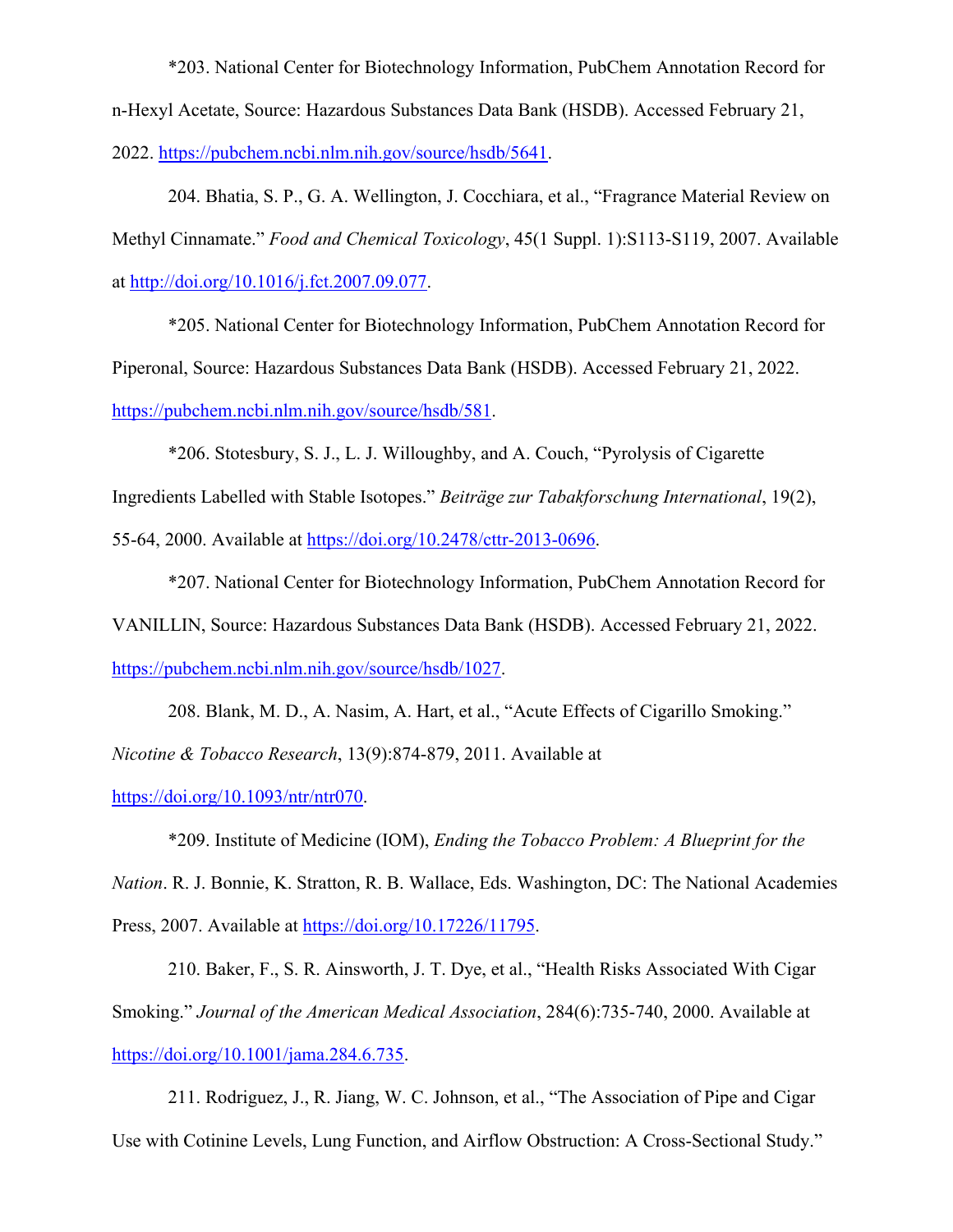*Annals of Internal Medicine*, 152(4):201-210, 2010. Available at https://doi.org/10.7326/0003- 4819-152-4-201002160-00004.

212. McDonald, I. J., R. S. Bhatia, and P. D. Hollett, "Deposition of Cigar Smoke Particles in the Lung: Evaluation with Ventilation Scan Using <sup>99m</sup>Tc-Labeled Sulfur Colloid Particles." *Journal of Nuclear Medicine*, 43(12):1591-1595, 2002. Available at

https://jnm.snmjournals.org/content/43/12/1591.long.

213. Weglicki, L. S., "Tobacco Use Assessment: What Exactly Is Your Patient Using and Why Is It Important to Know?" *Ethnicity & Disease*, 18(3 Suppl. 3):s3-1-s3-6, 2008. Available at https://pubmed.ncbi.nlm.nih.gov/18785400/.

214. Henningfield, J. E., M. Hariharan, and L. T. Kozlowski, "Nicotine Content and Health Risks of Cigars." *Journal of the American Medical Association*, 276(23):1857-1858, 1996. Available at https://doi.org/10.1001/jama.1996.03540230007003.

215. Henningfield, J. E., R. V. Fant, A. Radzius, et al., "Nicotine Concentration, Smoke pH and Whole Tobacco Aqueous pH of Some Cigar Brands and Types Popular in the United States." *Nicotine & Tobacco Research*, 1(2):163-168, 1999. Available at

https://doi.org/10.1080/14622299050011271.

216. Palmatier, M. I., A. L. Smith, E. M. Odineal, et al., "Nicotine Self-Administration with Tobacco Flavor Additives in Male Rats." *Nicotine & Tobacco Research*, 22(2):224-231, 2020. Available at https://doi.org/10.1093/ntr/ntz053.

217. Charntikov, S., S. T. Pittenger, N. Swalve, et al., "Conditioned Enhancement of the Nicotine Reinforcer." *Experimental and Clinical Psychopharmacology*, 29(4), 385-394, 2021. Available at https://doi.org/10.1037/pha0000370.

218. Wickham, R. J., "The Biological Impact of Menthol on Tobacco Dependence." *Nicotine & Tobacco Research*, 22(10):1676-1684, 2020. Available at

https://doi.org/10.1093/ntr/ntz239.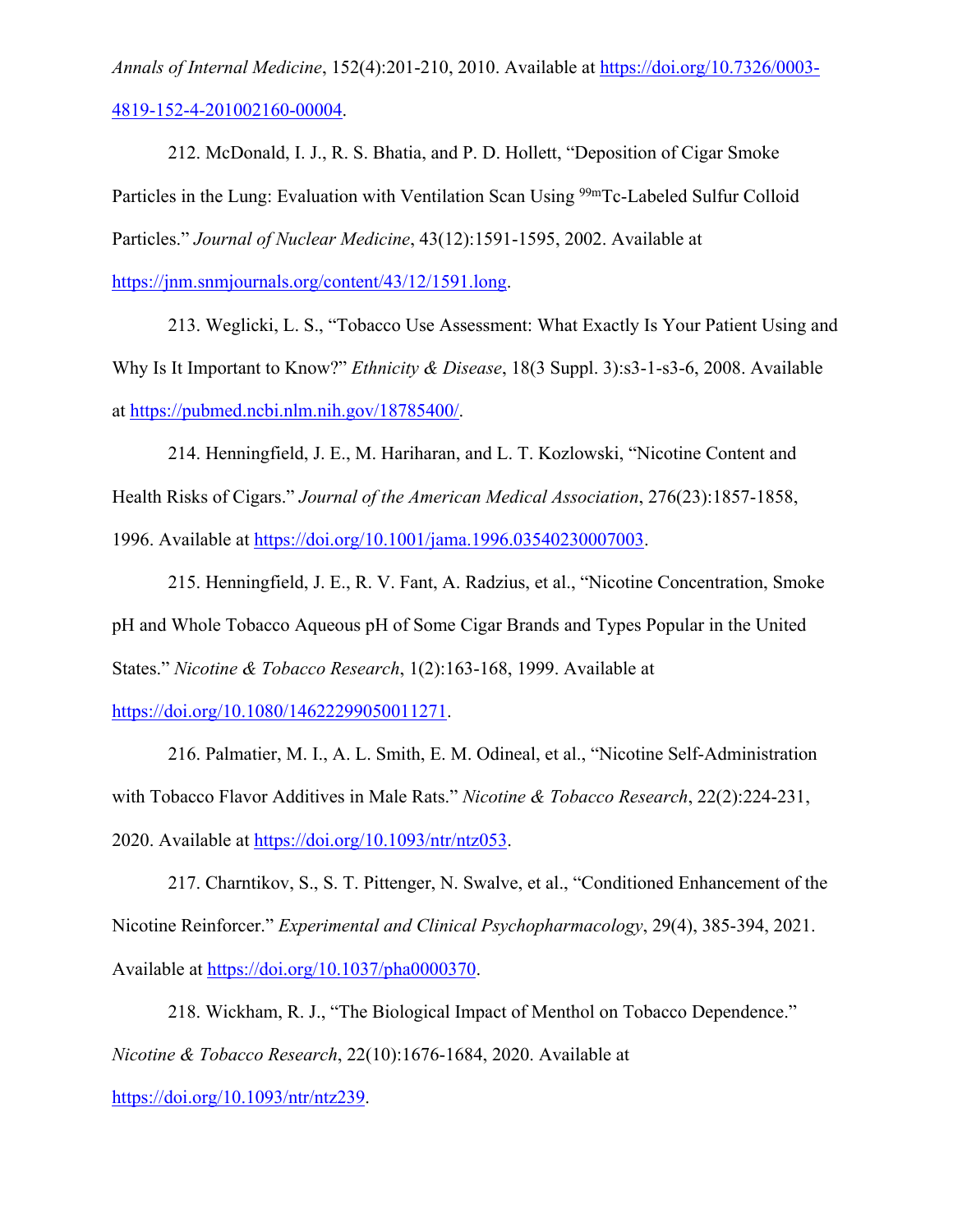219. Shahoei, R. and E. Tajkhorshid, "Menthol Binding to the Human a4β2 Nicotinic Acetylcholine Receptor Facilitated by Its Strong Partitioning in the Membrane." *Journal of Physical Chemistry*, 124(10):1866-1880, 2020. Available at

https://doi.org/10.1021/acs.jpcb.9b10092.

\*220. Alsharari, S. D., J. R. King, J. C. Nordman, et al., "Effects of Menthol on Nicotine Pharmacokinetic, Pharmacology and Dependence in Mice." *PLoS ONE*, 10(9):e0137070, 2015. Available at https://doi.org/10.1371/journal.pone.0137070.

221. Henderson, B. J., T. R. Wall, B. M. Henley, et al., "Menthol Alone Upregulates Midbrain nAChRs, Alters nAChR Subtype Stoichiometry, Alters Dopamine Neuron Firing Frequency, and Prevents Nicotine Reward." *Journal of Neuroscience*, 36(10):2957-2974, 2016. Available at https://doi.org/10.1523/JNEUROSCI.4194-15.2016.

222. Benowitz, N. L., "Nicotine Addiction." *New England Journal of Medicine*, 362(24):2295-2303, 2010. Available at https://doi.org/10.1056/NEJMra0809890.

\*223. Henderson, B. J., T. R. Wall, B. M. Henley, et al., "Menthol Enhances Nicotine Reward-Related Behavior by Potentiating Nicotine-Induced Changes in nAChR Function, nAChR Upregulation, and DA Neuron Excitability." *Neuropsychopharmacology*, 42:2285-2291, 2017. Available at https://doi.org/10.1038/npp.2017.72.

224. IARC, *Tobacco Smoke and Involuntary Smoking*. IARC Monographs on the Evaluation of Carcinogenic Risks to Humans, No. 83. Lyon (FR): IARC Working Group on the Evaluation of Carcinogenic Risks to Humans, 2004. Available at

https://publications.iarc.fr/Book-And-Report-Series/Iarc-Monographs-On-The-Identification-Of-Carcinogenic-Hazards-To-Humans/Tobacco-Smoke-And-Involuntary-Smoking-2004.

225. Chen, J., A. Ketterman, B. L. Rostron, et al., "Biomarkers of Exposure Among U.S. Cigar Smokers: An Analysis of 1999-2012 National Health and Nutrition Examination Survey (NHANES) Data." *Cancer Epidemiology, Biomarkers & Prevention*, 23(12):2906-2915, 2014. Available at https://doi.org/10.1158/1055-9965.EPI-14-0849.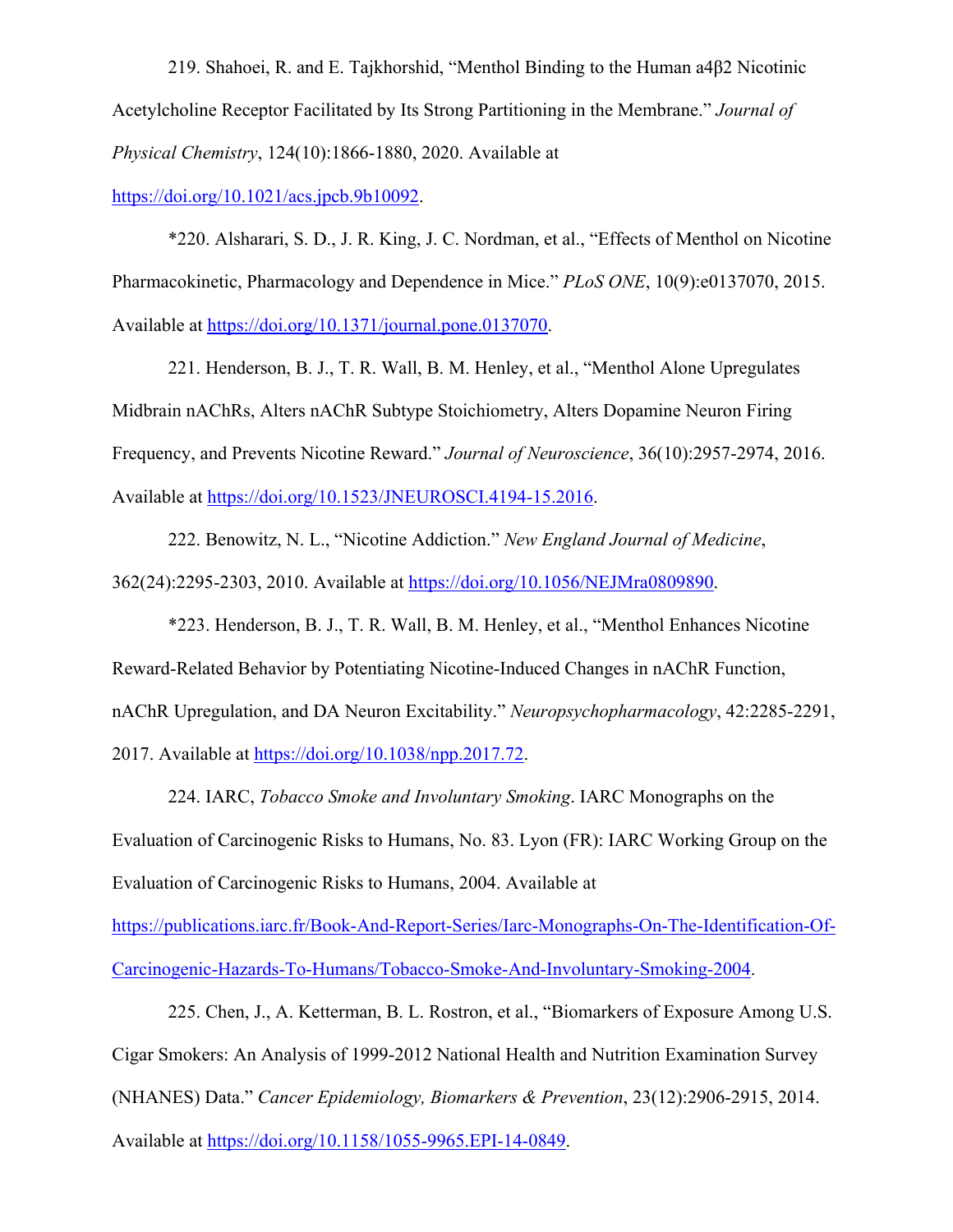226. Chang, C. M., B. L. Rostron, J. T. Chang, et al., "Biomarkers of Exposure Among U.S. Adult Cigar Smokers: Population Assessment of Tobacco and Health (PATH) Study Wave 1 (2013-2014)." *Cancer Epidemiology, Biomarkers & Prevention*, 28(5):943-953, 2019. Available at https://doi.org/10.1158/1055-9965.EPI-18-0539.

227. Christensen, C. H., B. Rostron, C. Cosgrove, et al., "Association of Cigarette, Cigar, and Pipe Use with Mortality Risk in the US Population." *JAMA Internal Medicine*, 178(4):469- 476, 2018. Available at https://doi.org/10.1001/jamainternmed.2017.8625.

\*228. Inoue-Choi, M., M. S. Shiels, T. S. McNeel, et al., "Contemporary Associations of Exclusive Cigarette, Cigar, Pipe, and Smokeless Tobacco Use With Overall and Cause-Specific Mortality in the United States." *JNCI Cancer Spectrum*, 3(3), 2019. Available at

https://doi.org/10.1093/jncics/pkz036.

229. Iribarren, C., I. S. Tekawa, S. Sidney, et al., "Effect of Cigar Smoking on the Risk of Cardiovascular Disease, Chronic Obstructive Pulmonary Disease, and Cancer in Men." *New England Journal of Medicine*, 340(23):1773-1780, 1999. Available at

https://doi.org/10.1056/NEJM199906103402301.

230. Wyss, A., M. Hashibe, S. Chuang, et al., "Cigarette, Cigar, and Pipe Smoking and the Risk of Head and Neck Cancers: Pooled Analysis in the International Head and Neck Cancer Epidemiology Consortium." *American Journal of Epidemiology*, 178(5):679-690, 2013.

Available at https://doi.org/10.1093/aje/kwt029.

231. Blot, W. J., J. K. McLaughlin, D. M. Winn, et al., "Smoking and Drinking in Relation to Oral and Pharyngeal Cancer." *Cancer Research*, 48(11):3282-3287, 1988. Available at https://pubmed.ncbi.nlm.nih.gov/3365707/.

\*232. Garrote, L. F., R. Herrero, R. M. Ortiz Reyes, et al., "Risk Factors for Cancer of the Oral Cavity and Oro-Pharynx in Cuba." *British Journal of Cancer*, 85(1):46-54, 2001. Available at https://doi.org/10.1054/bjoc.2000.1825.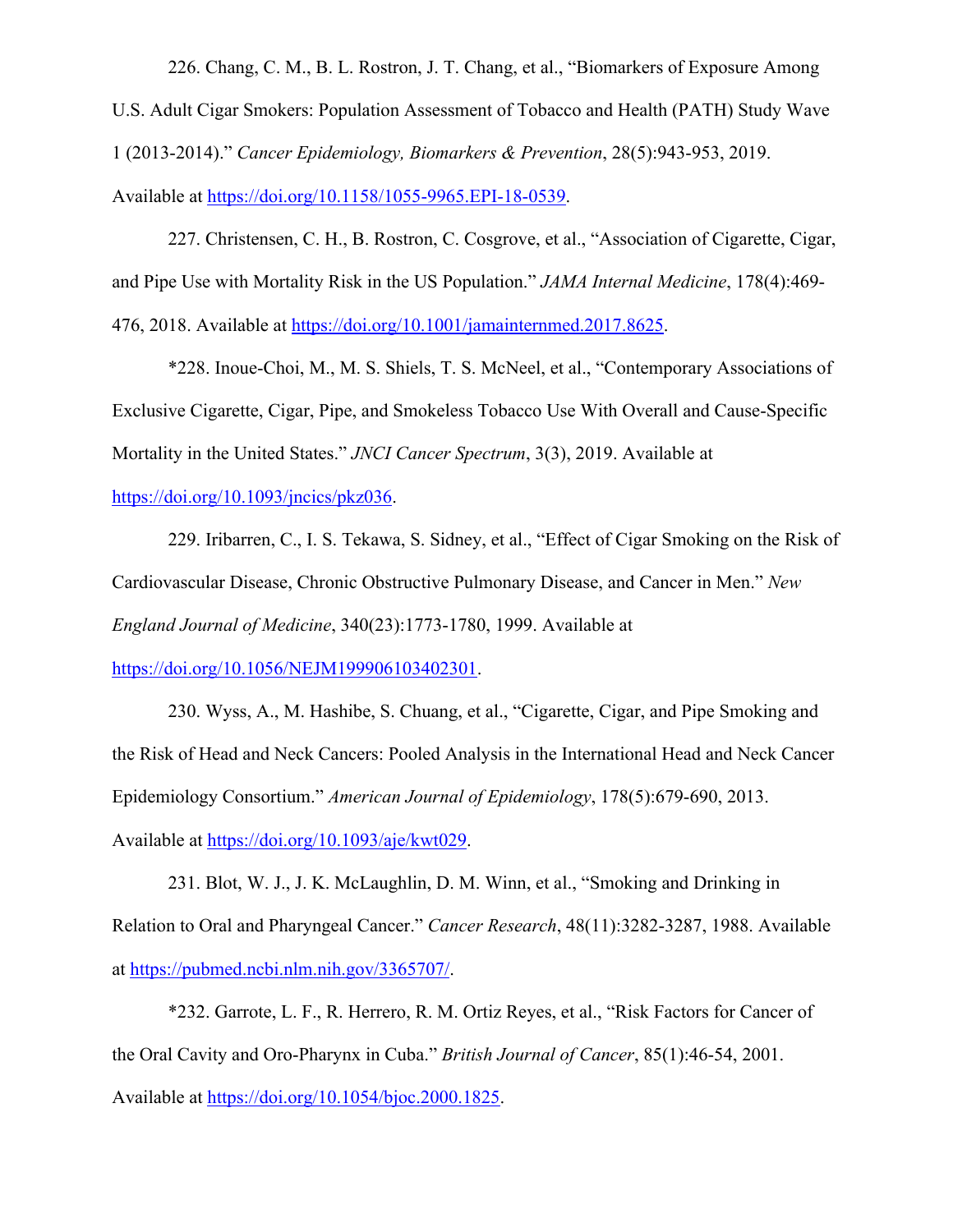233. Stockwell, H. G. and G. H. Lyman, "Impact of Smoking and Smokeless Tobacco on the Risk of Cancer of the Head and Neck." *Head & Neck Surgery*, 9(2):104-110, 1986. Available at https://doi.org/10.1002/hed.2890090206.

234. Ferraroni, M., E. Negri, C. La Vecchia, et al., "Socioeconomic Indicators, Tobacco and Alcohol in the Aetiology of Digestive Tract Neoplasms." *International Journal of Epidemiology*, 18(3):556-562, 1989. Available at https://doi.org/10.1093/ije/18.3.556.

235. McCormack, V. A., A. Agudo, C. C. Dahm, et al., "Cigar and Pipe Smoking and Cancer Risk in the European Prospective Investigation into Cancer and Nutrition (EPIC)." *International Journal of Cancer*, 127(10):2402-2411, 2010. Available at

## https://doi.org/10.1002/ijc.25252.

236. Malhotra, J., C. Borron, N. D. Freedman, et al., "Association Between Cigar or Pipe Smoking and Cancer Risk in Men: A Pooled Analysis of Five Cohort Studies." *Cancer Prevention Research*, 10(12):704-709, 2017. Available at https://doi.org/10.1158/1940- 6207.CAPR-17-0084.

237. Joly, O. G., J. H. Lubin, and M. Caraballoso, "Dark Tobacco and Lung Cancer in Cuba." *Journal of the National Cancer Institute,* 70(6):1033-1039, 1983. Available at https://doi.org/10.1093/jnci/70.6.1033.

238. Lubin, J. H., B. S. Richter, and W. J. Blot, "Lung Cancer Risk With Cigar and Pipe Use." *Journal of the National Cancer Institute,* 73(2):377-381, 1984. Available at https://doi.org/10.1093/jnci/73.2.377.

239. Boffetta, P., G. Pershagen, K. H. Jockel, et al., "Cigar and Pipe Smoking and Lung Cancer Risk: A Multicenter Study From Europe." *Journal of the National Cancer Institute*, 91(8):697-701, 1999. Available at https://doi.org/10.1093/jnci/91.8.697.

240. Higgins, I. T. T., C. M. Mahan, and E. L. Wynder, "Lung Cancer Among Cigar and Pipe Smokers." *Preventive Medicine*, 17(1):116-128, 1988. Available at https://doi.org/10.1016/0091-7435(88)90077-1.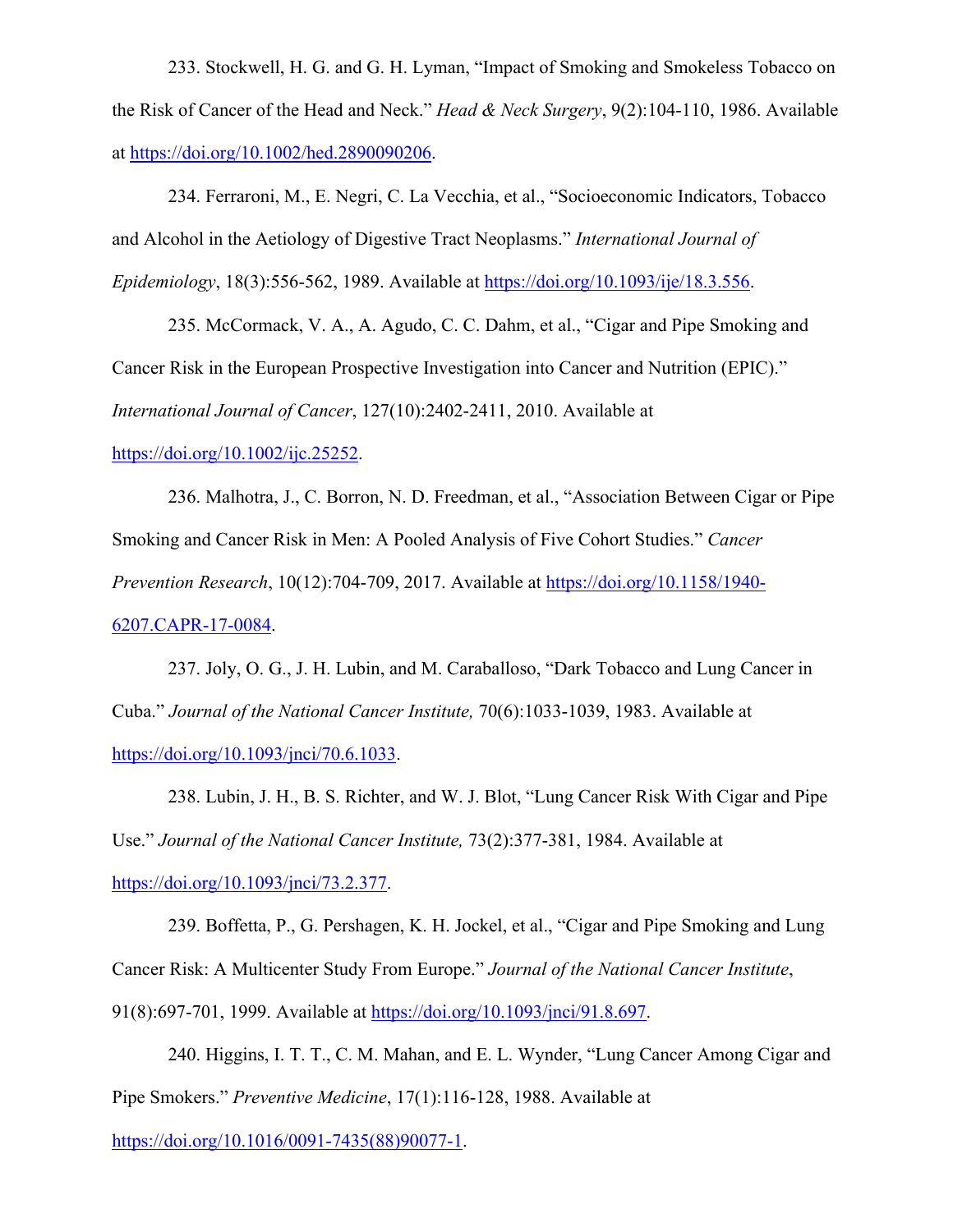241. Shaper, A. G., S. G. Wannamethee, and M. Walker, "Pipe and Cigar Smoking and Major Cardiovascular Events, Cancer Incidence and All-Cause Mortality in Middle-Aged British Men." *International Journal of Epidemiology*, 32(5):802-808, 2003. Available at https://doi.org/10.1093/ije/dyg206.

242. Abelin, T. and O. R. Gsell, "Relative Risk of Pulmonary Cancer in Cigar and Pipe Smokers." *Cancer*, 20(8):1288-1296, 1967.

243. Shapiro, J. A., E. J. Jacobs, and M. J. Thun, "Cigar Smoking in Men and Risk of Death from Tobacco-Related Cancers." *Journal of the National Cancer Institute*, 92(4):333-337, 2000. Available at https://doi.org/10.1093/jnci/92.4.333.

244. Nyboe, J., G. Jensen, M. Appleyard, et al., "Smoking and the Risk of First Acute Myocardial Infarction." *American Heart Journal*, 122(2):438-447, 1991. Available at https://doi.org/10.1016/0002-8703(91)90997-V.

245. Matroos, A., K. Magnus, and J. Strackee, "Fatal and Nonfatal Coronary Attacks in Relation to Smoking in Some Dutch Communities." *American Journal of Epidemiology*, 109(2):145-151, 1979. Available at https://doi.org/10.1093/oxfordjournals.aje.a112669.

246. Gyntelberg, F., P. B. Pedersen, L. Lauridsen, et al., "Smoking and Risk of Myocardial Infarction in Copenhagen Men Aged 40-59 with Special Reference to Cheroot Smoking." *The Lancet*, 317(8227):987-989,1981. Available at https://doi.org/10.1016/S0140- 6736(81)91743-8.

\*247. Shanks, T. G. and D. M. Burns, "Disease Consequences of Cigar Smoking." In *Cigars: Health Effects and Trends*, National Cancer Institute, Chapter 4. Tobacco Control Monograph No. 9. NIH Publication No. 98-4302. Bethesda, MD: HHS, National Institutes of Health, National Cancer Institute, 1998. Available at

https://cancercontrol.cancer.gov/brp/tcrb/monographs/monograph-09.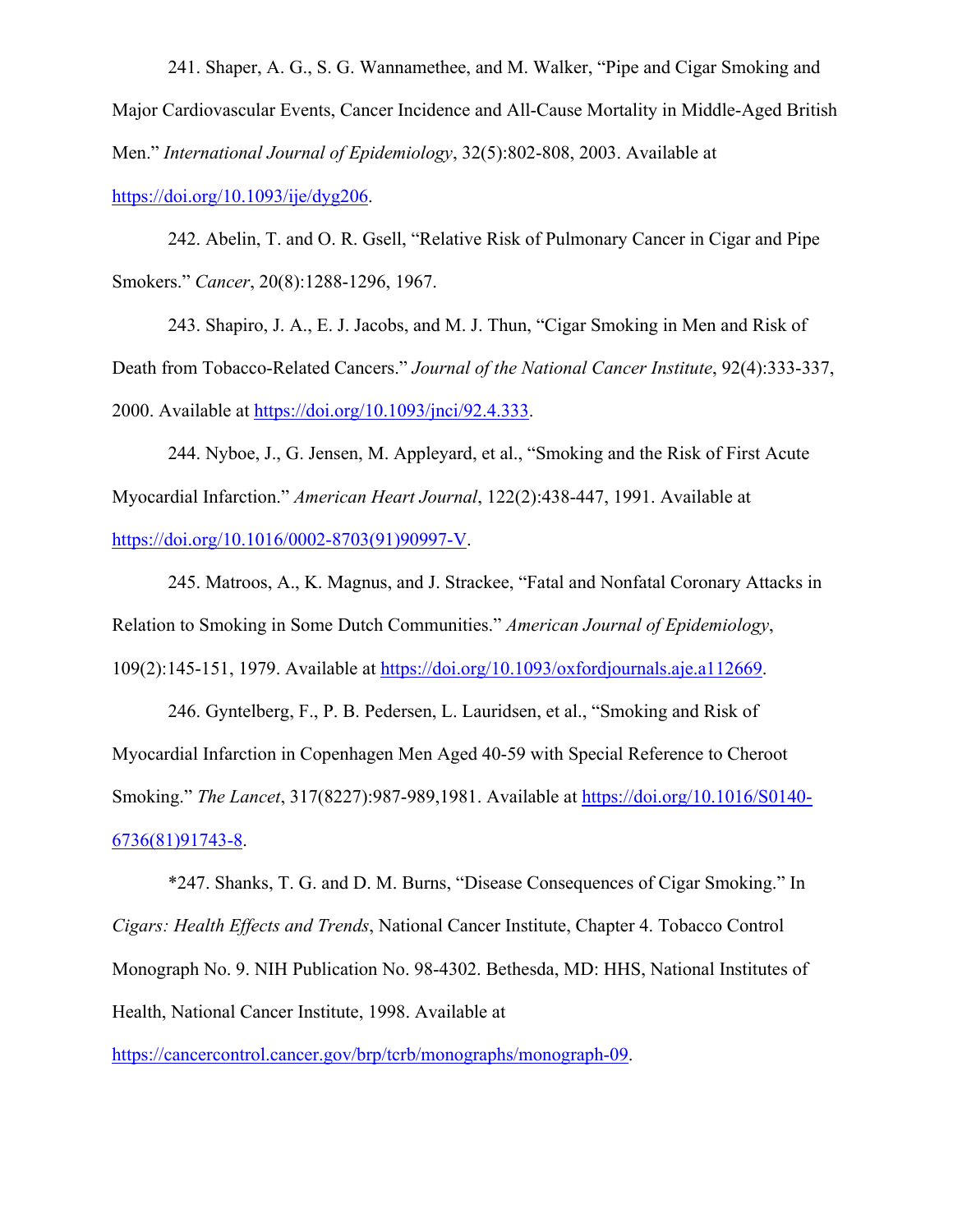248. Andreotti, G., N. D. Freedman, D. T. Silverman, et al., "Tobacco Use and Cancer Risk in the Agricultural Health Study." *Cancer Epidemiology, Biomarkers & Prevention*, 26(5):769-778, 2017. Available at https://doi.org/10.1158/1055-9965.EPI-16-0748.

249. Heineman, E. F., S. Hoar Zahm, J. K. McLaughlin, et al., "Increased Risk of Colorectal Cancer Among Smokers: Results of a 26-Year Follow-Up of US Veterans and a Review." *International Journal of Cancer*, 59(6):728-738, 1994. Available at https://doi.org/10.1002/ijc.2910590603.

\*250. Chao, A., M. J. Thun, S. J. Henley, et al., "Cigarette Smoking, Use of Other Tobacco Products and Stomach Cancer Mortality in US Adults: The Cancer Prevention Study II." *International Journal of Cancer*, 101(4):380-389, 2002. Available at

https://doi.org/10.1002/ijc.10614.

\*251. HHS, *The Health Consequences of Involuntary Exposure to Tobacco Smoke: A Report of the Surgeon General*. Atlanta, GA: HHS, CDC, Coordinating Center for Health Promotion, National Center for Chronic Disease Prevention and Health Promotion, Office of Smoking and Health, 2006.

\*252. IOM, *Secondhand Smoke Exposure and Cardiovascular Effects: Making Sense of the Evidence*. Washington, DC: The National Academies Press, 2010. Available at https://doi.org/10.17226/12649.

253. Klepeis, N. E., W. R. Ott, and J. L. Repace, "The Effect of Cigar Smoking on Indoor Levels of Carbon Monoxide and Particles." *Journal of Exposure Analysis and Environmental Epidemiology*, 9(6):622-635, 1999. Available at https://doi.org/10.1038/sj.jea.7500065.

254. Liu, J., X. Wang, S. Narayan, et al., "Impairment of Endothelial Function by Little Cigar Secondhand Smoke." *Tobacco Regulatory Science*, 2(1):56-63, 2016. Available at https://doi.org/10.18001/TRS.2.1.6.

\*255. Moore, B. F., M. L. Clark, A. Bachand, et al., "Interactions Between Diet and Exposure to Secondhand Smoke on the Prevalence of Childhood Obesity: Results From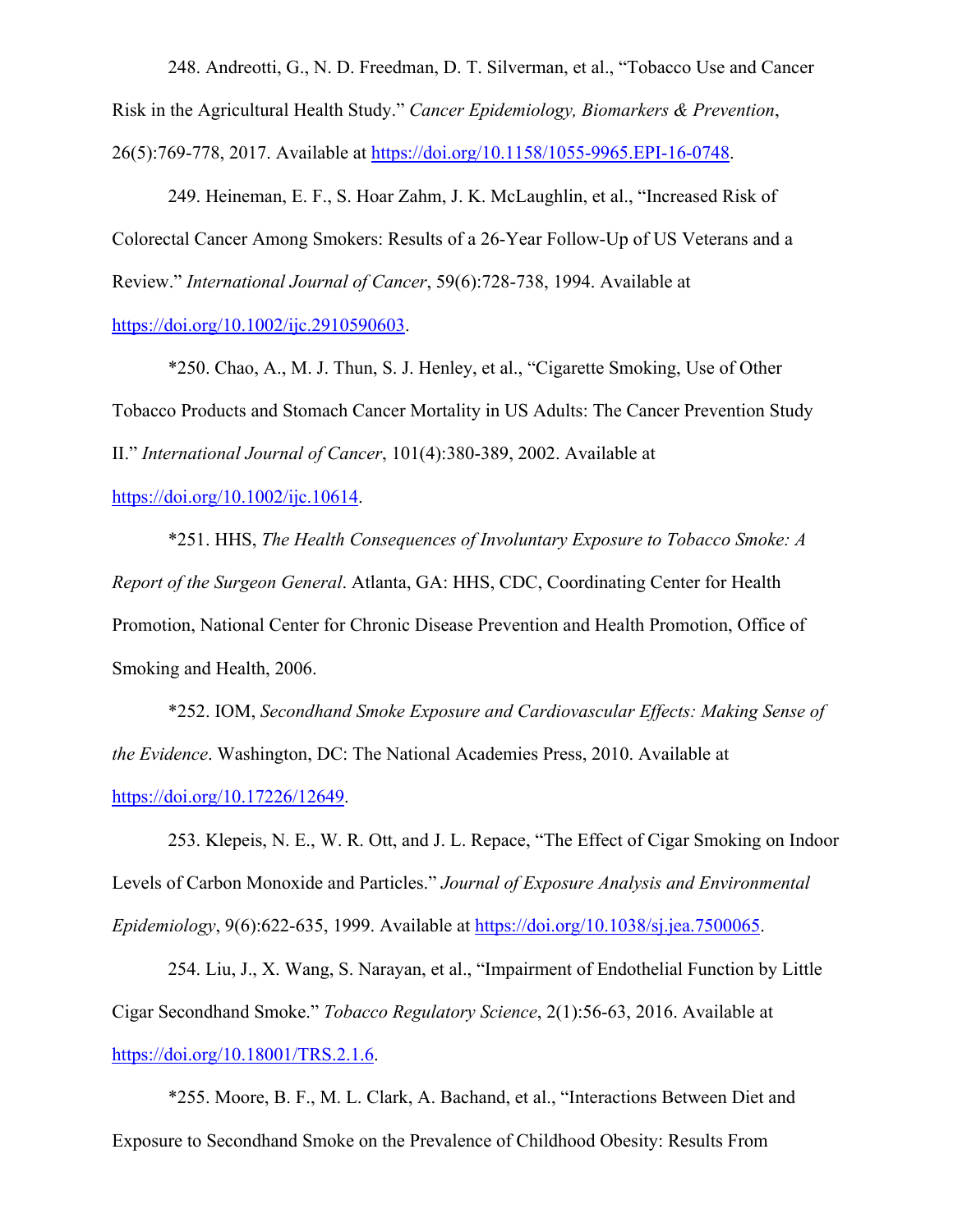NHANES, 2007-2010." *Environmental Health Perspectives*, 124(8):1316-1322, 2016. Available at http://dx.doi.org/10.1289/ehp.1510138.

256. Barnoya, J. and S. A. Glantz, "Cardiovascular Effects of Secondhand Smoke: Nearly as Large as Smoking." *Circulation*, 111(20):2684-2698, 2005. Available at https://doi.org/10.1161/CIRCULATIONAHA.104.492215.

257. Tziomalos, K. and F. Charsoulis, "Endocrine Effects of Tobacco Smoking." *Clinical Endocrinology*, 61(6):664-674, 2004. Available at https://doi.org/10.1111/j.1365- 2265.2004.02161.x.

\*258. Rostron, B. L., C. G. Corey, and R. M. Gindi, "Cigar Smoking Prevalence and Morbidity Among US Adults, 2000-2015." *Preventive Medicine Reports*, 14:100821, 2019. Available at https://doi.org/10.1016/j.pmedr.2019.100821.

\*259. Babb, S., A. Malarcher, G. Schauer, et al., "Quitting Smoking Among Adults-- United States, 2000-2015." *Morbidity and Mortality Weekly Report*, 65(52):1457-1464, 2017. Available at https://doi.org/10.15585/mmwr.mm6552a1.

260. Kulak, J. A., M. E. Cornelius, G. T. Fong, et al., "Differences in Quit Attempts and Cigarette Smoking Abstinence Between Whites and African Americans in the United States: Literature Review and Results From the International Tobacco Control U.S. Survey." *Nicotine & Tobacco Research*, 18(Suppl. 1):S79-S87, 2016. Available at https://doi.org/10.1093/ntr/ntv228.

261. Kasza, K. A., K. C. Edwards, Z. Tang, et al., "Correlates of Tobacco Product Cessation Among Youth and Adults in the USA: Findings from the PATH Study Waves 1-3 (2013-2016)." *Tobacco Control*, 29:s203-s215, 2020. Available at

https://doi.org/10.1136/tobaccocontrol-2019-055255.

262. Schabath, M. B., W. D. Cress, and T. Muñoz-Antonia, "Racial and Ethnic Differences in the Epidemiology and Genomics of Lung Cancer." *Cancer Control*, 23(4):338- 346, 2016. Available at https://doi.org/10.1177/107327481602300405.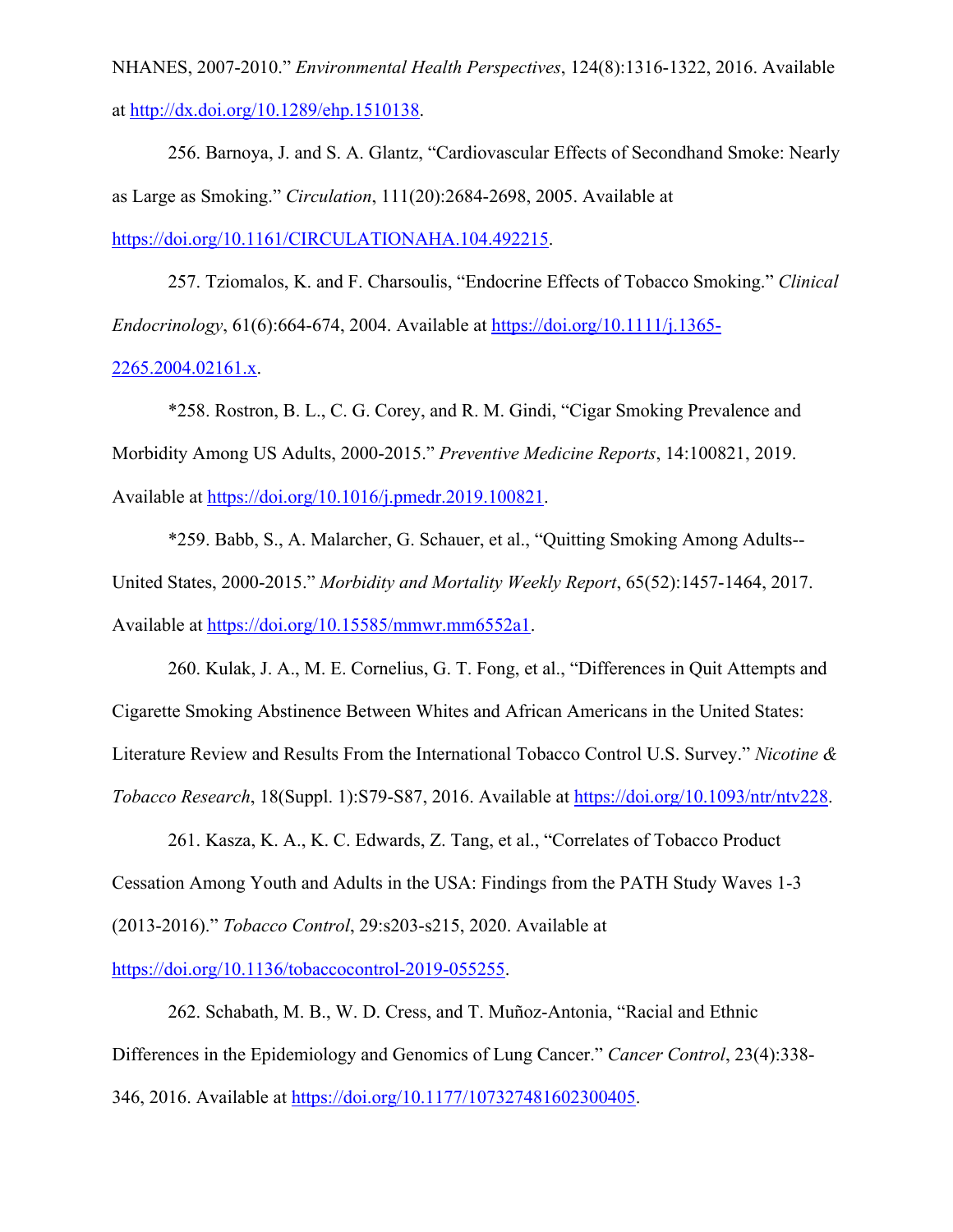\*263. National Cancer Institute. "Cancer Stat Facts: Cancer Disparities."

SEER.Cancer.gov. Accessed June 4, 2021. https://seer.cancer.gov/statfacts/html/disparities.html.

\*264. Keenan, N. L. and K. M. Shaw, "Coronary Heart Disease and Stroke Deaths-- United States, 2006." *Morbidity and Mortality Weekly Report Supplements*, 60(1):62-66, 2011. Available at https://www.cdc.gov/mmwr/preview/mmwrhtml/su6001a13.htm.

265. Safford, M. M., T. M. Brown, P. M. Muntner, et al., "Association of Race and Sex with Risk of Incident Acute Coronary Heart Disease Events." *Journal of the American Medical Association*, 308(17):1768-1774, 2012. Available at https://doi.org/10.1001/jama.2012.14306.

\*266. Singh, G. K., M. Siahpush, R. E. Azuine, et al., "Widening Socioeconomic and Racial Disparities in Cardiovascular Disease Mortality in the United States, 1969-2013." *International Journal of Maternal and Child Health and AIDS*, 3(2):106-118, 2015. Available at https://doi.org/10.21106/ijma.44.

\*267. National Center for Health Statistics, "Racial and Ethnic Disparities in Heart Disease." *Health, United States Spotlight*, 2019. Accessed February 21, 2022.

https://www.cdc.gov/nchs/hus/spotlight/HeartDiseaseSpotlight\_2019\_0404.pdf.

\*268. Van Dyke, M., S. Greer, E. Odom, et al., "Heart Disease Death Rates Among Blacks and Whites Aged ≥35 Years--United States, 1968-2015." *Morbidity and Mortality Weekly Report Surveillance Summaries*, 67(5):1-11, 2018. Available at https://doi.org/10.15585/mmwr.ss6705a1.

\*269. CDC, "Vital Signs: Avoidable Deaths from Heart Disease, Stroke, and Hypertensive Disease--United States, 2001-2010. *Morbidity and Mortality Weekly Report*, 62(35):721-727, 2013. Available at

https://www.cdc.gov/mmwr/preview/mmwrhtml/mm6235a4.htm.

270. Chen-Sankey, J. C., K. Choi, T. R. Kirchner, et al., "Flavored Cigar Smoking Among African American Young Adult Dual Users: An Ecological Momentary Assessment."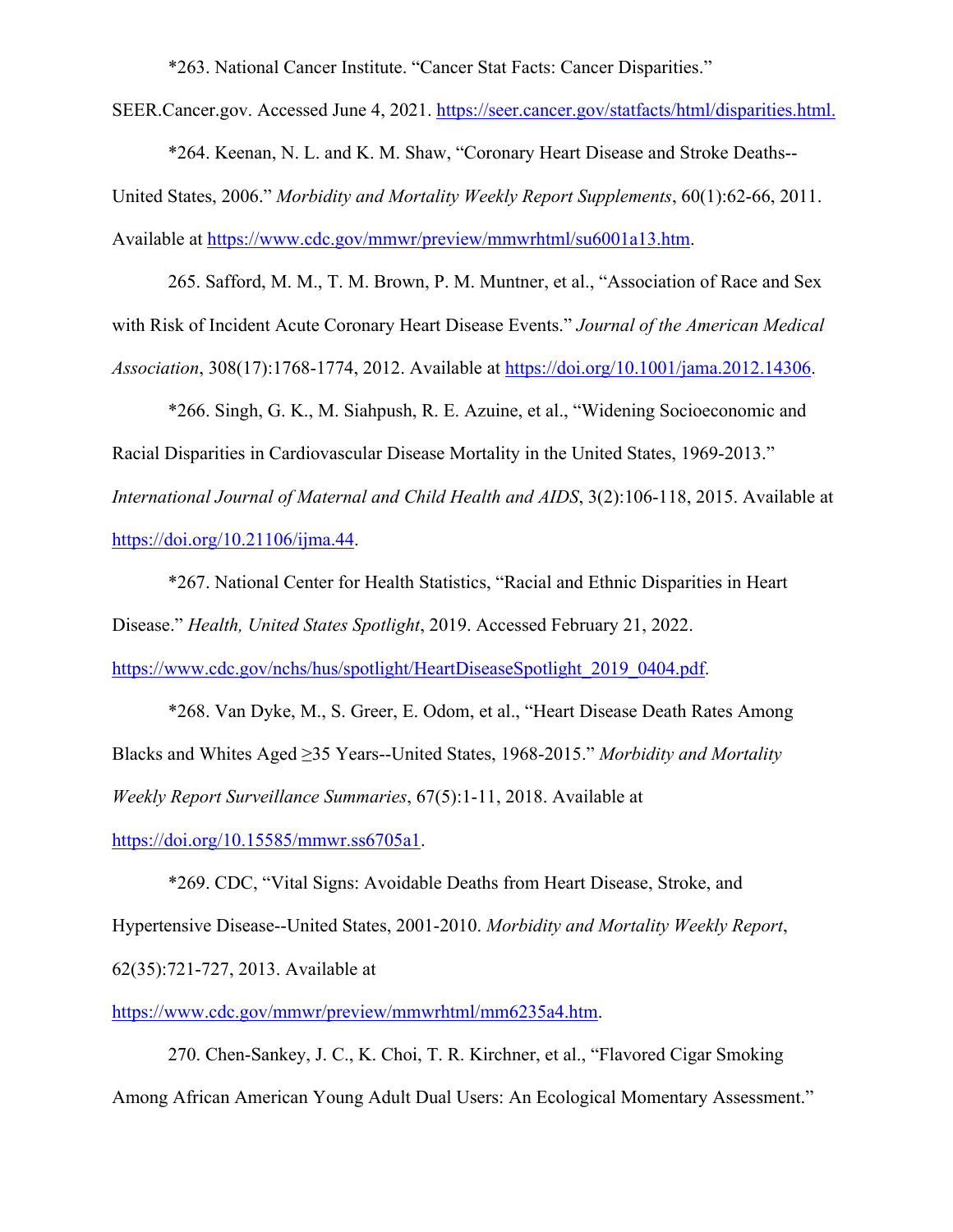*Drug and Alcohol Dependency*, 196:79-85, 2019. Available at

https://doi.org/10.1016/j.drugalcdep.2018.12.020.

\*271. Odani, S., B. S. Armour, C. M. Graffunder, et al., "Prevalence and Disparities in Tobacco Product Use Among American Indians/Alaska Natives--United States, 2010-2015." *Morbidity and Mortality Weekly Report*, 66(50):1374-1378, 2017. Available at

https://doi.org/10.15585/mmwr.mm6650a2.

\*272. Eichner, J. E., W. Wang, Y. Zhang, et al., "Tobacco Use and Cardiovascular Disease Among American Indians: The Strong Heart Study." *International Journal of Environmental Research and Public Health*, 7(10):3816-3830, 2010. Available at https://doi.org/10.3390/ijerph7103816.

273. Lee, E. T., T. K. Welty, R. Fabsitz, et al., "The Strong Heart Study - A Study of Cardiovascular Disease in American Indians: Design and Methods." *American Journal of Epidemiology*, 132(6):1141-1155, 1990. Available at

https://doi.org/10.1093/oxfordjournals.aje.a115757.

274. Mowery, P. D., S. R. Dube, S. L. Thorne, et al., "Disparities in Smoking-Related Mortality Among American Indians/Alaska Natives*.*" *American Journal of Preventative Medicine*, 49(5):738-744, 2015. Available at https://doi.org/10.1016/j.amepre.2015.05.002.

275. Hamad, R., J. Penko, D. S. Kazi, et al., "Association of Low Socioeconomic Status with Premature Coronary Heart Disease in US Adults." *JAMA Cardiology*, 5(8):899-908, 2020. Available at https://doi.org/10.1001/jamacardio.2020.1458.

276. Gutierrez, J. and O. A. Williams. "A Decade of Racial and Ethnic Stroke Disparities in the United States." *Neurology*, 82(12):1080-1082, 2014. Available at https://doi.org/10.1212/WNL.0000000000000237.

277. Vurbic, D., V. S. Harder, R. R. Redner, et al., "Co-Occurring Obesity and Smoking Among U.S. Women of Reproductive Age: Associations with Educational Attainment and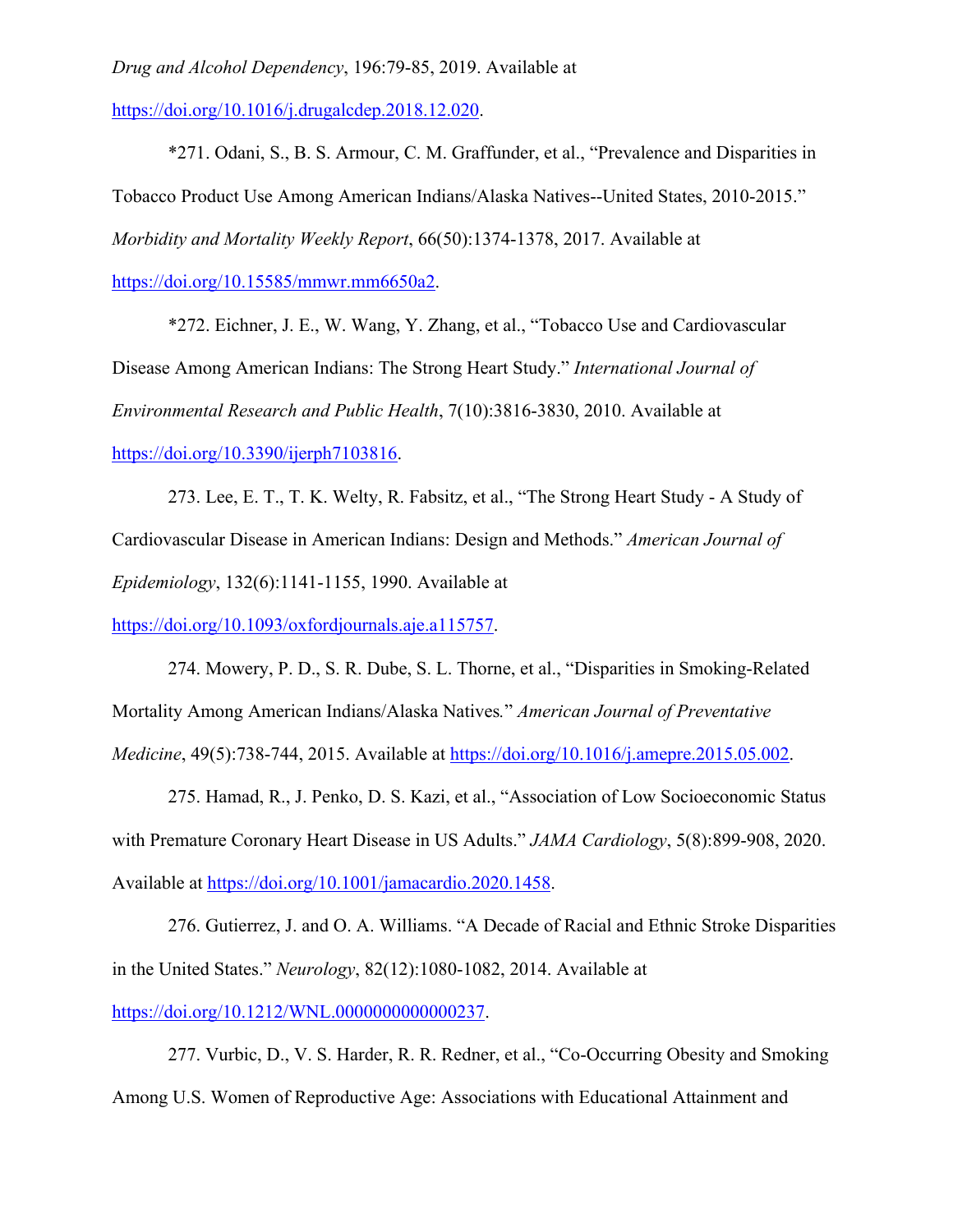Health Biomarkers and Outcomes." *Preventive Medicine*, 80:60-66, 2015. Available at https://doi.org/10.1016/j.ypmed.2015.05.020.

278. Smith, P. H., C. M. Mazure, and S. A. McKee, "Smoking and Mental Illness in the US Population." *Tobacco Control*, 23(e2):e147-e153, 2014. Available at https://doi.org/10.1136/tobaccocontrol-2013-051466.

279. Callaghan, R. C., S. Veldhuizen, T. Jeysingh, et al., "Patterns of Tobacco-Related Mortality Among Individuals Diagnosed with Schizophrenia, Bipolar Disorder, or Depression." *Journal of Psychiatric Research*, 48(1):102-110, 2014. Available at

https://doi.org/10.1016/j.jpsychires.2013.09.014.

\*280. Prochaska, J. J., S. Das, and K. C. Young-Wolff, "Smoking, Mental Illness, and Public Health." *Annual Review of Public Health*, 38:165-185, 2017. Available at https://doi.org/10.1146/annurev-publhealth-031816-044618.

281. Veldhuizen, S. and R. C. Callaghan, "Cause-Specific Mortality Among People Previously Hospitalized with Opioid-Related Conditions: A Retrospective Cohort Study." *Annals of Epidemiology*, 24(8):620-624, 2014. Available at

https://doi.org/10.1016/j.annepidem.2014.06.001.

282. Shastri, S. S., R. Talluri, and S. Shete, "Disparities in Secondhand Smoke Exposure in the United States: National Health and Nutrition Examination Survey 2011-2018." *JAMA Internal Medicine*, 181(1):134-137, 2021. Available at

https://doi.org/10.1001/jamainternmed.2020.3975.

\*283. Homa, D. M., L. J. Neff, B. A. King, et al., "Vital Signs: Disparities in Nonsmokers' Exposure to Secondhand Smoke--United States, 1999-2012." *Morbidity and Mortality Weekly Report*, 64(4):103-108, 2015. Available at

https://www.cdc.gov/mmwr/preview/mmwrhtml/mm6404a7.htm.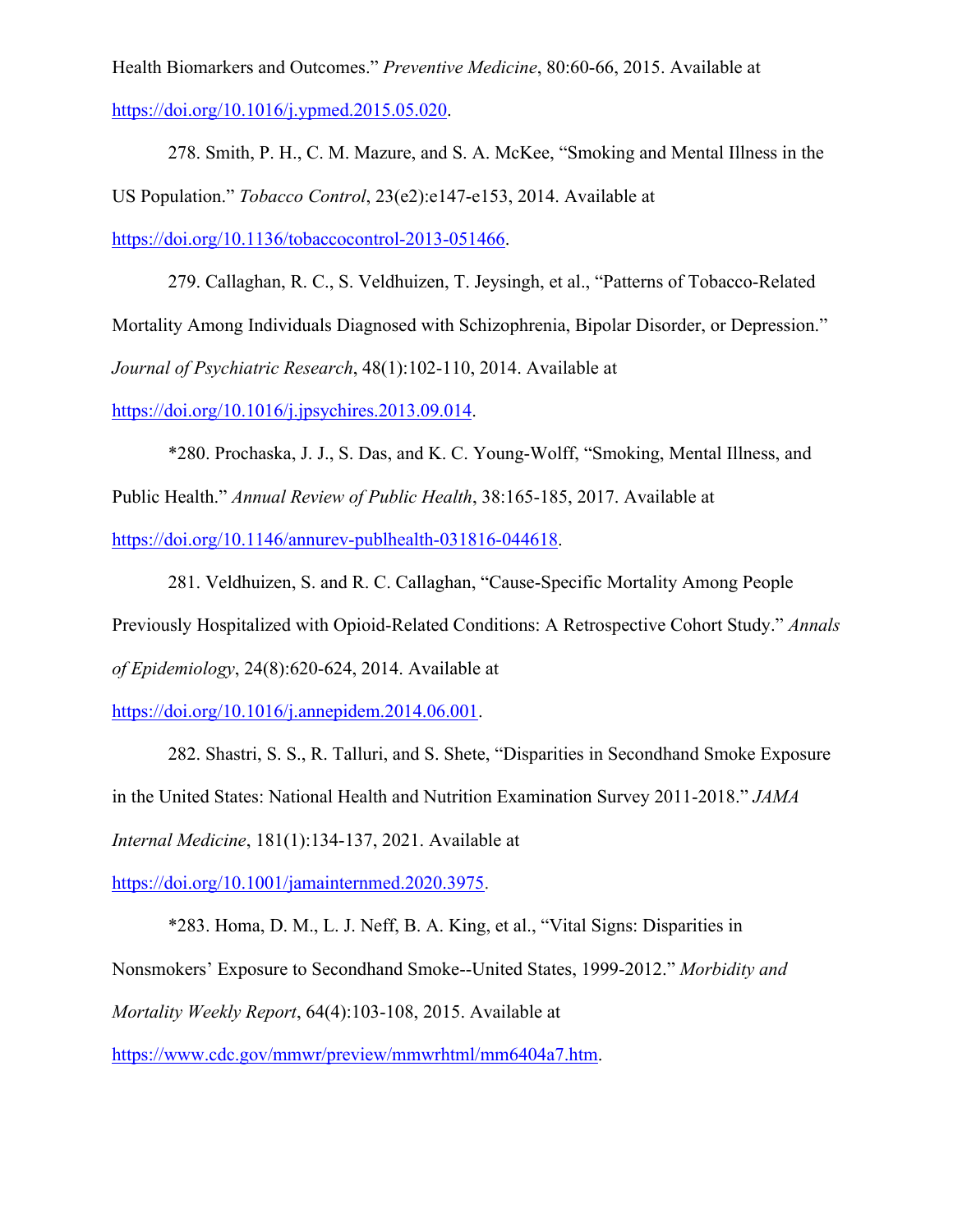284. Azagba, S., K. Latham, and L. Shan, "Sociodemographic Differences in Secondhand Smoke Exposure in the United States." *Health Education & Behavior*, 47(4):602-610, 2020. Available at https://doi.org/10.1177/1090198120925414.

\*285. Walton, K., A. S. Gentzke, R. Murphy-Hoefer, et al., "Exposure to Secondhand Smoke in Homes and Vehicles Among US Youths, United States, 2011-2019." *Preventing Chronic Disease*, 17:E103, 2020. Available at https://dx.doi.org/10.5888%2Fpcd17.200107.

286. Zhang, X., A. P. Martinez-Donate, D. Kuo, et al., "Trends in Home Smoking Bans in the USA, 1995-2007: Prevalence, Discrepancies and Disparities." *Tobacco Control*, 21(3):330-336, 2012. Available at https://tobaccocontrol.bmj.com/content/21/3/330.short.

287. Dai, H., and J. Hao, "The Prevalence of Exposure to Workplace Secondhand Smoke in the United States: 2010 to 2015." *Nicotine & Tobacco Research*, 19(11):1300-1307, 2017. Available at https://doi.org/10.1093/ntr/ntw306.

288. Counotte, D. S., A. B. Smit, T. Pattij, et al., "Development of the Motivational System During Adolescence, and Its Sensitivity to Disruption by Nicotine." *Developmental Cognitive Neuroscience*, 1(4):430-443, 2011. Available at

https://doi.org/10.1016/j.dcn.2011.05.010.

289. Villanti, A. C., A. L. Johnson, B. K. Ambrose, et al., "Flavored Tobacco Product Use in Youth and Adults: Findings from the First Wave of the PATH Study (2013-2014)." *American Journal of Preventive Medicine*, 53(2):139-151, 2017. Available at https://doi.org/10.1016/j.amepre.2017.01.026.

\*290. Thun, M. J., C. Day-Lally, D. G. Myers, et al., "Trends in Tobacco Smoking and Mortality from Cigarette Use in Cancer Prevention Studies I (1959 through 1965) and II (1982 through 1988)." In *Changes in Cigarette-Related Disease Risks and Their Implication for Prevention and Control*, National Cancer Institute, Chapter 4. Tobacco Control Monograph No. 8. NIH Publication No. 97-4213. Bethesda, MD: HHS, National Institutes of Health, National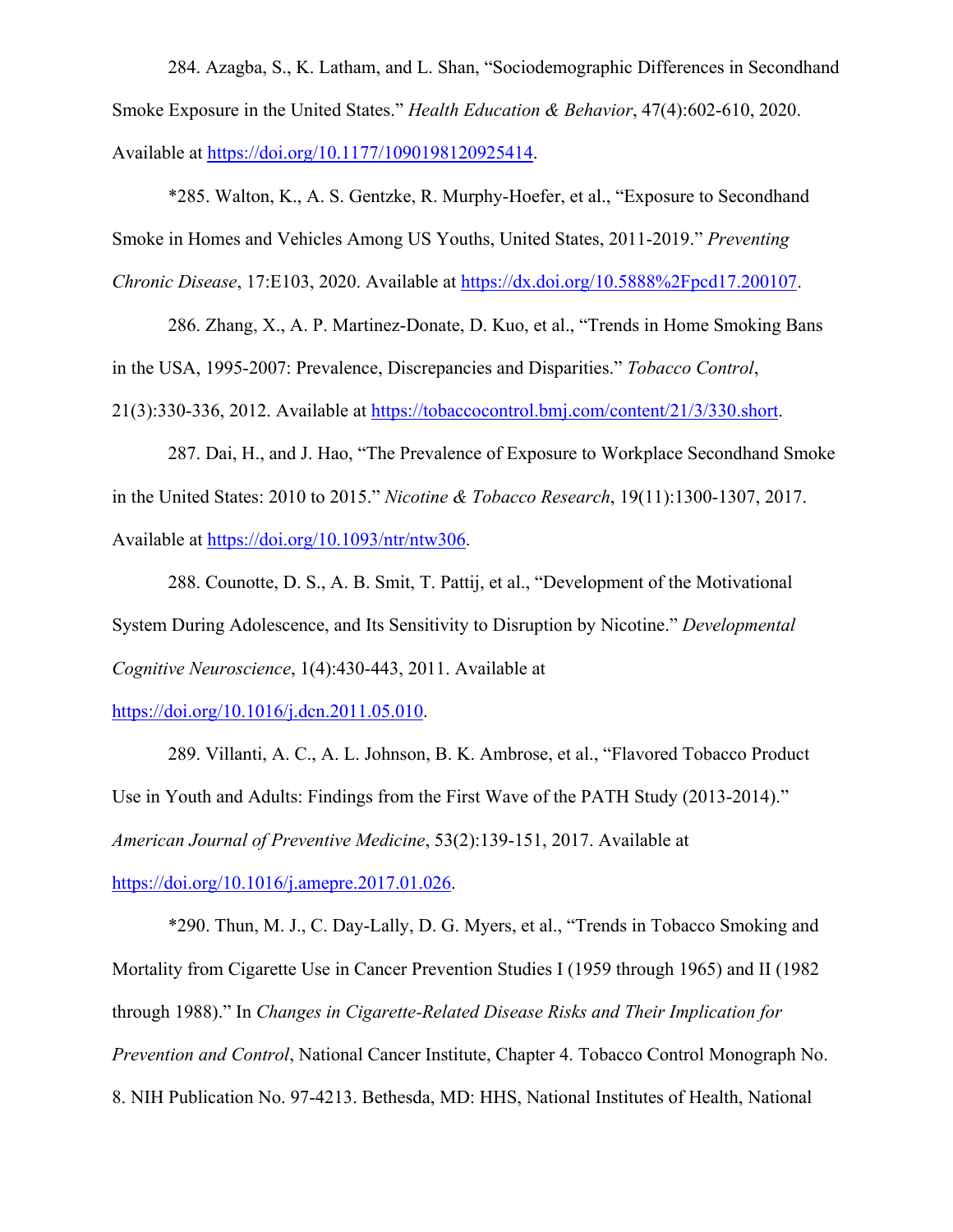## Cancer Institute, 1997. Available at

https://cancercontrol.cancer.gov/brp/tcrb/monographs/monograph-08.

291. Jacobs, E. J., M. J. Thun, L. F. Apicella, et al., "Cigar Smoking and Death From Coronary Heart Disease in a Prospective Study of US Men." *Archives of Internal Medicine*, 159(20):2413-2418, 1999. Available at https://doi.org/10.1001/archinte.159.20.2413.

\*292. Rostron, B. L., C. G. Corey, E. Holder-Hayes, et al., "Estimating the Potential Public Health Impact of Prohibiting Characterizing Flavors in Cigars Throughout the US." *International Journal of Environmental Research and Public Health*, 16(18):3234, 2019. Available at https://doi.org/10.3390/ijerph16183234.

\*293. U.S. Census Bureau. "Annual Estimates of the Resident Population by Single Year of Age and Sex for the United States: April 1, 2010 to July 1, 2019 (NC-EST2019-SYA SEXN)." Census.gov. Accessed October 7, 2021. https://www.census.gov/newsroom/presskits/2020/population-estimates-detailed.html.

294. Sung, H., Y. Wang, T. Yao, et al., "Polytobacco Use of Cigarettes, Cigars, Chewing Tobacco, and Snuff Among US Adults." *Nicotine & Tobacco Research*, 18(5):817-826, 2016. Available at https://doi.org/10.1093%2Fntr%2Fntv147.

295. IARC, *Effectiveness of Tax and Price Policies for Tobacco Control*. IARC Handbooks of Cancer Prevention, Tobacco Control, Vol. 14. Lyon (FR): IARC, 2011. Available at https://publications.iarc.fr/Book-And-Report-Series/Iarc-Handbooks-Of-Cancer-Prevention/Effectiveness-Of-Tax-And-Price-Policies-For-Tobacco-Control-2011.

296. Godtfredsen, N. S., E. Prescott, and M. Osler, "Effect of Smoking Reduction on Lung Cancer Risk." *Journal of the American Medical Association*, 294(12):1505-1510, 2005. Available at https://doi.org/10.1001/jama.294.12.1505.

\*297. Hart, C., L. Gruer, and L. Bauld, "Does Smoking Reduction in Midlife Reduce Mortality Risk? Results of 2 Long-Term Prospective Cohort Studies of Men and Women in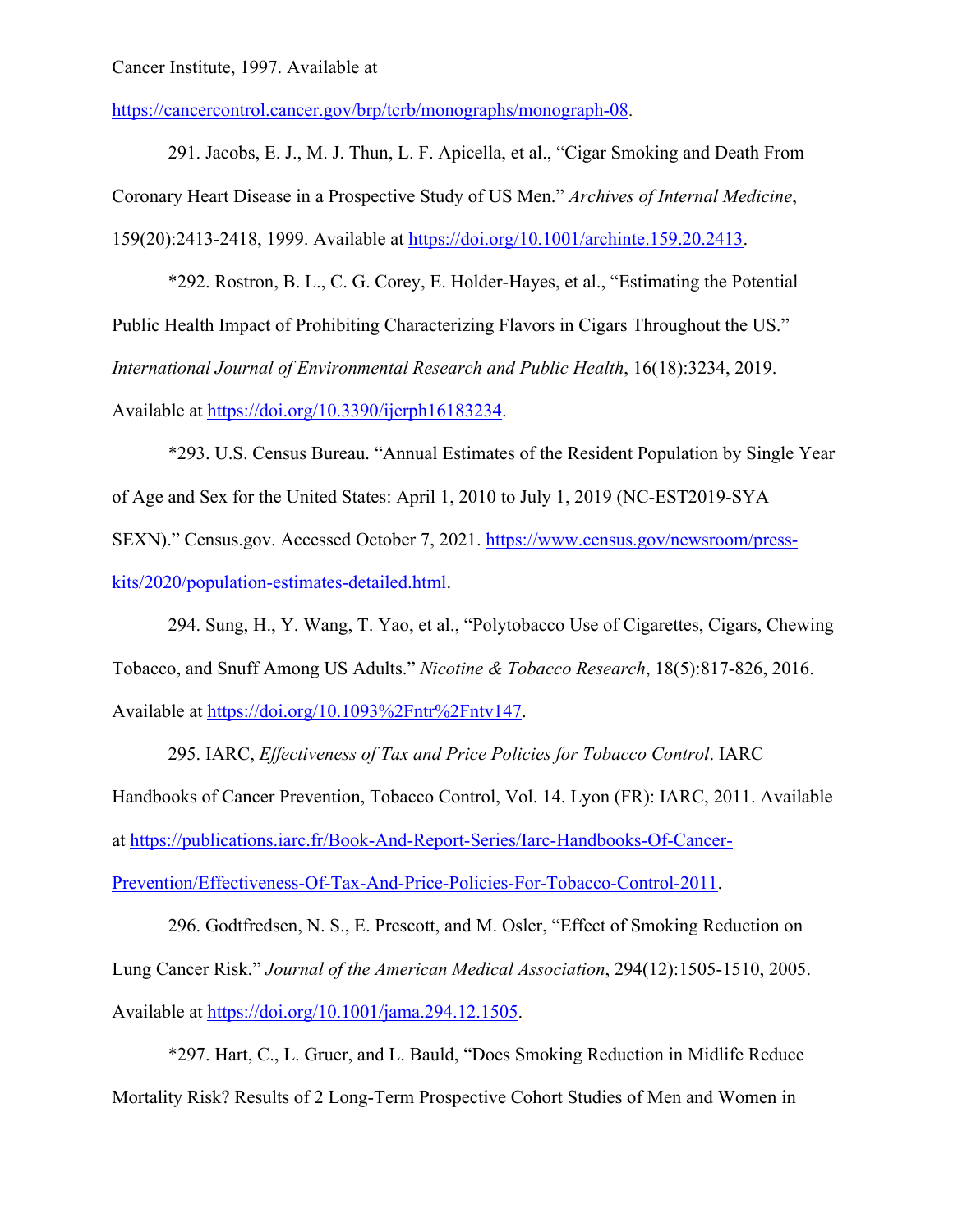Scotland." *American Journal of Epidemiology*, 178(5):770-779, 2013. Available at https://doi.org/10.1093/aje/kwt038.

\*298. FDA, Preliminary Regulatory Impact Analysis; Initial Regulatory Flexibility Analysis; Unfunded Mandates Reform Act Analysis, Tobacco Product Standard for Characterizing Flavors in Cigars; Proposed Rule.

299. Thun, M. J., B. D. Carter, N. D. Feskanich, et al., "50-Year Trends in Smoking-Related Mortality in the United States." *New England Journal of Medicine*, 368(4):351-364, 2013. Available at https://doi.org/10.1056/NEJMsa1211127.

\*300. HHS, *The Health Benefits of Smoking Cessation: A Report of the Surgeon General*. DHHS Publication No. (CDC) 90-8416. Rockville, MD: HHS, Public Health Service, CDC, National Center for Chronic Disease Prevention and Health Promotion, Office on Smoking and Health, 1990.

\*301. HHS, *Smoking Cessation: A Report of the Surgeon General*. Atlanta, GA: HHS, CDC, National Center for Chronic Disease Prevention and Health Promotion, Office on Smoking and Health, 2020.

302. Rostron, B. L., C. M. Chang, and T. F. Pehachek, "Estimation of Cigarette Smoking-Attributable Morbidity in the United States." *JAMA Internal Medicine*, 174(12):1922- 1928, 2014. Available at https://doi.org/10.1001/jamainternmed.2014.5219.

303. National Research Council and Institute of Medicine of the National Academies, *Understanding the U.S. Illicit Tobacco Market: Characteristics, Policy Context, and Lessons from International Experiences*. Washington, DC: The National Academies Press, 2015. Available at https://doi.org/10.17226/19016.

304. Stoklosa, M., "No Surge in Illicit Cigarettes After Implementation of Menthol Ban in Nova Scotia." *Tobacco Control*, 28(6):701-703, 2019. Available at

https://doi.org/10.1136/tobaccocontrol-2018-054552.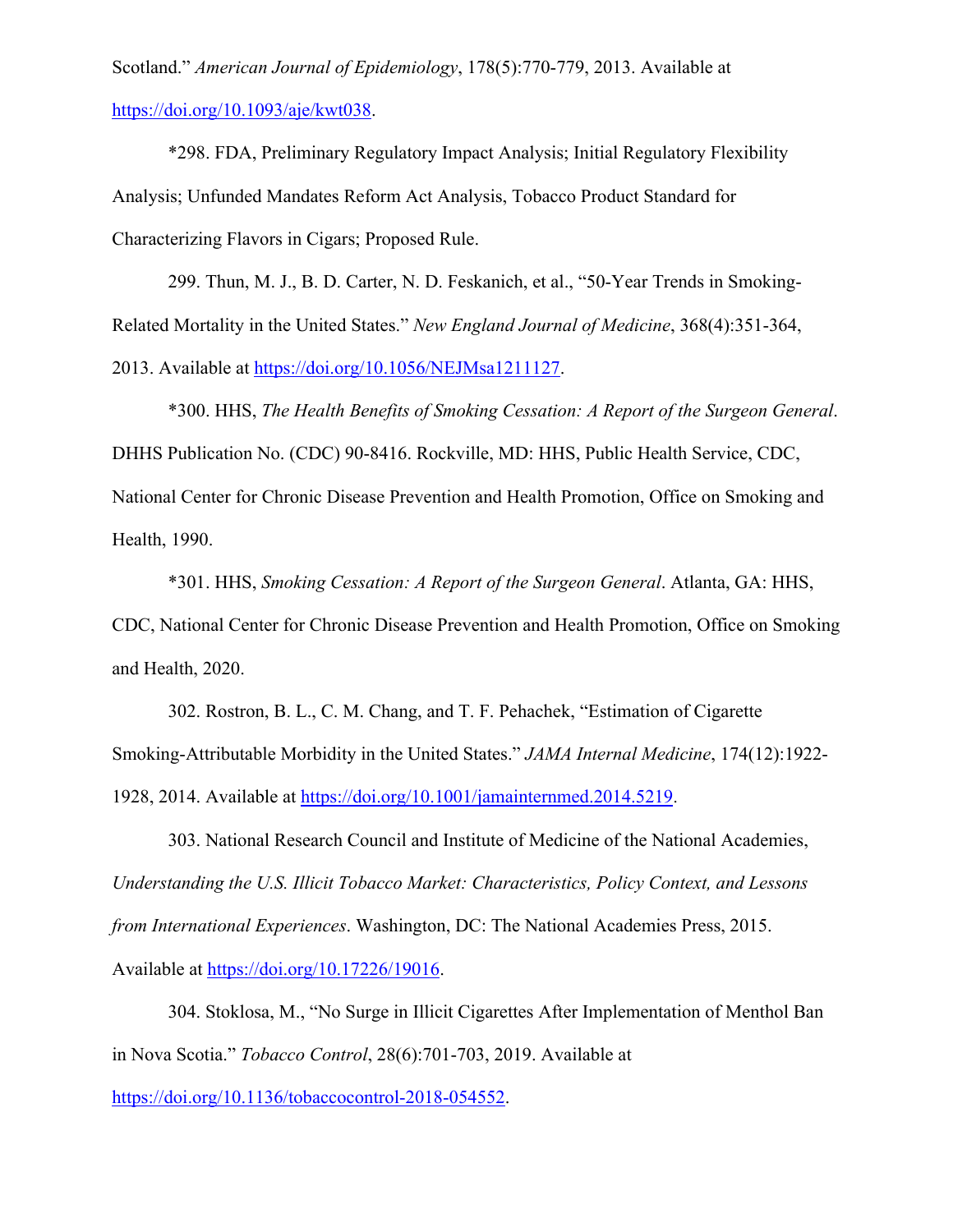\*305. WHO Study Group on Tobacco Product Regulation, *Tobacco Regulatory Advisory: Waterpipe Tobacco Smoking: Health Effects, Research Needs and Recommended Actions by Regulators*. WHO Tobacco Control Papers. Geneva (Switzerland): World Health Organization, Tobacco Free Initiative, 2005. Available at https://www.who.int/publications/i/item/advisorynote-waterpipe-tobacco-smoking-health-effects-research-needs-and-recommended-actions-byregulators.

306. Shihadeh, A., S. Azar, C. Antonios, et al., "Towards a Topographical Model of Narghile Water-Pipe Café Smoking: A Pilot Study in a High Socioeconomic Status Neighborhood of Beirut, Lebanon." *Pharmacology Biochemistry and Behavior*, 79(1):75-82, 2004. Available at https://doi.org/10.1016/j.pbb.2004.06.005.

\*307. FDA, "Finding of No Significant Impact: Tobacco Product Standard for Flavors in Cigars." Silver Spring, MD: HHS, FDA, Center for Tobacco Products, 2022.

\*308. FDA, "Environmental Assessment for Tobacco Product Standard for Flavors in Cigars." Silver Spring, MD: HHS, FDA, Center for Tobacco Products, 2022.

List of Subjects in 21 CFR Part 1166

Labeling, Smoke, Smoking, Tobacco, Tobacco products.

Therefore, under the Federal Food, Drug, and Cosmetic Act and under authority delegated to the Commissioner of Food and Drugs, it is proposed that chapter I of title 21 of the Code of Federal Regulations be amended by adding part 1166 to subchapter K to read as follows:

PART 1166--PRODUCT STANDARD: FLAVORS IN CIGARS

Subpart A--General Provisions

Sec.

1166.1 Scope.

1166.3 Definitions.

Subpart B--Tobacco Product Standard for Flavors in Cigars

1166.5 Prohibition on use of characterizing flavors in cigars.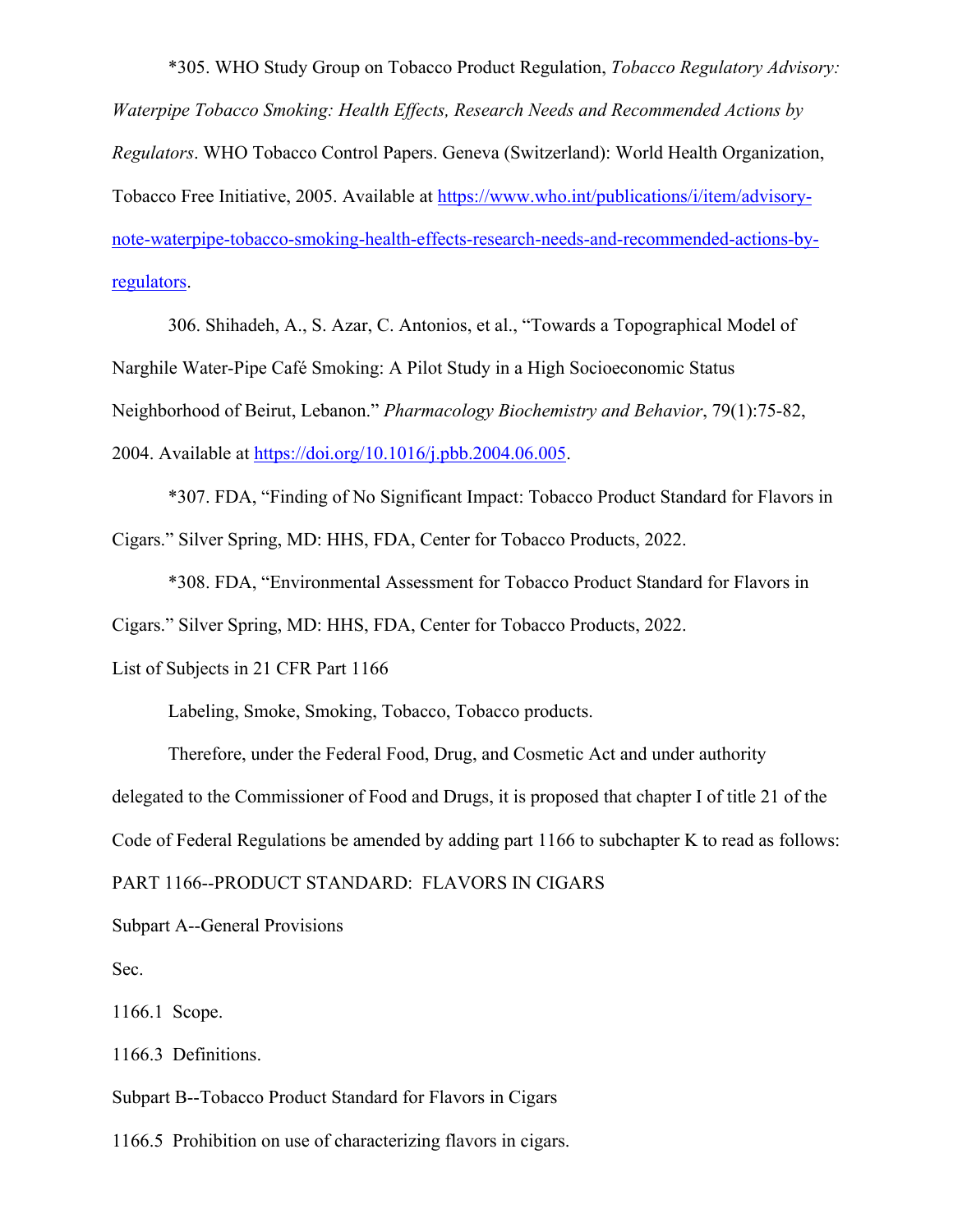Authority: 21 U.S.C. 331, 333, 371(a), 387b, 387c, 387f(d), 387g(a).

Subpart A--General Provisions

§ 1166.1 Scope.

(a) This part sets out a tobacco product standard under the Federal Food, Drug, and Cosmetic Act regarding the use of characterizing flavors in cigars.

(b) No person may manufacture, distribute, sell, or offer for distribution or sale, within the United States a cigar or any of its components or parts that is not in compliance with this part.

§ 1166.3 Definitions.

For purposes of this part:

*Accessory* means any product that is intended or reasonably expected to be used with or for the human consumption of a cigar; does not contain tobacco or nicotine from any source and is not made or derived from tobacco; and meets either of the following:

(1) Is not intended or reasonably expected to affect or alter the performance, composition, constituents, or characteristics of a cigar; or

(2) Is intended or reasonably expected to affect or maintain the performance,

composition, constituents, or characteristics of a cigar; but

(i) Solely controls moisture and/or temperature of a stored cigar; or

(ii) Solely provides an external heat source to initiate but not maintain combustion of a cigar.

*Cigar* means a tobacco product that:

(1) Is not a cigarette; and

(2) Is a roll of tobacco wrapped in leaf tobacco or any substance containing tobacco.

*Component* or *part* means any software or assembly of materials intended or reasonably expected: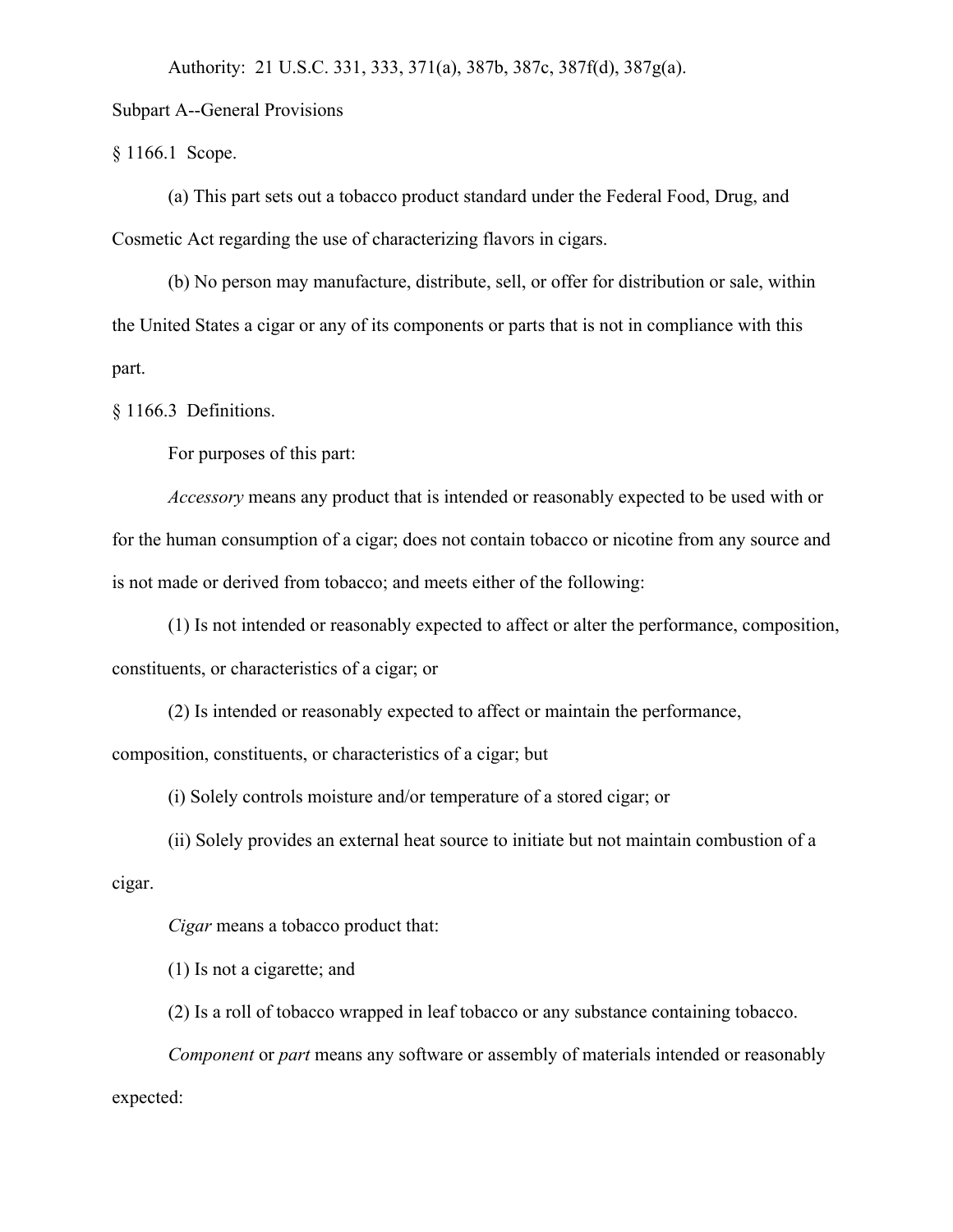(1) To alter or affect the cigar's performance, composition, constituents, or characteristics; or

(2) To be used with or for the human consumption of a cigar. The term excludes anything that is an accessory of a cigar.

*Person* includes an individual, partnership, corporation, and association.

*Tobacco product* means any product made or derived from tobacco, or containing nicotine from any source, that is intended for human consumption, including any component, part, or accessory of a tobacco product (except for raw materials other than tobacco used in manufacturing a component, part, or accessory of a tobacco product). The term "tobacco product" does not mean an article that under the Federal Food, Drug, and Cosmetic Act is: a drug (section  $201(g)(1)$ ); a device (section  $201(h)$ ); a combination product (section  $503(g)$ ); or a food under section 201(f) if such article contains no nicotine, or no more than trace amounts of naturally occurring nicotine.

*United States* means the 50 States of the United States of America and the District of Columbia, the Commonwealth of Puerto Rico, Guam, the Virgin Islands, American Samoa, Wake Island, Midway Islands, Kingman Reef, Johnston Atoll, the Northern Mariana Islands, and any other trust territory or possession of the United States.

Subpart B--Tobacco Product Standard for Flavors in Cigars

§ 1166.5 Prohibition on use of characterizing flavors in cigars.

A cigar or any of its components or parts (including the tobacco, filter, or wrapper, as applicable) shall not contain, as a constituent (including a smoke constituent) or additive, an artificial or natural flavor (other than tobacco) or an herb or spice, including, but not limited to, strawberry, grape, orange, clove, cinnamon, pineapple, vanilla, coconut, licorice, cocoa, chocolate, cherry, coffee, mint, or menthol, that is a characterizing flavor of the tobacco product or tobacco smoke.